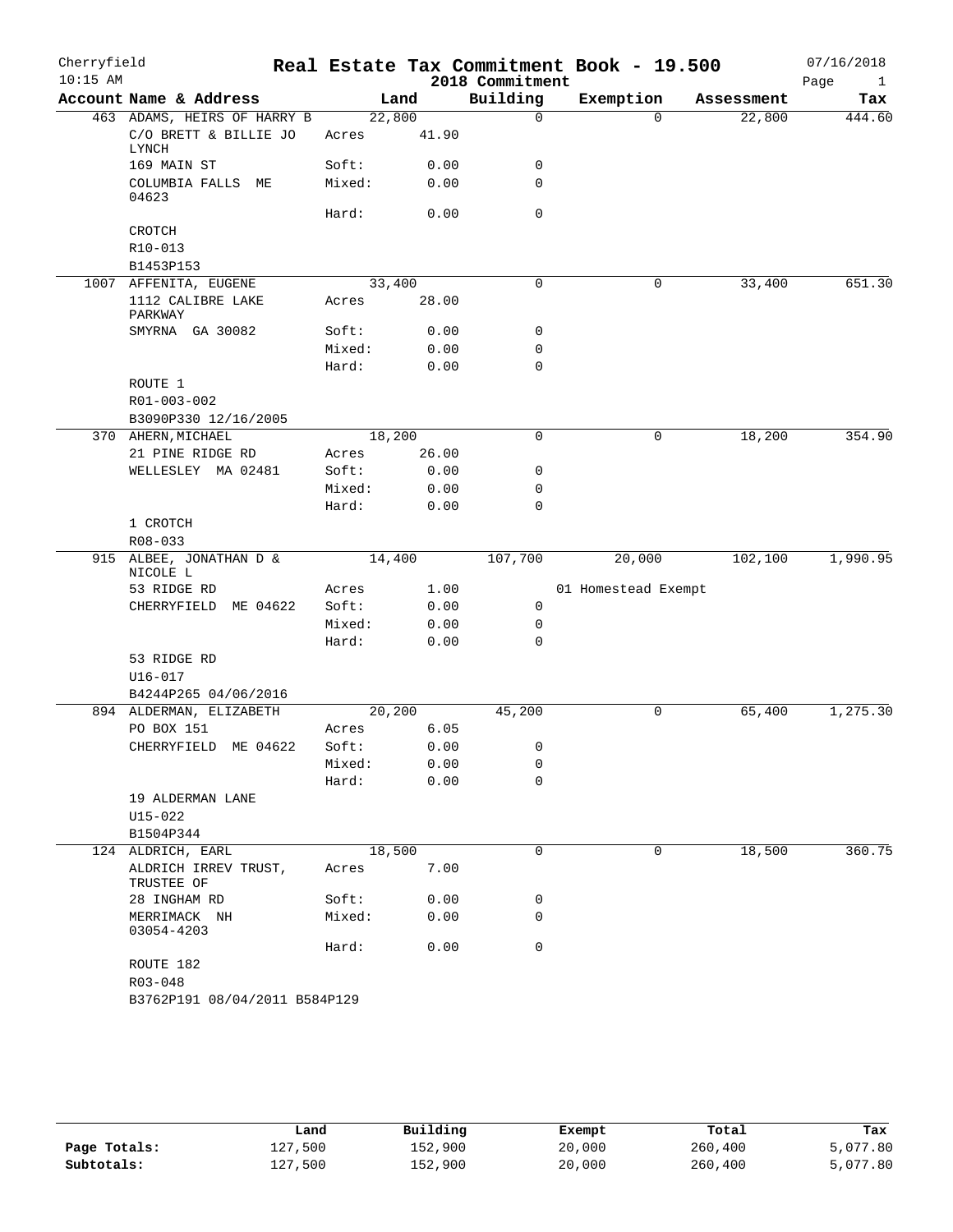| $10:15$ AM<br>2018 Commitment<br>Building<br>Account Name & Address<br>Exemption<br>Land<br>Assessment<br>135 ALLEN BLUEBERRY<br>76,400<br>$\mathbf 0$<br>76,400<br>$\Omega$<br>P O BOX 536<br>113.00<br>Acres<br>ELLSWORTH ME<br>Soft:<br>0.00<br>0<br>04605-0536<br>Mixed:<br>0.00<br>0<br>$\mathbf 0$<br>Hard:<br>0.00<br>SPRAGUE FALLS RD (OFF) | Page<br>2<br>Tax<br>1,489.80<br>863.85 |  |  |             |  |
|-----------------------------------------------------------------------------------------------------------------------------------------------------------------------------------------------------------------------------------------------------------------------------------------------------------------------------------------------------|----------------------------------------|--|--|-------------|--|
|                                                                                                                                                                                                                                                                                                                                                     |                                        |  |  |             |  |
|                                                                                                                                                                                                                                                                                                                                                     |                                        |  |  |             |  |
|                                                                                                                                                                                                                                                                                                                                                     |                                        |  |  |             |  |
|                                                                                                                                                                                                                                                                                                                                                     |                                        |  |  |             |  |
|                                                                                                                                                                                                                                                                                                                                                     |                                        |  |  |             |  |
|                                                                                                                                                                                                                                                                                                                                                     |                                        |  |  |             |  |
|                                                                                                                                                                                                                                                                                                                                                     |                                        |  |  |             |  |
|                                                                                                                                                                                                                                                                                                                                                     |                                        |  |  | $R03 - 056$ |  |
| B553P444                                                                                                                                                                                                                                                                                                                                            |                                        |  |  |             |  |
| 561 ALLEY, HEIDI<br>17,400<br>26,900<br>0<br>44,300                                                                                                                                                                                                                                                                                                 |                                        |  |  |             |  |
| PO BOX 58<br>0.45<br>Acres                                                                                                                                                                                                                                                                                                                          |                                        |  |  |             |  |
| ADDISON ME 04606<br>Soft:<br>0.00<br>0                                                                                                                                                                                                                                                                                                              |                                        |  |  |             |  |
| Mixed:<br>0.00<br>0                                                                                                                                                                                                                                                                                                                                 |                                        |  |  |             |  |
| $\mathbf 0$<br>Hard:<br>0.00                                                                                                                                                                                                                                                                                                                        |                                        |  |  |             |  |
| 22 PADDY LANE                                                                                                                                                                                                                                                                                                                                       |                                        |  |  |             |  |
| $U04 - 022$                                                                                                                                                                                                                                                                                                                                         |                                        |  |  |             |  |
| B4136P218 03/19/2015                                                                                                                                                                                                                                                                                                                                |                                        |  |  |             |  |
| 17,900<br>0<br>1083 ALLEY, WAYNE D & ADDIE<br>56,200<br>74,100<br>R                                                                                                                                                                                                                                                                                 | 1,444.95                               |  |  |             |  |
| 2.00<br>445 NORTH MAIN ST<br>Acres                                                                                                                                                                                                                                                                                                                  |                                        |  |  |             |  |
| Soft:<br>0.00<br>0<br>CHERRYFIELD ME 04622                                                                                                                                                                                                                                                                                                          |                                        |  |  |             |  |
| Mixed:<br>0.00<br>0                                                                                                                                                                                                                                                                                                                                 |                                        |  |  |             |  |
| $\mathbf 0$<br>Hard:<br>0.00                                                                                                                                                                                                                                                                                                                        |                                        |  |  |             |  |
| 445 NORTH MAIN ST<br>R07-015-001                                                                                                                                                                                                                                                                                                                    |                                        |  |  |             |  |
| B3751P282 06/30/2011                                                                                                                                                                                                                                                                                                                                |                                        |  |  |             |  |
| 30,600<br>30,600<br>1039 ALSOP, ALEXANDRA<br>0<br>0                                                                                                                                                                                                                                                                                                 | 596.70                                 |  |  |             |  |
| 269 BACKBAY ROAD<br>41.20<br>Acres                                                                                                                                                                                                                                                                                                                  |                                        |  |  |             |  |
| MILBRIDGE ME 04658<br>Soft:<br>0.00<br>0                                                                                                                                                                                                                                                                                                            |                                        |  |  |             |  |
| Mixed:<br>0.00<br>0                                                                                                                                                                                                                                                                                                                                 |                                        |  |  |             |  |
| Hard:<br>0.00<br>0                                                                                                                                                                                                                                                                                                                                  |                                        |  |  |             |  |
| WILLEY DISTRICT RD<br>R05-025-001                                                                                                                                                                                                                                                                                                                   |                                        |  |  |             |  |
| B3438P74 08/05/2008                                                                                                                                                                                                                                                                                                                                 |                                        |  |  |             |  |
| 1,000<br>1,000<br>231 ALSOP, ALEXANDRA<br>0<br>0                                                                                                                                                                                                                                                                                                    | 19.50                                  |  |  |             |  |
| 269 BACKBAY ROAD<br>Acres<br>2.00                                                                                                                                                                                                                                                                                                                   |                                        |  |  |             |  |
| MILBRIDGE ME 04658<br>Soft:<br>0.00<br>0                                                                                                                                                                                                                                                                                                            |                                        |  |  |             |  |
| 0.00<br>Mixed:<br>0                                                                                                                                                                                                                                                                                                                                 |                                        |  |  |             |  |
| Hard:<br>0.00<br>0                                                                                                                                                                                                                                                                                                                                  |                                        |  |  |             |  |
| WILLEY DISTRICT RD<br>(OFF)                                                                                                                                                                                                                                                                                                                         |                                        |  |  |             |  |
| R05-027                                                                                                                                                                                                                                                                                                                                             |                                        |  |  |             |  |
| B3544P249 07/02/2009                                                                                                                                                                                                                                                                                                                                |                                        |  |  |             |  |
| 19,800<br>$\mathbf 0$<br>$\mathbf 0$<br>19,800<br>228 ALSOP, ALEXANDRA                                                                                                                                                                                                                                                                              | 386.10                                 |  |  |             |  |
| 269 BACKBAY ROAD<br>36.00<br>Acres                                                                                                                                                                                                                                                                                                                  |                                        |  |  |             |  |
| Soft:<br>MILBRIDGE ME 04658<br>0.00<br>0                                                                                                                                                                                                                                                                                                            |                                        |  |  |             |  |
| Mixed:<br>0.00<br>0                                                                                                                                                                                                                                                                                                                                 |                                        |  |  |             |  |
| 0<br>Hard:<br>0.00                                                                                                                                                                                                                                                                                                                                  |                                        |  |  |             |  |
| WILLEY DISTRICT RD<br>(OFF)                                                                                                                                                                                                                                                                                                                         |                                        |  |  |             |  |
| R05-026                                                                                                                                                                                                                                                                                                                                             |                                        |  |  |             |  |
| B3544P249 07/02/2009                                                                                                                                                                                                                                                                                                                                |                                        |  |  |             |  |

|              | Land    | Building | Exempt | Total   | Tax      |
|--------------|---------|----------|--------|---------|----------|
| Page Totals: | 163,100 | 83,100   |        | 246,200 | 4,800.90 |
| Subtotals:   | 290,600 | 236,000  | 20,000 | 506,600 | 9,878.70 |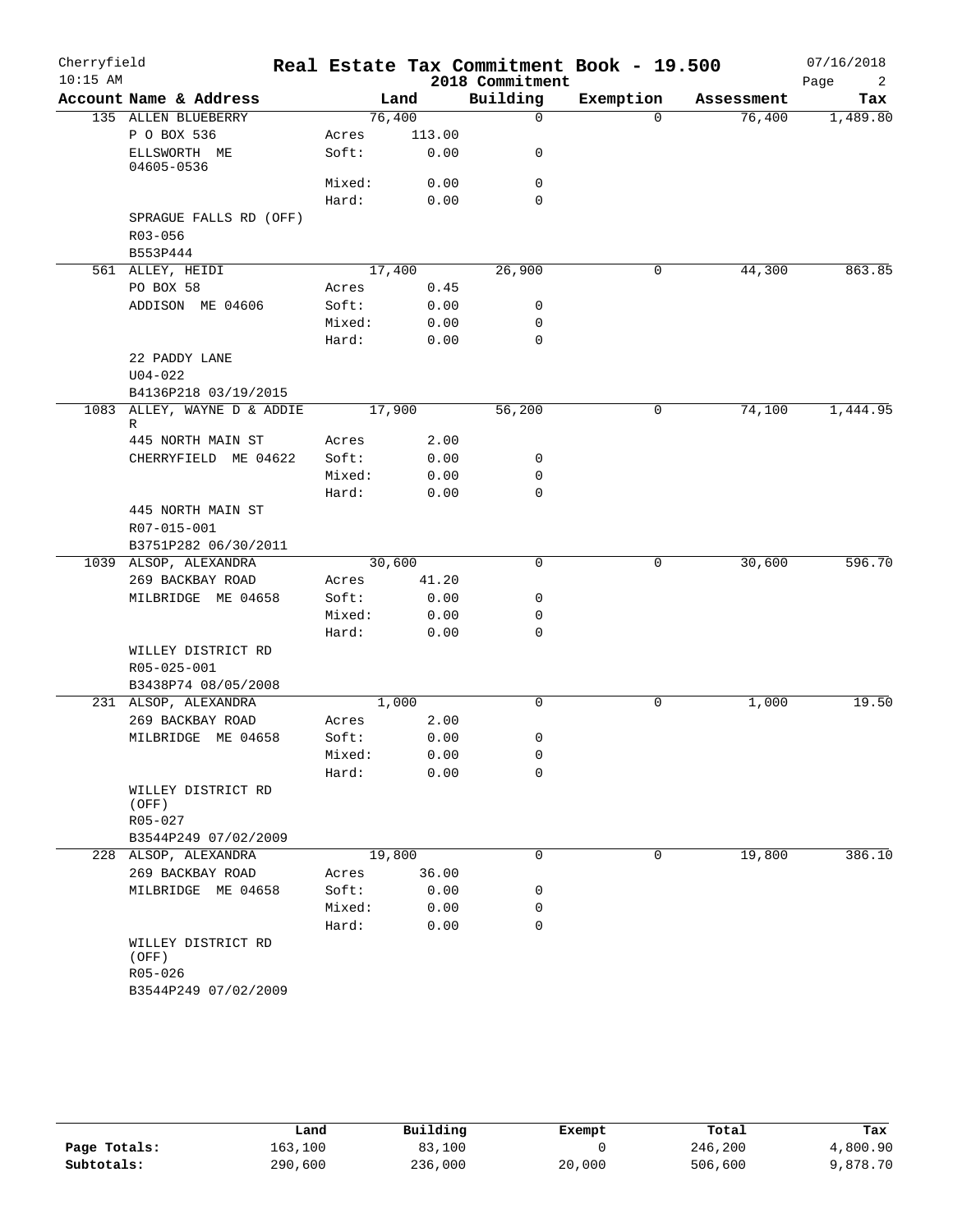| Cherryfield<br>$10:15$ AM |                          |         |          | Real Estate Tax Commitment Book - 19.500<br>2018 Commitment |        |                     |            | 07/16/2018<br>Page<br>3 |
|---------------------------|--------------------------|---------|----------|-------------------------------------------------------------|--------|---------------------|------------|-------------------------|
|                           | Account Name & Address   |         | Land     | Building                                                    |        | Exemption           | Assessment | Tax                     |
|                           | 579 AMES, BURLEIGH W &   |         | 24,900   | 74,600                                                      |        | 20,000              | 79,500     | 1,550.25                |
|                           | JANICE M<br>97 SCHOOL ST | Acres   | 4.11     |                                                             |        | 01 Homestead Exempt |            |                         |
|                           | CHERRYFIELD ME 04622     | Soft:   | 0.00     | 0                                                           |        |                     |            |                         |
|                           |                          | Mixed:  | 0.00     | 0                                                           |        |                     |            |                         |
|                           |                          | Hard:   | 0.00     | 0                                                           |        |                     |            |                         |
|                           | 97 SCHOOL ST             |         |          |                                                             |        |                     |            |                         |
|                           | $U05 - 011$              |         |          |                                                             |        |                     |            |                         |
|                           | B1617P220                |         |          |                                                             |        |                     |            |                         |
|                           | 89 AMORE LLC             |         | 32,600   | 0                                                           |        | 0                   | 32,600     | 635.70                  |
|                           | P O BOX 586              | Acres   | 20.00    |                                                             |        |                     |            |                         |
|                           | MILBRIDGE ME 04658       | Soft:   | 0.00     | 0                                                           |        |                     |            |                         |
|                           |                          | Mixed:  | 0.00     | 0                                                           |        |                     |            |                         |
|                           |                          | Hard:   | 0.00     | $\mathbf 0$                                                 |        |                     |            |                         |
|                           | UNIONVILLE RD (OFF)      |         |          |                                                             |        |                     |            |                         |
|                           | R03-014                  |         |          |                                                             |        |                     |            |                         |
|                           | B3587P71 11/12/2009      |         |          |                                                             |        |                     |            |                         |
|                           | 580 AMORE LLC            |         | 27,800   | 0                                                           |        | 0                   | 27,800     | 542.10                  |
|                           | P O BOX 586              | Acres   | 40.00    |                                                             |        |                     |            |                         |
|                           | MILBRIDGE ME 04658       | Soft:   | 0.00     | 0                                                           |        |                     |            |                         |
|                           |                          | Mixed:  | 0.00     | 0                                                           |        |                     |            |                         |
|                           |                          | Hard:   | 0.00     | 0                                                           |        |                     |            |                         |
|                           | UNIONVILLE ROAD          |         |          |                                                             |        |                     |            |                         |
|                           | R03-015-001              |         |          |                                                             |        |                     |            |                         |
|                           | B3391P293 03/21/2008     |         |          |                                                             |        |                     |            |                         |
|                           | 1109 ANDERSON, AMANDA    |         | 23,200   | $\mathbf 0$                                                 |        | $\mathbf 0$         | 23,200     | 452.40                  |
|                           | 1338 MASONS BAY RD       | Acres   | 1.25     |                                                             |        |                     |            |                         |
|                           | JONESPORT ME 04649       | Soft:   | 0.00     | 0                                                           |        |                     |            |                         |
|                           |                          | Mixed:  | 0.00     | 0                                                           |        |                     |            |                         |
|                           |                          | Hard:   | 0.00     | $\mathbf 0$                                                 |        |                     |            |                         |
|                           | BARBER LANE              |         |          |                                                             |        |                     |            |                         |
|                           | U02-012-001              |         |          |                                                             |        |                     |            |                         |
|                           | B3616P286 03/11/2010     |         |          |                                                             |        |                     |            |                         |
|                           | 850 ANDERSON, DAVID      |         | 8,800    | 0                                                           |        | 0                   | 8,800      | 171.60                  |
|                           | C/O VICTORIA TONER       | Acres   | 1.15     |                                                             |        |                     |            |                         |
|                           | PO BOX 895               | Soft:   | 0.00     | 0                                                           |        |                     |            |                         |
|                           | EATONVILLE WA 98328      | Mixed:  | 0.00     | 0                                                           |        |                     |            |                         |
|                           |                          | Hard:   | 0.00     | 0                                                           |        |                     |            |                         |
|                           | ROUTE 193                |         |          |                                                             |        |                     |            |                         |
|                           | $U14 - 022$              |         |          |                                                             |        |                     |            |                         |
|                           | B4180P86 08/24/2015      |         |          |                                                             |        |                     |            |                         |
|                           | 1011 ANDERSON, HAZEL     |         | 700      | $\mathbf 0$                                                 |        | 0                   | 700        | 13.65                   |
|                           | C/O KRISTEN FAHEY        | Acres   | 0.61     |                                                             |        |                     |            |                         |
|                           | 18 BARBER LN             | Soft:   | 0.00     | 0                                                           |        |                     |            |                         |
|                           | CHERRYFIELD ME 04622     | Mixed:  | 0.00     | 0                                                           |        |                     |            |                         |
|                           |                          | Hard:   | 0.00     | $\mathbf 0$                                                 |        |                     |            |                         |
|                           | BARBER LN                |         |          |                                                             |        |                     |            |                         |
|                           | $U02 - 009 - 001$        |         |          |                                                             |        |                     |            |                         |
|                           | B699P231                 |         |          |                                                             |        |                     |            |                         |
|                           | 181 ANDERSON, HEIRS OF   |         | 17,300   | $\mathbf 0$                                                 |        | 0                   | 17,300     | 337.35                  |
|                           | MARVIN                   |         |          |                                                             |        |                     |            |                         |
|                           | 111 NORTH MAIN ST        | Acres   | 1.03     |                                                             |        |                     |            |                         |
|                           | CHERRYFIELD ME 04622     | Soft:   | 0.00     | 0                                                           |        |                     |            |                         |
|                           |                          | Mixed:  | 0.00     | 0                                                           |        |                     |            |                         |
|                           |                          | Hard:   | 0.00     | 0                                                           |        |                     |            |                         |
|                           | 111 NORTH MAIN ST        |         |          |                                                             |        |                     |            |                         |
|                           | R04-029                  |         |          |                                                             |        |                     |            |                         |
|                           | B1721P30                 |         |          |                                                             |        |                     |            |                         |
|                           |                          | Land    | Building |                                                             | Exempt |                     | Total      | Tax                     |
| Page Totals:              |                          | 135,300 | 74,600   |                                                             | 20,000 |                     | 189,900    | 3,703.05                |
| Subtotals:                |                          | 425,900 | 310,600  |                                                             | 40,000 |                     | 696,500    | 13,581.75               |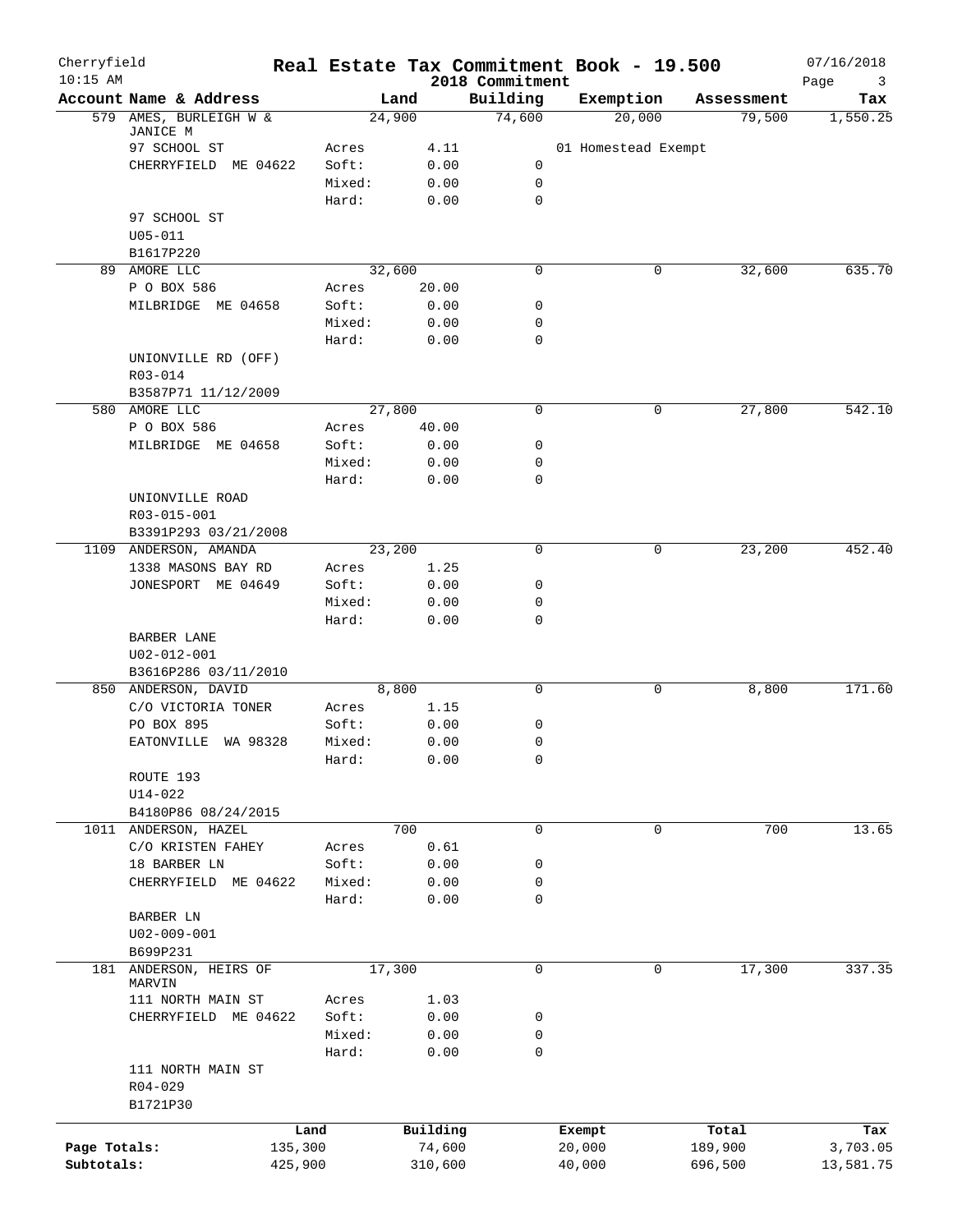| Cherryfield<br>$10:15$ AM |                                                                 |                          |                      | 2018 Commitment                  | Real Estate Tax Commitment Book - 19.500 |            | 07/16/2018<br>Page<br>4 |
|---------------------------|-----------------------------------------------------------------|--------------------------|----------------------|----------------------------------|------------------------------------------|------------|-------------------------|
|                           | Account Name & Address                                          |                          | Land                 | Building                         | Exemption                                | Assessment | Tax                     |
|                           | 1185 ANDERSON, JANEEKA<br>27A BUTLER RD<br>CHERRYFIELD ME 04622 |                          | $\mathbf 0$          | 1,000                            | $\Omega$                                 | 1,000      | 19.50                   |
|                           | 27 BUTLER RD<br>$R04 - 040$                                     |                          |                      |                                  |                                          |            |                         |
|                           | 888 ANDERSON, WARREN L                                          |                          | 23,900               | 47,000                           | 20,000                                   | 50,900     | 992.55                  |
|                           | 29 RIDGE RD                                                     | Acres                    | 7.30                 |                                  | 01 Homestead Exempt                      |            |                         |
|                           | CHERRYFIELD ME 04622                                            | Soft:<br>Mixed:<br>Hard: | 0.00<br>0.00<br>0.00 | $\mathsf{O}$<br>$\mathbf 0$<br>0 |                                          |            |                         |
|                           | 29 RIDGE RD                                                     |                          |                      |                                  |                                          |            |                         |
|                           | $U15 - 016$                                                     |                          |                      |                                  |                                          |            |                         |
|                           | B2617P269                                                       |                          |                      |                                  |                                          |            |                         |
|                           | 494 ANDERSON, DAVID & GAIL                                      |                          | 13,900<br>0.22       | 39,800                           | 20,000                                   | 33,700     | 657.15                  |
|                           | 28 BARBER LANE<br>CHERRYFIELD ME 04622                          | Acres<br>Soft:           | 0.00                 | $\mathsf{O}$                     | 01 Homestead Exempt                      |            |                         |
|                           |                                                                 | Mixed:                   | 0.00                 | $\mathbf 0$                      |                                          |            |                         |
|                           |                                                                 | Hard:                    | 0.00                 | 0                                |                                          |            |                         |
|                           | 28 BARBER LANE                                                  |                          |                      |                                  |                                          |            |                         |
|                           | $U02 - 010$                                                     |                          |                      |                                  |                                          |            |                         |
|                           | 496 ANDERSON, DAVID & GAIL                                      |                          | 7,600                | 9,100                            | 0                                        | 16,700     | 325.65                  |
|                           | 28 BARBER LANE                                                  | Acres                    | 0.43                 |                                  |                                          |            |                         |
|                           | CHERRYFIELD ME 04622                                            | Soft:                    | 0.00                 | 0                                |                                          |            |                         |
|                           |                                                                 | Mixed:                   | 0.00                 | 0                                |                                          |            |                         |
|                           | 28 BARBER LANE<br>$U02 - 012$                                   | Hard:                    | 0.00                 | $\mathbf 0$                      |                                          |            |                         |
|                           | 498 ANDERSON, DAVID & GAIL                                      |                          | 29,800               | 20,300                           | 0                                        | 50,100     | 976.95                  |
|                           | 28 BARBER LANE                                                  | Acres                    | 12.55                |                                  |                                          |            |                         |
|                           | CHERRYFIELD ME 04622                                            | Soft:                    | 0.00                 | 0                                |                                          |            |                         |
|                           |                                                                 | Mixed:                   | 0.00                 | 0                                |                                          |            |                         |
|                           |                                                                 | Hard:                    | 0.00                 | $\mathbf 0$                      |                                          |            |                         |
|                           | 28 BARBER LANE<br>$U02 - 014$<br>B1438P98                       |                          |                      |                                  |                                          |            |                         |
|                           | 288 ANDERSON, RONALD                                            |                          | 7,200                | 0                                | 0                                        | 7,200      | 140.40                  |
|                           | 31 RIDGE RD                                                     | Acres                    | 6.00                 |                                  |                                          |            |                         |
|                           | CHERRYFIELD ME 04622                                            | Soft:                    | 0.00                 | 0                                |                                          |            |                         |
|                           |                                                                 | Mixed:                   | 0.00                 | 0                                |                                          |            |                         |
|                           | 31 RIDGE RD (OFF)<br>R05-073                                    | Hard:                    | 0.00                 | 0                                |                                          |            |                         |
| 1003                      | B1738P228<br>ANDERSON, SARAH P                                  |                          | 14,400               | 49,300                           | 20,000                                   | 43,700     | 852.15                  |
|                           | 33 RIDGE RD                                                     | Acres                    | 1.00                 |                                  | 01 Homestead Exempt                      |            |                         |
|                           | CHERRYFIELD ME 04622                                            | Soft:                    | 0.00                 | 0                                |                                          |            |                         |
|                           |                                                                 | Mixed:                   | 0.00                 | 0                                |                                          |            |                         |
|                           |                                                                 | Hard:                    | 0.00                 | 0                                |                                          |            |                         |
|                           | 33 RIDGE RD                                                     |                          |                      |                                  |                                          |            |                         |
|                           | $U15 - 016 - 001$                                               |                          |                      |                                  |                                          |            |                         |
|                           | B1629P345                                                       |                          |                      |                                  |                                          |            |                         |
|                           |                                                                 |                          |                      |                                  |                                          |            |                         |

|              | Land    | Building | Exempt  | Total   | Tax       |
|--------------|---------|----------|---------|---------|-----------|
| Page Totals: | 96,800  | 166,500  | 60,000  | 203,300 | 3,964.35  |
| Subtotals:   | 522,700 | 477,100  | 100,000 | 899,800 | 17,546.10 |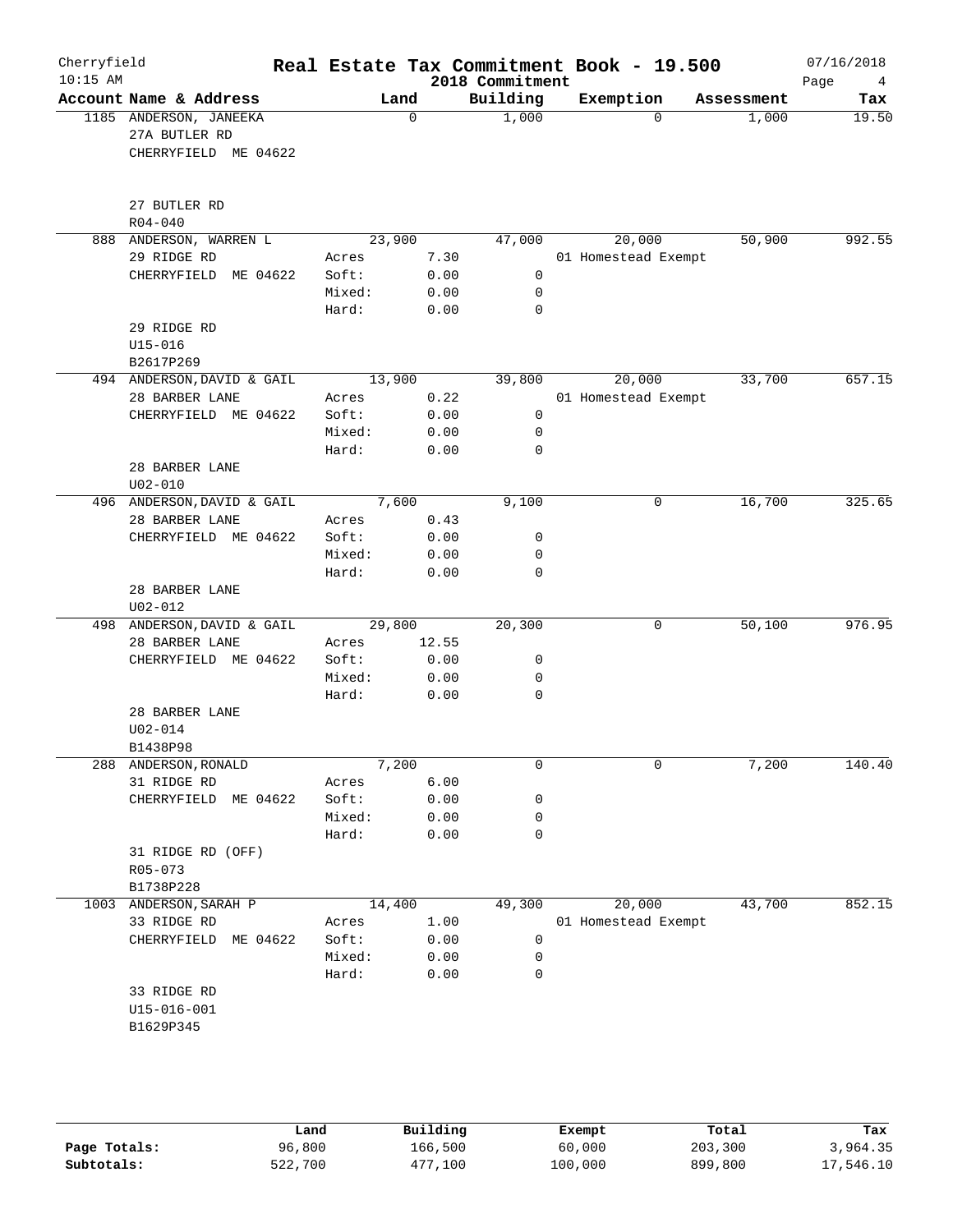| Cherryfield<br>$10:15$ AM |                                        |        |       | 2018 Commitment | Real Estate Tax Commitment Book - 19.500 |            | 07/16/2018<br>Page<br>5 |
|---------------------------|----------------------------------------|--------|-------|-----------------|------------------------------------------|------------|-------------------------|
|                           | Account Name & Address                 |        | Land  | Building        | Exemption                                | Assessment | Tax                     |
|                           | 62 ASLAM, DRU                          | 23,100 |       | 29,500          | $\Omega$                                 | 52,600     | 1,025.70                |
|                           | P.O. Box 504                           | Acres  | 1.00  |                 |                                          |            |                         |
|                           | BELGRADE ME 04917                      | Soft:  | 0.00  | 0               |                                          |            |                         |
|                           |                                        | Mixed: | 0.00  | 0               |                                          |            |                         |
|                           |                                        | Hard:  | 0.00  | $\mathbf 0$     |                                          |            |                         |
|                           | 301 MILBRIDGE RD                       |        |       |                 |                                          |            |                         |
|                           | R02-015                                |        |       |                 |                                          |            |                         |
|                           | B3105P10 01/27/2006                    |        |       |                 |                                          |            |                         |
|                           | 1160 ATWATER III, FORREST B            | 10,000 |       | 67,800          | 20,000                                   | 57,800     | 1,127.10                |
|                           | 140 UNIONVILLE RD                      | Acres  | 0.38  |                 | 01 Homestead Exempt                      |            |                         |
|                           | CHERRYFIELD ME 04622                   | Soft:  | 0.00  | 0               |                                          |            |                         |
|                           |                                        | Mixed: | 0.00  | 0               |                                          |            |                         |
|                           |                                        | Hard:  | 0.00  | 0               |                                          |            |                         |
|                           | 140 UNIONVILLE RD                      |        |       |                 |                                          |            |                         |
|                           | R03-009-001                            |        |       |                 |                                          |            |                         |
|                           | B4328P255 01/13/2017                   |        |       |                 |                                          |            |                         |
|                           | 84 ATWATER, FORREST B JR &<br>SANDRA J | 14,500 |       | 60,900          | 20,000                                   | 55,400     | 1,080.30                |
|                           | 136 UNIONVILLE RD                      | Acres  | 1.04  |                 | 01 Homestead Exempt                      |            |                         |
|                           | CHERRYFIELD ME 04622                   | Soft:  | 0.00  | 0               |                                          |            |                         |
|                           |                                        | Mixed: | 0.00  | 0               |                                          |            |                         |
|                           |                                        | Hard:  | 0.00  | $\Omega$        |                                          |            |                         |
|                           | 136 UNIONVILLE RD                      |        |       |                 |                                          |            |                         |
|                           | $R03 - 009$                            |        |       |                 |                                          |            |                         |
|                           | B1374P248                              |        |       |                 |                                          |            |                         |
| 793                       | B C & D INC<br>E                       | 12,200 |       | $\Omega$        | 0                                        | 12,200     | 237.90                  |
|                           | 50 CHURCH ST                           | Acres  | 12.20 |                 |                                          |            |                         |
|                           | CHERRYFIELD ME 04622                   | Soft:  | 0.00  | 0               |                                          |            |                         |
|                           |                                        | Mixed: | 0.00  | 0               |                                          |            |                         |
|                           |                                        | Hard:  | 0.00  | 0               |                                          |            |                         |
|                           | 47 CHURCH RD                           |        |       |                 |                                          |            |                         |
|                           | $U12 - 044 - 002$                      |        |       |                 |                                          |            |                         |
|                           | B1812P100                              |        |       |                 |                                          |            |                         |
|                           | 120 BABCOCK JR, ROBERT A               | 19,200 |       | 125,600         | 0                                        | 144,800    | 2,823.60                |
|                           | BABCOCK, CLAIRE M                      | Acres  | 2.60  |                 |                                          |            |                         |
|                           | 756 BLACKSWOODS RD                     | Soft:  | 0.00  | 0               |                                          |            |                         |
|                           | CHERRYFIELD ME 04622                   | Mixed: | 0.00  | 0               |                                          |            |                         |
|                           |                                        | Hard:  | 0.00  | 0               |                                          |            |                         |
|                           | 756 BLACKSWOODS RD                     |        |       |                 |                                          |            |                         |
|                           | $R03 - 044$                            |        |       |                 |                                          |            |                         |
|                           | B3284P158 05/14/2007                   |        |       |                 |                                          |            |                         |
|                           | 704 BABIARZ, DENNIS L &<br>ALICIA C    | 22,100 |       | 81,000          | 20,000                                   | 83,100     | 1,620.45                |
|                           | PO BOX 390                             | Acres  | 0.89  |                 | 01 Homestead Exempt                      |            |                         |
|                           | CHERRYFIELD ME 04622                   | Soft:  | 0.00  | 0               |                                          |            |                         |
|                           |                                        | Mixed: | 0.00  | 0               |                                          |            |                         |
|                           |                                        | Hard:  | 0.00  | $\mathbf 0$     |                                          |            |                         |
|                           | 20 PARK ST                             |        |       |                 |                                          |            |                         |
|                           | $U11 - 006$                            |        |       |                 |                                          |            |                         |
|                           | B4247P257 04/20/2016 B1929P213         |        |       |                 |                                          |            |                         |

|              | Land    | Building | Exempt  | Total     | Tax         |
|--------------|---------|----------|---------|-----------|-------------|
| Page Totals: | 101,100 | 364,800  | 60,000  | 405,900   | 7,915.05    |
| Subtotals:   | 523,800 | 841,900  | 160,000 | 1,305,700 | 25, 461. 15 |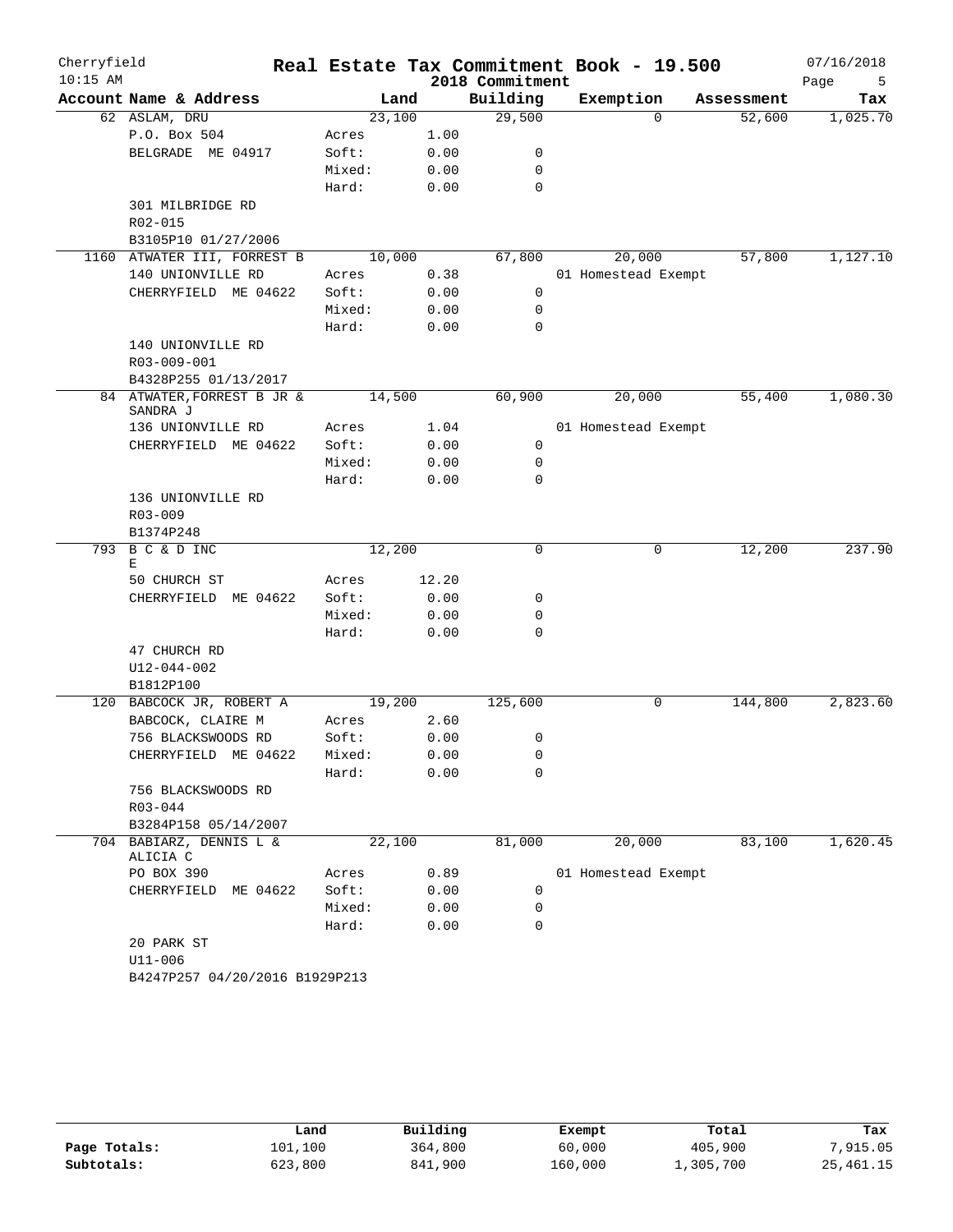| Cherryfield |                                      |                 |        |                  | Real Estate Tax Commitment Book - 19.500 |            | 07/16/2018 |
|-------------|--------------------------------------|-----------------|--------|------------------|------------------------------------------|------------|------------|
| $10:15$ AM  |                                      |                 |        | 2018 Commitment  |                                          |            | Page<br>6  |
|             | Account Name & Address               |                 | Land   | Building         | Exemption                                | Assessment | Tax        |
|             | 419 BABSON, ANNE                     |                 | 23,200 | $\mathbf 0$      | $\Omega$                                 | 23,200     | 452.40     |
|             | P O BOX 261                          | Acres           | 44.96  |                  |                                          |            |            |
|             | ESSEX MA 01929                       | Soft:           | 0.00   | 0                |                                          |            |            |
|             |                                      | Mixed:<br>Hard: | 0.00   | 0<br>$\mathbf 0$ |                                          |            |            |
|             | CROTCH                               |                 | 0.00   |                  |                                          |            |            |
|             | R09-001-040                          |                 |        |                  |                                          |            |            |
|             | B2953P202                            |                 |        |                  |                                          |            |            |
| 659         | BACKMAN, LEAH                        |                 | 21,300 | 59,800           | 20,000                                   | 61,100     | 1,191.45   |
|             | C/O COUNTRYWIDE LOANS,               | Acres           | 0.80   |                  | 01 Homestead Exempt                      |            |            |
|             | $SV3-24$                             |                 |        |                  |                                          |            |            |
|             | P O BOX 10211                        | Soft:           | 0.00   | 0                |                                          |            |            |
|             | VAN NUYS CA 91499-6089 Mixed:        |                 | 0.00   | 0                |                                          |            |            |
|             |                                      | Hard:           | 0.00   | $\mathbf 0$      |                                          |            |            |
|             | 145 NORTH ST                         |                 |        |                  |                                          |            |            |
|             | $U07 - 018$                          |                 |        |                  |                                          |            |            |
|             | B1333P7                              |                 |        |                  |                                          |            |            |
|             | 1078 BACKMAN, MELISSA                |                 | 17,300 | 57,700           | $\mathsf{O}$                             | 75,000     | 1,462.50   |
|             | 25 PEAKED HILL CIRCLE                | Acres           | 1.00   |                  |                                          |            |            |
|             | CHERRYFIELD ME 04622                 | Soft:           | 0.00   | 0                |                                          |            |            |
|             |                                      | Mixed:          | 0.00   | 0                |                                          |            |            |
|             |                                      | Hard:           | 0.00   | 0                |                                          |            |            |
|             | 25 PEAKED HILL CIRCLE                |                 |        |                  |                                          |            |            |
|             | R06-003-004                          |                 |        |                  |                                          |            |            |
|             | B4243P206 04/01/2016                 |                 |        |                  |                                          |            |            |
|             | 948 BAGLEY, MARIANNE                 |                 | 17,100 | 30,100           | 20,000                                   | 27,200     | 530.40     |
|             | 291 RIDGE RD                         | Acres           | 0.96   |                  | 01 Homestead Exempt                      |            |            |
|             | CHERRYFIELD ME 04622                 | Soft:           | 0.00   | 0                |                                          |            |            |
|             |                                      | Mixed:          | 0.00   | 0                |                                          |            |            |
|             |                                      | Hard:           | 0.00   | 0                |                                          |            |            |
|             | 291 RIDGE RD                         |                 |        |                  |                                          |            |            |
|             | $U18 - 008$                          |                 |        |                  |                                          |            |            |
|             | B3564P173 09/01/2009                 |                 |        |                  |                                          |            |            |
|             | 825 BAILEY, JEFFREY D &<br>VICKI L   |                 | 18,400 | 35,300           | 20,000                                   | 33,700     | 657.15     |
|             | 89 MAIN ST                           | Acres           | 0.53   |                  | 01 Homestead Exempt                      |            |            |
|             | CHERRYFIELD ME 04622                 | Soft:           | 0.00   | 0                |                                          |            |            |
|             |                                      | Mixed:          | 0.00   | 0                |                                          |            |            |
|             |                                      | Hard:           | 0.00   | 0                |                                          |            |            |
|             | 89 MAIN ST                           |                 |        |                  |                                          |            |            |
|             | $U13 - 027$                          |                 |        |                  |                                          |            |            |
|             | B2316P160                            |                 |        |                  |                                          |            |            |
|             | 121 BALL, DONNA C                    |                 | 47,300 | 24,900           | 0                                        | 72,200     | 1,407.90   |
|             | BALL, CHARLES G &<br>SAMUEL & DANIEL | Acres           | 40.00  |                  |                                          |            |            |
|             | 36 PLANTATION DRIVE<br>#203          | Soft:           | 0.00   | 0                |                                          |            |            |
|             | VERO BEACH FL 32966                  | Mixed:          | 0.00   | 0                |                                          |            |            |
|             |                                      | Hard:           | 0.00   | $\Omega$         |                                          |            |            |
|             | 755 BLACKSWOODS RD                   |                 |        |                  |                                          |            |            |
|             | R03-045                              |                 |        |                  |                                          |            |            |
|             | B3243P208 01/30/2007                 |                 |        |                  |                                          |            |            |

|              | Land    | Building  | Exempt  | Total     | Tax       |
|--------------|---------|-----------|---------|-----------|-----------|
| Page Totals: | 144,600 | 207,800   | 60,000  | 292,400   | 5,701.80  |
| Subtotals:   | 768,400 | 1,049,700 | 220,000 | 1,598,100 | 31,162.95 |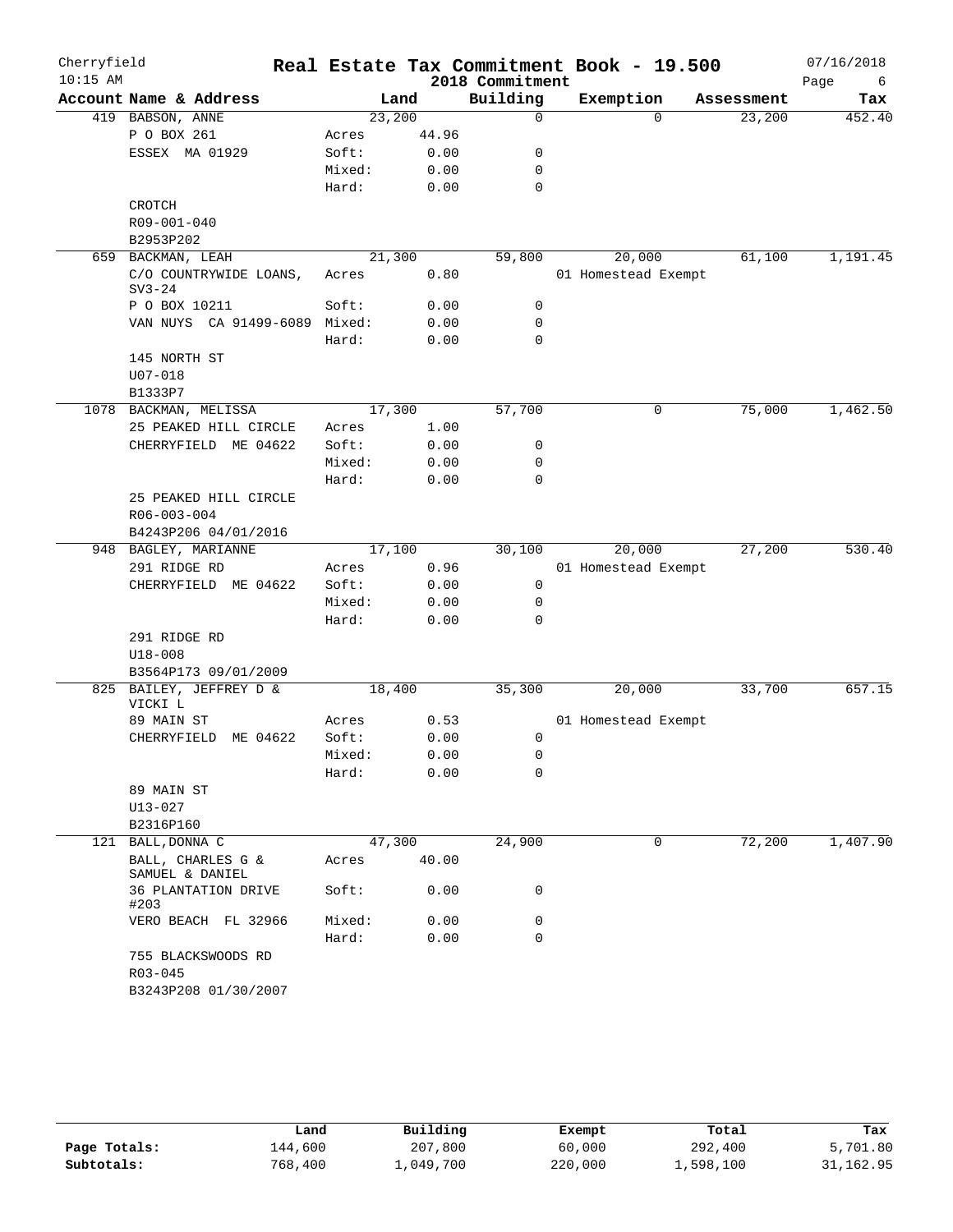| Cherryfield<br>$10:15$ AM |                                      |        |        | 2018 Commitment | Real Estate Tax Commitment Book - 19.500 |            | 07/16/2018<br>Page<br>7 |
|---------------------------|--------------------------------------|--------|--------|-----------------|------------------------------------------|------------|-------------------------|
|                           | Account Name & Address               |        | Land   | Building        | Exemption                                | Assessment | Tax                     |
|                           | 114 BALLAM, DEVISEES OF<br>DEBORAH C |        | 8,000  | 31,900          | $\Omega$                                 | 39,900     | 778.05                  |
|                           | C/O HITCHINGS, CHARLES<br>В          | Acres  | 0.40   |                 |                                          |            |                         |
|                           | 685 BLACKSWOODS RD                   | Soft:  | 0.00   | 0               |                                          |            |                         |
|                           | CHERRYFIELD ME 04622                 | Mixed: | 0.00   | 0               |                                          |            |                         |
|                           |                                      | Hard:  | 0.00   | $\Omega$        |                                          |            |                         |
|                           | 685 BLACKSWOODS RD                   |        |        |                 |                                          |            |                         |
|                           | $R03 - 038$                          |        |        |                 |                                          |            |                         |
|                           | B3872P201 08/09/2012 B2725P46        |        |        |                 |                                          |            |                         |
|                           | 532 BARBEE, LORI K                   |        | 66,100 | 91,600          | 20,000                                   | 137,700    | 2,685.15                |
|                           | BARBEE, KELLY J                      | Acres  | 84.25  |                 | 01 Homestead Exempt                      |            |                         |
|                           | 75 MILBRIDGE RD                      | Soft:  | 0.00   | 0               |                                          |            |                         |
|                           | CHERRYFIELD ME 04622                 | Mixed: | 0.00   | 0               |                                          |            |                         |
|                           |                                      | Hard:  | 0.00   | 0               |                                          |            |                         |
|                           | 75 MILBRIDGE RD                      |        |        |                 |                                          |            |                         |
|                           | $U03 - 025$                          |        |        |                 |                                          |            |                         |
|                           | B3808P244 01/03/2012                 |        |        |                 |                                          |            |                         |
|                           | 522 BARBEE, KEVIN & PAMELA           |        | 23,900 | 78,200          | 20,000                                   | 82,100     | 1,600.95                |
|                           | 46 WILSON HILL RD                    | Acres  | 1.67   |                 | 01 Homestead Exempt                      |            |                         |
|                           | CHERRYFIELD ME 04622                 | Soft:  | 0.00   | 0               |                                          |            |                         |
|                           |                                      | Mixed: | 0.00   | 0               |                                          |            |                         |
|                           |                                      | Hard:  | 0.00   | $\Omega$        |                                          |            |                         |
|                           | 46 WILSON HILL RD                    |        |        |                 |                                          |            |                         |
|                           | $U03 - 016$                          |        |        |                 |                                          |            |                         |
|                           | B1244P230                            |        |        |                 |                                          |            |                         |
|                           | 865 BARTLETT, DIANE M                |        | 18,400 | 93,700          | 0                                        | 112,100    | 2,185.95                |
|                           | 23 HORIZON LN                        | Acres  | 2.87   |                 |                                          |            |                         |
|                           | DEXTER ME 04930                      | Soft:  | 0.00   | 0               |                                          |            |                         |
|                           |                                      | Mixed: | 0.00   | 0               |                                          |            |                         |
|                           |                                      | Hard:  | 0.00   | $\mathbf 0$     |                                          |            |                         |
|                           | 42 WILLEY DISTRICT RD<br>$U14 - 036$ |        |        |                 |                                          |            |                         |
|                           | B3780P193 09/30/2011                 |        |        |                 |                                          |            |                         |
|                           | 930 BARTLETT, LILLIAN J              |        | 11,600 | 35,500          | 20,000                                   | 27,100     | 528.45                  |
|                           | 183 RIDGE ROAD                       | Acres  | 0.25   |                 | 01 Homestead Exempt                      |            |                         |
|                           | CHERRYFIELD ME 04622                 | Soft:  | 0.00   | 0               |                                          |            |                         |
|                           |                                      | Mixed: | 0.00   | 0               |                                          |            |                         |
|                           |                                      | Hard:  | 0.00   | 0               |                                          |            |                         |
|                           | 183 RIDGE RD                         |        |        |                 |                                          |            |                         |
|                           | U17-011                              |        |        |                 |                                          |            |                         |
|                           | B2246P234                            |        |        |                 |                                          |            |                         |
|                           | 648 BATTAGLIA, CONCETTA              |        | 82,300 | 80,500          | 20,000                                   | 142,800    | 2,784.60                |
|                           | P O BOX 215                          | Acres  | 131.25 |                 | 01 Homestead Exempt                      |            |                         |
|                           | CHERRYFIELD ME 04622                 | Soft:  | 0.00   | 0               |                                          |            |                         |
|                           |                                      | Mixed: | 0.00   | 0               |                                          |            |                         |
|                           |                                      | Hard:  | 0.00   | 0               |                                          |            |                         |
|                           | 53 BIG ROCK LANE                     |        |        |                 |                                          |            |                         |
|                           | $U07 - 008$                          |        |        |                 |                                          |            |                         |
|                           | B2826P334                            |        |        |                 |                                          |            |                         |
|                           |                                      |        |        |                 |                                          |            |                         |

|              | Land    | Building  | Exempt  | Total     | Tax       |
|--------------|---------|-----------|---------|-----------|-----------|
| Page Totals: | 210,300 | 411,400   | 80,000  | 541,700   | 10,563.15 |
| Subtotals:   | 978,700 | 1,461,100 | 300,000 | 2,139,800 | 41,726.10 |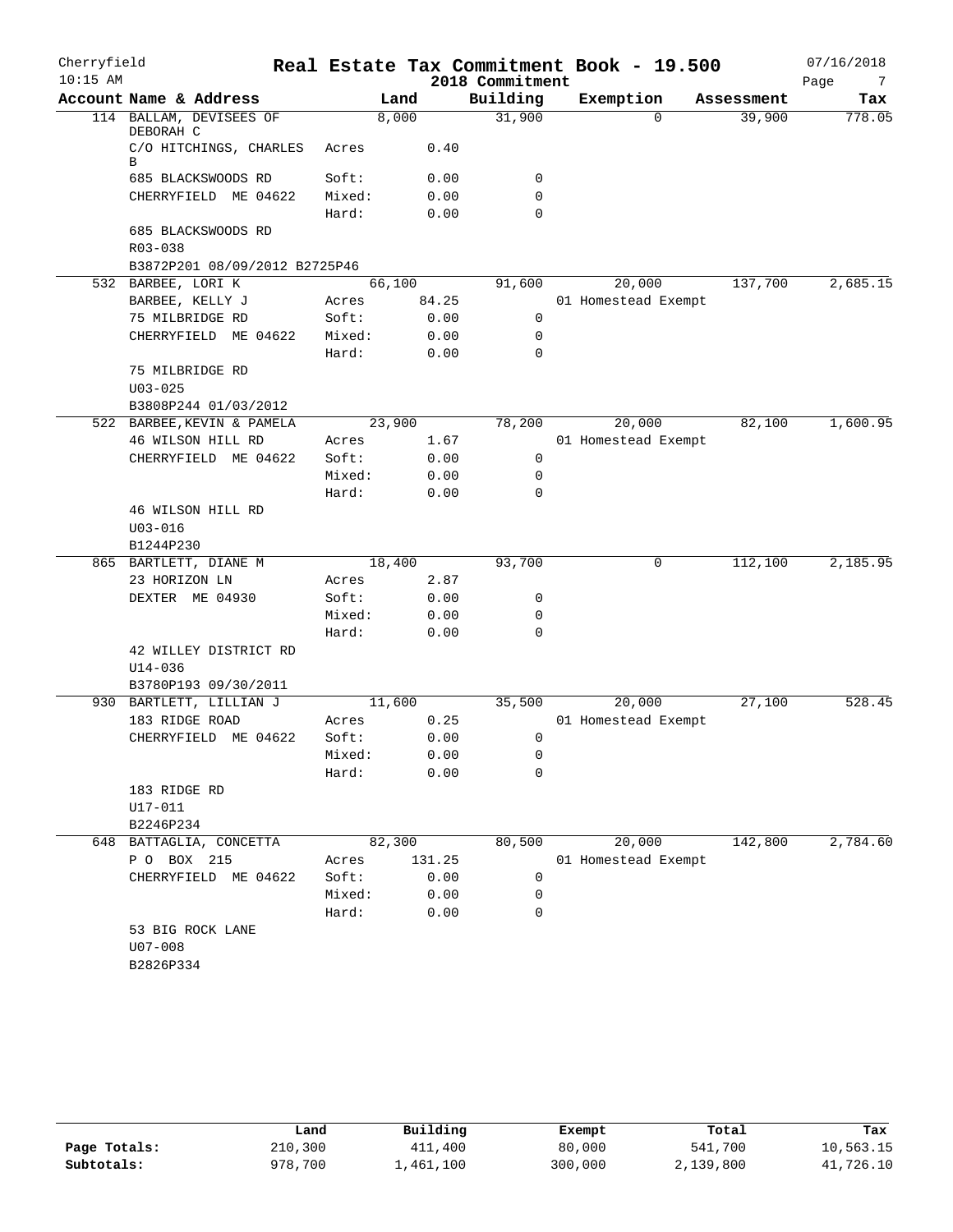| Cherryfield |                                        |                 |        |              |                 | Real Estate Tax Commitment Book - 19.500 |            | 07/16/2018 |
|-------------|----------------------------------------|-----------------|--------|--------------|-----------------|------------------------------------------|------------|------------|
| $10:15$ AM  |                                        |                 |        |              | 2018 Commitment |                                          |            | Page<br>8  |
|             | Account Name & Address                 |                 | Land   |              | Building        | Exemption                                | Assessment | Tax        |
|             | 75 BATTAGLIA, JOSEPH &<br>CONCETTA     |                 | 8,700  |              | $\mathbf 0$     | $\Omega$                                 | 8,700      | 169.65     |
|             | P O BOX 215                            | Acres           |        | 8.60         |                 |                                          |            |            |
|             | CHERRYFIELD<br>ME 04622                | Soft:           |        | 0.00         | 0               |                                          |            |            |
|             |                                        | Mixed:          |        | 0.00         | $\mathbf 0$     |                                          |            |            |
|             |                                        | Hard:           |        | 0.00         | $\mathbf 0$     |                                          |            |            |
|             | BLACKSWOODS RD                         |                 |        |              |                 |                                          |            |            |
|             | R03-002                                |                 |        |              |                 |                                          |            |            |
|             | B2949P315 11/19/2004                   |                 |        |              |                 |                                          |            |            |
|             | 765 BAUGHMAN, URSA                     |                 | 14,600 |              | 95,100          | 20,000                                   | 89,700     | 1,749.15   |
|             | 13 MAIN ST                             | Acres           |        | 0.26         |                 | 01 Homestead Exempt                      |            |            |
|             | CHERRYFIELD ME 04622                   | Soft:           |        | 0.00         | 0               |                                          |            |            |
|             |                                        | Mixed:          |        | 0.00         | $\mathbf 0$     |                                          |            |            |
|             |                                        | Hard:           |        | 0.00         | $\mathbf 0$     |                                          |            |            |
|             | 13 MAIN ST                             |                 |        |              |                 |                                          |            |            |
|             | $U12 - 018$                            |                 |        |              |                 |                                          |            |            |
|             | B3668P306 09/16/2010                   |                 |        |              |                 |                                          |            |            |
|             | 623 BAYRD JR, CHARLES E                |                 | 9,000  |              | $\mathsf{O}$    | 0                                        | 9,000      | 175.50     |
|             | DONALD A BAYRD; RENA<br>HELEN KING     | Acres           |        | 1.25         |                 |                                          |            |            |
|             | 48 TUNK RD                             | Soft:           |        | 0.00         | 0               |                                          |            |            |
|             | STEUBEN ME 04680                       | Mixed:          |        | 0.00         | 0               |                                          |            |            |
|             |                                        | Hard:           |        | 0.00         | $\Omega$        |                                          |            |            |
|             | 97 STILLWATER RD                       |                 |        |              |                 |                                          |            |            |
|             | $U06 - 015$                            |                 |        |              |                 |                                          |            |            |
|             | B3011P157 05/23/2005                   |                 |        |              |                 |                                          |            |            |
| 628         | BAYRD, DONALD A                        |                 | 15,400 |              | 38,000          | 0                                        | 53,400     | 1,041.30   |
|             | CHARLES E BAYRD JR;<br>RENA HELEN KING | Acres           |        | 0.70         |                 |                                          |            |            |
|             | 48 TUNK RD                             | Soft:           |        | 0.00         | 0               |                                          |            |            |
|             | STSEUBEN ME 04680                      | Mixed:          |        | 0.00         | 0               |                                          |            |            |
|             |                                        | Hard:           |        | 0.00         | $\mathbf 0$     |                                          |            |            |
|             | 95 STILLWATER RD                       |                 |        |              |                 |                                          |            |            |
|             | $U06 - 019$                            |                 |        |              |                 |                                          |            |            |
|             | B3011P157                              |                 |        |              |                 |                                          |            |            |
|             | 772 BAYRD, ROBERTA                     |                 | 20,300 |              | 103,800         | 20,000                                   | 104,100    | 2,029.95   |
|             | P O BOX 53                             | Acres           |        | 0.70         |                 | 01 Homestead Exempt                      |            |            |
|             | CHERRYFIELD ME 04622                   | Soft:           |        | 0.00         | 0               |                                          |            |            |
|             |                                        | Mixed:<br>Hard: |        | 0.00<br>0.00 | 0<br>0          |                                          |            |            |
|             | 20 CAMPBELL HILL                       |                 |        |              |                 |                                          |            |            |
|             | $U12 - 025$                            |                 |        |              |                 |                                          |            |            |
|             | B3240P1 01/18/2007                     |                 |        |              |                 |                                          |            |            |
|             | 754 BCD INC                            |                 | 24,300 |              | 16,300          | 0                                        | 40,600     | 791.70     |
|             | 37 CHURCH ST                           | Acres           |        | 4.00         |                 |                                          |            |            |
|             | CHERRYFIELD ME 04622                   | Soft:           |        | 0.00         | 0               |                                          |            |            |
|             |                                        | Mixed:          |        | 0.00         | 0               |                                          |            |            |
|             |                                        | Hard:           |        | 0.00         | 0               |                                          |            |            |
|             | 37 CHURCH ST                           |                 |        |              |                 |                                          |            |            |
|             | $U12 - 009$                            |                 |        |              |                 |                                          |            |            |
|             | B1812P100                              |                 |        |              |                 |                                          |            |            |
|             |                                        |                 |        |              |                 |                                          |            |            |

|              | Land      | Building  | Exempt  | Total     | Tax       |
|--------------|-----------|-----------|---------|-----------|-----------|
| Page Totals: | 92,300    | 253,200   | 40,000  | 305,500   | 5,957.25  |
| Subtotals:   | 1,071,000 | 1,714,300 | 340,000 | 2,445,300 | 47,683.35 |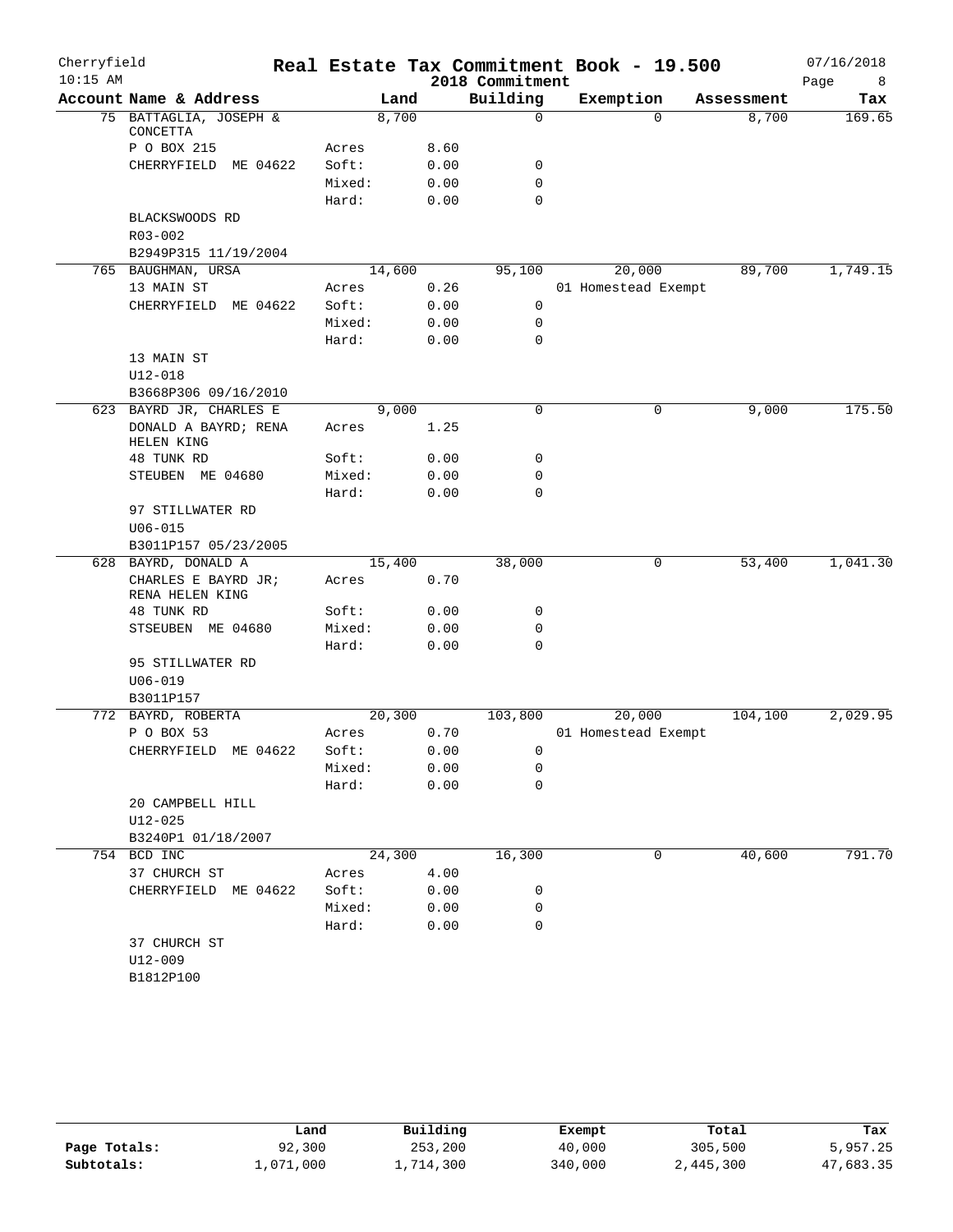| Cherryfield<br>$10:15$ AM |                                       |        |           |      | 2018 Commitment | Real Estate Tax Commitment Book - 19.500 |             | 07/16/2018<br>Page<br>9 |
|---------------------------|---------------------------------------|--------|-----------|------|-----------------|------------------------------------------|-------------|-------------------------|
|                           | Account Name & Address                |        | Land      |      | Building        | Exemption                                | Assessment  | Tax                     |
|                           | 1074 BEAL JR, GEORGE                  |        | 14,400    |      | 50,500          | $\Omega$                                 | 64,900      | 1,265.55                |
|                           | 20 PEAKED HILL CIR                    | Acres  | 1.00      |      |                 |                                          |             |                         |
|                           | CHERRYFIELD ME 04622                  | Soft:  | 0.00      |      | 0               |                                          |             |                         |
|                           |                                       | Mixed: | 0.00      |      | 0               |                                          |             |                         |
|                           |                                       | Hard:  | 0.00      |      | 0               |                                          |             |                         |
|                           | 20 PEAKED HILL CIRCLE                 |        |           |      |                 |                                          |             |                         |
|                           | R06-003-001                           |        |           |      |                 |                                          |             |                         |
|                           | B2611P268                             |        |           |      |                 |                                          |             |                         |
|                           | 1166 BEAL, BILLIE JEAN                |        | 0         |      | 12,900          | 12,900                                   | $\mathbf 0$ | 0.00                    |
|                           |                                       |        |           |      |                 |                                          |             |                         |
|                           | 25 BARREN WAY<br>CHERRYFIELD ME 04622 |        |           |      |                 | 01 Homestead Exempt                      |             |                         |
|                           |                                       |        |           |      |                 |                                          |             |                         |
|                           | 25 BARREN WAY                         |        |           |      |                 |                                          |             |                         |
|                           | $U18 - 006 - 001 - 005$               |        |           |      |                 |                                          |             |                         |
|                           | 937 BEAL, DAREN W                     |        | 25,400    |      | 75,600          | 0                                        | 101,000     | 1,969.50                |
|                           | 34 MORSE LANE                         | Acres  | 12.00     |      |                 |                                          |             |                         |
|                           | CHERRYFIELD ME 04622                  | Soft:  | 0.00      |      | 0               |                                          |             |                         |
|                           |                                       | Mixed: | 0.00      |      | 0               |                                          |             |                         |
|                           |                                       | Hard:  | 0.00      |      | 0               |                                          |             |                         |
|                           | 34 MORSE LANE                         |        |           |      |                 |                                          |             |                         |
|                           | U17-018                               |        |           |      |                 |                                          |             |                         |
|                           | B3468P208 11/06/2008                  |        |           |      |                 |                                          |             |                         |
|                           | 943 BEAL, FELICIA F                   |        | 14,700    |      | 43,600          | 0                                        | 58,300      | 1,136.85                |
|                           | PO BOX 152                            | Acres  | 0.60      |      |                 |                                          |             |                         |
|                           | MILBRIDGE ME 04658                    | Soft:  | 0.00      |      | 0               |                                          |             |                         |
|                           |                                       | Mixed: | 0.00      |      | 0               |                                          |             |                         |
|                           |                                       | Hard:  | 0.00      |      | 0               |                                          |             |                         |
|                           | 296 RIDGE RD                          |        |           |      |                 |                                          |             |                         |
|                           | $U18 - 004$                           |        |           |      |                 |                                          |             |                         |
|                           | B3987P304 08/26/2013                  |        |           |      |                 |                                          |             |                         |
| 1120                      | BEAL, JONATHAN S & LISA               |        | 15,600    |      | 120,000         | 20,000                                   | 115,600     | 2,254.20                |
|                           | Е                                     |        |           |      |                 |                                          |             |                         |
|                           | 118 STILLWATER RD                     | Acres  |           | 2.24 |                 | 01 Homestead Exempt                      |             |                         |
|                           | CHERRYFIELD ME 04622                  | Soft:  | 0.00      |      | 0               |                                          |             |                         |
|                           |                                       | Mixed: | 0.00      |      | 0               |                                          |             |                         |
|                           |                                       | Hard:  | 0.00      |      | 0               |                                          |             |                         |
|                           | 118 STILLWATER RD                     |        |           |      |                 |                                          |             |                         |
|                           | U06-017-001                           |        |           |      |                 |                                          |             |                         |
|                           | B2165P129                             |        |           |      |                 |                                          |             |                         |
|                           | 626 BEAL, JONATHAN S & LISA           |        | 3,900     |      | 0               | 0                                        | 3,900       | 76.05                   |
|                           | Е                                     |        |           |      |                 |                                          |             |                         |
|                           | 118 STILLWATER RD                     | Acres  | 5.46      |      |                 |                                          |             |                         |
|                           | CHERRYFIELD ME 04622                  | Soft:  | 0.00      |      | 0               |                                          |             |                         |
|                           |                                       | Mixed: | 0.00      |      | 0               |                                          |             |                         |
|                           |                                       | Hard:  | 0.00      |      | 0               |                                          |             |                         |
|                           | STILLWATER RD                         |        |           |      |                 |                                          |             |                         |
|                           | $U06 - 017$                           |        |           |      |                 |                                          |             |                         |
|                           | B4412P89 10/31/2017                   |        |           |      |                 |                                          |             |                         |
|                           | 252 BEAL, LOWELL                      |        | 14,600    |      | 43,200          | 0                                        | 57,800      | 1,127.10                |
|                           | 317 WILLEY DISTRICT RD                | Acres  | 1.26      |      |                 |                                          |             |                         |
|                           | CHERRYFIELD ME 04622                  | Soft:  | 0.00      |      | 0               |                                          |             |                         |
|                           |                                       | Mixed: | 0.00      |      | 0               |                                          |             |                         |
|                           |                                       | Hard:  | 0.00      |      | 0               |                                          |             |                         |
|                           | 317 WILLEY DISTRICT RD                |        |           |      |                 |                                          |             |                         |
|                           | R05-045                               |        |           |      |                 |                                          |             |                         |
|                           | B2530P230                             |        |           |      |                 |                                          |             |                         |
|                           | Land                                  |        | Building  |      |                 | Exempt                                   | Total       | Tax                     |
| Page Totals:              | 88,600                                |        | 345,800   |      |                 | 32,900                                   | 401,500     | 7,829.25                |
| Subtotals:                | 1,159,600                             |        | 2,060,100 |      |                 | 372,900                                  | 2,846,800   | 55,512.60               |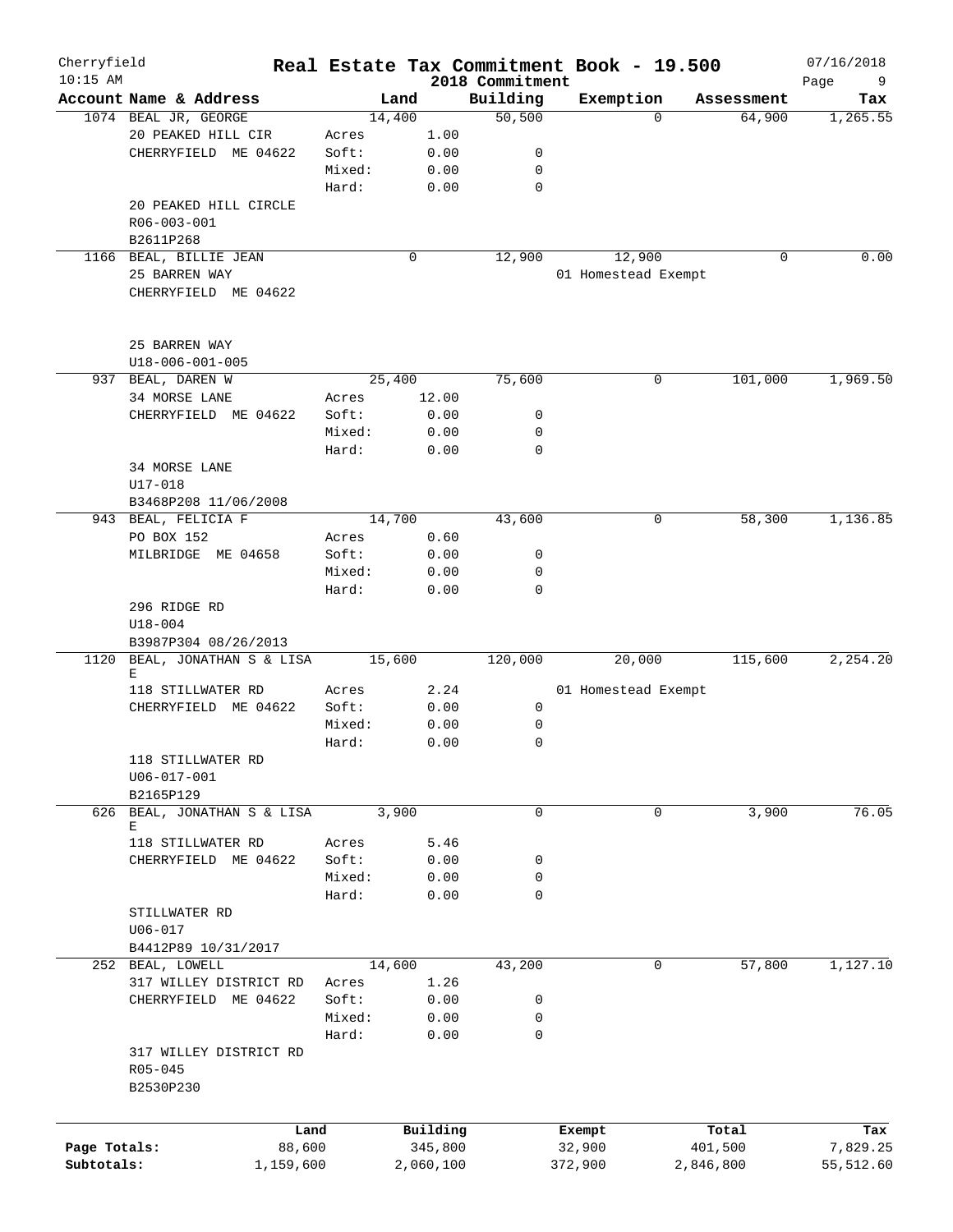| Cherryfield  |                            |        | Real Estate Tax Commitment Book - 19.500 |                             |           |                     |            | 07/16/2018        |
|--------------|----------------------------|--------|------------------------------------------|-----------------------------|-----------|---------------------|------------|-------------------|
| $10:15$ AM   | Account Name & Address     |        | Land                                     | 2018 Commitment<br>Building | Exemption |                     | Assessment | Page<br>10<br>Tax |
|              | 753 BEAL, ROBERT           |        | 23,300                                   | 53,100                      |           | 20,000              | 56,400     | 1,099.80          |
|              | 28 CHURCH ST               | Acres  | 1.31                                     |                             |           | 01 Homestead Exempt |            |                   |
|              | CHERRYFIELD ME 04622       | Soft:  | 0.00                                     | 0                           |           |                     |            |                   |
|              |                            | Mixed: | 0.00                                     | 0                           |           |                     |            |                   |
|              |                            | Hard:  | 0.00                                     | $\mathbf 0$                 |           |                     |            |                   |
|              | 28 CHURCH ST               |        |                                          |                             |           |                     |            |                   |
|              | $U12 - 008$                |        |                                          |                             |           |                     |            |                   |
|              | B3676P200 10/05/2010       |        |                                          |                             |           |                     |            |                   |
| 470          | BEAL, RYAN M               |        | 80,500                                   | 88,000                      |           | 20,000              | 148,500    | 2,895.75          |
|              | WOODWARD, LAURA            | Acres  | 23.00                                    |                             |           | 01 Homestead Exempt |            |                   |
|              | 218 MILBRIDGE RD           | Soft:  | 0.00                                     | 0                           |           |                     |            |                   |
|              | CHERRYFIELD ME 04622       | Mixed: | 0.00                                     | 0                           |           |                     |            |                   |
|              |                            | Hard:  | 0.00                                     | 0                           |           |                     |            |                   |
|              | 218 MILBRIDGE RD           |        |                                          |                             |           |                     |            |                   |
|              | $U01 - 002$                |        |                                          |                             |           |                     |            |                   |
|              | B4268P12 06/30/2016        |        |                                          |                             |           |                     |            |                   |
|              | 1137 BEAL, SALLY J         |        | 17,700                                   | 89,700                      |           | 20,000              | 87,400     | 1,704.30          |
|              | P O BOX 31                 | Acres  | 1.70                                     |                             |           | 01 Homestead Exempt |            |                   |
|              | CHERRYFIELD ME 04622       | Soft:  | 0.00                                     | 0                           |           |                     |            |                   |
|              |                            | Mixed: | 0.00                                     | 0                           |           |                     |            |                   |
|              |                            | Hard:  | 0.00                                     | $\mathbf 0$                 |           |                     |            |                   |
|              | 80 NORTH ST                |        |                                          |                             |           |                     |            |                   |
|              | U05-007-001                |        |                                          |                             |           |                     |            |                   |
|              | B2252P52                   |        |                                          |                             |           |                     |            |                   |
|              | 1004 BEAL, SHAWN A         |        | 17,300                                   | 68,700                      |           | 0                   | 86,000     | 1,677.00          |
|              | C/O NATION STAR            | Acres  | 1.00                                     |                             |           |                     |            |                   |
|              | MORTGAGE                   |        |                                          |                             |           |                     |            |                   |
|              | PO BOX 650783              | Soft:  | 0.00                                     | 0                           |           |                     |            |                   |
|              | DALLAS TX 75265-0783       | Mixed: | 0.00                                     | 0                           |           |                     |            |                   |
|              |                            | Hard:  | 0.00                                     | 0                           |           |                     |            |                   |
|              | 445 RIDGE RD               |        |                                          |                             |           |                     |            |                   |
|              | U19-008-003                |        |                                          |                             |           |                     |            |                   |
|              | B2823P212                  |        |                                          |                             |           |                     |            |                   |
|              | 1143 BEAL, SPENCER & MONA  |        | 0                                        | 18,400                      |           | 0                   | 18,400     | 358.80            |
|              | 460 EAST SIDE RD           |        |                                          |                             |           |                     |            |                   |
|              | ADDISON ME 04606           |        |                                          |                             |           |                     |            |                   |
|              |                            |        |                                          |                             |           |                     |            |                   |
|              | SCHOODIC LAKE              |        |                                          |                             |           |                     |            |                   |
|              | R06-007-B1                 |        |                                          |                             |           |                     |            |                   |
|              | 770 BEAL, TROY D & SEANA M |        | 16,500                                   | 101,900                     |           | 0                   | 118,400    | 2,308.80          |
|              | P O BOX 533                | Acres  | 0.38                                     |                             |           |                     |            |                   |
|              | MILBRIDGE ME 04658         | Soft:  | 0.00                                     | 0                           |           |                     |            |                   |
|              |                            | Mixed: | 0.00                                     | 0                           |           |                     |            |                   |
|              |                            | Hard:  | 0.00                                     | 0                           |           |                     |            |                   |
|              | 12 CAMPBELL HILL           |        |                                          |                             |           |                     |            |                   |
|              | $U12 - 023$                |        |                                          |                             |           |                     |            |                   |
|              | B3572P266 09/24/2009       |        |                                          |                             |           |                     |            |                   |
|              | 37 BEAL, DWAIN & JOANNE    |        | 9,000                                    | $\mathbf 0$                 |           | 0                   | 9,000      | 175.50            |
|              | 332 NO MAIN ST             | Acres  | 6.60                                     |                             |           |                     |            |                   |
|              | MILBRIDGE ME 04658         | Soft:  | 0.00                                     | 0                           |           |                     |            |                   |
|              |                            | Mixed: | 0.00                                     | 0                           |           |                     |            |                   |
|              |                            | Hard:  | 0.00                                     | 0                           |           |                     |            |                   |
|              | MILBRIDGE RD<br>R01-025    |        |                                          |                             |           |                     |            |                   |
|              |                            |        |                                          |                             |           |                     |            |                   |
|              |                            | Land   | Building                                 |                             | Exempt    |                     | Total      | Tax               |
| Page Totals: | 164,300                    |        | 419,800                                  |                             | 60,000    |                     | 524,100    | 10,219.95         |
| Subtotals:   | 1,323,900                  |        | 2,479,900                                |                             | 432,900   |                     | 3,370,900  | 65,732.55         |
|              |                            |        |                                          |                             |           |                     |            |                   |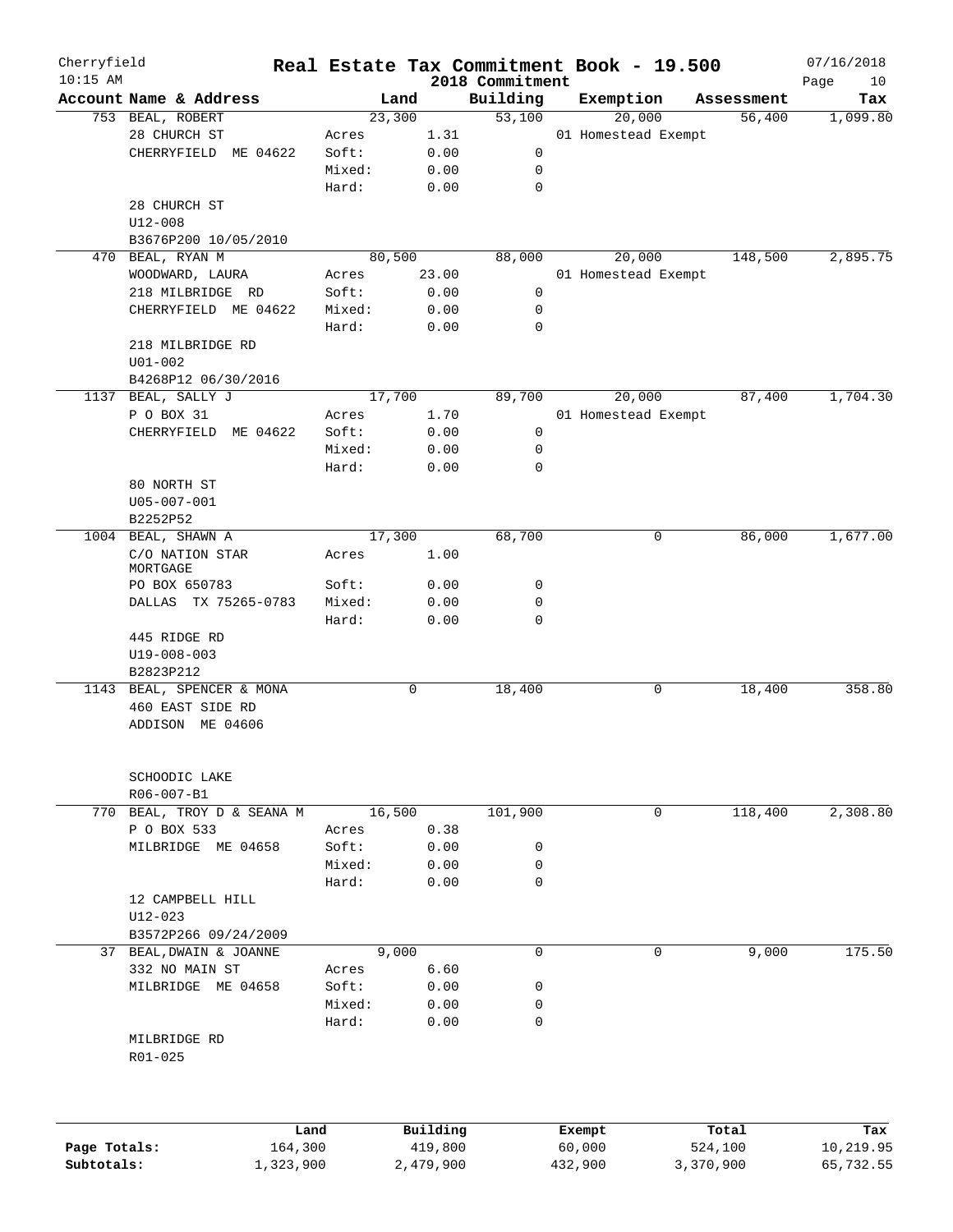| Cherryfield<br>$10:15$ AM |                              |        |       | 2018 Commitment | Real Estate Tax Commitment Book - 19.500 |            | 07/16/2018<br>Page<br>11 |
|---------------------------|------------------------------|--------|-------|-----------------|------------------------------------------|------------|--------------------------|
|                           | Account Name & Address       |        | Land  | Building        | Exemption                                | Assessment | Tax                      |
|                           | 469 BEEBE, LISA              | 18,600 |       | 45,200          | $\Omega$                                 | 63,800     | 1,244.10                 |
|                           | PO BOX 293                   | Acres  | 2.10  |                 |                                          |            |                          |
|                           | CHERRYFIELD ME 04622         | Soft:  | 0.00  | 0               |                                          |            |                          |
|                           |                              | Mixed: | 0.00  | 0               |                                          |            |                          |
|                           |                              | Hard:  | 0.00  | $\mathbf 0$     |                                          |            |                          |
|                           | 754 BLACKSWOODS RD           |        |       |                 |                                          |            |                          |
|                           | R03-044-001                  |        |       |                 |                                          |            |                          |
|                           | B3284P158 05/14/2007         |        |       |                 |                                          |            |                          |
| 222                       | BEERS, TRACY D (HEIRS        |        | 7,700 | $\mathbf 0$     | 0                                        | 7,700      | 150.15                   |
|                           | OF)                          |        |       |                 |                                          |            |                          |
|                           | C/O PATRICIA S HANCOCK       | Acres  | 0.79  |                 |                                          |            |                          |
|                           | 16521 WARWICK BLVD APT       | Soft:  | 0.00  | 0               |                                          |            |                          |
|                           | 19                           |        |       |                 |                                          |            |                          |
|                           | NEWPORT NEWS VA 23608        | Mixed: | 0.00  | $\mathbf 0$     |                                          |            |                          |
|                           |                              | Hard:  | 0.00  | $\mathbf 0$     |                                          |            |                          |
|                           | WILLEY DISTRICT RD           |        |       |                 |                                          |            |                          |
|                           | R05-021                      |        |       |                 |                                          |            |                          |
|                           | B474P386                     |        |       |                 |                                          |            |                          |
|                           | 447 BELLEFLEUR, STEPHEN &    | 15,700 |       | 0               | 0                                        | 15,700     | 306.15                   |
|                           | SUSAN B                      |        |       |                 |                                          |            |                          |
|                           | 65 FARMHOLME RD              | Acres  | 11.20 |                 |                                          |            |                          |
|                           | STONINGTON CT 06378          | Soft:  | 0.00  | 0               |                                          |            |                          |
|                           |                              | Mixed: | 0.00  | 0               |                                          |            |                          |
|                           |                              | Hard:  | 0.00  | $\mathbf 0$     |                                          |            |                          |
|                           | NORTH MAIN ST                |        |       |                 |                                          |            |                          |
|                           | R10-002-022                  |        |       |                 |                                          |            |                          |
|                           | B1671P79                     |        |       |                 |                                          |            |                          |
|                           | 542 BENZAIA, NADINE M        |        | 7,700 | $\mathbf 0$     | 0                                        | 7,700      | 150.15                   |
|                           | CRISALL, SANTA               | Acres  | 2.00  |                 |                                          |            |                          |
|                           | 43 WARWICK RD                | Soft:  | 0.00  | 0               |                                          |            |                          |
|                           | NORTHFIELD MA 01360          | Mixed: | 0.00  | 0               |                                          |            |                          |
|                           |                              | Hard:  | 0.00  | 0               |                                          |            |                          |
|                           | BLACKSWOODS RD               |        |       |                 |                                          |            |                          |
|                           | U08-006-002                  |        |       |                 |                                          |            |                          |
|                           | B3338P267 09/26/2007         |        |       |                 |                                          |            |                          |
| 975                       | BENZAIA, NADINE M            | 15,000 |       | 30,100          | 0                                        | 45,100     | 879.45                   |
|                           | CRISALL, SANTA               | Acres  | 2.00  |                 |                                          |            |                          |
|                           | 43 WARWICK RD                | Soft:  | 0.00  | 0               |                                          |            |                          |
|                           | NORTHFIELD MA 01360          | Mixed: | 0.00  | 0               |                                          |            |                          |
|                           |                              | Hard:  | 0.00  | 0               |                                          |            |                          |
|                           | 22 HUNTER LANE               |        |       |                 |                                          |            |                          |
|                           | $U08 - 006 - 001$            |        |       |                 |                                          |            |                          |
|                           | B3338P267 10/02/2007         |        |       |                 |                                          |            |                          |
|                           | 1153 BERNABEO, AARON JOSSEPH | 18,500 |       | 0               | 0                                        | 18,500     | 360.75                   |
|                           | 3 WARREN AVE                 | Acres  | 18.00 |                 |                                          |            |                          |
|                           | MIDDLEBORO MA 02346          | Soft:  | 0.00  | 0               |                                          |            |                          |
|                           |                              | Mixed: | 0.00  | 0               |                                          |            |                          |
|                           |                              | Hard:  | 0.00  | 0               |                                          |            |                          |
|                           | RIDGE                        |        |       |                 |                                          |            |                          |
|                           | U19-013-001                  |        |       |                 |                                          |            |                          |
|                           | B4399P160 09/25/2017         |        |       |                 |                                          |            |                          |
|                           |                              |        |       |                 |                                          |            |                          |

|              | Land      | Building  | Exempt  | Total     | Tax       |
|--------------|-----------|-----------|---------|-----------|-----------|
| Page Totals: | 83,200    | 75,300    |         | 158,500   | 3,090.75  |
| Subtotals:   | 1,407,100 | 2,555,200 | 432,900 | 3,529,400 | 68,823.30 |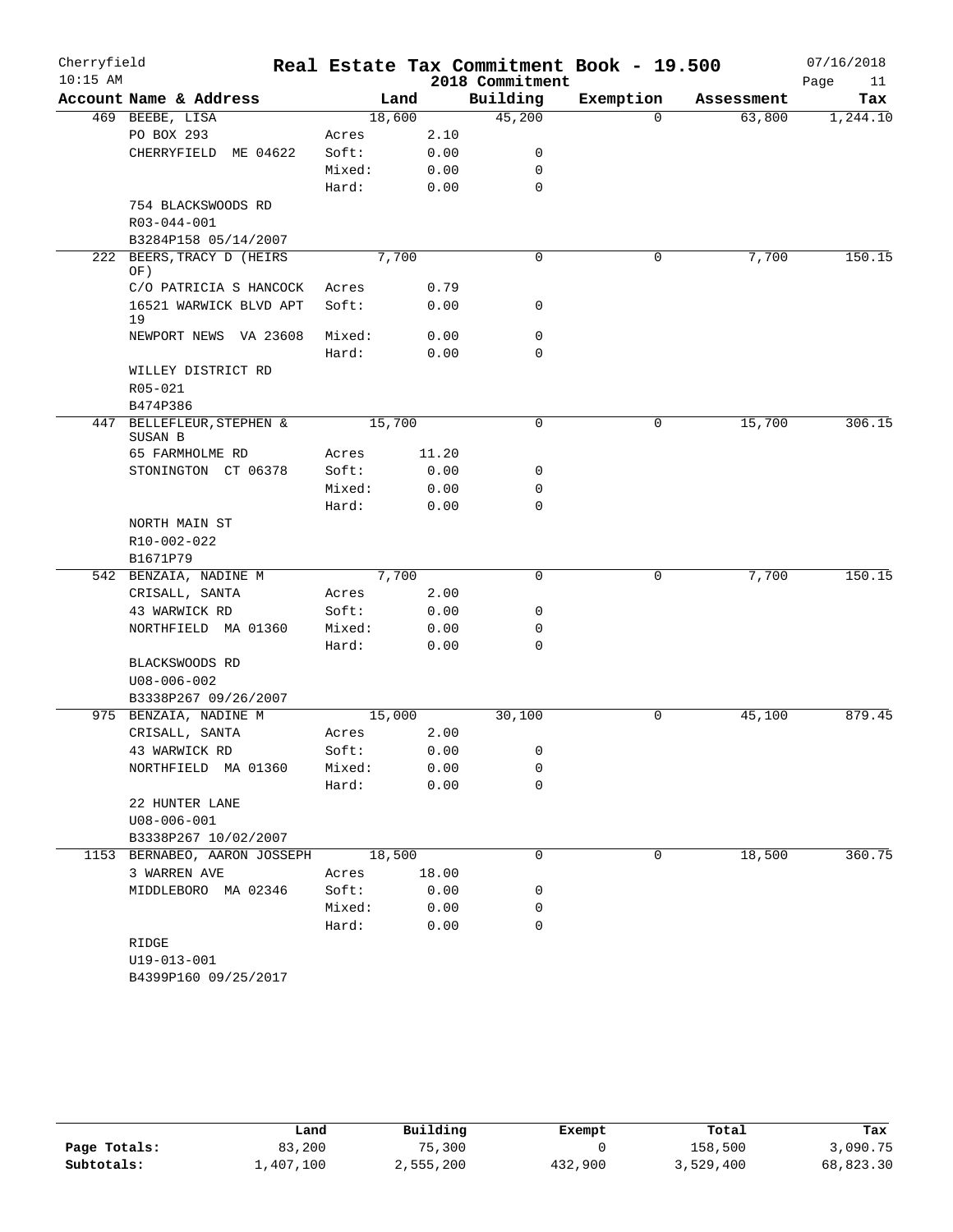| Cherryfield<br>$10:15$ AM |                                          |                 |                 | 2018 Commitment | Real Estate Tax Commitment Book - 19.500 |            | 07/16/2018<br>Page<br>12 |
|---------------------------|------------------------------------------|-----------------|-----------------|-----------------|------------------------------------------|------------|--------------------------|
|                           | Account Name & Address                   |                 | Land            | Building        | Exemption                                | Assessment | Tax                      |
|                           | 462 BIGWOOD, JAMES B -<br>TRUSTEE        | 16,200          |                 | $\mathbf 0$     | $\Omega$                                 | 16,200     | 315.90                   |
|                           | JAMES B BIGWOOD LIVING<br>TRUST          | Acres           | 45.60           |                 |                                          |            |                          |
|                           | P O BOX 342                              | Soft:           | 0.00            | 0               |                                          |            |                          |
|                           | WINCHENDON MA 01475                      | Mixed:          | 0.00            | $\mathbf 0$     |                                          |            |                          |
|                           |                                          | Hard:           | 0.00            | $\mathbf 0$     |                                          |            |                          |
|                           | CROTCH                                   |                 |                 |                 |                                          |            |                          |
|                           | R10-012                                  |                 |                 |                 |                                          |            |                          |
|                           | B3401P163                                |                 |                 |                 |                                          |            |                          |
|                           | 104 BIRDSALL, CHARLES W &<br>KATHLEEN M  | 31,800          |                 | $\mathbf 0$     | 0                                        | 31,800     | 620.10                   |
|                           | 1166 US HIGHWAY 1 SUITE Acres<br>Α       |                 | 15.00           |                 |                                          |            |                          |
|                           | HANCOCK ME 04640                         | Soft:           | 0.00            | 0               |                                          |            |                          |
|                           |                                          | Mixed:          | 0.00            | $\mathbf 0$     |                                          |            |                          |
|                           |                                          | Hard:           | 0.00            | $\mathbf 0$     |                                          |            |                          |
|                           | OFF ROUTE 182                            |                 |                 |                 |                                          |            |                          |
|                           | R03-028-001                              |                 |                 |                 |                                          |            |                          |
|                           | B3249P21 02/12/2007                      |                 |                 |                 |                                          |            |                          |
|                           | 1180 BISHOP, CYNTHIA F                   | 13,900          |                 | $\mathbf 0$     | 0                                        | 13,900     | 271.05                   |
|                           | 15125 WILLOWDALE RD<br>TAMPA FL 33625    | Acres           | 5.00            | 0               |                                          |            |                          |
|                           |                                          | Soft:<br>Mixed: | 0.00<br>0.00    | 0               |                                          |            |                          |
|                           |                                          | Hard:           | 0.00            | $\mathbf 0$     |                                          |            |                          |
|                           | SPRAGUE FALLS RD                         |                 |                 |                 |                                          |            |                          |
|                           | R03-053-003                              |                 |                 |                 |                                          |            |                          |
|                           | B2839P61                                 |                 |                 |                 |                                          |            |                          |
|                           | 1005 BISHOP, JEFFREY A &                 | 18,300          |                 | 50,400          | 0                                        | 68,700     | 1,339.65                 |
|                           | SARAH R                                  |                 |                 |                 |                                          |            |                          |
|                           | 185 MAIN STREET                          | Acres           | 2.65            |                 |                                          |            |                          |
|                           | CHERRYFIELD ME 04622                     | Soft:           | 0.00            | 0               |                                          |            |                          |
|                           |                                          | Mixed:          | 0.00            | 0               |                                          |            |                          |
|                           |                                          | Hard:           | 0.00            | $\mathbf 0$     |                                          |            |                          |
|                           | 185 MAIN STREET                          |                 |                 |                 |                                          |            |                          |
|                           | $U14 - 025 - 001$<br>B4311P1 11/08/2016  |                 |                 |                 |                                          |            |                          |
|                           | 77 BISHOP, JEFFREY T &                   | 21,400          |                 | 64,500          | 20,000                                   | 65,900     | 1,285.05                 |
|                           | ALYSSA B                                 |                 |                 |                 |                                          |            |                          |
|                           | 315 BLACKSWOODS RD                       | Acres           | 5.10            |                 | 01 Homestead Exempt                      |            |                          |
|                           | CHERRYFIELD ME 04622                     | Soft:           | 0.00            | $\mathbf 0$     |                                          |            |                          |
|                           |                                          | Mixed:          | 0.00            | 0               |                                          |            |                          |
|                           |                                          | Hard:           | 0.00            | 0               |                                          |            |                          |
|                           | 315 BLACKSWOODS RD                       |                 |                 |                 |                                          |            |                          |
|                           | $R03 - 004$                              |                 |                 |                 |                                          |            |                          |
|                           | B4347P146 03/30/2017                     |                 |                 |                 |                                          |            |                          |
|                           | 197 BISHOP, JUANITA<br>250 NORTH MAIN ST |                 | 37,000<br>27.00 | 38,200          | 0                                        | 75,200     | 1,466.40                 |
|                           | CHERRYFIELD ME 06422                     | Acres<br>Soft:  | 0.00            | 0               |                                          |            |                          |
|                           |                                          | Mixed:          | 0.00            | 0               |                                          |            |                          |
|                           |                                          | Hard:           | 0.00            | 0               |                                          |            |                          |
|                           | 250 NORTH MAIN ST                        |                 |                 |                 |                                          |            |                          |
|                           | $R04 - 043$                              |                 |                 |                 |                                          |            |                          |
|                           | B4096P159 09/22/2014                     |                 |                 |                 |                                          |            |                          |
|                           |                                          |                 |                 |                 |                                          |            |                          |
|                           |                                          |                 |                 |                 |                                          |            |                          |

|              | Land      | Building  | Exempt  | Total     | Tax         |
|--------------|-----------|-----------|---------|-----------|-------------|
| Page Totals: | 138,600   | 153,100   | 20,000  | 271,700   | 5,298.15    |
| Subtotals:   | 1,545,700 | 2,708,300 | 452,900 | 3,801,100 | 74, 121. 45 |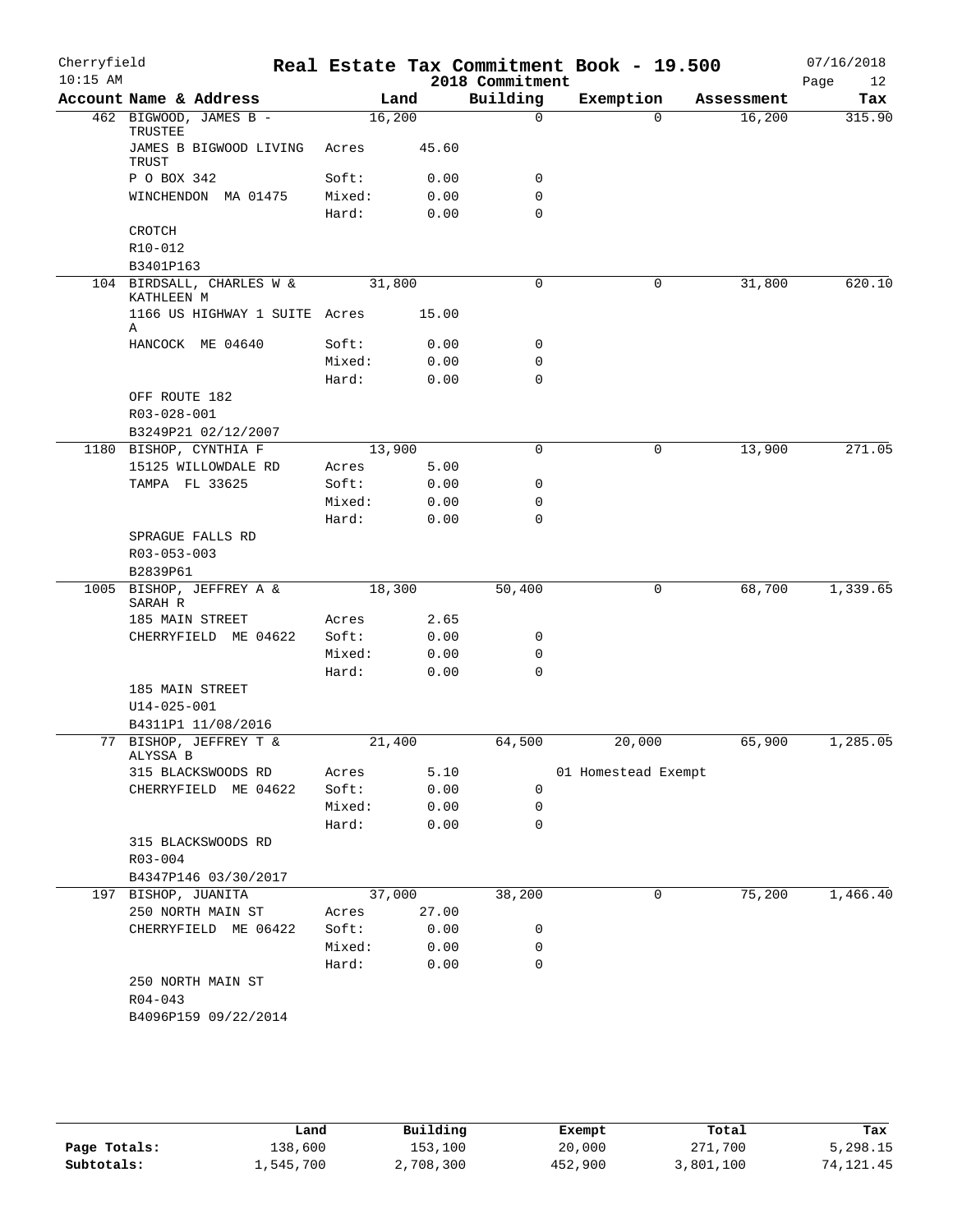| Cherryfield<br>$10:15$ AM |                                           |        |           |                             | Real Estate Tax Commitment Book - 19.500 |        |            | 07/16/2018        |
|---------------------------|-------------------------------------------|--------|-----------|-----------------------------|------------------------------------------|--------|------------|-------------------|
|                           | Account Name & Address                    | Land   |           | 2018 Commitment<br>Building | Exemption                                |        | Assessment | Page<br>13<br>Tax |
|                           | 872 BISSONNETTE, WILLIAM P                | 28,900 |           | 46,000                      |                                          | 20,000 | 54,900     | 1,070.55          |
|                           | BISSONNETTE, SUZANNE S                    | Acres  | 13.00     |                             | 01 Homestead Exempt                      |        |            |                   |
|                           | 240 Main St                               | Soft:  | 0.00      | 0                           |                                          |        |            |                   |
|                           | Cherryfield ME 04622                      | Mixed: | 0.00      | 0                           |                                          |        |            |                   |
|                           |                                           | Hard:  | 0.00      | $\mathbf 0$                 |                                          |        |            |                   |
|                           |                                           |        |           |                             |                                          |        |            |                   |
|                           | 240 MAIN ST                               |        |           |                             |                                          |        |            |                   |
|                           | $U15 - 002$                               |        |           |                             |                                          |        |            |                   |
|                           | B3595P15 12/14/2009                       |        |           |                             |                                          |        |            |                   |
|                           | 208 BLACKBURN, CHRISTINE L                | 14,800 |           | 59,900                      |                                          | 20,000 | 54,700     | 1,066.65          |
|                           | 570 CHERRYFIELD STRETCH Acres             |        | 1.30      |                             | 01 Homestead Exempt                      |        |            |                   |
|                           | CHERRYFIELD ME 04622                      | Soft:  | 0.00      | 0                           |                                          |        |            |                   |
|                           |                                           | Mixed: | 0.00      | 0                           |                                          |        |            |                   |
|                           |                                           | Hard:  | 0.00      | $\mathbf 0$                 |                                          |        |            |                   |
|                           | 570 CHERRYFIELD STRETCH                   |        |           |                             |                                          |        |            |                   |
|                           | $R05 - 008$                               |        |           |                             |                                          |        |            |                   |
|                           | B2468P79                                  |        |           |                             |                                          |        |            |                   |
|                           | 798 BLACKBURN, JEROME R                   | 1,400  |           | 0                           |                                          | 0      | 1,400      | 27.30             |
|                           | 1 MILL RIVER RD                           | Acres  | 0.06      |                             |                                          |        |            |                   |
|                           | HARRINGTON ME 04643                       | Soft:  | 0.00      | 0                           |                                          |        |            |                   |
|                           |                                           | Mixed: | 0.00      | 0                           |                                          |        |            |                   |
|                           |                                           | Hard:  | 0.00      | $\mathbf 0$                 |                                          |        |            |                   |
|                           | MAIN ST                                   |        |           |                             |                                          |        |            |                   |
|                           | $U13 - 002$                               |        |           |                             |                                          |        |            |                   |
|                           | B4345P151 03/23/2017                      |        |           |                             |                                          |        |            |                   |
|                           | 827 BLACKBURN, JEROME R                   | 21,000 |           | 12,600                      |                                          | 0      | 33,600     | 655.20            |
|                           | 1 MILL RIVER RD                           | Acres  | 0.77      |                             |                                          |        |            |                   |
|                           | HARRINGTON ME 04643                       | Soft:  | 0.00      | 0                           |                                          |        |            |                   |
|                           |                                           | Mixed: | 0.00      | 0                           |                                          |        |            |                   |
|                           |                                           | Hard:  | 0.00      | $\mathbf 0$                 |                                          |        |            |                   |
|                           | 83 MAIN ST                                |        |           |                             |                                          |        |            |                   |
|                           | $U13 - 029$                               |        |           |                             |                                          |        |            |                   |
|                           | B4345P151 03/23/2017                      |        |           |                             |                                          |        |            |                   |
|                           | 1132 BLACKBURN, JERRY                     | 16,700 |           | 0                           |                                          | 0      | 16,700     | 325.65            |
|                           | 1 MILL RIVER RD                           | Acres  | 13.00     |                             |                                          |        |            |                   |
|                           | HARRINGTON ME 04643                       | Soft:  | 0.00      | 0                           |                                          |        |            |                   |
|                           |                                           | Mixed: | 0.00      | 0                           |                                          |        |            |                   |
|                           |                                           | Hard:  | 0.00      | 0                           |                                          |        |            |                   |
|                           | 347 WILLEY DISTRICT RD                    |        |           |                             |                                          |        |            |                   |
|                           | R05-041                                   |        |           |                             |                                          |        |            |                   |
|                           | B3980P190 08/01/2013 B1631P123 04/06/1990 |        |           |                             |                                          |        |            |                   |
|                           | 790 BLACKBURN, JERRY                      | 23,500 |           | 42,600                      |                                          | 0      | 66,100     | 1,288.95          |
|                           | 1 MILL RIVER RD                           | Acres  | 1.32      |                             |                                          |        |            |                   |
|                           | HARRINGTON ME 04643                       | Soft:  | 0.00      | 0                           |                                          |        |            |                   |
|                           |                                           |        |           |                             |                                          |        |            |                   |
|                           |                                           | Mixed: | 0.00      | 0                           |                                          |        |            |                   |
|                           |                                           | Hard:  | 0.00      | 0                           |                                          |        |            |                   |
|                           | 44 MAIN ST                                |        |           |                             |                                          |        |            |                   |
|                           | $U12 - 042$                               |        |           |                             |                                          |        |            |                   |
|                           | B4304P210 10/19/2016                      |        |           |                             |                                          |        |            |                   |
| 1087                      | BLACKBURN, JERRY                          | 15,600 |           | 22,900                      |                                          | 0      | 38,500     | 750.75            |
|                           | 1 MILL RIVER RD                           | Acres  | 3.00      |                             |                                          |        |            |                   |
|                           | HARRINGTON ME 04643                       | Soft:  | 0.00      | 0                           |                                          |        |            |                   |
|                           |                                           | Mixed: | 0.00      | 0                           |                                          |        |            |                   |
|                           |                                           | Hard:  | 0.00      | 0                           |                                          |        |            |                   |
|                           | 37 TENAN LANE                             |        |           |                             |                                          |        |            |                   |
|                           | R05-053-003                               |        |           |                             |                                          |        |            |                   |
|                           | B3644P272                                 |        |           |                             |                                          |        |            |                   |
|                           |                                           |        |           |                             |                                          |        |            |                   |
|                           |                                           |        |           |                             |                                          |        |            |                   |
|                           | Land                                      |        | Building  |                             | Exempt                                   |        | Total      | Tax               |
| Page Totals:              | 121,900                                   |        | 184,000   |                             | 40,000                                   |        | 265,900    | 5,185.05          |
| Subtotals:                | 1,667,600                                 |        | 2,892,300 |                             | 492,900                                  |        | 4,067,000  | 79,306.50         |
|                           |                                           |        |           |                             |                                          |        |            |                   |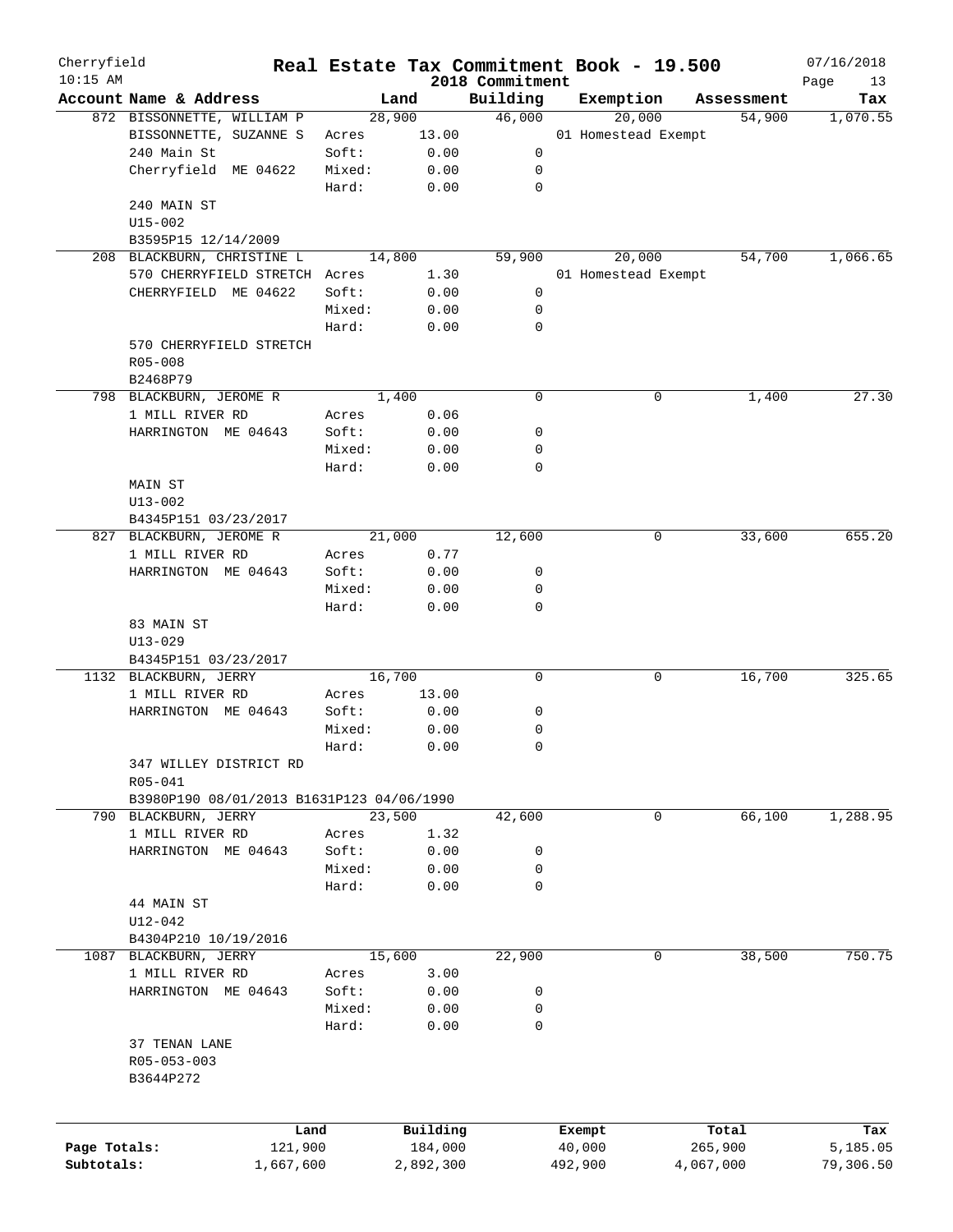| Cherryfield<br>$10:15$ AM |                             |        |           |                             | Real Estate Tax Commitment Book - 19.500 |            | 07/16/2018        |
|---------------------------|-----------------------------|--------|-----------|-----------------------------|------------------------------------------|------------|-------------------|
|                           | Account Name & Address      | Land   |           | 2018 Commitment<br>Building | Exemption                                | Assessment | Page<br>14<br>Tax |
|                           | 226 BLACKBURN, JERRY        | 20,700 |           | 11,000                      | $\Omega$                                 | 31,700     | 618.15            |
|                           | 1 MILL RIVER RD             | Acres  | 6.80      |                             |                                          |            |                   |
|                           | HARRINGTON ME 04643         | Soft:  | 0.00      | 0                           |                                          |            |                   |
|                           |                             | Mixed: | 0.00      | 0                           |                                          |            |                   |
|                           |                             | Hard:  | 0.00      | $\mathbf 0$                 |                                          |            |                   |
|                           |                             |        |           |                             |                                          |            |                   |
|                           | 611 WILLEY DISTRICT RD      |        |           |                             |                                          |            |                   |
|                           | R05-024                     |        |           |                             |                                          |            |                   |
|                           | B3398P306 04/14/2008        |        |           |                             |                                          |            |                   |
|                           | 200 BLACKBURN, JERRY        | 1,100  |           | $\mathbf 0$                 | 0                                        | 1,100      | 21.45             |
|                           | 1 MILL RIVER RD             | Acres  | 0.24      |                             |                                          |            |                   |
|                           | HARRINGTON ME 04643         | Soft:  | 0.00      | 0                           |                                          |            |                   |
|                           |                             | Mixed: | 0.00      | 0                           |                                          |            |                   |
|                           |                             | Hard:  | 0.00      | $\mathbf 0$                 |                                          |            |                   |
|                           |                             |        |           |                             |                                          |            |                   |
|                           | $R05 - 001$                 |        |           |                             |                                          |            |                   |
|                           | B3406P262 05/05/2008        |        |           |                             |                                          |            |                   |
|                           | 1075 BLACKBURN, JERRY J     | 16,900 |           | 37,800                      | 0                                        | 54,700     | 1,066.65          |
|                           | 1 MILL RIVER RD             | Acres  | 1.28      |                             |                                          |            |                   |
|                           | HARRINGTON ME 04643         | Soft:  | 0.00      | 0                           |                                          |            |                   |
|                           |                             | Mixed: | 0.00      | 0                           |                                          |            |                   |
|                           |                             | Hard:  | 0.00      | $\mathbf 0$                 |                                          |            |                   |
|                           | 24 PEAKED HILL CIRCLE       |        |           |                             |                                          |            |                   |
|                           | R06-003-002                 |        |           |                             |                                          |            |                   |
|                           | B3787P278 10/21/2011        |        |           |                             |                                          |            |                   |
|                           | 1077 BLACKBURN, JERRY J     | 14,600 |           | 35,200                      | 0                                        | 49,800     | 971.10            |
|                           | 1 MILL RIVER RD             | Acres  | 1.35      |                             |                                          |            |                   |
|                           | HARRINGTON ME 04643         | Soft:  | 0.00      | 0                           |                                          |            |                   |
|                           |                             | Mixed: | 0.00      | 0                           |                                          |            |                   |
|                           |                             | Hard:  | 0.00      | $\mathbf 0$                 |                                          |            |                   |
|                           | 21 PEAKED HILL CIRCLE       |        |           |                             |                                          |            |                   |
|                           | R06-003-003                 |        |           |                             |                                          |            |                   |
|                           | B3603P214 01/15/2010        |        |           |                             |                                          |            |                   |
|                           | 1024 BLADEN, ASHBY DAVIDSON | 6,700  |           | 0                           | 0                                        | 6,700      | 130.65            |
|                           | P O BOX 477                 | Acres  | 0.60      |                             |                                          |            |                   |
|                           | ME 04622<br>CHERRYFIELD     | Soft:  | 0.00      | 0                           |                                          |            |                   |
|                           |                             | Mixed: | 0.00      | 0                           |                                          |            |                   |
|                           |                             | Hard:  | 0.00      | 0                           |                                          |            |                   |
|                           | BLACKSWOODS RD              |        |           |                             |                                          |            |                   |
|                           | R03-024                     |        |           |                             |                                          |            |                   |
|                           | B3689P180 11/13/2010        |        |           |                             |                                          |            |                   |
| 98                        | BLADEN, ASHBY DAVIDSON      | 22,500 |           | 22,400                      | 20,000                                   | 24,900     | 485.55            |
|                           | P O BOX 477                 | Acres  | 15.00     |                             | 01 Homestead Exempt                      |            |                   |
|                           | CHERRYFIELD<br>ME 04622     | Soft:  | 0.00      | 0                           |                                          |            |                   |
|                           |                             | Mixed: | 0.00      | 0                           |                                          |            |                   |
|                           |                             | Hard:  | 0.00      | 0                           |                                          |            |                   |
|                           | 466 BLACKSWOODS RD          |        |           |                             |                                          |            |                   |
|                           | R03-023                     |        |           |                             |                                          |            |                   |
|                           | B3689P180 11/13/2010        |        |           |                             |                                          |            |                   |
|                           | 187 BOROWSKI, EDWARD        | 31,200 |           | 22,900                      | 0                                        | 54,100     | 1,054.95          |
|                           | 5480 N BENTLEY DR           | Acres  | 25.00     |                             |                                          |            |                   |
|                           | RIMROCK AZ 86335            | Soft:  | 0.00      | 0                           |                                          |            |                   |
|                           |                             | Mixed: | 0.00      | 0                           |                                          |            |                   |
|                           |                             | Hard:  | 0.00      | 0                           |                                          |            |                   |
|                           | 30 BUTLER RD                |        |           |                             |                                          |            |                   |
|                           | R04-035                     |        |           |                             |                                          |            |                   |
|                           | B777P220                    |        |           |                             |                                          |            |                   |
|                           |                             |        |           |                             |                                          |            |                   |
|                           |                             |        |           |                             |                                          |            |                   |
|                           |                             | Land   | Building  |                             | Exempt                                   | Total      | Tax               |
| Page Totals:              | 113,700                     |        | 129,300   |                             | 20,000                                   | 223,000    | 4,348.50          |
| Subtotals:                | 1,781,300                   |        | 3,021,600 |                             | 512,900                                  | 4,290,000  | 83,655.00         |
|                           |                             |        |           |                             |                                          |            |                   |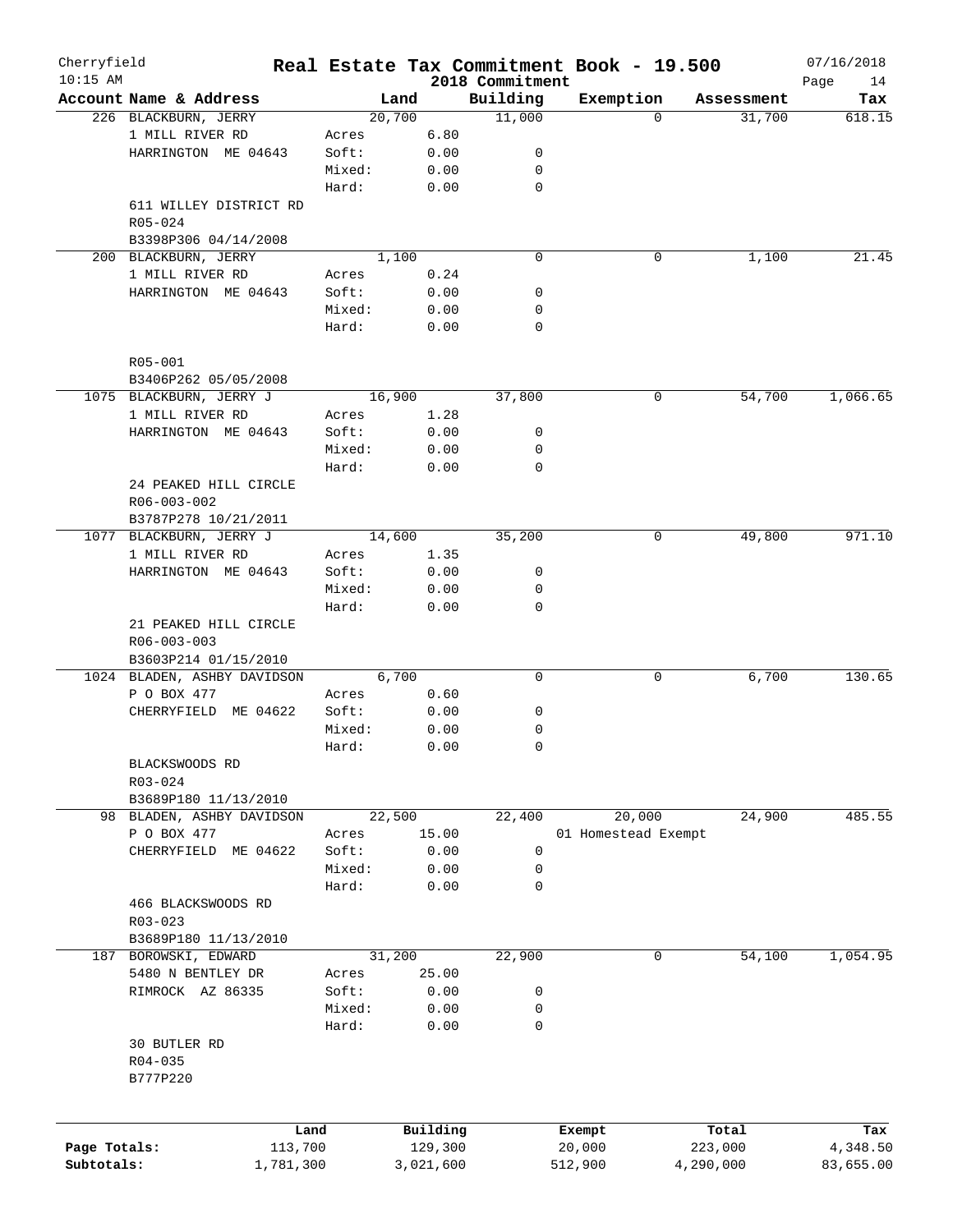| Cherryfield |                                     |        |       |                 | Real Estate Tax Commitment Book - 19.500 |            | 07/16/2018 |
|-------------|-------------------------------------|--------|-------|-----------------|------------------------------------------|------------|------------|
| $10:15$ AM  |                                     |        |       | 2018 Commitment |                                          |            | Page<br>15 |
|             | Account Name & Address              |        | Land  | Building        | Exemption                                | Assessment | Tax        |
|             | 167 BOWMAN, TIMOTHY L               | 34,100 |       | 10,800          | $\Omega$                                 | 44,900     | 875.55     |
|             | 359 MAPLE ST                        | Acres  | 29.00 |                 |                                          |            |            |
|             | FARMINGDALE ME 04344                | Soft:  | 0.00  | 0               |                                          |            |            |
|             |                                     | Mixed: | 0.00  | 0               |                                          |            |            |
|             |                                     | Hard:  | 0.00  | $\mathbf 0$     |                                          |            |            |
|             | 130 STILLWATER RD<br>R04-018-001    |        |       |                 |                                          |            |            |
|             | B4113P105 11/26/2014                |        |       |                 |                                          |            |            |
|             | 780 BRACE FAMILY REAL PROP          | 13,100 |       | 0               | 0                                        | 13,100     | 255.45     |
|             | TRUST                               |        |       |                 |                                          |            |            |
|             | C/O ANN L MALIN,<br>TRUSTEE         | Acres  | 3.60  |                 |                                          |            |            |
|             | P O BOX 249                         | Soft:  | 0.00  | 0               |                                          |            |            |
|             | CENTER BARNSTEAD NH<br>03225        | Mixed: | 0.00  | $\mathbf 0$     |                                          |            |            |
|             |                                     | Hard:  | 0.00  | 0               |                                          |            |            |
|             | CAMPBELL HILL                       |        |       |                 |                                          |            |            |
|             | U12-032                             |        |       |                 |                                          |            |            |
|             | B4218P227 12/31/2015                |        |       |                 |                                          |            |            |
| 778         | BRACE FAMILY REAL PROP<br>TRUST     | 25,700 |       | 246,700         | 0                                        | 272,400    | 5,311.80   |
|             | C/O ANN L MALIN,<br>TRUSTEE         | Acres  | 3.29  |                 |                                          |            |            |
|             | P O BOX 249                         | Soft:  | 0.00  | 0               |                                          |            |            |
|             | CENTER BARNSTEAD NH<br>03225        | Mixed: | 0.00  | 0               |                                          |            |            |
|             |                                     | Hard:  | 0.00  | $\mathbf 0$     |                                          |            |            |
|             | 38 CAMPBELL HILL                    |        |       |                 |                                          |            |            |
|             | $U12 - 030$                         |        |       |                 |                                          |            |            |
|             | B4218P227 12/31/2015                |        |       |                 |                                          |            |            |
|             | 779 BRACE FAMILY REAL PROP<br>TRUST | 22,800 |       | 53,100          | $\mathsf{O}$                             | 75,900     | 1,480.05   |
|             | C/O ANN L MALIN,<br>TRUSTEE         | Acres  | 0.96  |                 |                                          |            |            |
|             | P O BOX 249                         | Soft:  | 0.00  | 0               |                                          |            |            |
|             | CENTER BARNSTEAD NH<br>03225        | Mixed: | 0.00  | 0               |                                          |            |            |
|             |                                     | Hard:  | 0.00  | 0               |                                          |            |            |
|             | 46 CAMPBELL HILL                    |        |       |                 |                                          |            |            |
|             | $U12 - 031$                         |        |       |                 |                                          |            |            |
|             | B4218P227 12/31/2015                |        |       |                 |                                          |            |            |
|             | 718 BRACE FAMILY REAL PROP<br>TRUST | 1,500  |       | $\mathbf 0$     | 0                                        | 1,500      | 29.25      |
|             | C/O ANN L MALIN,<br>TRUSTEE         | Acres  | 0.27  |                 |                                          |            |            |
|             | P O BOX 249                         | Soft:  | 0.00  | 0               |                                          |            |            |
|             | CENTER BARNSTEAD NH<br>03225        | Mixed: | 0.00  | 0               |                                          |            |            |
|             |                                     | Hard:  | 0.00  | 0               |                                          |            |            |
|             | 46 CAMPBELL HILL                    |        |       |                 |                                          |            |            |
|             | $U11 - 019$                         |        |       |                 |                                          |            |            |
|             | B4218P227 12/31/2015                |        |       |                 |                                          |            |            |

|              | Land       | Building  | Exempt  | Total     | Tax       |
|--------------|------------|-----------|---------|-----------|-----------|
| Page Totals: | .200<br>97 | 310,600   |         | 407,800   | 7,952.10  |
| Subtotals:   | 1,878,500  | 3,332,200 | 512,900 | 4,697,800 | 91,607.10 |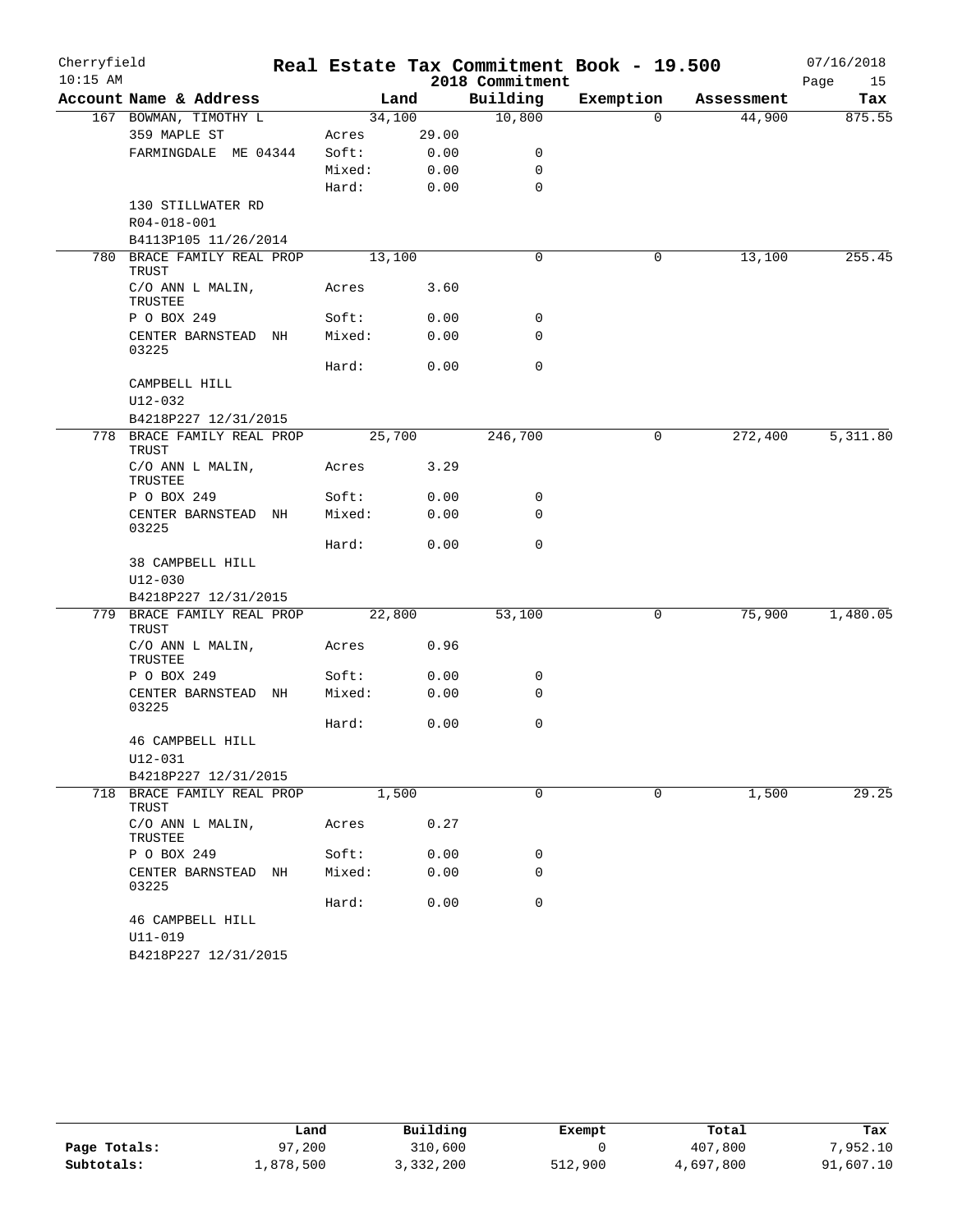| Cherryfield |                                              |        |       |                        | Real Estate Tax Commitment Book - 19.500 |            | 07/16/2018 |
|-------------|----------------------------------------------|--------|-------|------------------------|------------------------------------------|------------|------------|
| $10:15$ AM  |                                              |        |       | 2018 Commitment        |                                          |            | Page<br>16 |
|             | Account Name & Address                       |        | Land  | Building               | Exemption                                | Assessment | Tax        |
|             | 720 BRACE FAMILY REAL PROP<br>TRUST          | 11,900 |       | $\Omega$               | $\Omega$                                 | 11,900     | 232.05     |
|             | C/O ANN L MALIN,<br>TRUSTEE                  | Acres  | 1.53  |                        |                                          |            |            |
|             | P O BOX 249                                  | Soft:  | 0.00  | 0                      |                                          |            |            |
|             | CENTER BARNSTEAD NH<br>03225                 | Mixed: | 0.00  | $\mathbf 0$            |                                          |            |            |
|             |                                              | Hard:  | 0.00  | $\mathbf 0$            |                                          |            |            |
|             | 38 CAMPBELL HILL                             |        |       |                        |                                          |            |            |
|             | $U11 - 021$                                  |        |       |                        |                                          |            |            |
|             | B4218P227 12/31/2015<br>740 BRACE, GEORGE A  |        | 7,500 | 6,000                  | 0                                        | 13,500     | 263.25     |
|             | P O BOX 400                                  | Acres  | 0.40  |                        |                                          |            |            |
|             | MILBRIDGE ME 04658                           | Soft:  | 0.00  | 0                      |                                          |            |            |
|             |                                              | Mixed: | 0.00  | $\mathbf 0$            |                                          |            |            |
|             |                                              | Hard:  | 0.00  | $\mathbf 0$            |                                          |            |            |
|             | 33 PARK ST                                   |        |       |                        |                                          |            |            |
|             | $U11 - 041$                                  |        |       |                        |                                          |            |            |
|             | B2210P65                                     |        |       |                        |                                          |            |            |
|             | 751 BRADBURY, DONALD F                       | 23,500 |       | 23,700                 | 0                                        | 47,200     | 920.40     |
|             | 56 RAVEN LANE                                | Acres  | 1.63  |                        |                                          |            |            |
|             | ROQUE BLUFFS ME 04654                        | Soft:  | 0.00  | 0                      |                                          |            |            |
|             |                                              | Mixed: | 0.00  | $\mathbf 0$            |                                          |            |            |
|             |                                              | Hard:  | 0.00  | $\mathbf 0$            |                                          |            |            |
|             | 18 CHURCH ST                                 |        |       |                        |                                          |            |            |
|             | U12-006                                      |        |       |                        |                                          |            |            |
|             | B3739P57 05/18/2011                          |        |       |                        |                                          |            |            |
|             | 340 BRADBURY, DONALD F                       | 59,600 |       | $\mathbf 0$            | 0                                        | 59,600     | 1,162.20   |
|             | 56 RAVEN LANE                                | Acres  | 76.00 |                        |                                          |            |            |
|             | ROQUE BLUFFS ME 04654                        | Soft:  | 0.00  | 0                      |                                          |            |            |
|             |                                              | Mixed: | 0.00  | 0                      |                                          |            |            |
|             |                                              | Hard:  | 0.00  | $\mathbf 0$            |                                          |            |            |
|             | SPRAGUE FALLS RD                             |        |       |                        |                                          |            |            |
|             | R08-013                                      |        |       |                        |                                          |            |            |
|             | B3708P28 01/14/2011<br>883 BRADLEY, JUDITH L | 17,500 |       | 46,200                 | 20,000                                   | 43,700     | 852.15     |
|             | 8 RIDGE RD                                   | Acres  | 1.30  |                        | 01 Homestead Exempt                      |            |            |
|             | CHERRYFIELD ME 04622                         | Soft:  |       | 0.00<br>$\overline{0}$ |                                          |            |            |
|             |                                              | Mixed: | 0.00  | 0                      |                                          |            |            |
|             |                                              | Hard:  | 0.00  | 0                      |                                          |            |            |
|             | 8 RIDGE RD                                   |        |       |                        |                                          |            |            |
|             | $U15 - 011$                                  |        |       |                        |                                          |            |            |
|             | B2444P3                                      |        |       |                        |                                          |            |            |
|             | 446 BRADLEY, STEVEN &<br>DARLENE             | 34,600 |       | 0                      | 0                                        | 34,600     | 674.70     |
|             | 10086 SO RIVIERA PT                          | Acres  | 40.00 |                        |                                          |            |            |
|             | HOMOSASSA FL 34448                           | Soft:  | 0.00  | 0                      |                                          |            |            |
|             |                                              | Mixed: | 0.00  | $\mathbf 0$            |                                          |            |            |
|             |                                              | Hard:  | 0.00  | 0                      |                                          |            |            |
|             | NORTH MAIN ST                                |        |       |                        |                                          |            |            |
|             | R10-002-021                                  |        |       |                        |                                          |            |            |
|             | B2848P15                                     |        |       |                        |                                          |            |            |
|             |                                              |        |       |                        |                                          |            |            |

|              | Land      | Building  | Exempt  | Total     | Tax       |
|--------------|-----------|-----------|---------|-----------|-----------|
| Page Totals: | 154,600   | 75,900    | 20,000  | 210,500   | 4,104.75  |
| Subtotals:   | 2,033,100 | 3,408,100 | 532,900 | 4,908,300 | 95,711.85 |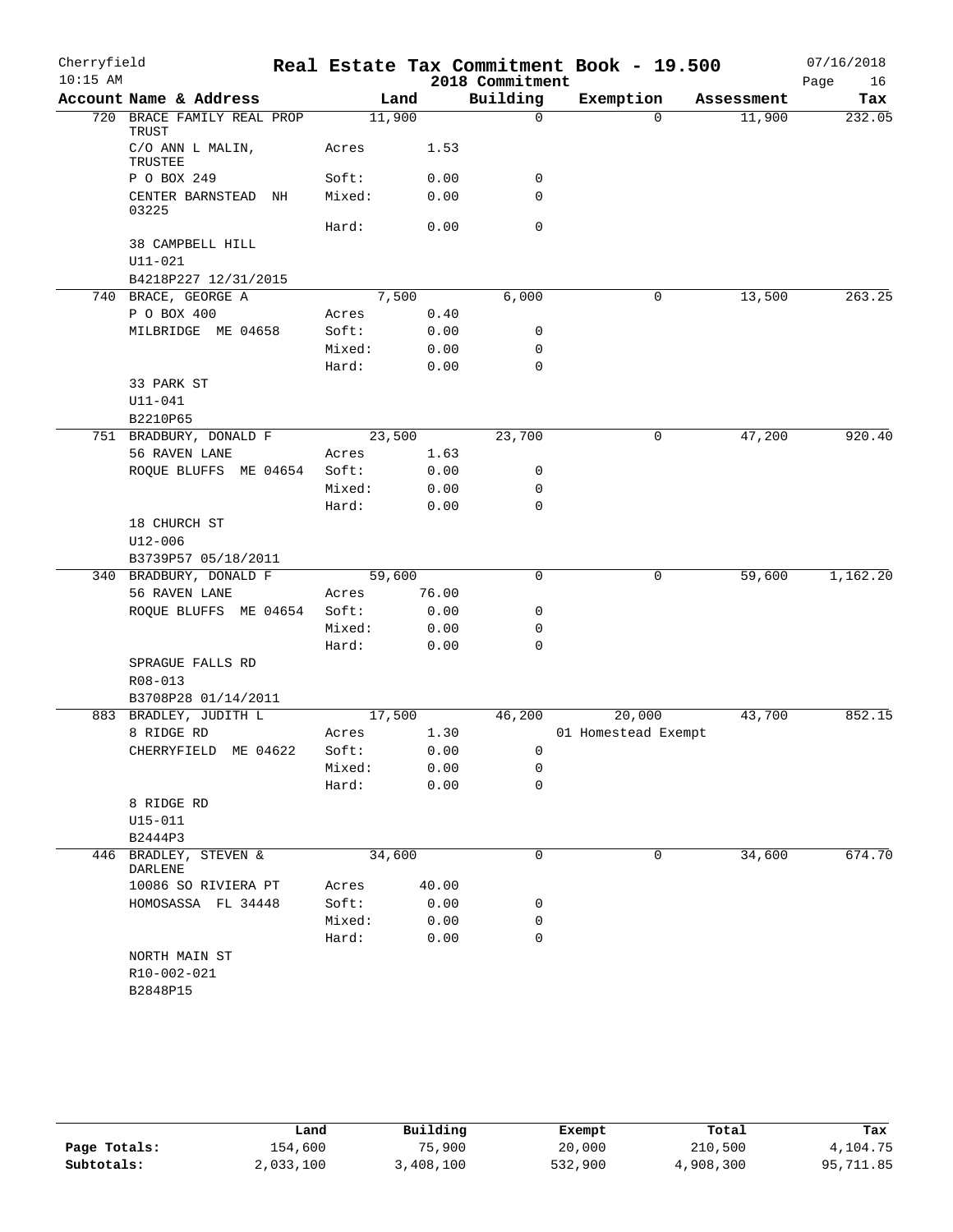| Cherryfield  |                                        |        | Real Estate Tax Commitment Book - 19.500 |                             |         |                     |           |            | 07/16/2018        |
|--------------|----------------------------------------|--------|------------------------------------------|-----------------------------|---------|---------------------|-----------|------------|-------------------|
| $10:15$ AM   | Account Name & Address                 |        | Land                                     | 2018 Commitment<br>Building |         | Exemption           |           | Assessment | Page<br>17<br>Tax |
|              | 234 BRAGDON, DWAYNE &                  |        | 19,600                                   | 34,200                      |         | 20,000              |           | 33,800     | 659.10            |
|              | STEPHANIE                              |        |                                          |                             |         |                     |           |            |                   |
|              | 595 WILLEY DISTRICT RD                 | Acres  | 10.00                                    |                             |         | 01 Homestead Exempt |           |            |                   |
|              | CHERRYFIELD ME 04622                   | Soft:  | 0.00                                     | 0                           |         |                     |           |            |                   |
|              |                                        | Mixed: | 0.00                                     | $\mathbf 0$                 |         |                     |           |            |                   |
|              |                                        | Hard:  | 0.00                                     | $\mathbf 0$                 |         |                     |           |            |                   |
|              | 595 WILLEY DISTRICT RD<br>$R05 - 029$  |        |                                          |                             |         |                     |           |            |                   |
|              | B4025P116 12/31/2013                   |        |                                          |                             |         |                     |           |            |                   |
|              | 393 BRALEY, ROY S & DIANE K            |        | 24,400                                   | 0                           |         | 0                   |           | 24,400     | 475.80            |
|              | R&D BRALEY FAMILY REVOC Acres<br>TRUST |        | 50.14                                    |                             |         |                     |           |            |                   |
|              | 171 DEERHHILL RD                       | Soft:  | 0.00                                     | $\mathbf 0$                 |         |                     |           |            |                   |
|              | BRENTWOOD NH 03833                     | Mixed: | 0.00                                     | $\mathbf 0$                 |         |                     |           |            |                   |
|              |                                        | Hard:  | 0.00                                     | $\mathbf 0$                 |         |                     |           |            |                   |
|              | CROTCH                                 |        |                                          |                             |         |                     |           |            |                   |
|              | R09-001-013                            |        |                                          |                             |         |                     |           |            |                   |
|              | B4159P212 06/18/2015                   |        |                                          |                             |         |                     |           |            |                   |
| 807          | BRICKER, JAY G & BARBARA<br>Α          |        | 14,900                                   | 0                           |         | 0                   |           | 14,900     | 290.55            |
|              | PO BOX 207                             | Acres  | 9.80                                     |                             |         |                     |           |            |                   |
|              | GOULDSBORO ME 04607                    | Soft:  | 0.00                                     | 0                           |         |                     |           |            |                   |
|              |                                        | Mixed: | 0.00                                     | $\mathbf 0$                 |         |                     |           |            |                   |
|              |                                        | Hard:  | 0.00                                     | $\mathbf 0$                 |         |                     |           |            |                   |
|              | WILLEY DISTRICT RD                     |        |                                          |                             |         |                     |           |            |                   |
|              | U13-010-002                            |        |                                          |                             |         |                     |           |            |                   |
| 987          | BROOKS, ADAM & KAYLA                   |        | 0                                        | 20,400                      |         | 20,000              |           | 400        | 7.80              |
|              | 354 NO MAIN ST                         |        |                                          |                             |         | 01 Homestead Exempt |           |            |                   |
|              |                                        |        |                                          |                             |         |                     |           |            |                   |
|              | 354 NORTH MAIN ST<br>$R07 - 009 - T$   |        |                                          |                             |         |                     |           |            |                   |
|              | 319 BROOKS, GARY A                     |        | 19,600                                   | 89,700                      |         | 20,000              |           | 89,300     | 1,741.35          |
|              | SANTERRE, PATRICIA A                   | Acres  | 5.00                                     |                             |         | 01 Homestead Exempt |           |            |                   |
|              | 409 NORTH MAIN ST                      | Soft:  | 0.00                                     | 0                           |         |                     |           |            |                   |
|              | CHERRYFIELD ME 04622                   | Mixed: | 0.00                                     | $\mathbf 0$                 |         |                     |           |            |                   |
|              |                                        | Hard:  | 0.00                                     | $\mathbf 0$                 |         |                     |           |            |                   |
|              | 409 NORTH MAIN ST                      |        |                                          |                             |         |                     |           |            |                   |
|              | R07-013                                |        |                                          |                             |         |                     |           |            |                   |
|              | B2898P306 06/11/2004                   |        |                                          |                             |         |                     |           |            |                   |
|              | 315 BROOKS, KEVIN E                    |        | 20,300                                   | 59,300                      |         | 20,000              |           | 59,600     | 1,162.20          |
|              | 356 NORTH MAIN ST                      | Acres  | 6.10                                     |                             |         | 01 Homestead Exempt |           |            |                   |
|              | CHERRYFIELD ME 04622                   | Soft:  | 0.00                                     | $\mathbf 0$                 |         |                     |           |            |                   |
|              |                                        | Mixed: | 0.00                                     | $\mathbf 0$                 |         |                     |           |            |                   |
|              |                                        | Hard:  | 0.00                                     | 0                           |         |                     |           |            |                   |
|              | 356 NORTH MAIN ST                      |        |                                          |                             |         |                     |           |            |                   |
|              | R07-009                                |        |                                          |                             |         |                     |           |            |                   |
|              | B3203P323                              |        |                                          |                             |         |                     |           |            |                   |
| 947          | BROOKS, PATRICK D                      |        | 25,100                                   | $\mathbf 0$                 |         | 0                   |           | 25,100     | 489.45            |
|              | 424 Indian River Road                  | Acres  | 30.00                                    |                             |         |                     |           |            |                   |
|              | Addison ME 04606                       | Soft:  | 0.00                                     | 0                           |         |                     |           |            |                   |
|              |                                        | Mixed: | 0.00                                     | 0                           |         |                     |           |            |                   |
|              |                                        | Hard:  | 0.00                                     | $\mathbf 0$                 |         |                     |           |            |                   |
|              | RIDGE RD<br>U18-007                    |        |                                          |                             |         |                     |           |            |                   |
|              | B2407P75                               |        |                                          |                             |         |                     |           |            |                   |
|              |                                        | Land   | Building                                 |                             | Exempt  |                     | Total     |            | Tax               |
| Page Totals: | 123,900                                |        | 203,600                                  |                             | 80,000  |                     | 247,500   |            | 4,826.25          |
| Subtotals:   | 2,157,000                              |        | 3,611,700                                |                             | 612,900 |                     | 5,155,800 |            | 100,538.10        |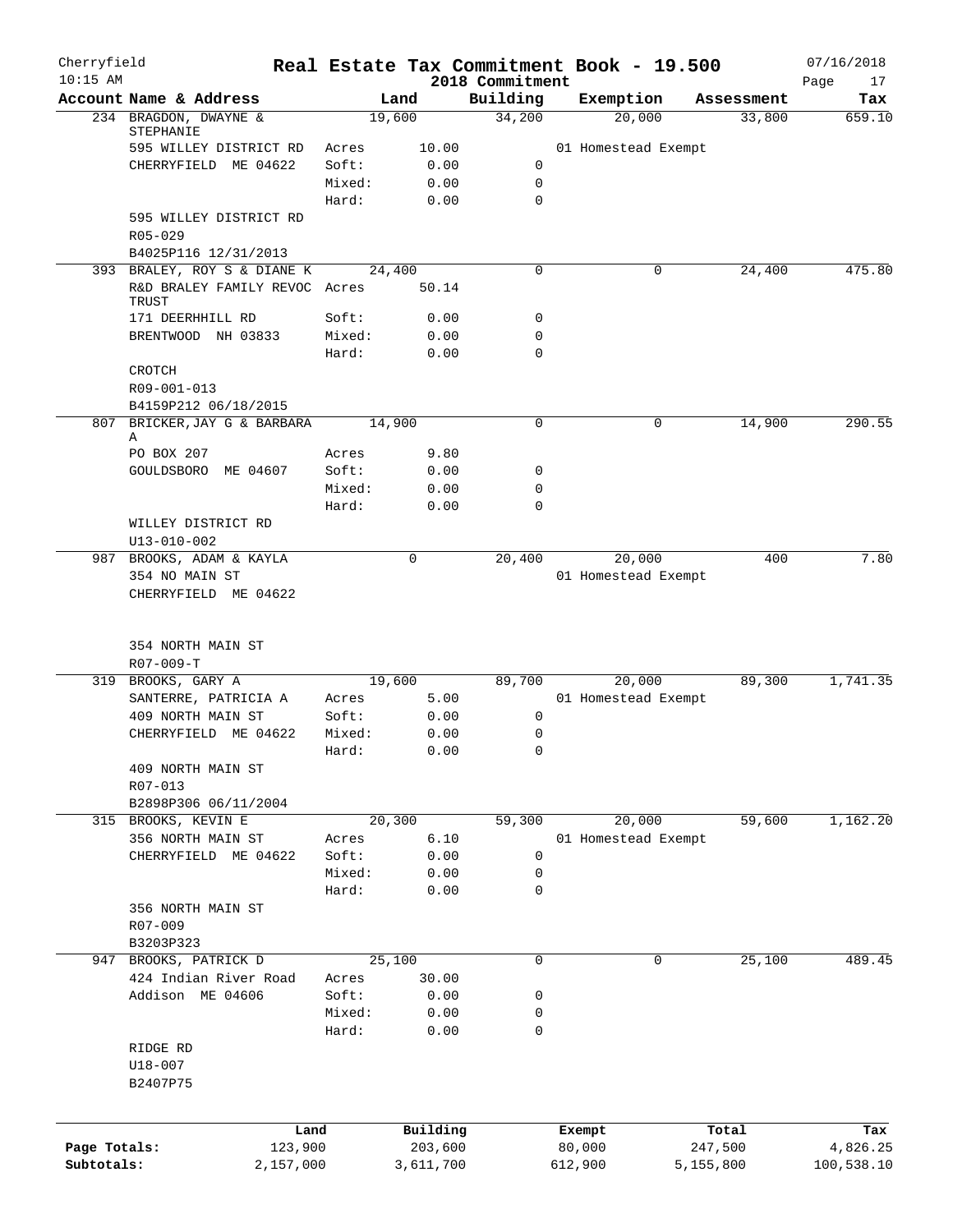| Cherryfield<br>$10:15$ AM |                                     |        |       | 2018 Commitment | Real Estate Tax Commitment Book - 19.500 |            | 07/16/2018        |
|---------------------------|-------------------------------------|--------|-------|-----------------|------------------------------------------|------------|-------------------|
|                           | Account Name & Address              |        | Land  | Building        | Exemption                                | Assessment | Page<br>18<br>Tax |
|                           | 408 BROOKS, R & MACDONALD, G,       | 20,900 |       | 0               | $\Omega$                                 | 20,900     | 407.55            |
|                           | L, & S                              |        |       |                 |                                          |            |                   |
|                           | 24 WESTWOOD CR                      | Acres  | 40.35 |                 |                                          |            |                   |
|                           | MERIDEN CT 06450                    | Soft:  | 0.00  | 0               |                                          |            |                   |
|                           |                                     | Mixed: | 0.00  | $\mathbf 0$     |                                          |            |                   |
|                           |                                     | Hard:  | 0.00  | $\Omega$        |                                          |            |                   |
|                           | CROTCH                              |        |       |                 |                                          |            |                   |
|                           | R09-001-028                         |        |       |                 |                                          |            |                   |
|                           | B1452P115                           |        |       |                 |                                          |            |                   |
|                           | 323 BROWN, DAVID A &<br>CYNTHIA     | 69,700 |       | 69,500          | 20,000                                   | 119,200    | 2,324.40          |
|                           | 524 NORTH MAIN ST                   | Acres  | 83.00 |                 | 01 Homestead Exempt                      |            |                   |
|                           | CHERRYFIELD ME 04622                | Soft:  | 0.00  | 0               |                                          |            |                   |
|                           |                                     | Mixed: | 0.00  | 0               |                                          |            |                   |
|                           |                                     | Hard:  | 0.00  | $\mathbf 0$     |                                          |            |                   |
|                           | 524 NORTH MAIN ST                   |        |       |                 |                                          |            |                   |
|                           | R07-016                             |        |       |                 |                                          |            |                   |
|                           | B1604P138                           |        |       |                 |                                          |            |                   |
|                           | 413 BROWN, JOHN W &<br>BERNADETTE E | 21,200 |       | $\mathbf 0$     | 0                                        | 21,200     | 413.40            |
|                           | 64 MILL ROAD                        | Acres  | 41.16 |                 |                                          |            |                   |
|                           | DEDHAM ME 04429                     | Soft:  | 0.00  | 0               |                                          |            |                   |
|                           |                                     | Mixed: | 0.00  | $\mathbf 0$     |                                          |            |                   |
|                           |                                     | Hard:  | 0.00  | $\mathbf 0$     |                                          |            |                   |
|                           | CROTCH                              |        |       |                 |                                          |            |                   |
|                           | R09-001-033                         |        |       |                 |                                          |            |                   |
|                           | B3262P313 03/09/2007                |        |       |                 |                                          |            |                   |
|                           | 796 BROWN, LAWRENCE &<br>CHERYL     | 19,900 |       | 32,700          | 26,000                                   | 26,600     | 518.70            |
|                           | 14 SPRUCE HILL LANE                 | Acres  | 1.72  |                 | 01 Homestead Exempt                      |            |                   |
|                           | CHERRYFIELD ME 04622                | Soft:  | 0.00  |                 | 0 12 WW2 Veteran Res                     |            |                   |
|                           |                                     | Mixed: | 0.00  | 0               |                                          |            |                   |
|                           |                                     | Hard:  | 0.00  | $\mathbf 0$     |                                          |            |                   |
|                           | 14 SPRUCE HILL LANE<br>U12-046-002  |        |       |                 |                                          |            |                   |
|                           | B1294P117                           |        |       |                 |                                          |            |                   |
|                           | 1141 BROWN, STEPHEN W &<br>TRICIA C | 26,300 |       | 66,500          | 20,000                                   | 72,800     | 1,419.60          |
|                           | 433 MILBRIDGE RD                    | Acres  | 8.00  |                 | 01 Homestead Exempt                      |            |                   |
|                           | CHERRYFIELD ME 04622                | Soft:  | 0.00  | $\mathbf 0$     |                                          |            |                   |
|                           |                                     | Mixed: | 0.00  | $\mathbf 0$     |                                          |            |                   |
|                           |                                     | Hard:  | 0.00  | $\mathbf 0$     |                                          |            |                   |
|                           | 433 MILBRIDGE RD                    |        |       |                 |                                          |            |                   |
|                           | R01-002-009                         |        |       |                 |                                          |            |                   |
|                           | B2248P139                           |        |       |                 |                                          |            |                   |
| 320                       | BROWN, FRED N & NANCY A             | 30,800 |       | $\mathbf 0$     | 0                                        | 30,800     | 600.60            |
|                           | 8 MEADOW WAY                        | Acres  | 35.00 |                 |                                          |            |                   |
|                           | NORTON MA 02766                     | Soft:  | 0.00  | 0               |                                          |            |                   |
|                           |                                     | Mixed: | 0.00  | 0               |                                          |            |                   |
|                           |                                     | Hard:  | 0.00  | $\mathbf 0$     |                                          |            |                   |
|                           | NORTH MAIN ST<br>R07-014-001        |        |       |                 |                                          |            |                   |
|                           | B1604P140                           |        |       |                 |                                          |            |                   |
|                           |                                     |        |       |                 |                                          |            |                   |
|                           |                                     |        |       |                 |                                          |            |                   |

|              | Land      | Building  | Exempt  | Total     | Tax        |
|--------------|-----------|-----------|---------|-----------|------------|
| Page Totals: | 188,800   | 168,700   | 66,000  | 291,500   | 5,684.25   |
| Subtotals:   | 2,345,800 | 3,780,400 | 678,900 | 5,447,300 | 106,222.35 |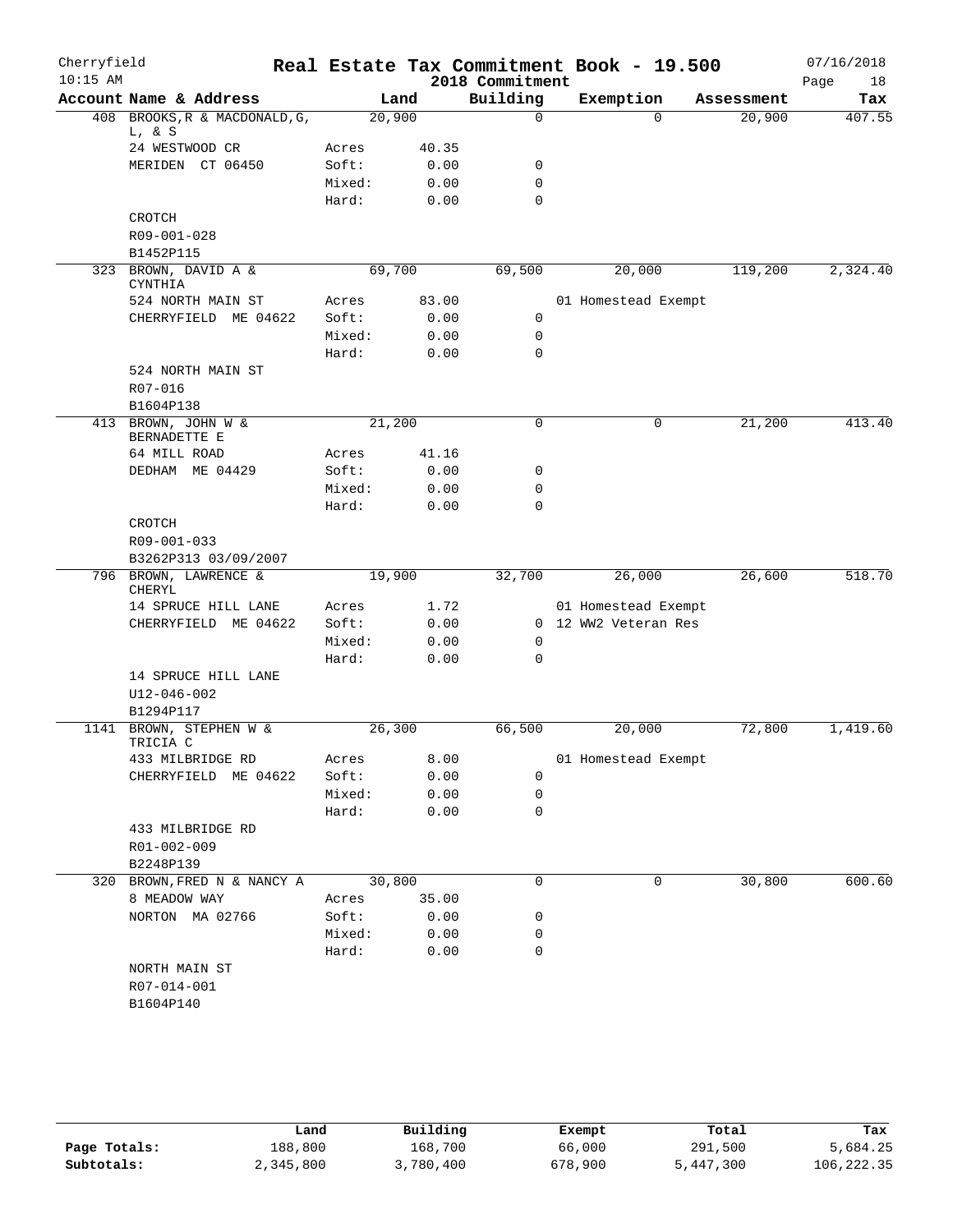| Cherryfield<br>$10:15$ AM |                              |        |          |                             | Real Estate Tax Commitment Book - 19.500 |            | 07/16/2018        |
|---------------------------|------------------------------|--------|----------|-----------------------------|------------------------------------------|------------|-------------------|
|                           | Account Name & Address       |        | Land     | 2018 Commitment<br>Building | Exemption                                | Assessment | Page<br>19<br>Tax |
|                           | 294 BROWN, MICHAEL           |        | 20,700   | 71,000                      | 20,000                                   | 71,700     | 1,398.15          |
|                           | 498 RIDGE RD                 | Acres  | 7.80     |                             | 01 Homestead Exempt                      |            |                   |
|                           | CHERRYFIELD ME 04622         | Soft:  | 0.00     | 0                           |                                          |            |                   |
|                           |                              | Mixed: | 0.00     | 0                           |                                          |            |                   |
|                           |                              | Hard:  | 0.00     | 0                           |                                          |            |                   |
|                           | 498 RIDGE RD                 |        |          |                             |                                          |            |                   |
|                           | $R06 - 005$                  |        |          |                             |                                          |            |                   |
| 287                       | BRYANT, BONITA RUTH          |        | 35,800   | $\mathbf 0$                 | 0                                        | 35,800     | 698.10            |
|                           | 2805A SOUTH WOODROW ST       | Acres  | 51.80    |                             |                                          |            |                   |
|                           | ARLINGTON VA 22206           | Soft:  | 0.00     | 0                           |                                          |            |                   |
|                           |                              | Mixed: | 0.00     | 0                           |                                          |            |                   |
|                           |                              | Hard:  | 0.00     | 0                           |                                          |            |                   |
|                           | TENAN LANE                   |        |          |                             |                                          |            |                   |
|                           | R05-072                      |        |          |                             |                                          |            |                   |
|                           | B2834P297                    |        |          |                             |                                          |            |                   |
| 1126                      | BUCZACZ, WALTER A &          |        | 14,000   | 3,400                       | 0                                        | 17,400     | 339.30            |
|                           | MICHELLE A                   |        |          |                             |                                          |            |                   |
|                           | 25 WINTER ST                 | Acres  | 14.20    |                             |                                          |            |                   |
|                           | SACO ME 04072                | Soft:  | 0.00     | 0                           |                                          |            |                   |
|                           |                              | Mixed: | 0.00     | 0                           |                                          |            |                   |
|                           |                              | Hard:  | 0.00     | $\mathbf 0$                 |                                          |            |                   |
|                           | 260 SPRAGUE FALLS RD         |        |          |                             |                                          |            |                   |
|                           | R03-065-001                  |        |          |                             |                                          |            |                   |
|                           | B3697P120 12/10/2010         |        |          |                             |                                          |            |                   |
|                           | 333 BUDZIAK, JENNIFER KERR   |        | 11,100   | $\mathbf 0$                 | 0                                        | 11,100     | 216.45            |
|                           | 1008 FORDHAM WAY             | Acres  | 5.15     |                             |                                          |            |                   |
|                           | WESTMONT IL 60559-2625 Soft: |        | 0.00     | 0                           |                                          |            |                   |
|                           |                              | Mixed: | 0.00     | 0                           |                                          |            |                   |
|                           |                              | Hard:  | 0.00     | 0                           |                                          |            |                   |
|                           | SPRAGUE FALLS RD             |        |          |                             |                                          |            |                   |
|                           | R08-007                      |        |          |                             |                                          |            |                   |
|                           | B792P169                     |        |          |                             |                                          |            |                   |
|                           | 331 BUDZIAK, JENNIFER KERR   |        | 4,700    | $\mathbf 0$                 | 0                                        | 4,700      | 91.65             |
|                           | 1008 Fordham Way             | Acres  | 1.72     |                             |                                          |            |                   |
|                           | Westmont IL 60559-2625 Soft: |        | 0.00     | 0                           |                                          |            |                   |
|                           |                              | Mixed: | 0.00     | 0                           |                                          |            |                   |
|                           |                              | Hard:  | 0.00     | $\mathbf 0$                 |                                          |            |                   |
|                           | SPRAGUE FALLS RD             |        |          |                             |                                          |            |                   |
|                           | R08-005                      |        |          |                             |                                          |            |                   |
|                           | B809P29                      |        |          |                             |                                          |            |                   |
|                           | 269 BULL, JONATHON S         |        | 24,900   | 4,000                       | 0                                        | 28,900     | 563.55            |
|                           | 20 CROSS RD                  | Acres  | 32.00    |                             |                                          |            |                   |
|                           | MILBRIDGE ME 04658           | Soft:  | 0.00     | 0                           |                                          |            |                   |
|                           |                              | Mixed: | 28.50    | 4,703                       |                                          |            |                   |
|                           |                              | Hard:  | 0.00     | 0                           |                                          |            |                   |
|                           | WILLEY DISTRICT RD           |        |          |                             |                                          |            |                   |
|                           | (OFF)                        |        |          |                             |                                          |            |                   |
|                           | R05-059                      |        |          |                             |                                          |            |                   |
|                           | B1567P234                    |        |          |                             |                                          |            |                   |
|                           | 172 BURGIN, PHILLIP R        |        | 0        | 12,000                      | 0                                        | 12,000     | 234.00            |
|                           | P O BOX 33                   |        |          |                             |                                          |            |                   |
|                           | 2 CHANDLER WAY               |        |          |                             |                                          |            |                   |
|                           | CHERRYFIELD ME 04622         |        |          |                             |                                          |            |                   |
|                           |                              |        |          |                             |                                          |            |                   |
|                           | 2 CHANDLER WAY               |        |          |                             |                                          |            |                   |
|                           | U08-001-001-MBHM             |        |          |                             |                                          |            |                   |
|                           |                              |        |          |                             |                                          |            |                   |
|                           |                              |        |          |                             |                                          |            |                   |
|                           |                              |        |          |                             |                                          |            |                   |
|                           |                              | Land   | Building |                             | Exempt                                   | Total      | Tax               |
| Page Totals:              | 111,200                      |        | 90,400   |                             | 20,000                                   | 181,600    | 3,541.20          |

**Subtotals:** 2,457,000 3,870,800 698,900 5,628,900 109,763.55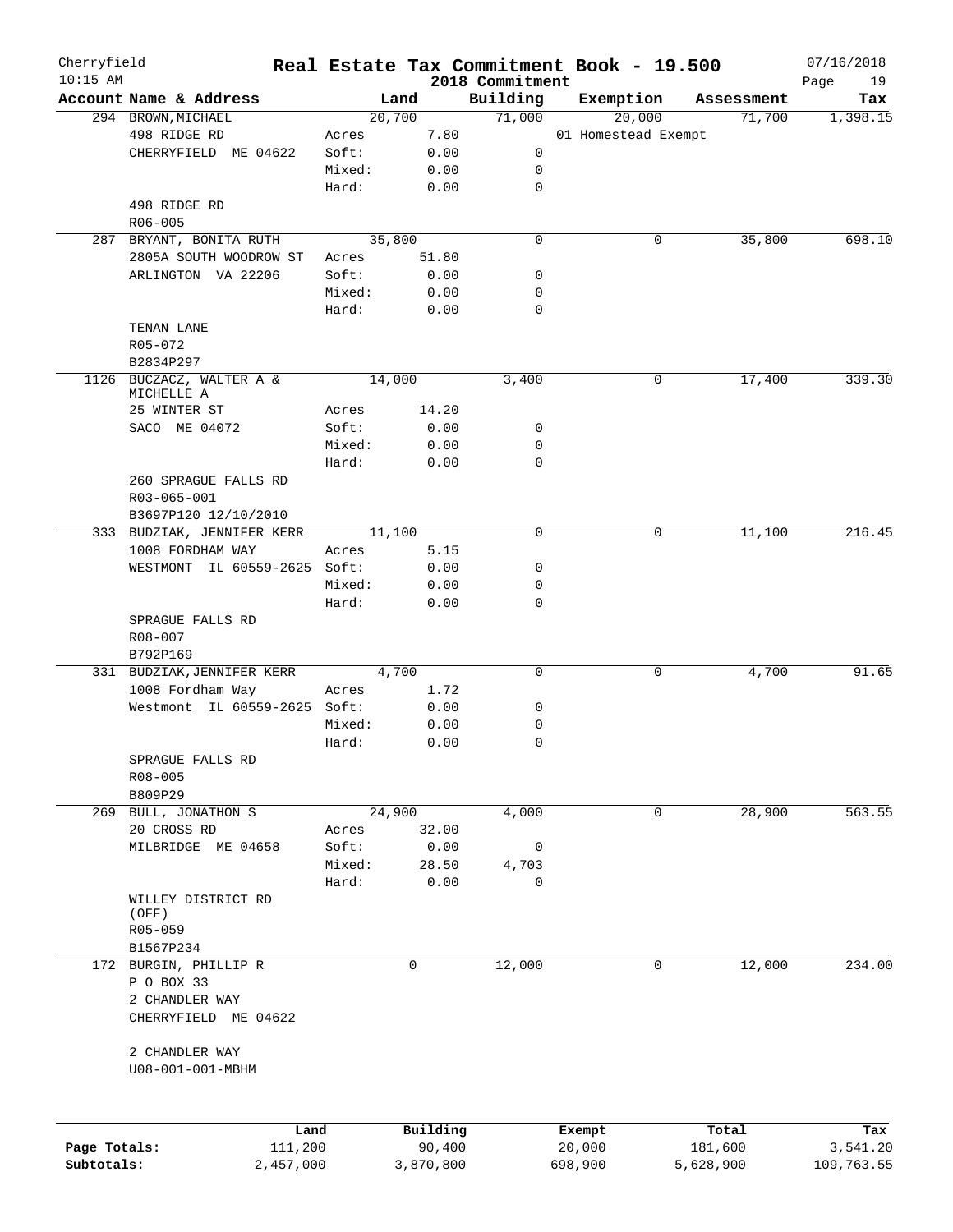| Cherryfield<br>$10:15$ AM |                                           |                |           | 2018 Commitment | Real Estate Tax Commitment Book - 19.500 |            | 07/16/2018<br>20<br>Page |
|---------------------------|-------------------------------------------|----------------|-----------|-----------------|------------------------------------------|------------|--------------------------|
|                           | Account Name & Address                    | Land           |           | Building        | Exemption                                | Assessment | Tax                      |
|                           | 314 BURNETT, RICHARD M &                  | 114,300        |           | 32,700          | $\Omega$                                 | 147,000    | 2,866.50                 |
|                           | CYNTHIA B<br>417 WEST SHORE RD            | Acres          | 165.50    |                 |                                          |            |                          |
|                           | SORRENTO ME 04677                         | Soft:          | 0.00      | 0               |                                          |            |                          |
|                           |                                           | Mixed:         | 0.00      | $\mathbf 0$     |                                          |            |                          |
|                           |                                           | Hard:          | 0.00      | $\Omega$        |                                          |            |                          |
|                           | <b>BUTLER RD</b>                          |                |           |                 |                                          |            |                          |
|                           | R07-008                                   |                |           |                 |                                          |            |                          |
|                           | B4334P108 02/06/2017 B4059P183 05/27/2014 |                |           |                 |                                          |            |                          |
|                           | 800 BURNHAM, LINDA T                      | 24,800         |           | 56,800          | 0                                        | 81,600     | 1,591.20                 |
|                           | 5 WESTVIEW LANE                           | Acres          | 2.47      |                 |                                          |            |                          |
|                           | BRUNSWICK ME 04011                        | Soft:          | 0.00      | 0               |                                          |            |                          |
|                           |                                           | Mixed:         | 0.00      | 0               |                                          |            |                          |
|                           |                                           | Hard:          | 0.00      | $\mathbf 0$     |                                          |            |                          |
|                           | 114 MAIN ST                               |                |           |                 |                                          |            |                          |
|                           | $U13 - 004$                               |                |           |                 |                                          |            |                          |
|                           | B3804P32 12/16/2011                       |                |           |                 |                                          |            |                          |
|                           | 236 BURT, CORY                            | 20,800         |           | 33,100          | 0                                        | 53,900     | 1,051.05                 |
|                           | 4 HEATH RD                                | Acres          | 6.10      |                 |                                          |            |                          |
|                           | MILBRIDGE ME 04658                        | Soft:          | 0.00      | $\mathsf{O}$    |                                          |            |                          |
|                           |                                           | Mixed:         | 0.00      | 0               |                                          |            |                          |
|                           |                                           | Hard:          | 0.00      | $\mathbf 0$     |                                          |            |                          |
|                           | 589 WILLEY DISTRICT RD                    |                |           |                 |                                          |            |                          |
|                           | R05-031                                   |                |           |                 |                                          |            |                          |
|                           | B3563P285 08/28/2009                      |                |           |                 |                                          |            |                          |
|                           | 634 BUSH, DONALD A & LESLIE               | 13,800         |           | 43,200          | 20,000                                   | 37,000     | 721.50                   |
|                           | Α                                         |                |           |                 |                                          |            |                          |
|                           | CAMDEN NATIONAL BANK                      | Acres          | 0.48      |                 | 01 Homestead Exempt                      |            |                          |
|                           | PO BOX 429<br>66 MAIN<br><b>STREET</b>    | Soft:          | 0.00      | 0               |                                          |            |                          |
|                           | ELLSWORTH ME 04605                        | Mixed:         | 0.00      | 0               |                                          |            |                          |
|                           |                                           | Hard:          | 0.00      | 0               |                                          |            |                          |
|                           | 71 STILLWATER RD                          |                |           |                 |                                          |            |                          |
|                           | $U06 - 023 - 002$                         |                |           |                 |                                          |            |                          |
|                           | B3592P119 12/02/2009                      |                |           |                 |                                          |            |                          |
|                           | 484 BUSSELL, SUSANNE E                    | 20,400         |           | 33,200          | 20,000                                   | 33,600     | 655.20                   |
|                           | BUSSELL TRUST, SUSANNE                    | Acres          | 1.39      |                 | 01 Homestead Exempt                      |            |                          |
|                           | Е                                         |                |           |                 |                                          |            |                          |
|                           | 130 MILBRIDGE RD                          | Soft:          | 0.00      | 0               |                                          |            |                          |
|                           | CHERRYFIELD<br>ME 04622                   | Mixed:         | 0.00      | 0               |                                          |            |                          |
|                           |                                           | Hard:          | 0.00      | 0               |                                          |            |                          |
|                           | 130 MILBRIDGE RD                          |                |           |                 |                                          |            |                          |
|                           | $U02 - 001$                               |                |           |                 |                                          |            |                          |
|                           | B3851P17 06/08/2012                       |                |           |                 |                                          |            |                          |
|                           | 1164 BUTLER, RAMONA                       |                | 0         | 11,500          | 11,500                                   | 0          | 0.00                     |
|                           | 112 BUTLER RD                             |                |           |                 | 01 Homestead Exempt                      |            |                          |
|                           | CHERRYFIELD ME 04622                      |                |           |                 |                                          |            |                          |
|                           |                                           |                |           |                 |                                          |            |                          |
|                           |                                           |                |           |                 |                                          |            |                          |
|                           | 112 BUTLER RD                             |                |           |                 |                                          |            |                          |
|                           | $R04 - 036 - T$                           |                |           |                 |                                          |            |                          |
|                           | 302 C & D CORPORATION                     | 14,400         |           | 0               | 0                                        | 14,400     | 280.80                   |
|                           | C/O JASPER WYMAN & SON<br>PO BOX 100      | Acres<br>Soft: | 16.00     |                 |                                          |            |                          |
|                           |                                           |                | 0.00      | 0<br>0          |                                          |            |                          |
|                           | MILBRIDGE ME 04658                        | Mixed:         | 0.00      |                 |                                          |            |                          |
|                           | RIDGE RD                                  | Hard:          | 0.00      | 0               |                                          |            |                          |
|                           | R06-013                                   |                |           |                 |                                          |            |                          |
|                           |                                           |                |           |                 |                                          |            |                          |
|                           |                                           | Land           | Building  |                 | Exempt                                   | Total      | Tax                      |
| Page Totals:              | 208,500                                   |                | 210,500   |                 | 51,500                                   | 367,500    | 7,166.25                 |
| Subtotals:                | 2,665,500                                 |                | 4,081,300 |                 | 750,400                                  | 5,996,400  | 116,929.80               |
|                           |                                           |                |           |                 |                                          |            |                          |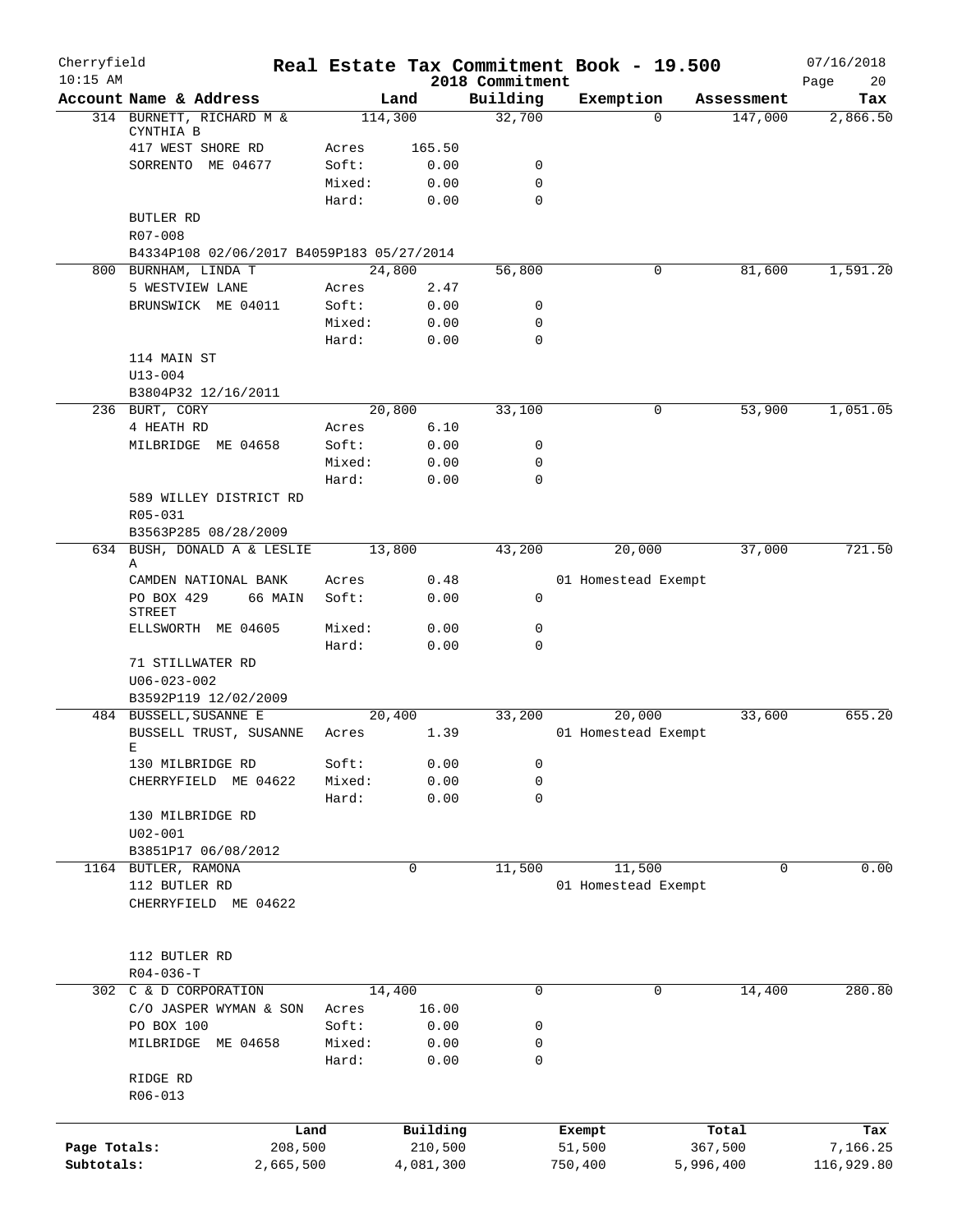| Cherryfield<br>$10:15$ AM |                         |                  |        |           | 2018 Commitment | Real Estate Tax Commitment Book - 19.500 |            |            | 07/16/2018<br>Page<br>21 |
|---------------------------|-------------------------|------------------|--------|-----------|-----------------|------------------------------------------|------------|------------|--------------------------|
|                           | Account Name & Address  |                  |        | Land      | Building        | Exemption                                |            | Assessment | Tax                      |
|                           | 295 C & D CORPORATION   |                  |        | 4,687,800 | 7,700           |                                          | $\Omega$   | 4,695,500  | 91,562.25                |
|                           | C/O JASPER WYMAN & SON  |                  | Acres  | 6817.00   |                 |                                          |            |            |                          |
|                           | PO BOX 100              |                  | Soft:  | 0.00      | 0               |                                          |            |            |                          |
|                           | MILBRIDGE ME 04658      |                  | Mixed: | 0.00      | 0               |                                          |            |            |                          |
|                           |                         |                  | Hard:  | 0.00      | 0               |                                          |            |            |                          |
|                           | 568 RIDGE RD            |                  |        |           |                 |                                          |            |            |                          |
|                           | R06-007                 |                  |        |           |                 |                                          |            |            |                          |
| 300                       | C & D CORPORATION       |                  |        | 46,100    | $\mathbf 0$     |                                          | 0          | 46,100     | 898.95                   |
|                           |                         |                  |        |           |                 |                                          |            |            |                          |
|                           | C/O JASPER WYMAN & SON  |                  | Acres  | 76.00     |                 |                                          |            |            |                          |
|                           | PO BOX 100              |                  | Soft:  | 0.00      | 0               |                                          |            |            |                          |
|                           | MILBRIDGE ME 04658      |                  | Mixed: | 0.00      | 0               |                                          |            |            |                          |
|                           |                         |                  | Hard:  | 0.00      | 0               |                                          |            |            |                          |
|                           | RIDGE RD                |                  |        |           |                 |                                          |            |            |                          |
|                           | R06-011                 |                  |        |           |                 |                                          |            |            |                          |
|                           | B1512P280               |                  |        |           |                 |                                          |            |            |                          |
|                           | 301 C & D CORPORATION   |                  |        | 19,600    | $\mathbf 0$     |                                          | 0          | 19,600     | 382.20                   |
|                           | C/O JASPER WYMAN & SON  |                  | Acres  | 24.00     |                 |                                          |            |            |                          |
|                           | PO BOX 100              |                  | Soft:  | 0.00      | 0               |                                          |            |            |                          |
|                           | MILBRIDGE ME 04658      |                  | Mixed: | 0.00      | 0               |                                          |            |            |                          |
|                           |                         |                  | Hard:  | 0.00      | 0               |                                          |            |            |                          |
|                           | RIDGE RD                |                  |        |           |                 |                                          |            |            |                          |
|                           | R06-012                 |                  |        |           |                 |                                          |            |            |                          |
|                           | B1512P280               |                  |        |           |                 |                                          |            |            |                          |
|                           | 540 CALER, AARON        |                  |        | 26,700    | 61,700          |                                          | 0          | 88,400     | 1,723.80                 |
|                           | 86 BLACKSWOODS RD       |                  | Acres  | 6.30      |                 |                                          |            |            |                          |
|                           | CHERRYFIELD ME 04622    |                  | Soft:  | 0.00      | 0               |                                          |            |            |                          |
|                           |                         |                  | Mixed: | 0.00      | 0               |                                          |            |            |                          |
|                           |                         |                  | Hard:  | 0.00      | 0               |                                          |            |            |                          |
|                           | 86 BLACKSWOODS RD       |                  |        |           |                 |                                          |            |            |                          |
|                           | $U04 - 004$             |                  |        |           |                 |                                          |            |            |                          |
|                           |                         |                  |        |           |                 |                                          |            |            |                          |
|                           | B4045P156 03/25/2014    |                  |        |           |                 |                                          |            | 33,300     | 649.35                   |
|                           | 658 CALER, EARL         |                  |        | 13,100    | 46,200          | 26,000                                   |            |            |                          |
|                           | P O BOX 124             |                  | Acres  | 0.72      |                 | 12 WW2 Veteran Res                       |            |            |                          |
|                           | CHERRYFIELD             | ME 04622         | Soft:  | 0.00      |                 | 0 01 Homestead Exempt                    |            |            |                          |
|                           |                         |                  | Mixed: | 0.00      | 0               |                                          |            |            |                          |
|                           |                         |                  | Hard:  | 0.00      | 0               |                                          |            |            |                          |
|                           | 163 BLACKSWOODS RD      |                  |        |           |                 |                                          |            |            |                          |
|                           | U07-017                 |                  |        |           |                 |                                          |            |            |                          |
|                           | B753P99                 |                  |        |           |                 |                                          |            |            |                          |
| 851                       | CALER, LEMONT W &       |                  |        | 17,700    | 76,300          | 20,000                                   |            | 74,000     | 1,443.00                 |
|                           | CAROLE B                |                  |        |           |                 |                                          |            |            |                          |
|                           | 195 MAIN ST             |                  | Acres  | 1.64      |                 | 01 Homestead Exempt                      |            |            |                          |
|                           | CHERRYFIELD             | ME 04622-0 Soft: |        | 0.00      | 0               |                                          |            |            |                          |
|                           |                         |                  | Mixed: | 0.00      | 0               |                                          |            |            |                          |
|                           |                         |                  | Hard:  | 0.00      | $\mathbf 0$     |                                          |            |            |                          |
|                           | 195 MAIN ST             |                  |        |           |                 |                                          |            |            |                          |
|                           | $U14 - 023$             |                  |        |           |                 |                                          |            |            |                          |
|                           | B1813P159               |                  |        |           |                 |                                          |            |            |                          |
|                           | 664 CALER, RANDOLPH A & |                  |        | 23,300    | 61,100          | 20,000                                   |            | 64,400     | 1,255.80                 |
|                           | LORIE M                 |                  |        |           |                 |                                          |            |            |                          |
|                           | 149 BLACKSWOODS RD      |                  | Acres  | 1.31      |                 | 01 Homestead Exempt                      |            |            |                          |
|                           | CHERRYFIELD ME 04622    |                  | Soft:  | 0.00      | 0               |                                          |            |            |                          |
|                           |                         |                  | Mixed: | 0.00      | 0               |                                          |            |            |                          |
|                           |                         |                  | Hard:  | 0.00      | 0               |                                          |            |            |                          |
|                           | 149 BLACKSWOODS RD      |                  |        |           |                 |                                          |            |            |                          |
|                           | $U07 - 023 - 001$       |                  |        |           |                 |                                          |            |            |                          |
|                           | B1812P152               |                  |        |           |                 |                                          |            |            |                          |
|                           |                         |                  |        |           |                 |                                          |            |            |                          |
|                           |                         |                  |        |           |                 |                                          |            |            |                          |
|                           |                         | Land             |        | Building  |                 | Exempt                                   |            | Total      | Tax                      |
| Page Totals:              |                         | 4,834,300        |        | 253,000   |                 | 66,000                                   |            | 5,021,300  | 97, 915.35               |
| Subtotals:                |                         | 7,499,800        |        | 4,334,300 |                 | 816,400                                  | 11,017,700 |            | 214,845.15               |
|                           |                         |                  |        |           |                 |                                          |            |            |                          |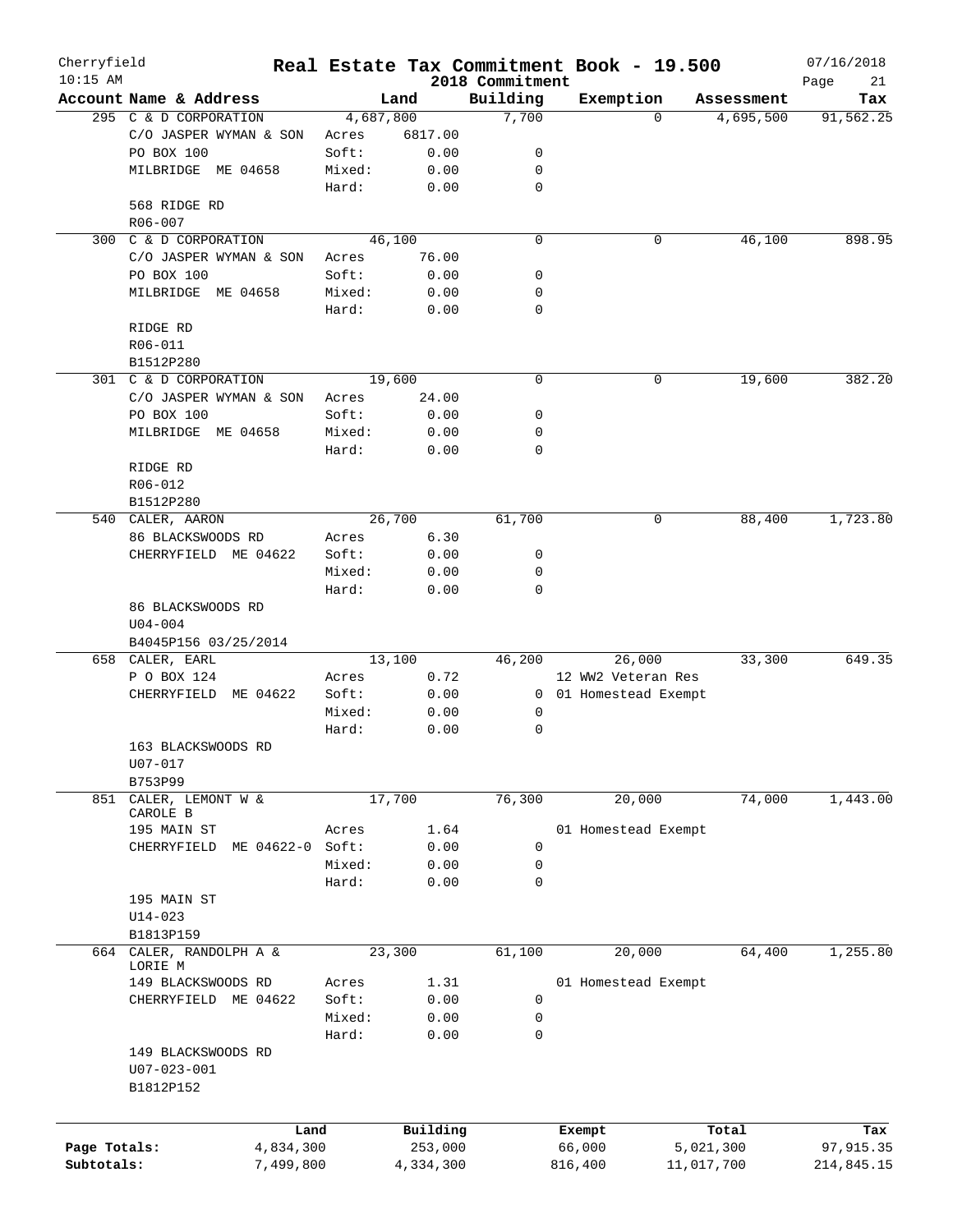| Cherryfield |                                           |        |        |                 | Real Estate Tax Commitment Book - 19.500 |            | 07/16/2018 |
|-------------|-------------------------------------------|--------|--------|-----------------|------------------------------------------|------------|------------|
| $10:15$ AM  |                                           |        |        | 2018 Commitment |                                          |            | 22<br>Page |
|             | Account Name & Address                    |        | Land   | Building        | Exemption                                | Assessment | Tax        |
|             | 70 CAMPBELL, KEVIN J &<br>TRACEY A        |        | 7,800  | $\mathbf 0$     | $\Omega$                                 | 7,800      | 152.10     |
|             | 2113 NORTH ALEXANDER DR Acres             |        | 4.02   |                 |                                          |            |            |
|             | BAYTOWN TX 77521                          | Soft:  | 0.00   | 0               |                                          |            |            |
|             |                                           | Mixed: | 0.00   | 0               |                                          |            |            |
|             |                                           | Hard:  | 0.00   | $\mathbf 0$     |                                          |            |            |
|             | PARK ST                                   |        |        |                 |                                          |            |            |
|             | R02-023                                   |        |        |                 |                                          |            |            |
|             | B4387P233 08/24/2017                      |        |        |                 |                                          |            |            |
|             | 550 CANTRELL, WILLIAM A &<br>CARLA S      |        | 13,900 | $\Omega$        | 0                                        | 13,900     | 271.05     |
|             | 75 MOUNTAIN MEADOWS DR                    | Acres  | 10.00  |                 |                                          |            |            |
|             | CLEVELAND GA 30528                        | Soft:  | 0.00   | 0               |                                          |            |            |
|             |                                           | Mixed: | 0.00   | 0               |                                          |            |            |
|             |                                           | Hard:  | 0.00   | 0               |                                          |            |            |
|             | CANTRELL LN                               |        |        |                 |                                          |            |            |
|             | $U08 - 004 - 002$                         |        |        |                 |                                          |            |            |
|             | B4258P133 06/01/2016                      |        |        |                 |                                          |            |            |
|             | 278 CAPLIN, JOAN                          |        | 23,200 | 46,000          | 0                                        | 69,200     | 1,349.40   |
|             | P O BOX 552                               | Acres  | 7.20   |                 |                                          |            |            |
|             | ONSET MA 02558                            | Soft:  | 0.00   | 0               |                                          |            |            |
|             |                                           | Mixed: | 0.00   | 0               |                                          |            |            |
|             |                                           | Hard:  | 0.00   | 0               |                                          |            |            |
|             | 232 TENAN LANE                            |        |        |                 |                                          |            |            |
|             | $R05 - 065$                               |        |        |                 |                                          |            |            |
|             | B3157P296 06/21/2006                      |        | 22,200 | 0               |                                          | 22,200     | 432.90     |
|             | 406 CAREY, STEPHEN J<br>103 PINE RIDGE DR | Acres  | 43.95  |                 | 0                                        |            |            |
|             | WARREN ME 04864                           | Soft:  | 0.00   | 0               |                                          |            |            |
|             |                                           | Mixed: | 0.00   | 0               |                                          |            |            |
|             |                                           | Hard:  | 0.00   | 0               |                                          |            |            |
|             | CROTCH                                    |        |        |                 |                                          |            |            |
|             | R09-001-026                               |        |        |                 |                                          |            |            |
|             | B3361P233 12/11/2007                      |        |        |                 |                                          |            |            |
|             | 956 CARLSON, TRACEY L                     |        | 17,800 | 46,600          | 20,000                                   | 44,400     | 865.80     |
|             | 354 RIDGE RD                              | Acres  | 1.80   |                 | 01 Homestead Exempt                      |            |            |
|             | CHERRYFIELD ME 04622                      | Soft:  | 0.00   | 0               |                                          |            |            |
|             |                                           | Mixed: | 0.00   | $\mathsf 0$     |                                          |            |            |
|             |                                           | Hard:  | 0.00   | 0               |                                          |            |            |
|             | 354 RIDGE RD                              |        |        |                 |                                          |            |            |
|             | $U19 - 001$                               |        |        |                 |                                          |            |            |
|             | B4333P284 B2820P328                       |        |        |                 |                                          |            |            |
|             | 643 CARNEY, JAMES E                       |        | 23,500 | 99,700          | 20,000                                   | 103,200    | 2,012.40   |
|             | 126 BLACKSWOODS ROAD                      | Acres  | 1.33   |                 | 01 Homestead Exempt                      |            |            |
|             | CHERRYFIELD ME 04622                      | Soft:  | 0.00   | 0               |                                          |            |            |
|             |                                           | Mixed: | 0.00   | 0               |                                          |            |            |
|             |                                           | Hard:  | 0.00   | 0               |                                          |            |            |
|             | 126 BLACKSWOODS RD                        |        |        |                 |                                          |            |            |
|             | $U07 - 003$                               |        |        |                 |                                          |            |            |
|             | B4111P18 11/17/2014                       |        |        |                 |                                          |            |            |

|              | Land      | Building  | Exempt  | Total      | Tax        |
|--------------|-----------|-----------|---------|------------|------------|
| Page Totals: | 108,400   | 192,300   | 40,000  | 260,700    | 5,083.65   |
| Subtotals:   | 7,608,200 | 4,526,600 | 856,400 | 11,278,400 | 219,928.80 |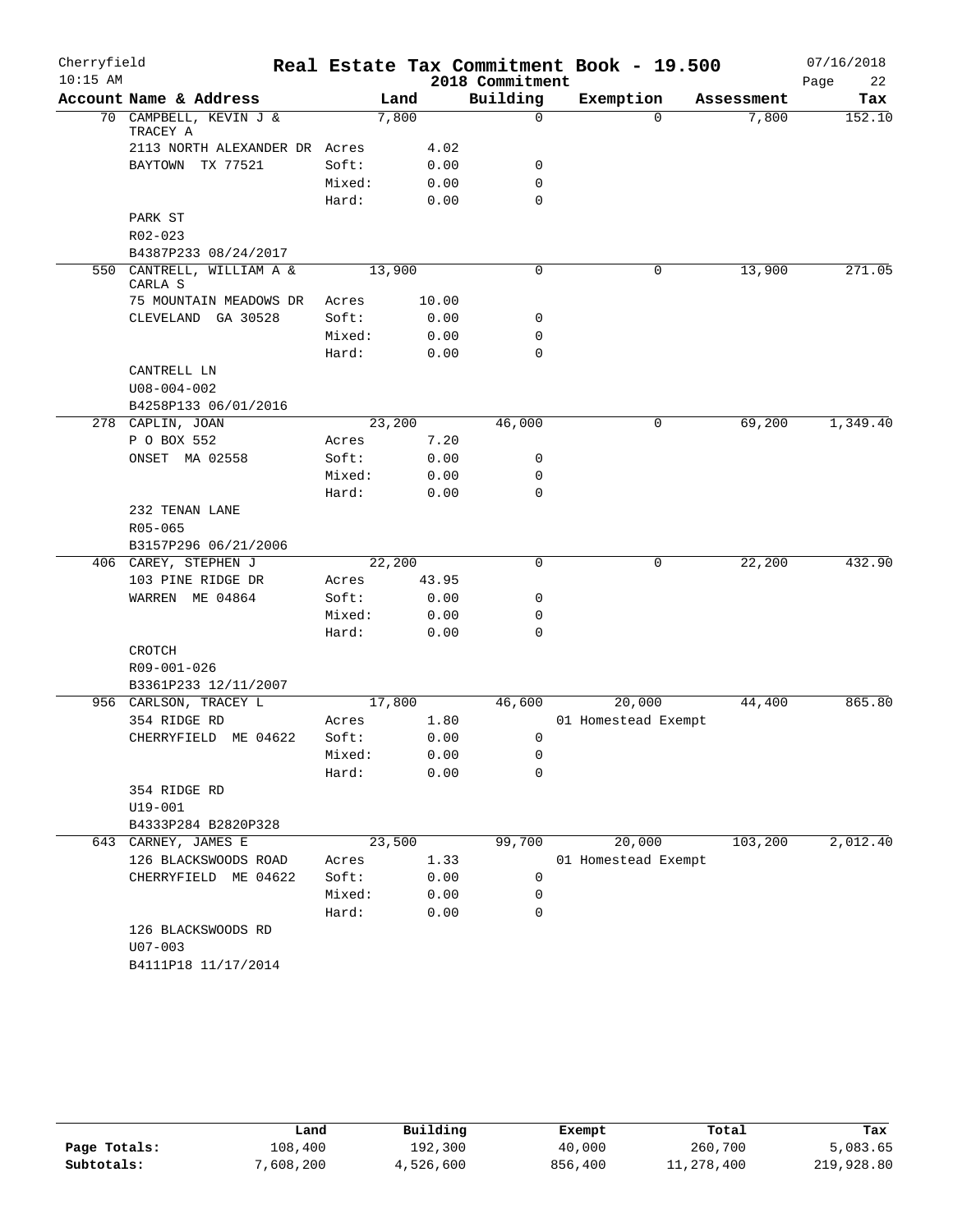| Cherryfield |                                                          |                 |        |                 | Real Estate Tax Commitment Book - 19.500 |            | 07/16/2018 |
|-------------|----------------------------------------------------------|-----------------|--------|-----------------|------------------------------------------|------------|------------|
| $10:15$ AM  |                                                          |                 |        | 2018 Commitment |                                          |            | Page<br>23 |
|             | Account Name & Address                                   |                 | Land   | Building        | Exemption                                | Assessment | Tax        |
|             | 123 CARR, RICHARD A<br>CARR REVOCABLE TRUST<br>2003, R A | 10,900<br>Acres | 2.90   | 0               | $\Omega$                                 | 10,900     | 212.55     |
|             | P O BOX 538                                              | Soft:           | 0.00   | 0               |                                          |            |            |
|             | PORTSMOUTH NH 03801-2                                    | Mixed:          | 0.00   | 0               |                                          |            |            |
|             |                                                          | Hard:           | 0.00   | 0               |                                          |            |            |
|             | BLACKSWOODS RD<br>R03-047                                |                 |        |                 |                                          |            |            |
|             | B3978P43 07/25/2013                                      |                 |        |                 |                                          |            |            |
|             | 1049 CARTER, LEOLA K                                     | 51,200          |        | 340,200         | 20,000                                   | 371,400    | 7,242.30   |
|             | LEOLA K CARTER LIVING<br>TRUST                           | Acres           | 16.00  |                 | 01 Homestead Exempt                      |            |            |
|             | P O BOX 190                                              | Soft:           | 0.00   | 0               |                                          |            |            |
|             | MILBRIDGE ME 04658                                       | Mixed:          | 0.00   | 0               |                                          |            |            |
|             |                                                          | Hard:           | 0.00   | 0               |                                          |            |            |
|             | 452 MILBRIDGE RD                                         |                 |        |                 |                                          |            |            |
|             | R01-001-006<br>B3543P85 06/30/2009                       |                 |        |                 |                                          |            |            |
| 3           | CARTER, LEOLA K                                          |                 | 6,800  | 0               | 0                                        | 6,800      | 132.60     |
|             | CARTER LIVING TRUST,<br>LEOLA K                          | Acres           | 10.00  |                 |                                          |            |            |
|             | PO BOX 190                                               | Soft:           | 0.00   | 0               |                                          |            |            |
|             | MILBRIDGE ME 04658                                       | Mixed:          | 0.00   | 0               |                                          |            |            |
|             |                                                          | Hard:           | 0.00   | 0               |                                          |            |            |
|             | MILBRIDGE RD                                             |                 |        |                 |                                          |            |            |
|             | R01-001-002                                              |                 |        |                 |                                          |            |            |
|             | B3978P31 07/25/2013                                      |                 |        |                 |                                          |            |            |
|             | 576 CASAVANT, MORRIS R &<br>THERESA J                    | 21,700          |        | 22,100          | 20,000                                   | 23,800     | 464.10     |
|             | 90 NORTH STREET                                          | Acres           | 1.06   |                 | 01 Homestead Exempt                      |            |            |
|             | CHERRYFIELD ME 04622                                     | Soft:           | 0.00   | 0               |                                          |            |            |
|             |                                                          | Mixed:          | 0.00   | 0               |                                          |            |            |
|             | 90 NORTH ST                                              | Hard:           | 0.00   | 0               |                                          |            |            |
|             | $U05 - 008$                                              |                 |        |                 |                                          |            |            |
|             | B4338P286 02/27/2017                                     |                 |        |                 |                                          |            |            |
|             | 1093 CASEY, JODY & JOSHUA                                |                 | 0      | 10,600          | 0                                        | 10,600     | 206.70     |
|             | 13 BARREN WAY                                            |                 |        |                 |                                          |            |            |
|             | CHERRYFIELD ME 04622                                     |                 |        |                 |                                          |            |            |
|             |                                                          |                 |        |                 |                                          |            |            |
|             |                                                          |                 |        |                 |                                          |            |            |
|             | 13 BARREN WAY                                            |                 |        |                 |                                          |            |            |
|             | U18-006-001-003                                          |                 |        |                 |                                          |            |            |
|             | 398 CEARLEY, CAROLINE A &<br>LEE T                       | 81,600          |        | 0               | 0                                        | 81,600     | 1,591.20   |
|             | 382 HAWKIN ROAD                                          | Acres           | 237.90 |                 |                                          |            |            |
|             | SOUTHAMPTON NJ 08088                                     | Soft:           | 0.00   | 0               |                                          |            |            |
|             |                                                          | Mixed:          | 0.00   | 0               |                                          |            |            |
|             |                                                          | Hard:           | 0.00   | 0               |                                          |            |            |
|             | CROTCH<br>R09-001-018                                    |                 |        |                 |                                          |            |            |
|             | B1457P170                                                |                 |        |                 |                                          |            |            |
|             |                                                          |                 |        |                 |                                          |            |            |
|             |                                                          |                 |        |                 |                                          |            |            |

|              | Land      | Building  | Exempt  | Total      | Tax        |
|--------------|-----------|-----------|---------|------------|------------|
| Page Totals: | 172,200   | 372,900   | 40,000  | 505,100    | 9,849.45   |
| Subtotals:   | 7,780,400 | 4,899,500 | 896,400 | 11,783,500 | 229,778.25 |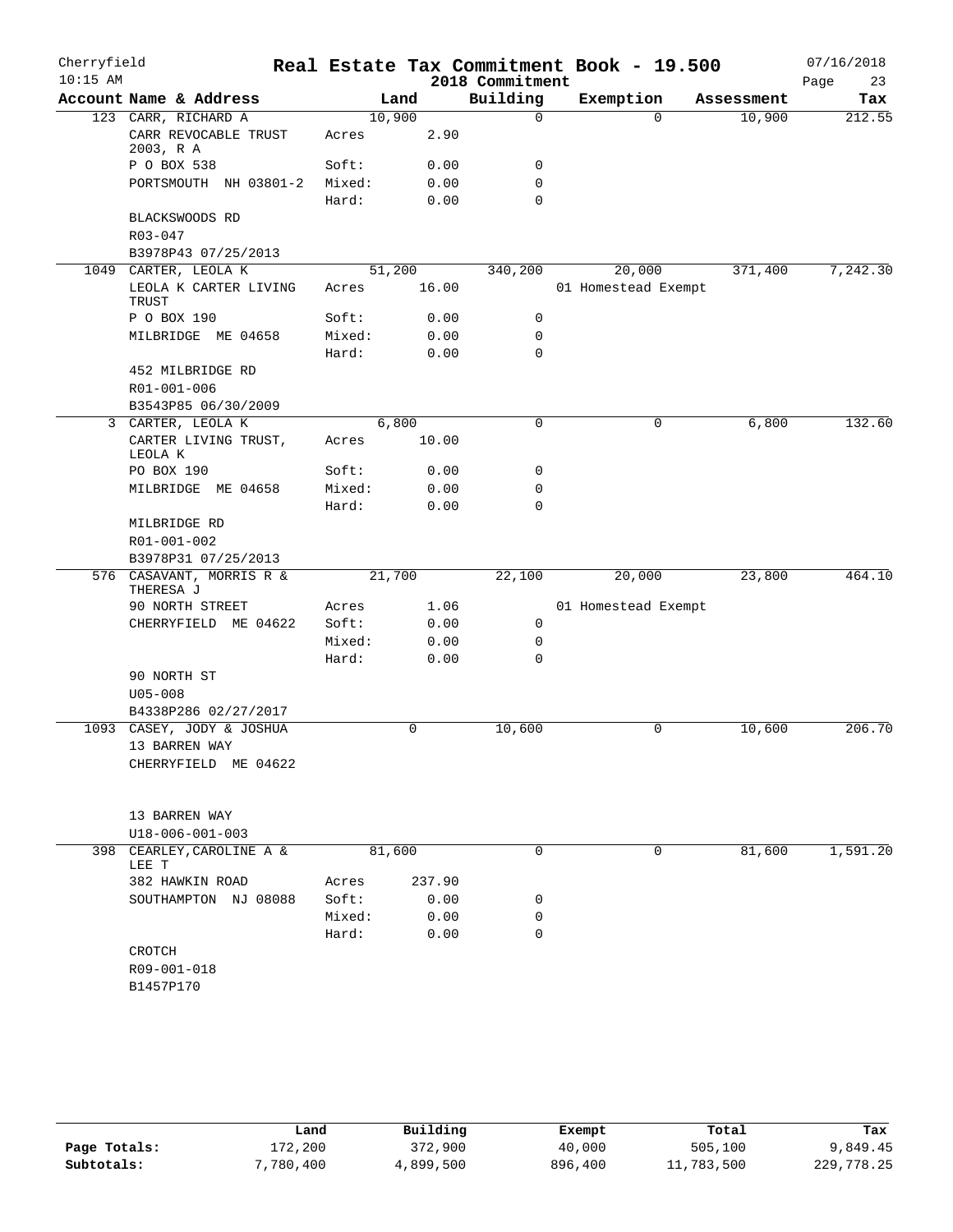| Cherryfield<br>$10:15$ AM |                                          |        | Real Estate Tax Commitment Book - 19.500 |                             |         |                     |            | 07/16/2018        |
|---------------------------|------------------------------------------|--------|------------------------------------------|-----------------------------|---------|---------------------|------------|-------------------|
|                           | Account Name & Address                   |        | Land                                     | 2018 Commitment<br>Building |         | Exemption           | Assessment | Page<br>24<br>Tax |
|                           | 376 CHAMPAGNE, DANIEL L                  |        | 23,600                                   | 31,300                      |         | $\Omega$            | 54,900     | 1,070.55          |
|                           | 989 ELM ST                               | Acres  | 40.60                                    |                             |         |                     |            |                   |
|                           | PLYMOUTH ME 04969                        | Soft:  | 0.00                                     | 0                           |         |                     |            |                   |
|                           |                                          | Mixed: | 0.00                                     | 0                           |         |                     |            |                   |
|                           |                                          | Hard:  | 0.00                                     | $\mathbf 0$                 |         |                     |            |                   |
|                           | CROTCH                                   |        |                                          |                             |         |                     |            |                   |
|                           | R08-038                                  |        |                                          |                             |         |                     |            |                   |
|                           | B1470P114                                |        |                                          |                             |         |                     |            |                   |
| 1150                      | CHANDLER, MARK O &                       |        | 17,600                                   | 85,100                      |         | 20,000              | 82,700     | 1,612.65          |
|                           | MELANIE A                                |        |                                          |                             |         |                     |            |                   |
|                           | 62 UNIONVILLE RD                         | Acres  | 1.49                                     |                             |         | 01 Homestead Exempt |            |                   |
|                           | CHERRYFIELD ME 04622                     | Soft:  | 0.00                                     | $\mathbf 0$                 |         |                     |            |                   |
|                           |                                          | Mixed: | 0.00                                     | 0                           |         |                     |            |                   |
|                           |                                          | Hard:  | 0.00                                     | 0                           |         |                     |            |                   |
|                           | 62 UNIONVILLE RD                         |        |                                          |                             |         |                     |            |                   |
|                           | R03-005-004                              |        |                                          |                             |         |                     |            |                   |
|                           | B3795P193 11/14/2011 B2506P94            |        |                                          |                             |         |                     |            |                   |
|                           | 1135 CHANDLER, SUSAN J                   |        | 21,400                                   | 67,400                      |         | 20,000              | 68,800     | 1,341.60          |
|                           | PO BOX 33                                | Acres  | 6.00                                     |                             |         | 01 Homestead Exempt |            |                   |
|                           | CHERRYFIELD ME 04622                     | Soft:  | 0.00                                     | $\mathbf 0$                 |         |                     |            |                   |
|                           |                                          | Mixed: | 0.00                                     | 0                           |         |                     |            |                   |
|                           |                                          | Hard:  | 0.00                                     | 0                           |         |                     |            |                   |
|                           | CHANDLER WAY                             |        |                                          |                             |         |                     |            |                   |
|                           | $U08 - 001 - 001$                        |        |                                          |                             |         |                     |            |                   |
|                           | B3623P74 04/06/2010 B3164P134 07/07/2006 |        |                                          |                             |         |                     |            |                   |
|                           | 369 CHANG, HUI CHEN                      |        | 16,000                                   | 0                           |         | 0                   | 16,000     | 312.00            |
|                           | 90 HAMILTON ST                           | Acres  | 34.00                                    |                             |         |                     |            |                   |
|                           | MA 02139<br>CAMBRIDGE                    | Soft:  | 0.00                                     | 0                           |         |                     |            |                   |
|                           |                                          | Mixed: | 0.00                                     | 0                           |         |                     |            |                   |
|                           |                                          |        |                                          | 0                           |         |                     |            |                   |
|                           |                                          | Hard:  | 0.00                                     |                             |         |                     |            |                   |
|                           | CROTCH                                   |        |                                          |                             |         |                     |            |                   |
|                           | R08-032                                  |        |                                          |                             |         |                     |            |                   |
|                           | B4340P25 03/03/2017                      |        |                                          |                             |         |                     |            |                   |
|                           | 368 CHANG, HUI CHEN                      |        | 20,600                                   | 0                           |         | 0                   | 20,600     | 401.70            |
|                           | 90 HAMILTON ST                           | Acres  | 47.00                                    |                             |         |                     |            |                   |
|                           | CAMBRIDGE MA 02139                       | Soft:  | 0.00                                     | 0                           |         |                     |            |                   |
|                           |                                          | Mixed: | 0.00                                     | 0                           |         |                     |            |                   |
|                           |                                          | Hard:  | 0.00                                     | 0                           |         |                     |            |                   |
|                           | CROTCH                                   |        |                                          |                             |         |                     |            |                   |
|                           | R08-031                                  |        |                                          |                             |         |                     |            |                   |
|                           | B4340P25 03/03/2017                      |        |                                          |                             |         |                     |            |                   |
|                           | 656 CHAPLONEY, DAVID                     |        | 8,900                                    | 0                           |         | $\mathbf 0$         | 8,900      | 173.55            |
|                           | CHAPLONEY, WILLIAM                       | Acres  | 1.46                                     |                             |         |                     |            |                   |
|                           | 10 White Pigeon Rd                       | Soft:  | 0.00                                     | 0                           |         |                     |            |                   |
|                           | Gouldsboro ME 04607                      | Mixed: | 0.00                                     | 0                           |         |                     |            |                   |
|                           |                                          | Hard:  | 0.00                                     | 0                           |         |                     |            |                   |
|                           | BLACKSWOODS RD                           |        |                                          |                             |         |                     |            |                   |
|                           | $U07 - 015$                              |        |                                          |                             |         |                     |            |                   |
|                           | B3070P101 10/17/2005                     |        |                                          |                             |         |                     |            |                   |
| 1169                      | CHARTIER, RICHARD P &                    |        | 5,100                                    | $\mathbf 0$                 |         | $\mathbf 0$         | 5,100      | 99.45             |
|                           | MONICA                                   |        |                                          |                             |         |                     |            |                   |
|                           | 36 PLATT ST                              | Acres  | 35.20                                    |                             |         |                     |            |                   |
|                           | BRISTOL RI 02809                         | Soft:  | 0.00                                     | 0                           |         |                     |            |                   |
|                           |                                          | Mixed: | 30.00                                    | 4,950                       |         |                     |            |                   |
|                           |                                          | Hard:  | 0.00                                     | 0                           |         |                     |            |                   |
|                           | MACHATTON CORLISS BROOK                  |        |                                          |                             |         |                     |            |                   |
|                           | R09-001-049-1                            |        |                                          |                             |         |                     |            |                   |
|                           | B2266P28                                 |        |                                          |                             |         |                     |            |                   |
|                           |                                          | Land   | Building                                 |                             | Exempt  |                     | Total      | Tax               |
| Page Totals:              | 113,200                                  |        | 183,800                                  |                             | 40,000  |                     | 257,000    | 5,011.50          |
| Subtotals:                | 7,893,600                                |        | 5,083,300                                |                             | 936,400 |                     | 12,040,500 | 234,789.75        |
|                           |                                          |        |                                          |                             |         |                     |            |                   |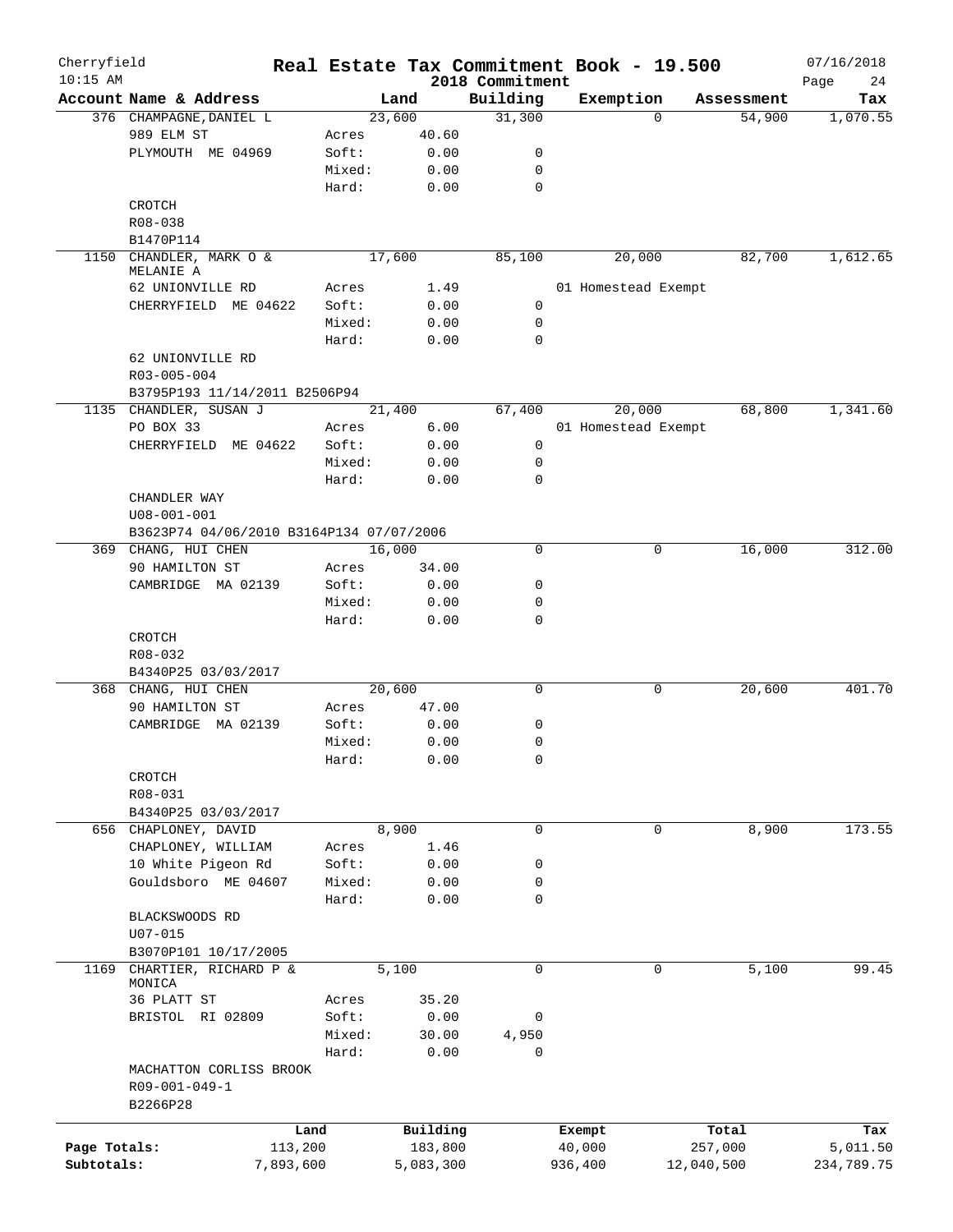| Cherryfield  |                                           |        |        |           |                             | Real Estate Tax Commitment Book - 19.500 |            | 07/16/2018        |
|--------------|-------------------------------------------|--------|--------|-----------|-----------------------------|------------------------------------------|------------|-------------------|
| $10:15$ AM   | Account Name & Address                    |        | Land   |           | 2018 Commitment<br>Building | Exemption                                | Assessment | Page<br>25<br>Tax |
|              | 782 CHASE, LYNN                           |        | 5,500  |           | 70,700                      | 0                                        | 76,200     | 1,485.90          |
|              | P O BOX 1303                              | Acres  |        | 0.10      |                             |                                          |            |                   |
|              | ME 04046 Soft:<br>KENNEBUNKPORT           |        |        | 0.00      | 0                           |                                          |            |                   |
|              |                                           | Mixed: |        | 0.00      | 0                           |                                          |            |                   |
|              |                                           | Hard:  |        | 0.00      | 0                           |                                          |            |                   |
|              | 4 MAIN ST                                 |        |        |           |                             |                                          |            |                   |
|              | $U12 - 034$                               |        |        |           |                             |                                          |            |                   |
|              | B3649P174 07/14/2010                      |        |        |           |                             |                                          |            |                   |
|              |                                           |        | 3,900  |           | 48,000                      | 0                                        | 51,900     |                   |
|              | 781 CHASE, LYNN E                         |        |        |           |                             |                                          |            | 1,012.05          |
|              | PO BOX 41                                 | Acres  |        | 0.05      |                             |                                          |            |                   |
|              | CHERRYFIELD ME 04622                      | Soft:  |        | 0.00      | 0                           |                                          |            |                   |
|              |                                           | Mixed: |        | 0.00      | 0                           |                                          |            |                   |
|              |                                           | Hard:  |        | 0.00      | 0                           |                                          |            |                   |
|              | 2 MAIN ST                                 |        |        |           |                             |                                          |            |                   |
|              | U12-033                                   |        |        |           |                             |                                          |            |                   |
|              | B3789P141 10/28/2011                      |        |        |           |                             |                                          |            |                   |
|              | 61 CHECKER, PAULA                         |        | 6,100  |           | $\mathbf 0$                 | 0                                        | 6,100      | 118.95            |
|              | KANSAS RD                                 | Acres  |        | 2.75      |                             |                                          |            |                   |
|              | ME 04658<br>MILBRIDGE                     | Soft:  |        | 0.00      | 0                           |                                          |            |                   |
|              |                                           | Mixed: |        | 0.00      | 0                           |                                          |            |                   |
|              |                                           | Hard:  |        | 0.00      | 0                           |                                          |            |                   |
|              | KANSAS RD                                 |        |        |           |                             |                                          |            |                   |
|              | R02-014                                   |        |        |           |                             |                                          |            |                   |
|              | B932P177                                  |        |        |           |                             |                                          |            |                   |
|              | 69 CHECKER, PAULA                         |        | 64,100 |           | $\mathbf 0$                 | 0                                        | 64,100     | 1,249.95          |
|              | 569 KANSAS RD                             | Acres  |        | 9.90      |                             |                                          |            |                   |
|              | MILBRIDGE ME 04658                        | Soft:  |        | 0.00      | 0                           |                                          |            |                   |
|              |                                           | Mixed: |        | 0.00      | 0                           |                                          |            |                   |
|              |                                           | Hard:  |        | 0.00      | 0                           |                                          |            |                   |
|              | PARK ST                                   |        |        |           |                             |                                          |            |                   |
|              |                                           |        |        |           |                             |                                          |            |                   |
|              | R02-022                                   |        |        |           |                             |                                          |            |                   |
|              | B2165P94                                  |        |        |           |                             |                                          |            |                   |
|              | 1034 CHEENEY, SAMUEL S                    |        | 46,400 |           | 1,500                       | 0                                        | 47,900     | 934.05            |
|              | 269 BACKBAY ROAD                          | Acres  |        | 73.42     |                             |                                          |            |                   |
|              | MILBRIDGE ME 04658                        | Soft:  |        | 0.00      | 0                           |                                          |            |                   |
|              |                                           | Mixed: |        | 0.00      | 0                           |                                          |            |                   |
|              |                                           | Hard:  |        | 0.00      | 0                           |                                          |            |                   |
|              | WILLEY DISTRICT RD                        |        |        |           |                             |                                          |            |                   |
|              | R05-032-001                               |        |        |           |                             |                                          |            |                   |
|              | B3735P97 04/11/2011 B3392P100 03/24/2008  |        |        |           |                             |                                          |            |                   |
| 1151         | CHELSAES BLUEBERRY                        |        | 8,700  |           | 0                           | 0                                        | 8,700      | 169.65            |
|              | TRUST                                     |        |        |           |                             |                                          |            |                   |
|              | KEYES, CHRISTOPHER                        | Acres  |        | 1.00      |                             |                                          |            |                   |
|              | PO BOX 485                                | Soft:  |        | 0.00      | 0                           |                                          |            |                   |
|              | CRESCENT GA 31304-0485 Mixed:             |        |        | 0.00      | 0                           |                                          |            |                   |
|              |                                           | Hard:  |        | 0.00      | 0                           |                                          |            |                   |
|              | NORTH MAIN ST                             |        |        |           |                             |                                          |            |                   |
|              | R10-002-019-001                           |        |        |           |                             |                                          |            |                   |
|              | B2598P44                                  |        |        |           |                             |                                          |            |                   |
|              | 1124 CHEN, TSAI S                         |        | 13,900 |           | 0                           | 0                                        | 13,900     | 271.05            |
|              | 6 PROSPERE LN                             | Acres  |        | 10.00     |                             |                                          |            |                   |
|              | BROOKLIN ME 04616                         | Soft:  |        | 0.00      | 0                           |                                          |            |                   |
|              |                                           | Mixed: |        | 0.00      | 0                           |                                          |            |                   |
|              |                                           | Hard:  |        | 0.00      | 0                           |                                          |            |                   |
|              | OFF ROUTE 182                             |        |        |           |                             |                                          |            |                   |
|              | R03-028-001-001                           |        |        |           |                             |                                          |            |                   |
|              | B3366P292 01/07/2008 B3345P182 10/23/2007 |        |        |           |                             |                                          |            |                   |
|              |                                           |        |        |           |                             |                                          |            |                   |
|              |                                           |        |        |           |                             |                                          |            |                   |
|              | Land                                      |        |        | Building  |                             | Exempt                                   | Total      | Tax               |
| Page Totals: | 148,600                                   |        |        | 120,200   |                             | 0                                        | 268,800    | 5,241.60          |
| Subtotals:   | 8,042,200                                 |        |        | 5,203,500 |                             | 936,400                                  | 12,309,300 | 240,031.35        |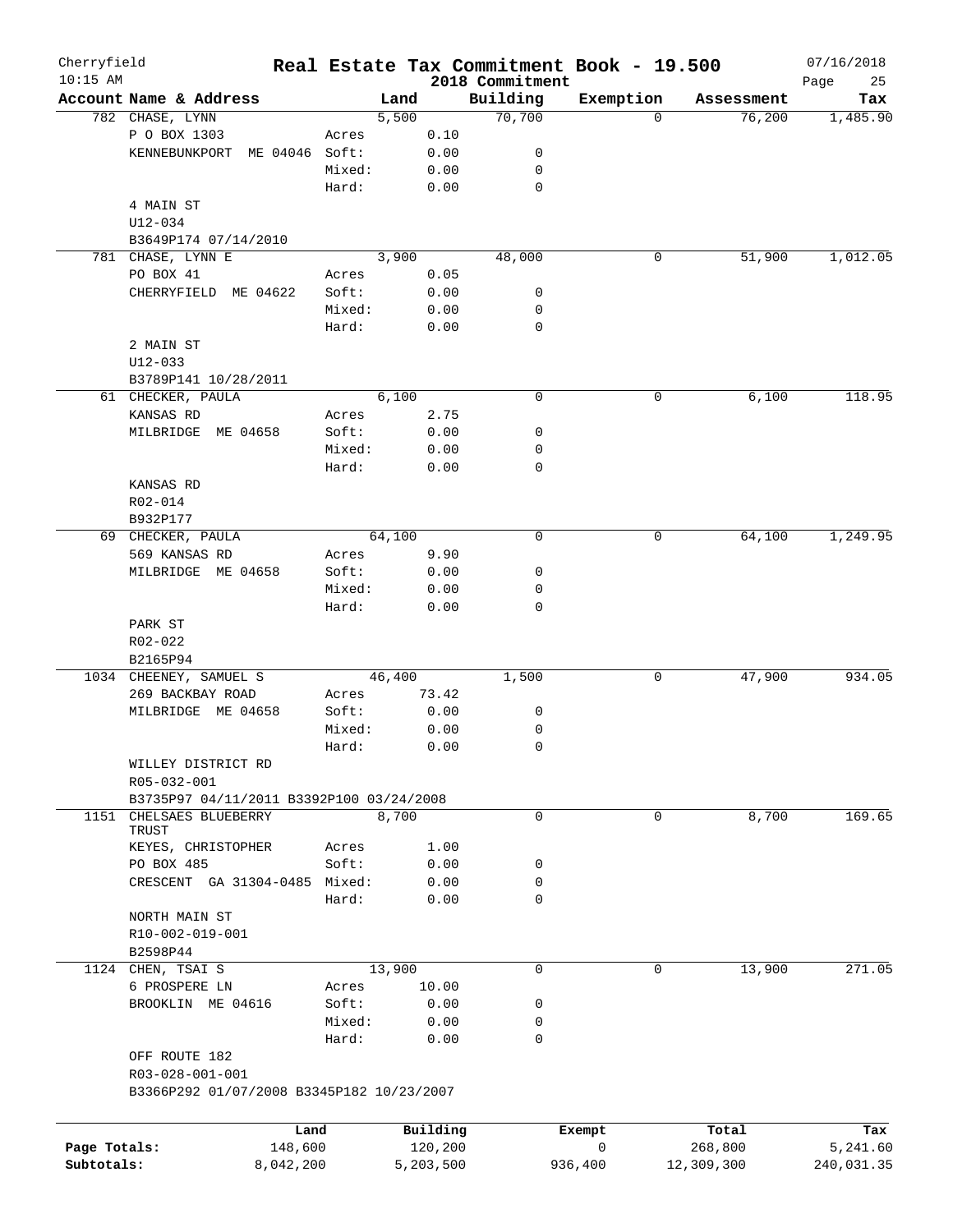| Cherryfield<br>$10:15$ AM |                                           |           |                 |           |              | Real Estate Tax Commitment Book - 19.500<br>2018 Commitment |           |              | 07/16/2018<br>Page<br>26 |
|---------------------------|-------------------------------------------|-----------|-----------------|-----------|--------------|-------------------------------------------------------------|-----------|--------------|--------------------------|
|                           | Account Name & Address                    |           |                 | Land      |              | Building                                                    | Exemption | Assessment   | Tax                      |
|                           | 842 CHERRYFIELD FOODS INC                 |           |                 | 5,300     |              | 0                                                           | $\Omega$  | 5,300        | 103.35                   |
|                           | DIV OXFORD FROZEN FOODS                   |           | Acres           |           | 0.37         |                                                             |           |              |                          |
|                           | 320 RIDGE ROAD                            |           | Soft:           |           | 0.00         | 0                                                           |           |              |                          |
|                           | CHERRYFIELD ME 04622                      |           | Mixed:          |           | 0.00         | 0                                                           |           |              |                          |
|                           |                                           |           | Hard:           |           | 0.00         | $\mathbf 0$                                                 |           |              |                          |
|                           | STILLWATER RD                             |           |                 |           |              |                                                             |           |              |                          |
|                           | $U14 - 015$                               |           |                 |           |              |                                                             |           |              |                          |
|                           | B1688P338                                 |           |                 |           |              |                                                             |           |              |                          |
| 839                       | CHERRYFIELD FOODS INC                     |           |                 | 10,300    |              | 7,800                                                       | 0         | 18,100       | 352.95                   |
|                           | DIV OXFORD FROZEN FOODS Acres             |           |                 |           | 0.41         |                                                             |           |              |                          |
|                           | 320 RIDGE ROAD                            |           | Soft:           |           | 0.00         | 0                                                           |           |              |                          |
|                           | CHERRYFIELD ME 04622                      |           | Mixed:          |           | 0.00         | 0                                                           |           |              |                          |
|                           |                                           |           | Hard:           |           | 0.00         | $\mathbf 0$                                                 |           |              |                          |
|                           | 7 STILLWATER RD                           |           |                 |           |              |                                                             |           |              |                          |
|                           | U14-012                                   |           |                 |           |              |                                                             |           |              |                          |
|                           | B1688P338                                 |           |                 |           |              |                                                             |           |              |                          |
| 838                       | CHERRYFIELD FOODS INC                     |           |                 | 18,900    |              | 643,000                                                     | 0         | 661,900      | 12,907.05                |
|                           | DIV OXFORD FROZEN FOODS                   |           | Acres           |           | 0.67         |                                                             |           |              |                          |
|                           | 320 RIDGE ROAD                            |           | Soft:           |           | 0.00         | 0                                                           |           |              |                          |
|                           | CHERRYFIELD ME 04622                      |           | Mixed:          |           | 0.00         | 0                                                           |           |              |                          |
|                           |                                           |           | Hard:           |           | 0.00         | 0                                                           |           |              |                          |
|                           | 19 STILLWATER RD                          |           |                 |           |              |                                                             |           |              |                          |
|                           | U14-011                                   |           |                 |           |              |                                                             |           |              |                          |
|                           | B1688P338                                 |           |                 |           |              |                                                             |           |              |                          |
| 835                       | CHERRYFIELD FOODS INC                     |           |                 | 62,800    |              | 541,600                                                     | 0         | 604,400      | 11,785.80                |
|                           | DIV OXFORD FROZEN FOODS Acres             |           |                 |           | 1.97         |                                                             |           |              |                          |
|                           | 320 RIDGE ROAD                            |           | Soft:           |           | 0.00         | 0                                                           |           |              |                          |
|                           | CHERRYFIELD ME 04622                      |           | Mixed:          |           | 0.00         | 0                                                           |           |              |                          |
|                           |                                           |           | Hard:           |           | 0.00         | $\Omega$                                                    |           |              |                          |
|                           | 35 STILLWATER RD                          |           |                 |           |              |                                                             |           |              |                          |
|                           | $U14 - 007$                               |           |                 |           |              |                                                             |           |              |                          |
|                           | B1688P338                                 |           |                 |           |              |                                                             |           |              |                          |
| 833                       | CHERRYFIELD FOODS INC                     |           |                 | 26,200    |              | 91,300                                                      | 0         | 117,500      | 2, 291, 25               |
|                           | DIV OXFORD FROZEN FOODS Acres             |           |                 |           | 2.36         | 0                                                           |           |              |                          |
|                           | 320 RIDGE ROAD<br>ME 04622<br>CHERRYFIELD |           | Soft:<br>Mixed: |           | 0.00<br>0.00 | 0                                                           |           |              |                          |
|                           |                                           |           | Hard:           |           | 0.00         | 0                                                           |           |              |                          |
|                           | 42 STILLWATER RD                          |           |                 |           |              |                                                             |           |              |                          |
|                           | $U14 - 005$                               |           |                 |           |              |                                                             |           |              |                          |
|                           | B1688P338                                 |           |                 |           |              |                                                             |           |              |                          |
|                           | 640 CHERRYFIELD FOODS INC                 |           |                 | 9,600     |              | 0                                                           | 0         | 9,600        | 187.20                   |
|                           | DIV OXFORD FROZEN FOODS Acres             |           |                 |           | 2.62         |                                                             |           |              |                          |
|                           | 320 RIDGE ROAD                            |           | Soft:           |           | 0.00         | 0                                                           |           |              |                          |
|                           | CHERRYFIELD ME 04622                      |           | Mixed:          |           | 0.00         | 0                                                           |           |              |                          |
|                           |                                           |           | Hard:           |           | 0.00         | 0                                                           |           |              |                          |
|                           | STILLWATER RD                             |           |                 |           |              |                                                             |           |              |                          |
|                           | $U06 - 026$                               |           |                 |           |              |                                                             |           |              |                          |
|                           | B1688P338                                 |           |                 |           |              |                                                             |           |              |                          |
|                           | 946 CHERRYFIELD FOODS INC                 |           |                 | 98,200    |              | 510,900                                                     | 0         | 609,100      | 11,877.45                |
|                           | DIV OXFORD FROZEN FOODS Acres             |           |                 |           | 90.00        |                                                             |           |              |                          |
|                           | 320 RIDGE ROAD                            |           | Soft:           |           | 0.00         | 0                                                           |           |              |                          |
|                           | CHERRYFIELD ME 04622                      |           | Mixed:          |           | 0.00         | 0                                                           |           |              |                          |
|                           |                                           |           | Hard:           |           | 0.00         | 0                                                           |           |              |                          |
|                           | 320 RIDGE RD                              |           |                 |           |              |                                                             |           |              |                          |
|                           | $U18 - 006 - 002$                         |           |                 |           |              |                                                             |           |              |                          |
|                           | B1688P338                                 |           |                 |           |              |                                                             |           |              |                          |
|                           |                                           |           |                 |           |              |                                                             |           |              |                          |
|                           |                                           |           |                 |           |              |                                                             |           |              |                          |
|                           |                                           | Land      |                 | Building  |              |                                                             | Exempt    | Total        | Tax                      |
| Page Totals:              |                                           | 231,300   |                 | 1,794,600 |              |                                                             | 0         | 2,025,900    | 39,505.05                |
| Subtotals:                |                                           | 8,273,500 |                 | 6,998,100 |              |                                                             | 936,400   | 14, 335, 200 | 279,536.40               |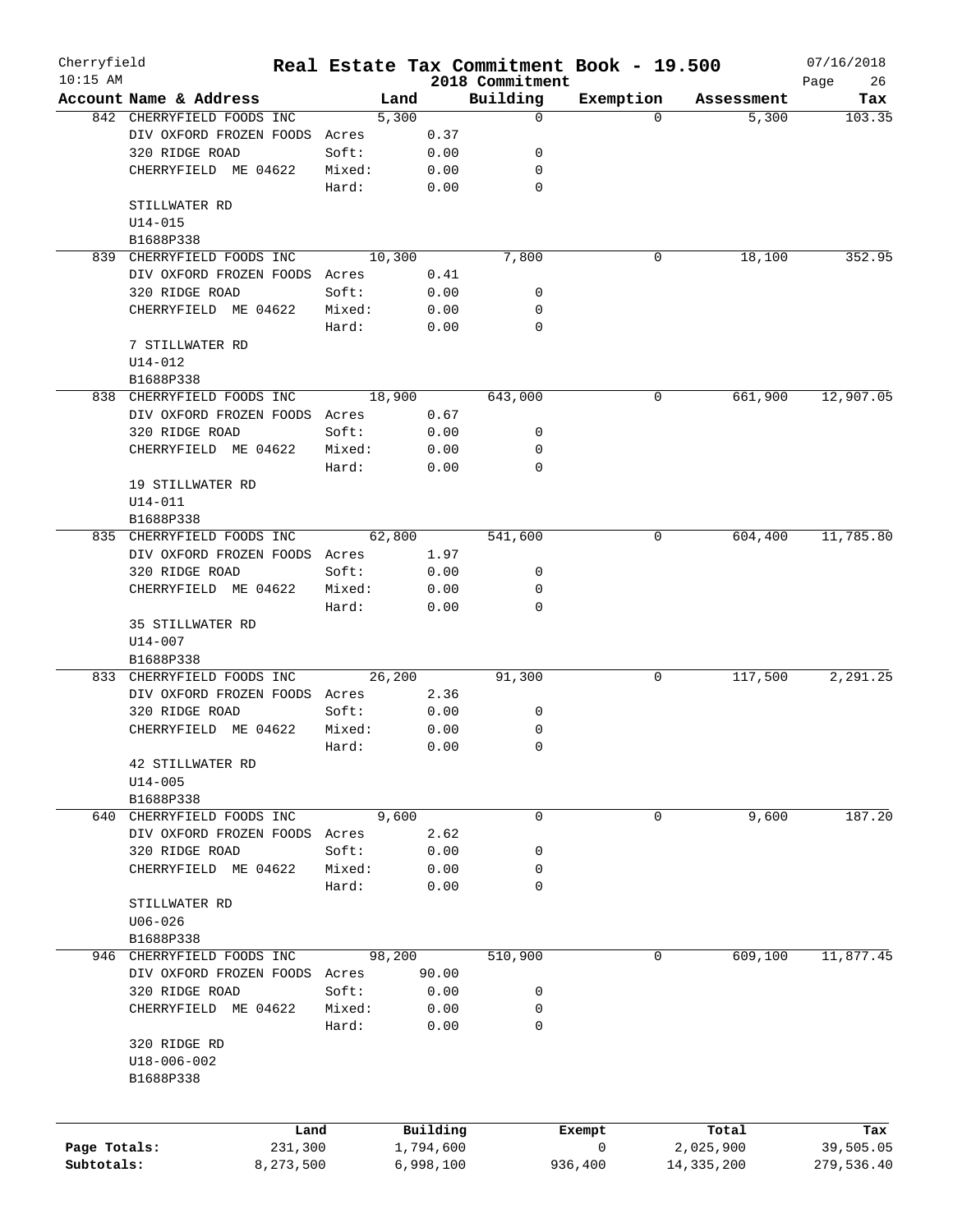| Cherryfield |                               |                 |         |        |                 | Real Estate Tax Commitment Book - 19.500 |            | 07/16/2018 |
|-------------|-------------------------------|-----------------|---------|--------|-----------------|------------------------------------------|------------|------------|
| $10:15$ AM  |                               |                 |         |        | 2018 Commitment |                                          |            | Page<br>27 |
|             | Account Name & Address        |                 | Land    |        | Building        | Exemption                                | Assessment | Tax        |
|             | 858 CHERRYFIELD FOODS INC     |                 | 1,400   |        | $\mathbf 0$     | $\Omega$                                 | 1,400      | 27.30      |
|             | DIV OXFORD FROZEN FOODS       | Acres           |         | 0.06   |                 |                                          |            |            |
|             | 320 RIDGE ROAD                | Soft:           |         | 0.00   | 0               |                                          |            |            |
|             | CHERRYFIELD ME 04622          | Mixed:          |         | 0.00   | 0               |                                          |            |            |
|             |                               | Hard:           |         | 0.00   | 0               |                                          |            |            |
|             | ROUTE 193                     |                 |         |        |                 |                                          |            |            |
|             | $U14 - 029$                   |                 |         |        |                 |                                          |            |            |
|             | B1688P338                     |                 |         |        |                 |                                          |            |            |
| 186         | CHERRYFIELD PROPERTIES<br>LLC |                 | 104,200 |        | 50,900          | 0                                        | 155,100    | 3,024.45   |
|             | P O BOX 128                   | Acres           |         | 106.00 |                 |                                          |            |            |
|             | ME 04622<br>CHERRYFIELD       | Soft:           |         | 0.00   | 0               |                                          |            |            |
|             |                               | Mixed:          |         | 0.00   | 0               |                                          |            |            |
|             |                               | Hard:           |         | 0.00   | $\mathbf 0$     |                                          |            |            |
|             | 40 BLUEBERRY CIRCLE           |                 |         |        |                 |                                          |            |            |
|             | R04-034                       |                 |         |        |                 |                                          |            |            |
|             | B3247P238 02/09/2007          |                 |         |        |                 |                                          |            |            |
|             | 635 CHERRYFIELD PROPERTIES    |                 | 30,500  |        | 0               | 0                                        | 30,500     | 594.75     |
|             | LLC                           |                 |         |        |                 |                                          |            |            |
|             | PO BOX 128                    | Acres           |         | 41.00  |                 |                                          |            |            |
|             | CHERRYFIELD ME 04622          | Soft:           |         | 0.00   | 0               |                                          |            |            |
|             |                               | Mixed:          |         | 0.00   | 0               |                                          |            |            |
|             |                               | Hard:           |         | 0.00   | $\Omega$        |                                          |            |            |
|             | STILLWATER RD                 |                 |         |        |                 |                                          |            |            |
|             | $U06 - 024$                   |                 |         |        |                 |                                          |            |            |
|             | B3247P238 02/09/2007          |                 |         |        |                 |                                          |            |            |
|             | 23 CHEZ PEREZ LLC             |                 | 11,800  |        | 8,200           | 0                                        | 20,000     | 390.00     |
|             | 570 MILBRIDGE ROAD            | Acres           |         | 6.50   |                 |                                          |            |            |
|             | MILBRIDGE ME 04658            | Soft:<br>Mixed: |         | 0.00   | 0<br>0          |                                          |            |            |
|             |                               | Hard:           |         | 0.00   | 0               |                                          |            |            |
|             | MILBRIDGE RD                  |                 |         | 0.00   |                 |                                          |            |            |
|             | R01-011                       |                 |         |        |                 |                                          |            |            |
|             | B4041P261 03/11/2014          |                 |         |        |                 |                                          |            |            |
|             | 819 CHU, CHRIS KA SIN         |                 | 23,300  |        | 57,700          | 20,000                                   | 61,000     | 1,189.50   |
|             | 113 MAIN ST                   | Acres           |         | 1.27   |                 | 01 Homestead Exempt                      |            |            |
|             | CHERRYFIELD ME 04622          | Soft:           |         | 0.00   | 0               |                                          |            |            |
|             |                               | Mixed:          |         | 0.00   | 0               |                                          |            |            |
|             |                               | Hard:           |         | 0.00   | 0               |                                          |            |            |
|             | 113 MAIN ST                   |                 |         |        |                 |                                          |            |            |
|             | $U13 - 022$                   |                 |         |        |                 |                                          |            |            |
|             | B3943P168 04/10/2013          |                 |         |        |                 |                                          |            |            |
|             | 890 CHU-OUELLET, ALISON M     |                 | 16,100  |        | 42,900          | $\mathbf{0}$                             | 59,000     | 1,150.50   |
|             | 113 MAIN STREET               | Acres           |         | 0.80   |                 |                                          |            |            |
|             | CHERRYFIELD ME 04622          | Soft:           |         | 0.00   | 0               |                                          |            |            |
|             |                               | Mixed:          |         | 0.00   | 0               |                                          |            |            |
|             |                               | Hard:           |         | 0.00   | 0               |                                          |            |            |
|             | 9 RIDGE RD                    |                 |         |        |                 |                                          |            |            |
|             | $U15 - 018$                   |                 |         |        |                 |                                          |            |            |
|             | B3332P1 09/18/2007            |                 |         |        |                 |                                          |            |            |

|              | Land      | Building | Exempt  | Total      | Tax        |
|--------------|-----------|----------|---------|------------|------------|
| Page Totals: | 187,300   | 159,700  | 20,000  | 327,000    | 6,376.50   |
| Subtotals:   | 8,460,800 | ,157,800 | 956,400 | 14,662,200 | 285,912.90 |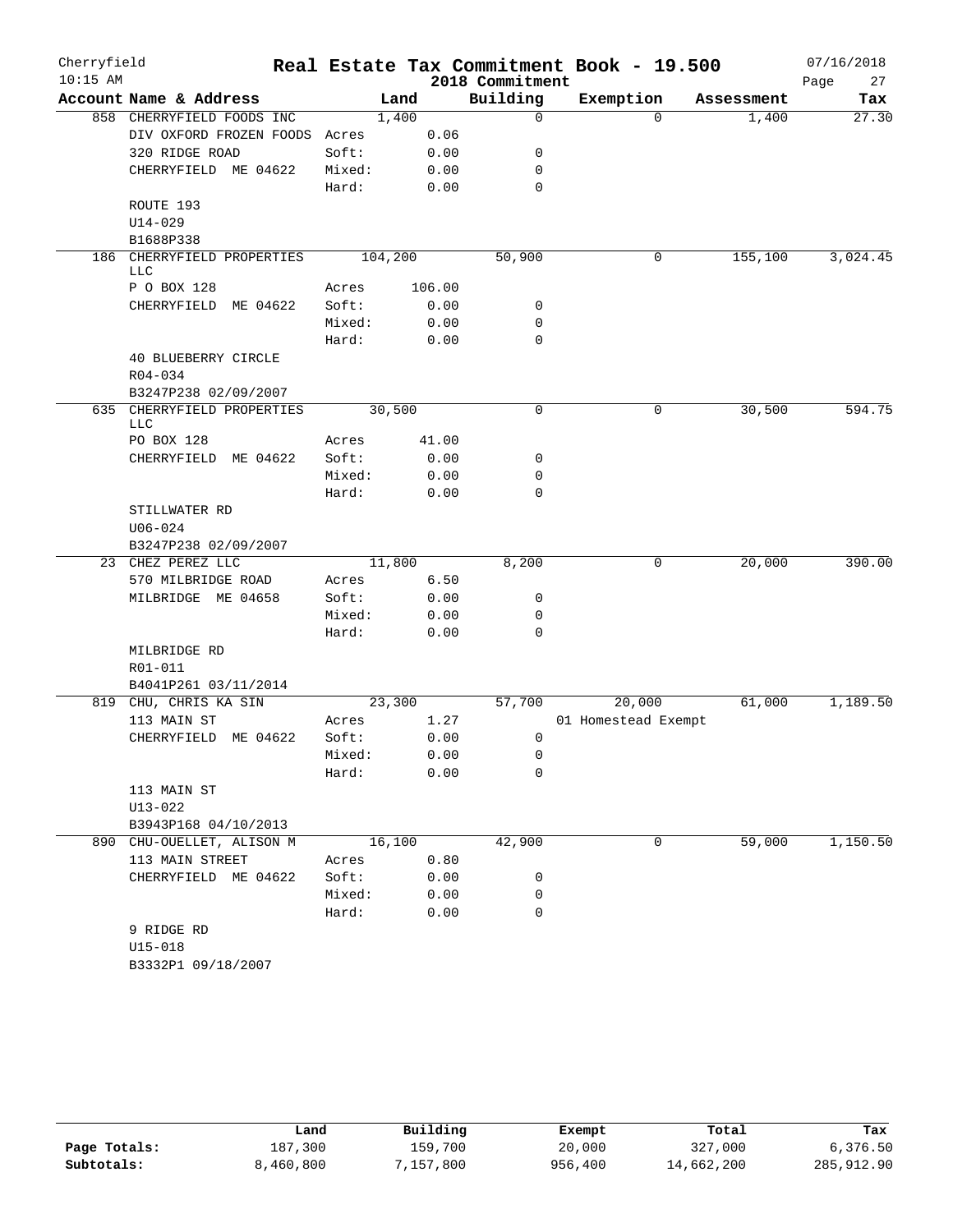| Cherryfield<br>$10:15$ AM |                                           |        |        |       | Real Estate Tax Commitment Book - 19.500<br>2018 Commitment |                     |            | 07/16/2018<br>28<br>Page |
|---------------------------|-------------------------------------------|--------|--------|-------|-------------------------------------------------------------|---------------------|------------|--------------------------|
|                           | Account Name & Address                    |        | Land   |       | Building                                                    | Exemption           | Assessment | Tax                      |
|                           | 684 CIRONE, BRADFORD W &<br>ASHLEY W      |        | 16,700 |       | 104,000                                                     | 20,000              | 100,700    | 1,963.65                 |
|                           | 361 NORTH MAIN ST                         | Acres  |        | 5.00  |                                                             | 01 Homestead Exempt |            |                          |
|                           | CHERRYFIELD ME 04622                      | Soft:  |        | 0.00  | 0                                                           |                     |            |                          |
|                           |                                           | Mixed: |        | 0.00  | $\mathbf 0$                                                 |                     |            |                          |
|                           |                                           | Hard:  |        | 0.00  | $\mathbf 0$                                                 |                     |            |                          |
|                           | 361 NORTH MAIN ST<br>R07-010-001          |        |        |       |                                                             |                     |            |                          |
|                           | B4380P309 08/03/2017                      |        |        |       |                                                             |                     |            |                          |
|                           | 592 CIRONE, CATHERINE H &<br>TIMOTHY W    |        | 24,700 |       | 48,800                                                      | 20,000              | 53,500     | 1,043.25                 |
|                           | 128 RIVER RD                              | Acres  |        | 3.82  |                                                             | 01 Homestead Exempt |            |                          |
|                           | CHERRYFIELD ME 04622                      | Soft:  |        | 0.00  | 0                                                           |                     |            |                          |
|                           |                                           | Mixed: |        | 0.00  | 0                                                           |                     |            |                          |
|                           |                                           | Hard:  |        | 0.00  | $\mathbf 0$                                                 |                     |            |                          |
|                           | 128 RIVER RD                              |        |        |       |                                                             |                     |            |                          |
|                           | $U05 - 024$                               |        |        |       |                                                             |                     |            |                          |
|                           | B3955P145 05/23/2013                      |        |        |       |                                                             |                     |            |                          |
|                           | 457 CLEAVES, R SLAID &<br>KAREN           |        | 22,600 |       | $\mathbf 0$                                                 | 0                   | 22,600     | 440.70                   |
|                           | 901 LITTLE RANCHES ROAD                   | Acres  |        | 41.20 |                                                             |                     |            |                          |
|                           | WIMBERLEY TX 78676                        | Soft:  |        | 0.00  | 0                                                           |                     |            |                          |
|                           |                                           | Mixed: |        | 0.00  | $\mathbf 0$                                                 |                     |            |                          |
|                           |                                           | Hard:  |        | 0.00  | $\mathbf 0$                                                 |                     |            |                          |
|                           | CROTCH                                    |        |        |       |                                                             |                     |            |                          |
|                           | R10-009                                   |        |        |       |                                                             |                     |            |                          |
|                           | B3706P66 01/06/2011                       |        |        |       |                                                             |                     |            |                          |
|                           | 458 CLEAVES, R SLAID &<br><b>KAREN</b>    |        | 12,700 |       | 1,400                                                       | 0                   | 14,100     | 274.95                   |
|                           | c/o TIM PARADIS                           | Acres  |        | 22.00 |                                                             |                     |            |                          |
|                           | 7 GRISTMILL DRIVE                         | Soft:  |        | 0.00  | 0                                                           |                     |            |                          |
|                           | FALMOUTH ME 04105                         | Mixed: |        | 0.00  | 0                                                           |                     |            |                          |
|                           |                                           | Hard:  |        | 0.00  | $\mathbf 0$                                                 |                     |            |                          |
|                           | CROTCH                                    |        |        |       |                                                             |                     |            |                          |
|                           | R10-010                                   |        |        |       |                                                             |                     |            |                          |
|                           | B3440P29 08/12/2008                       |        |        |       |                                                             |                     |            |                          |
|                           | 912 COLBETH, FULTON E &<br>NEDRA          |        | 17,400 |       | 79,800                                                      | 20,000              | 77,200     | 1,505.40                 |
|                           | 93 RIDGE RD                               | Acres  |        | 1.13  |                                                             | 01 Homestead Exempt |            |                          |
|                           | CHERRYFIELD<br>ME 04622                   | Soft:  |        | 0.00  | 0                                                           |                     |            |                          |
|                           |                                           | Mixed: |        | 0.00  | 0                                                           |                     |            |                          |
|                           |                                           | Hard:  |        | 0.00  | $\mathbf 0$                                                 |                     |            |                          |
|                           | 93 RIDGE RD                               |        |        |       |                                                             |                     |            |                          |
|                           | $U16 - 014$                               |        |        |       |                                                             |                     |            |                          |
|                           | B3734P298 04/29/2011                      |        |        |       |                                                             |                     |            |                          |
| 217                       | COLGAN ET AL, THOMAS<br>C/O WAGNER FOREST |        | 37,700 |       | $\mathbf 0$                                                 | 0                   | 37,700     | 735.15                   |
|                           | MANAGEMENT LTD                            | Acres  |        | 57.00 |                                                             |                     |            |                          |
|                           | 150 ORFORD RD                             | Soft:  |        | 0.00  | 0                                                           |                     |            |                          |
|                           | LYME NH 03768                             | Mixed: |        | 0.00  | $\mathbf 0$                                                 |                     |            |                          |
|                           |                                           | Hard:  |        | 0.00  | $\mathbf 0$                                                 |                     |            |                          |
|                           | WILLEY DISTRICT RD<br>(OFF)<br>R05-017    |        |        |       |                                                             |                     |            |                          |
|                           | B3972P224 07/09/2013                      |        |        |       |                                                             |                     |            |                          |
|                           |                                           |        |        |       |                                                             |                     |            |                          |
|                           |                                           |        |        |       |                                                             |                     |            |                          |

|              | Land      | Building | Exempt    | Total      | Tax        |
|--------------|-----------|----------|-----------|------------|------------|
| Page Totals: | 131,800   | 234,000  | 60,000    | 305,800    | 5,963.10   |
| Subtotals:   | 8,592,600 | ,391,800 | 1,016,400 | 14,968,000 | 291,876.00 |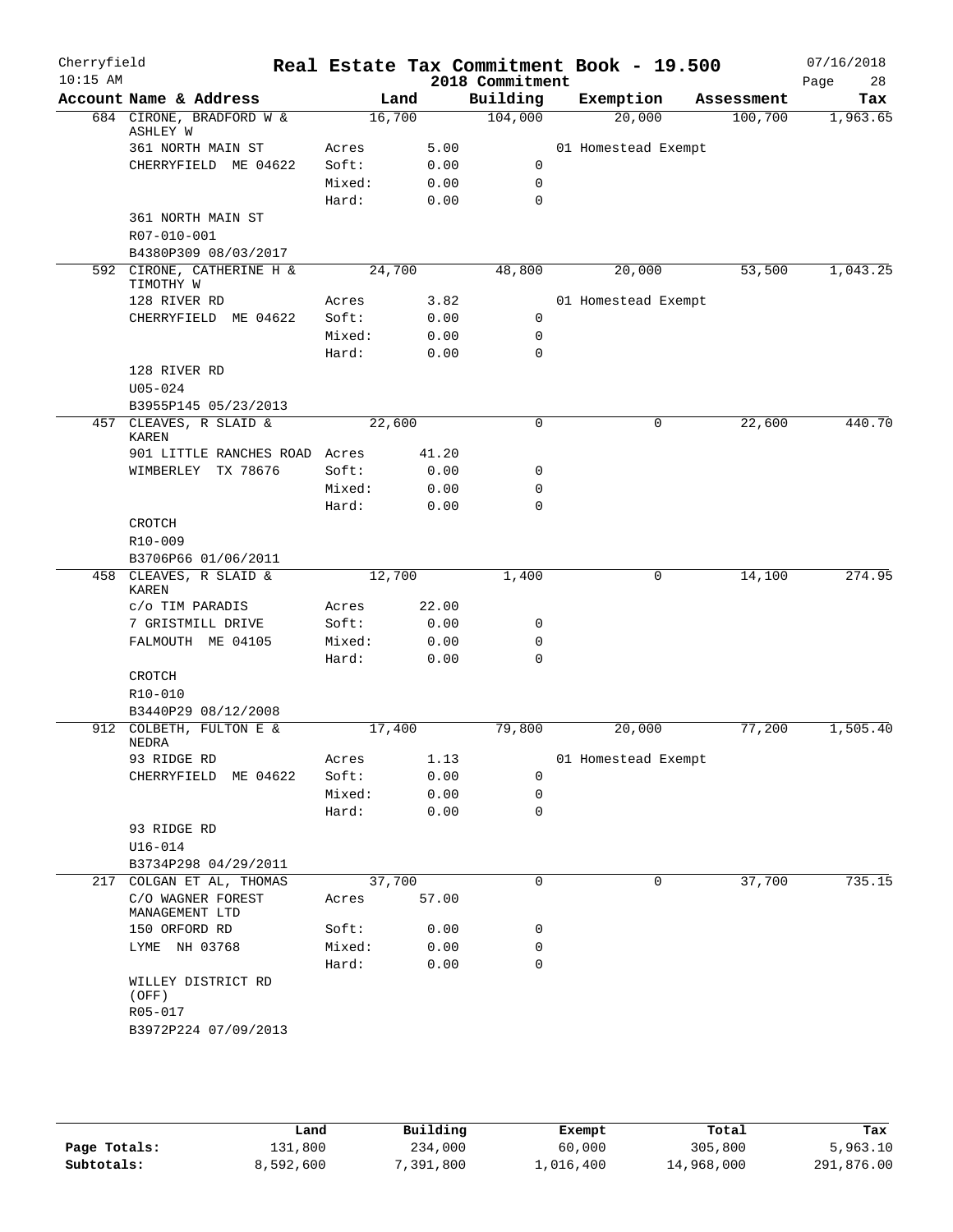| Cherryfield<br>$10:15$ AM |                                    |           |        |           | 2018 Commitment | Real Estate Tax Commitment Book - 19.500 |              | 07/16/2018<br>29<br>Page |
|---------------------------|------------------------------------|-----------|--------|-----------|-----------------|------------------------------------------|--------------|--------------------------|
|                           | Account Name & Address             |           | Land   |           | Building        | Exemption                                | Assessment   | Tax                      |
|                           | 916 COLLIER, RICHARD A             |           | 16,500 |           | 97,300          | 26,000                                   | 87,800       | 1,712.10                 |
|                           | COLLIER, SANDRA M                  |           | Acres  | 2.08      |                 | 01 Homestead Exempt                      |              |                          |
|                           | 67 RIDGE RD                        |           | Soft:  | 0.00      |                 | 0 14 WW2 Veteran Non                     |              |                          |
|                           | CHERRYFIELD<br>ME 04622            |           | Mixed: | 0.00      | 0               |                                          |              |                          |
|                           |                                    |           | Hard:  | 0.00      | 0               |                                          |              |                          |
|                           |                                    |           |        |           |                 |                                          |              |                          |
|                           | 67 RIDGE RD                        |           |        |           |                 |                                          |              |                          |
|                           | U16-017-001                        |           |        |           |                 |                                          |              |                          |
|                           | B2885P51 06/07/2004                |           |        |           |                 |                                          |              |                          |
| 1025                      | CONRY, KEVIN                       |           | 19,100 |           | $\mathbf 0$     | 0                                        | 19,100       | 372.45                   |
|                           | 339 EASTSIDE RD                    |           | Acres  | 7.00      |                 |                                          |              |                          |
|                           | HANCOCK ME 04640                   |           | Soft:  | 0.00      | 0               |                                          |              |                          |
|                           |                                    |           | Mixed: | 0.00      | 0               |                                          |              |                          |
|                           |                                    |           | Hard:  | 0.00      | 0               |                                          |              |                          |
|                           | OFF ROUTE 182                      |           |        |           |                 |                                          |              |                          |
|                           | R03-028-002                        |           |        |           |                 |                                          |              |                          |
|                           | B3249P26 02/12/2007                |           |        |           |                 |                                          |              |                          |
|                           |                                    |           |        |           |                 |                                          |              |                          |
|                           | 680 COPELIN, CARL B &<br>COLLEEN A |           | 17,700 |           | 90,600          | 26,000                                   | 82,300       | 1,604.85                 |
|                           |                                    |           |        |           |                 | 14 WW2 Veteran Non                       |              |                          |
|                           | P O BOX 418                        |           | Acres  | 1.60      |                 |                                          |              |                          |
|                           | CHERRYFIELD ME 04622               |           | Soft:  | 0.00      |                 | 0 01 Homestead Exempt                    |              |                          |
|                           |                                    |           | Mixed: | 0.00      | 0               |                                          |              |                          |
|                           |                                    |           | Hard:  | 0.00      | 0               |                                          |              |                          |
|                           | 182 PARK ST                        |           |        |           |                 |                                          |              |                          |
|                           | $U09 - 002$                        |           |        |           |                 |                                          |              |                          |
|                           | B1746P278                          |           |        |           |                 |                                          |              |                          |
|                           | 1080 COREY, STEVEN D.              |           | 28,300 |           | 51,500          | 20,000                                   | 59,800       | 1,166.10                 |
|                           | COREY, RUBY M.                     |           | Acres  | 98.00     |                 | 01 Homestead Exempt                      |              |                          |
|                           |                                    |           |        |           |                 |                                          |              |                          |
|                           | P O BOX 537                        |           | Soft:  | 32.00     | 4,512           |                                          |              |                          |
|                           | CHERRYFIELD ME                     |           | Mixed: | 0.00      | 0               |                                          |              |                          |
|                           | 04622-0037                         |           |        |           |                 |                                          |              |                          |
|                           |                                    |           | Hard:  | 48.00     | 6,048           |                                          |              |                          |
|                           | 860 NORTH MAIN ST                  |           |        |           |                 |                                          |              |                          |
|                           | R10-002-009+010                    |           |        |           |                 |                                          |              |                          |
|                           | B3189P195 B2004P81                 |           |        |           |                 |                                          |              |                          |
|                           | 882 CORLISS, CHARLES               |           | 18,100 |           | 31,500          | 20,000                                   | 29,600       | 577.20                   |
|                           | 25 NORTH MAIN ST                   |           | Acres  | 2.26      |                 | 01 Homestead Exempt                      |              |                          |
|                           | CHERRYFIELD ME 04622               |           | Soft:  | 0.00      | 0               |                                          |              |                          |
|                           |                                    |           | Mixed: | 0.00      | 0               |                                          |              |                          |
|                           |                                    |           | Hard:  | 0.00      | 0               |                                          |              |                          |
|                           | 25 NORTH MAIN ST                   |           |        |           |                 |                                          |              |                          |
|                           | U15-010                            |           |        |           |                 |                                          |              |                          |
|                           |                                    |           |        |           |                 |                                          |              |                          |
|                           | B2083P315                          |           |        |           |                 |                                          |              |                          |
|                           | 74 COTTON, DIXIE                   |           | 1,600  |           | 0               | 0                                        | 1,600        | 31.20                    |
|                           | 352 MILBRIDGE RD                   |           | Acres  | 5.70      |                 |                                          |              |                          |
|                           | CHERRYFIELD ME 04622               |           | Soft:  | 0.00      | 0               |                                          |              |                          |
|                           |                                    |           | Mixed: | 0.00      | 0               |                                          |              |                          |
|                           |                                    |           | Hard:  | 0.00      | 0               |                                          |              |                          |
|                           | BLACKSWOODS RD                     |           |        |           |                 |                                          |              |                          |
|                           | R03-001                            |           |        |           |                 |                                          |              |                          |
| 65                        | COTTON, TIMOTHY M &                |           | 37,500 |           | 51,400          | 20,000                                   | 68,900       | 1,343.55                 |
|                           | DIXIE                              |           |        |           |                 |                                          |              |                          |
|                           | 352 MILBRIDGE RD                   |           | Acres  | 13.00     |                 | 01 Homestead Exempt                      |              |                          |
|                           | CHERRYFIELD ME 04622               |           | Soft:  | 0.00      | 0               |                                          |              |                          |
|                           |                                    |           | Mixed: | 0.00      | 0               |                                          |              |                          |
|                           |                                    |           |        |           |                 |                                          |              |                          |
|                           |                                    |           | Hard:  | 0.00      | 0               |                                          |              |                          |
|                           | 352 MILBRIDGE RD                   |           |        |           |                 |                                          |              |                          |
|                           | R02-018                            |           |        |           |                 |                                          |              |                          |
|                           | B873P96                            |           |        |           |                 |                                          |              |                          |
|                           |                                    |           |        |           |                 |                                          |              |                          |
|                           |                                    | Land      |        | Building  |                 | Exempt                                   | Total        | Tax                      |
| Page Totals:              |                                    | 138,800   |        | 322,300   |                 | 112,000                                  | 349,100      | 6,807.45                 |
| Subtotals:                |                                    | 8,731,400 |        | 7,714,100 |                 | 1,128,400                                | 15, 317, 100 | 298,683.45               |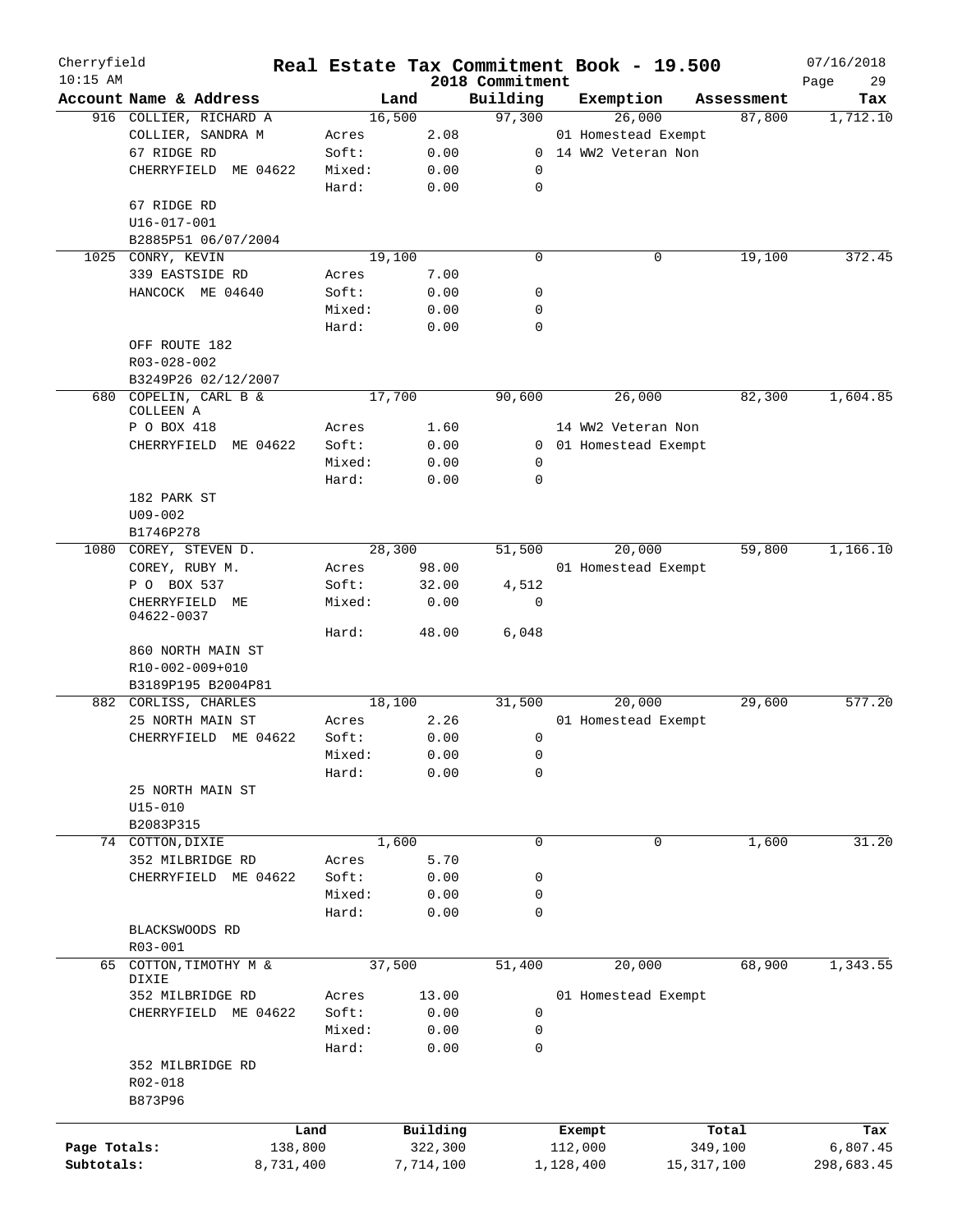| Cherryfield |                                        |        |        |                 | Real Estate Tax Commitment Book - 19.500 |            | 07/16/2018 |
|-------------|----------------------------------------|--------|--------|-----------------|------------------------------------------|------------|------------|
| $10:15$ AM  |                                        |        |        | 2018 Commitment |                                          |            | 30<br>Page |
|             | Account Name & Address                 |        | Land   | Building        | Exemption                                | Assessment | Tax        |
|             | 1031 COTTON, TIMOTHY M &<br>DIXIE      |        | 65,300 | $\mathbf 0$     | $\Omega$                                 | 65,300     | 1,273.35   |
|             | 706 CARVELL ROAD                       | Acres  | 76.50  |                 |                                          |            |            |
|             | CHAPMAN ME 04757                       | Soft:  | 0.00   | 0               |                                          |            |            |
|             |                                        | Mixed: | 0.00   | 0               |                                          |            |            |
|             |                                        | Hard:  | 0.00   | $\mathbf 0$     |                                          |            |            |
|             | MILBRIDGE RD                           |        |        |                 |                                          |            |            |
|             | R02-020-001                            |        |        |                 |                                          |            |            |
|             | B4200P98 10/22/2015 B873P96 02/18/1975 |        |        |                 |                                          |            |            |
|             | 307 COUTURE JR, JAMES N                |        | 12,700 | 27,300          | 0                                        | 40,000     | 780.00     |
|             | 11 NORTH ST                            | Acres  | 7.00   |                 |                                          |            |            |
|             | WARWICK RI 02886                       | Soft:  | 0.00   | 0               |                                          |            |            |
|             |                                        | Mixed: | 0.00   | 0               |                                          |            |            |
|             |                                        | Hard:  | 0.00   | $\mathbf 0$     |                                          |            |            |
|             | 322 NORTH MAIN ST                      |        |        |                 |                                          |            |            |
|             | R07-004-001                            |        |        |                 |                                          |            |            |
|             | B3736P217 05/05/2011                   |        |        |                 |                                          |            |            |
|             | 885 COWPERTHWAITE, RAYMOND             |        | 12,200 | 53,000          | 0                                        | 65,200     | 1,271.40   |
|             | 38 RIDGE RD                            | Acres  | 0.48   |                 |                                          |            |            |
|             | CHERRYFIELD ME 04622                   | Soft:  | 0.00   | 0               |                                          |            |            |
|             |                                        | Mixed: | 0.00   | 0               |                                          |            |            |
|             |                                        | Hard:  | 0.00   | 0               |                                          |            |            |
|             | 38 RIDGE RD                            |        |        |                 |                                          |            |            |
|             | $U15 - 013$                            |        |        |                 |                                          |            |            |
|             | B4118P75 12/19/2014                    |        |        |                 |                                          |            |            |
|             | 595 CRABTREE, DAVID O                  |        | 20,900 | 86,700          | 0                                        | 107,600    | 2,098.20   |
|             | BEEDY, ALISON B                        | Acres  | 0.76   |                 |                                          |            |            |
|             | 304 EZIE AVE                           | Soft:  | 0.00   | 0               |                                          |            |            |
|             | CLOVIS CA 93611                        | Mixed: | 0.00   | 0               |                                          |            |            |
|             |                                        | Hard:  | 0.00   | 0               |                                          |            |            |
|             | 2 ELM ST                               |        |        |                 |                                          |            |            |
|             | $U05 - 027$                            |        |        |                 |                                          |            |            |
|             | B3653P71 B2853P214                     |        |        |                 |                                          |            |            |
|             | 304 CRABTREE, HEIRS OF                 |        | 19,000 | 54,300          | 0                                        | 73,300     | 1,429.35   |
|             | WAYNE L                                |        |        |                 |                                          |            |            |
|             | CRABTREE, HEIRS OF                     | Acres  | 3.90   |                 |                                          |            |            |
|             | CAROL ANN                              |        |        |                 |                                          |            |            |
|             | C/O SANDY WALKER                       | Soft:  | 0.00   | 0               |                                          |            |            |
|             | 288 N MAIN ST                          | Mixed: | 0.00   | 0               |                                          |            |            |
|             | CHERRYFIELD ME 04622                   | Hard:  | 0.00   | 0               |                                          |            |            |
|             | 288 NORTH MAIN ST                      |        |        |                 |                                          |            |            |
|             | R07-002                                |        |        |                 |                                          |            |            |
|             | B3793P180 B805P122                     |        |        |                 |                                          |            |            |
|             | 1133 CRABTREE, MICHAEL M               |        | 18,100 | 90,600          | 0                                        | 108,700    | 2,119.65   |
|             | PATEL, REBECCA M                       | Acres  | 12.00  |                 |                                          |            |            |
|             | 38 WASHINGTON STREET                   | Soft:  | 0.00   | 0               |                                          |            |            |
|             | EASTPORT ME 04631                      | Mixed: | 0.00   | 0               |                                          |            |            |
|             |                                        | Hard:  | 0.00   | 0               |                                          |            |            |
|             | 503 NORTH MAIN ST                      |        |        |                 |                                          |            |            |
|             | R07-015-002                            |        |        |                 |                                          |            |            |
|             | B2323P218                              |        |        |                 |                                          |            |            |

|              | Land      | Building  | Exempt    | Total      | Tax        |
|--------------|-----------|-----------|-----------|------------|------------|
| Page Totals: | 148,200   | 311,900   |           | 460,100    | 8,971.95   |
| Subtotals:   | 8,879,600 | 8,026,000 | ⊥,128,400 | 15,777,200 | 307,655.40 |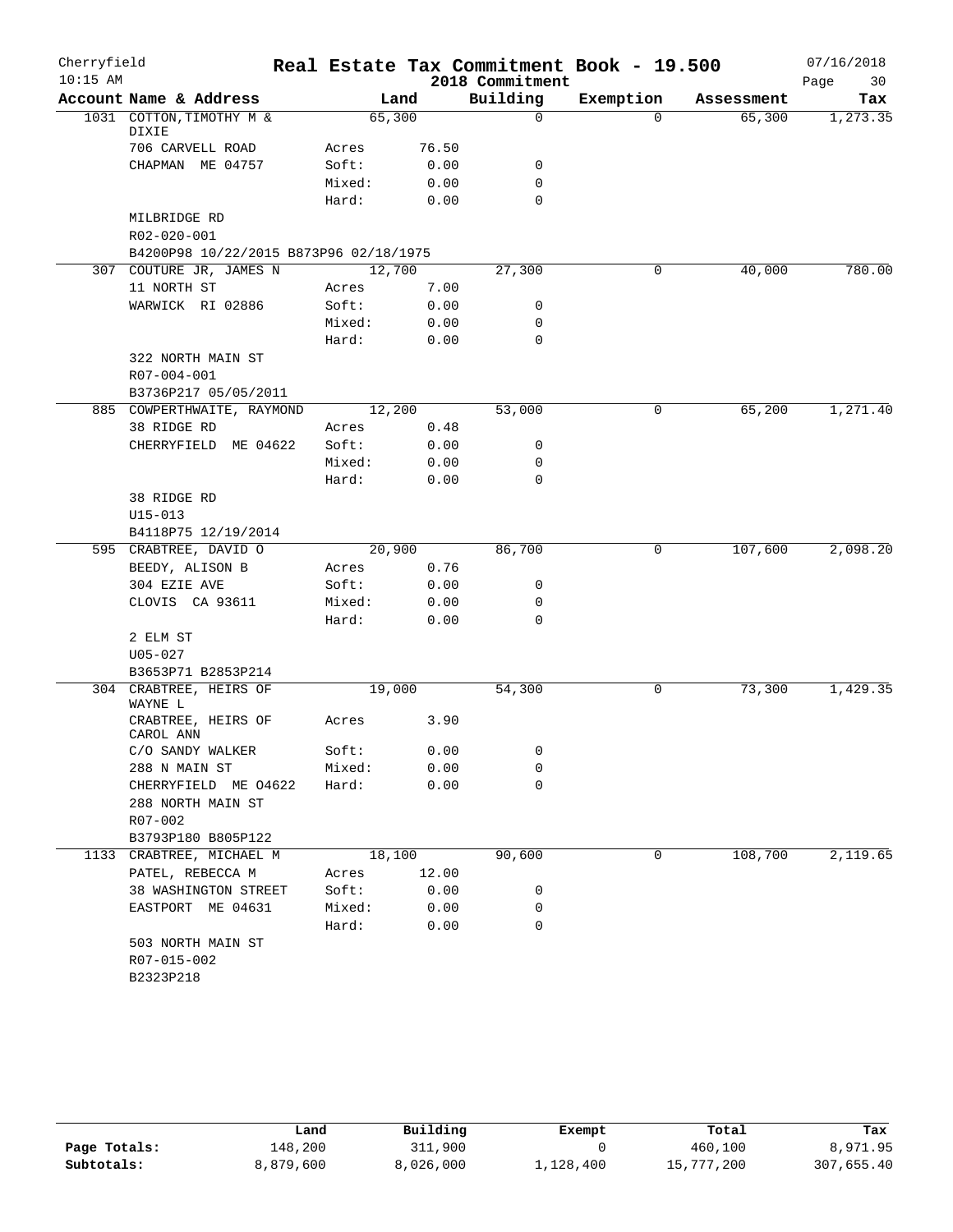| Cherryfield |                                     |        |       |                 | Real Estate Tax Commitment Book - 19.500 |            | 07/16/2018 |
|-------------|-------------------------------------|--------|-------|-----------------|------------------------------------------|------------|------------|
| $10:15$ AM  |                                     |        |       | 2018 Commitment |                                          |            | Page<br>31 |
|             | Account Name & Address              | Land   |       | Building        | Exemption                                | Assessment | Tax        |
|             | 855 CRABTREE, VICKI L               | 18,300 |       | 67,000          | 20,000                                   | 65,300     | 1,273.35   |
|             | 171 MAIN ST                         | Acres  | 2.75  |                 | 01 Homestead Exempt                      |            |            |
|             | CHERRYFIELD ME 04622                | Soft:  | 0.00  | $\mathbf 0$     |                                          |            |            |
|             |                                     | Mixed: | 0.00  | $\mathbf 0$     |                                          |            |            |
|             |                                     | Hard:  | 0.00  | $\mathbf 0$     |                                          |            |            |
|             | 171 MAIN ST                         |        |       |                 |                                          |            |            |
|             | $U14 - 027$                         |        |       |                 |                                          |            |            |
|             | B3289P283 05/29/2007                |        |       |                 |                                          |            |            |
|             | 209 CRAFT, PAULINE M                | 23,100 |       | 73,300          | 27,000                                   | 69,400     | 1,353.30   |
|             | 131 BLACKSWOODS RD                  | Acres  | 1.00  |                 | 01 Homestead Exempt                      |            |            |
|             | CHERRYFIELD ME 04622                | Soft:  | 0.00  |                 | 0 21 WW1 Widow Res                       |            |            |
|             |                                     | Mixed: | 0.00  | $\mathbf 0$     |                                          |            |            |
|             |                                     | Hard:  | 0.00  | $\mathbf 0$     |                                          |            |            |
|             | 131 BLACKSWOODS RD                  |        |       |                 |                                          |            |            |
|             | $U07 - 024$                         |        |       |                 |                                          |            |            |
|             | B1969P50                            |        |       |                 |                                          |            |            |
|             | 145 CREELMAN, JASON W               | 20,200 |       | $\mathbf 0$     | 0                                        | 20, 200    | 393.90     |
|             | P O BOX 4731                        | Acres  | 20.00 |                 |                                          |            |            |
|             | RUMFORD RI 02916                    | Soft:  | 0.00  | 0               |                                          |            |            |
|             |                                     | Mixed: | 0.00  | 0               |                                          |            |            |
|             |                                     | Hard:  | 0.00  | $\mathbf 0$     |                                          |            |            |
|             | SPRAGUE FALLS RD                    |        |       |                 |                                          |            |            |
|             | R03-066                             |        |       |                 |                                          |            |            |
|             | B2625P77                            |        |       |                 |                                          |            |            |
| 327         | CROLL, PHYLLIS L                    | 38,100 |       | 68,100          | 20,000                                   | 86,200     | 1,680.90   |
|             | 283 SPRAGUES FALLS RD               | Acres  | 27.00 |                 | 01 Homestead Exempt                      |            |            |
|             | CHERRYFIELD ME 04622                | Soft:  | 0.00  | $\mathbf 0$     |                                          |            |            |
|             |                                     | Mixed: | 0.00  | 0               |                                          |            |            |
|             |                                     | Hard:  | 0.00  | $\mathbf 0$     |                                          |            |            |
|             | 283 SPRAGUE FALLS RD                |        |       |                 |                                          |            |            |
|             | R08-001                             |        |       |                 |                                          |            |            |
|             | B756P275                            |        |       |                 |                                          |            |            |
|             | 343 CROLL, ZOLTAN T                 | 42,100 |       | 64,700          | 20,000                                   | 86,800     | 1,692.60   |
|             | 480 SPRAGUES FALLS RD               | Acres  | 43.10 |                 | 01 Homestead Exempt                      |            |            |
|             | CHERRYFIELD ME 04622                | Soft:  | 0.00  | $\mathbf 0$     |                                          |            |            |
|             |                                     | Mixed: | 0.00  | 0               |                                          |            |            |
|             |                                     | Hard:  | 0.00  | $\mathbf 0$     |                                          |            |            |
|             | 480 SPRAGUE FALLS RD                |        |       |                 |                                          |            |            |
|             | R08-015-002                         |        |       |                 |                                          |            |            |
|             | B3239P115 01/17/2007 B1171P157      |        |       |                 |                                          |            |            |
| 25          | CROMWELL, LAWRENCE N &<br>SUZANNE K | 43,100 |       | 126,900         | 0                                        | 170,000    | 3,315.00   |
|             | 9895 SE OSPREY POINT DR Acres       |        | 2.58  |                 |                                          |            |            |
|             | HOBE SOUND FL<br>33455-3021         | Soft:  | 0.00  | 0               |                                          |            |            |
|             |                                     | Mixed: | 0.00  | 0               |                                          |            |            |
|             |                                     | Hard:  | 0.00  | $\mathbf 0$     |                                          |            |            |
|             | 606 MILBRIDGE RD                    |        |       |                 |                                          |            |            |
|             | R01-013                             |        |       |                 |                                          |            |            |
|             | B2845P143                           |        |       |                 |                                          |            |            |
|             |                                     |        |       |                 |                                          |            |            |

|              | Land      | Building  | Exempt    | Total      | Tax        |
|--------------|-----------|-----------|-----------|------------|------------|
| Page Totals: | 184,900   | 400,000   | 87,000    | 497,900    | 9,709.05   |
| Subtotals:   | 9,064,500 | 8,426,000 | 1,215,400 | 16,275,100 | 317,364.45 |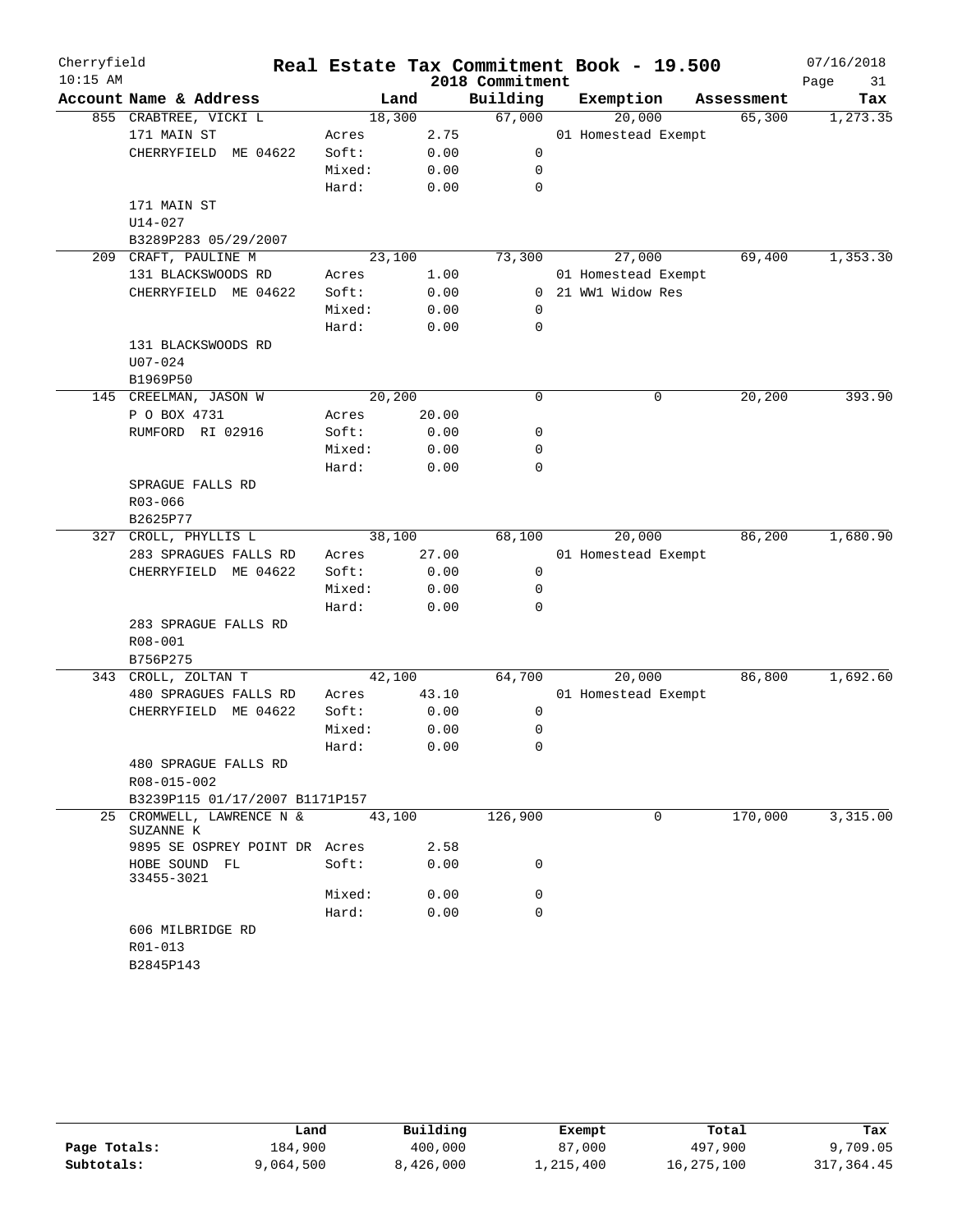| Cherryfield<br>$10:15$ AM |                                                    |        |       | 2018 Commitment            | Real Estate Tax Commitment Book - 19.500 |                      | 07/16/2018        |
|---------------------------|----------------------------------------------------|--------|-------|----------------------------|------------------------------------------|----------------------|-------------------|
|                           | Account Name & Address                             |        | Land  | Building                   | Exemption                                | Assessment           | 32<br>Page<br>Tax |
|                           | 702 CURTIS JR, GARRY &                             | 21,300 |       | 104,900                    | $\Omega$                                 | 126,200              | 2,460.90          |
|                           | BARRY & CHARLES                                    |        |       |                            |                                          |                      |                   |
|                           | P O BOX 507                                        | Acres  | 0.80  |                            |                                          |                      |                   |
|                           | CHERRYFIELD ME 04622                               | Soft:  | 0.00  | 0                          |                                          |                      |                   |
|                           |                                                    | Mixed: | 0.00  | $\mathbf 0$<br>$\mathbf 0$ |                                          |                      |                   |
|                           | 12 PARK ST                                         | Hard:  | 0.00  |                            |                                          |                      |                   |
|                           | $U11 - 004$                                        |        |       |                            |                                          |                      |                   |
|                           | B3478P75 12/12/2008                                |        |       |                            |                                          |                      |                   |
|                           | 67 CURTIS, BARRY & MORGAN                          | 30,300 |       | 121,200                    | 0                                        | $1\overline{51,500}$ | 2,954.25          |
|                           | G                                                  |        |       |                            |                                          |                      |                   |
|                           | PO BOX 115                                         | Acres  | 13.50 |                            |                                          |                      |                   |
|                           | CHERRYFIELD ME 04622                               | Soft:  | 0.00  | 0                          |                                          |                      |                   |
|                           |                                                    | Mixed: | 0.00  | 0                          |                                          |                      |                   |
|                           |                                                    | Hard:  | 0.00  | 0                          |                                          |                      |                   |
|                           | 18 COTTON LN                                       |        |       |                            |                                          |                      |                   |
|                           | R02-020                                            |        |       |                            |                                          |                      |                   |
| 1155                      | B4195P169 10/07/2015<br>CURTIS, BARRY A &          | 25,100 |       | 184,700                    | 20,000                                   | 189,800              | 3,701.10          |
|                           | MORGAN N                                           |        |       |                            |                                          |                      |                   |
|                           | P.O. BOX 115                                       | Acres  | 4.50  |                            | 01 Homestead Exempt                      |                      |                   |
|                           | CHERRYFIELD ME 04622                               | Soft:  | 0.00  | $\mathbf 0$                |                                          |                      |                   |
|                           |                                                    | Mixed: | 0.00  | 0                          |                                          |                      |                   |
|                           |                                                    | Hard:  | 0.00  | $\mathbf 0$                |                                          |                      |                   |
|                           | 120 RIVER ROAD                                     |        |       |                            |                                          |                      |                   |
|                           | $U05 - 021 - 002$                                  |        |       |                            |                                          |                      |                   |
|                           | B3458P215 10/02/2008<br>688 CURTIS, CHARLES C JR & | 11,800 |       | 4,000                      | 0                                        | 15,800               | 308.10            |
|                           | JUDY A                                             |        |       |                            |                                          |                      |                   |
|                           | 120 PARK STREET                                    | Acres  | 1.47  |                            |                                          |                      |                   |
|                           | CHERRYFIELD ME 04622                               | Soft:  | 0.00  | 0                          |                                          |                      |                   |
|                           |                                                    | Mixed: | 0.00  | 0                          |                                          |                      |                   |
|                           |                                                    | Hard:  | 0.00  | $\mathbf 0$                |                                          |                      |                   |
|                           | 120 PARK ST                                        |        |       |                            |                                          |                      |                   |
|                           | $U10 - 002$                                        |        |       |                            |                                          |                      |                   |
|                           | B2163P159<br>289 CURTIS, DAVID L &                 | 41,300 |       | 68,600                     | 0                                        | 109,900              | 2,143.05          |
|                           | KRISTEN D                                          |        |       |                            |                                          |                      |                   |
|                           | 430 RIDGE RD                                       | Acres  | 40.00 |                            |                                          |                      |                   |
|                           | CHERRYFIELD ME 04622                               | Soft:  | 0.00  | 0                          |                                          |                      |                   |
|                           |                                                    | Mixed: | 0.00  | 0                          |                                          |                      |                   |
|                           |                                                    | Hard:  | 0.00  | $\mathbf 0$                |                                          |                      |                   |
|                           | 430 RIDGE RD                                       |        |       |                            |                                          |                      |                   |
|                           | R05-074                                            |        |       |                            |                                          |                      |                   |
|                           | B2293P252                                          |        |       |                            |                                          |                      |                   |
| 9                         | DALANGAUSKAS, RAYMOND A<br>& ELIZ. S               | 41,000 |       | 38,900                     | 0                                        | 79,900               | 1,558.05          |
|                           | 453<br>MILBRIDGE RD                                | Acres  | 10.00 |                            |                                          |                      |                   |
|                           | CHERRYFIELD ME 04622                               | Soft:  | 0.00  | 0                          |                                          |                      |                   |
|                           |                                                    | Mixed: | 0.00  | 0                          |                                          |                      |                   |
|                           |                                                    | Hard:  | 0.00  | 0                          |                                          |                      |                   |
|                           | 453 MILBRIDGE RD                                   |        |       |                            |                                          |                      |                   |
|                           | R01-002-003                                        |        |       |                            |                                          |                      |                   |
|                           | B2549P198                                          |        |       |                            |                                          |                      |                   |
|                           |                                                    |        |       |                            |                                          |                      |                   |
|                           |                                                    |        |       |                            |                                          |                      |                   |

|              | Land      | Building  | Exempt    | Total      | Tax         |
|--------------|-----------|-----------|-----------|------------|-------------|
| Page Totals: | 170,800   | 522,300   | 20,000    | 673,100    | 13, 125. 45 |
| Subtotals:   | 9,235,300 | 8,948,300 | 1,235,400 | 16,948,200 | 330,489.90  |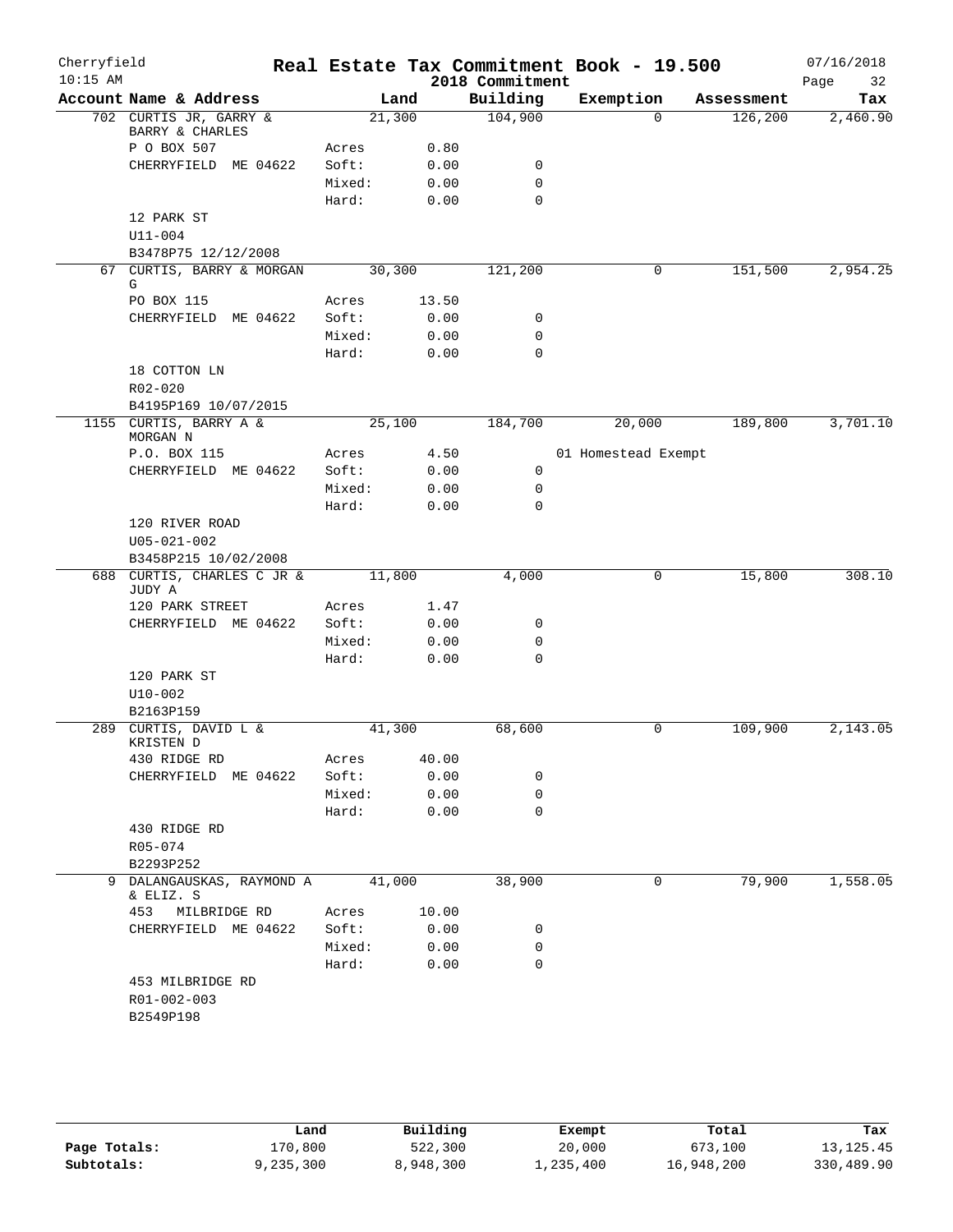| Cherryfield<br>$10:15$ AM |                                                               |           |        |             |           |                             | Real Estate Tax Commitment Book - 19.500 |                     | 07/16/2018    |
|---------------------------|---------------------------------------------------------------|-----------|--------|-------------|-----------|-----------------------------|------------------------------------------|---------------------|---------------|
|                           | Account Name & Address                                        |           |        | Land        |           | 2018 Commitment<br>Building | Exemption                                |                     | Page<br>33    |
|                           | 212 DALL, SUSAN J                                             |           |        | 17,600      |           | 12,100                      | 20,000                                   | Assessment<br>9,700 | Tax<br>189.15 |
|                           | 731 WILLEY DISTRICT RD                                        |           | Acres  |             | 1.40      |                             | 01 Homestead Exempt                      |                     |               |
|                           |                                                               |           | Soft:  |             |           | 0                           |                                          |                     |               |
|                           | CHERRYFIELD ME 04622                                          |           |        |             | 0.00      |                             |                                          |                     |               |
|                           |                                                               |           | Mixed: |             | 0.00      | 0                           |                                          |                     |               |
|                           |                                                               |           | Hard:  |             | 0.00      | $\mathbf 0$                 |                                          |                     |               |
|                           | 731 WILLEY DISTRICT RD                                        |           |        |             |           |                             |                                          |                     |               |
|                           | R05-012                                                       |           |        |             |           |                             |                                          |                     |               |
|                           | B3144P337 05/18/2006                                          |           |        |             |           |                             |                                          |                     |               |
|                           | 1156 DALTON II, CHARLES C &<br>VANESSA<br>192 DOUGLAS HIGHWAY |           | Acres  | 9,200       | 2.00      | $\mathbf 0$                 | 0                                        | 9,200               | 179.40        |
|                           | LAMOINE ME 04605                                              |           | Soft:  |             | 0.00      | 0                           |                                          |                     |               |
|                           |                                                               |           | Mixed: |             | 0.00      | $\mathbf 0$                 |                                          |                     |               |
|                           |                                                               |           | Hard:  |             | 0.00      | $\mathbf 0$                 |                                          |                     |               |
|                           |                                                               |           |        |             |           |                             |                                          |                     |               |
|                           | ROUTE 1                                                       |           |        |             |           |                             |                                          |                     |               |
|                           | R05-010-001                                                   |           |        |             |           |                             |                                          |                     |               |
|                           | B2586P26                                                      |           |        |             |           |                             |                                          |                     |               |
|                           | 210 DALTON, CHARLES C &<br><b>SUSAN</b>                       |           |        | 25,400      |           | 50,400                      | 20,000                                   | 55,800              | 1,088.10      |
|                           | PO BOX 85                                                     |           | Acres  |             | 8.00      |                             | 01 Homestead Exempt                      |                     |               |
|                           | HARRINGTON ME 04643                                           |           | Soft:  |             | 0.00      | 0                           |                                          |                     |               |
|                           |                                                               |           | Mixed: |             | 0.00      | 0                           |                                          |                     |               |
|                           |                                                               |           | Hard:  |             | 0.00      | $\mathbf 0$                 |                                          |                     |               |
|                           | 675 CHERRYFIELD STRETCH                                       |           |        |             |           |                             |                                          |                     |               |
|                           | R05-010                                                       |           |        |             |           |                             |                                          |                     |               |
|                           | B715P40                                                       |           |        |             |           |                             |                                          |                     |               |
|                           | 577 DANAKOS, NICHOLAS                                         |           |        | 3,200       |           | $\mathbf 0$                 | 0                                        | 3,200               | 62.40         |
|                           | 53 KNOTTY OAK SHORES                                          |           | Acres  |             | 0.31      |                             |                                          |                     |               |
|                           | COVENTRY RI 02816                                             |           | Soft:  |             | 0.00      | $\mathbf 0$                 |                                          |                     |               |
|                           |                                                               |           | Mixed: |             | 0.00      | $\mathbf 0$                 |                                          |                     |               |
|                           |                                                               |           | Hard:  |             | 0.00      | $\mathbf 0$                 |                                          |                     |               |
|                           | NORTH ST                                                      |           |        |             |           |                             |                                          |                     |               |
|                           | $U05 - 009$                                                   |           |        |             |           |                             |                                          |                     |               |
|                           | B3053P341 09/01/2005                                          |           |        |             |           |                             |                                          |                     |               |
|                           | 570 DAVENPORT, ELWOOD                                         |           |        | 10,700      |           | 19,400                      | 20,000                                   | 10,100              | 196.95        |
|                           | 44 NORTH ST                                                   |           | Acres  |             | 0.32      |                             | 01 Homestead Exempt                      |                     |               |
|                           | CHERRYFIELD ME 04622                                          |           | Soft:  |             | 0.00      | 0                           |                                          |                     |               |
|                           |                                                               |           | Mixed: |             | 0.00      | $\mathbf 0$                 |                                          |                     |               |
|                           |                                                               |           | Hard:  |             | 0.00      | 0                           |                                          |                     |               |
|                           | 44 NORTH ST                                                   |           |        |             |           |                             |                                          |                     |               |
|                           | $U05 - 004$                                                   |           |        |             |           |                             |                                          |                     |               |
|                           | B2706P26                                                      |           |        |             |           |                             |                                          |                     |               |
|                           | 571 DAVENPORT, WOODY                                          |           |        | $\mathbf 0$ |           | 6,400                       | 0                                        | 6,400               | 124.80        |
|                           | 44 NORTH STREET                                               |           |        |             |           |                             |                                          |                     |               |
|                           | CHERRYFIELD ME 04622                                          |           |        |             |           |                             |                                          |                     |               |
|                           |                                                               |           |        |             |           |                             |                                          |                     |               |
|                           |                                                               |           |        |             |           |                             |                                          |                     |               |
|                           | 44 NORTH ST                                                   |           |        |             |           |                             |                                          |                     |               |
|                           | $U05 - 004 - T$                                               |           |        |             |           |                             |                                          |                     |               |
|                           | B2706P26                                                      |           |        |             |           |                             |                                          |                     |               |
|                           | 386 DAVIDOWSKI, STEPHEN                                       |           |        | 26,300      |           | 0                           | 0                                        | 26,300              | 512.85        |
|                           | 261 TOILSOME HILL RD                                          |           | Acres  |             | 55.58     |                             |                                          |                     |               |
|                           | FAIRFIELD CT 06825                                            |           | Soft:  |             | 0.00      | 0                           |                                          |                     |               |
|                           |                                                               |           | Mixed: |             | 0.00      | 0                           |                                          |                     |               |
|                           |                                                               |           | Hard:  |             | 0.00      | 0                           |                                          |                     |               |
|                           | CROTCH                                                        |           |        |             |           |                             |                                          |                     |               |
|                           | R09-001-006                                                   |           |        |             |           |                             |                                          |                     |               |
|                           | B3971P177 07/05/2013                                          |           |        |             |           |                             |                                          |                     |               |
|                           |                                                               |           |        |             |           |                             |                                          |                     |               |
|                           |                                                               | Land      |        |             | Building  |                             | Exempt                                   | Total               | Tax           |
| Page Totals:              |                                                               | 92,400    |        |             | 88,300    |                             | 60,000                                   | 120,700             | 2,353.65      |
| Subtotals:                |                                                               | 9,327,700 |        |             | 9,036,600 |                             | 1,295,400                                | 17,068,900          | 332,843.55    |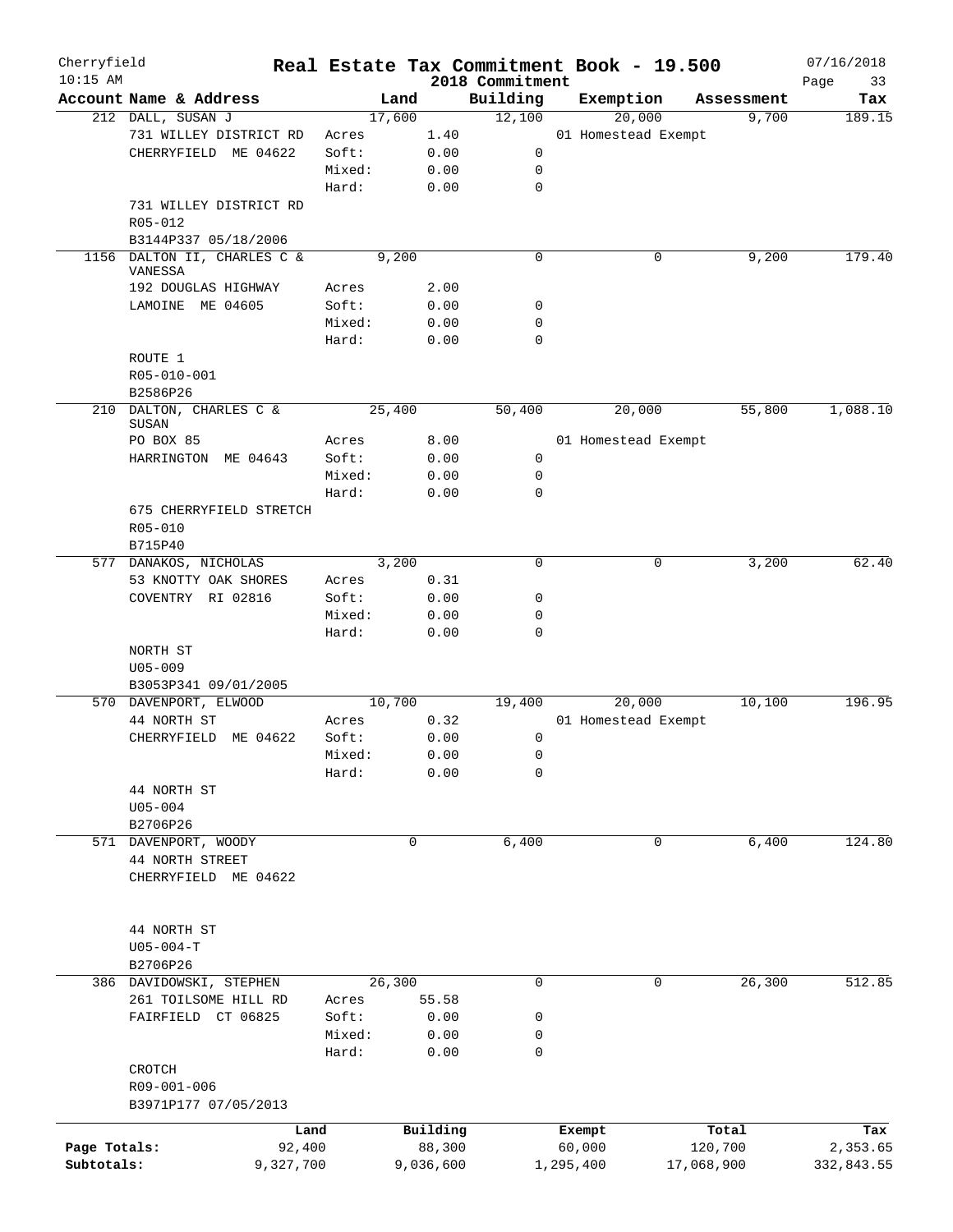| Cherryfield<br>$10:15$ AM |                                          |                |              | 2018 Commitment | Real Estate Tax Commitment Book - 19.500 |            | 07/16/2018<br>Page<br>34 |
|---------------------------|------------------------------------------|----------------|--------------|-----------------|------------------------------------------|------------|--------------------------|
|                           | Account Name & Address                   |                | Land         | Building        | Exemption                                | Assessment | Tax                      |
|                           | 1063 DAVIS III, JENNIFER L &             |                | 16,100       | 21,900          | $\Omega$                                 | 38,000     | 741.00                   |
|                           | RALPH B                                  |                |              |                 |                                          |            |                          |
|                           | 494 DURHAM BRIDGE RD<br>NEWPORT ME 04953 | Acres<br>Soft: | 11.80        | 0               |                                          |            |                          |
|                           |                                          | Mixed:         | 0.00<br>0.00 | 0               |                                          |            |                          |
|                           |                                          | Hard:          | 0.00         | $\Omega$        |                                          |            |                          |
|                           | NORTH MAIN ST                            |                |              |                 |                                          |            |                          |
|                           | R10-002-022                              |                |              |                 |                                          |            |                          |
|                           | B2381P223                                |                |              |                 |                                          |            |                          |
|                           | 848 DAVIS, ADELAIDE (L/E)                |                | 19,000       | 58,400          | 26,000                                   | 51,400     | 1,002.30                 |
|                           | FICKETT, RICHARD                         | Acres          | 3.93         |                 | 22 WW2 Widow Res                         |            |                          |
|                           | 138 PARK ST                              | Soft:          | 0.00         |                 | 0 01 Homestead Exempt                    |            |                          |
|                           | CHERRYFIELD ME 04622                     | Mixed:         | 0.00         | 0               |                                          |            |                          |
|                           |                                          | Hard:          | 0.00         | 0               |                                          |            |                          |
|                           | 223 MAIN ST                              |                |              |                 |                                          |            |                          |
|                           | $U14 - 020$                              |                |              |                 |                                          |            |                          |
|                           | B3098P29 01/05/2006                      |                |              |                 |                                          |            |                          |
|                           | 505 DAVIS, ELWOOD C & EDITH<br>Е         |                | 32,600       | 81,700          | 30,000                                   | 84,300     | 1,643.85                 |
|                           | & KIRBY D DAVIS                          | Acres          | 56.00        |                 | 12 WW2 Veteran Res                       |            |                          |
|                           | 7 DAVIS CIRCLE                           | Soft:          | 0.00         |                 | 0 01 Homestead Exempt                    |            |                          |
|                           | CHERRYFIELD ME 04622                     | Mixed:         | 54.00        | 8,910 30 Blind  |                                          |            |                          |
|                           |                                          | Hard:          | 0.00         | $\mathbf 0$     |                                          |            |                          |
|                           | 7 DAVIS CIRCLE                           |                |              |                 |                                          |            |                          |
|                           | $U02 - 020$                              |                |              |                 |                                          |            |                          |
|                           | B2234P148                                |                |              |                 |                                          |            |                          |
|                           | 506 DAVIS, KIRBY D                       |                | 20,600       | 117,500         | 20,000                                   | 118,100    | 2,302.95                 |
|                           | 22 DAVIS CIRCLE                          | Acres          | 6.60         |                 | 01 Homestead Exempt                      |            |                          |
|                           | CHERRYFIELD ME 04622                     | Soft:          | 0.00         | 0               |                                          |            |                          |
|                           |                                          | Mixed:         | 0.00         | 0               |                                          |            |                          |
|                           |                                          | Hard:          | 0.00         | 0               |                                          |            |                          |
|                           | 22 DAVIS CIRCLE                          |                |              |                 |                                          |            |                          |
|                           | $U03 - 028$<br>B2334P19                  |                |              |                 |                                          |            |                          |
|                           | 390 DAVIS, KYLEY J                       |                | 22,000       | 0               | 0                                        | 22,000     | 429.00                   |
|                           | 15 RANCH HILL DR                         | Acres          | 43.44        |                 |                                          |            |                          |
|                           | DEDHAM ME 04429                          | Soft:          | 0.00         | 0               |                                          |            |                          |
|                           |                                          | Mixed:         | 0.00         | 0               |                                          |            |                          |
|                           |                                          | Hard:          | 0.00         | 0               |                                          |            |                          |
|                           | CROTCH                                   |                |              |                 |                                          |            |                          |
|                           | R09-001-010                              |                |              |                 |                                          |            |                          |
|                           | B3891P74 10/09/2012                      |                |              |                 |                                          |            |                          |
|                           | 526 DAVIS, LAURA M                       |                | 18,300       | 57,900          | 0                                        | 76,200     | 1,485.90                 |
|                           | C/O QUICKEN LOANS INC                    | Acres          | 0.52         |                 |                                          |            |                          |
|                           | PO BOX 6577                              | Soft:          | 0.00         | 0               |                                          |            |                          |
|                           | CAROL STREAM<br>IL 60197                 | Mixed:         | 0.00         | 0               |                                          |            |                          |
|                           |                                          | Hard:          | 0.00         | 0               |                                          |            |                          |
|                           | 68 WILSON HILL RD                        |                |              |                 |                                          |            |                          |
|                           | $U03 - 020$                              |                |              |                 |                                          |            |                          |
|                           | B2508P195<br>154 DE VISSCHER, J G & S T  |                | 13,900       | 0               | 0                                        | 13,900     | 271.05                   |
|                           | GODDARD, A & T J                         | Acres          | 8.00         |                 |                                          |            |                          |
|                           | 20 BOW ST                                | Soft:          | 0.00         | 0               |                                          |            |                          |
|                           | PLAINVILLE MA 02762                      | Mixed:         | 0.00         | 0               |                                          |            |                          |
|                           |                                          | Hard:          | 0.00         | 0               |                                          |            |                          |
|                           | WILLEY DISTRICT RD                       |                |              |                 |                                          |            |                          |
|                           | $R04 - 008$                              |                |              |                 |                                          |            |                          |
|                           | B1248P296                                |                |              |                 |                                          |            |                          |
|                           |                                          | Land           | Building     |                 | Exempt                                   | Total      | Tax                      |
| Page Totals:              |                                          | 142,500        | 337,400      |                 | 76,000                                   | 403,900    | 7,876.05                 |
| Subtotals:                |                                          | 9,470,200      | 9,374,000    |                 | 1,371,400<br>17,472,800                  |            | 340,719.60               |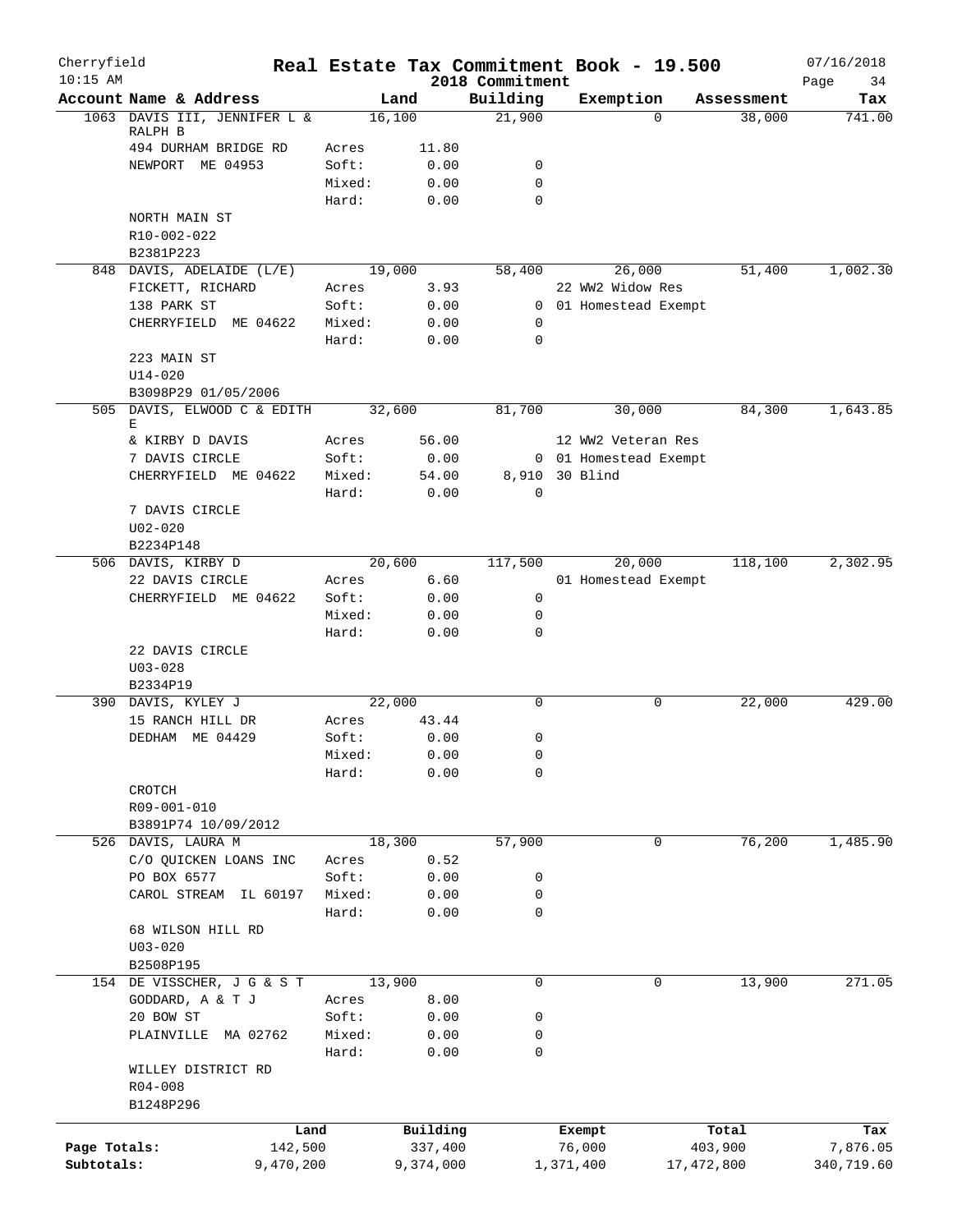| Cherryfield<br>$10:15$ AM |                               |        | Real Estate Tax Commitment Book - 19.500 | 2018 Commitment |                     |            |            | 07/16/2018<br>35<br>Page |
|---------------------------|-------------------------------|--------|------------------------------------------|-----------------|---------------------|------------|------------|--------------------------|
|                           | Account Name & Address        |        | Land                                     | Building        | Exemption           |            | Assessment | Tax                      |
|                           | 39 DEAN YOUNG FORESTRY INC    |        | 46,800                                   | $\mathbf 0$     |                     | $\Omega$   | 46,800     | 912.60                   |
|                           | 364 EASTBROOK RD              | Acres  | 80.20                                    |                 |                     |            |            |                          |
|                           | FRANKLIN ME 04634             | Soft:  | 0.00                                     | 0               |                     |            |            |                          |
|                           |                               | Mixed: | 0.00                                     | 0               |                     |            |            |                          |
|                           |                               | Hard:  | 0.00                                     | 0               |                     |            |            |                          |
|                           | MILBRIDGE RD                  |        |                                          |                 |                     |            |            |                          |
|                           | R01-027                       |        |                                          |                 |                     |            |            |                          |
|                           | 963 DECARTERET, LISA          |        | 25,400                                   | 21,400          | 20,000              |            | 26,800     | 522.60                   |
|                           | 399 RIDGE RD                  | Acres  | 20.00                                    |                 | 01 Homestead Exempt |            |            |                          |
|                           | CHERRYFIELD ME 04622          | Soft:  | 0.00                                     | $\mathsf{O}$    |                     |            |            |                          |
|                           |                               |        |                                          |                 |                     |            |            |                          |
|                           |                               | Mixed: | 0.00                                     | 0               |                     |            |            |                          |
|                           |                               | Hard:  | 0.00                                     | 0               |                     |            |            |                          |
|                           | 399 RIDGE RD                  |        |                                          |                 |                     |            |            |                          |
|                           | $U19 - 008 - 001$             |        |                                          |                 |                     |            |            |                          |
|                           | B4318P37 12/07/2016 B2696P166 |        |                                          |                 |                     |            |            |                          |
|                           | 1085 DECIBUS, JOSEPH A        |        | 14,400                                   | 17,100          |                     | 0          | 31,500     | 614.25                   |
|                           | 412 CENTERVILLE RD            | Acres  | 1.00                                     |                 |                     |            |            |                          |
|                           | COLUMBIA FALLS ME             | Soft:  | 0.00                                     | 0               |                     |            |            |                          |
|                           | 04623                         |        |                                          |                 |                     |            |            |                          |
|                           |                               | Mixed: | 0.00                                     | 0               |                     |            |            |                          |
|                           |                               | Hard:  | 0.00                                     | $\mathbf 0$     |                     |            |            |                          |
|                           | 161 TENAN LANE                |        |                                          |                 |                     |            |            |                          |
|                           | R05-062-002                   |        |                                          |                 |                     |            |            |                          |
|                           | B4272P252 07/14/2016          |        |                                          |                 |                     |            |            |                          |
|                           | 1103 DEKNATEL, WILLIAM B      |        | 17,800                                   | 0               |                     | 0          | 17,800     | 347.10                   |
|                           | P O BOX 82                    | Acres  | 14.90                                    |                 |                     |            |            |                          |
| CHERRYFIELD ME 04622      |                               | Soft:  | 0.00                                     | 0               |                     |            |            |                          |
|                           |                               | Mixed: | 0.00                                     | 0               |                     |            |            |                          |
|                           |                               | Hard:  | 0.00                                     | 0               |                     |            |            |                          |
|                           | SPRAGUE FALLS ROAD            |        |                                          |                 |                     |            |            |                          |
|                           | R03-057                       |        |                                          |                 |                     |            |            |                          |
|                           | B3355P140 11/21/2007          |        |                                          |                 |                     |            |            |                          |
|                           | 453 DEKNATEL, WILLIAM B       |        | 29,500                                   | 84,600          | 20,000              |            | 94,100     | 1,834.95                 |
|                           | P O BOX 82                    | Acres  | 20.00                                    |                 | 01 Homestead Exempt |            |            |                          |
|                           | 124 SPRAGUE FALLS RD          | Soft:  | 0.00                                     | 0               |                     |            |            |                          |
|                           | ME 04622                      | Mixed: |                                          | 0               |                     |            |            |                          |
|                           | CHERRYFIELD                   |        | 0.00                                     |                 |                     |            |            |                          |
|                           |                               | Hard:  | 0.00                                     | 0               |                     |            |            |                          |
|                           | 124 SPRAGUE FALLS RD          |        |                                          |                 |                     |            |            |                          |
|                           | R03-057-001                   |        |                                          |                 |                     |            |            |                          |
|                           | B2122P335                     |        |                                          |                 |                     |            |            |                          |
|                           | 407 DEMERS, DEREK             |        | 21,300                                   | 8,900           |                     | 0          | 30,200     | 588.90                   |
|                           | DEMERS, SCOTT A               | Acres  | 41.68                                    |                 |                     |            |            |                          |
|                           | 3685 OLD HIGHWAY 64 E         | Soft:  | 0.00                                     | 0               |                     |            |            |                          |
|                           | HAYESVILLE NC 28904           | Mixed: | 0.00                                     | 0               |                     |            |            |                          |
|                           |                               | Hard:  | 0.00                                     | $\mathbf 0$     |                     |            |            |                          |
|                           | CROTCH                        |        |                                          |                 |                     |            |            |                          |
|                           | R09-001-027                   |        |                                          |                 |                     |            |            |                          |
|                           | B4215P177 12/17/2015          |        |                                          |                 |                     |            |            |                          |
|                           | 511 DENBOW, DAVID W & GAIL C  |        | 21,600                                   | 44,500          | 20,000              |            | 46,100     | 898.95                   |
|                           | 59 WILSON HILL RD             | Acres  | 0.83                                     |                 | 01 Homestead Exempt |            |            |                          |
|                           | CHERRYFIELD ME 04622          | Soft:  | 0.00                                     | $\mathsf{O}$    |                     |            |            |                          |
|                           |                               | Mixed: | 0.00                                     | 0               |                     |            |            |                          |
|                           |                               | Hard:  | 0.00                                     | 0               |                     |            |            |                          |
|                           | 59 WILSON HILL RD             |        |                                          |                 |                     |            |            |                          |
|                           |                               |        |                                          |                 |                     |            |            |                          |
|                           | $U03 - 005$                   |        |                                          |                 |                     |            |            |                          |
|                           | B1692P141                     |        |                                          |                 |                     |            |            |                          |
|                           |                               |        |                                          |                 |                     |            |            |                          |
|                           |                               |        |                                          |                 |                     |            |            |                          |
|                           | Land                          |        | Building                                 |                 | Exempt              |            | Total      | Tax                      |
| Page Totals:              | 176,800                       |        | 176,500                                  |                 | 60,000              |            | 293,300    | 5,719.35                 |
| Subtotals:                | 9,647,000                     |        | 9,550,500                                |                 | 1,431,400           | 17,766,100 |            | 346,438.95               |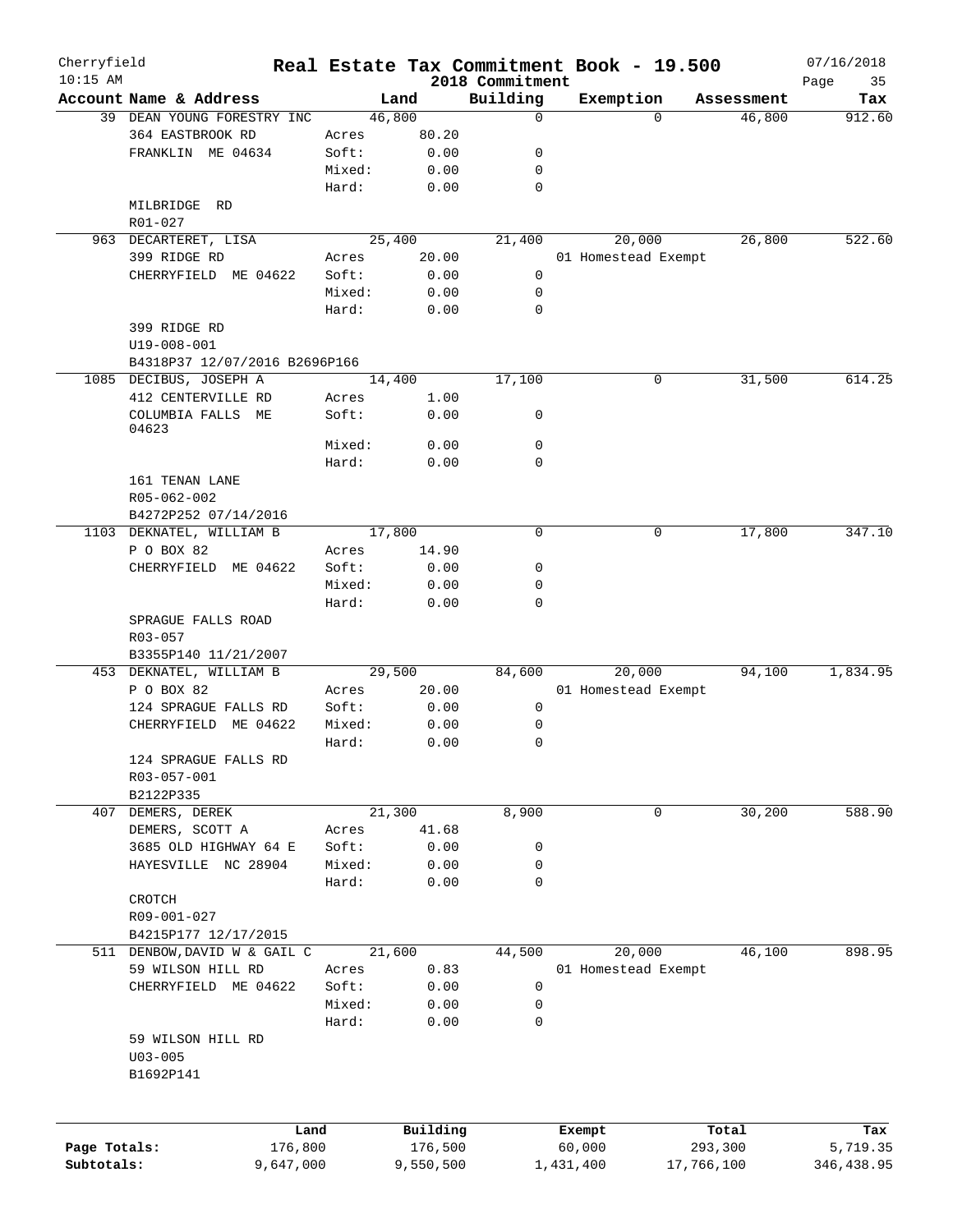| Cherryfield |                                          |                 |              |                 | Real Estate Tax Commitment Book - 19.500 |            | 07/16/2018 |
|-------------|------------------------------------------|-----------------|--------------|-----------------|------------------------------------------|------------|------------|
| $10:15$ AM  |                                          |                 |              | 2018 Commitment |                                          |            | 36<br>Page |
|             | Account Name & Address                   |                 | Land         | Building        | Exemption                                | Assessment | Tax        |
|             | 864 DESCHIFFART, TIMOTHY P<br>& JOANNA S | 17,800          |              | 117,100         | 20,000                                   | 114,900    | 2,240.55   |
|             | 32 WILLEY DISTRICT RD                    | Acres           | 1.76         |                 | 01 Homestead Exempt                      |            |            |
|             | CHERRYFIELD ME 04622                     | Soft:           | 0.00         | 0               |                                          |            |            |
|             |                                          | Mixed:          | 0.00         | 0               |                                          |            |            |
|             |                                          | Hard:           | 0.00         | $\Omega$        |                                          |            |            |
|             | 32 WILLEY DISTRICT RD                    |                 |              |                 |                                          |            |            |
|             | $U14 - 035$                              |                 |              |                 |                                          |            |            |
|             | B2683P27                                 |                 |              |                 |                                          |            |            |
|             | 713 DESIMONE, STEPHEN &<br>MARY          | 19,200          |              | 98,700          | 0                                        | 117,900    | 2,299.05   |
|             | 68 HIGH STREET                           | Acres           | 0.60         |                 |                                          |            |            |
|             | NEWBURYPORT MA 01950                     | Soft:           | 0.00         | 0               |                                          |            |            |
|             |                                          | Mixed:          | 0.00         | 0               |                                          |            |            |
|             |                                          | Hard:           | 0.00         | 0               |                                          |            |            |
|             | 19 CAMPBELL HILL                         |                 |              |                 |                                          |            |            |
|             | $U11 - 014$                              |                 |              |                 |                                          |            |            |
|             | B2287P328                                |                 |              |                 |                                          |            |            |
|             | 964 DILDA, DIANNA F                      | 17,600          |              | 44,600          | 20,000                                   | 42,200     | 822.90     |
|             | 337 RIDGE RD                             | Acres           | 1.41         |                 | 01 Homestead Exempt                      |            |            |
|             | CHERRYFIELD ME 04622                     | Soft:           | 0.00         | 0               |                                          |            |            |
|             |                                          | Mixed:          | 0.00         | 0               |                                          |            |            |
|             |                                          | Hard:           | 0.00         | 0               |                                          |            |            |
|             | 337 RIDGE RD                             |                 |              |                 |                                          |            |            |
|             | $U19 - 008 - 002$                        |                 |              |                 |                                          |            |            |
|             | B1901P196<br>971 DILDA, WILLIAM R &      | 23,700          |              | 62,600          | 26,000                                   | 60,300     | 1,175.85   |
|             | DIANNA F                                 |                 |              |                 |                                          |            |            |
|             | 337 RIDGE RD                             | Acres           | 8.00         |                 | 01 Homestead Exempt                      |            |            |
|             | CHERRYFIELD ME 04622                     | Soft:           | 0.00         |                 | 0 14 WW2 Veteran Non                     |            |            |
|             |                                          | Mixed:          | 0.00         | 0               |                                          |            |            |
|             |                                          | Hard:           | 0.00         | 0               |                                          |            |            |
|             | 337 RIDGE RD                             |                 |              |                 |                                          |            |            |
|             | U19-013-002                              |                 |              |                 |                                          |            |            |
|             | B4191P129 09/23/2015                     |                 |              |                 |                                          |            |            |
|             | 133 DINSMORE, ROBERTA F                  | 10,100          |              | $\mathbf 0$     | 0                                        | 10,100     | 196.95     |
|             | 40 NORTH ST                              | Acres           | 3.50         |                 |                                          |            |            |
|             | CHERRYFIELD ME 04622                     | Soft:<br>Mixed: | 0.00<br>0.00 | 0               |                                          |            |            |
|             |                                          | Hard:           | 0.00         | 0<br>0          |                                          |            |            |
|             | 94 SPRAGUE FALLS RD                      |                 |              |                 |                                          |            |            |
|             | R03-054-001                              |                 |              |                 |                                          |            |            |
|             | B1680P335                                |                 |              |                 |                                          |            |            |
| 572         | DINSMORE, TREVOR                         | 10,000          |              | 1,500           | 11,500                                   | 0          | 0.00       |
|             | 40 NORTH ST                              | Acres           | 0.68         |                 | 01 Homestead Exempt                      |            |            |
|             | CHERRYFIELD<br>ME 04622                  | Soft:           | 0.00         | 0               |                                          |            |            |
|             |                                          | Mixed:          | 0.00         | 0               |                                          |            |            |
|             |                                          | Hard:           | 0.00         | $\mathbf 0$     |                                          |            |            |
|             | 40 NORTH ST                              |                 |              |                 |                                          |            |            |
|             | $U05 - 005$                              |                 |              |                 |                                          |            |            |
|             | B1755P300                                |                 |              |                 |                                          |            |            |
|             |                                          |                 |              |                 |                                          |            |            |

|              | Land      | Building  | Exempt    | Total        | Tax          |
|--------------|-----------|-----------|-----------|--------------|--------------|
| Page Totals: | 98,400    | 324,500   | 77,500    | 345,400      | 6,735.30     |
| Subtotals:   | 9,745,400 | 9,875,000 | 1,508,900 | 18, 111, 500 | 353, 174. 25 |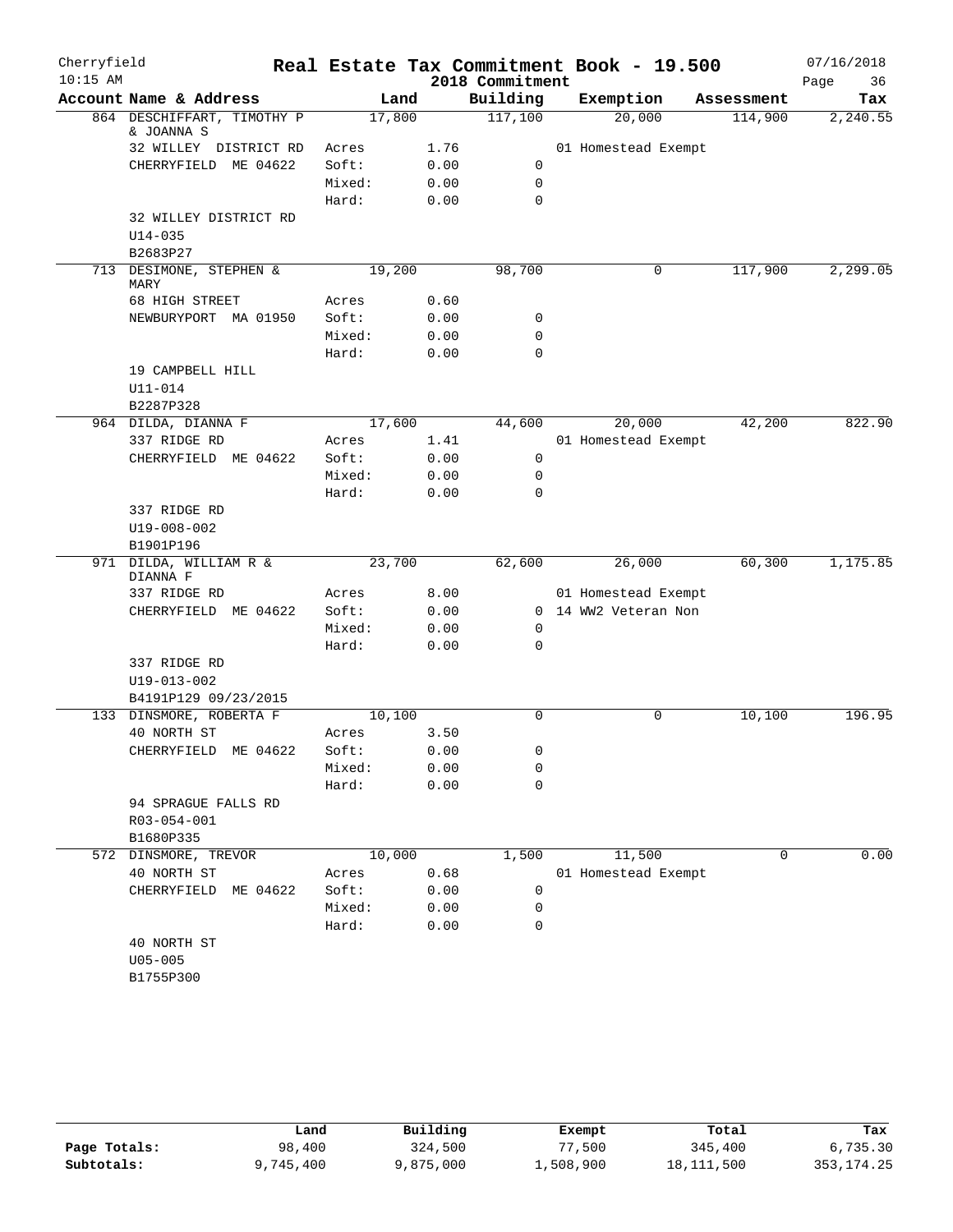| Cherryfield |                                           |        |        |                 | Real Estate Tax Commitment Book - 19.500 |            | 07/16/2018 |
|-------------|-------------------------------------------|--------|--------|-----------------|------------------------------------------|------------|------------|
| $10:15$ AM  |                                           |        |        | 2018 Commitment |                                          |            | Page<br>37 |
|             | Account Name & Address                    |        | Land   | Building        | Exemption                                | Assessment | Tax        |
|             | 29 DOHERTY, TIMOTHY &<br>GLORIA           | 91,400 |        | $\mathbf 0$     | $\Omega$                                 | 91,400     | 1,782.30   |
|             | AFFENITA, EUGENE                          | Acres  | 99.60  |                 |                                          |            |            |
|             | 9010 SOUTH ZANMAR DRIVE Soft:             |        | 0.00   | 0               |                                          |            |            |
|             | FLORAL CITY FL 34436                      | Mixed: | 0.00   | $\mathbf 0$     |                                          |            |            |
|             |                                           | Hard:  | 0.00   | $\mathbf 0$     |                                          |            |            |
|             | MILBRIDGE RD                              |        |        |                 |                                          |            |            |
|             | R01-017                                   |        |        |                 |                                          |            |            |
|             | B3063P3 09/02/2005                        |        |        |                 |                                          |            |            |
|             | 92 DONATO, GARY R                         | 64,700 |        | 9,800           | 0                                        | 74,500     | 1,452.75   |
|             | 100 VILLAGE ST                            | Acres  | 76.00  |                 |                                          |            |            |
|             | EASTON MA 02375                           | Soft:  | 0.00   | 0               |                                          |            |            |
|             |                                           | Mixed: | 0.00   | $\mathbf 0$     |                                          |            |            |
|             |                                           | Hard:  | 0.00   | $\mathbf 0$     |                                          |            |            |
|             | BLACKSWOODS RD                            |        |        |                 |                                          |            |            |
|             | R03-017                                   |        |        |                 |                                          |            |            |
|             | B3344P58 10/17/2007                       |        |        |                 |                                          |            |            |
|             | 216 DOODY, ANDREW G                       | 30,600 |        | 0               | 0                                        | 30,600     | 596.70     |
|             | LOOK, MORGAN B                            | Acres  | 28.00  |                 |                                          |            |            |
|             | PO BOX 252                                | Soft:  | 0.00   | 0               |                                          |            |            |
|             | CHERRYFIELD ME 04622                      | Mixed: | 0.00   | 0               |                                          |            |            |
|             |                                           | Hard:  | 0.00   | 0               |                                          |            |            |
|             | WILLEY DISTRICT RD                        |        |        |                 |                                          |            |            |
|             | R05-016                                   |        |        |                 |                                          |            |            |
|             | B4310P133 11/04/2016                      |        |        |                 |                                          |            |            |
|             | 322 DORR, CHRISTOPHER                     | 53,800 |        | $\mathbf 0$     | 0                                        | 53,800     | 1,049.10   |
|             | PO BOX 111                                | Acres  | 122.00 |                 |                                          |            |            |
|             | CHERRYFIELD ME 04622                      | Soft:  | 0.00   | 0               |                                          |            |            |
|             |                                           | Mixed: | 0.00   | 0               |                                          |            |            |
|             |                                           | Hard:  | 0.00   | 0               |                                          |            |            |
|             | 511 NORTH MAIN ST                         |        |        |                 |                                          |            |            |
|             | R07-015                                   |        |        |                 |                                          |            |            |
|             | B4018P270 12/05/2013                      |        |        |                 |                                          |            |            |
|             | 201 DORR, DARRYL & AMARA J                | 16,700 |        | 57,800          | 20,000                                   | 54,500     | 1,062.75   |
|             | 46 WING SIDING RD                         | Acres  | 4.00   |                 | 01 Homestead Exempt                      |            |            |
|             | CHERRYFIELD ME 04622                      | Soft:  | 0.00   | 0               |                                          |            |            |
|             |                                           | Mixed: | 0.00   | 0               |                                          |            |            |
|             |                                           | Hard:  | 0.00   | 0               |                                          |            |            |
|             | 46 WING SIDING RD                         |        |        |                 |                                          |            |            |
|             | R05-002-001                               |        |        |                 |                                          |            |            |
|             | B2421P156                                 |        |        |                 |                                          |            |            |
|             | 492 DORR, ROGER O & CAROL E<br>(L/E)      | 22,800 |        | 62,400          | 0                                        | 85,200     | 1,661.40   |
|             | DORR, KEVIN & JEFFREY<br>COFFIN, KIMBERLY | Acres  | 0.96   |                 |                                          |            |            |
|             | 175 MILBRIDGE ROAD                        | Soft:  | 0.00   | 0               |                                          |            |            |
|             | CHERRYFIELD ME 04622                      | Mixed: | 0.00   | 0               |                                          |            |            |
|             |                                           | Hard:  | 0.00   | $\mathbf 0$     |                                          |            |            |
|             | 175 MILBRIDGE RD<br>$U02 - 008$           |        |        |                 |                                          |            |            |
|             | B4247P114 04/19/2016                      |        |        |                 |                                          |            |            |

|              | Land       | Building   | Exempt    | Total      | Tax        |
|--------------|------------|------------|-----------|------------|------------|
| Page Totals: | 280,000    | 130,000    | 20,000    | 390,000    | 7,605.00   |
| Subtotals:   | 10,025,400 | 10,005,000 | 1,528,900 | 18,501,500 | 360,779.25 |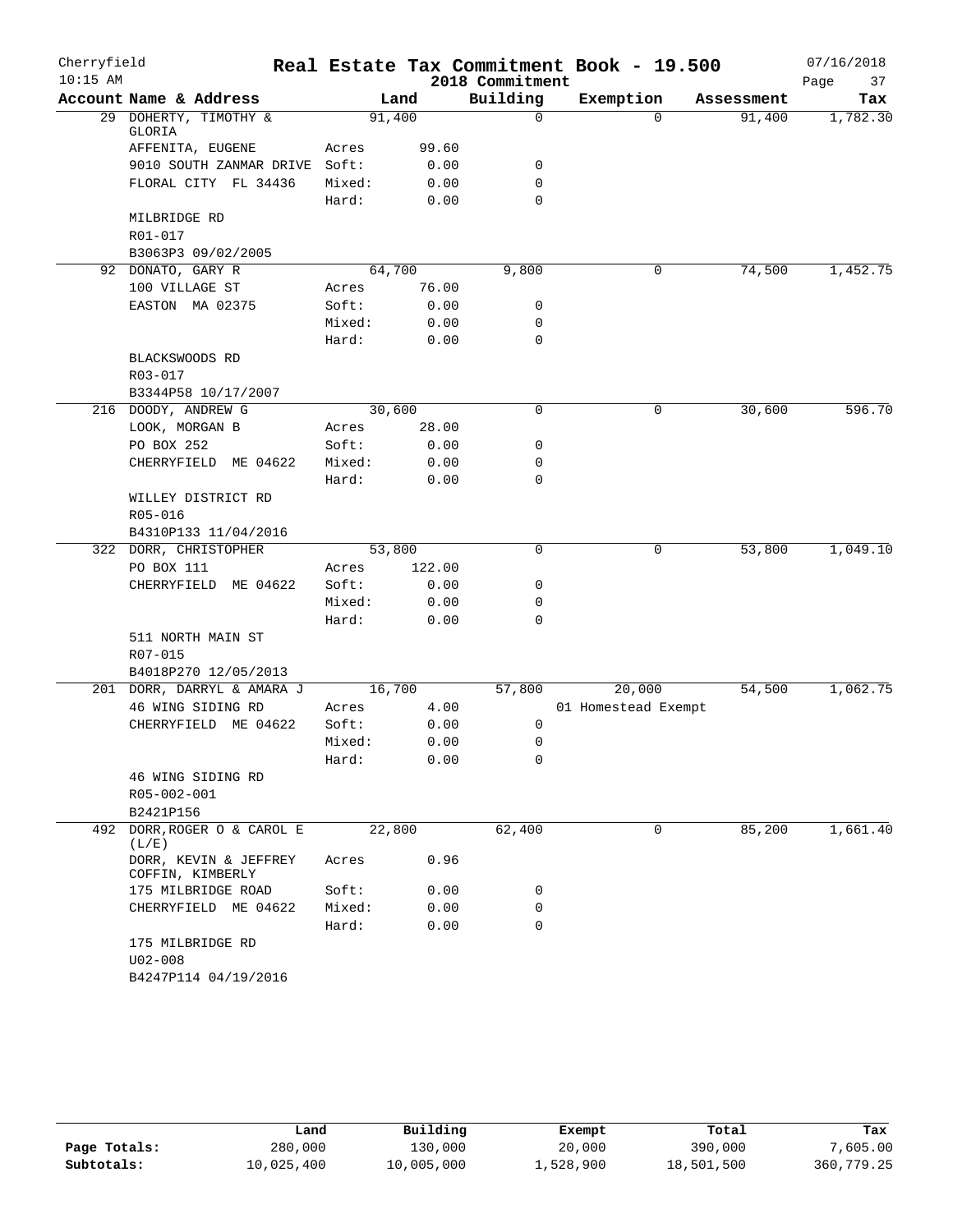| Cherryfield<br>$10:15$ AM  |                                           |                 |                       |                             | Real Estate Tax Commitment Book - 19.500 |                       | 07/16/2018             |
|----------------------------|-------------------------------------------|-----------------|-----------------------|-----------------------------|------------------------------------------|-----------------------|------------------------|
|                            | Account Name & Address                    |                 | Land                  | 2018 Commitment<br>Building | Exemption                                | Assessment            | Page<br>38<br>Tax      |
|                            | 24 DOUGHERTY, ERNEST C                    |                 | 4,200                 | 0                           | $\Omega$                                 | 4,200                 | 81.90                  |
|                            | 1571 SW 13TH DR                           | Acres           | 4.50                  |                             |                                          |                       |                        |
|                            | BOCA RATON FL<br>33486-5310               | Soft:           | 0.00                  | 0                           |                                          |                       |                        |
|                            |                                           | Mixed:          | 0.00                  | 0                           |                                          |                       |                        |
|                            |                                           | Hard:           | 0.00                  | 0                           |                                          |                       |                        |
|                            | MILBRIDGE RD                              |                 |                       |                             |                                          |                       |                        |
|                            | R01-012<br>B2827P188                      |                 |                       |                             |                                          |                       |                        |
|                            | 284 DOWNEAST SALMON<br>FEDERATION         |                 | 39,700                | 0                           | 0                                        | 39,700                | 774.15                 |
|                            | DBA DOWNEAST RIV LAND<br>TRUST            | Acres           | 42.20                 |                             |                                          |                       |                        |
|                            | P O BOX 201                               | Soft:           | 0.00                  | 0                           |                                          |                       |                        |
|                            | COLUMBIA FALLS ME<br>04623                | Mixed:          | 0.00                  | 0                           |                                          |                       |                        |
|                            |                                           | Hard:           | 0.00                  | 0                           |                                          |                       |                        |
|                            | SPRAGUES FALLS RD<br>$R08 - 024$          |                 |                       |                             |                                          |                       |                        |
|                            | B3382P123 02/19/2008 B3332P244 08/24/2007 |                 |                       |                             |                                          |                       |                        |
|                            | 451 DOWNEAST SALMON<br>FEDERATION         |                 | 18,800                | 0                           | 0                                        | 18,800                | 366.60                 |
|                            | DBA DOWNEAST RIVERS<br>LAND TRUST         | Acres           | 22.00                 |                             |                                          |                       |                        |
|                            | PO BOX 201                                | Soft:           | 0.00                  | 0                           |                                          |                       |                        |
|                            | COLUMBIA FALLS ME<br>65402                | Mixed:          | 0.00                  | 0                           |                                          |                       |                        |
|                            |                                           | Hard:           | 0.00                  | $\mathbf 0$                 |                                          |                       |                        |
|                            | NORTH MAIN ST (OFF)<br>R10-005            |                 |                       |                             |                                          |                       |                        |
|                            | B4230P113 02/12/2016                      |                 |                       |                             |                                          |                       |                        |
|                            | 125 DRISKO, DAVID &                       |                 | 20,900                | 18,400                      | 0                                        | 39,300                | 766.35                 |
|                            | STEPHANIE                                 |                 |                       |                             |                                          |                       |                        |
|                            | 33 ANTHONY DR<br>DEPEW NY 14043-1115      | Acres<br>Soft:  | 40.00<br>0.00         | 0                           |                                          |                       |                        |
|                            |                                           | Mixed:          | 39.00                 | 6,435                       |                                          |                       |                        |
|                            |                                           | Hard:           | 0.00                  | $\mathbf 0$                 |                                          |                       |                        |
|                            | 5 SPRAGUE FALLS RD                        |                 |                       |                             |                                          |                       |                        |
|                            | R03-049                                   |                 |                       |                             |                                          |                       |                        |
|                            | B4032P177 01/28/2014                      |                 |                       |                             |                                          |                       |                        |
| 530                        | DUBLIN, LOUIS E & LYNN                    |                 | 57,800                | 168,100                     | 20,000                                   | 205,900               | 4,015.05               |
|                            | М<br>85 MILBRIDGE RD                      | Acres           | 180.80                |                             | 01 Homestead Exempt                      |                       |                        |
|                            | CHERRYFIELD ME 04622                      | Soft:           | 81.80                 | 11,534                      |                                          |                       |                        |
|                            |                                           | Mixed:          | 81.00                 | 13,365                      |                                          |                       |                        |
|                            |                                           | Hard:           | 0.00                  | 0                           |                                          |                       |                        |
|                            | 85 MILBRIDGE RD                           |                 |                       |                             |                                          |                       |                        |
|                            | $U03 - 023 - 001$                         |                 |                       |                             |                                          |                       |                        |
|                            | B1469P99                                  |                 |                       |                             |                                          |                       |                        |
|                            | 663 DUFFY, DEVISEES OF JOHN               |                 | 24,000                | 86,800                      | 0                                        | 110,800               | 2,160.60               |
|                            | Ρ                                         |                 |                       |                             |                                          |                       |                        |
|                            | C/O KARL F DUFFY                          | Acres           | 2.54                  |                             |                                          |                       |                        |
|                            | 113 MIDDLEFIELD RD                        | Soft:           | 0.00                  | 0                           |                                          |                       |                        |
|                            | ATHERTON ME 04622                         | Mixed:<br>Hard: | 0.00<br>0.00          | 0<br>$\mathsf{O}$           |                                          |                       |                        |
|                            | 112 NORTH ST<br>$U07 - 022$               |                 |                       |                             |                                          |                       |                        |
|                            | B2426P42                                  |                 |                       |                             |                                          |                       |                        |
|                            |                                           |                 |                       |                             |                                          |                       |                        |
|                            |                                           | Land            | Building              |                             | Exempt                                   | Total                 | Tax                    |
| Page Totals:<br>Subtotals: | 165,400<br>10,190,800                     |                 | 273,300<br>10,278,300 |                             | 20,000<br>1,548,900                      | 418,700<br>18,920,200 | 8,164.65<br>368,943.90 |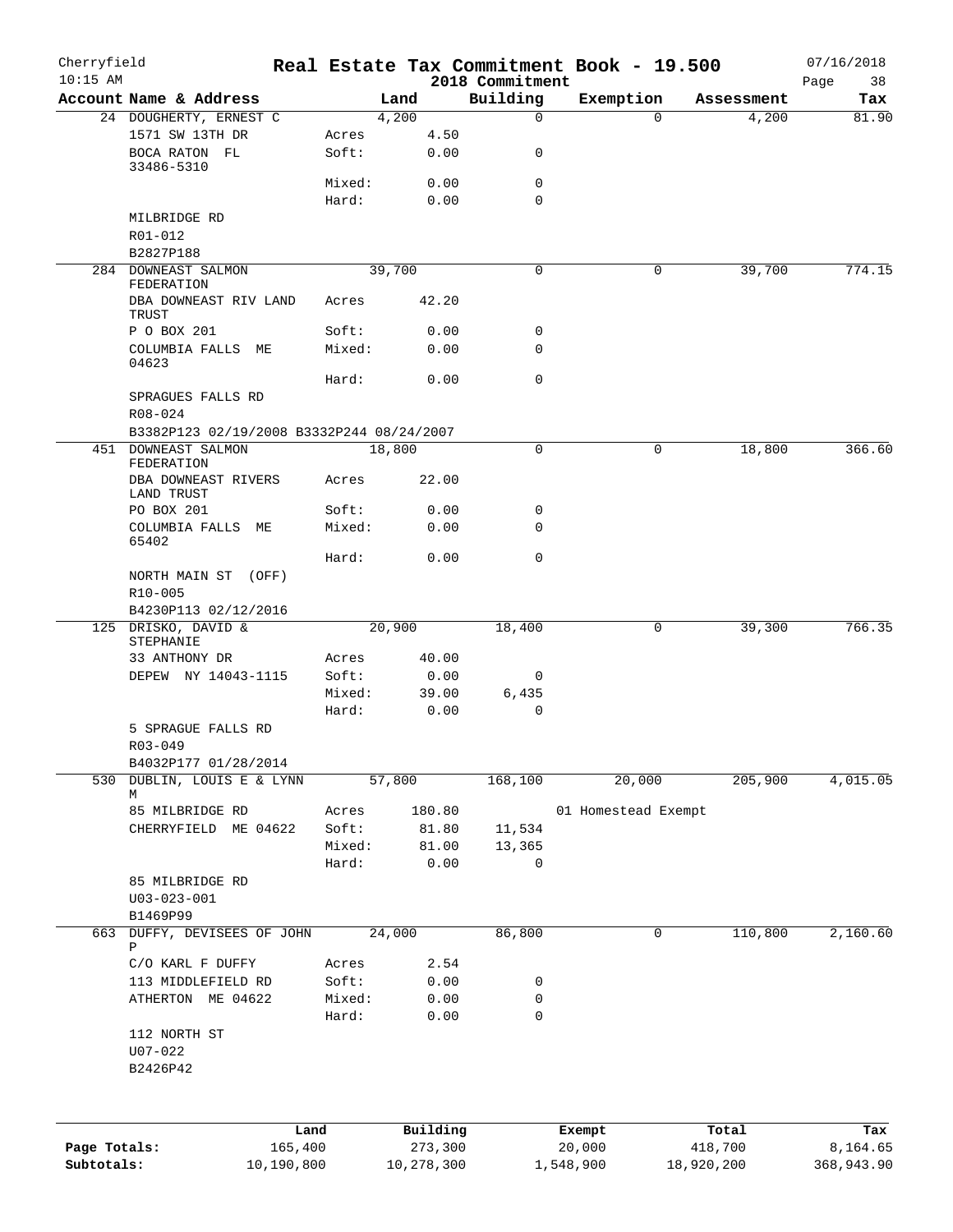| Cherryfield |                                     |                 |              | Real Estate Tax Commitment Book - 19.500 |                      |            | 07/16/2018 |
|-------------|-------------------------------------|-----------------|--------------|------------------------------------------|----------------------|------------|------------|
| $10:15$ AM  |                                     |                 |              | 2018 Commitment                          |                      |            | 39<br>Page |
|             | Account Name & Address              | Land            |              | Building                                 | Exemption            | Assessment | Tax        |
|             | 698 DUFOUR, CARYL L & JAMES<br>R    | 23,100          |              | 68,800                                   | 26,000               | 65,900     | 1,285.05   |
|             | 91 PARK ST                          | Acres           | 3.50         |                                          | 01 Homestead Exempt  |            |            |
|             | CHERRYFIELD ME 04622                | Soft:           | 0.00         |                                          | 0 14 WW2 Veteran Non |            |            |
|             |                                     | Mixed:          | 0.00         | 0                                        |                      |            |            |
|             |                                     | Hard:           | 0.00         | 0                                        |                      |            |            |
|             | 91 PARK ST                          |                 |              |                                          |                      |            |            |
|             | U10-009-002                         |                 |              |                                          |                      |            |            |
|             | B2670P1                             |                 |              |                                          |                      |            |            |
|             | 155 DUPONT, MICHAEL J               | 32,300          |              | 21,700                                   | 0                    | 54,000     | 1,053.00   |
|             | 240 MATTAPOISETT ROAD               | Acres           | 38.00        |                                          |                      |            |            |
|             | ROCHESTER MA 02770                  | Soft:           | 0.00         | 0                                        |                      |            |            |
|             |                                     | Mixed:          | 0.00         | 0                                        |                      |            |            |
|             |                                     | Hard:           | 0.00         | $\mathbf 0$                              |                      |            |            |
|             | WILLEY DISTRICT RD                  |                 |              |                                          |                      |            |            |
|             | $R04 - 009$                         |                 |              |                                          |                      |            |            |
|             | B1156P174                           |                 |              |                                          |                      |            |            |
|             | 792 DUSTON, PETER H                 | 25,900          |              | 84,700                                   | 0                    | 110,600    | 2,156.70   |
|             | P O BOX 36                          | Acres           | 5.80         |                                          |                      |            |            |
|             | CHERRYFIELD ME 04622                | Soft:<br>Mixed: | 0.00         | 0<br>0                                   |                      |            |            |
|             |                                     | Hard:           | 0.00<br>0.00 | $\mathbf 0$                              |                      |            |            |
|             | 67 MAIN ST                          |                 |              |                                          |                      |            |            |
|             | U12-044-001                         |                 |              |                                          |                      |            |            |
|             | B2622P317                           |                 |              |                                          |                      |            |            |
|             | 794 DUSTON, PETER H                 | 16,700          |              | 125,800                                  | 20,000               | 122,500    | 2,388.75   |
|             | PO BOX 36                           | Acres           | 0.40         |                                          | 01 Homestead Exempt  |            |            |
|             | CHERRYFIELD ME 04622                | Soft:           | 0.00         | $\mathsf{O}$                             |                      |            |            |
|             |                                     | Mixed:          | 0.00         | 0                                        |                      |            |            |
|             |                                     | Hard:           | 0.00         | 0                                        |                      |            |            |
|             | 63 MAIN ST                          |                 |              |                                          |                      |            |            |
|             | $U12 - 045$                         |                 |              |                                          |                      |            |            |
|             | B2419P198                           |                 |              |                                          |                      |            |            |
|             | 443 DYER, HERBERT G & CAROL         | 14,000          |              | 12,300                                   | 0                    | 26,300     | 512.85     |
|             | R                                   |                 | 0.92         |                                          |                      |            |            |
|             | 152 HALLVILLE RD<br>EXETER RI 02822 | Acres<br>Soft:  | 0.00         | 0                                        |                      |            |            |
|             |                                     | Mixed:          | 0.00         | 0                                        |                      |            |            |
|             |                                     | Hard:           | 0.00         | 0                                        |                      |            |            |
|             | 1036 NORTH MAIN ST                  |                 |              |                                          |                      |            |            |
|             | R10-002-018                         |                 |              |                                          |                      |            |            |
|             | B1765P79                            |                 |              |                                          |                      |            |            |
| 47          | EATON, ROYCE M & JOANNA             | 18,900          |              | 54,300                                   | 20,000               | 53,200     | 1,037.40   |
|             | L.                                  |                 |              |                                          |                      |            |            |
|             | P O BOX 387                         | Acres           | 3.80         |                                          | 01 Homestead Exempt  |            |            |
|             | CHERRYFIELD<br>ME 04622             | Soft:           | 0.00         | 0                                        |                      |            |            |
|             |                                     | Mixed:          | 0.00         | 0                                        |                      |            |            |
|             |                                     | Hard:           | 0.00         | 0                                        |                      |            |            |
|             | 258 BLACKSWOODS RD                  |                 |              |                                          |                      |            |            |
|             | $U08 - 003$                         |                 |              |                                          |                      |            |            |
|             | B1688P219                           |                 |              |                                          |                      |            |            |

|              | Land       | Building   | Exempt    | Total      | Tax         |
|--------------|------------|------------|-----------|------------|-------------|
| Page Totals: | 130,900    | 367,600    | 66,000    | 432,500    | 8,433.75    |
| Subtotals:   | 10,321,700 | 10,645,900 | 1,614,900 | 19,352,700 | 377, 377.65 |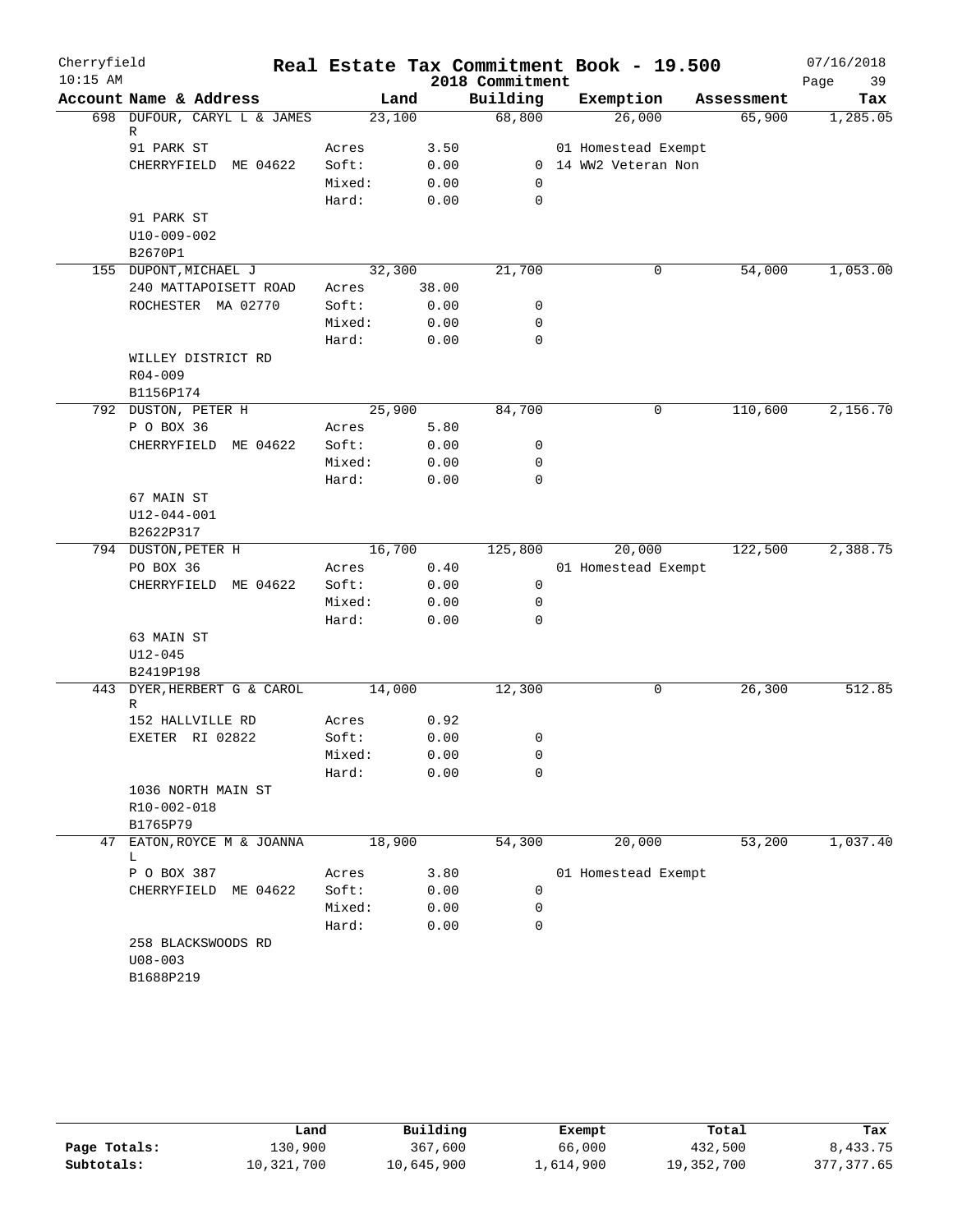| Cherryfield<br>$10:15$ AM |                         |        |            |                     |                             | Real Estate Tax Commitment Book - 19.500 |                    | 07/16/2018        |
|---------------------------|-------------------------|--------|------------|---------------------|-----------------------------|------------------------------------------|--------------------|-------------------|
|                           | Account Name & Address  |        | Land       |                     | 2018 Commitment<br>Building | Exemption                                | Assessment         | Page<br>40<br>Tax |
|                           | 805 EDEN, MURRAY        |        | 9,100      |                     | 0                           | $\Omega$                                 | 9,100              | 177.45            |
|                           | EDEN FAMILY TRUST       | Acres  |            | 1.39                |                             |                                          |                    |                   |
|                           | 633 GOLD STREET         | Soft:  |            | 0.00                | 0                           |                                          |                    |                   |
|                           | JUNEAU AK 99801         | Mixed: |            |                     | 0                           |                                          |                    |                   |
|                           |                         |        |            | 0.00                | $\mathbf 0$                 |                                          |                    |                   |
|                           |                         | Hard:  |            | 0.00                |                             |                                          |                    |                   |
|                           | WILLEY DISTRICT RD      |        |            |                     |                             |                                          |                    |                   |
|                           | $U13 - 009$             |        |            |                     |                             |                                          |                    |                   |
|                           | B3853P209 06/11/2012    |        |            |                     |                             |                                          |                    |                   |
|                           | 806 EDEN, MURRAY        |        | 93,800     |                     | 84,900                      | 0                                        | 178,700            | 3,484.65          |
|                           | EDEN FAMILY TRUST       | Acres  |            | 130.00              |                             |                                          |                    |                   |
|                           | 633 GOLD STREET         | Soft:  |            | 0.00                | 0                           |                                          |                    |                   |
|                           | JUNEAU AK 99801         | Mixed: |            | 0.00                | 0                           |                                          |                    |                   |
|                           |                         | Hard:  |            | 0.00                | $\mathbf 0$                 |                                          |                    |                   |
|                           | 61 WILLEY DISTRICT RD   |        |            |                     |                             |                                          |                    |                   |
|                           | $U13 - 010 - 001$       |        |            |                     |                             |                                          |                    |                   |
|                           | B3853P209 06/19/2012    |        |            |                     |                             |                                          |                    |                   |
|                           | 949 ELDRIDGE, TERESA L  |        | 15,000     |                     | 25,300                      | 0                                        | 40,300             | 785.85            |
|                           | 281 RIDGE ROAD          | Acres  |            | 0.85                |                             |                                          |                    |                   |
|                           | CHERRYFIELD ME 04622    | Soft:  |            | 0.00                | 0                           |                                          |                    |                   |
|                           |                         | Mixed: |            | 0.00                | 0                           |                                          |                    |                   |
|                           |                         | Hard:  |            | 0.00                | $\mathbf 0$                 |                                          |                    |                   |
|                           | 281 RIDGE RD            |        |            |                     |                             |                                          |                    |                   |
|                           | $U18 - 009$             |        |            |                     |                             |                                          |                    |                   |
|                           | B4265P91 06/24/2016     |        |            |                     |                             |                                          |                    |                   |
| 510                       | ELLSWORTH FALLS LUMBER  |        | 50,800     |                     | 207,000                     | 0                                        | 257,800            | 5,027.10          |
|                           | CO.                     |        |            |                     |                             |                                          |                    |                   |
|                           | $C/O$ EBS               | Acres  |            | 1.95                |                             |                                          |                    |                   |
|                           | P O BOX 1177            | Soft:  |            | 0.00                | 0                           |                                          |                    |                   |
|                           | ELLSWORTH ME 04605      | Mixed: |            | 0.00                | 0                           |                                          |                    |                   |
|                           |                         | Hard:  |            | 0.00                | 0                           |                                          |                    |                   |
|                           | 82 MILBRIDGE RD         |        |            |                     |                             |                                          |                    |                   |
|                           | $U03 - 004$             |        |            |                     |                             |                                          |                    |                   |
|                           | B754P58                 |        |            |                     |                             |                                          |                    |                   |
|                           | 612 EMERA MAINE         |        | 9,800      |                     | 0                           | 0                                        | 9,800              | 191.10            |
|                           | ATTN: PROPERTY TAX DEPT | Acres  |            | 0.18                |                             |                                          |                    |                   |
|                           | P.O. BOX 932            | Soft:  |            | 0.00                | 0                           |                                          |                    |                   |
|                           | BANGOR ME 04402-0932    | Mixed: |            |                     | 0                           |                                          |                    |                   |
|                           |                         |        |            | 0.00                |                             |                                          |                    |                   |
|                           |                         | Hard:  |            | 0.00                | 0                           |                                          |                    |                   |
|                           | NORTH ST                |        |            |                     |                             |                                          |                    |                   |
|                           | $U06 - 002$             |        |            |                     |                             |                                          |                    |                   |
|                           | 372 EMERA MAINE         |        | 7,469,000  |                     | 0                           | 0                                        | 7,469,000          | 145,645.50        |
|                           | ATTN: PROPERTY TAX DEPT |        |            |                     |                             |                                          |                    |                   |
|                           | P.O. BOX 932            |        |            |                     |                             |                                          |                    |                   |
|                           | BANGOR ME 04402-0932    |        |            |                     |                             |                                          |                    |                   |
|                           |                         |        |            |                     |                             |                                          |                    |                   |
|                           | CHERRYFIELD             |        |            |                     |                             |                                          |                    |                   |
|                           |                         |        |            |                     |                             |                                          |                    |                   |
| 467                       | EMERA MAINE             |        | 10,700     |                     | $\mathbf 0$                 | $\mathbf 0$                              | 10,700             | 208.65            |
|                           | ATTN: PROPERTY TAX      | Acres  |            | 0.38                |                             |                                          |                    |                   |
|                           | DEPARTMENT              |        |            |                     |                             |                                          |                    |                   |
|                           | P.O. BOX 932            | Soft:  |            | 0.00                | 0                           |                                          |                    |                   |
|                           | BANGOR ME 04402-0932    | Mixed: |            | 0.00                | 0                           |                                          |                    |                   |
|                           |                         | Hard:  |            | 0.00                | $\mathbf 0$                 |                                          |                    |                   |
|                           | 210 MILBRIDGE RD        |        |            |                     |                             |                                          |                    |                   |
|                           | $U01 - 001$             |        |            |                     |                             |                                          |                    |                   |
|                           | B3648P172 07/08/2010    |        |            |                     |                             |                                          |                    |                   |
|                           |                         |        |            |                     |                             |                                          |                    |                   |
|                           |                         |        |            |                     |                             |                                          |                    |                   |
| Page Totals:              | 7,658,200               | Land   |            | Building<br>317,200 |                             | Exempt<br>0                              | Total<br>7,975,400 | Tax<br>155,520.30 |
| Subtotals:                | 17,979,900              |        | 10,963,100 |                     | 1,614,900                   |                                          | 27, 328, 100       | 532,897.95        |
|                           |                         |        |            |                     |                             |                                          |                    |                   |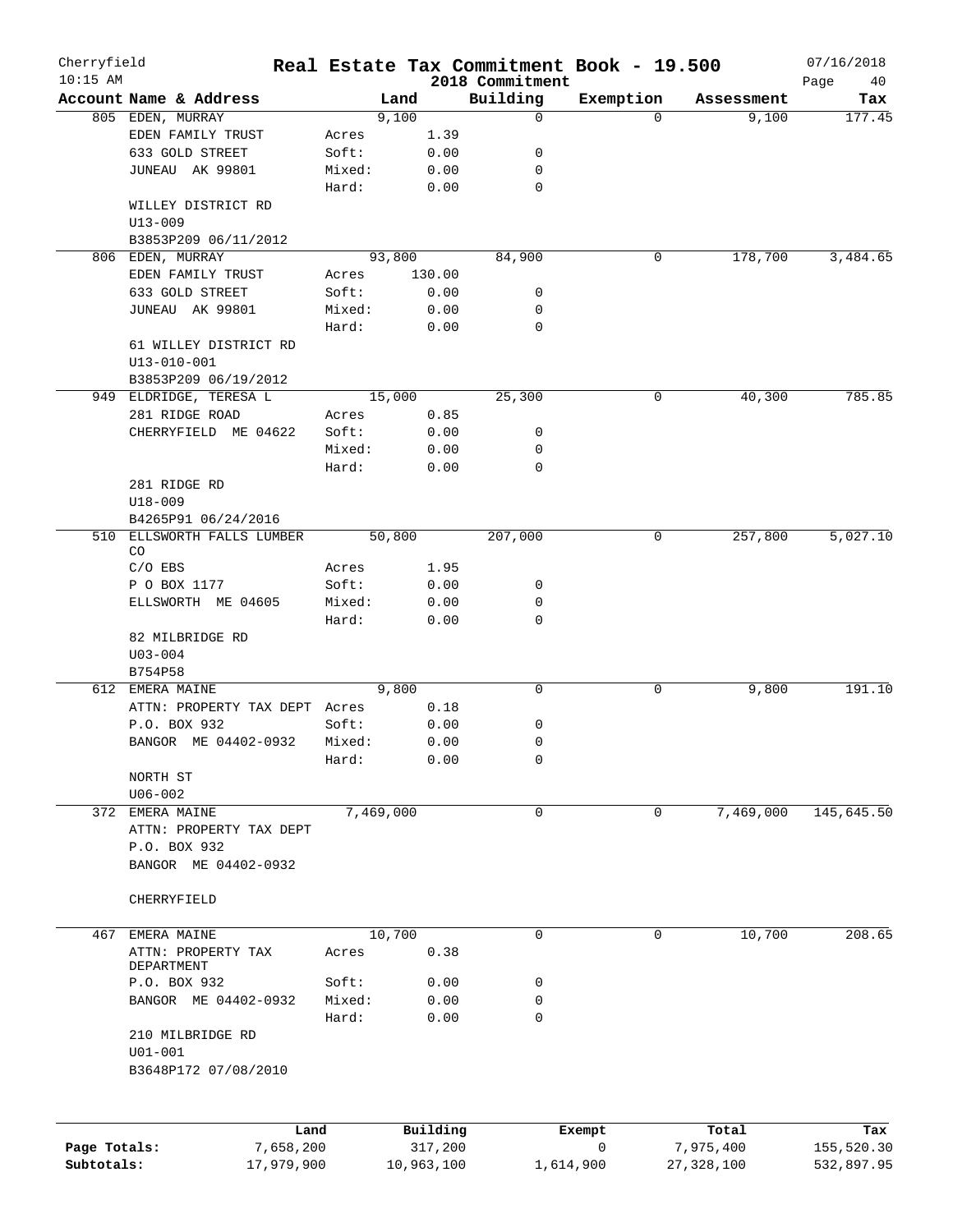| Cherryfield<br>$10:15$ AM  |                                    |                |                     |                             | Real Estate Tax Commitment Book - 19.500 |            | 07/16/2018        |
|----------------------------|------------------------------------|----------------|---------------------|-----------------------------|------------------------------------------|------------|-------------------|
|                            | Account Name & Address             | Land           |                     | 2018 Commitment<br>Building | Exemption                                | Assessment | Page<br>41<br>Tax |
|                            | 468 EMERA MAINE                    | 44,800         |                     | $\mathbf 0$                 | $\Omega$                                 | 44,800     | 873.60            |
|                            | ATTN: PROPERTY TAX<br>DEPARTMENT   | Acres          | 5.65                |                             |                                          |            |                   |
|                            | P.O. BOX 932                       | Soft:          | 0.00                | 0                           |                                          |            |                   |
|                            | BANGOR ME 04402-0932               | Mixed:         | 0.00                | $\mathbf 0$                 |                                          |            |                   |
|                            |                                    | Hard:          | 0.00                | $\mathbf 0$                 |                                          |            |                   |
|                            | MILBRIDGE RD                       |                |                     |                             |                                          |            |                   |
|                            | $U01 - 001 - 001$                  |                |                     |                             |                                          |            |                   |
|                            | B3602P40 01/08/2010                |                |                     |                             |                                          |            |                   |
|                            | 669 ENDRE JR, JOHN                 | 18,300         |                     | 83,200                      | 26,000                                   | 75,500     | 1,472.25          |
|                            | P O BOX 3                          | Acres          | 2.69                |                             | 01 Homestead Exempt                      |            |                   |
|                            | CHERRYFIELD ME 04622               | Soft:          | 0.00                |                             | 0 14 WW2 Veteran Non                     |            |                   |
|                            |                                    | Mixed:         | 0.00                | 0                           |                                          |            |                   |
|                            |                                    | Hard:          | 0.00                | 0                           |                                          |            |                   |
|                            | 236 BLACKSWOODS RD<br>$U08 - 002$  |                |                     |                             |                                          |            |                   |
|                            | B3683P88 10/28/2010                |                |                     |                             |                                          |            |                   |
|                            | 763 ENDRE, DEVISEES OF JOHN        | 15,700         |                     | 17,300                      | 0                                        | 33,000     | 643.50            |
|                            | C/O GLEN ENDRE                     | Acres          | 0.33                |                             |                                          |            |                   |
|                            | PO BOX 193                         | Soft:          | 0.00                | 0                           |                                          |            |                   |
|                            | HARRINGTON ME 04643                | Mixed:         | 0.00                | 0                           |                                          |            |                   |
|                            |                                    | Hard:          | 0.00                | 0                           |                                          |            |                   |
|                            | 15 MAIN ST                         |                |                     |                             |                                          |            |                   |
|                            | U12-017                            |                |                     |                             |                                          |            |                   |
|                            | B1062P157                          |                |                     | 29,000                      | 0                                        |            | 1,158.30          |
|                            | 1178 ENDRE, GLEN & MARY K          | 30,400         |                     |                             |                                          | 59,400     |                   |
|                            | P O BOX 139<br>HARRINGTON ME 04643 | Acres<br>Soft: | 35.00<br>0.00       | 0                           |                                          |            |                   |
|                            |                                    | Mixed:         | 0.00                | 0                           |                                          |            |                   |
|                            |                                    | Hard:          | 0.00                | 0                           |                                          |            |                   |
|                            | 539 WILLEY DISTRICT RD             |                |                     |                             |                                          |            |                   |
|                            | R05-036-001                        |                |                     |                             |                                          |            |                   |
|                            | B3336P79 08/25/2007 B2777P215      |                |                     |                             |                                          |            |                   |
|                            | 207 ENDRE, GLEN & MARY             | 21,100         |                     | 174,400                     | 20,000                                   | 175,500    | 3,422.25          |
|                            | PO BOX 139                         | Acres          | 5.40                |                             | 01 Homestead Exempt                      |            |                   |
|                            | HARRINGTON ME 04643                | Soft:          | 0.00                | 0                           |                                          |            |                   |
|                            |                                    | Mixed:         | 0.00                | 0                           |                                          |            |                   |
|                            |                                    | Hard:          | 0.00                | 0                           |                                          |            |                   |
|                            | 563 CHERRYFIELD STRETCH            |                |                     |                             |                                          |            |                   |
|                            | R05-007                            |                |                     |                             |                                          |            |                   |
|                            | B1385P46                           |                |                     |                             |                                          |            |                   |
|                            | 596 ENOS, KEITH A                  | 10,200         |                     | 0                           | 0                                        | 10,200     | 198.90            |
|                            | P O BOX 3132                       | Acres          | 0.78                |                             |                                          |            |                   |
|                            | OAK BLUFFS MA 02557                | Soft:          | 0.00                | 0                           |                                          |            |                   |
|                            |                                    | Mixed:         | 0.00                | 0                           |                                          |            |                   |
|                            |                                    | Hard:          | 0.00                | 0                           |                                          |            |                   |
|                            | ELM ST                             |                |                     |                             |                                          |            |                   |
|                            | $U05 - 028$                        |                |                     |                             |                                          |            |                   |
|                            | B3098P352 01/10/2006               |                |                     |                             |                                          |            |                   |
|                            | 270 ENOS, KEITH A                  | 55,700         |                     | $\mathbf 0$                 | 0                                        | 55,700     | 1,086.15          |
|                            | P O BOX 3132                       | Acres          | 77.00               |                             |                                          |            |                   |
|                            | OAK BLUFFS MA 02557                | Soft:          | 0.00                | 0                           |                                          |            |                   |
|                            |                                    | Mixed:         | 0.00                | 0                           |                                          |            |                   |
|                            |                                    | Hard:          | 0.00                | 0                           |                                          |            |                   |
|                            | TENAN LANE                         |                |                     |                             |                                          |            |                   |
|                            | R05-060                            |                |                     |                             |                                          |            |                   |
|                            | B3116P225 02/13/2006               |                |                     |                             |                                          |            |                   |
|                            |                                    |                |                     |                             |                                          |            |                   |
|                            |                                    | Land           | Building<br>303,900 |                             | Exempt                                   | Total      | Tax               |
| Page Totals:<br>Subtotals: | 196,200                            |                |                     |                             | 46,000                                   | 454,100    | 8,854.95          |
|                            | 18,176,100                         |                | 11,267,000          |                             | 1,660,900                                | 27,782,200 | 541,752.90        |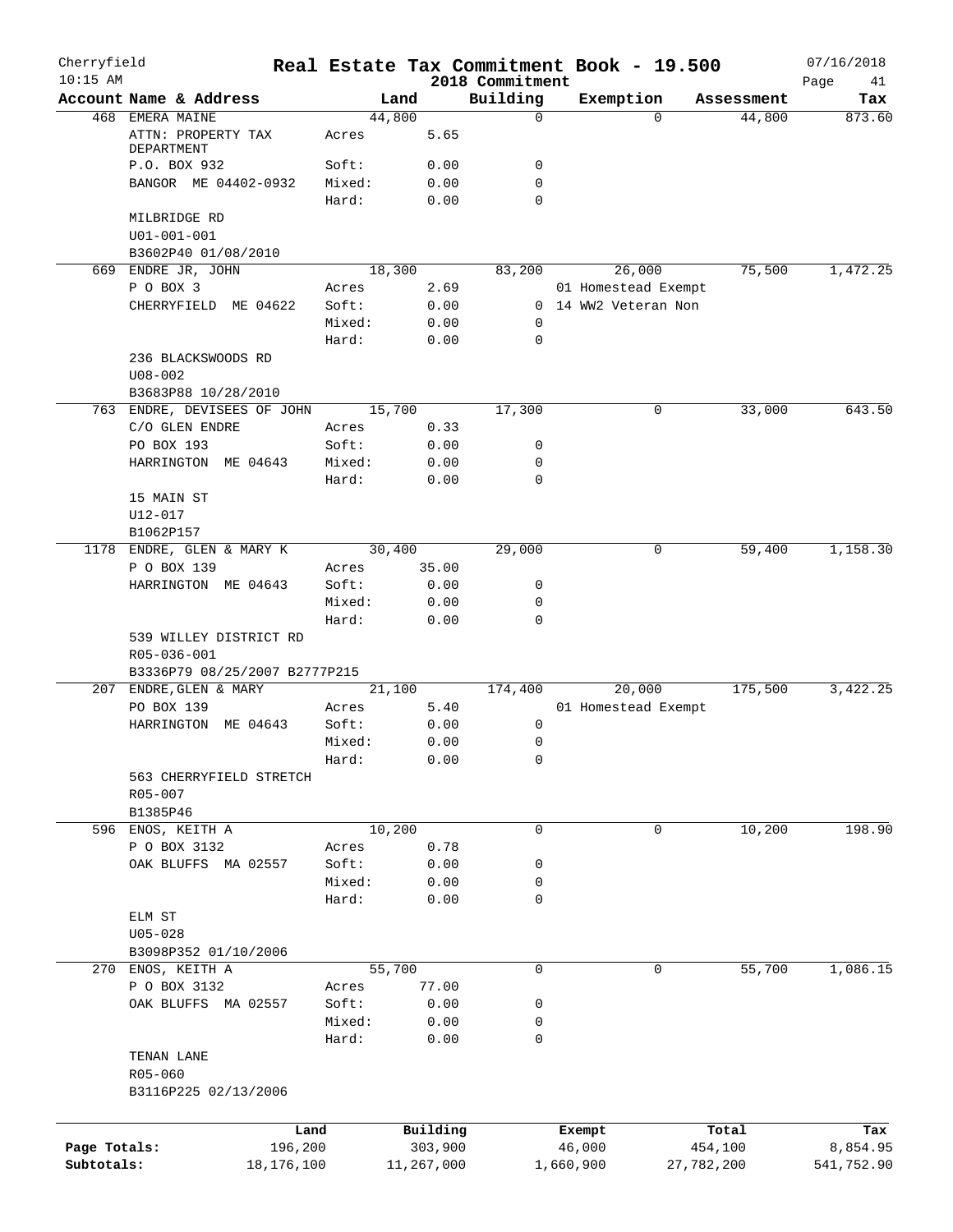| Cherryfield<br>$10:15$ AM |                                            | Real Estate Tax Commitment Book - 19.500 |            | 2018 Commitment |           |                     |            | 07/16/2018<br>Page<br>42 |
|---------------------------|--------------------------------------------|------------------------------------------|------------|-----------------|-----------|---------------------|------------|--------------------------|
|                           | Account Name & Address                     | Land                                     |            | Building        |           | Exemption           | Assessment | Tax                      |
| 93                        | EVERPOWER WIND HOLDINGS                    | 40,000                                   |            | 18,700          |           | $\Omega$            | 58,700     | 1,144.65                 |
|                           | <b>INC</b><br>1251 WATERFRONT PL 3RD<br>FL | Acres                                    | 3.00       |                 |           |                     |            |                          |
|                           | PITTSBURGH PA 15222                        | Soft:                                    | 0.00       | 0               |           |                     |            |                          |
|                           |                                            | Mixed:                                   | 0.00       | $\mathbf 0$     |           |                     |            |                          |
|                           |                                            | Hard:                                    | 0.00       | $\Omega$        |           |                     |            |                          |
|                           | BASELINE ROAD                              |                                          |            |                 |           |                     |            |                          |
|                           | R06-007-TWR                                |                                          |            |                 |           |                     |            |                          |
|                           | 493 FAHEY, KRISTIN M                       | 24,300                                   |            | 59,400          |           | 20,000              | 63,700     | 1,242.15                 |
|                           | 18 BARBER LANE                             | Acres                                    | 2.00       |                 |           | 01 Homestead Exempt |            |                          |
|                           | CHERRYFIELD ME 04622                       | Soft:                                    | 0.00       | 0               |           |                     |            |                          |
|                           |                                            | Mixed:                                   | 0.00       | 0               |           |                     |            |                          |
|                           |                                            | Hard:                                    | 0.00       | $\mathbf 0$     |           |                     |            |                          |
|                           | 18 BARBER LANE                             |                                          |            |                 |           |                     |            |                          |
|                           | $U02 - 009$                                |                                          |            |                 |           |                     |            |                          |
|                           | B3627P228 04/23/2010                       |                                          |            |                 |           |                     |            |                          |
|                           | 828 FAHEY, MATTHEW                         | 23,800                                   |            | 12,300          |           | 20,000              | 16,100     | 313.95                   |
|                           | 16 ACADIA LN                               | Acres                                    | 2.20       |                 |           | 01 Homestead Exempt |            |                          |
|                           | CHERRYFIELD ME 04622                       | Soft:                                    | 0.00       | 0               |           |                     |            |                          |
|                           |                                            | Mixed:                                   | 0.00       | 0               |           |                     |            |                          |
|                           |                                            | Hard:                                    | 0.00       | $\mathbf 0$     |           |                     |            |                          |
|                           | 16 ACADIA LANE                             |                                          |            |                 |           |                     |            |                          |
|                           | $U13 - 030$                                |                                          |            |                 |           |                     |            |                          |
|                           | B3628P57 04/27/2010                        |                                          |            |                 |           |                     |            |                          |
|                           | 984 FAIRPOINT                              | 2,300                                    |            | 2,800           |           | 0                   | 5,100      | 99.45                    |
|                           | COMMUNICATIONS INC                         |                                          |            |                 |           |                     |            |                          |
|                           | TAX DEPT<br>ATTN:                          | Acres                                    | 0.01       |                 |           |                     |            |                          |
|                           | 770 ELM ST 2ND FLOOR                       | Soft:                                    | 0.00       | 0               |           |                     |            |                          |
|                           | MANCHESTER NH 03101                        | Mixed:                                   | 0.00       | $\mathbf 0$     |           |                     |            |                          |
|                           |                                            | Hard:                                    | 0.00       | $\mathbf 0$     |           |                     |            |                          |
|                           | MILBRIDGE RD                               |                                          |            |                 |           |                     |            |                          |
|                           | $U03 - 021 - B$                            |                                          |            |                 |           |                     |            |                          |
|                           | 1073 FARNSWORTH, DANIEL                    | 0                                        |            | 5,500           |           | 5,500               | 0          | 0.00                     |
|                           | 37 CHURCH ST                               |                                          |            |                 |           | 01 Homestead Exempt |            |                          |
|                           | CHERRYFIELD ME 04622                       |                                          |            |                 |           |                     |            |                          |
|                           | 37 CHURCH ST                               |                                          |            |                 |           |                     |            |                          |
|                           | $U12 - 009 - T$                            |                                          |            |                 |           |                     |            |                          |
|                           | 491 FARNSWORTH, DEVISEES OF                | 23,600                                   |            | 116,600         |           | 0                   | 140,200    | 2,733.90                 |
|                           | MARY                                       |                                          |            |                 |           |                     |            |                          |
|                           | 183 MILBRIDGE RD                           | Acres                                    | 1.80       |                 |           |                     |            |                          |
|                           | CHERRYFIELD ME 04622                       | Soft:                                    | 0.00       | 0               |           |                     |            |                          |
|                           |                                            | Mixed:                                   | 0.00       | 0               |           |                     |            |                          |
|                           |                                            | Hard:                                    | 0.00       | $\mathbf 0$     |           |                     |            |                          |
|                           | 183 MILBRIDGE RD                           |                                          |            |                 |           |                     |            |                          |
|                           | $U02 - 007$                                |                                          |            |                 |           |                     |            |                          |
|                           | B2534P346                                  |                                          |            |                 |           |                     |            |                          |
|                           | 130 FARNSWORTH, ISAAC W &                  | 34,700                                   |            | 4,200           |           | 0                   | 38,900     | 758.55                   |
|                           | CHRISTINE<br>805 12ST ST                   | Acres                                    | 26.00      |                 |           |                     |            |                          |
|                           | OK 73750<br>KINGFISHER                     | Soft:                                    | 0.00       | 0               |           |                     |            |                          |
|                           |                                            | Mixed:                                   | 0.00       | 0               |           |                     |            |                          |
|                           |                                            | Hard:                                    | 0.00       | 0               |           |                     |            |                          |
|                           | 119 SPRAGUE FALLS RD                       |                                          |            |                 |           |                     |            |                          |
|                           | R03-053-001                                |                                          |            |                 |           |                     |            |                          |
|                           | B3863P27 07/13/2012                        |                                          |            |                 |           |                     |            |                          |
|                           |                                            |                                          |            |                 |           |                     |            |                          |
|                           | Land                                       |                                          | Building   |                 | Exempt    |                     | Total      | Tax                      |
| Page Totals:              | 148,700                                    |                                          | 219,500    |                 | 45,500    |                     | 322,700    | 6,292.65                 |
| Subtotals:                | 18, 324, 800                               |                                          | 11,486,500 |                 | 1,706,400 |                     | 28,104,900 | 548,045.55               |
|                           |                                            |                                          |            |                 |           |                     |            |                          |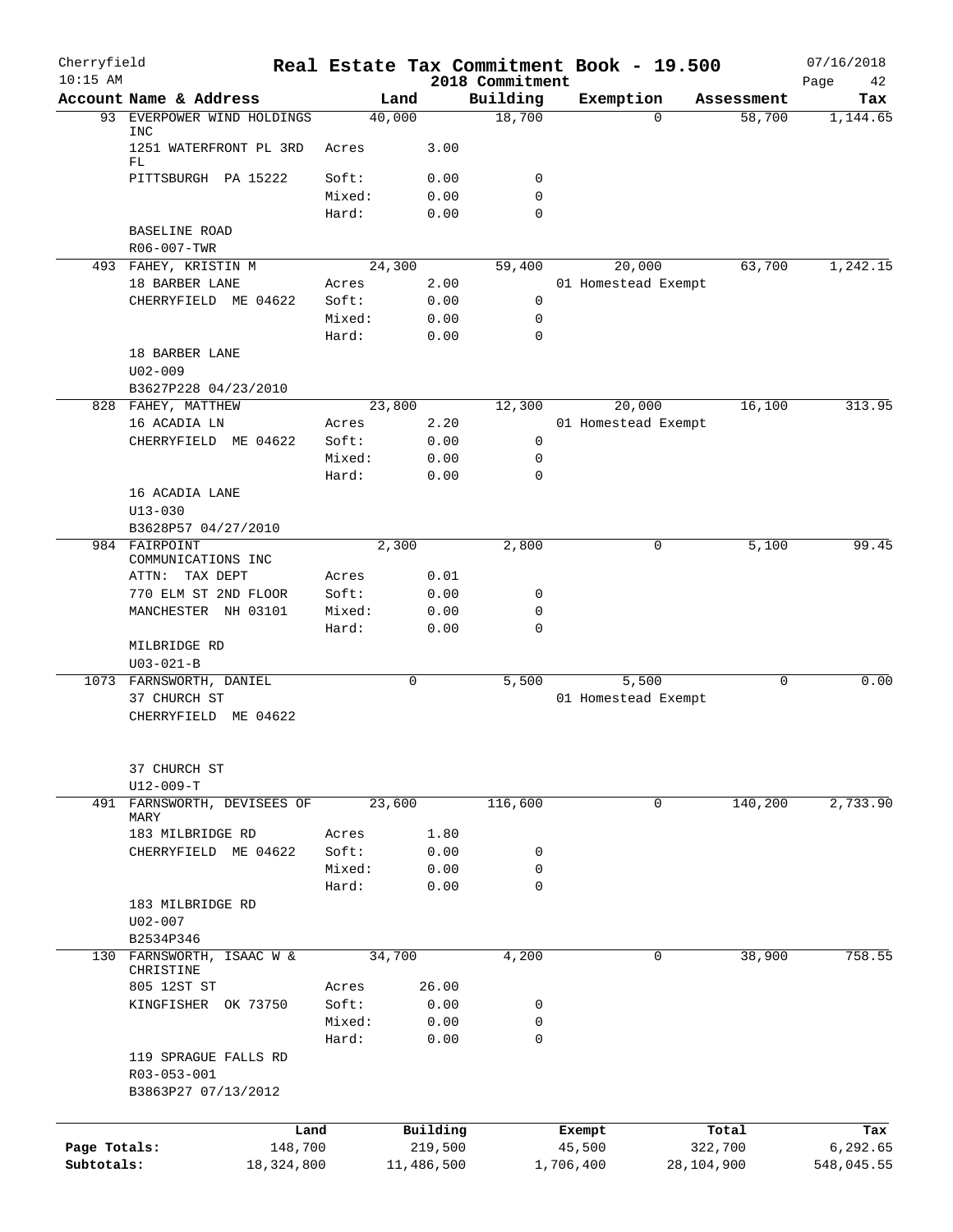| Cherryfield<br>$10:15$ AM |                                        |        |       | Real Estate Tax Commitment Book - 19.500<br>2018 Commitment |                       |            | 07/16/2018        |
|---------------------------|----------------------------------------|--------|-------|-------------------------------------------------------------|-----------------------|------------|-------------------|
|                           | Account Name & Address                 |        | Land  | Building                                                    | Exemption             | Assessment | Page<br>43<br>Tax |
|                           | 132 FARNSWORTH, ISSAC W &              | 31,000 |       | 52,700                                                      | $\Omega$              | 83,700     | 1,632.15          |
|                           | CHRISTINE                              |        |       |                                                             |                       |            |                   |
|                           | 805 S 12TH ST                          | Acres  | 22.75 |                                                             |                       |            |                   |
|                           | KINGFISHER OK 73750                    | Soft:  | 0.00  | 0                                                           |                       |            |                   |
|                           |                                        | Mixed: | 0.00  | $\mathbf 0$                                                 |                       |            |                   |
|                           |                                        | Hard:  | 0.00  | $\mathbf 0$                                                 |                       |            |                   |
|                           | 118 SPRAGUES FALLS RD                  |        |       |                                                             |                       |            |                   |
|                           | $R03 - 054$                            |        |       |                                                             |                       |            |                   |
|                           | B3863P27 07/13/2012                    |        |       |                                                             |                       |            |                   |
|                           | 758 FARNSWORTH, EVANGELINE             | 21,300 |       | 51,400                                                      | 26,000                | 46,700     | 910.65            |
|                           | P O BOX 415                            | Acres  | 0.80  |                                                             | 22 WW2 Widow Res      |            |                   |
|                           | CHERRYFIELD ME 04622                   | Soft:  | 0.00  |                                                             | 0 01 Homestead Exempt |            |                   |
|                           |                                        | Mixed: | 0.00  | 0<br>$\mathbf 0$                                            |                       |            |                   |
|                           | 17 CHURCH ST                           | Hard:  | 0.00  |                                                             |                       |            |                   |
|                           | U12-012                                |        |       |                                                             |                       |            |                   |
|                           | B1566P157                              |        |       |                                                             |                       |            |                   |
|                           | 501 FARNSWORTH, LARRY &                | 31,800 |       | 38,900                                                      | 20,000                | 50,700     | 988.65            |
|                           | PAMELA                                 |        |       |                                                             |                       |            |                   |
|                           | 157 MILBRIDGE RD                       | Acres  | 16.00 |                                                             | 01 Homestead Exempt   |            |                   |
|                           | CHERRYFIELD ME 04622                   | Soft:  | 0.00  | 0                                                           |                       |            |                   |
|                           |                                        | Mixed: | 0.00  | 0                                                           |                       |            |                   |
|                           |                                        | Hard:  | 0.00  | $\mathbf 0$                                                 |                       |            |                   |
|                           | 157 MILBRIDGE RD                       |        |       |                                                             |                       |            |                   |
|                           | $U02 - 016$                            |        |       |                                                             |                       |            |                   |
| 487                       | FARRAH, DAVID A &<br>CATHERINE A       | 85,100 |       | 181,700                                                     | 0                     | 266,800    | 5,202.60          |
|                           | 174 Milbridge Rd.                      | Acres  | 22.00 |                                                             |                       |            |                   |
|                           | Cherryfield ME 04622                   | Soft:  | 0.00  | 0                                                           |                       |            |                   |
|                           |                                        | Mixed: | 0.00  | $\mathbf 0$                                                 |                       |            |                   |
|                           |                                        | Hard:  | 0.00  | $\mathbf 0$                                                 |                       |            |                   |
|                           | 174 MILBRIDGE RD                       |        |       |                                                             |                       |            |                   |
|                           | $U02 - 004$                            |        |       |                                                             |                       |            |                   |
|                           | B2489P340                              |        |       |                                                             |                       |            |                   |
|                           | 90 FARREN REVOCABLE TRUST,<br>PAUL F   | 23,000 |       | 0                                                           | 0                     | 23,000     | 448.50            |
|                           | C/O CAMDEN NATL WEALTH<br>MGT          | Acres  | 32.70 |                                                             |                       |            |                   |
|                           | PO BOX 807                             | Soft:  | 0.00  | 0                                                           |                       |            |                   |
|                           | ELLSWORTH ME 04605                     | Mixed: | 0.00  | $\mathbf 0$                                                 |                       |            |                   |
|                           |                                        | Hard:  | 0.00  | 0                                                           |                       |            |                   |
|                           | UNIONVILLE RD (OFF)                    |        |       |                                                             |                       |            |                   |
|                           | R03-015                                |        |       |                                                             |                       |            |                   |
|                           | B4425P41 12/20/2017                    |        |       |                                                             |                       |            |                   |
|                           | 81 FARREN TRUST - 2017,<br>THE PAULA F | 72,100 |       | 77,800                                                      | 20,000                | 129,900    | 2,533.05          |
|                           | C/O CAMDEN NAT. WEALTH<br>MGMT         | Acres  | 85.00 |                                                             | 01 Homestead Exempt   |            |                   |
|                           | PO BOX 807                             | Soft:  | 0.00  | 0                                                           |                       |            |                   |
|                           | ELLSWORTH ME 04605                     | Mixed: | 0.00  | 0                                                           |                       |            |                   |
|                           |                                        | Hard:  | 0.00  | $\mathbf 0$                                                 |                       |            |                   |
|                           | 83 UNIONVILLE RD<br>R03-006            |        |       |                                                             |                       |            |                   |
|                           | B4425P43 12/20/2017                    |        |       |                                                             |                       |            |                   |

|              | Land       | Building   | Exempt    | Total      | Tax        |
|--------------|------------|------------|-----------|------------|------------|
| Page Totals: | 264,300    | 402,500    | 66,000    | 600,800    | 11,715.60  |
| Subtotals:   | 18,589,100 | 11,889,000 | 1,772,400 | 28,705,700 | 559,761.15 |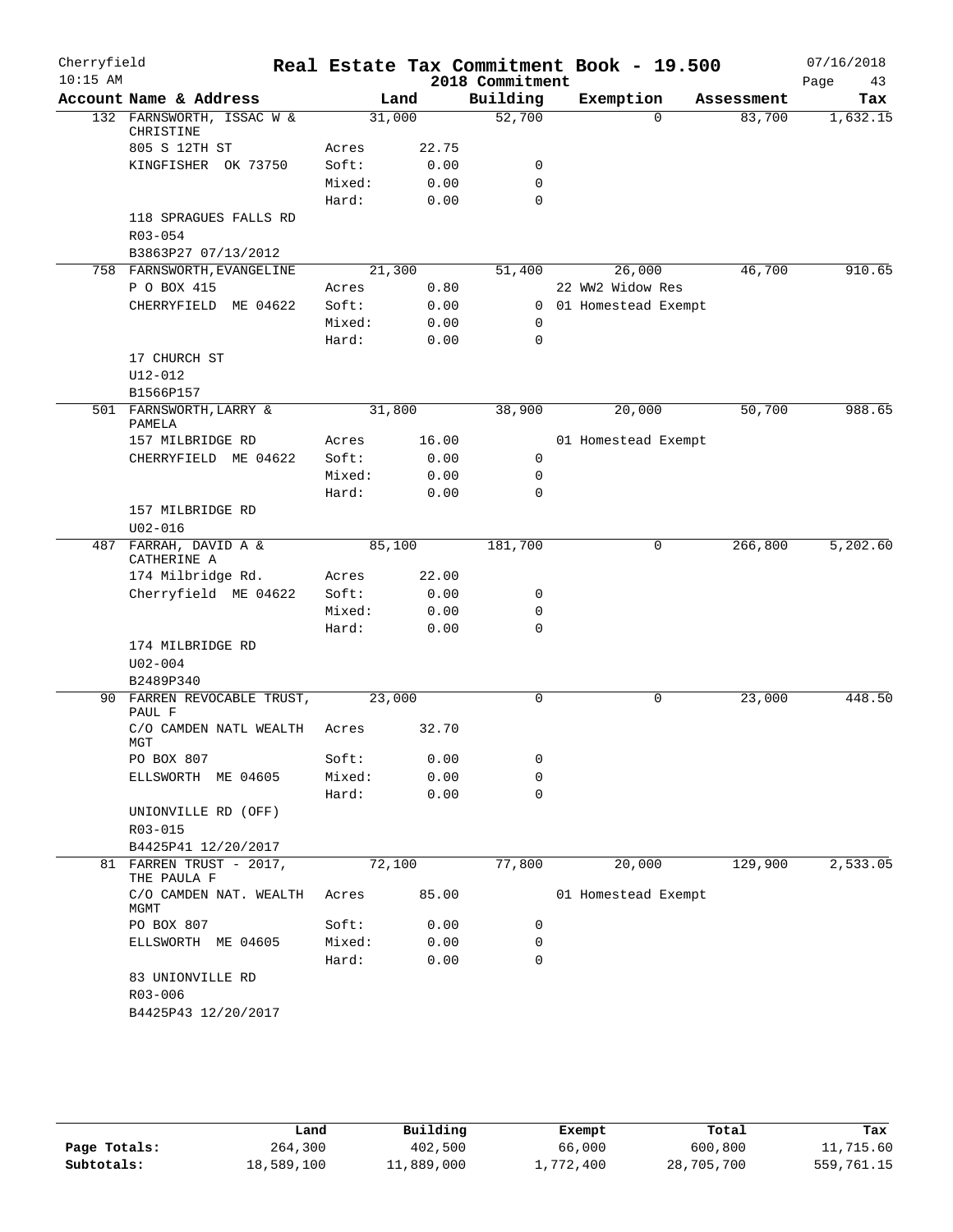| Cherryfield |                                           |        |        |                 | Real Estate Tax Commitment Book - 19.500 |            | 07/16/2018 |
|-------------|-------------------------------------------|--------|--------|-----------------|------------------------------------------|------------|------------|
| $10:15$ AM  |                                           |        |        | 2018 Commitment |                                          |            | Page<br>44 |
|             | Account Name & Address                    |        | Land   | Building        | Exemption                                | Assessment | Tax        |
|             | 103 FARREN, EDWARD P &<br>GLENDA J        |        | 81,300 | $\mathsf{O}$    | $\Omega$                                 | 81,300     | 1,585.35   |
|             | 86 UNIONVILLE RD                          | Acres  | 122.00 |                 |                                          |            |            |
|             | CHERRYFIELD ME 04622                      | Soft:  | 0.00   | 0               |                                          |            |            |
|             |                                           | Mixed: | 0.00   | 0               |                                          |            |            |
|             |                                           | Hard:  | 0.00   | $\Omega$        |                                          |            |            |
|             | UNIONVILLE RD                             |        |        |                 |                                          |            |            |
|             | R03-028                                   |        |        |                 |                                          |            |            |
|             | B3793P317 11/09/2011                      |        |        |                 |                                          |            |            |
|             | 495 FARREN, EVERETT W                     |        | 24,600 | 41,800          | 20,000                                   | 46,400     | 904.80     |
|             | FOOTE, PAULA S                            | Acres  | 2.59   |                 | 01 Homestead Exempt                      |            |            |
|             | 32 BARBER LN                              | Soft:  | 0.00   | $\mathbf 0$     |                                          |            |            |
|             | CHERRYFIELD ME 04622                      | Mixed: | 0.00   | 0               |                                          |            |            |
|             |                                           | Hard:  | 0.00   | $\mathbf 0$     |                                          |            |            |
|             | 32 BARBER LANE                            |        |        |                 |                                          |            |            |
|             | $U02 - 011$                               |        |        |                 |                                          |            |            |
|             | B2486P299                                 |        |        |                 |                                          |            |            |
|             | 79 FARREN, EDWARD                         |        | 19,600 | 95,200          | 20,000                                   | 94,800     | 1,848.60   |
|             | 86 UNIONVILLE RD                          | Acres  | 3.00   |                 | 01 Homestead Exempt                      |            |            |
|             | CHERRYFIELD ME 04622                      | Soft:  | 0.00   | 0               |                                          |            |            |
|             |                                           | Mixed: | 0.00   | 0               |                                          |            |            |
|             |                                           | Hard:  | 0.00   | $\Omega$        |                                          |            |            |
|             | 86 UNIONVILLE RD                          |        |        |                 |                                          |            |            |
|             | R03-005-002                               |        |        |                 |                                          |            |            |
|             | B1296P201                                 |        |        |                 |                                          |            |            |
|             | 744 FARREN, EDWARD (HEIRS)                |        | 3,300  | $\Omega$        | 0                                        | 3,300      | 64.35      |
|             | C/O CHARLES CURTIS, SR                    | Acres  | 0.08   |                 |                                          |            |            |
|             | PO BOX 507                                | Soft:  | 0.00   | 0               |                                          |            |            |
|             | CHERRYFIELD ME 04622                      | Mixed: | 0.00   | 0               |                                          |            |            |
|             |                                           | Hard:  | 0.00   | 0               |                                          |            |            |
|             | MAIN ST                                   |        |        |                 |                                          |            |            |
|             | $U11 - 044 - A$                           |        |        |                 |                                          |            |            |
|             | 80 FARREN, EDWARD P &                     |        | 4,400  | 0               | 0                                        | 4,400      | 85.80      |
|             | GLENDA J                                  |        |        |                 |                                          |            |            |
|             | 86 UNIONVILLE RD                          | Acres  | 1.10   |                 |                                          |            |            |
|             | CHERRYFIELD ME 04622                      | Soft:  | 0.00   | 0               |                                          |            |            |
|             |                                           | Mixed: | 0.00   | 0               |                                          |            |            |
|             |                                           | Hard:  | 0.00   | $\Omega$        |                                          |            |            |
|             | 86 UNIONVILLE RD                          |        |        |                 |                                          |            |            |
|             | R03-005-003                               |        |        |                 |                                          |            |            |
|             | B1495P105                                 |        |        |                 |                                          |            |            |
|             | 455 FARREN, GARY & BARBARA<br>$(1/3$ INT) |        | 3,400  | 1,000           | 0                                        | 4,400      | 85.80      |
|             | 489 MAIN RD NORTH                         | Acres  | 16.00  |                 |                                          |            |            |
|             | HAMPDEN ME 04444                          | Soft:  | 0.00   | 0               |                                          |            |            |
|             |                                           | Mixed: | 0.00   | 0               |                                          |            |            |
|             |                                           | Hard:  | 0.00   | 0               |                                          |            |            |
|             | CROTCH                                    |        |        |                 |                                          |            |            |
|             | R10-008                                   |        |        |                 |                                          |            |            |
|             | B1518P1                                   |        |        |                 |                                          |            |            |

|              | Land       | Building   | Exempt    | Total      | Tax        |
|--------------|------------|------------|-----------|------------|------------|
| Page Totals: | 136,600    | 138,000    | 40,000    | 234,600    | 4,574.70   |
| Subtotals:   | 18,725,700 | 12,027,000 | 1,812,400 | 28,940,300 | 564,335.85 |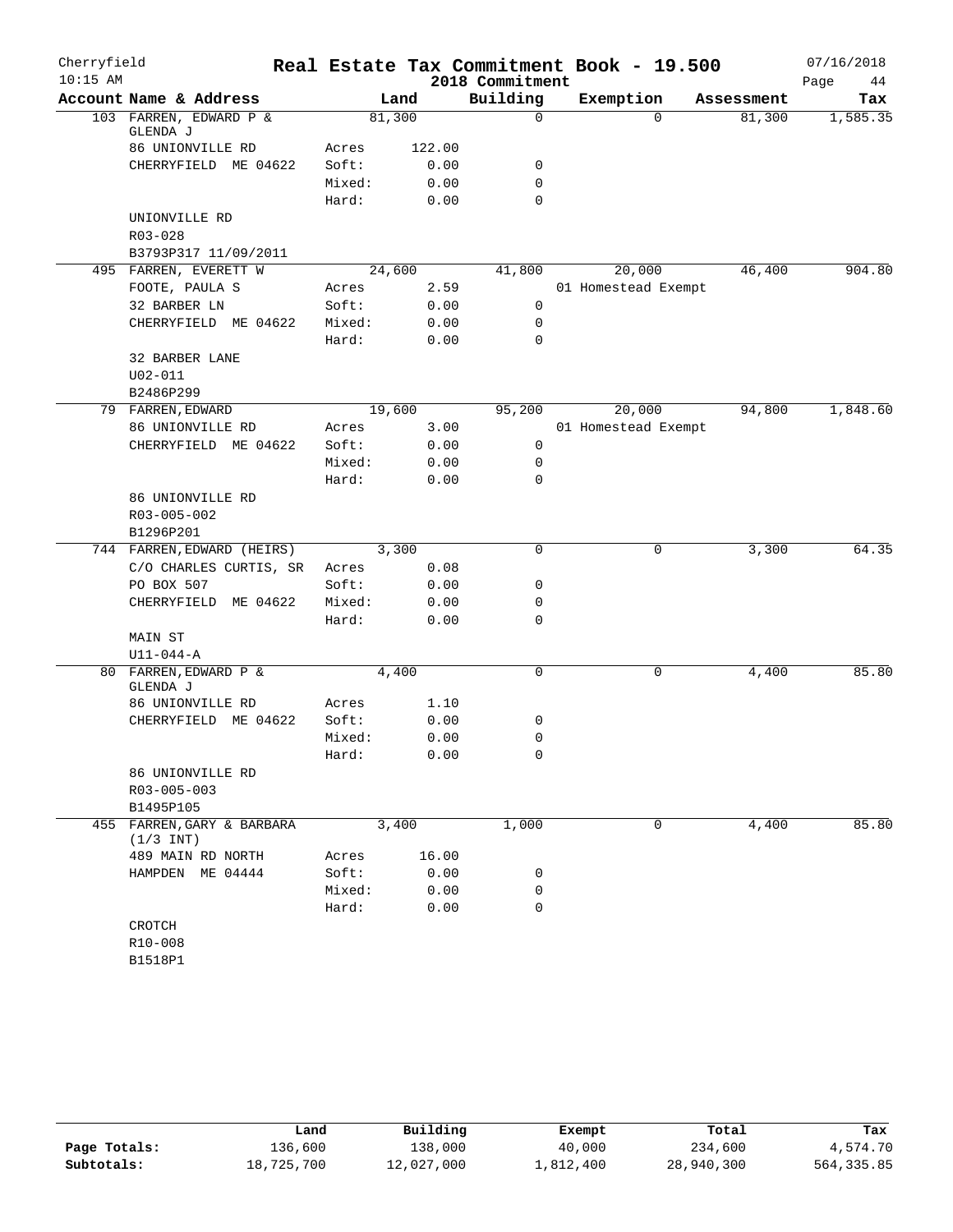| Cherryfield |                                    |                |              |                 | Real Estate Tax Commitment Book - 19.500 |            | 07/16/2018 |
|-------------|------------------------------------|----------------|--------------|-----------------|------------------------------------------|------------|------------|
| $10:15$ AM  |                                    |                |              | 2018 Commitment |                                          |            | Page<br>45 |
|             | Account Name & Address             |                | Land         | Building        | Exemption                                | Assessment | Tax        |
|             | 78 FARREN, HAROLD &<br>GWENDOLYN   | 34,100         |              | 56,400          | 26,000                                   | 64,500     | 1,257.75   |
|             | 8 UNIONVILLE RD                    | Acres          | 21.00        |                 | 12 WW2 Veteran Res                       |            |            |
|             | CHERRYFIELD ME 04622               | Soft:          | 0.00         |                 | 0 01 Homestead Exempt                    |            |            |
|             |                                    | Mixed:         | 0.00         | 0               |                                          |            |            |
|             |                                    | Hard:          | 0.00         | $\mathbf 0$     |                                          |            |            |
|             | 8 UNIONVILLE RD                    |                |              |                 |                                          |            |            |
|             | R03-005-001                        |                |              |                 |                                          |            |            |
|             | B1643P153                          |                |              |                 |                                          |            |            |
|             | 1038 FENTON, DANIEL L &<br>HAYLEY  | 28,000         |              | 180,700         | 20,000                                   | 188,700    | 3,679.65   |
|             | P O BOX 312                        | Acres          | 19.57        |                 | 01 Homestead Exempt                      |            |            |
|             | CHERRYFIELD<br>ME 04622            | Soft:          | 0.00         | 0               |                                          |            |            |
|             |                                    | Mixed:         | 0.00         | 0               |                                          |            |            |
|             |                                    | Hard:          | 0.00         | $\mathbf 0$     |                                          |            |            |
|             | 619 BLACKSWOODS RD                 |                |              |                 |                                          |            |            |
|             | R03-032-001                        |                |              |                 |                                          |            |            |
|             | B4399P187 09/25/2017               |                |              |                 |                                          |            |            |
|             | 238 FENTON, SHAWN R                | 18,600         |              | 18,700          | 0                                        | 37,300     | 727.35     |
|             | P O BOX 121<br>COLUMBIA FALLS ME   | Acres<br>Soft: | 6.20<br>0.00 | 0               |                                          |            |            |
|             | 04623                              | Mixed:         |              | $\mathbf 0$     |                                          |            |            |
|             |                                    | Hard:          | 0.00<br>0.00 | $\mathbf 0$     |                                          |            |            |
|             | 18 WING SIDING RD                  |                |              |                 |                                          |            |            |
|             | R05-033                            |                |              |                 |                                          |            |            |
|             | B2618P308                          |                |              |                 |                                          |            |            |
|             | 108 FENTON, WILLIAM                | 47,200         |              | $\mathbf 0$     | 0                                        | 47,200     | 920.40     |
|             | FENTON, DANIEL                     | Acres          | 67.00        |                 |                                          |            |            |
|             | P O BOX 1291                       | Soft:          | 0.00         | 0               |                                          |            |            |
|             | ELLSWORTH ME 04605                 | Mixed:         | 0.00         | $\mathbf 0$     |                                          |            |            |
|             |                                    | Hard:          | 0.00         | $\mathbf 0$     |                                          |            |            |
|             | 639 BLACKSWOODS RD                 |                |              |                 |                                          |            |            |
|             | $R03 - 032$                        |                |              |                 |                                          |            |            |
|             | B3583P182 10/28/2009               |                |              |                 |                                          |            |            |
| 508         | FERGUSON JR, AGNES L &<br>EDWARD L | 24,000         |              | 77,200          | 26,000                                   | 75,200     | 1,466.40   |
|             | P O BOX 62                         | Acres          | 1.75         |                 | 14 WW2 Veteran Non                       |            |            |
|             | CHERRYFIELD ME 04622               | Soft:          | 0.00         |                 | 0 01 Homestead Exempt                    |            |            |
|             |                                    | Mixed:         | 0.00         | 0               |                                          |            |            |
|             |                                    | Hard:          | 0.00         | $\mathbf 0$     |                                          |            |            |
|             | 42 MILBRIDGE RD                    |                |              |                 |                                          |            |            |
|             | $U03 - 002$                        |                |              |                 |                                          |            |            |
|             | B1902P298                          |                |              |                 |                                          |            |            |
|             | 630 FICKETT JR, HAROLD<br>THOMAS   | 10,400         |              | 0               | 0                                        | 10,400     | 202.80     |
|             | 408 INSTITUTE DRIVE                | Acres          | 4.00         |                 |                                          |            |            |
|             | HAMPTON VA 23663                   | Soft:          | 0.00         | 0               |                                          |            |            |
|             |                                    | Mixed:         | 0.00         | 0               |                                          |            |            |
|             |                                    | Hard:          | 0.00         | $\mathbf 0$     |                                          |            |            |
|             | STILLWATER RD                      |                |              |                 |                                          |            |            |
|             | $U06 - 021$                        |                |              |                 |                                          |            |            |
|             | B4215P62 12/15/2015                |                |              |                 |                                          |            |            |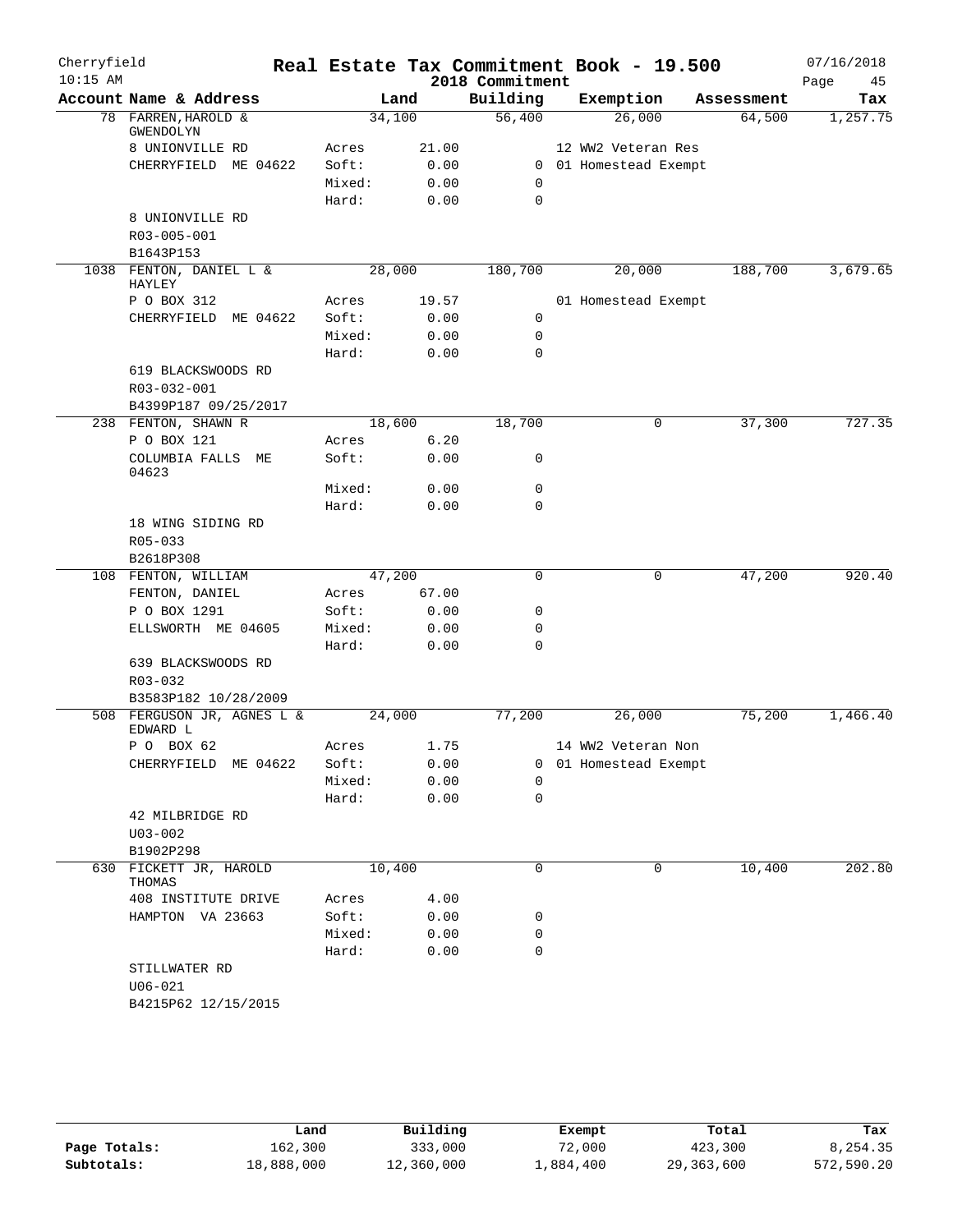| Cherryfield |                                              |                 |        |              |                 | Real Estate Tax Commitment Book - 19.500 |            | 07/16/2018 |
|-------------|----------------------------------------------|-----------------|--------|--------------|-----------------|------------------------------------------|------------|------------|
| $10:15$ AM  |                                              |                 |        |              | 2018 Commitment |                                          |            | Page<br>46 |
|             | Account Name & Address                       |                 | Land   |              | Building        | Exemption                                | Assessment | Tax        |
|             | 244 FICKETT, CRAIG S &<br>BRENDA W           |                 | 11,600 |              | $\mathbf 0$     | $\Omega$                                 | 11,600     | 226.20     |
|             | P O BOX 152                                  | Acres           |        | 6.00         |                 |                                          |            |            |
|             | 438 WILLEY DISTRICT RD                       | Soft:           |        | 0.00         | 0               |                                          |            |            |
|             | CHERRYFIELD ME 04622                         | Mixed:          |        | 0.00         | $\mathbf 0$     |                                          |            |            |
|             |                                              | Hard:           |        | 0.00         | $\Omega$        |                                          |            |            |
|             | 438 WILLEY DISTRICT RD                       |                 |        |              |                 |                                          |            |            |
|             | R05-038-002                                  |                 |        |              |                 |                                          |            |            |
|             | B2423P257                                    |                 |        |              |                 |                                          |            |            |
|             | 218 FICKETT, DEVISEE OF<br>ALVAH E           |                 | 26,600 |              | 60,200          | 26,000                                   | 60,800     | 1,185.60   |
|             | C/O BARRY FICKETT                            | Acres           |        | 13.00        |                 | 12 WW2 Veteran Res                       |            |            |
|             | 681 WILLEY DISTRICT RD                       | Soft:           |        | 0.00         |                 | 0 01 Homestead Exempt                    |            |            |
|             | CHERRYFIELD ME 04622                         | Mixed:          |        | 0.00         | 0               |                                          |            |            |
|             |                                              | Hard:           |        | 0.00         | $\mathbf 0$     |                                          |            |            |
|             | 681 WILLEY DISTRICT RD                       |                 |        |              |                 |                                          |            |            |
|             | R05-018                                      |                 |        |              |                 |                                          |            |            |
|             | B1452P196                                    |                 |        |              |                 |                                          |            |            |
|             | 679 FICKETT, JOYCE &                         |                 | 12,100 |              | $\mathbf 0$     | 0                                        | 12,100     | 235.95     |
|             | RICHARD                                      |                 |        |              |                 |                                          |            |            |
|             | 138 PARK ST                                  | Acres           |        | 6.00         |                 |                                          |            |            |
|             | CHERRYFIELD<br>ME 04622                      | Soft:           |        | 0.00         | 0               |                                          |            |            |
|             |                                              | Mixed:          |        | 0.00         | 0               |                                          |            |            |
|             |                                              | Hard:           |        | 0.00         | 0               |                                          |            |            |
|             | 138 PARK ST                                  |                 |        |              |                 |                                          |            |            |
|             | $U09 - 001$                                  |                 |        |              |                 |                                          |            |            |
|             | B2335P150                                    |                 |        |              |                 |                                          |            |            |
|             | 262 FICKETT, LAWRENCE &<br>CAROL             |                 | 37,000 |              | 46,200          | 26,000                                   | 57,200     | 1,115.40   |
|             | 3 TENAN LANE                                 | Acres           |        | 27.00        |                 | 01 Homestead Exempt                      |            |            |
|             | CHERRYFIELD ME 04622                         | Soft:           |        | 0.00         |                 | 0 12 WW2 Veteran Res                     |            |            |
|             |                                              | Mixed:          |        | 0.00         | 0               |                                          |            |            |
|             |                                              | Hard:           |        | 0.00         | 0               |                                          |            |            |
|             | 3 TENAN LANE                                 |                 |        |              |                 |                                          |            |            |
|             | R05-053-001                                  |                 |        |              |                 |                                          |            |            |
|             | B921P155                                     |                 |        |              |                 |                                          |            |            |
|             | 646 FICKETT, LISA WILLEY                     |                 | 20,700 |              | $\mathbf 0$     | 0                                        | 20,700     | 403.65     |
|             | 218 RIDGE RD                                 | Acres           |        | 21.80        |                 |                                          |            |            |
|             | 663 COBORO RD                                | Soft:           |        | 0.00         | 0               |                                          |            |            |
|             | STETSON ME 04488                             | Mixed:          |        | 0.00         | 0               |                                          |            |            |
|             |                                              | Hard:           |        | 0.00         | 0               |                                          |            |            |
|             | 218 RIDGE RD                                 |                 |        |              |                 |                                          |            |            |
|             | $U17 - 005 - 1 + 7 + 8$                      |                 |        |              |                 |                                          |            |            |
|             | B4351P232 04/20/2017                         |                 |        |              | 0               | 0                                        |            |            |
|             | 214 FICKETT, MARY (L/E)<br>PANGBURN, LINDA F |                 | 12,700 | 6.00         |                 |                                          | 12,700     | 247.65     |
|             | 1020 MANN-HILL ROAD                          | Acres<br>Soft:  |        | 0.00         | 0               |                                          |            |            |
|             |                                              |                 |        |              |                 |                                          |            |            |
|             | HOLDEN ME 04429                              | Mixed:<br>Hard: |        | 0.00<br>0.00 | 0<br>0          |                                          |            |            |
|             |                                              |                 |        |              |                 |                                          |            |            |
|             | WILLEY DISTRICT RD<br>R05-014                |                 |        |              |                 |                                          |            |            |
|             | B2509P93                                     |                 |        |              |                 |                                          |            |            |
|             |                                              |                 |        |              |                 |                                          |            |            |
|             |                                              |                 |        |              |                 |                                          |            |            |

|              | Land       | Building   | Exempt    | Total      | Tax        |
|--------------|------------|------------|-----------|------------|------------|
| Page Totals: | 120,700    | 106,400    | 52,000    | 175,100    | 3,414.45   |
| Subtotals:   | 19,008,700 | 12,466,400 | 1,936,400 | 29,538,700 | 576,004.65 |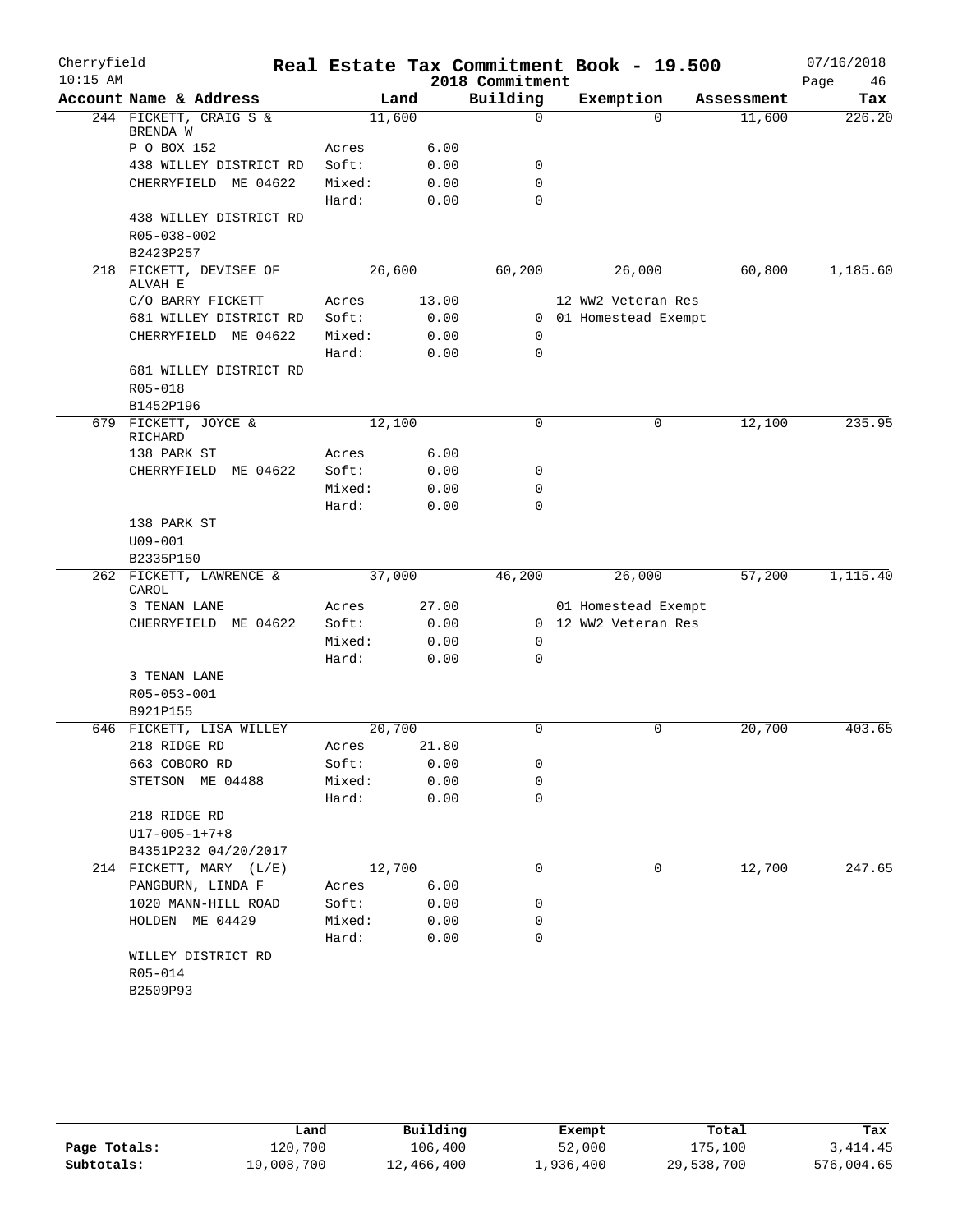| Cherryfield<br>$10:15$ AM |                        |        |            |                             | Real Estate Tax Commitment Book - 19.500 |            | 07/16/2018        |
|---------------------------|------------------------|--------|------------|-----------------------------|------------------------------------------|------------|-------------------|
|                           | Account Name & Address |        | Land       | 2018 Commitment<br>Building | Exemption                                | Assessment | Page<br>47<br>Tax |
|                           | 239 FICKETT, MICHAEL D |        | 17,700     | 63,000                      | 20,000                                   | 60,700     |                   |
|                           |                        |        |            |                             |                                          |            | 1,183.65          |
|                           | P O BOX 538            | Acres  | 1.30       |                             | 01 Homestead Exempt                      |            |                   |
|                           | CHERRYFIELD ME 04622   | Soft:  | 0.00       | 0                           |                                          |            |                   |
|                           |                        | Mixed: | 0.00       | 0                           |                                          |            |                   |
|                           |                        | Hard:  | 0.00       | 0                           |                                          |            |                   |
|                           | 558 WILLEY DISTRICT RD |        |            |                             |                                          |            |                   |
|                           | R05-034                |        |            |                             |                                          |            |                   |
|                           | B2423P257              |        |            |                             |                                          |            |                   |
|                           | 892 FICKETT, RICHARD L |        | 17,100     | 38,600                      | 0                                        | 55,700     | 1,086.15          |
|                           | 138 PARK ST            | Acres  | 0.96       |                             |                                          |            |                   |
|                           | CHERRYFIELD ME 04622   | Soft:  | 0.00       | 0                           |                                          |            |                   |
|                           |                        | Mixed: | 0.00       | 0                           |                                          |            |                   |
|                           |                        | Hard:  | 0.00       | 0                           |                                          |            |                   |
|                           | 259 MAIN STREET        |        |            |                             |                                          |            |                   |
|                           | $U15 - 020$            |        |            |                             |                                          |            |                   |
|                           | B2581P343              |        |            |                             |                                          |            |                   |
|                           | 56 FICKETT, RICHARD L  |        | 130,200    | 0                           | 0                                        | 130,200    | 2,538.90          |
|                           | 138 PARK ST            | Acres  | 223.00     |                             |                                          |            |                   |
|                           | CHERRYFIELD ME 04622   | Soft:  | 60.00      | 8,460                       |                                          |            |                   |
|                           |                        | Mixed: | 115.00     | 18,975                      |                                          |            |                   |
|                           |                        | Hard:  |            |                             |                                          |            |                   |
|                           |                        |        | 0.00       | 0                           |                                          |            |                   |
|                           | BARBER LANE (OFF)      |        |            |                             |                                          |            |                   |
|                           | R02-010                |        |            |                             |                                          |            |                   |
|                           | B2406P113              |        |            |                             |                                          |            |                   |
|                           | 534 FICKETT, RICHARD L |        | 8,800      | $\mathbf 0$                 | 0                                        | 8,800      | 171.60            |
|                           | 138 PARK ST            | Acres  | 1.19       |                             |                                          |            |                   |
|                           | CHERRYFIELD ME 04622   | Soft:  | 0.00       | 0                           |                                          |            |                   |
|                           |                        | Mixed: | 0.00       | 0                           |                                          |            |                   |
|                           |                        | Hard:  | 0.00       | $\mathbf 0$                 |                                          |            |                   |
|                           | MILBRIDGE RD           |        |            |                             |                                          |            |                   |
|                           | $U03 - 026$            |        |            |                             |                                          |            |                   |
|                           | B2535P94               |        |            |                             |                                          |            |                   |
|                           | 531 FICKETT, RICHARD L |        | 26,100     | 174,600                     | 0                                        | 200,700    | 3,913.65          |
|                           | 138 PARK ST            | Acres  | 1.21       |                             |                                          |            |                   |
|                           | CHERRYFIELD ME 04622   | Soft:  | 0.00       | 0                           |                                          |            |                   |
|                           |                        | Mixed: | 0.00       | 0                           |                                          |            |                   |
|                           |                        | Hard:  | 0.00       | 0                           |                                          |            |                   |
|                           | 87 MILBRIDGE RD        |        |            |                             |                                          |            |                   |
|                           | $U03 - 024$            |        |            |                             |                                          |            |                   |
|                           | B2679P236              |        |            |                             |                                          |            |                   |
|                           | 756 FICKETT, RICHARD L |        | 17,100     | 101,600                     | 0                                        | 118,700    | 2,314.65          |
|                           |                        |        |            |                             |                                          |            |                   |
|                           | 138 PARK ST            | Acres  | 0.43       |                             |                                          |            |                   |
|                           | CHERRYFIELD ME 04622   | Soft:  | 0.00       | 0                           |                                          |            |                   |
|                           |                        | Mixed: | 0.00       | 0                           |                                          |            |                   |
|                           |                        | Hard:  | 0.00       | 0                           |                                          |            |                   |
|                           | 25 CHURCH ST           |        |            |                             |                                          |            |                   |
|                           | $U12 - 010$            |        |            |                             |                                          |            |                   |
|                           | B2472P309              |        |            |                             |                                          |            |                   |
|                           | 171 FICKETT, RICHARD L |        | 33,100     | 0                           | 0                                        | 33,100     | 645.45            |
|                           | 138 PARK ST            | Acres  | 23.00      |                             |                                          |            |                   |
|                           | CHERRYFIELD ME 04622   | Soft:  | 0.00       | 0                           |                                          |            |                   |
|                           |                        | Mixed: | 0.00       | 0                           |                                          |            |                   |
|                           |                        | Hard:  | 0.00       | 0                           |                                          |            |                   |
|                           | BION<br>LANE           |        |            |                             |                                          |            |                   |
|                           | R04-021                |        |            |                             |                                          |            |                   |
|                           | B2406P113              |        |            |                             |                                          |            |                   |
|                           |                        |        |            |                             |                                          |            |                   |
|                           |                        |        |            |                             |                                          |            |                   |
|                           |                        | Land   | Building   |                             | Exempt                                   | Total      | Tax               |
| Page Totals:              | 250,100                |        | 377,800    |                             | 20,000                                   | 607,900    | 11,854.05         |
| Subtotals:                | 19,258,800             |        | 12,844,200 |                             | 1,956,400                                | 30,146,600 | 587,858.70        |
|                           |                        |        |            |                             |                                          |            |                   |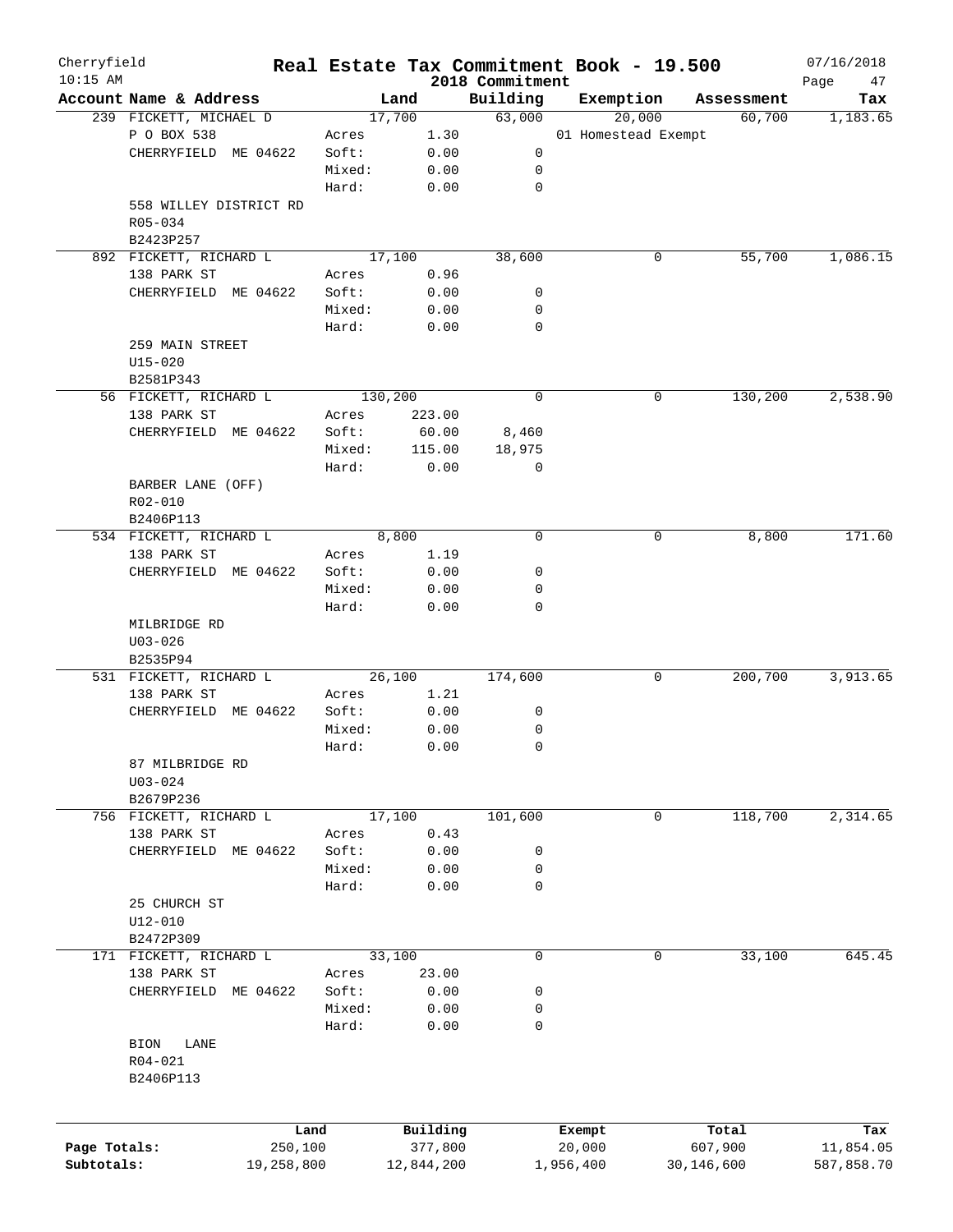| Cherryfield |                                          |        |        |                 | Real Estate Tax Commitment Book - 19.500 |            | 07/16/2018 |
|-------------|------------------------------------------|--------|--------|-----------------|------------------------------------------|------------|------------|
| $10:15$ AM  |                                          |        |        | 2018 Commitment |                                          |            | Page<br>48 |
|             | Account Name & Address                   |        | Land   | Building        | Exemption                                | Assessment | Tax        |
|             | 529 FICKETT, RICHARD L                   | 26,100 |        | 95,100          | $\Omega$                                 | 121,200    | 2,363.40   |
|             | HOLLIS C FICKETT TRUST                   | Acres  | 6.20   |                 |                                          |            |            |
|             | 138 PARK ST                              | Soft:  | 0.00   | 0               |                                          |            |            |
|             | CHERRYFIELD ME 04622                     | Mixed: | 0.00   | $\mathbf 0$     |                                          |            |            |
|             |                                          | Hard:  | 0.00   | $\mathbf 0$     |                                          |            |            |
|             | 95 MILBRIDGE RD                          |        |        |                 |                                          |            |            |
|             | $U03 - 023$                              |        |        |                 |                                          |            |            |
|             | B2962P167                                |        |        |                 |                                          |            |            |
|             | 804 FICKETT, RICHARD L                   | 21,000 |        | 72,200          | 0                                        | 93,200     | 1,817.40   |
|             | 138 PARK ST                              | Acres  | 0.77   |                 |                                          |            |            |
|             | CHERRYFIELD ME 04622                     | Soft:  | 0.00   | 0               |                                          |            |            |
|             |                                          | Mixed: | 0.00   | 0               |                                          |            |            |
|             |                                          | Hard:  | 0.00   | 0               |                                          |            |            |
|             | 136 MAIN ST                              |        |        |                 |                                          |            |            |
|             | $U13 - 008$                              |        |        |                 |                                          |            |            |
|             | B2694P305                                |        |        |                 |                                          |            |            |
|             | 263 FICKETT, RICHARD L &<br>DAWN L       | 17,300 |        | 73,300          | 20,000                                   | 70,600     | 1,376.70   |
|             | 47 TENAN LANE                            | Acres  | 1.00   |                 | 01 Homestead Exempt                      |            |            |
|             | CHERRYFIELD ME 04622                     | Soft:  | 0.00   | 0               |                                          |            |            |
|             |                                          | Mixed: | 0.00   | 0               |                                          |            |            |
|             |                                          | Hard:  | 0.00   | 0               |                                          |            |            |
|             | 47 TENAN LANE                            |        |        |                 |                                          |            |            |
|             | R05-053-002                              |        |        |                 |                                          |            |            |
|             | B2184P184                                |        |        |                 |                                          |            |            |
|             | 265 FICKETT, RICHARD L &<br>DAWN L       | 20,600 |        | 14,900          | 0                                        | 35,500     | 692.25     |
|             | 47 TENAN LANE                            | Acres  | 5.60   |                 |                                          |            |            |
|             | CHERRYFIELD ME 04622                     | Soft:  | 0.00   | 0               |                                          |            |            |
|             |                                          | Mixed: | 0.00   | 0               |                                          |            |            |
|             |                                          | Hard:  | 0.00   | 0               |                                          |            |            |
|             | 42 TENAN LANE<br>$R05 - 055$<br>B2766P41 |        |        |                 |                                          |            |            |
|             | 537 FICKETT, RICHARD L &                 | 11,000 |        | 0               | 0                                        | 11,000     | 214.50     |
|             | JOYCE E                                  |        |        |                 |                                          |            |            |
|             | 138 PARK ST                              | Acres  | 0.91   |                 |                                          |            |            |
|             | CHERRYFIELD ME 04622                     | Soft:  | 0.00   | 0               |                                          |            |            |
|             |                                          | Mixed: | 0.00   | 0               |                                          |            |            |
|             |                                          | Hard:  | 0.00   | 0               |                                          |            |            |
|             | MILBRIDGE RD                             |        |        |                 |                                          |            |            |
|             | $U04 - 001 - 001$                        |        |        |                 |                                          |            |            |
|             | B4162P158 06/25/2015                     |        |        |                 |                                          |            |            |
| 692         | FICKETT, RICHARD L &<br>JOYCE E          |        | 24,800 | 58,900          | 0                                        | 83,700     | 1,632.15   |
|             | 138 PARK ST                              | Acres  | 5.00   |                 |                                          |            |            |
|             | CHERRYFIELD ME 04622                     | Soft:  | 0.00   | 0               |                                          |            |            |
|             |                                          | Mixed: | 0.00   | 0               |                                          |            |            |
|             |                                          | Hard:  | 0.00   | 0               |                                          |            |            |
|             | 149 PARK ST                              |        |        |                 |                                          |            |            |
|             | $U10 - 005$                              |        |        |                 |                                          |            |            |
|             |                                          |        |        |                 |                                          |            |            |

|              | Land       | Building   | Exempt    | Total      | Tax        |
|--------------|------------|------------|-----------|------------|------------|
| Page Totals: | 120,800    | 314,400    | 20,000    | 415,200    | 8,096.40   |
| Subtotals:   | 19,379,600 | 13,158,600 | 1,976,400 | 30,561,800 | 595,955.10 |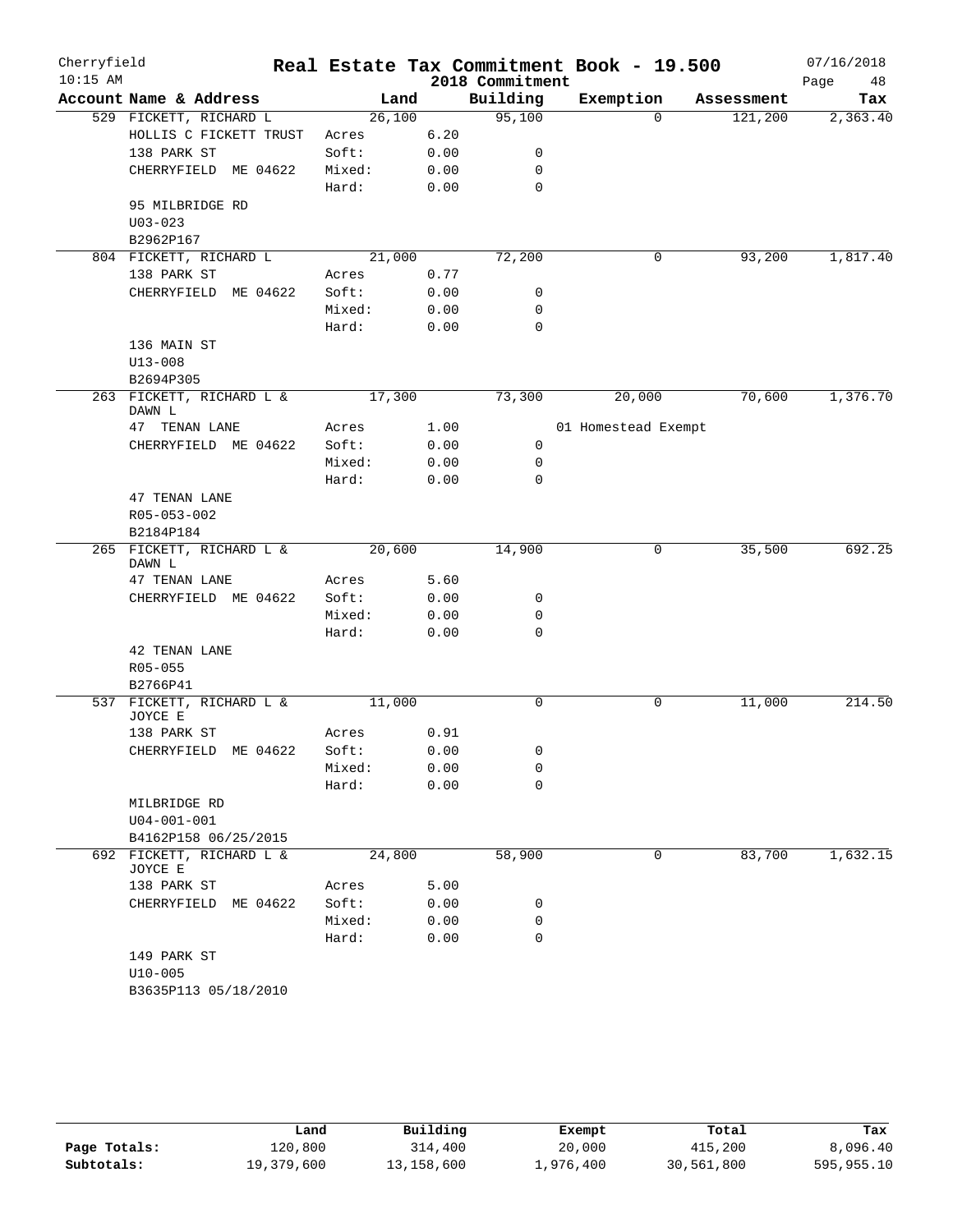| Cherryfield |                                     |        |         |       |                 | Real Estate Tax Commitment Book - 19.500 |            | 07/16/2018 |
|-------------|-------------------------------------|--------|---------|-------|-----------------|------------------------------------------|------------|------------|
| $10:15$ AM  |                                     |        |         |       | 2018 Commitment |                                          |            | 49<br>Page |
|             | Account Name & Address              |        | Land    |       | Building        | Exemption                                | Assessment | Tax        |
|             | 693 FICKETT, RICHARD L &<br>JOYCE E |        | 29,100  |       | 55,800          | $\Omega$                                 | 84,900     | 1,655.55   |
|             | 139 PARK ST                         | Acres  |         | 8.70  |                 |                                          |            |            |
|             | CHERRYFIELD<br>ME 04622             | Soft:  |         | 0.00  | 0               |                                          |            |            |
|             |                                     | Mixed: |         | 0.00  | $\mathbf 0$     |                                          |            |            |
|             |                                     | Hard:  |         | 0.00  | $\mathbf 0$     |                                          |            |            |
|             | 139 PARK ST                         |        |         |       |                 |                                          |            |            |
|             | $U10 - 006$                         |        |         |       |                 |                                          |            |            |
|             | B3513P101 04/07/2009                |        |         |       |                 |                                          |            |            |
|             | 879 FICKETT, RICHARD L &<br>JOYCE E |        | 5,100   |       | 0               | 0                                        | 5,100      | 99.45      |
|             | 138 PARK ST                         | Acres  |         | 2.37  |                 |                                          |            |            |
|             | CHERRYFIELD<br>ME 04622             | Soft:  |         | 0.00  | 0               |                                          |            |            |
|             |                                     | Mixed: |         | 0.00  | $\mathbf 0$     |                                          |            |            |
|             |                                     | Hard:  |         | 0.00  | $\mathbf 0$     |                                          |            |            |
|             | NORTH MAIN ST                       |        |         |       |                 |                                          |            |            |
|             | $U15 - 008$                         |        |         |       |                 |                                          |            |            |
|             | B2781P77                            |        |         |       |                 |                                          |            |            |
|             | 514 FICKETT, SHANNON                |        | 25,900  |       | 107,400         | 20,000                                   | 113,300    | 2,209.35   |
|             | PO BOX 283                          | Acres  |         | 4.79  |                 | 01 Homestead Exempt                      |            |            |
|             | CHERRYFIELD ME 04622                | Soft:  |         | 0.00  | 0               |                                          |            |            |
|             |                                     | Mixed: |         | 0.00  | 0               |                                          |            |            |
|             |                                     | Hard:  |         | 0.00  | $\mathbf 0$     |                                          |            |            |
|             | 19 WILSON HILL RD                   |        |         |       |                 |                                          |            |            |
|             | $U03 - 008$                         |        |         |       |                 |                                          |            |            |
|             | B4329P101 01/13/2017                |        |         |       |                 |                                          |            |            |
|             | 219 FICKETT, ALVAH E JR             |        | 12,800  |       | 56,400          | 20,000                                   | 49,200     | 959.40     |
|             | 645 WILLEY DISTRICT RD              | Acres  |         | 3.25  |                 | 01 Homestead Exempt                      |            |            |
|             | CHERRYFIELD ME 04622                | Soft:  |         | 0.00  | 0               |                                          |            |            |
|             |                                     | Mixed: |         | 0.00  | 0               |                                          |            |            |
|             |                                     | Hard:  |         | 0.00  | $\mathbf 0$     |                                          |            |            |
|             | 645 WILLEY DISTRICT RD              |        |         |       |                 |                                          |            |            |
|             | R05-018-001                         |        |         |       |                 |                                          |            |            |
|             | B1452P198                           |        |         |       |                 |                                          |            |            |
|             | 243 FICKETT, CRAIG S &<br>BRENDA W  |        | 20, 200 |       | 70,300          | 20,000                                   | 70,500     | 1,374.75   |
|             | 438 WILLEY DISTRICT RD              | Acres  |         | 6.00  |                 | 01 Homestead Exempt                      |            |            |
|             | CHERRYFIELD ME 04622                | Soft:  |         | 0.00  | 0               |                                          |            |            |
|             |                                     | Mixed: |         | 0.00  | 0               |                                          |            |            |
|             |                                     | Hard:  |         | 0.00  | 0               |                                          |            |            |
|             | 438 WILLEY DISTRICT RD              |        |         |       |                 |                                          |            |            |
|             | R05-038-001                         |        |         |       |                 |                                          |            |            |
|             | B1113P233                           |        |         |       |                 |                                          |            |            |
|             | 686 FICKETT, JOYCE                  |        | 32,300  |       | $\mathbf 0$     | 0                                        | 32,300     | 629.85     |
|             | 138 PARK ST                         | Acres  |         | 10.00 |                 |                                          |            |            |
|             | CHERRYFIELD<br>ME 04622             | Soft:  |         | 0.00  | 0               |                                          |            |            |
|             |                                     | Mixed: |         | 0.00  | 0               |                                          |            |            |
|             |                                     | Hard:  |         | 0.00  | 0               |                                          |            |            |
|             | 138 PARK ST                         |        |         |       |                 |                                          |            |            |
|             | U09-007                             |        |         |       |                 |                                          |            |            |
|             | B1855P23                            |        |         |       |                 |                                          |            |            |

|              | Land       | Building   | Exempt    | Total      | Tax        |
|--------------|------------|------------|-----------|------------|------------|
| Page Totals: | 125,400    | 289,900    | 60,000    | 355,300    | 6,928.35   |
| Subtotals:   | 19,505,000 | 13,448,500 | 2,036,400 | 30,917,100 | 602,883.45 |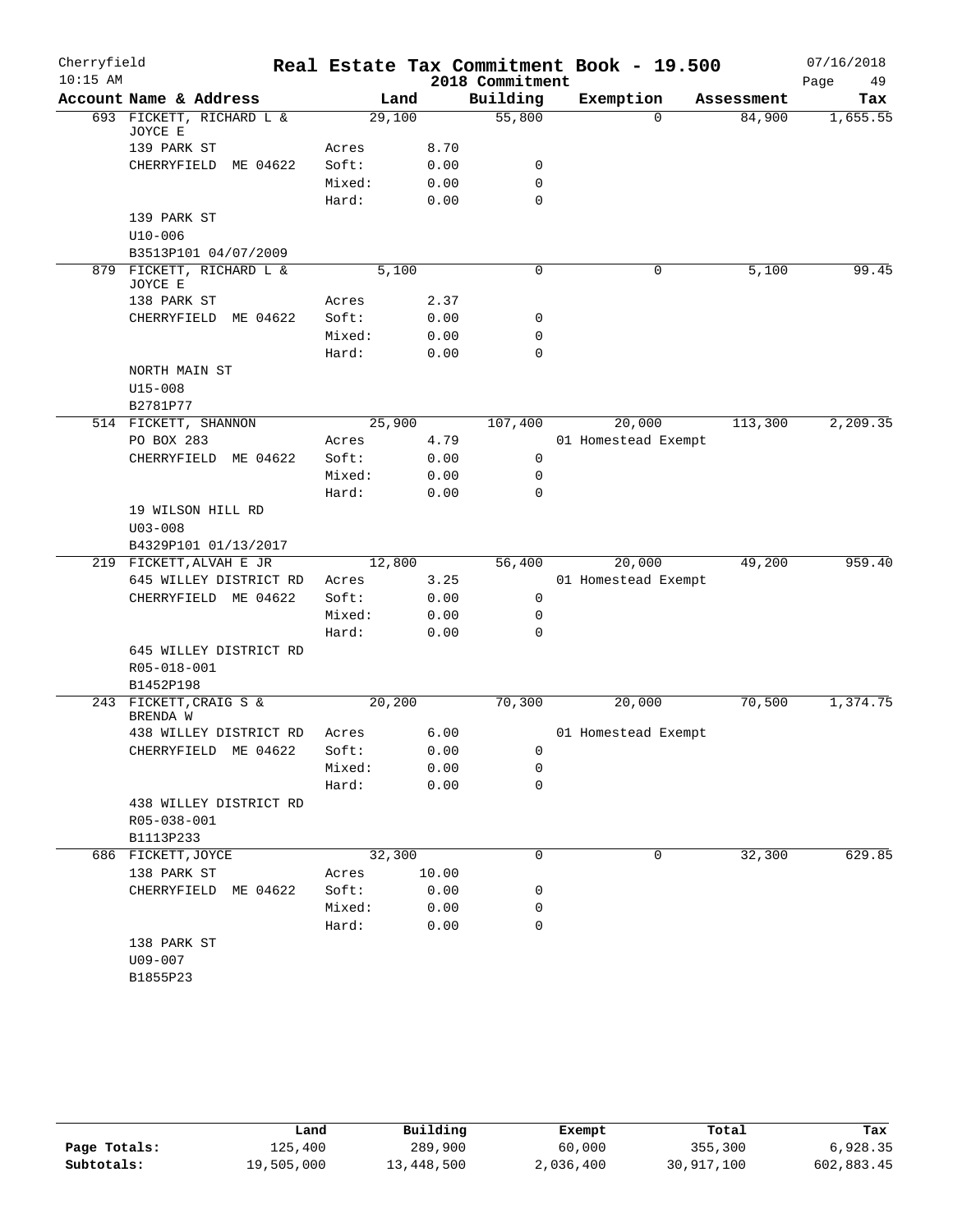| Cherryfield |                                        |        |         |                 | Real Estate Tax Commitment Book - 19.500 |            | 07/16/2018 |
|-------------|----------------------------------------|--------|---------|-----------------|------------------------------------------|------------|------------|
| $10:15$ AM  |                                        |        |         | 2018 Commitment |                                          |            | Page<br>50 |
|             | Account Name & Address                 |        | Land    | Building        | Exemption                                | Assessment | Tax        |
|             | 536 FICKETT, RICHARD & JOYCE           |        | 17,900  | 302,800         | $\Omega$                                 | 320,700    | 6, 253.65  |
|             | 138 PARK ST                            | Acres  | 3.70    |                 |                                          |            |            |
|             | CHERRYFIELD ME 04622                   | Soft:  | 0.00    | 0               |                                          |            |            |
|             |                                        | Mixed: | 0.00    | 0               |                                          |            |            |
|             |                                        | Hard:  | 0.00    | $\mathbf 0$     |                                          |            |            |
|             | 17 ROBBINS GARDENS LANE<br>$U04 - 001$ |        |         |                 |                                          |            |            |
|             | B1540P153                              |        |         |                 |                                          |            |            |
|             | 710 FICKETT, RICHARD L                 |        | 18,300  | 106,800         | 0                                        | 125,100    | 2,439.45   |
|             | 138 PARK ST                            | Acres  | 0.52    |                 |                                          |            |            |
|             | CHERRYFIELD<br>ME 04622                | Soft:  | 0.00    | 0               |                                          |            |            |
|             |                                        | Mixed: | 0.00    | 0               |                                          |            |            |
|             |                                        | Hard:  | 0.00    | 0               |                                          |            |            |
|             | 17 NEW ST                              |        |         |                 |                                          |            |            |
|             | $U11 - 012$                            |        |         |                 |                                          |            |            |
|             | B1082P69                               |        |         |                 |                                          |            |            |
|             | 690 FICKETT, RICHARD L &               |        | 21,500  | 98,800          | 20,000                                   | 100, 300   | 1,955.85   |
|             | JOYCE                                  |        |         |                 |                                          |            |            |
|             | 138 PARK ST73                          | Acres  | 7.20    |                 | 01 Homestead Exempt                      |            |            |
|             | CHERRYFIELD ME 04622                   | Soft:  | 0.00    | 0               |                                          |            |            |
|             |                                        | Mixed: | 0.00    | $\mathbf 0$     |                                          |            |            |
|             |                                        | Hard:  | 0.00    | 0               |                                          |            |            |
|             | 138 PARK ST                            |        |         |                 |                                          |            |            |
|             | $U10-004$                              |        |         |                 |                                          |            |            |
|             | B675P325<br>880 FICKETT, RICHARD L &   |        | 17,600  | 43,000          | 0                                        | 60,600     | 1,181.70   |
|             | JOYCE E                                |        |         |                 |                                          |            |            |
|             | 138 PARK ST                            | Acres  | 1.41    |                 |                                          |            |            |
|             | CHERRYFIELD ME 04622                   | Soft:  | 0.00    | 0               |                                          |            |            |
|             |                                        | Mixed: | 0.00    | 0               |                                          |            |            |
|             |                                        | Hard:  | 0.00    | $\mathbf 0$     |                                          |            |            |
|             | 31 NORTH MAIN ST.                      |        |         |                 |                                          |            |            |
|             | $U15 - 009$                            |        |         |                 |                                          |            |            |
|             | B2107P295                              |        |         |                 |                                          |            |            |
|             | 1046 FICKETT, RICHARD L &<br>JOYCE E   |        | 40,400  | 953,000         | 0                                        | 993,400    | 19, 371.30 |
|             | 138 PARK ST                            |        |         |                 |                                          |            |            |
|             | CHERRYFIELD ME 04622                   |        |         |                 |                                          |            |            |
|             |                                        |        |         |                 |                                          |            |            |
|             |                                        |        |         |                 |                                          |            |            |
|             | ESTATES RD                             |        |         |                 |                                          |            |            |
|             | $U03 - 027$                            |        |         |                 |                                          |            |            |
| 535         | FICKETT, RICHARD L &<br>JOYCE E        |        | 145,400 | 2,083,300       | 0                                        | 2,228,700  | 43, 459.65 |
|             | 138 PARK ST                            | Acres  | 16.80   |                 |                                          |            |            |
|             | CHERRYFIELD ME 04622                   | Soft:  | 0.00    | 0               |                                          |            |            |
|             |                                        | Mixed: | 0.00    | 0               |                                          |            |            |
|             |                                        | Hard:  | 0.00    | $\Omega$        |                                          |            |            |
|             | <b>ESTATES RD</b>                      |        |         |                 |                                          |            |            |
|             | $U03 - 027$                            |        |         |                 |                                          |            |            |
|             | B1419P66                               |        |         |                 |                                          |            |            |
|             |                                        |        |         |                 |                                          |            |            |

|              | Land       | Building   | Exempt    | Total      | Tax        |
|--------------|------------|------------|-----------|------------|------------|
| Page Totals: | 261,100    | 3,587,700  | 20,000    | 3,828,800  | 74,661.60  |
| Subtotals:   | 19,766,100 | 17,036,200 | 2,056,400 | 34,745,900 | 677,545.05 |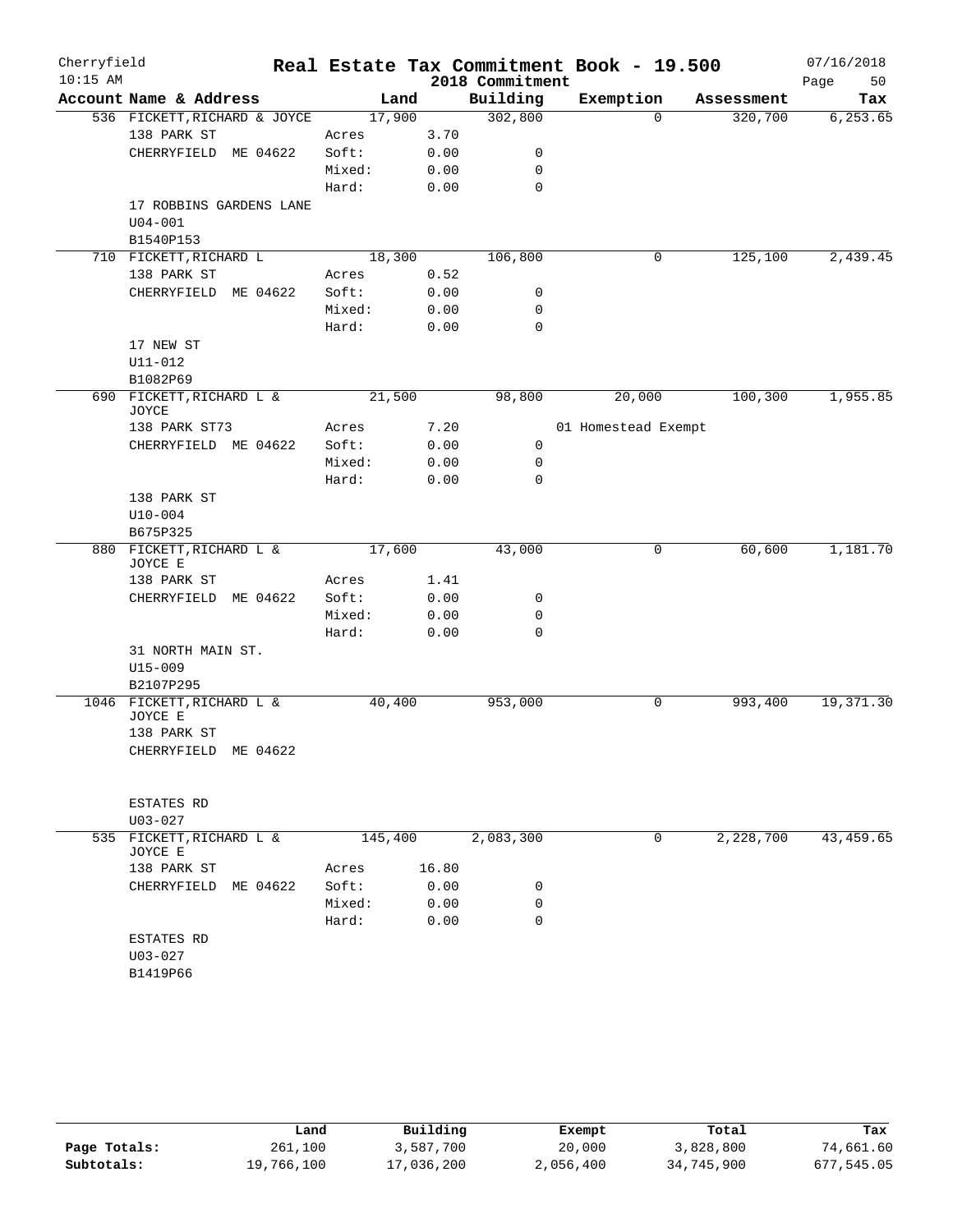| Cherryfield |                                         |                |              |                 | Real Estate Tax Commitment Book - 19.500 |            | 07/16/2018 |
|-------------|-----------------------------------------|----------------|--------------|-----------------|------------------------------------------|------------|------------|
| $10:15$ AM  |                                         |                |              | 2018 Commitment |                                          |            | Page<br>51 |
|             | Account Name & Address                  | Land           |              | Building        | Exemption                                | Assessment | Tax        |
|             | 500 FICKETT'S POINT LLC                 | 32,900         |              | 73,900          | $\Omega$                                 | 106,800    | 2,082.60   |
|             | 3267 BEE CAVES RD                       | Acres          | 2.13         |                 |                                          |            |            |
|             | STE 107.509                             | Soft:          | 0.00         | 0               |                                          |            |            |
|             | AUSTIN TX 78746                         | Mixed:         | 0.00         | 0               |                                          |            |            |
|             |                                         | Hard:          | 0.00         | 0               |                                          |            |            |
|             | 159 MILBRIDGE RD                        |                |              |                 |                                          |            |            |
|             | $U02 - 015$                             |                |              |                 |                                          |            |            |
|             | B3603P94 04/14/2010                     |                |              |                 |                                          |            |            |
|             | 918 FINN III, MICHELLE M &<br>DOUGLAS E | 22,700         |              | 89,800          | 20,000                                   | 92,500     | 1,803.75   |
|             | 29 BION LN                              | Acres          | 8.30         |                 | 01 Homestead Exempt                      |            |            |
|             | ME 04622<br>CHERRYFIELD                 | Soft:          | 0.00         | $\mathbf 0$     |                                          |            |            |
|             |                                         | Mixed:         | 0.00         | 0               |                                          |            |            |
|             |                                         | Hard:          | 0.00         | $\mathbf 0$     |                                          |            |            |
|             | 29 BION LANE                            |                |              |                 |                                          |            |            |
|             | $U17 - 001 - 001$                       |                |              |                 |                                          |            |            |
|             | B3278P222 04/18/2007                    |                |              |                 |                                          |            |            |
|             | 221 FIRST BAPTIST CHURCH                | 18,000         |              | 60,300          | 20,000                                   | 58,300     | 1,136.85   |
|             | OF HARRINGTON                           | Acres          | 1.57         |                 | 52 Parsonages                            |            |            |
|             | 1727 MAINE ST                           | Soft:          | 0.00         | 0               |                                          |            |            |
|             | HARRINGTON ME 04643                     | Mixed:         | 0.00         | 0               |                                          |            |            |
|             |                                         | Hard:          | 0.00         | 0               |                                          |            |            |
|             | 644 WILLEY DISTRICT RD                  |                |              |                 |                                          |            |            |
|             | $R05 - 020$                             |                |              |                 |                                          |            |            |
|             | 1002 FIRST BAPTIST CHURCH               | 23,100         |              | 69,800          | 20,000                                   | 72,900     | 1,421.55   |
|             | P O BOX 515<br>CHERRYFIELD ME 04622     | Acres<br>Soft: | 1.00         | 0               | 52 Parsonages                            |            |            |
|             |                                         | Mixed:         | 0.00<br>0.00 | $\mathbf 0$     |                                          |            |            |
|             |                                         | Hard:          | 0.00         | $\mathbf 0$     |                                          |            |            |
|             | 101 MILBRIDGE RD                        |                |              |                 |                                          |            |            |
|             | $U03 - 023 - 002$                       |                |              |                 |                                          |            |            |
|             | B1586P93                                |                |              |                 |                                          |            |            |
|             | 587 FISHER, MARK L                      | 17,900         |              | 73,000          | 0                                        | 90,900     | 1,772.55   |
|             | PO BOX 433                              | Acres          | 0.49         |                 |                                          |            |            |
|             | SANDY UT 84091                          | Soft:          | 0.00         | 0               |                                          |            |            |
|             |                                         | Mixed:         | 0.00         | 0               |                                          |            |            |
|             |                                         | Hard:          | 0.00         | 0               |                                          |            |            |
|             | 19 ELM ST                               |                |              |                 |                                          |            |            |
|             | $U05 - 019$                             |                |              |                 |                                          |            |            |
|             | B4220P124 01/04/2016                    |                |              |                 |                                          |            |            |
|             | 847 FITZPATRICK, DEBORAH<br>(TRUSTEE)   | 15,100         |              | 23,500          | 0                                        | 38,600     | 752.70     |
|             | WILLEY FAMILY<br>IRREVOCABLE TRUST      | Acres          | 0.65         |                 |                                          |            |            |
|             | 10 ROSEWOOD DR                          | Soft:          | 0.00         | 0               |                                          |            |            |
|             | RAYMOND ME 04071                        | Mixed:         | 0.00         | 0               |                                          |            |            |
|             |                                         | Hard:          | 0.00         | 0               |                                          |            |            |
|             | 220 NORTH MAIN ST<br>U14-019            |                |              |                 |                                          |            |            |
|             | B4263P194 06/20/2016                    |                |              |                 |                                          |            |            |

|              | Land       | Building   | Exempt    | Total      | Tax        |
|--------------|------------|------------|-----------|------------|------------|
| Page Totals: | 129,700    | 390,300    | 60,000    | 460,000    | 8,970.00   |
| Subtotals:   | 19,895,800 | 17,426,500 | 2,116,400 | 35,205,900 | 686,515.05 |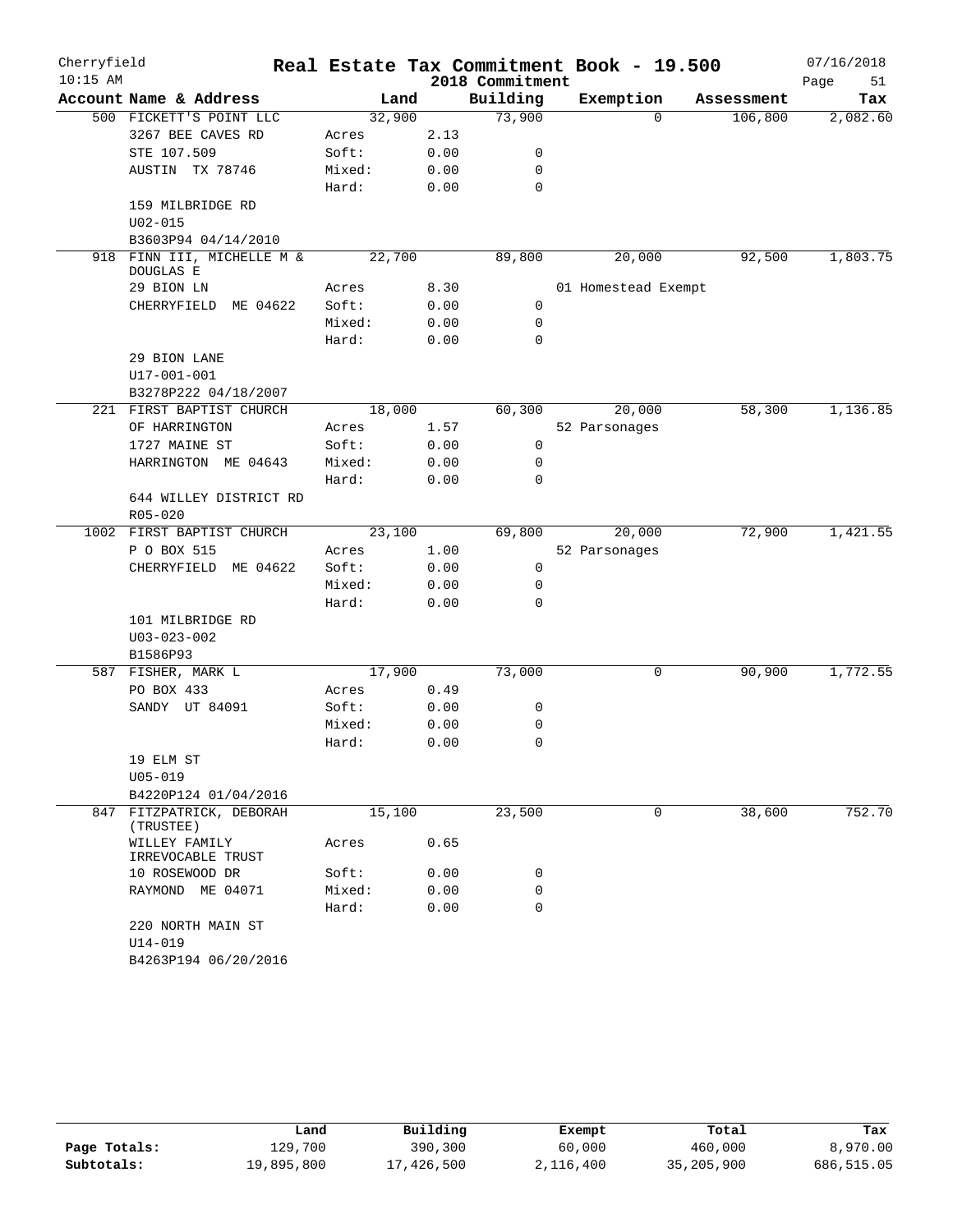| Cherryfield<br>$10:15$ AM |                                     |        |            | 2018 Commitment | Real Estate Tax Commitment Book - 19.500 |            | 07/16/2018<br>Page<br>52 |
|---------------------------|-------------------------------------|--------|------------|-----------------|------------------------------------------|------------|--------------------------|
|                           | Account Name & Address              | Land   |            | Building        | Exemption                                | Assessment | Tax                      |
|                           | 205 FITZPATRICK, FLOYD K &          | 11,100 |            | 100,000         | 20,000                                   | 91,100     | 1,776.45                 |
|                           | LOUENE H                            |        |            |                 |                                          |            |                          |
|                           | P O BOX 311                         | Acres  | 2.70       |                 | 01 Homestead Exempt                      |            |                          |
|                           | CHERRYFIELD ME 04622                | Soft:  | 0.00       | 0               |                                          |            |                          |
|                           |                                     | Mixed: | 0.00       | $\mathbf 0$     |                                          |            |                          |
|                           |                                     | Hard:  | 0.00       | 0               |                                          |            |                          |
|                           | 538 CHERRYFIELD STRETCH<br>R05-005  |        |            |                 |                                          |            |                          |
|                           | B1989P117                           |        |            |                 |                                          |            |                          |
|                           | 1019 FITZPATRICK, KATHLEEN K        | 17,900 |            | 14,800          | 20,000                                   | 12,700     | 247.65                   |
|                           | 302 BLACKSWOODS RD                  | Acres  | 2.00       |                 | 01 Homestead Exempt                      |            |                          |
|                           | CHERRYFIELD ME 04622                | Soft:  | 0.00       | 0               |                                          |            |                          |
|                           |                                     | Mixed: | 0.00       | 0               |                                          |            |                          |
|                           |                                     | Hard:  | 0.00       | 0               |                                          |            |                          |
|                           | 10 CHANCE LN                        |        |            |                 |                                          |            |                          |
|                           | $U08 - 005 - 001$                   |        |            |                 |                                          |            |                          |
|                           | B3197P247 09/26/2006                |        |            |                 |                                          |            |                          |
|                           | 1014 FOOTE, PAUL                    | 0      |            | 6,000           | 0                                        | 6,000      | 117.00                   |
|                           | 32 BARBER LN                        |        |            |                 |                                          |            |                          |
|                           | CHERRYFIELD ME 04662                |        |            |                 |                                          |            |                          |
|                           |                                     |        |            |                 |                                          |            |                          |
|                           |                                     |        |            |                 |                                          |            |                          |
|                           | 32 BARBER LANE                      |        |            |                 |                                          |            |                          |
|                           | $U02 - 011 - T$                     |        |            |                 |                                          |            |                          |
|                           | 653 FOSS, CINDY L                   | 14,900 |            | 69,400          | 20,000                                   | 64,300     | 1,253.85                 |
|                           | BRIDGES, THOMAS                     | Acres  | 1.80       |                 | 01 Homestead Exempt                      |            |                          |
|                           | 13 PERRY LANE                       | Soft:  | 0.00       | 0               |                                          |            |                          |
|                           | CHERRYFIELD ME 04622                | Mixed: | 0.00       | 0               |                                          |            |                          |
|                           |                                     | Hard:  | 0.00       | 0               |                                          |            |                          |
|                           | 13 PERRY LANE                       |        |            |                 |                                          |            |                          |
|                           | U07-012-001<br>B4057P58 05/15/2014  |        |            |                 |                                          |            |                          |
|                           | 575 FOSTER, CHARLENE                | 25,800 |            | 48,400          | 0                                        | 74,200     | 1,446.90                 |
|                           | 30 DOBBINS LANE                     | Acres  | 4.75       |                 |                                          |            |                          |
|                           | CHERRYFIELD ME 04622                | Soft:  | 0.00       | 0               |                                          |            |                          |
|                           |                                     | Mixed: | 0.00       | 0               |                                          |            |                          |
|                           |                                     | Hard:  | 0.00       | $\mathbf 0$     |                                          |            |                          |
|                           | 70 NORTH ST                         |        |            |                 |                                          |            |                          |
|                           | $U05 - 007$                         |        |            |                 |                                          |            |                          |
|                           | B598P29                             |        |            |                 |                                          |            |                          |
|                           | 161 FOSTER, CHARLENE K              | 44,500 |            | 42,100          | 26,000                                   | 60,600     | 1,181.70                 |
|                           | <b>DOBBINS</b>                      |        |            |                 |                                          |            |                          |
|                           | 30 DOBBINS RD                       | Acres  | 52.00      |                 | 01 Homestead Exempt                      |            |                          |
|                           | CHERRYFIELD ME 04622                | Soft:  | 0.00       | 0               | 22 WW2 Widow Res                         |            |                          |
|                           |                                     | Mixed: | 0.00       | 0               |                                          |            |                          |
|                           |                                     | Hard:  | 0.00       | 0               |                                          |            |                          |
|                           | 30 DOBBINS RD                       |        |            |                 |                                          |            |                          |
|                           | $R04 - 013$<br>B4134P107 03/10/2015 |        |            |                 |                                          |            |                          |
|                           | 891 FRASER, VICKI                   | 16,900 |            | 37,800          | 20,000                                   | 34,700     | 676.65                   |
|                           | 263 MAIN ST                         | Acres  | 0.93       |                 | 01 Homestead Exempt                      |            |                          |
|                           | CHERRYFIELD<br>ME 04622             | Soft:  | 0.00       | 0               |                                          |            |                          |
|                           |                                     | Mixed: | 0.00       | 0               |                                          |            |                          |
|                           |                                     | Hard:  | 0.00       | 0               |                                          |            |                          |
|                           | 263 MAIN ST                         |        |            |                 |                                          |            |                          |
|                           | U15-019                             |        |            |                 |                                          |            |                          |
|                           | B3370P223                           |        |            |                 |                                          |            |                          |
|                           |                                     |        |            |                 |                                          |            |                          |
|                           | Land                                |        | Building   |                 | Exempt                                   | Total      | Tax                      |
| Page Totals:              | 131,100                             |        | 318,500    |                 | 106,000                                  | 343,600    | 6,700.20                 |
| Subtotals:                | 20,026,900                          |        | 17,745,000 |                 | 2,222,400                                | 35,549,500 | 693, 215.25              |
|                           |                                     |        |            |                 |                                          |            |                          |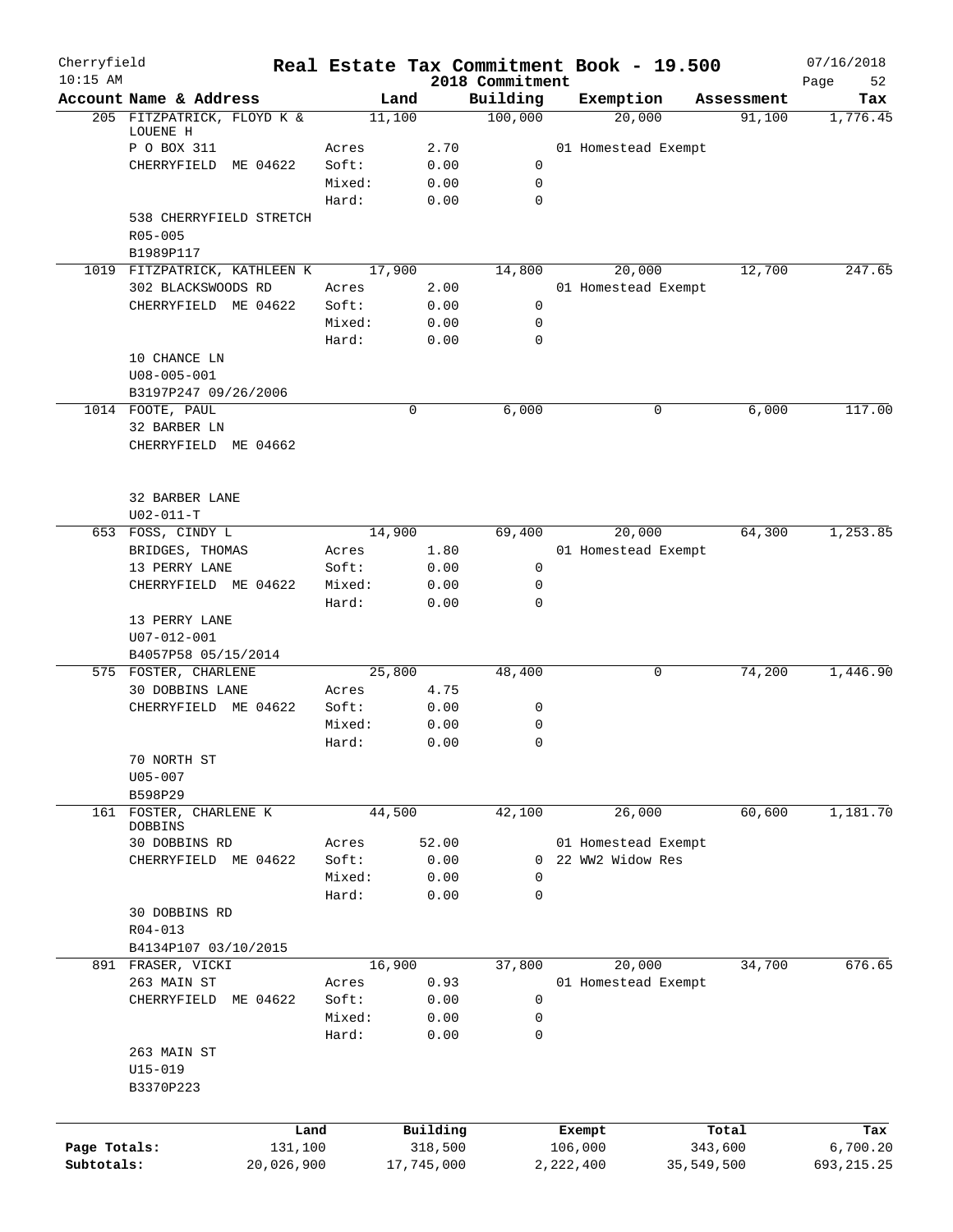| Cherryfield |                                      |                 |        |              |                  | Real Estate Tax Commitment Book - 19.500 |            | 07/16/2018 |
|-------------|--------------------------------------|-----------------|--------|--------------|------------------|------------------------------------------|------------|------------|
| $10:15$ AM  |                                      |                 |        |              | 2018 Commitment  |                                          |            | 53<br>Page |
|             | Account Name & Address               |                 | Land   |              | Building         | Exemption                                | Assessment | Tax        |
|             | 364 FRASER, LINWOOD (1/12<br>INT)    |                 | 700    |              | $\Omega$         | $\Omega$                                 | 700        | 13.65      |
|             | PO BOX 788                           | Acres           |        | 1.50         |                  |                                          |            |            |
|             | DAMARISCOTTA ME 04543                | Soft:           |        | 0.00         | $\mathsf{O}$     |                                          |            |            |
|             |                                      | Mixed:          |        | 0.00         | $\mathbf 0$      |                                          |            |            |
|             |                                      | Hard:           |        | 0.00         | $\Omega$         |                                          |            |            |
|             | SPRAGUE FALLS RD                     |                 |        |              |                  |                                          |            |            |
|             | $R08 - 028$                          |                 |        |              |                  |                                          |            |            |
|             | B1328P74                             |                 |        |              |                  |                                          |            |            |
|             | 360 FRASER, LINWOOD (1/12<br>INT)    |                 | 1,300  |              | 1,800            | 0                                        | 3,100      | 60.45      |
|             | PO BOX 788                           | Acres           |        | 2.76         |                  |                                          |            |            |
|             | DAMARISCOTTA ME 04543                | Soft:           |        | 0.00         | 0                |                                          |            |            |
|             |                                      | Mixed:          |        | 0.00         | 0                |                                          |            |            |
|             |                                      | Hard:           |        | 0.00         | $\mathbf 0$      |                                          |            |            |
|             | 629 SPRAGUE FALLS RD                 |                 |        |              |                  |                                          |            |            |
|             | R08-027                              |                 |        |              |                  |                                          |            |            |
|             | B1328P74                             |                 |        |              |                  |                                          |            |            |
|             | 359 FRASER, WILLIAM (1/6             |                 | 2,600  |              | 1,800            | 0                                        | 4,400      | 85.80      |
|             | INT)<br>P O BOX 997                  | Acres           |        | 2.76         |                  |                                          |            |            |
|             | DAMARISCOTTA ME 04543                | Soft:           |        | 0.00         | 0                |                                          |            |            |
|             |                                      | Mixed:          |        | 0.00         | $\mathbf 0$      |                                          |            |            |
|             |                                      | Hard:           |        | 0.00         | $\mathbf 0$      |                                          |            |            |
|             | 629 SPRAGUE FALLS RD                 |                 |        |              |                  |                                          |            |            |
|             | R08-027                              |                 |        |              |                  |                                          |            |            |
|             | B3411P287 B1328P74                   |                 |        |              |                  |                                          |            |            |
|             | 363 FRASER, WILLIAM (1/6             |                 | 1,500  |              | $\mathbf 0$      | 0                                        | 1,500      | 29.25      |
|             | INT)<br>P O BOX 997                  | Acres           |        | 1.50         |                  |                                          |            |            |
|             | DAMARISCOTTA ME 04543                | Soft:           |        | 0.00         | 0                |                                          |            |            |
|             |                                      | Mixed:          |        | 0.00         | $\mathsf{O}$     |                                          |            |            |
|             |                                      | Hard:           |        | 0.00         | $\Omega$         |                                          |            |            |
|             | SPRAGUE FALLS RD                     |                 |        |              |                  |                                          |            |            |
|             | R08-028                              |                 |        |              |                  |                                          |            |            |
|             | B3411P287 B1328P74                   |                 |        |              |                  |                                          |            |            |
|             | 116 FROSHOUR, EARL W &<br>LAURETTA A |                 | 13,900 |              | 40,400           | 20,000                                   | 34,300     | 668.85     |
|             | 695 BLACKSWOODS RD                   | Acres           |        | 0.50         |                  | 01 Homestead Exempt                      |            |            |
|             | CHERRYFIELD ME 04622                 | Soft:           |        | 0.00         | $\mathbf 0$      |                                          |            |            |
|             |                                      | Mixed:          |        | 0.00         | 0                |                                          |            |            |
|             |                                      | Hard:           |        | 0.00         | $\mathbf 0$      |                                          |            |            |
|             | 695 BLACKSWOODS RD                   |                 |        |              |                  |                                          |            |            |
|             | $R03 - 040$                          |                 |        |              |                  |                                          |            |            |
|             | B1352P192                            |                 |        |              |                  |                                          |            |            |
| 863         | GAKOVIC, ERIKA                       |                 | 18,100 |              | 25,800           | 0                                        | 43,900     | 856.05     |
|             | P O BOX 63                           | Acres           |        | 2.30         |                  |                                          |            |            |
|             | 26 WILLEY DISTRICT RD                | Soft:           |        | 0.00         | 0                |                                          |            |            |
|             | CHERRYFIELD ME 04622                 | Mixed:<br>Hard: |        | 0.00<br>0.00 | 0<br>$\mathbf 0$ |                                          |            |            |
|             | 26 WILLEY DISTRICT RD                |                 |        |              |                  |                                          |            |            |
|             | $U14 - 034$                          |                 |        |              |                  |                                          |            |            |
|             | B4388P127 02/23/2017                 |                 |        |              |                  |                                          |            |            |
|             |                                      |                 |        |              |                  |                                          |            |            |

|              | Land       | Building   | Exempt    | Total      | Tax        |
|--------------|------------|------------|-----------|------------|------------|
| Page Totals: | 38,100     | 69,800     | 20,000    | 87,900     | 1,714.05   |
| Subtotals:   | 20,065,000 | 17,814,800 | 2,242,400 | 35,637,400 | 694,929.30 |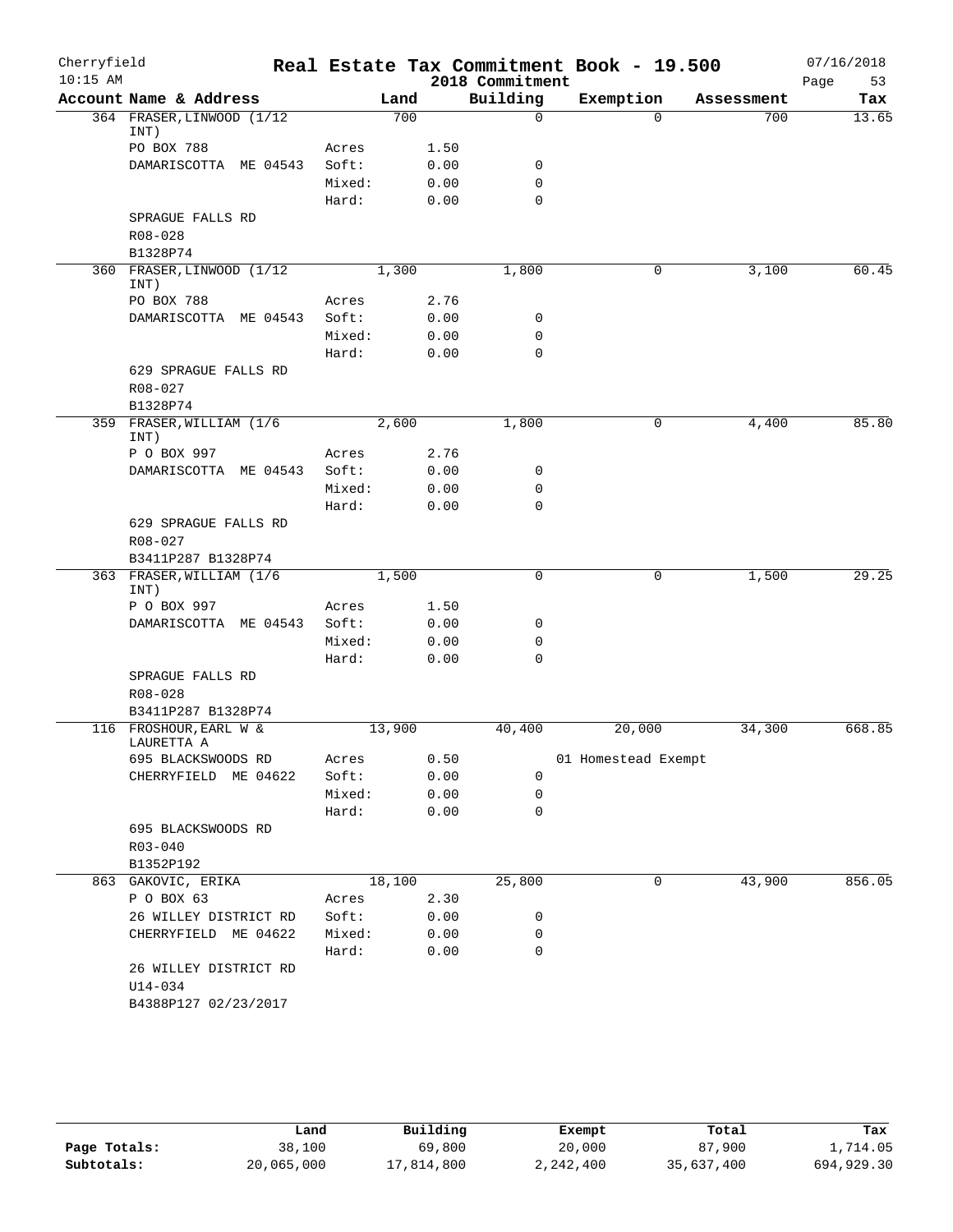| Cherryfield<br>$10:15$ AM |                                    |                 |        | 2018 Commitment | Real Estate Tax Commitment Book - 19.500 |            | 07/16/2018<br>Page<br>54 |
|---------------------------|------------------------------------|-----------------|--------|-----------------|------------------------------------------|------------|--------------------------|
|                           | Account Name & Address             |                 | Land   | Building        | Exemption                                | Assessment | Tax                      |
|                           | 241 GALE, NORITA B                 |                 | 41,100 | 93,700          | 0                                        | 134,800    | 2,628.60                 |
|                           | 17 SCHOODIC LANE                   | Acres           | 56.60  |                 |                                          |            |                          |
|                           | HANCOCK ME 04640                   | Soft:           | 0.00   | 0               |                                          |            |                          |
|                           |                                    | Mixed:          | 0.00   | 0               |                                          |            |                          |
|                           |                                    | Hard:           | 0.00   | 0               |                                          |            |                          |
|                           | 473 WILLEY DISTRICT RD             |                 |        |                 |                                          |            |                          |
|                           | R05-036                            |                 |        |                 |                                          |            |                          |
|                           | B2748P146                          |                 |        |                 |                                          |            |                          |
|                           | 586 GAUDETTE, STEPHEN              |                 | 17,900 | 68,600          | 0                                        | 86,500     | 1,686.75                 |
|                           | 25 ELM STREET                      | Acres           | 0.49   |                 |                                          |            |                          |
|                           | CHERRYFIELD ME 04622               | Soft:           | 0.00   | 0               |                                          |            |                          |
|                           |                                    | Mixed:<br>Hard: | 0.00   | 0<br>0          |                                          |            |                          |
|                           | 25 ELM ST                          |                 | 0.00   |                 |                                          |            |                          |
|                           | $U05 - 018$                        |                 |        |                 |                                          |            |                          |
|                           | B4081P25 08/04/2014                |                 |        |                 |                                          |            |                          |
|                           | 177 GAUTHIER ET AL, NANCY R        |                 | 16,900 | 2,000           | 18,900                                   | 0          | 0.00                     |
|                           | GAUTHIER JR, ROBERT ET             | Acres           | 3.32   |                 | 01 Homestead Exempt                      |            |                          |
|                           | AL                                 |                 |        |                 |                                          |            |                          |
|                           | 41 N MAIN ST                       | Soft:           | 0.00   | 0               |                                          |            |                          |
|                           | CHERRYFIELD ME 04622               | Mixed:          | 0.00   | 0               |                                          |            |                          |
|                           |                                    | Hard:           | 0.00   | 0               |                                          |            |                          |
|                           | 41 NORTH MAIN ST                   |                 |        |                 |                                          |            |                          |
|                           | $R04 - 025 - 003$                  |                 |        |                 |                                          |            |                          |
|                           | B2200P124                          |                 |        |                 |                                          |            |                          |
|                           | 8 GAY III, CLAYTON H &<br>LORENA G |                 | 35,400 | 71,400          | 20,000                                   | 86,800     | 1,692.60                 |
|                           | 521 MILBRIDGE RD                   | Acres           | 72.00  |                 | 01 Homestead Exempt                      |            |                          |
|                           | CHERRYFIELD ME 04622               | Soft:           | 0.00   | 0               |                                          |            |                          |
|                           |                                    | Mixed:          | 62.00  | 10,230          |                                          |            |                          |
|                           |                                    | Hard:           | 7.00   | 882             |                                          |            |                          |
|                           | 521 MILBRIDGE RD                   |                 |        |                 |                                          |            |                          |
|                           | R01-002-002                        |                 |        |                 |                                          |            |                          |
|                           | B3098P236 01/09/2006               |                 |        |                 |                                          |            |                          |
|                           | 7 GAY III, LORENA G &<br>CLAYTON J |                 | 7,800  | 700             | 0                                        | 8,500      | 165.75                   |
|                           | 521 MILBRIDGE RD                   | Acres           | 47.00  |                 |                                          |            |                          |
|                           | CHERRYFIELD ME 04622               | Soft:           | 0.00   | 0               |                                          |            |                          |
|                           |                                    | Mixed:          | 47.00  | 7,755           |                                          |            |                          |
|                           |                                    | Hard:           | 0.00   | 0               |                                          |            |                          |
|                           | MILBRIDGE ROAD                     |                 |        |                 |                                          |            |                          |
|                           | R01-003<br>B4439P281 02/21/2018    |                 |        |                 |                                          |            |                          |
|                           | 978 GAY, JONATHAN D                |                 | 16,700 | 0               | 0                                        | 16,700     | 325.65                   |
|                           | 123 Rte 193                        | Acres           | 10.00  |                 |                                          |            |                          |
|                           | Deblois ME 04622                   | Soft:           | 0.00   | 0               |                                          |            |                          |
|                           |                                    | Mixed:          | 0.00   | 0               |                                          |            |                          |
|                           |                                    | Hard:           | 0.00   | 0               |                                          |            |                          |
|                           | MILBRIDGE RD                       |                 |        |                 |                                          |            |                          |
|                           | R01-002-006                        |                 |        |                 |                                          |            |                          |
|                           | B2871P33 05/03/2005                |                 |        |                 |                                          |            |                          |
|                           |                                    |                 |        |                 |                                          |            |                          |

|              | Land       | Building   | Exempt    | Total      | Tax        |
|--------------|------------|------------|-----------|------------|------------|
| Page Totals: | 135,800    | 236,400    | 38,900    | 333,300    | 6,499.35   |
| Subtotals:   | 20,200,800 | 18,051,200 | 2,281,300 | 35,970,700 | 701,428.65 |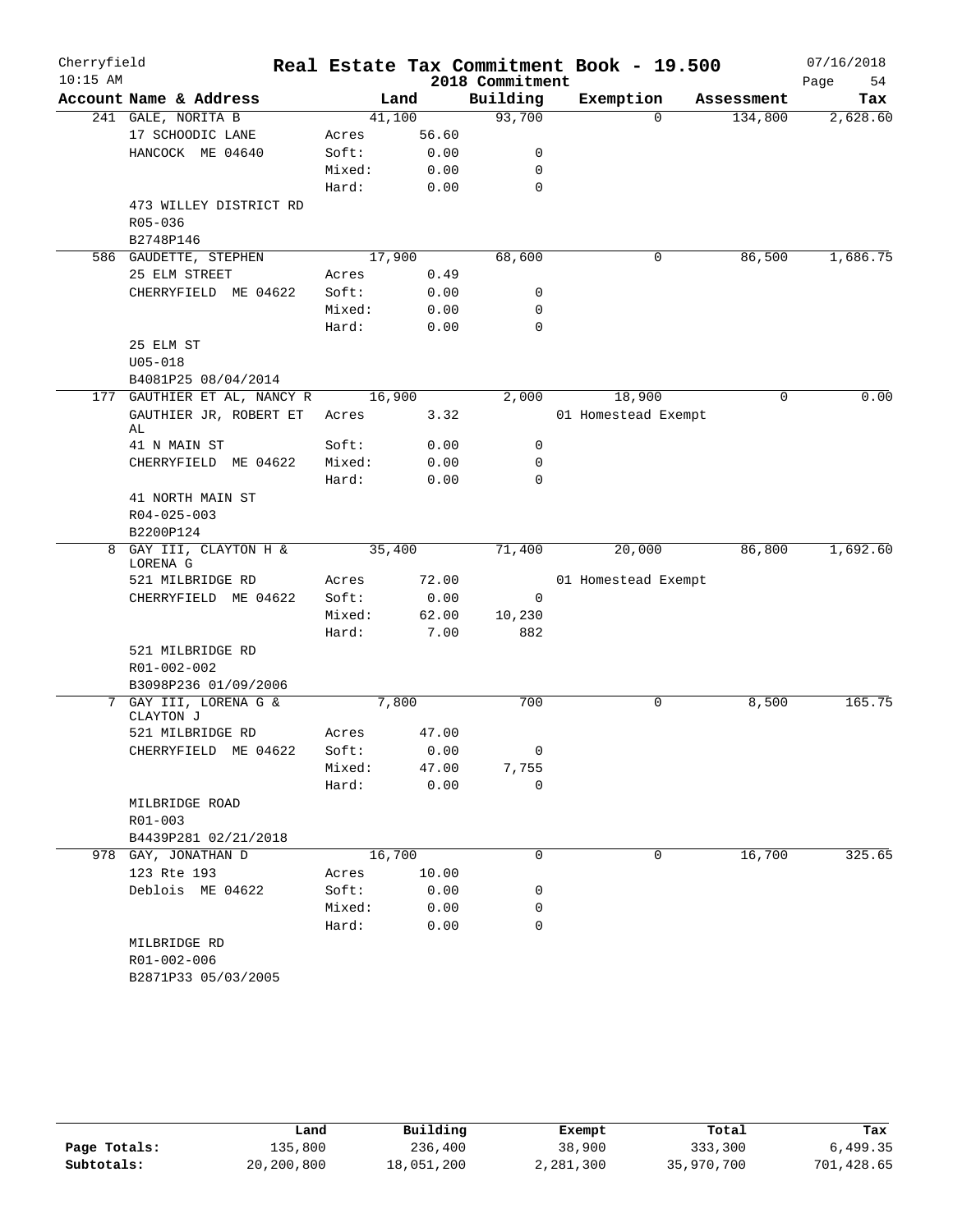| Cherryfield<br>$10:15$ AM |                                          |        |            | 2018 Commitment | Real Estate Tax Commitment Book - 19.500 |              | 07/16/2018        |
|---------------------------|------------------------------------------|--------|------------|-----------------|------------------------------------------|--------------|-------------------|
|                           | Account Name & Address                   |        | Land       | Building        | Exemption                                | Assessment   | Page<br>55<br>Tax |
|                           | 1 GAY, LOIS A                            |        | 96,600     | 170,800         | 20,000                                   | 247,400      | 4,824.30          |
|                           | GAY, MELANIE M                           | Acres  | 26.00      |                 | 01 Homestead Exempt                      |              |                   |
|                           | 372 MILBRIDGE RD                         | Soft:  | 0.00       | 0               |                                          |              |                   |
|                           | CHERRYFIELD ME 04622                     | Mixed: | 0.00       | 0               |                                          |              |                   |
|                           |                                          | Hard:  | 0.00       | $\mathbf 0$     |                                          |              |                   |
|                           | 372 MILBRIDGE RD                         |        |            |                 |                                          |              |                   |
|                           | R01-001                                  |        |            |                 |                                          |              |                   |
|                           | B3534P109 06/04/2009                     |        |            |                 |                                          |              |                   |
|                           | 59 GAY, LOIS A                           |        | 21,900     | 4,300           | 0                                        | 26,200       | 510.90            |
|                           | GAY, MELANIE M                           | Acres  | 16.00      |                 |                                          |              |                   |
|                           |                                          | Soft:  | 0.00       | 0               |                                          |              |                   |
|                           | 372 MILBRIDGE RD<br>CHERRYFIELD ME 04622 | Mixed: | 0.00       | 0               |                                          |              |                   |
|                           |                                          |        |            | 0               |                                          |              |                   |
|                           |                                          | Hard:  | 0.00       |                 |                                          |              |                   |
|                           | MILBRIDGE RD                             |        |            |                 |                                          |              |                   |
|                           | R02-013                                  |        |            |                 |                                          |              |                   |
|                           | B3534P109 06/04/2009                     |        |            |                 |                                          |              |                   |
|                           | 375 GENTILE, ROBERT R &<br>WENDY B       |        | 22,000     | 0               | 0                                        | 22,000       | 429.00            |
|                           |                                          |        |            |                 |                                          |              |                   |
|                           | 51 DEACON SMITH HILL RD Acres            |        | 43.50      |                 |                                          |              |                   |
|                           | PATTERSON NY 12563                       | Soft:  | 0.00       | 0               |                                          |              |                   |
|                           |                                          | Mixed: | 0.00       | 0               |                                          |              |                   |
|                           |                                          | Hard:  | 0.00       | $\mathbf 0$     |                                          |              |                   |
|                           | <b>CROTCH</b>                            |        |            |                 |                                          |              |                   |
|                           | R08-037                                  |        |            |                 |                                          |              |                   |
|                           | B1468P238                                |        |            |                 |                                          |              |                   |
|                           | 490 GIBSON, SUZANNE M                    |        | 23,300     | 35,300          | 20,000                                   | 38,600       | 752.70            |
|                           | 187 MILBRIDGE RD                         | Acres  | 1.32       |                 | 01 Homestead Exempt                      |              |                   |
|                           | CHERRYFIELD ME 04622                     | Soft:  | 0.00       | 0               |                                          |              |                   |
|                           |                                          | Mixed: | 0.00       | 0               |                                          |              |                   |
|                           |                                          | Hard:  | 0.00       | 0               |                                          |              |                   |
|                           | 187 MILBRIDGE RD                         |        |            |                 |                                          |              |                   |
|                           | $U02 - 006$                              |        |            |                 |                                          |              |                   |
|                           | B3546P276 07/09/2009 B2540P183           |        |            |                 |                                          |              |                   |
|                           | 1159 GIGER, CHARLES K                    |        | 17,800     | 124,000         | 26,000                                   | 115,800      | 2,258.10          |
|                           | P O BOX<br>21                            | Acres  | 1.80       |                 | 12 WW2 Veteran Res                       |              |                   |
|                           | CHERRYFIELD ME 04622                     | Soft:  | 0.00       |                 | 0 01 Homestead Exempt                    |              |                   |
|                           |                                          | Mixed: | 0.00       | 0               |                                          |              |                   |
|                           |                                          | Hard:  | 0.00       | 0               |                                          |              |                   |
|                           | 168 RIDGE RD                             |        |            |                 |                                          |              |                   |
|                           | U17-005-001                              |        |            |                 |                                          |              |                   |
|                           | B2666P25                                 |        |            |                 |                                          |              |                   |
|                           | 699 GILLEN,<br>KATIE J                   |        | 16,100     | 53,300          | $\mathbf 0$                              | 69,400       | 1,353.30          |
|                           | 248 MAIN RD SOUTH                        | Acres  | 0.20       |                 |                                          |              |                   |
|                           | HAMPDEN<br>ME 04444                      | Soft:  | 0.00       | 0               |                                          |              |                   |
|                           |                                          | Mixed: | 0.00       | 0               |                                          |              |                   |
|                           |                                          | Hard:  | 0.00       | 0               |                                          |              |                   |
|                           | 3 CAMPBELL HILL                          |        |            |                 |                                          |              |                   |
|                           | $U11 - 001$                              |        |            |                 |                                          |              |                   |
|                           | B3462P43 10/16/2008 B1426P10             |        |            |                 |                                          |              |                   |
|                           | 717 GILLEN, KATIE                        |        | 9,400      | 35,900          | $\mathbf 0$                              | 45,300       | 883.35            |
|                           | 248 MAIN RD SOUTH                        | Acres  | 0.10       |                 |                                          |              |                   |
|                           | HAMPDEN ME 04444                         | Soft:  | 0.00       | 0               |                                          |              |                   |
|                           |                                          | Mixed: | 0.00       | 0               |                                          |              |                   |
|                           |                                          | Hard:  | 0.00       | 0               |                                          |              |                   |
|                           | 7 CAMPBELL HILL                          |        |            |                 |                                          |              |                   |
|                           | $U11 - 018$                              |        |            |                 |                                          |              |                   |
|                           | B4275P162 07/25/2016                     |        |            |                 |                                          |              |                   |
|                           |                                          |        |            |                 |                                          |              |                   |
|                           |                                          |        |            |                 |                                          |              |                   |
|                           |                                          | Land   | Building   |                 | Exempt                                   | Total        | Tax               |
| Page Totals:              | 207,100                                  |        | 423,600    |                 | 66,000                                   | 564,700      | 11,011.65         |
| Subtotals:                | 20,407,900                               |        | 18,474,800 |                 | 2,347,300                                | 36, 535, 400 | 712,440.30        |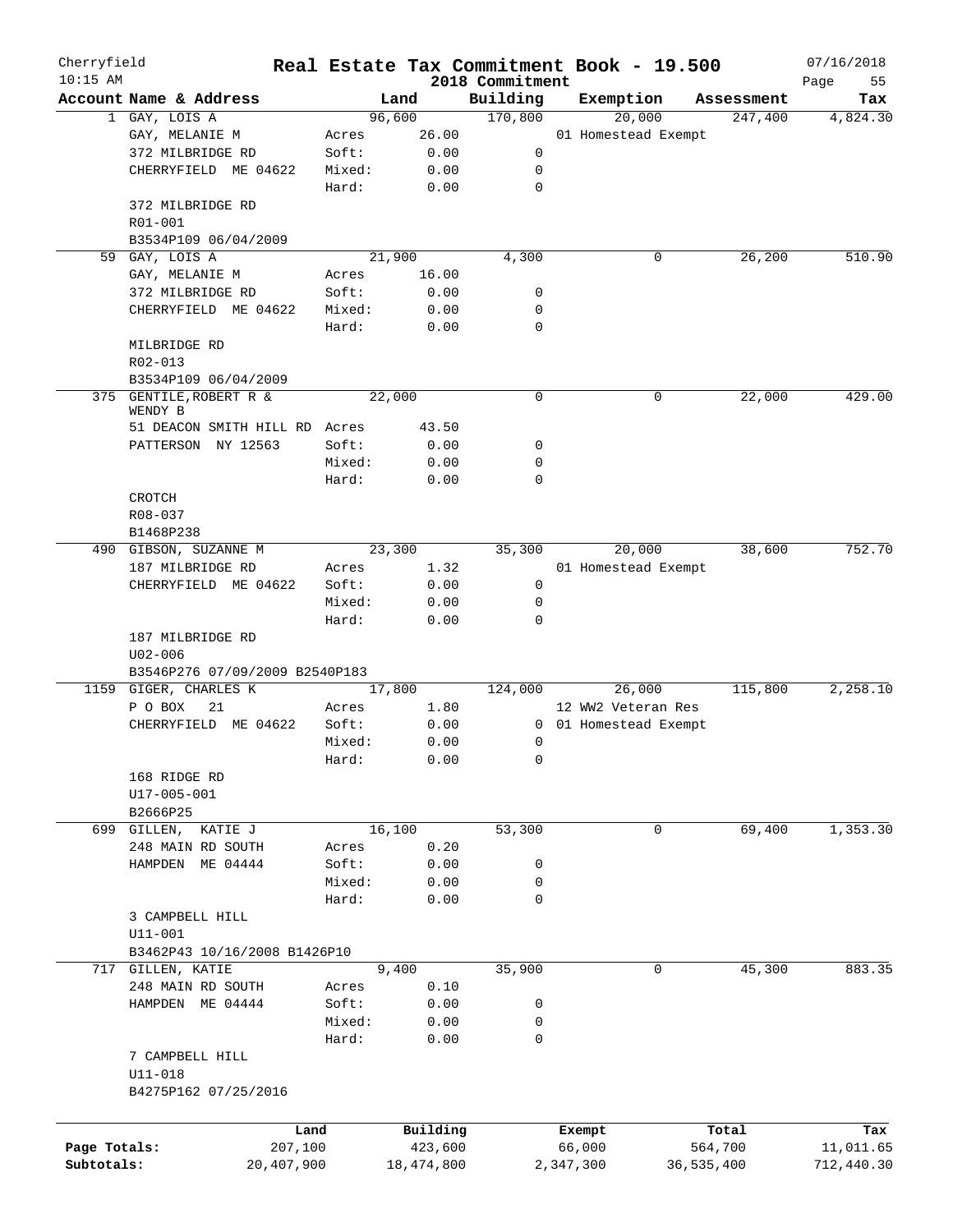| Cherryfield<br>$10:15$ AM |                          |        |            | 2018 Commitment | Real Estate Tax Commitment Book - 19.500 |            |            | 07/16/2018<br>Page<br>56 |
|---------------------------|--------------------------|--------|------------|-----------------|------------------------------------------|------------|------------|--------------------------|
|                           | Account Name & Address   |        | Land       | Building        | Exemption                                |            | Assessment | Tax                      |
|                           | 701 GILLEN, KATIE        |        | 10,400     | 70,300          |                                          | $\Omega$   | 80,700     | 1,573.65                 |
|                           | 248 MAIN RD SOUTH        | Acres  | 0.04       |                 |                                          |            |            |                          |
|                           | HAMPDEN ME 04444         | Soft:  | 0.00       | 0               |                                          |            |            |                          |
|                           |                          | Mixed: | 0.00       | 0               |                                          |            |            |                          |
|                           |                          | Hard:  | 0.00       | $\mathbf 0$     |                                          |            |            |                          |
|                           | 6 PARK ST                |        |            |                 |                                          |            |            |                          |
|                           | $U11 - 003$              |        |            |                 |                                          |            |            |                          |
|                           | B4275P162 07/25/2016     |        |            |                 |                                          |            |            |                          |
|                           | 674 GIORGI, VICTOR       |        | 21,400     | 54,900          | 20,000                                   |            | 56,300     | 1,097.85                 |
|                           | 281 BLACKSWOODS RD       | Acres  | 6.00       |                 | 01 Homestead Exempt                      |            |            |                          |
|                           |                          | Soft:  |            | 0               |                                          |            |            |                          |
|                           | CHERRYFIELD ME 04622     |        | 0.00       |                 |                                          |            |            |                          |
|                           |                          | Mixed: | 0.00       | 0               |                                          |            |            |                          |
|                           |                          | Hard:  | 0.00       | $\mathbf 0$     |                                          |            |            |                          |
|                           | 281 BLACKSWOODS RD       |        |            |                 |                                          |            |            |                          |
|                           | $U08 - 007$              |        |            |                 |                                          |            |            |                          |
|                           | B2518P322                |        |            |                 |                                          |            |            |                          |
|                           | 853 GOBLE, JONATHAN      |        | 17,600     | 37,900          | 20,000                                   |            | 35,500     | 692.25                   |
|                           | 183 MAIN ST              | Acres  | 1.45       |                 | 01 Homestead Exempt                      |            |            |                          |
|                           | ME 04622<br>CHERRYFIELD  | Soft:  | 0.00       | 0               |                                          |            |            |                          |
|                           |                          | Mixed: | 0.00       | 0               |                                          |            |            |                          |
|                           |                          | Hard:  | 0.00       | $\mathbf 0$     |                                          |            |            |                          |
|                           | 183 NORTH MAIN ST        |        |            |                 |                                          |            |            |                          |
|                           | $U14 - 025$              |        |            |                 |                                          |            |            |                          |
|                           | B4052P237 04/28/2014     |        |            |                 |                                          |            |            |                          |
| 82                        | GOLUBCOW, SAUL & HEDWIG, |        | 21,700     | 0               |                                          | 0          | 21,700     | 423.15                   |
|                           | MOLLY O                  |        |            |                 |                                          |            |            |                          |
|                           | 10941 BROAD GREEN TR     | Acres  | 32.00      |                 |                                          |            |            |                          |
|                           | POTOMAC MD 20854         | Soft:  | 0.00       | 0               |                                          |            |            |                          |
|                           |                          | Mixed: | 0.00       | 0               |                                          |            |            |                          |
|                           |                          | Hard:  | 0.00       | 0               |                                          |            |            |                          |
|                           | UNIONVILLE RD (OFF)      |        |            |                 |                                          |            |            |                          |
|                           | R03-007                  |        |            |                 |                                          |            |            |                          |
|                           | B791P13                  |        |            |                 |                                          |            |            |                          |
|                           | 524 GOODWIN, KEVIN       |        | 20,100     | 40,800          |                                          | 0          | 60,900     | 1,187.55                 |
|                           | 62 WILSON HILL ROAD      | Acres  | 0.68       |                 |                                          |            |            |                          |
|                           | CHERRYFIELD<br>ME 04622  | Soft:  | 0.00       | 0               |                                          |            |            |                          |
|                           |                          |        |            |                 |                                          |            |            |                          |
|                           |                          | Mixed: | 0.00       | 0               |                                          |            |            |                          |
|                           |                          | Hard:  | 0.00       | 0               |                                          |            |            |                          |
|                           | 62 WILSON HILL RD        |        |            |                 |                                          |            |            |                          |
|                           | $U03 - 018$              |        |            |                 |                                          |            |            |                          |
|                           | B4164P6 06/29/2015       |        |            |                 |                                          |            |            |                          |
|                           | 318 GORMLEY, ROBERT      |        | 8,700      | 10,600          |                                          | 0          | 19,300     | 376.35                   |
|                           | 81 WINSOR AVE.           | Acres  | 1.03       |                 |                                          |            |            |                          |
|                           | NORTH KINGSTOWN RI       | Soft:  | 0.00       | 0               |                                          |            |            |                          |
|                           | 02852                    |        |            |                 |                                          |            |            |                          |
|                           |                          | Mixed: | 0.00       | 0               |                                          |            |            |                          |
|                           |                          | Hard:  | 0.00       | $\mathbf 0$     |                                          |            |            |                          |
|                           | 410 NORTH MAIN ST        |        |            |                 |                                          |            |            |                          |
|                           | R07-012                  |        |            |                 |                                          |            |            |                          |
|                           | B863P284                 |        |            |                 |                                          |            |            |                          |
|                           | 321 GORMLEY, ROBERT      |        | 35,300     | 24,400          |                                          | 0          | 59,700     | 1,164.15                 |
|                           | 81 WINSOR AVE.           | Acres  | 40.00      |                 |                                          |            |            |                          |
|                           | NORTH WINSOR RI 02852    | Soft:  | 0.00       | 0               |                                          |            |            |                          |
|                           |                          | Mixed: | 0.00       | 0               |                                          |            |            |                          |
|                           |                          | Hard:  | 0.00       | $\mathbf 0$     |                                          |            |            |                          |
|                           | 436 NORTH MAIN ST        |        |            |                 |                                          |            |            |                          |
|                           | R07-014-002              |        |            |                 |                                          |            |            |                          |
|                           |                          |        |            |                 |                                          |            |            |                          |
|                           |                          |        |            |                 |                                          |            |            |                          |
|                           |                          | Land   | Building   |                 | Exempt                                   |            | Total      | Tax                      |
| Page Totals:              | 135,200                  |        | 238,900    |                 | 40,000                                   |            | 334,100    | 6,514.95                 |
| Subtotals:                | 20,543,100               |        | 18,713,700 |                 | 2,387,300                                | 36,869,500 |            | 718,955.25               |
|                           |                          |        |            |                 |                                          |            |            |                          |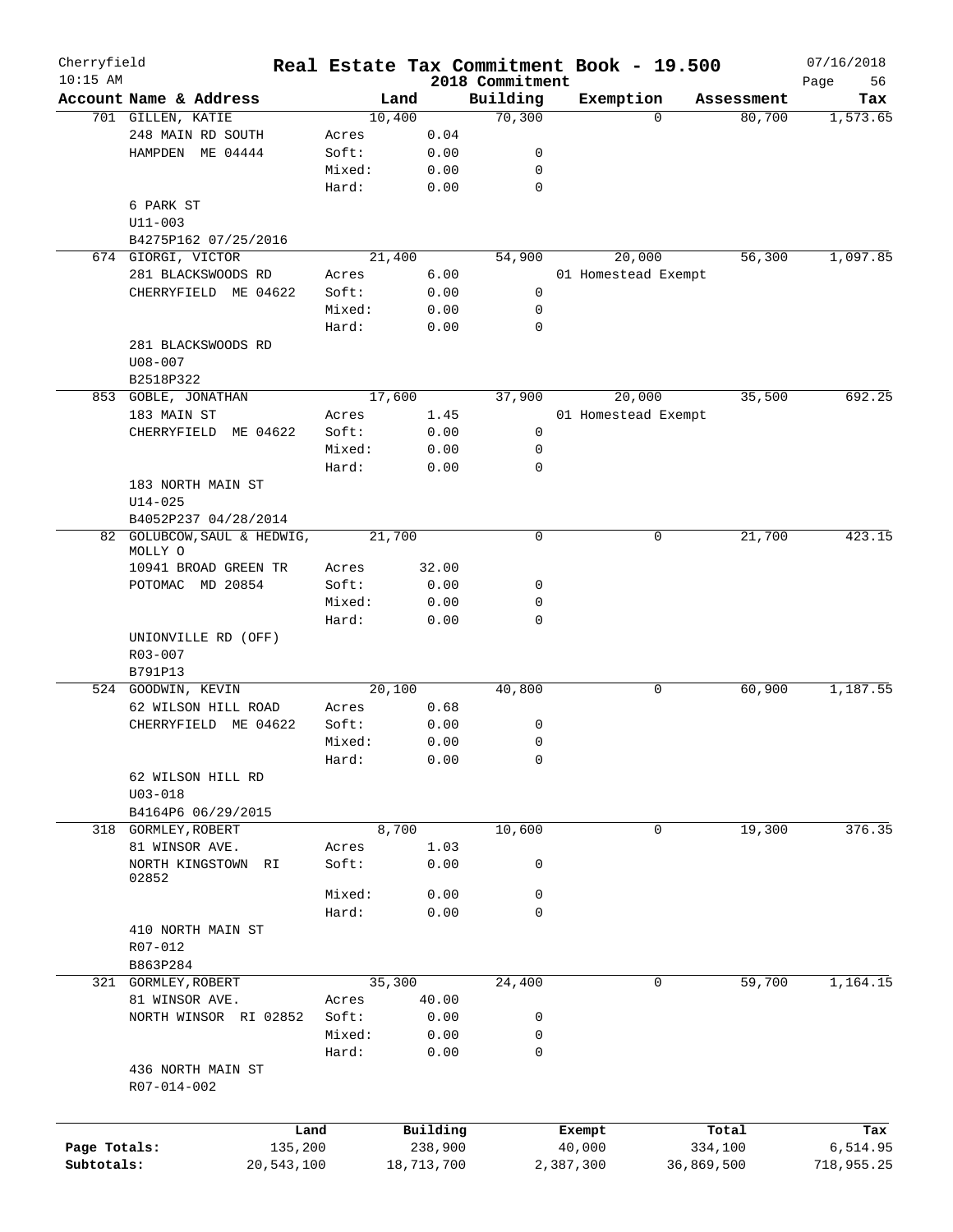| Cherryfield |                         |        |        |                 | Real Estate Tax Commitment Book - 19.500 |            | 07/16/2018 |
|-------------|-------------------------|--------|--------|-----------------|------------------------------------------|------------|------------|
| $10:15$ AM  |                         |        |        | 2018 Commitment |                                          |            | 57<br>Page |
|             | Account Name & Address  |        | Land   | Building        | Exemption                                | Assessment | Tax        |
|             | 402 GRACE, HAROLD       | 21,800 |        | $\mathbf 0$     | $\Omega$                                 | 21,800     | 425.10     |
|             | PO BOX 88               | Acres  | 42.90  |                 |                                          |            |            |
|             | MADISON ME 04950        | Soft:  | 0.00   | 0               |                                          |            |            |
|             |                         | Mixed: | 0.00   | 0               |                                          |            |            |
|             |                         | Hard:  | 0.00   | 0               |                                          |            |            |
|             | CROTCH                  |        |        |                 |                                          |            |            |
|             | R09-001-022             |        |        |                 |                                          |            |            |
|             | B4344P97 03/17/2017     |        |        |                 |                                          |            |            |
|             | 403 GRACE, HAROLD       | 22,300 |        | $\mathbf 0$     | 0                                        | 22,300     | 434.85     |
|             | PO BOX 88               | Acres  | 44.21  |                 |                                          |            |            |
|             | MADISON ME 04950        | Soft:  | 0.00   | 0               |                                          |            |            |
|             |                         | Mixed: | 0.00   | 0               |                                          |            |            |
|             |                         | Hard:  | 0.00   | $\mathbf 0$     |                                          |            |            |
|             | CROTCH                  |        |        |                 |                                          |            |            |
|             | R09-001-023             |        |        |                 |                                          |            |            |
|             | B4314P67 11/18/2016     |        |        |                 |                                          |            |            |
|             | 1013 GRACE, HAROLD      | 21,900 |        | 5,400           | 0                                        | 27,300     | 532.35     |
|             | P.O. BOX 88             | Acres  | 40.72  |                 |                                          |            |            |
|             | MADISON ME 04950        | Soft:  | 0.00   | 0               |                                          |            |            |
|             |                         | Mixed: | 0.00   | 0               |                                          |            |            |
|             |                         | Hard:  | 0.00   | 0               |                                          |            |            |
|             | <b>CROTCH</b>           |        |        |                 |                                          |            |            |
|             | R09-003                 |        |        |                 |                                          |            |            |
|             | B1523P117               |        |        |                 |                                          |            |            |
| 739         | GRAHAM, JAMES T & TINA  | 58,600 |        | 127,400         | 0                                        | 186,000    | 3,627.00   |
|             | S                       |        |        |                 |                                          |            |            |
|             | 3280 S CRATER RD        | Acres  | 2.43   |                 |                                          |            |            |
|             | PETERSBURG VA 23805     | Soft:  | 0.00   | 0               |                                          |            |            |
|             |                         | Mixed: | 0.00   | 0               |                                          |            |            |
|             |                         | Hard:  | 0.00   | 0               |                                          |            |            |
|             | 49 PARK ST              |        |        |                 |                                          |            |            |
|             | $U11 - 040$             |        |        |                 |                                          |            |            |
|             | B4444P28 03/12/2018     |        |        |                 |                                          |            |            |
|             | 703 GRAHAM, NICOLE L    | 22,200 |        | 98,400          | 0                                        | 120,600    | 2,351.70   |
|             | 14 PARK ST              | Acres  | 0.90   |                 |                                          |            |            |
|             | ME 04622<br>CHERRYFIELD | Soft:  | 0.00   | 0               |                                          |            |            |
|             |                         | Mixed: | 0.00   | 0               |                                          |            |            |
|             |                         | Hard:  | 0.00   | 0               |                                          |            |            |
|             | 14 PARK ST              |        |        |                 |                                          |            |            |
|             | $U11 - 005$             |        |        |                 |                                          |            |            |
|             | B4006P225 10/22/2013    |        |        |                 |                                          |            |            |
|             | 220 GRALLERT, MARGOT    | 41,200 |        | 0               | 0                                        | 41,200     | 803.40     |
|             | 28 CONCORD GREENE #4    | Acres  | 198.00 |                 |                                          |            |            |
|             | CONCORD MA 01743        | Soft:  | 156.00 | 21,996          |                                          |            |            |
|             |                         | Mixed: | 22.00  | 3,630           |                                          |            |            |
|             |                         | Hard:  | 0.00   | 0               |                                          |            |            |
|             | WILLEY DISTRICT RD      |        |        |                 |                                          |            |            |
|             | R05-019                 |        |        |                 |                                          |            |            |
|             | B3725P79 03/18/2011     |        |        |                 |                                          |            |            |
|             |                         |        |        |                 |                                          |            |            |

|              | Land       | Building   | Exempt    | Total      | Tax        |
|--------------|------------|------------|-----------|------------|------------|
| Page Totals: | 188,000    | 231,200    |           | 419,200    | 8,174.40   |
| Subtotals:   | 20,731,100 | 18,944,900 | 2,387,300 | 37,288,700 | 727,129.65 |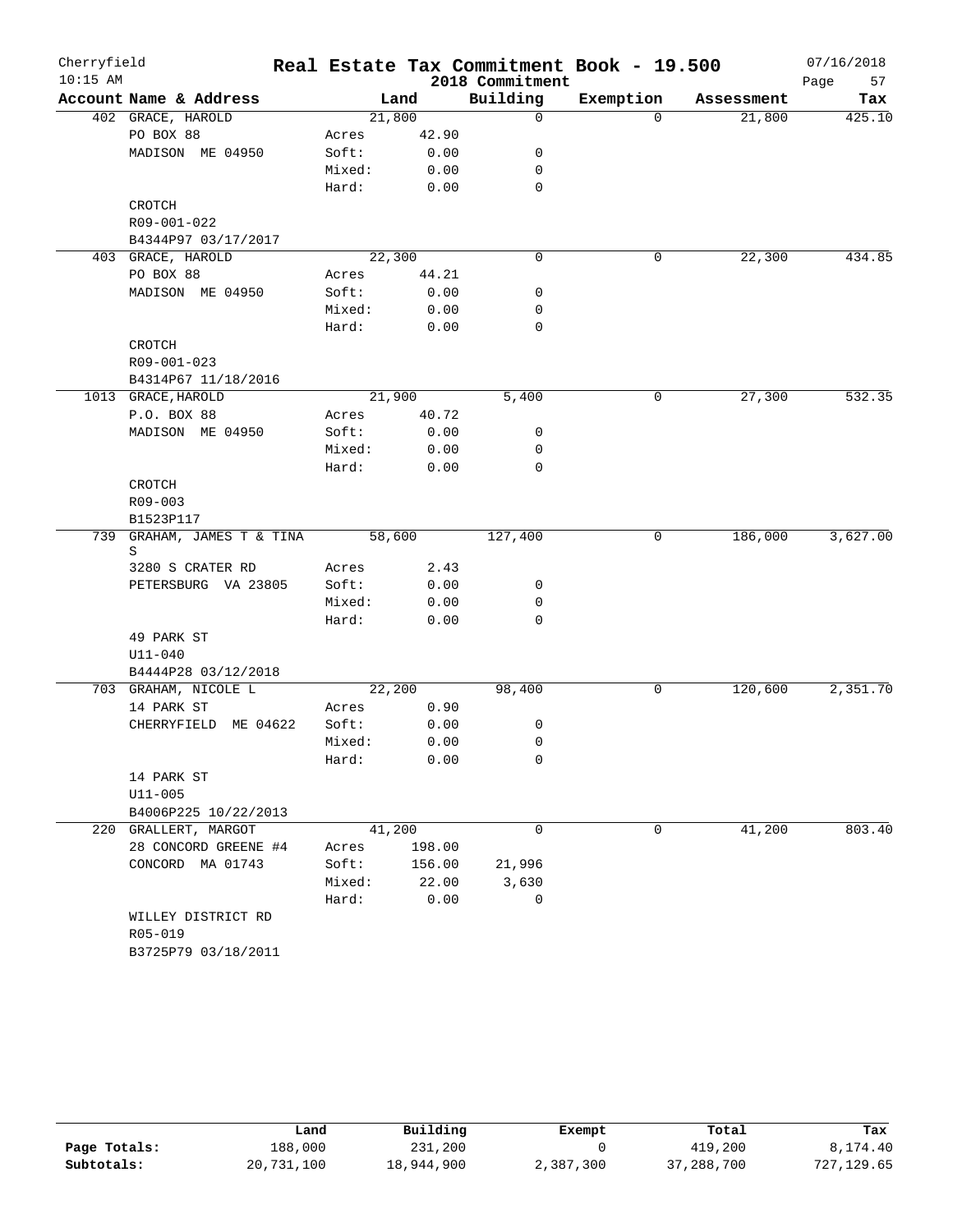| Cherryfield<br>$10:15$ AM |                                           |            |            | 2018 Commitment | Real Estate Tax Commitment Book - 19.500 |            | 07/16/2018<br>Page<br>58 |
|---------------------------|-------------------------------------------|------------|------------|-----------------|------------------------------------------|------------|--------------------------|
|                           | Account Name & Address                    |            | Land       | Building        | Exemption                                | Assessment | Tax                      |
| 632                       | <b>GRANT FAMILY</b>                       |            | 11,400     | 42,200          | $\Omega$                                 | 53,600     | 1,045.20                 |
|                           | IRREVOCABLE TRUST                         |            |            |                 |                                          |            |                          |
|                           | C/O THELMA GRANT                          | Acres      | 0.24       |                 |                                          |            |                          |
|                           | 25 HILL AVE                               | Soft:      | 0.00       | 0               |                                          |            |                          |
|                           | YALESVILLE CT<br>06492-2223               | Mixed:     | 0.00       | $\mathbf 0$     |                                          |            |                          |
|                           |                                           | Hard:      | 0.00       | $\mathbf 0$     |                                          |            |                          |
|                           | 83 STILLWATER RD                          |            |            |                 |                                          |            |                          |
|                           | $U06 - 022$                               |            |            |                 |                                          |            |                          |
|                           | B2736P43                                  |            |            |                 |                                          |            |                          |
|                           | 993 GRANT JR, ROBERT                      |            | 0          | 15,600          | 15,600                                   | 0          | 0.00                     |
|                           | 17 BARREN WAY                             |            |            |                 | 01 Homestead Exempt                      |            |                          |
|                           | CHERRYFIELD ME 04622                      |            |            |                 |                                          |            |                          |
|                           | 17 BARREN WAY                             |            |            |                 |                                          |            |                          |
|                           | U18-006-001-004                           |            |            |                 |                                          |            |                          |
| 277                       | GRANT, ALTON & JANET<br>(L/E)             |            | 22,300     | 31,900          | 0                                        | 54,200     | 1,056.90                 |
|                           | GRANT, CHERYL ANNE                        | Acres      | 7.70       |                 |                                          |            |                          |
|                           | 19 GRANT ROAD                             | Soft:      | 0.00       | 0               |                                          |            |                          |
|                           | CHERRYFIELD ME 04622                      | Mixed:     | 0.00       | 0               |                                          |            |                          |
|                           |                                           | Hard:      | 0.00       | $\mathbf 0$     |                                          |            |                          |
|                           | 19 GRANT RD                               |            |            |                 |                                          |            |                          |
|                           | R05-064                                   |            |            |                 |                                          |            |                          |
|                           | B3471P275 11/18/2008                      |            |            |                 |                                          |            |                          |
|                           | 887 GRANT, RUTH                           |            | 18,100     | 46,900          | 20,000                                   | 45,000     | 877.50                   |
|                           | 39 RIDGE RD                               | Acres      | 2.32       |                 | 01 Homestead Exempt                      |            |                          |
|                           | CHERRYFIELD<br>ME 04622                   | Soft:      | 0.00       | 0               |                                          |            |                          |
|                           |                                           | Mixed:     | 0.00       | 0               |                                          |            |                          |
|                           |                                           | Hard:      | 0.00       | 0               |                                          |            |                          |
|                           | 39 RIDGE RD                               |            |            |                 |                                          |            |                          |
|                           | $U15 - 015$                               |            |            |                 |                                          |            |                          |
|                           | B881P12                                   |            |            |                 |                                          |            |                          |
| 609                       | GRANT, WAYNE G.                           |            | 12,100     | 47,100          | 20,000                                   | 39,200     | 764.40                   |
|                           | P O BOX 194                               | Acres      | 1.51       |                 | 01 Homestead Exempt                      |            |                          |
|                           | CHERRYFIELD<br>ME 04622                   | Soft:      | 0.00       | 0               |                                          |            |                          |
|                           |                                           | Mixed:     | 0.00       | 0               |                                          |            |                          |
|                           |                                           | Hard:      | 0.00       | 0               |                                          |            |                          |
|                           | 86 SCHOOL ST                              |            |            |                 |                                          |            |                          |
|                           | $U05 - 040$<br>B2002P123                  |            |            |                 |                                          |            |                          |
|                           | 722 GRANT, GARDNER C &                    |            | 20,600     | 73,700          | 0                                        | 94,300     | 1,838.85                 |
|                           | VIRGINIA                                  |            |            |                 |                                          |            |                          |
|                           | PO BOX 405                                | Acres      | 0.73       |                 |                                          |            |                          |
|                           | CHERRYFIELD<br>ME 04622                   | Soft:      | 0.00       | 0               |                                          |            |                          |
|                           |                                           | Mixed:     | 0.00       | 0               |                                          |            |                          |
|                           |                                           | Hard:      | 0.00       | 0               |                                          |            |                          |
|                           | 6 NEW ST                                  |            |            |                 |                                          |            |                          |
|                           | $U11 - 023$<br>503 GRAY, ELESTINE E (L/E) |            | 4,500      | 0               | 0                                        | 4,500      | 87.75                    |
|                           | GRAY, SHELLEY                             | Acres      | 0.62       |                 |                                          |            |                          |
|                           | P O BOX 211                               | Soft:      | 0.00       | 0               |                                          |            |                          |
|                           | CHERRYFIELD ME 04622                      | Mixed:     | 0.00       | 0               |                                          |            |                          |
|                           |                                           | Hard:      | 0.00       | 0               |                                          |            |                          |
|                           | MILBRIDGE RD                              |            |            |                 |                                          |            |                          |
|                           | $U02 - 018$                               |            |            |                 |                                          |            |                          |
|                           | B3658P222 08/16/2010                      |            |            |                 |                                          |            |                          |
|                           |                                           |            |            |                 |                                          |            |                          |
|                           |                                           | Land       | Building   |                 | Exempt                                   | Total      | Tax                      |
| Page Totals:              |                                           | 89,000     | 257,400    |                 | 55,600                                   | 290,800    | 5,670.60                 |
| Subtotals:                |                                           | 20,820,100 | 19,202,300 |                 | 2,442,900                                | 37,579,500 | 732,800.25               |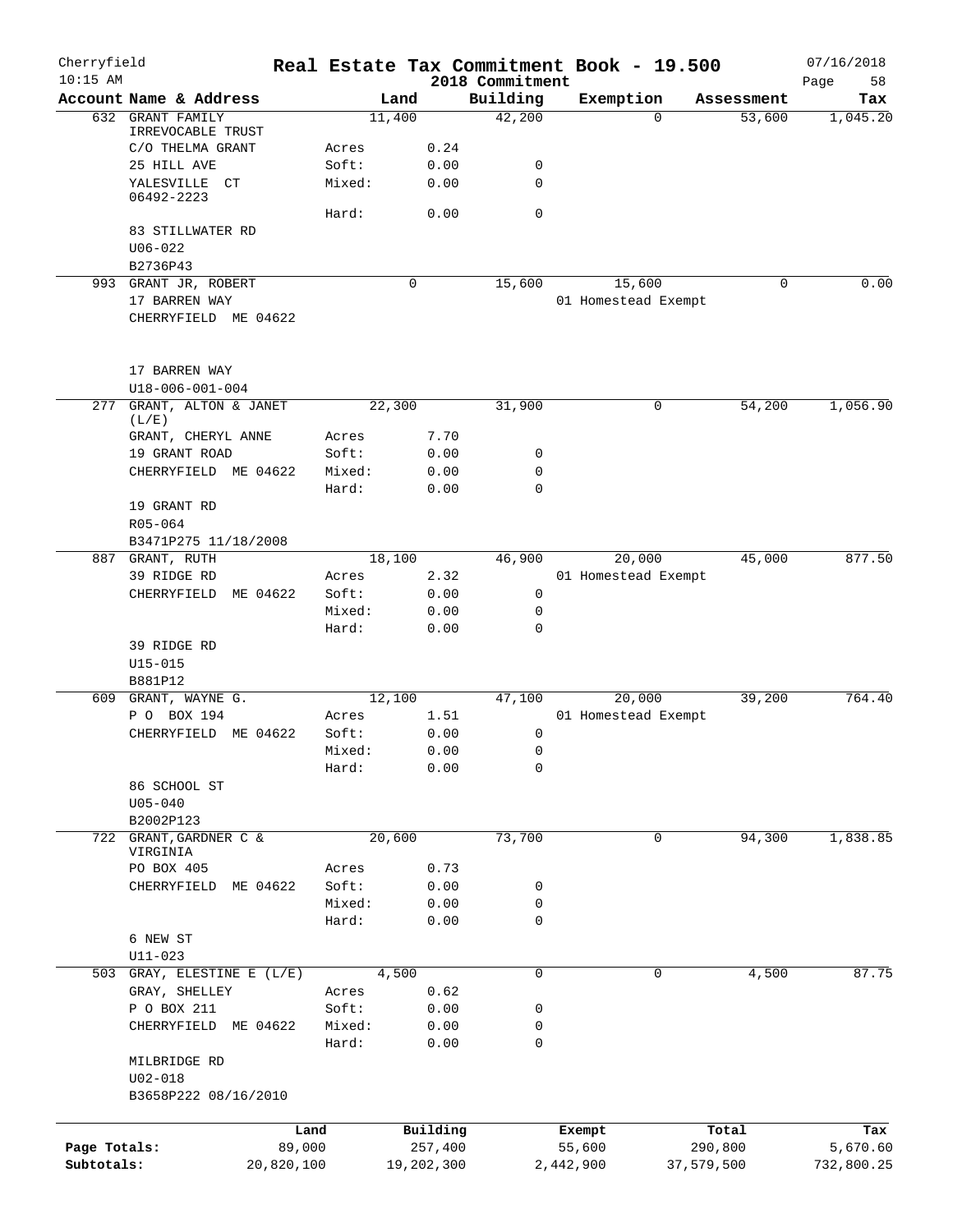| Cherryfield |                                    |        |        |      |                 | Real Estate Tax Commitment Book - 19.500 |            | 07/16/2018 |          |
|-------------|------------------------------------|--------|--------|------|-----------------|------------------------------------------|------------|------------|----------|
| $10:15$ AM  |                                    |        |        |      | 2018 Commitment |                                          |            | Page       | 59       |
|             | Account Name & Address             |        | Land   |      | Building        | Exemption                                | Assessment |            | Tax      |
|             | 502 GRAY, ELESTINE M (L/E)         |        | 18,000 |      | 60,800          | 26,000                                   | 52,800     |            | 1,029.60 |
|             | SHELLEY E GRAY                     | Acres  |        | 0.50 |                 | 12 WW2 Veteran Res                       |            |            |          |
|             | PO BOX 211                         | Soft:  |        | 0.00 |                 | 0 01 Homestead Exempt                    |            |            |          |
|             | CHERRYFIELD ME 04622               | Mixed: |        | 0.00 | 0               |                                          |            |            |          |
|             |                                    | Hard:  |        | 0.00 | $\mathbf 0$     |                                          |            |            |          |
|             | 153 MILBRIDGE RD                   |        |        |      |                 |                                          |            |            |          |
|             | U02-017                            |        |        |      |                 |                                          |            |            |          |
|             | B2990P167<br>1061 GRAY, JESSE      |        | 23,700 |      | 69,200          | 0                                        | 92,900     |            | 1,811.55 |
|             | 22 AIRPORT RD                      | Acres  |        | 4.00 |                 |                                          |            |            |          |
|             | ADDISON ME 04606                   | Soft:  |        | 0.00 | 0               |                                          |            |            |          |
|             |                                    | Mixed: |        | 0.00 | 0               |                                          |            |            |          |
|             |                                    | Hard:  |        | 0.00 | $\mathbf 0$     |                                          |            |            |          |
|             | 349 BLACKSWOODS RD                 |        |        |      |                 |                                          |            |            |          |
|             | R03-018                            |        |        |      |                 |                                          |            |            |          |
|             | B4244P213 04/06/2016               |        |        |      |                 |                                          |            |            |          |
| 1090        | GREAVES, GREGORY P &               |        | 17,300 |      | 73,000          | 0                                        | 90,300     |            | 1,760.85 |
|             | NICHOLE S                          |        |        |      |                 |                                          |            |            |          |
|             | 26 WHIPPOORWILL TR                 | Acres  |        | 1.00 |                 |                                          |            |            |          |
|             | WELLS ME 04090                     | Soft:  |        | 0.00 | 0               |                                          |            |            |          |
|             |                                    | Mixed: |        | 0.00 | 0               |                                          |            |            |          |
|             |                                    | Hard:  |        | 0.00 | 0               |                                          |            |            |          |
|             | 20 NETTIE LANE                     |        |        |      |                 |                                          |            |            |          |
|             | U16-017-002                        |        |        |      |                 |                                          |            |            |          |
|             | B2175P268                          |        | 1,900  |      | $\mathbf 0$     | 0                                        | 1,900      |            | 37.05    |
|             | 934 GREAVES, SCOTT<br>9 New Street | Acres  |        | 2.28 |                 |                                          |            |            |          |
|             | CHERRYFIELD ME 04622               | Soft:  |        | 0.00 | 0               |                                          |            |            |          |
|             |                                    | Mixed: |        | 0.00 | 0               |                                          |            |            |          |
|             |                                    | Hard:  |        | 0.00 | 0               |                                          |            |            |          |
|             | 34 MORSE LANE                      |        |        |      |                 |                                          |            |            |          |
|             | U17-015                            |        |        |      |                 |                                          |            |            |          |
|             | B3260P297 03/05/2007               |        |        |      |                 |                                          |            |            |          |
|             | 936 GREAVES, SCOTT C &             |        | 17,100 |      | 47,300          | 0                                        | 64,400     |            | 1,255.80 |
|             | CARRIE                             |        |        |      |                 |                                          |            |            |          |
|             | 32 MORSE LN                        | Acres  |        | 0.96 |                 |                                          |            |            |          |
|             | CHERRYFIELD ME 04622               | Soft:  |        | 0.00 | 0               |                                          |            |            |          |
|             |                                    | Mixed: |        | 0.00 | 0               |                                          |            |            |          |
|             |                                    | Hard:  |        | 0.00 | 0               |                                          |            |            |          |
|             | 32 MORSE LANE                      |        |        |      |                 |                                          |            |            |          |
|             | U17-017<br>B3624P164 04/10/2010    |        |        |      |                 |                                          |            |            |          |
|             | 711 GREAVES, SCOTT C &             | 27,100 |        |      | 51,700          | 20,000                                   | 58,800     |            | 1,146.60 |
|             | CARRIE A                           |        |        |      |                 |                                          |            |            |          |
|             | 9 NEW ST                           | Acres  |        | 0.81 |                 | 01 Homestead Exempt                      |            |            |          |
|             | CHERRYFIELD ME 04622               | Soft:  |        | 0.00 | 0               |                                          |            |            |          |
|             |                                    | Mixed: |        | 0.00 | 0               |                                          |            |            |          |
|             |                                    | Hard:  |        | 0.00 | 0               |                                          |            |            |          |
|             | 9 NEW ST                           |        |        |      |                 |                                          |            |            |          |
|             | $U11 - 013$                        |        |        |      |                 |                                          |            |            |          |
|             | B3583P74 10/28/2009                |        |        |      |                 |                                          |            |            |          |

|              | Land       | Building   | Exempt    | Total      | Tax        |
|--------------|------------|------------|-----------|------------|------------|
| Page Totals: | 105,100    | 302,000    | 46,000    | 361,100    | .041.45    |
| Subtotals:   | 20,925,200 | 19,504,300 | 2,488,900 | 37,940,600 | 739,841.70 |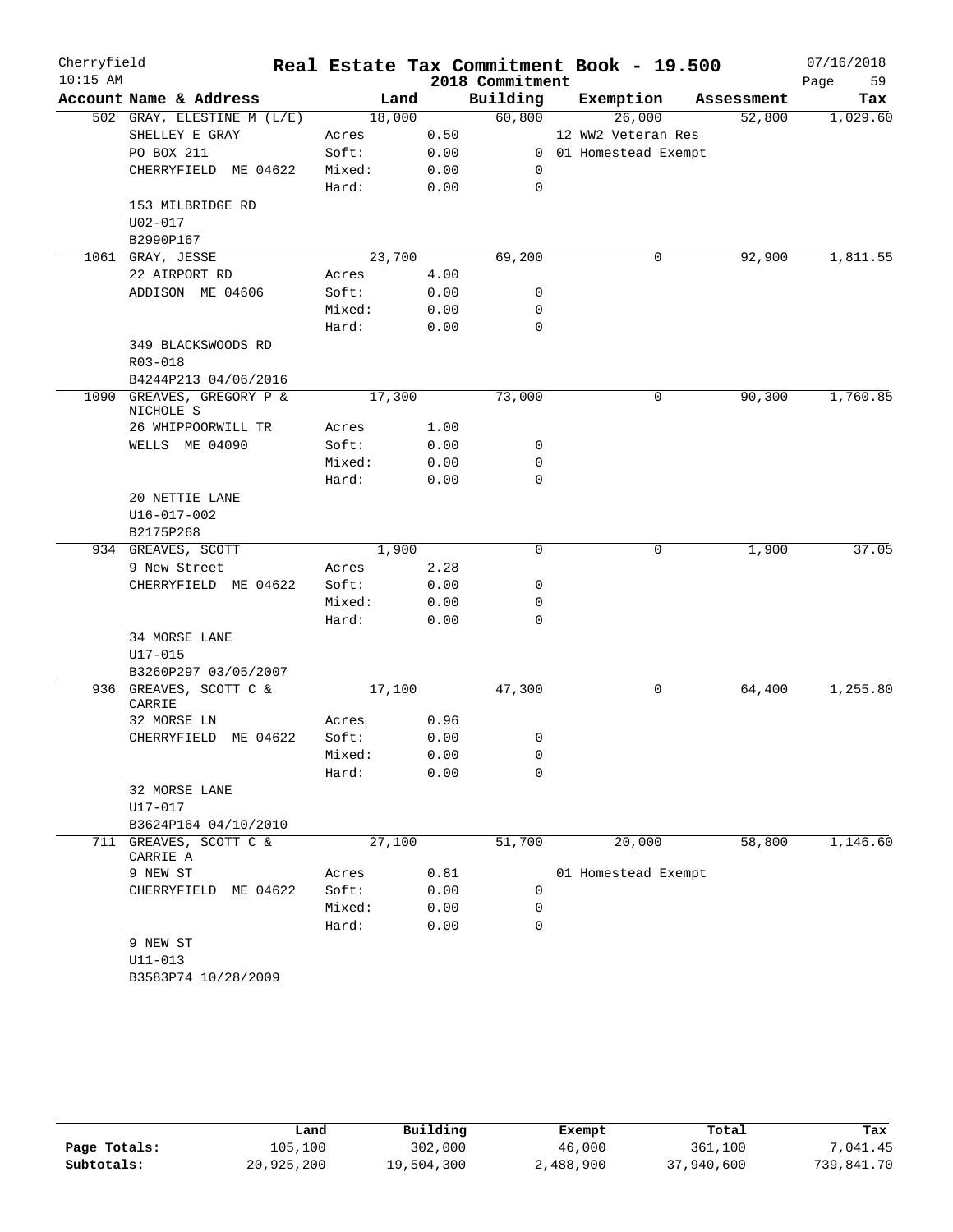| Cherryfield  |                                     |        |            |                             | Real Estate Tax Commitment Book - 19.500 |            |            | 07/16/2018        |
|--------------|-------------------------------------|--------|------------|-----------------------------|------------------------------------------|------------|------------|-------------------|
| $10:15$ AM   | Account Name & Address              |        | Land       | 2018 Commitment<br>Building | Exemption                                |            | Assessment | Page<br>60<br>Tax |
|              | 157 GREGOIRE, ALLEN                 |        | 12,000     | 0                           |                                          | $\Omega$   | 12,000     | 234.00            |
|              | GREGOIRE, PATRICIA                  | Acres  | 6.70       |                             |                                          |            |            |                   |
|              | 924 IRON ROAD                       | Soft:  | 0.00       | 0                           |                                          |            |            |                   |
|              | PAPILLION NE 68046                  | Mixed: | 0.00       | 0                           |                                          |            |            |                   |
|              |                                     | Hard:  | 0.00       | 0                           |                                          |            |            |                   |
|              |                                     |        |            |                             |                                          |            |            |                   |
|              | 2 WILLEY DISTRICT RD<br>R04-010-011 |        |            |                             |                                          |            |            |                   |
|              |                                     |        |            |                             |                                          |            |            |                   |
|              | B3060P141 09/19/2005                |        |            |                             |                                          |            |            |                   |
|              | 969 GRIFFIN, CHARLES                |        | 24,300     | 23,800                      | 20,000                                   |            | 28,100     | 547.95            |
|              | 351 RIDGE RD                        | Acres  | 13.00      |                             | 01 Homestead Exempt                      |            |            |                   |
|              | CHERRYFIELD ME 04622                | Soft:  | 0.00       | 0                           |                                          |            |            |                   |
|              |                                     | Mixed: | 0.00       | 0                           |                                          |            |            |                   |
|              |                                     | Hard:  | 0.00       | 0                           |                                          |            |            |                   |
|              | 351 RIDGE RD                        |        |            |                             |                                          |            |            |                   |
|              | $U19 - 013 - 003$                   |        |            |                             |                                          |            |            |                   |
|              | B4087P313 08/27/2014                |        |            |                             |                                          |            |            |                   |
|              | 53 GUPTILL, ERIN L                  |        | 24,200     | 0                           |                                          | 0          | 24,200     | 471.90            |
|              | PO BOX 133                          | Acres  | 21.00      |                             |                                          |            |            |                   |
|              | MACHIAS ME 04654                    | Soft:  | 0.00       | 0                           |                                          |            |            |                   |
|              |                                     | Mixed: | 3.00       | 495                         |                                          |            |            |                   |
|              |                                     | Hard:  | 7.00       | 882                         |                                          |            |            |                   |
|              | MILBRIDGE RD (OFF)                  |        |            |                             |                                          |            |            |                   |
|              | R02-007                             |        |            |                             |                                          |            |            |                   |
|              | B3678P149 10/12/2010 B2026P14       |        |            |                             |                                          |            |            |                   |
|              | 902 HALKETT, JESSEE INGALLS         |        | 43,200     | 37,500                      |                                          | 0          | 80,700     | 1,573.65          |
|              | P O BOX 505                         | Acres  | 65.00      |                             |                                          |            |            |                   |
|              | MOUNT DESERT ME 04660               | Soft:  | 0.00       | 0                           |                                          |            |            |                   |
|              |                                     | Mixed: | 0.00       | 0                           |                                          |            |            |                   |
|              |                                     | Hard:  | 0.00       | 0                           |                                          |            |            |                   |
|              | 110 RIDGE RD                        |        |            |                             |                                          |            |            |                   |
|              | $U16 - 004$                         |        |            |                             |                                          |            |            |                   |
|              | B4262P265 06/16/2016                |        |            |                             |                                          |            |            |                   |
|              | 4 HALL JR, EILEEN BADER &           |        | 63,500     | 135,700                     |                                          | 0          | 199,200    | 3,884.40          |
|              | BRUCE E                             |        |            |                             |                                          |            |            |                   |
|              | 34 HANSON RD                        | Acres  | 10.00      |                             |                                          |            |            |                   |
|              | CHERRYFIELD ME 04622                | Soft:  | 0.00       | 0                           |                                          |            |            |                   |
|              |                                     | Mixed: | 0.00       | 0                           |                                          |            |            |                   |
|              |                                     | Hard:  | 0.00       | 0                           |                                          |            |            |                   |
|              |                                     |        |            |                             |                                          |            |            |                   |
|              | 34 HANSON ROAD                      |        |            |                             |                                          |            |            |                   |
|              | R01-001-003                         |        |            |                             |                                          |            |            |                   |
|              | B4377P34 07/21/2017                 |        |            |                             |                                          |            |            |                   |
| 687          | HALL, LYLE S                        |        | 11,300     | $\mathbf 0$                 |                                          | 0          | 11,300     | 220.35            |
|              | 39 PLEASANT ST                      | Acres  | 5.50       |                             |                                          |            |            |                   |
|              | GARDENER ME 04345                   | Soft:  | 0.00       | 0                           |                                          |            |            |                   |
|              |                                     | Mixed: | 0.00       | 0                           |                                          |            |            |                   |
|              |                                     | Hard:  | 0.00       | 0                           |                                          |            |            |                   |
|              | PARK ST                             |        |            |                             |                                          |            |            |                   |
|              | $U10 - 001$                         |        |            |                             |                                          |            |            |                   |
|              | 856 HAMLYN, MARY E                  |        | 17,500     | 34,700                      |                                          | 0          | 52,200     | 1,017.90          |
|              | FRASSE, TERRY A                     | Acres  | 1.32       |                             |                                          |            |            |                   |
|              | 675 POND RD                         | Soft:  | 0.00       | 0                           |                                          |            |            |                   |
|              | MANCHESTER ME 04351                 | Mixed: | 0.00       | 0                           |                                          |            |            |                   |
|              |                                     | Hard:  | 0.00       | 0                           |                                          |            |            |                   |
|              | 159 MAIN ST                         |        |            |                             |                                          |            |            |                   |
|              | $U14 - 028$                         |        |            |                             |                                          |            |            |                   |
|              | B2450P72                            |        |            |                             |                                          |            |            |                   |
|              |                                     |        |            |                             |                                          |            |            |                   |
|              |                                     |        |            |                             |                                          |            |            |                   |
|              | Land                                |        | Building   |                             | Exempt                                   |            | Total      | Tax               |
| Page Totals: | 196,000                             |        | 231,700    |                             | 20,000                                   |            | 407,700    | 7,950.15          |
| Subtotals:   | 21,121,200                          |        | 19,736,000 |                             | 2,508,900                                | 38,348,300 |            | 747,791.85        |
|              |                                     |        |            |                             |                                          |            |            |                   |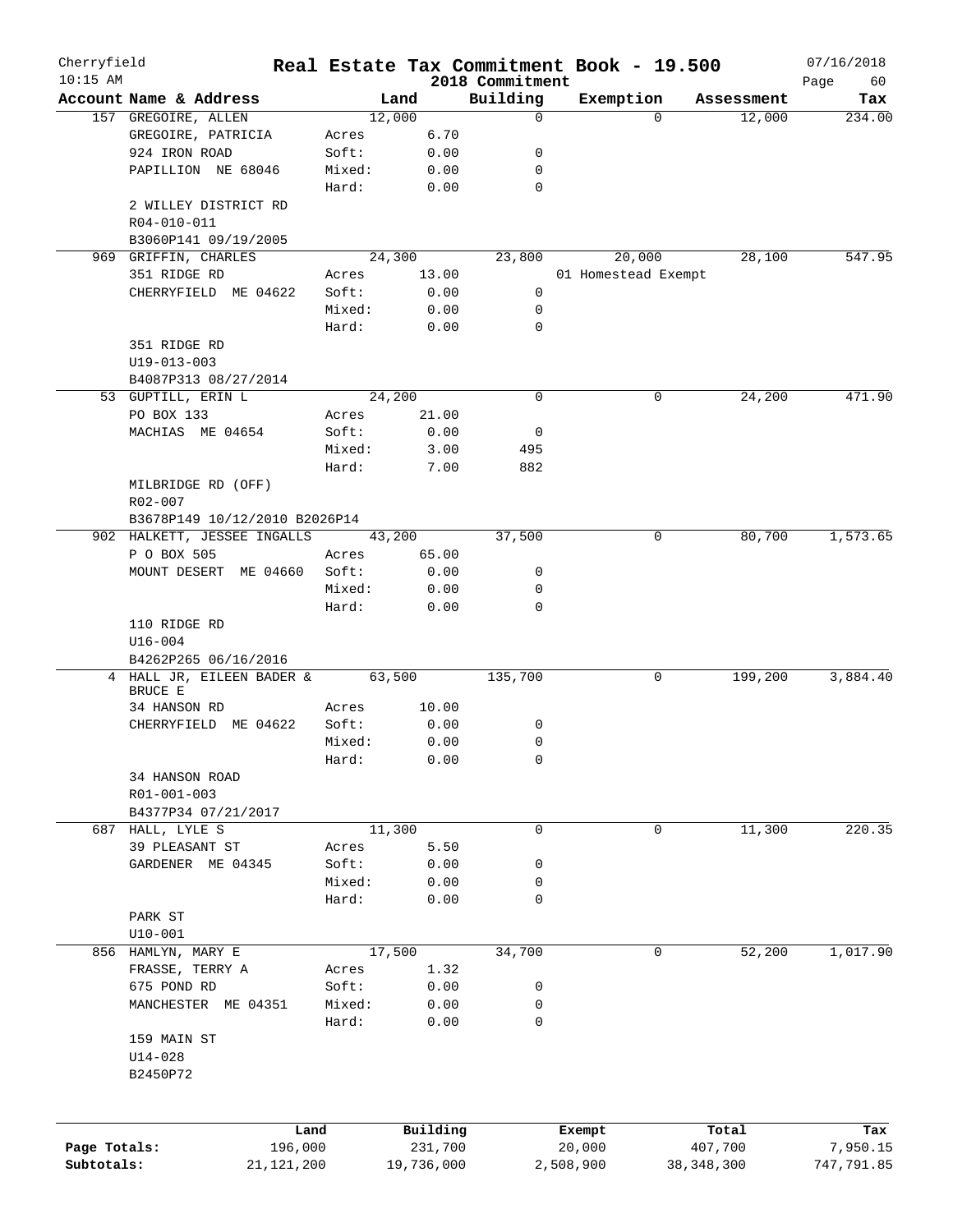| Cherryfield<br>$10:15$ AM |                                          |        |            | 2018 Commitment | Real Estate Tax Commitment Book - 19.500 |            | 07/16/2018<br>Page<br>61 |
|---------------------------|------------------------------------------|--------|------------|-----------------|------------------------------------------|------------|--------------------------|
|                           | Account Name & Address                   |        | Land       | Building        | Exemption                                | Assessment | Tax                      |
|                           | 11 HAMPTON, DAVID C & ASTA               | 48,400 |            | 110,400         | $\Omega$                                 | 158,800    | 3,096.60                 |
|                           | L.                                       |        |            |                 |                                          |            |                          |
|                           | P O BOX 253                              | Acres  | 126.00     |                 |                                          |            |                          |
|                           | 405 MILBRIDGE RD                         | Soft:  | 89.00      | 12,549          |                                          |            |                          |
|                           | CHERRYFIELD ME 04622                     | Mixed: | 9.00       | 1,485           |                                          |            |                          |
|                           |                                          | Hard:  | 2.00       | 252             |                                          |            |                          |
|                           | 405 MILBRIDGE RD                         |        |            |                 |                                          |            |                          |
|                           | R01-002-005                              |        |            |                 |                                          |            |                          |
|                           | B2397P92                                 |        |            |                 |                                          |            |                          |
|                           | 87 HAMPTON, EUGENE<br>E, ELEANOR M       | 5,500  |            | 0               | 0                                        | 5,500      | 107.25                   |
|                           | PO BOX 26                                | Acres  | 0.40       |                 |                                          |            |                          |
|                           | CHERRYFIELD<br>ME 04622                  | Soft:  | 0.00       | 0               |                                          |            |                          |
|                           |                                          | Mixed: | 0.00       | 0               |                                          |            |                          |
|                           |                                          | Hard:  | 0.00       | 0               |                                          |            |                          |
|                           | 183 UNIONVILLE RD                        |        |            |                 |                                          |            |                          |
|                           | R03-012                                  |        |            |                 |                                          |            |                          |
|                           | B401P599                                 |        |            |                 |                                          |            |                          |
|                           | 774 HANKS, RUTH E                        | 23,400 |            | 84,200          | 0                                        | 107,600    | 2,098.20                 |
|                           | PO BOX 124 SHS                           | Acres  | 1.53       |                 |                                          |            |                          |
|                           | DUXBURY MA 02331                         | Soft:  | 0.00       | 0               |                                          |            |                          |
|                           |                                          | Mixed: | 0.00       | 0               |                                          |            |                          |
|                           |                                          | Hard:  | 0.00       | $\Omega$        |                                          |            |                          |
|                           | 19 HIGH ST                               |        |            |                 |                                          |            |                          |
|                           | $U12 - 027$                              |        |            |                 |                                          |            |                          |
|                           | B3976P20 07/19/2013 B2888P180 06/01/2004 |        |            |                 |                                          |            |                          |
|                           | 129 HARRINGTON, NORRIS L &               | 43,400 |            | 88,500          | 20,000                                   | 111,900    | 2,182.05                 |
|                           | VIOLET E                                 |        |            |                 |                                          |            |                          |
|                           | 65 SPRAGUES FALLS RD                     | Acres  | 36.20      |                 | 01 Homestead Exempt                      |            |                          |
|                           | CHERRYFIELD ME 04622                     | Soft:  | 0.00       | 0               |                                          |            |                          |
|                           |                                          | Mixed: | 0.00       | 0               |                                          |            |                          |
|                           |                                          | Hard:  | 0.00       | 0               |                                          |            |                          |
|                           | 65 SPRAGUE FALLS RD                      |        |            |                 |                                          |            |                          |
|                           | R03-052-002                              |        |            |                 |                                          |            |                          |
|                           | B1303P251                                |        |            |                 |                                          |            |                          |
|                           | 335 HARTFORD, SUSAN                      | 28,900 |            | 0               | 0                                        | 28,900     | 563.55                   |
|                           | 90 CALLS HILL ROAD                       | Acres  | 27.00      |                 |                                          |            |                          |
|                           | DRESDEN ME 04342                         | Soft:  | 0.00       | 0               |                                          |            |                          |
|                           |                                          | Mixed: | 0.00       | 0               |                                          |            |                          |
|                           |                                          | Hard:  | 0.00       | 0               |                                          |            |                          |
|                           | SPRAGUE FALLS RD                         |        |            |                 |                                          |            |                          |
|                           | R08-009                                  |        |            |                 |                                          |            |                          |
|                           | 336 HARTFORD, SUSAN E.                   | 25,400 |            | 10,700          | $\mathbf 0$                              | 36,100     | 703.95                   |
|                           | 90 CALLS HILL ROAD                       | Acres  | 14.00      |                 |                                          |            |                          |
|                           | DRESDEN ME 04342                         | Soft:  | 0.00       | 0               |                                          |            |                          |
|                           |                                          | Mixed: | 0.00       | 0               |                                          |            |                          |
|                           |                                          | Hard:  | 0.00       | 0               |                                          |            |                          |
|                           | 330 SPRAGUE FALLS RD                     |        |            |                 |                                          |            |                          |
|                           | R08-010                                  |        |            |                 |                                          |            |                          |
|                           | B568P276                                 |        |            |                 |                                          |            |                          |
| 1130                      | HARTLEY, STEPHEN P                       | 23,100 |            | 39,200          | 20,000                                   | 42,300     | 824.85                   |
|                           | 445 SPRAGUE FALLS RD                     | Acres  | 15.00      |                 | 01 Homestead Exempt                      |            |                          |
|                           | CHERRYFIELD ME 04622                     | Soft:  | 0.00       | 0               |                                          |            |                          |
|                           |                                          | Mixed: | 0.00       | 0               |                                          |            |                          |
|                           |                                          | Hard:  | 0.00       | 0               |                                          |            |                          |
|                           | 445 SPRAGUE FALLS RD                     |        |            |                 |                                          |            |                          |
|                           | R08-017-001                              |        |            |                 |                                          |            |                          |
|                           | B3322P56 08/20/2007                      |        |            |                 |                                          |            |                          |
|                           | Land                                     |        | Building   |                 | Exempt                                   | Total      | Tax                      |
| Page Totals:              | 198,100                                  |        | 333,000    |                 | 40,000                                   | 491,100    | 9,576.45                 |
| Subtotals:                | 21, 319, 300                             |        | 20,069,000 |                 | 2,548,900                                | 38,839,400 | 757,368.30               |
|                           |                                          |        |            |                 |                                          |            |                          |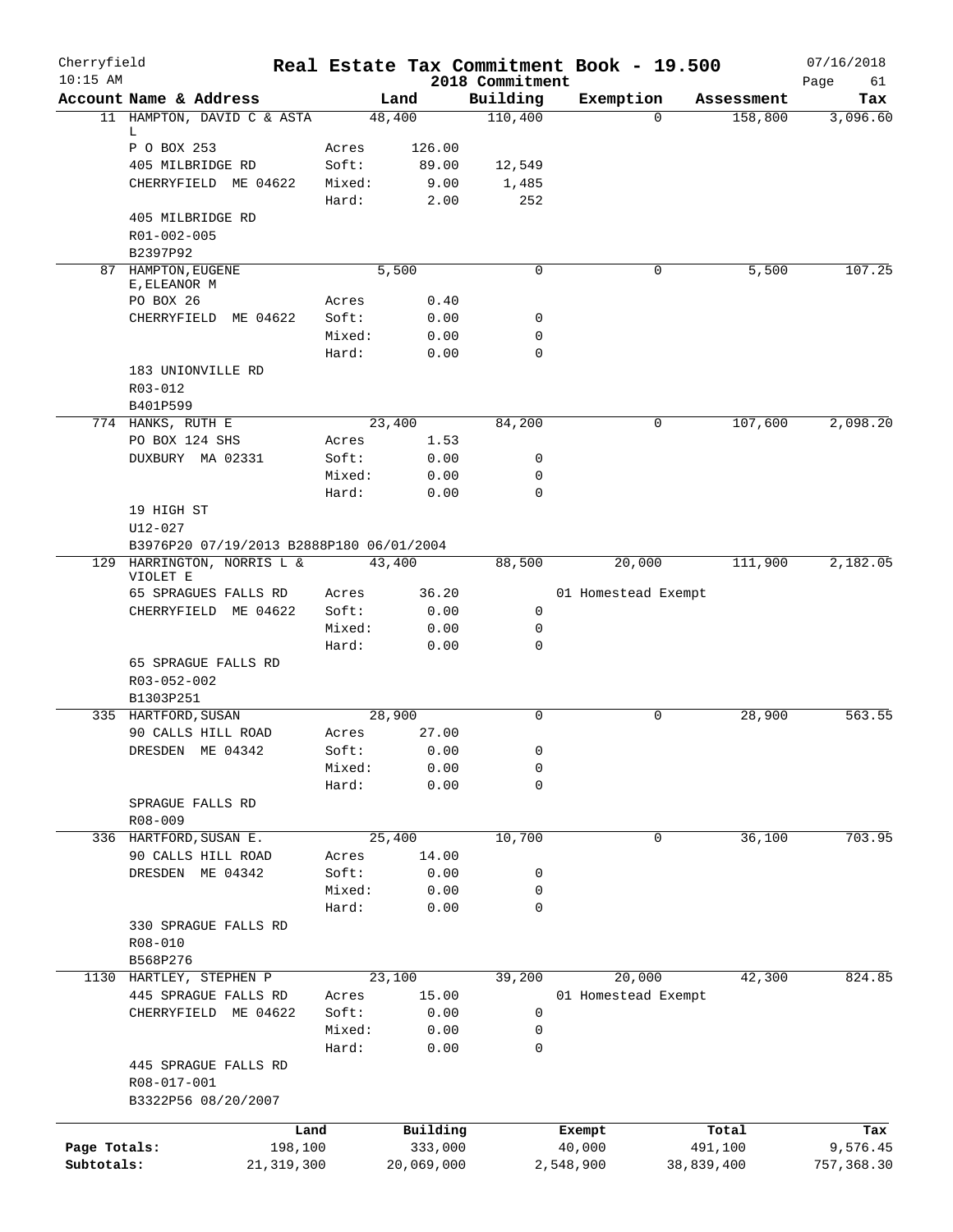| Cherryfield<br>$10:15$ AM |                         |        | Real Estate Tax Commitment Book - 19.500 |                             |                     |             |            | 07/16/2018        |
|---------------------------|-------------------------|--------|------------------------------------------|-----------------------------|---------------------|-------------|------------|-------------------|
|                           | Account Name & Address  |        | Land                                     | 2018 Commitment<br>Building | Exemption           |             | Assessment | Page<br>62<br>Tax |
|                           | 347 HARTLEY, STEPHEN P  |        | 19,100                                   | 7,500                       |                     | $\Omega$    | 26,600     | 518.70            |
|                           | JILLIAN                 | Acres  | 14.00                                    |                             |                     |             |            |                   |
|                           | 445 SPRAGUES FALLS RD   | Soft:  | 0.00                                     | 0                           |                     |             |            |                   |
|                           | CHERRYFIELD ME 04622    | Mixed: | 0.00                                     | 0                           |                     |             |            |                   |
|                           |                         | Hard:  | 0.00                                     | $\mathbf 0$                 |                     |             |            |                   |
|                           | 469 SPRAGUE FALLS RD    |        |                                          |                             |                     |             |            |                   |
|                           | R08-017                 |        |                                          |                             |                     |             |            |                   |
|                           | B4335P132 02/10/2017    |        |                                          |                             |                     |             |            |                   |
|                           | 1060 HASLAM, ROSE M     |        | 36,200                                   | 15,100                      |                     | 0           | 51,300     | 1,000.35          |
|                           | 66 BUTLER RD            | Acres  | 22.75                                    |                             |                     |             |            |                   |
|                           | CHERRYFIELD ME 04622    | Soft:  | 0.00                                     | 0                           |                     |             |            |                   |
|                           |                         | Mixed: | 0.00                                     | 0                           |                     |             |            |                   |
|                           |                         | Hard:  | 0.00                                     | 0                           |                     |             |            |                   |
|                           | BUTLER ROAD             |        |                                          |                             |                     |             |            |                   |
|                           | R04-036                 |        |                                          |                             |                     |             |            |                   |
|                           | B3875P36 08/31/2012     |        |                                          |                             |                     |             |            |                   |
|                           | 1123 HASLAM, ROSE M     |        | 18,300                                   | 61,600                      |                     | 20,000      | 59,900     | 1,168.05          |
|                           | 66 BUTLER RD            | Acres  | 2.75                                     |                             | 01 Homestead Exempt |             |            |                   |
|                           | CHERRYFIELD ME 04622    | Soft:  | 0.00                                     | 0                           |                     |             |            |                   |
|                           |                         | Mixed: | 0.00                                     | 0                           |                     |             |            |                   |
|                           |                         | Hard:  | 0.00                                     | $\mathbf 0$                 |                     |             |            |                   |
|                           | 66 BUTLER ROAD          |        |                                          |                             |                     |             |            |                   |
|                           | $R04 - 036 - 001$       |        |                                          |                             |                     |             |            |                   |
|                           | B3875P36 08/31/2012     |        |                                          |                             |                     |             |            |                   |
|                           | 391 HATT, WILFRED R     |        | 23,100                                   | $\mathbf 0$                 |                     | 0           | 23,100     | 450.45            |
|                           | 21 HILLSIDE DRIVE       | Acres  | 46.68                                    |                             |                     |             |            |                   |
|                           | DEDHAM ME 04429         | Soft:  | 0.00                                     | 0                           |                     |             |            |                   |
|                           |                         | Mixed: | 0.00                                     | 0                           |                     |             |            |                   |
|                           |                         | Hard:  | 0.00                                     | $\mathbf 0$                 |                     |             |            |                   |
|                           | CROTCH                  |        |                                          |                             |                     |             |            |                   |
|                           | R09-001-011             |        |                                          |                             |                     |             |            |                   |
|                           | B3292P265 06/05/2007    |        |                                          |                             |                     |             |            |                   |
|                           | 410 HAWKINS, RONALD     |        | 21,400                                   | 0                           |                     | 0           | 21,400     | 417.30            |
|                           | 84 CEDAR LN             | Acres  | 41.70                                    |                             |                     |             |            |                   |
|                           | WESLEY ME 04686         | Soft:  | 0.00                                     | 0                           |                     |             |            |                   |
|                           |                         | Mixed: | 0.00                                     | 0                           |                     |             |            |                   |
|                           |                         | Hard:  | 0.00                                     | 0                           |                     |             |            |                   |
|                           | CROTCH                  |        |                                          |                             |                     |             |            |                   |
|                           | R09-001-030             |        |                                          |                             |                     |             |            |                   |
|                           | B4200P97 10/22/2015     |        |                                          |                             |                     |             |            |                   |
| 379                       | HAWKINS, RONALD L &     |        | 21,200                                   | 0                           |                     | 0           | 21,200     | 413.40            |
|                           | LYN E                   |        |                                          |                             |                     |             |            |                   |
|                           | 84 CEDAR LN             | Acres  | 41.30                                    |                             |                     |             |            |                   |
|                           | WESLEY ME 04686         | Soft:  | 0.00                                     | 0                           |                     |             |            |                   |
|                           |                         | Mixed: | 0.00                                     | 0                           |                     |             |            |                   |
|                           |                         | Hard:  | 0.00                                     | 0                           |                     |             |            |                   |
|                           | CROTCH                  |        |                                          |                             |                     |             |            |                   |
|                           | R08-041                 |        |                                          |                             |                     |             |            |                   |
|                           | B4254P31 05/12/2016     |        |                                          |                             |                     |             |            |                   |
| 378                       | HAWKINS, RONALD L & LYN |        | 22,500                                   | 0                           |                     | $\mathbf 0$ | 22,500     | 438.75            |
|                           | Е                       |        |                                          |                             |                     |             |            |                   |
|                           | 84 CEDAR LN             | Acres  | 44.80                                    |                             |                     |             |            |                   |
|                           | WESLEY ME 04686         | Soft:  | 0.00                                     | 0                           |                     |             |            |                   |
|                           |                         | Mixed: | 0.00                                     | 0                           |                     |             |            |                   |
|                           |                         | Hard:  | 0.00                                     | 0                           |                     |             |            |                   |
|                           | CROTCH                  |        |                                          |                             |                     |             |            |                   |
|                           | $R08 - 040$             |        |                                          |                             |                     |             |            |                   |
|                           | B4326P182 01/05/2017    |        |                                          |                             |                     |             |            |                   |
|                           |                         | Land   | Building                                 |                             |                     |             | Total      | Tax               |
| Page Totals:              | 161,800                 |        | 84,200                                   |                             | Exempt<br>20,000    |             | 226,000    | 4,407.00          |
| Subtotals:                | 21, 481, 100            |        | 20, 153, 200                             |                             | 2,568,900           |             | 39,065,400 | 761,775.30        |
|                           |                         |        |                                          |                             |                     |             |            |                   |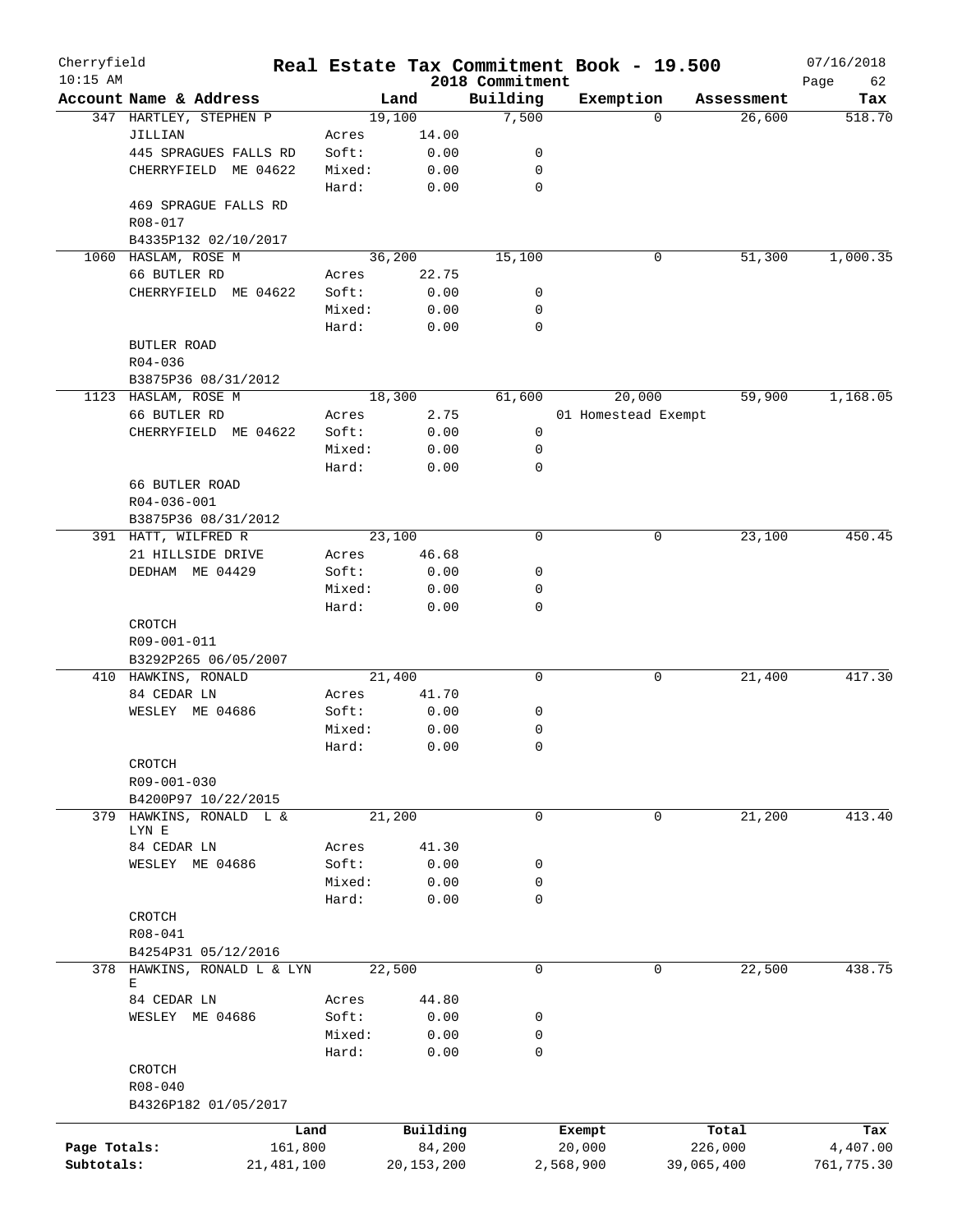| Cherryfield<br>$10:15$ AM |                                                   |                 |        |              | 2018 Commitment  | Real Estate Tax Commitment Book - 19.500 |            | 07/16/2018<br>63<br>Page |
|---------------------------|---------------------------------------------------|-----------------|--------|--------------|------------------|------------------------------------------|------------|--------------------------|
|                           | Account Name & Address                            |                 |        | Land         | Building         | Exemption                                | Assessment | Tax                      |
|                           | 383 HAWKINS, RONALD L & LYN                       |                 | 25,100 |              | $\Omega$         | $\Omega$                                 | 25,100     | 489.45                   |
|                           | Е                                                 |                 |        |              |                  |                                          |            |                          |
|                           | 84 CEDAR LN                                       | Acres           |        | 52.21        |                  |                                          |            |                          |
|                           | WESLEY ME 04686                                   | Soft:           |        | 0.00         | 0<br>$\mathbf 0$ |                                          |            |                          |
|                           |                                                   | Mixed:<br>Hard: |        | 0.00<br>0.00 | $\mathbf 0$      |                                          |            |                          |
|                           | CROTCH                                            |                 |        |              |                  |                                          |            |                          |
|                           | R09-001-003                                       |                 |        |              |                  |                                          |            |                          |
|                           | B4422P187 12/08/2017                              |                 |        |              |                  |                                          |            |                          |
|                           | 380 HAWKINS, RONALD L & LYN                       |                 | 21,300 |              | $\mathbf 0$      | 0                                        | 21,300     | 415.35                   |
|                           | Е                                                 |                 |        |              |                  |                                          |            |                          |
|                           | 89 CEDAR LN                                       | Acres           |        | 41.50        |                  |                                          |            |                          |
|                           | WESLEY ME 04686                                   | Soft:           |        | 0.00         | 0                |                                          |            |                          |
|                           |                                                   | Mixed:          |        | 0.00         | 0                |                                          |            |                          |
|                           |                                                   | Hard:           |        | 0.00         | $\mathbf 0$      |                                          |            |                          |
|                           | CROTCH                                            |                 |        |              |                  |                                          |            |                          |
|                           | R08-042<br>B4228P189 02/04/2016                   |                 |        |              |                  |                                          |            |                          |
|                           | 401 HAWKINS, TONALD L & LYN                       |                 | 22,600 |              | $\mathbf 0$      | 0                                        | 22,600     | 440.70                   |
|                           | Е                                                 |                 |        |              |                  |                                          |            |                          |
|                           | 84 CEDAR LN                                       | Acres           |        | 45.05        |                  |                                          |            |                          |
|                           | WESLEY ME 04686                                   | Soft:           |        | 0.00         | 0                |                                          |            |                          |
|                           |                                                   | Mixed:          |        | 0.00         | 0                |                                          |            |                          |
|                           |                                                   | Hard:           |        | 0.00         | 0                |                                          |            |                          |
|                           | CROTCH                                            |                 |        |              |                  |                                          |            |                          |
|                           | R09-001-021                                       |                 |        |              |                  |                                          |            |                          |
|                           | B4361P33 05/30/2017<br>578 HAYES JR, PATRICIA A & |                 | 27,500 |              |                  |                                          | 85,800     | 1,673.10                 |
|                           | AMON M                                            |                 |        |              | 78,300           | 20,000                                   |            |                          |
|                           | 102 NORTH ST                                      | Acres           |        | 8.60         |                  | 01 Homestead Exempt                      |            |                          |
|                           | CHERRYFIELD ME 04622                              | Soft:           |        | 0.00         | $\mathsf{O}$     |                                          |            |                          |
|                           |                                                   | Mixed:          |        | 0.00         | 0                |                                          |            |                          |
|                           |                                                   | Hard:           |        | 0.00         | $\Omega$         |                                          |            |                          |
|                           | 102 NORTH ST                                      |                 |        |              |                  |                                          |            |                          |
|                           | $U05 - 010$                                       |                 |        |              |                  |                                          |            |                          |
|                           | B2477P300                                         |                 |        |              |                  |                                          |            |                          |
|                           | 17 HEALEY, ESMAY & RAYNER<br>J                    |                 | 51,300 |              | 64,100           | 20,000                                   | 95,400     | 1,860.30                 |
|                           | JANES C HEALEY MARITAL<br>TRUST                   | Acres           |        | 48.70        |                  | 01 Homestead Exempt                      |            |                          |
|                           | TRUSTEE, HEALEY FAMILY<br>TRUST                   | Soft:           |        | 0.00         | 0                |                                          |            |                          |
|                           | 471 MILBRIDGE RD                                  | Mixed:          |        | 0.00         | 0                |                                          |            |                          |
|                           | CHERRYFIELD ME 04622                              | Hard:           |        | 0.00         | $\mathbf 0$      |                                          |            |                          |
|                           | 471 MILBRIDGE RD                                  |                 |        |              |                  |                                          |            |                          |
|                           | R01-007                                           |                 |        |              |                  |                                          |            |                          |
|                           | B4185P9 09/08/2015                                |                 |        |              |                  |                                          |            |                          |
|                           | 206 HEARN JR, PAMELA J &<br>JAMES F               |                 | 15,200 |              | 21,200           | 0                                        | 36,400     | 709.80                   |
|                           | 305 EIDER LOOP                                    | Acres           |        | 1.70         |                  |                                          |            |                          |
|                           | JACKSONVILLE NC 28540                             | Soft:           |        | 0.00         | 0                |                                          |            |                          |
|                           |                                                   | Mixed:          |        | 0.00         | 0                |                                          |            |                          |
|                           | 543 CHERRYFIELD STRETCH                           | Hard:           |        | 0.00         | 0                |                                          |            |                          |
|                           | R05-006                                           |                 |        |              |                  |                                          |            |                          |
|                           | B3374P165 01/23/2008                              |                 |        |              |                  |                                          |            |                          |
|                           |                                                   |                 |        |              |                  |                                          |            |                          |
|                           |                                                   |                 |        |              |                  |                                          |            |                          |
|                           |                                                   |                 |        |              |                  |                                          |            |                          |
|                           |                                                   |                 |        |              |                  |                                          |            |                          |

|              | Land       | Building   | Exempt    | Total      | Tax        |
|--------------|------------|------------|-----------|------------|------------|
| Page Totals: | 163,000    | 163,600    | 40,000    | 286,600    | 5,588.70   |
| Subtotals:   | 21,644,100 | 20,316,800 | 2,608,900 | 39,352,000 | 767,364.00 |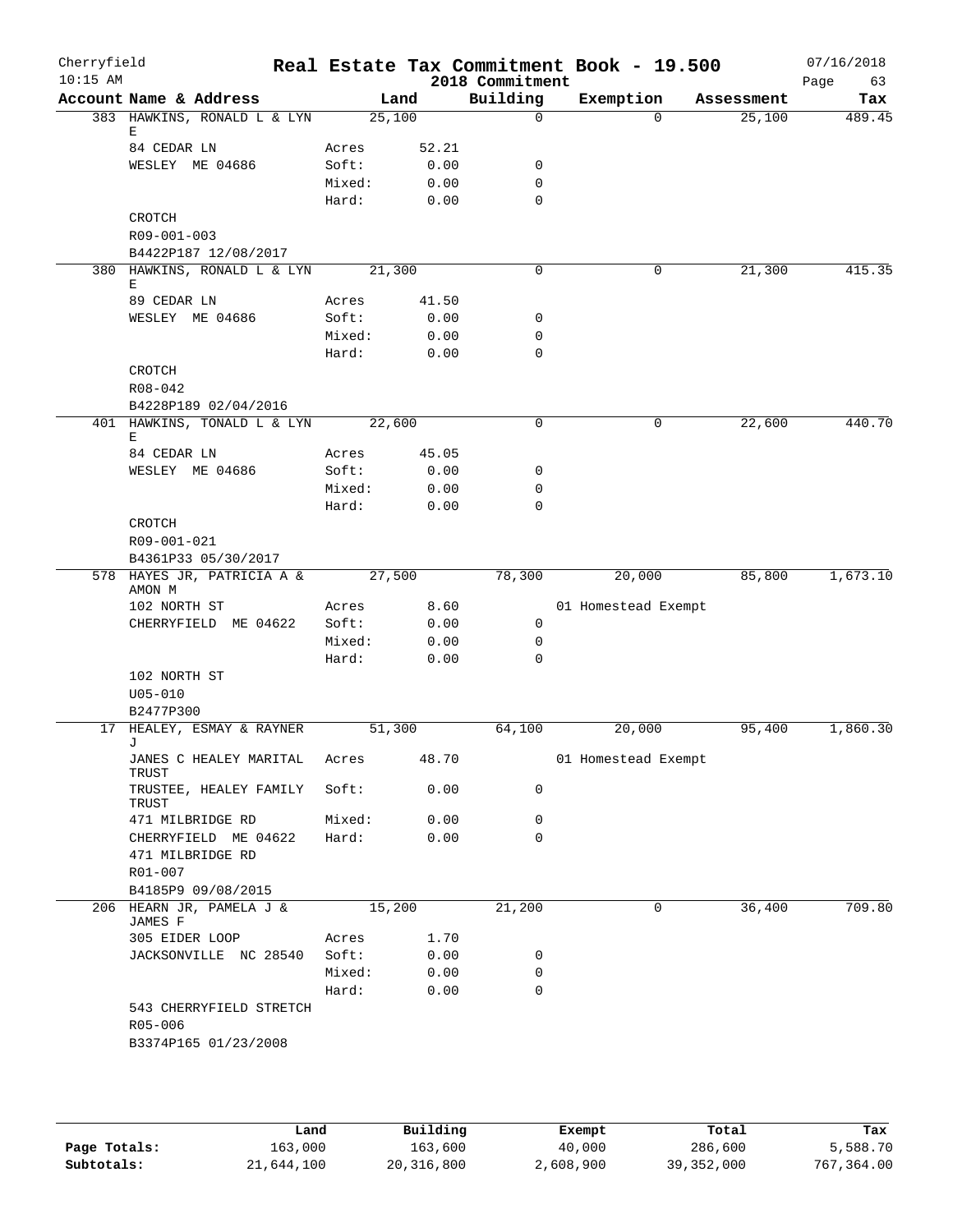| Cherryfield<br>$10:15$ AM |                        |            |        |            | 2018 Commitment | Real Estate Tax Commitment Book - 19.500 |            | 07/16/2018        |
|---------------------------|------------------------|------------|--------|------------|-----------------|------------------------------------------|------------|-------------------|
|                           | Account Name & Address |            | Land   |            | Building        | Exemption                                | Assessment | Page<br>64<br>Tax |
|                           | 605 HEAVRIN, TAMMY J   |            | 23,200 |            | 38,600          | 20,000                                   | 41,800     | 815.10            |
|                           | P.O. BOX 177           |            | Acres  | 1.16       |                 | 01 Homestead Exempt                      |            |                   |
|                           |                        |            |        |            |                 |                                          |            |                   |
|                           | CHERRYFIELD ME 04622   |            | Soft:  | 0.00       | 0               |                                          |            |                   |
|                           |                        |            | Mixed: | 0.00       | 0               |                                          |            |                   |
|                           |                        |            | Hard:  | 0.00       | 0               |                                          |            |                   |
|                           | 80 RIVER RD            |            |        |            |                 |                                          |            |                   |
|                           | $U05 - 037$            |            |        |            |                 |                                          |            |                   |
|                           | B2393P288              |            |        |            |                 |                                          |            |                   |
|                           | 874 HEDBERG, ERNEST J  |            | 14,800 |            | 31,200          | 0                                        | 46,000     | 897.00            |
|                           | 388 RIDGE RD           |            | Acres  | 0.61       |                 |                                          |            |                   |
|                           | CHERRYFIELD ME 04622   |            | Soft:  | 0.00       | 0               |                                          |            |                   |
|                           |                        |            | Mixed: | 0.00       | 0               |                                          |            |                   |
|                           |                        |            | Hard:  | 0.00       | 0               |                                          |            |                   |
|                           | 252 MAIN ST            |            |        |            |                 |                                          |            |                   |
|                           | $U15 - 004$            |            |        |            |                 |                                          |            |                   |
|                           | B3036P114 07/25/2005   |            |        |            |                 |                                          |            |                   |
|                           | 959 HEDBERG, ERNEST J  |            | 21,500 |            | 17,700          | 0                                        | 39,200     | 764.40            |
|                           | 388 RIDGE RD           |            | Acres  | 8.25       |                 |                                          |            |                   |
|                           | CHERRYFIELD ME 04622   |            | Soft:  | 0.00       | 0               |                                          |            |                   |
|                           |                        |            |        |            |                 |                                          |            |                   |
|                           |                        |            | Mixed: | 0.00       | 0               |                                          |            |                   |
|                           |                        |            | Hard:  | 0.00       | $\mathbf 0$     |                                          |            |                   |
|                           | 398 RIDGE RD           |            |        |            |                 |                                          |            |                   |
|                           | $U19 - 004$            |            |        |            |                 |                                          |            |                   |
|                           | B3816P314 02/07/2012   |            |        |            |                 |                                          |            |                   |
|                           | 957 HEDBERG, ERNEST J  |            | 17,400 |            | 53,700          | 0                                        | 71,100     | 1,386.45          |
|                           | 388 RIDGE RD           |            | Acres  | 1.07       |                 |                                          |            |                   |
|                           | CHERRYFIELD ME 04622   |            | Soft:  | 0.00       | 0               |                                          |            |                   |
|                           |                        |            | Mixed: | 0.00       | 0               |                                          |            |                   |
|                           |                        |            | Hard:  | 0.00       | $\mathbf 0$     |                                          |            |                   |
|                           | 382 RIDGE RD           |            |        |            |                 |                                          |            |                   |
|                           | U19-002                |            |        |            |                 |                                          |            |                   |
|                           | B4005P46 10/16/2013    |            |        |            |                 |                                          |            |                   |
|                           | 958 HEDBERG, LISA L    |            | 17,400 |            | 61,500          | 20,000                                   | 58,900     | 1,148.55          |
|                           | 388 RIDGE RD           |            | Acres  | 1.11       |                 | 01 Homestead Exempt                      |            |                   |
|                           | CHERRYFIELD ME 04622   |            | Soft:  | 0.00       | 0               |                                          |            |                   |
|                           |                        |            | Mixed: | 0.00       | 0               |                                          |            |                   |
|                           |                        |            | Hard:  | 0.00       | 0               |                                          |            |                   |
|                           |                        |            |        |            |                 |                                          |            |                   |
|                           | 388 RIDGE RD           |            |        |            |                 |                                          |            |                   |
|                           | $U19 - 003$            |            |        |            |                 |                                          |            |                   |
|                           | B2800P319              |            |        |            |                 |                                          |            |                   |
|                           | 616 HENNESSY, SUSAN    |            | 28,900 |            | 84,900          | 26,000                                   | 87,800     | 1,712.10          |
|                           | LABORE JR, EDMOND W    |            | Acres  | 7.10       |                 | 14 WW2 Veteran Non                       |            |                   |
|                           | PO BOX 392             |            | Soft:  | 0.00       | 0               | 01 Homestead Exempt                      |            |                   |
|                           | CHERRYFIELD ME 04622   |            | Mixed: | 0.00       | 0               |                                          |            |                   |
|                           |                        |            | Hard:  | 0.00       | 0               |                                          |            |                   |
|                           | 37 NORTH ST            |            |        |            |                 |                                          |            |                   |
|                           | $U06 - 006$            |            |        |            |                 |                                          |            |                   |
|                           | B4129P52 02/12/2015    |            |        |            |                 |                                          |            |                   |
| 329                       | HENRY, TIFFANY         |            | 17,900 |            | 90,100          | 0                                        | 108,000    | 2,106.00          |
|                           | 286 SPRAGUES FALLS RD  |            | Acres  | 2.00       |                 |                                          |            |                   |
|                           | CHERRYFIELD ME 04622   |            | Soft:  | 0.00       | 0               |                                          |            |                   |
|                           |                        |            | Mixed: | 0.00       | 0               |                                          |            |                   |
|                           |                        |            | Hard:  | 0.00       | 0               |                                          |            |                   |
|                           |                        |            |        |            |                 |                                          |            |                   |
|                           | 286 SPRAGUE FALLS RD   |            |        |            |                 |                                          |            |                   |
|                           | R08-003-000            |            |        |            |                 |                                          |            |                   |
|                           | B4109P199 11/12/2014   |            |        |            |                 |                                          |            |                   |
|                           |                        |            |        |            |                 |                                          |            |                   |
|                           |                        |            |        |            |                 |                                          |            |                   |
|                           |                        | Land       |        | Building   |                 | Exempt                                   | Total      | Tax               |
| Page Totals:              |                        | 141,100    |        | 377,700    |                 | 66,000                                   | 452,800    | 8,829.60          |
| Subtotals:                |                        | 21,785,200 |        | 20,694,500 |                 | 2,674,900                                | 39,804,800 | 776,193.60        |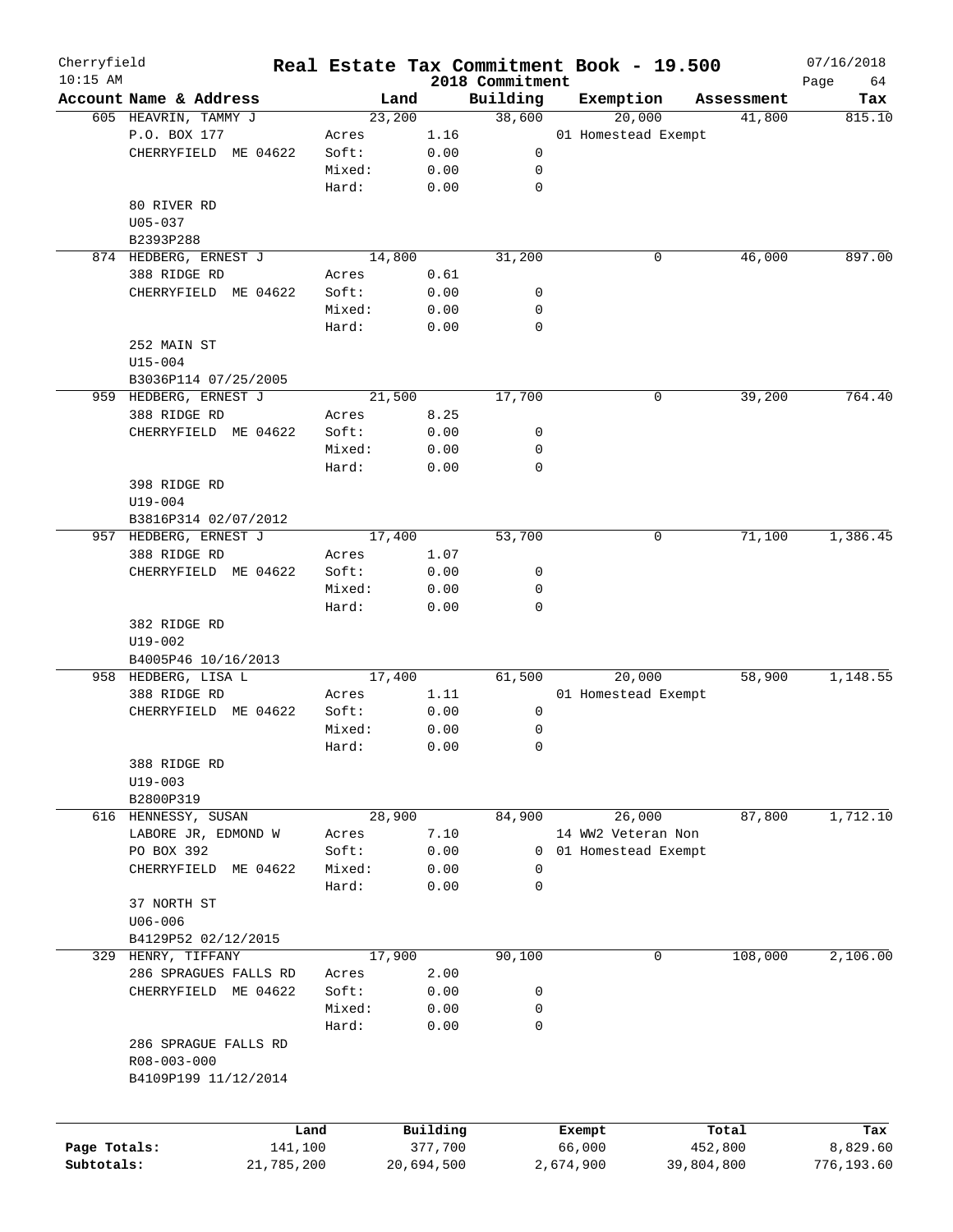| Cherryfield |                                           |        |         |                 | Real Estate Tax Commitment Book - 19.500 |            | 07/16/2018 |
|-------------|-------------------------------------------|--------|---------|-----------------|------------------------------------------|------------|------------|
| $10:15$ AM  |                                           |        |         | 2018 Commitment |                                          |            | Page<br>65 |
|             | Account Name & Address                    |        | Land    | Building        | Exemption                                | Assessment | Tax        |
|             | 110 HERMAN, HAROLD F &<br><b>JEANNE F</b> |        | 15,400  | 4,000           | $\Omega$                                 | 19,400     | 378.30     |
|             | 702 BLACKSWOODS RD                        | Acres  | 8.14    |                 |                                          |            |            |
|             | CHERRYFIELD ME 04622                      | Soft:  | 0.00    | 0               |                                          |            |            |
|             |                                           | Mixed: | 0.00    | 0               |                                          |            |            |
|             |                                           | Hard:  | 0.00    | 0               |                                          |            |            |
|             | 661 BLACKSWOODS RD                        |        |         |                 |                                          |            |            |
|             | R03-034                                   |        |         |                 |                                          |            |            |
|             | B4110P289 11/17/2014                      |        |         |                 |                                          |            |            |
|             | 118 HERMAN, HAROLD F &<br><b>JEANNE F</b> |        | 46,100  | 166,200         | 26,000                                   | 186,300    | 3,632.85   |
|             | 702 BLACKSWOODS RD                        | Acres  | 223.00  |                 | 14 WW2 Veteran Non                       |            |            |
|             | CHERRYFIELD ME 04622                      | Soft:  | 40.00   |                 | 5,640 01 Homestead Exempt                |            |            |
|             |                                           | Mixed: | 6.00    | 990             |                                          |            |            |
|             |                                           | Hard:  | 176.00  | 22,176          |                                          |            |            |
|             | 702 BLACKSWOODS RD                        |        |         |                 |                                          |            |            |
|             | $R03 - 042$                               |        |         |                 |                                          |            |            |
|             | B3845P108 05/18/2012                      |        |         |                 |                                          |            |            |
|             | 465 HILL, TUCKER E                        |        | 22,400  | $\Omega$        | 0                                        | 22,400     | 436.80     |
|             | 1348 WALKER HILL RD                       | Acres  | 40.80   |                 |                                          |            |            |
|             | LISBON ME 03585                           | Soft:  | 0.00    | 0               |                                          |            |            |
|             |                                           | Mixed: | 0.00    | 0               |                                          |            |            |
|             |                                           | Hard:  | 0.00    | $\Omega$        |                                          |            |            |
|             | CROTCH                                    |        |         |                 |                                          |            |            |
|             | R10-015                                   |        |         |                 |                                          |            |            |
|             | B4379P120 07/31/2017                      |        | 39,200  | 27,500          |                                          | 66,700     | 1,300.65   |
|             | 68 HILL, PETER C<br>RR 2 BOX 75           | Acres  | 4.90    |                 | 0                                        |            |            |
|             | SHARON CT 06069                           | Soft:  | 0.00    | 0               |                                          |            |            |
|             |                                           | Mixed: | 0.00    | 0               |                                          |            |            |
|             |                                           | Hard:  | 0.00    | 0               |                                          |            |            |
|             | 217 PARK ST                               |        |         |                 |                                          |            |            |
|             | R02-021                                   |        |         |                 |                                          |            |            |
|             | B1392P154                                 |        |         |                 |                                          |            |            |
|             | 1036 HIRTLE, RALPH C                      |        | 20, 200 | 14,100          | 20,000                                   | 14,300     | 278.85     |
|             | CHRISTIE, AUDRA J                         | Acres  | 15.00   |                 | 01 Homestead Exempt                      |            |            |
|             | 366 SPRAGUE FALLS RD                      | Soft:  | 0.00    | 0               |                                          |            |            |
|             | CHERRYFIELD ME 04622                      | Mixed: | 0.00    | $\mathsf 0$     |                                          |            |            |
|             |                                           | Hard:  | 0.00    | 0               |                                          |            |            |
|             | 366 SPRAGUE FALLS RD                      |        |         |                 |                                          |            |            |
|             | R08-011-002                               |        |         |                 |                                          |            |            |
|             | B3396P246 04/08/2008                      |        |         |                 |                                          |            |            |
|             | 255 HITCHCOCK, HOLLIE                     |        | 25,100  | 96,400          | 20,000                                   | 101,500    | 1,979.25   |
|             | LAHTINEN, BARBARA                         | Acres  | 14.50   |                 | 01 Homestead Exempt                      |            |            |
|             | 305 WILLEY DISTRICT RD                    | Soft:  | 0.00    | 0               |                                          |            |            |
|             | CHERRYFIELD ME 04622                      | Mixed: | 0.00    | 0               |                                          |            |            |
|             |                                           | Hard:  | 0.00    | $\mathbf 0$     |                                          |            |            |
|             | 305 WILLEY DISTRICT RD                    |        |         |                 |                                          |            |            |
|             | R05-047                                   |        |         |                 |                                          |            |            |
|             | B2857P151                                 |        |         |                 |                                          |            |            |
|             |                                           |        |         |                 |                                          |            |            |

|              | Land       | Building   | Exempt    | Total        | Tax        |
|--------------|------------|------------|-----------|--------------|------------|
| Page Totals: | 168,400    | 308,200    | 66,000    | 410,600      | 8,006.70   |
| Subtotals:   | 21,953,600 | 21,002,700 | 2,740,900 | 40, 215, 400 | 784,200.30 |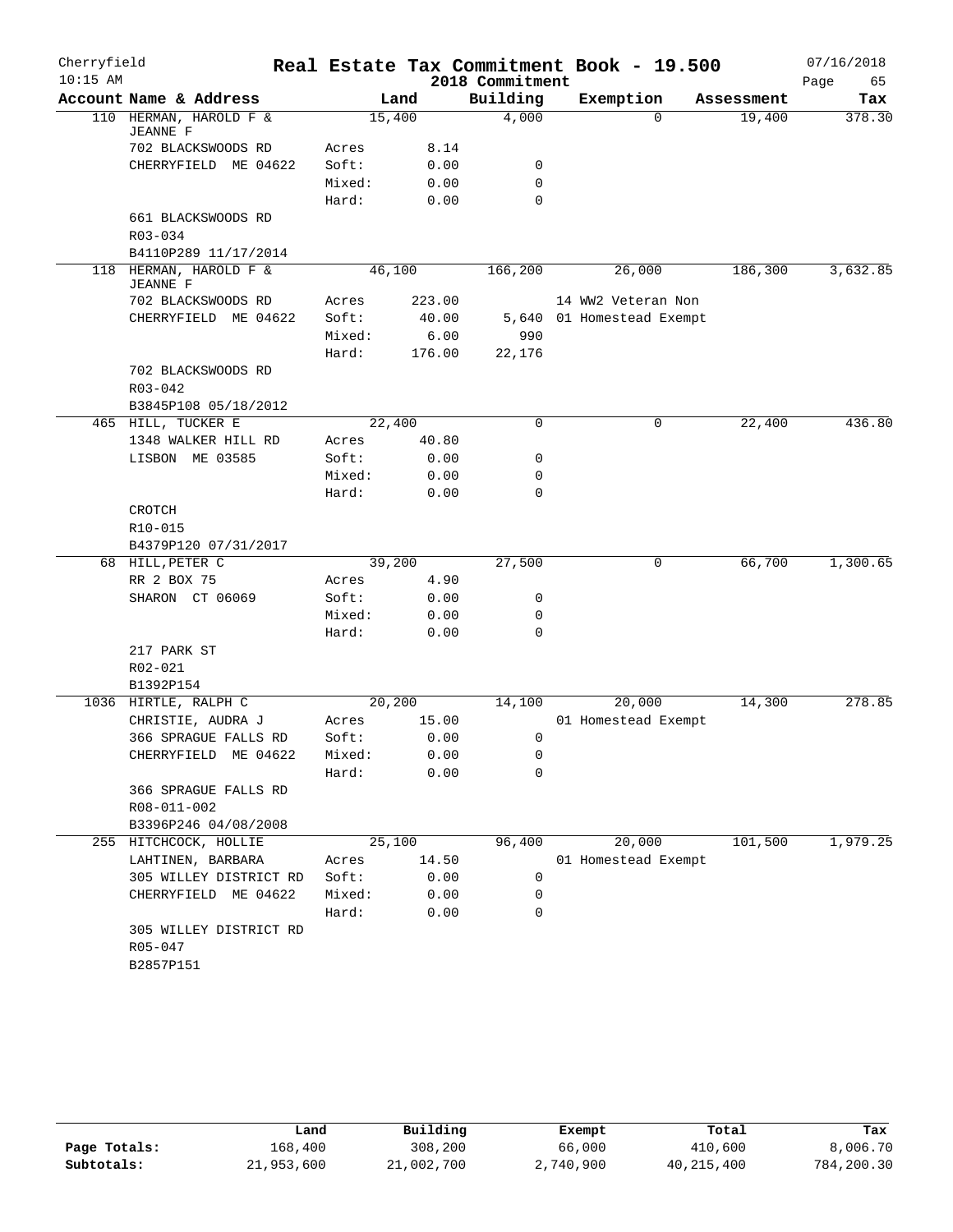| Cherryfield |                                        |         |        |                 | Real Estate Tax Commitment Book - 19.500 |            | 07/16/2018 |
|-------------|----------------------------------------|---------|--------|-----------------|------------------------------------------|------------|------------|
| $10:15$ AM  |                                        |         |        | 2018 Commitment |                                          |            | Page<br>66 |
|             | Account Name & Address                 |         | Land   | Building        | Exemption                                | Assessment | Tax        |
|             | 113 HITCHINGS, CHARLES B               | 177,100 |        | 13,500          | 20,000                                   | 170,600    | 3,326.70   |
|             | BALLAM, DEVIESSES OF<br>DEBORAH C      | Acres   | 379.00 |                 | 01 Homestead Exempt                      |            |            |
|             | C/O CHARLES B HITCHINGS                | Soft:   | 0.00   | 0               |                                          |            |            |
|             | 685 BLACKSWOODS RD                     | Mixed:  | 0.00   | $\mathbf 0$     |                                          |            |            |
|             | CHERRYFIELD ME 04622                   | Hard:   | 0.00   | $\mathbf 0$     |                                          |            |            |
|             | 621 BLACKSWOODS RD                     |         |        |                 |                                          |            |            |
|             | R03-037                                |         |        |                 |                                          |            |            |
|             | B3872P201 B3019P74                     |         |        |                 |                                          |            |            |
|             | 604 HOFFMAN JR, HENRY<br>MARTIN        | 25,100  |        | 66,800          | 0                                        | 91,900     | 1,792.05   |
|             | P O BOX 536082                         | Acres   | 2.75   |                 |                                          |            |            |
|             | ORLANDO FL 32853                       | Soft:   | 0.00   | 0               |                                          |            |            |
|             |                                        | Mixed:  | 0.00   | $\mathbf 0$     |                                          |            |            |
|             |                                        | Hard:   | 0.00   | $\mathbf 0$     |                                          |            |            |
|             | 74 RIVER RD<br>$U05 - 036$             |         |        |                 |                                          |            |            |
|             | B3360P169 12/03/2007                   |         |        |                 |                                          |            |            |
|             | 388 HUDSON, DONOVAN E                  | 21,000  |        | $\mathbf 0$     | 0                                        | 21,000     | 409.50     |
|             | 198 EASTSIDE RD                        | Acres   | 40.83  |                 |                                          |            |            |
|             | HANCOCK ME 04640                       | Soft:   | 0.00   | 0               |                                          |            |            |
|             |                                        | Mixed:  | 0.00   | 0               |                                          |            |            |
|             |                                        | Hard:   | 0.00   | $\Omega$        |                                          |            |            |
|             | LANE RD                                |         |        |                 |                                          |            |            |
|             | R09-001-008                            |         |        |                 |                                          |            |            |
|             | B4207P181 11/19/2015                   |         |        |                 |                                          |            |            |
|             | 998 HUNKLER, CORRIE                    | 13,300  |        | 18,700          | 0                                        | 32,000     | 624.00     |
|             | 222 SPRAGUES FALLS RD                  | Acres   | 4.00   |                 |                                          |            |            |
|             | CHERRYFIELD ME 04622                   | Soft:   | 0.00   | 0               |                                          |            |            |
|             |                                        | Mixed:  | 0.00   | 0               |                                          |            |            |
|             |                                        | Hard:   | 0.00   | $\mathbf 0$     |                                          |            |            |
|             | 222 SPRAGUE FALLS RD<br>R03-062-001    |         |        |                 |                                          |            |            |
|             | B4387P114 08/23/2017                   |         |        |                 |                                          |            |            |
|             | 639 HUNTINGTON, CYNTHIA                | 15,600  |        | 27,600          | 0                                        | 43,200     | 842.40     |
|             | P O BOX 14                             | Acres   | 2.93   |                 |                                          |            |            |
|             | CHERRYFIELD ME 04622                   | Soft:   | 0.00   | 0               |                                          |            |            |
|             |                                        | Mixed:  | 0.00   | $\mathsf 0$     |                                          |            |            |
|             |                                        | Hard:   | 0.00   | 0               |                                          |            |            |
|             | 639 BLACKSWOODS RD                     |         |        |                 |                                          |            |            |
|             | R03-035-001                            |         |        |                 |                                          |            |            |
|             | B2764P194                              |         |        |                 |                                          |            |            |
|             | 198 HUNTINGTON, CYNTHIA A.;<br>TRUSTEE | 22,600  |        | 94,400          | 20,000                                   | 97,000     | 1,891.50   |
|             | HUNTINGTON & PAPP REAL<br>ESTATE TRUST | Acres   | 37.40  |                 | 01 Homestead Exempt                      |            |            |
|             | P O BOX 14                             | Soft:   | 0.00   | 0               |                                          |            |            |
|             | CHERRYFIELD ME 04622                   | Mixed:  | 0.00   | $\mathbf 0$     |                                          |            |            |
|             |                                        | Hard:   | 33.00  | 4,158           |                                          |            |            |
|             | 48 HILL TOP LANE                       |         |        |                 |                                          |            |            |
|             | $R04 - 044$                            |         |        |                 |                                          |            |            |
|             | B3272P274 04/06/2007                   |         |        |                 |                                          |            |            |

|              | Land       | Building     | Exempt    | Total      | Tax        |
|--------------|------------|--------------|-----------|------------|------------|
| Page Totals: | 274,700    | 221,000      | 40,000    | 455,700    | 8,886.15   |
| Subtotals:   | 22,228,300 | 21, 223, 700 | 2,780,900 | 40,671,100 | 793,086.45 |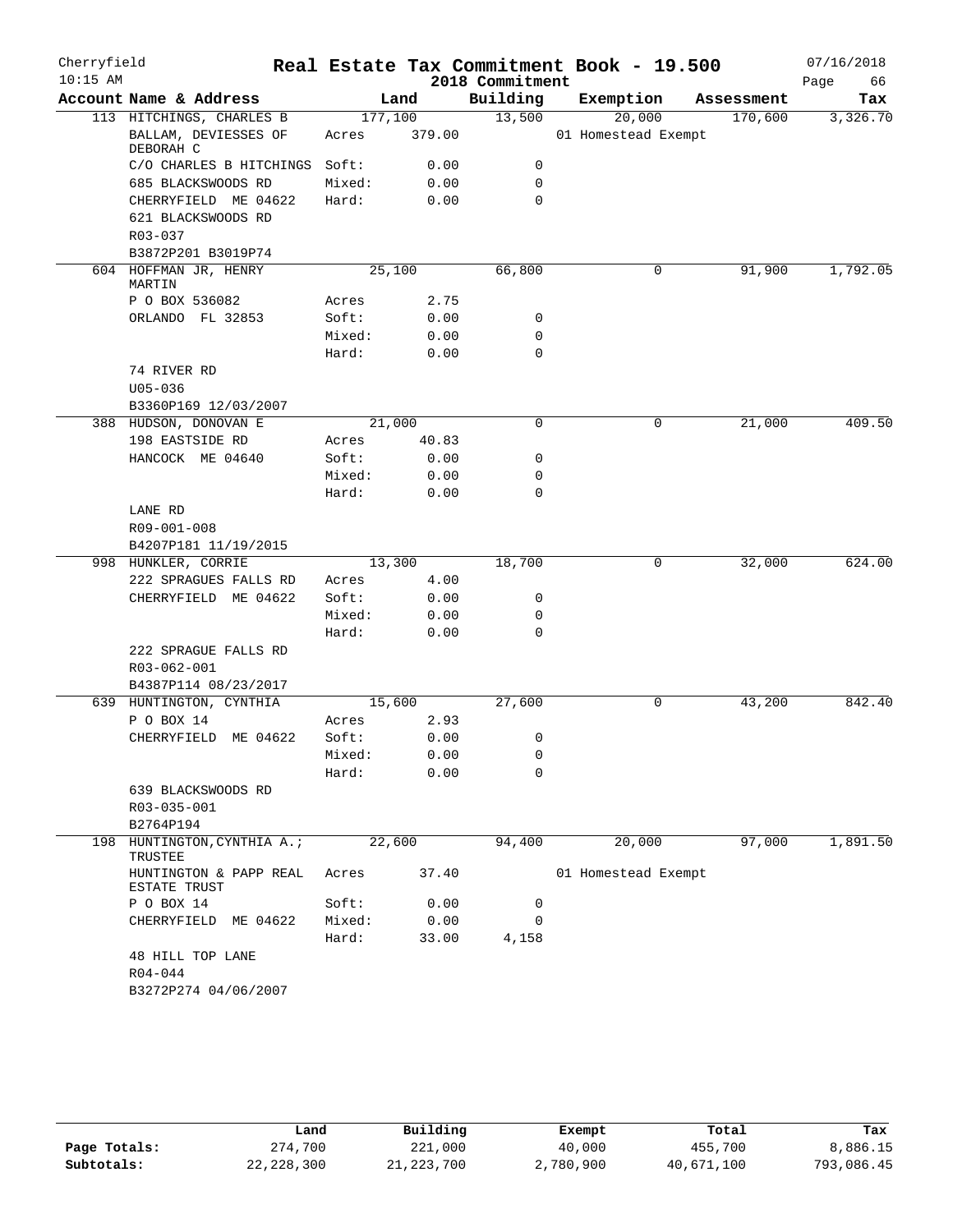| Cherryfield<br>$10:15$ AM |                        |            |        |        |              | 2018 Commitment | Real Estate Tax Commitment Book - 19.500 |             |            | 07/16/2018<br>Page<br>67 |
|---------------------------|------------------------|------------|--------|--------|--------------|-----------------|------------------------------------------|-------------|------------|--------------------------|
|                           | Account Name & Address |            |        | Land   |              | Building        | Exemption                                |             | Assessment | Tax                      |
|                           | 400 IVERSON, JAIMES J  |            |        | 25,500 |              | 2,500           |                                          | $\Omega$    | 28,000     | 546.00                   |
|                           | PO BOX 435             |            | Acres  |        | 45.95        |                 |                                          |             |            |                          |
|                           | CHERRYFIELD ME 04622   |            | Soft:  |        | 0.00         | 0               |                                          |             |            |                          |
|                           |                        |            | Mixed: |        | 0.00         | 0               |                                          |             |            |                          |
|                           |                        |            | Hard:  |        | 0.00         | 0               |                                          |             |            |                          |
|                           | 69 EAST FORK           |            |        |        |              |                 |                                          |             |            |                          |
|                           | R09-001-020            |            |        |        |              |                 |                                          |             |            |                          |
|                           | B4141P122 04/07/2015   |            |        |        |              |                 |                                          |             |            |                          |
|                           | 397 IZZO, DONALD P     |            |        | 16,700 |              | $\mathbf 0$     |                                          | 0           | 16,700     | 325.65                   |
|                           | 149 BLUEBEARD          |            | Acres  |        | 28.63        |                 |                                          |             |            |                          |
|                           | NORTH FORT MYERS FL    |            | Soft:  |        | 0.00         | 0               |                                          |             |            |                          |
|                           | 33917                  |            |        |        |              |                 |                                          |             |            |                          |
|                           |                        |            | Mixed: |        | 0.00         | 0               |                                          |             |            |                          |
|                           |                        |            | Hard:  |        | 0.00         | 0               |                                          |             |            |                          |
|                           | CROTCH                 |            |        |        |              |                 |                                          |             |            |                          |
|                           | R09-001-017            |            |        |        |              |                 |                                          |             |            |                          |
|                           | B4221P187 01/11/2016   |            |        |        |              |                 |                                          |             |            |                          |
|                           | 142 JACKSON, SCOTT     |            |        |        | 0            | 19,900          |                                          | 0           | 19,900     | 388.05                   |
|                           | PO BOX 53              |            |        |        |              |                 |                                          |             |            |                          |
|                           | MILBRIDGE ME 04658     |            |        |        |              |                 |                                          |             |            |                          |
|                           |                        |            |        |        |              |                 |                                          |             |            |                          |
|                           |                        |            |        |        |              |                 |                                          |             |            |                          |
|                           | 17 ADFER LN            |            |        |        |              |                 |                                          |             |            |                          |
|                           | U15-001-MBHM           |            |        |        |              |                 |                                          |             |            |                          |
|                           | 775 JACOBY, MARK       |            |        | 27,500 |              | 152,800         |                                          | $\mathbf 0$ | 180,300    | 3,515.85                 |
|                           |                        |            |        |        |              |                 |                                          |             |            |                          |
|                           | MUSHRALL, LISA         |            | Acres  |        | 8.60         |                 |                                          |             |            |                          |
|                           | P O BOX 242            |            | Soft:  |        | 0.00         | 0               |                                          |             |            |                          |
|                           | CHERRYFIELD            | ME 04622   | Mixed: |        | 0.00         | 0               |                                          |             |            |                          |
|                           |                        |            | Hard:  |        | 0.00         | $\mathbf 0$     |                                          |             |            |                          |
|                           | 11 HIGH ST             |            |        |        |              |                 |                                          |             |            |                          |
|                           | $U12 - 028$            |            |        |        |              |                 |                                          |             |            |                          |
|                           | B3750P205 06/27/2011   |            |        |        |              |                 |                                          |             |            |                          |
|                           | 776 JACOBY, MARK E     |            |        | 12,700 |              | 0               |                                          | 0           | 12,700     | 247.65                   |
|                           | MUSHRALL, LISA M       |            | Acres  |        | 3.00         |                 |                                          |             |            |                          |
|                           | PO BOX 242             |            | Soft:  |        | 0.00         | 0               |                                          |             |            |                          |
|                           | CHERRYFIELD ME 04622   |            | Mixed: |        | 0.00         | 0               |                                          |             |            |                          |
|                           |                        |            | Hard:  |        | 0.00         | 0               |                                          |             |            |                          |
|                           | 20 HIGH ST             |            |        |        |              |                 |                                          |             |            |                          |
|                           | $U12 - 028 - A$        |            |        |        |              |                 |                                          |             |            |                          |
|                           | B3873P226 08/15/2012   |            |        |        |              |                 |                                          |             |            |                          |
| 927                       | JACQUES, DAVID         |            |        |        | 0            | 9,900           | 9,900                                    |             | 0          | 0.00                     |
|                           | 211 RIDGE RD           |            |        |        |              |                 | 01 Homestead Exempt                      |             |            |                          |
|                           | CHERRYFIELD ME 04622   |            |        |        |              |                 |                                          |             |            |                          |
|                           |                        |            |        |        |              |                 |                                          |             |            |                          |
|                           |                        |            |        |        |              |                 |                                          |             |            |                          |
|                           | 211 RIDGE RD           |            |        |        |              |                 |                                          |             |            |                          |
|                           | U17-008-MBHM           |            |        |        |              |                 |                                          |             |            |                          |
|                           | B3628P128 04/28/2010   |            |        |        |              |                 |                                          |             |            |                          |
|                           | 932 JACQUES, JAMES     |            |        | 21,300 |              | 6,200           | 20,000                                   |             | 7,500      | 146.25                   |
|                           | P O BOX 305            |            | Acres  |        | 7.80         |                 | 01 Homestead Exempt                      |             |            |                          |
|                           | CHERRYFIELD            | ME 04622   | Soft:  |        | 0.00         | 0               |                                          |             |            |                          |
|                           |                        |            | Mixed: |        | 0.00         | 0               |                                          |             |            |                          |
|                           |                        |            | Hard:  |        | 0.00         | 0               |                                          |             |            |                          |
|                           | 179 RIDGE RD           |            |        |        |              |                 |                                          |             |            |                          |
|                           | U17-013                |            |        |        |              |                 |                                          |             |            |                          |
|                           | B3171P85 07/17/2006    |            |        |        |              |                 |                                          |             |            |                          |
|                           |                        |            |        |        |              |                 |                                          |             |            |                          |
|                           |                        |            |        |        |              |                 |                                          |             |            |                          |
|                           |                        | Land       |        |        | Building     |                 | Exempt                                   |             | Total      | Tax                      |
| Page Totals:              |                        | 103,700    |        |        | 191,300      |                 | 29,900                                   |             | 265,100    | 5,169.45                 |
| Subtotals:                |                        | 22,332,000 |        |        | 21, 415, 000 |                 | 2,810,800                                | 40,936,200  |            | 798,255.90               |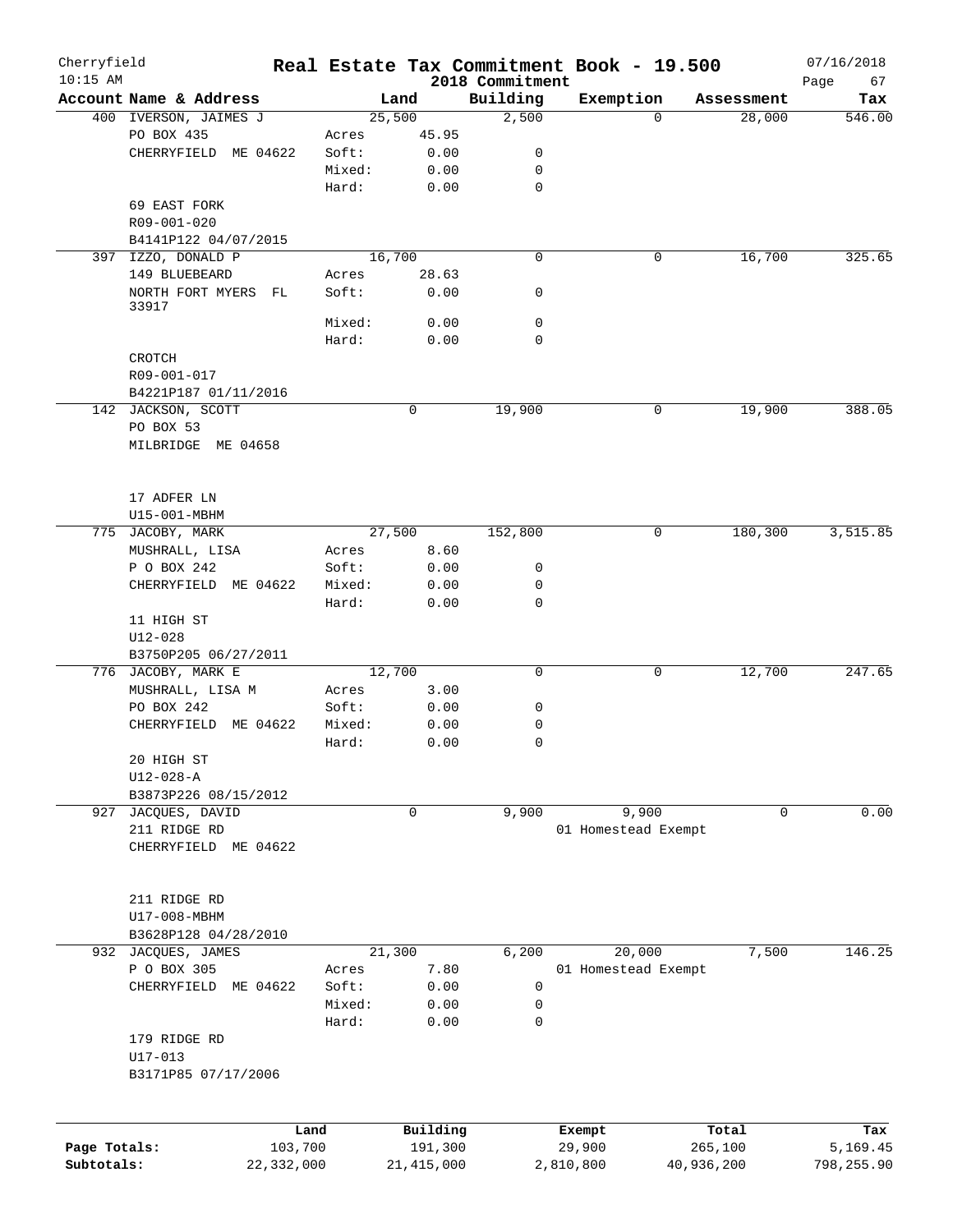| Cherryfield |                                 |        |              |                             | Real Estate Tax Commitment Book - 19.500 |            | 07/16/2018        |
|-------------|---------------------------------|--------|--------------|-----------------------------|------------------------------------------|------------|-------------------|
| $10:15$ AM  | Account Name & Address          |        | Land         | 2018 Commitment<br>Building | Exemption                                | Assessment | Page<br>68<br>Tax |
|             | 275 JACQUES, JAMES L            |        | 19,300       | 9,100                       | $\Omega$                                 | 28,400     | 553.80            |
|             | PARKS, JENNIFER L               | Acres  | 6.48         |                             |                                          |            |                   |
|             | PO BOX 305                      | Soft:  | 0.00         | 0                           |                                          |            |                   |
|             | CHERRYFIELD ME 04622            | Mixed: | 0.00         | 0                           |                                          |            |                   |
|             |                                 | Hard:  | 0.00         | 0                           |                                          |            |                   |
|             | 176 TENAN LANE                  |        |              |                             |                                          |            |                   |
|             | R05-063-002                     |        |              |                             |                                          |            |                   |
|             | B4248P112 04/21/2016            |        |              |                             |                                          |            |                   |
| 10          | JACQUES, JAMES L                |        | 34,400       | 1,600                       | 0                                        | 36,000     | 702.00            |
|             | PO BOX 305                      | Acres  | 19.64        |                             |                                          |            |                   |
|             | CHERRYFIELD ME 04622            | Soft:  | 0.00         | 0                           |                                          |            |                   |
|             |                                 | Mixed: | 0.00         | 0                           |                                          |            |                   |
|             |                                 | Hard:  | 0.00         | $\mathbf 0$                 |                                          |            |                   |
|             | RIDGE RD                        |        |              |                             |                                          |            |                   |
|             |                                 |        |              |                             |                                          |            |                   |
|             | U17-008                         |        |              |                             |                                          |            |                   |
|             | B3861P29 07/09/2012             |        |              |                             |                                          |            |                   |
|             | 76 JAMES, WAYDE                 |        | 17,000       | 0                           | 0                                        | 17,000     | 331.50            |
|             | 49 PINEBROOK CURVE              | Acres  | 6.50         |                             |                                          |            |                   |
|             | NORTH HAMPTON MA 01060          | Soft:  | 0.00         | 0                           |                                          |            |                   |
|             |                                 | Mixed: | 0.00         | 0                           |                                          |            |                   |
|             |                                 | Hard:  | 0.00         | 0                           |                                          |            |                   |
|             | BLACKSWOODS RD                  |        |              |                             |                                          |            |                   |
|             | $R03 - 003$                     |        |              |                             |                                          |            |                   |
|             | B3148P143 05/26/2006            |        |              |                             |                                          |            |                   |
| 297         | JELLISON, CASEY L &             |        | 19,500       | 0                           | 0                                        | 19,500     | 380.25            |
|             | LOUDEN D                        |        |              |                             |                                          |            |                   |
|             | 75 NORTH ST                     | Acres  | 4.70         |                             |                                          |            |                   |
|             | ME 04622<br>CHERRYFIELD         | Soft:  | 0.00         | 0                           |                                          |            |                   |
|             |                                 | Mixed: | 0.00         | 0                           |                                          |            |                   |
|             |                                 | Hard:  | 0.00         | 0                           |                                          |            |                   |
|             | NORTH ST                        |        |              |                             |                                          |            |                   |
|             | $U06 - 003 - 002$               |        |              |                             |                                          |            |                   |
|             | B4273P234 07/19/2016            |        |              |                             |                                          |            |                   |
|             | 404 JEWETT, JEANNINE M          |        | 21,000       | 2,400                       | 0                                        | 23,400     | 456.30            |
|             | JEWETT, JEFFREY A               | Acres  | 40.83        |                             |                                          |            |                   |
|             | 936 HOTEL RD                    | Soft:  | 0.00         | 0                           |                                          |            |                   |
|             | AUBURN ME 04210                 | Mixed: | 0.00         | 0                           |                                          |            |                   |
|             |                                 | Hard:  | 0.00         | 0                           |                                          |            |                   |
|             | CROTCH                          |        |              |                             |                                          |            |                   |
|             | R09-001-024                     |        |              |                             |                                          |            |                   |
|             | B3350P300 11/06/2007            |        |              |                             |                                          |            |                   |
| 405         | JEWETT, JEFFREY &               |        | 23,000       | $\mathbf 0$                 | $\mathbf 0$                              | 23,000     | 448.50            |
|             | JEANNINE                        |        |              |                             |                                          |            |                   |
|             | 936 HOTEL RD                    | Acres  | 46.34        |                             |                                          |            |                   |
|             | AUBURN ME 04210                 | Soft:  | 0.00         | 0                           |                                          |            |                   |
|             |                                 | Mixed: | 0.00         | 0                           |                                          |            |                   |
|             |                                 | Hard:  | 0.00         | $\mathbf 0$                 |                                          |            |                   |
|             | CROTCH                          |        |              |                             |                                          |            |                   |
|             | R09-001-025                     |        |              |                             |                                          |            |                   |
|             | B3901P19 11/09/2012             |        |              |                             |                                          |            |                   |
|             | 148 JOHNS, NORMA V              |        | 800          | $\mathbf 0$                 | 0                                        | 800        | 15.60             |
|             | 4829 DAVE RILL RD               | Acres  | 0.15         |                             |                                          |            |                   |
|             | HAMPSTEAD MD 21074              | Soft:  | 0.00         | 0                           |                                          |            |                   |
|             |                                 | Mixed: | 0.00         | 0                           |                                          |            |                   |
|             |                                 | Hard:  | 0.00         | 0                           |                                          |            |                   |
|             | BLACKSWOODS RD                  |        |              |                             |                                          |            |                   |
|             | $R04 - 003$                     |        |              |                             |                                          |            |                   |
|             | B751P205                        |        |              |                             |                                          |            |                   |
|             |                                 |        | Building     |                             |                                          | Total      |                   |
|             | Land<br>Page Totals:<br>135,000 |        | 13,100       |                             | Exempt<br>0                              | 148,100    | Tax<br>2,887.95   |
|             | 22,467,000                      |        | 21, 428, 100 |                             | 2,810,800                                | 41,084,300 | 801,143.85        |
| Subtotals:  |                                 |        |              |                             |                                          |            |                   |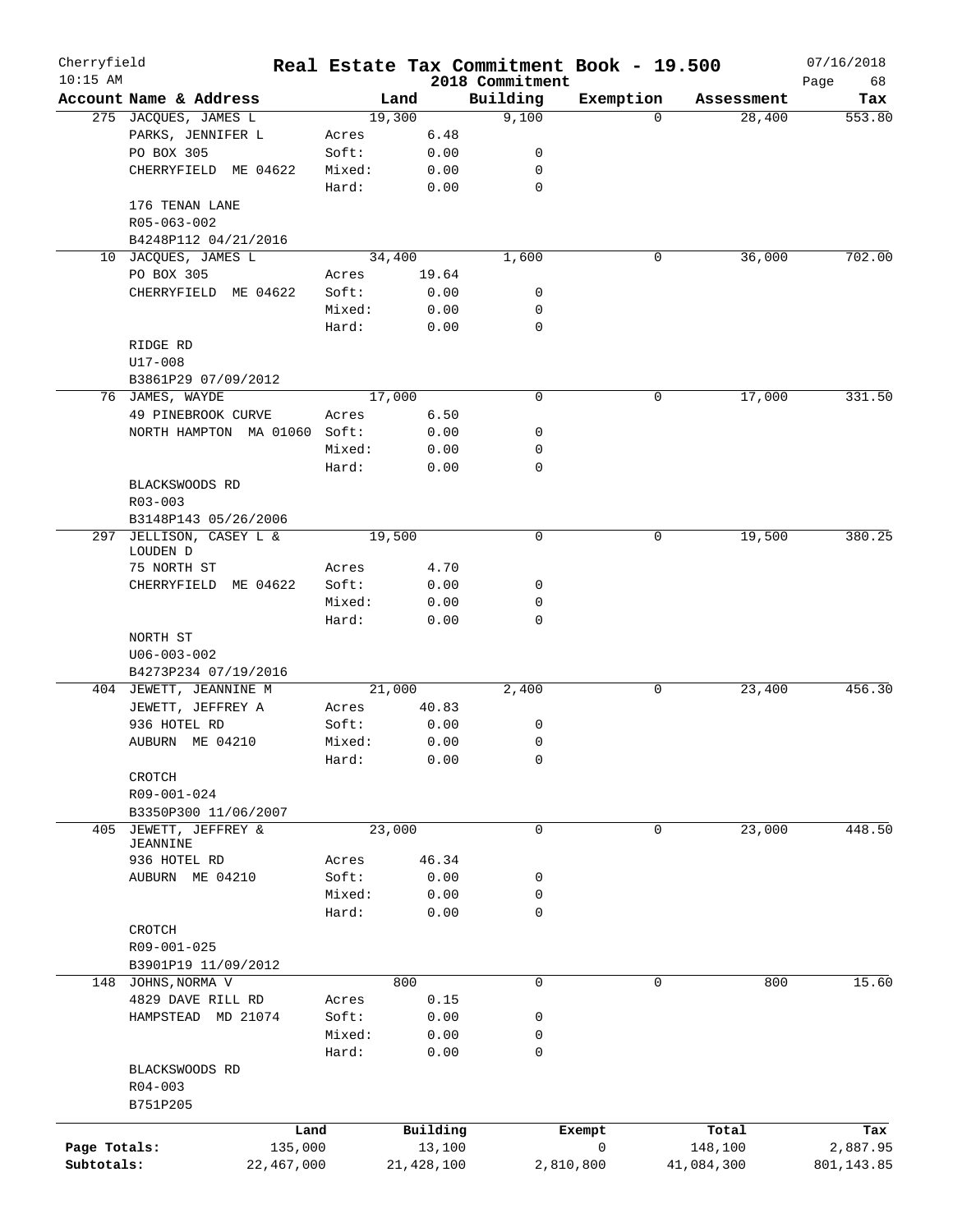| Cherryfield |                                   |        |        |                 | Real Estate Tax Commitment Book - 19.500 |            | 07/16/2018 |
|-------------|-----------------------------------|--------|--------|-----------------|------------------------------------------|------------|------------|
| $10:15$ AM  |                                   |        |        | 2018 Commitment |                                          |            | 69<br>Page |
|             | Account Name & Address            |        | Land   | Building        | Exemption                                | Assessment | Tax        |
|             | 36 JOHNSON REV TRUST, MARY<br>ANN |        | 8,000  | $\mathbf 0$     | $\Omega$                                 | 8,000      | 156.00     |
|             | 3407 WEST MARGARET PL             | Acres  | 4.90   |                 |                                          |            |            |
|             | ROGERS AR 72756-4877              | Soft:  | 0.00   | 0               |                                          |            |            |
|             |                                   | Mixed: | 0.00   | 0               |                                          |            |            |
|             |                                   | Hard:  | 0.00   | 0               |                                          |            |            |
|             | MILBRIDGE RD)                     |        |        |                 |                                          |            |            |
|             | R01-024                           |        |        |                 |                                          |            |            |
|             | B4053P8 04/29/2014                |        |        |                 |                                          |            |            |
|             | 673 JOHNSON, BENJAMIN             |        | 18,500 | 39,500          | 20,000                                   | 38,000     | 741.00     |
|             | HANSON, ELYSSA                    | Acres  | 2.00   |                 | 01 Homestead Exempt                      |            |            |
|             | 297 BLACKSWOODS RD                | Soft:  | 0.00   | 0               |                                          |            |            |
|             | CHERRYFIELD ME 04622              | Mixed: | 0.00   | $\mathbf 0$     |                                          |            |            |
|             |                                   | Hard:  | 0.00   | $\mathbf 0$     |                                          |            |            |
|             | 297 BLACKSWOODS RD                |        |        |                 |                                          |            |            |
|             | $U08 - 006$                       |        |        |                 |                                          |            |            |
|             | B4255P251 05/20/2016              |        |        |                 |                                          |            |            |
|             | 350 JOHNSON, BRIAN                |        | 14,200 | 21,700          | 0                                        | 35,900     | 700.05     |
|             | 18 Lakeview Lane                  | Acres  | 17.00  |                 |                                          |            |            |
|             | Calais ME 04619                   | Soft:  | 0.00   | 0               |                                          |            |            |
|             |                                   | Mixed: | 0.00   | 0               |                                          |            |            |
|             |                                   | Hard:  | 0.00   | 0               |                                          |            |            |
|             | 490 SPRAGUE FALLS RD              |        |        |                 |                                          |            |            |
|             | $R08 - 020$                       |        |        |                 |                                          |            |            |
|             | B2232P164                         |        |        |                 |                                          |            |            |
|             | 1170 JOHNSON, JOHN E              | 2,600  |        | $\Omega$        | 0                                        | 2,600      | 50.70      |
|             | P O BOX 14                        | Acres  | 21.20  |                 |                                          |            |            |
|             | ROCHDALE MA 01542-0014 Soft:      |        | 0.00   | 0               |                                          |            |            |
|             |                                   | Mixed: | 0.00   | 0               |                                          |            |            |
|             |                                   | Hard:  | 20.20  | 2,545           |                                          |            |            |
|             | MACHATTON CORLISS                 |        |        |                 |                                          |            |            |
|             | BROOK                             |        |        |                 |                                          |            |            |
|             | $R09 - 001 - 049 - 4$             |        |        |                 |                                          |            |            |
|             | B2760P218                         |        |        |                 |                                          |            |            |
|             | 179 JOHNSON, LAZEROUS P           | 36,100 |        | 2,600           | 0                                        | 38,700     | 754.65     |
|             | C/O DEBRA JOHNSON                 | Acres  | 28.50  |                 |                                          |            |            |
|             | 38 RIDGE RD                       | Soft:  | 0.00   | 0               |                                          |            |            |
|             | CHERRYFIELD ME 04622              | Mixed: | 0.00   | 0               |                                          |            |            |
|             |                                   | Hard:  | 0.00   | 0               |                                          |            |            |
|             | 85 NORTH MAIN ST                  |        |        |                 |                                          |            |            |
|             | $R04 - 027$                       |        |        |                 |                                          |            |            |
|             | B3909P239 12/07/2012              |        |        |                 |                                          |            |            |
| 877         | JOHNSON, LEWIS SR. &<br>MERRILENE | 10,200 |        | 20,500          | 20,000                                   | 10,700     | 208.65     |
|             | 37 NORTH MAIN ST                  | Acres  | 0.15   |                 | 01 Homestead Exempt                      |            |            |
|             | CHERRYFIELD ME 04622              | Soft:  | 0.00   | 0               |                                          |            |            |
|             |                                   | Mixed: | 0.00   | 0               |                                          |            |            |
|             |                                   | Hard:  | 0.00   | 0               |                                          |            |            |
|             | 37 NORTH MAIN ST                  |        |        |                 |                                          |            |            |
|             | U15-007                           |        |        |                 |                                          |            |            |
|             | B1995P345                         |        |        |                 |                                          |            |            |
|             |                                   |        |        |                 |                                          |            |            |

|              | Land       | Building   | Exempt    | Total      | Tax        |
|--------------|------------|------------|-----------|------------|------------|
| Page Totals: | 89,600     | 84,300     | 40,000    | 133,900    | 2,611.05   |
| Subtotals:   | 22,556,600 | 21,512,400 | 2,850,800 | 41,218,200 | 803,754.90 |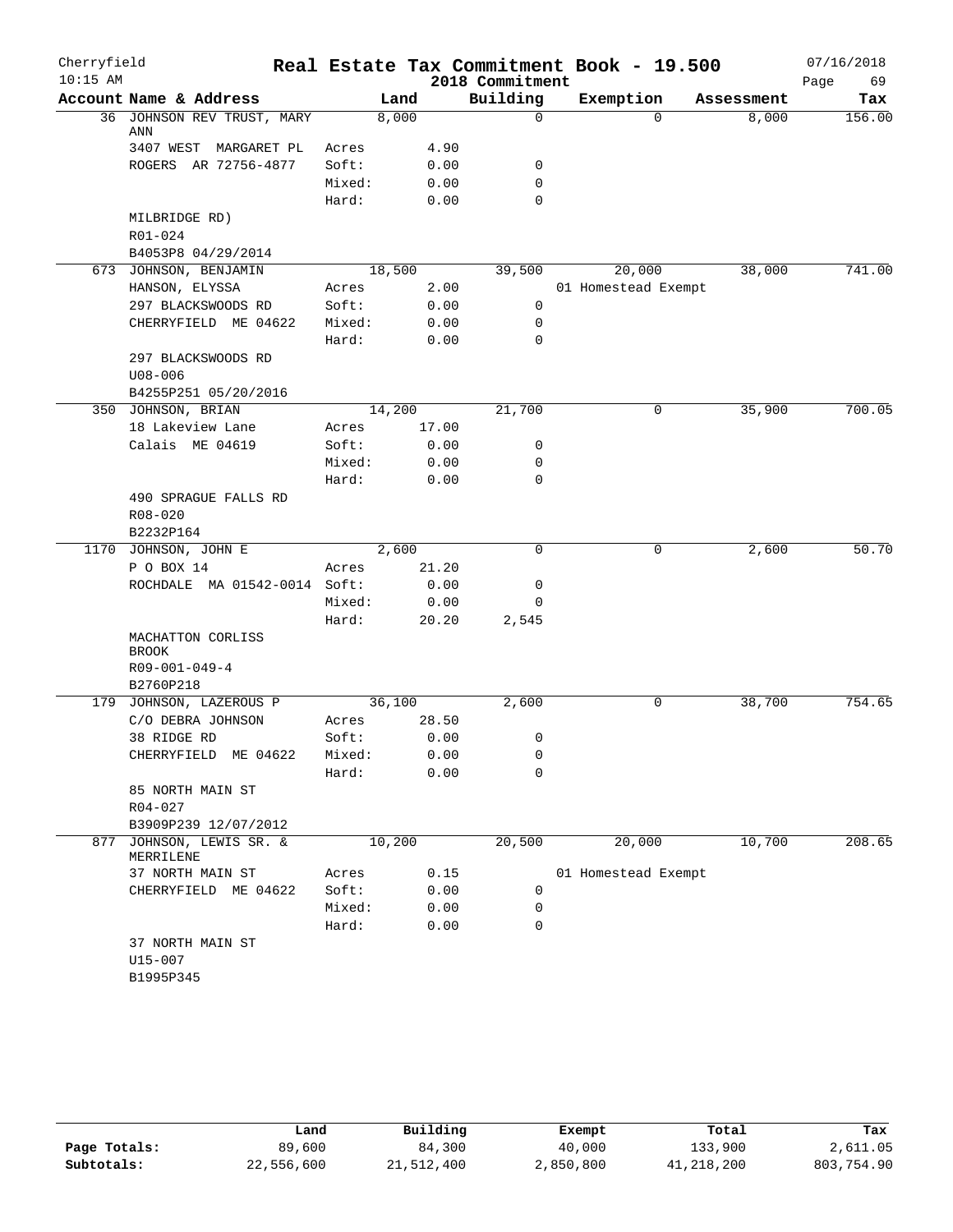| Cherryfield<br>$10:15$ AM |                                       |        |            | 2018 Commitment | Real Estate Tax Commitment Book - 19.500 |            | 07/16/2018<br>Page<br>70 |
|---------------------------|---------------------------------------|--------|------------|-----------------|------------------------------------------|------------|--------------------------|
|                           | Account Name & Address                | Land   |            | Building        | Exemption                                | Assessment | Tax                      |
|                           | 676 JOHNSON, MICHAEL W                | 17,700 |            | 31,800          | 20,000                                   | 29,500     | 575.25                   |
|                           | JOHNSON, CHERYL L                     | Acres  | 1.63       |                 | 01 Homestead Exempt                      |            |                          |
|                           | 249 BLACKSWOODS RD                    | Soft:  | 0.00       | 0               |                                          |            |                          |
|                           | CHERRYFIELD ME 04622                  | Mixed: | 0.00       | 0               |                                          |            |                          |
|                           |                                       | Hard:  | 0.00       | $\mathbf 0$     |                                          |            |                          |
|                           | 249 BLACKSWOODS RD                    |        |            |                 |                                          |            |                          |
|                           | $U08 - 009$                           |        |            |                 |                                          |            |                          |
|                           | B2112P313                             |        |            |                 |                                          |            |                          |
|                           | 338 JOHNSON, RANDALL W &              | 17,700 |            | 48,800          | 20,000                                   | 46,500     | 906.75                   |
|                           | BONNIE LEE                            |        |            |                 |                                          |            |                          |
|                           | 382 SPRAGUE FALLS RD                  | Acres  | 1.60       |                 | 01 Homestead Exempt                      |            |                          |
|                           | ME 04622<br>CHERRYFIELD               | Soft:  | 0.00       | 0               |                                          |            |                          |
|                           |                                       | Mixed: | 0.00       | 0               |                                          |            |                          |
|                           |                                       | Hard:  | 0.00       | $\mathbf 0$     |                                          |            |                          |
|                           | 382 SPRAGUE FALLS RD                  |        |            |                 |                                          |            |                          |
|                           | R08-011-001                           |        |            |                 |                                          |            |                          |
|                           | B2860P82                              |        |            |                 |                                          |            |                          |
|                           | 914 JOHNSTON, ALAN                    | 19,100 |            | 60,800          | 0                                        | 79,900     | 1,558.05                 |
|                           | JOHNSTON, DANYEL                      | Acres  | 4.10       |                 |                                          |            |                          |
|                           | 69 RIDGE RD                           | Soft:  | 0.00       | 0               |                                          |            |                          |
|                           | CHERRYFIELD<br>ME 04622               | Mixed: | 0.00       | 0               |                                          |            |                          |
|                           |                                       | Hard:  |            | $\mathbf 0$     |                                          |            |                          |
|                           |                                       |        | 0.00       |                 |                                          |            |                          |
|                           | 69 RIDGE RD                           |        |            |                 |                                          |            |                          |
|                           | $U16 - 016$                           |        |            |                 |                                          |            |                          |
|                           | B3084P104 11/28/2005                  |        |            |                 |                                          |            |                          |
|                           | 769 JONES, ALICE L                    | 11,500 |            | 37,000          | 20,000                                   | 28,500     | 555.75                   |
|                           | P.O. BOX 202                          | Acres  | 0.11       |                 | 01 Homestead Exempt                      |            |                          |
|                           | CHERRYFIELD, ME 04622                 | Soft:  | 0.00       | 0               |                                          |            |                          |
|                           |                                       | Mixed: | 0.00       | 0               |                                          |            |                          |
|                           |                                       | Hard:  | 0.00       | 0               |                                          |            |                          |
|                           | 10 CAMPBELL HILL                      |        |            |                 |                                          |            |                          |
|                           | U12-022                               |        |            |                 |                                          |            |                          |
|                           | B2210P90                              |        |            |                 |                                          |            |                          |
|                           | 122 KALIN, MICHAEL P                  | 75,200 |            | 64,900          | 0                                        | 140,100    | 2,731.95                 |
|                           | FLEMING-KALIN, MANDY<br><b>ELAINE</b> | Acres  | 78.00      |                 |                                          |            |                          |
|                           | 766 BLACKSWOODS RD                    | Soft:  | 0.00       | 0               |                                          |            |                          |
|                           | CHERRYFIELD ME 04622                  | Mixed: | 0.00       | $\mathbf 0$     |                                          |            |                          |
|                           |                                       |        |            | 0               |                                          |            |                          |
|                           |                                       | Hard:  | 0.00       |                 |                                          |            |                          |
|                           | 766 BLACKSWOODS RD                    |        |            |                 |                                          |            |                          |
|                           | R03-046                               |        |            |                 |                                          |            |                          |
|                           | B4217P19 12/24/2015                   |        |            |                 |                                          |            |                          |
|                           | 1173 KAMB, JOSEPH E                   | 10,700 |            | $\mathbf 0$     | 0                                        | 10,700     | 208.65                   |
|                           | 12 TOWLE RD                           | Acres  | 85.40      |                 |                                          |            |                          |
|                           | WALPOLE MA 02081                      | Soft:  | 0.00       | $\mathbf 0$     |                                          |            |                          |
|                           |                                       | Mixed: | 17.40      | 2,871           |                                          |            |                          |
|                           |                                       | Hard:  | 61.00      | 7,686           |                                          |            |                          |
|                           | MACHATTON CORLISS BROOK               |        |            |                 |                                          |            |                          |
|                           | R09-001-049-6                         |        |            |                 |                                          |            |                          |
|                           | B2734P27                              |        |            |                 |                                          |            |                          |
|                           | 783 KAPRAL, RICHARD                   | 9,600  |            | 28,100          | 0                                        | 37,700     | 735.15                   |
|                           | P O BOX 34                            | Acres  | 0.05       |                 |                                          |            |                          |
|                           | STEUBEN ME 04680                      | Soft:  | 0.00       | 0               |                                          |            |                          |
|                           |                                       | Mixed: | 0.00       | 0               |                                          |            |                          |
|                           |                                       | Hard:  | 0.00       | 0               |                                          |            |                          |
|                           | 8 MAIN ST                             |        |            |                 |                                          |            |                          |
|                           | $U12 - 035$                           |        |            |                 |                                          |            |                          |
|                           | B3046P21 08/22/2005                   |        |            |                 |                                          |            |                          |
|                           | Land                                  |        | Building   |                 | Exempt                                   | Total      | Tax                      |
| Page Totals:              | 161,500                               |        | 271,400    |                 | 60,000                                   | 372,900    | 7,271.55                 |
| Subtotals:                | 22,718,100                            |        | 21,783,800 |                 | 2,910,800                                | 41,591,100 | 811,026.45               |
|                           |                                       |        |            |                 |                                          |            |                          |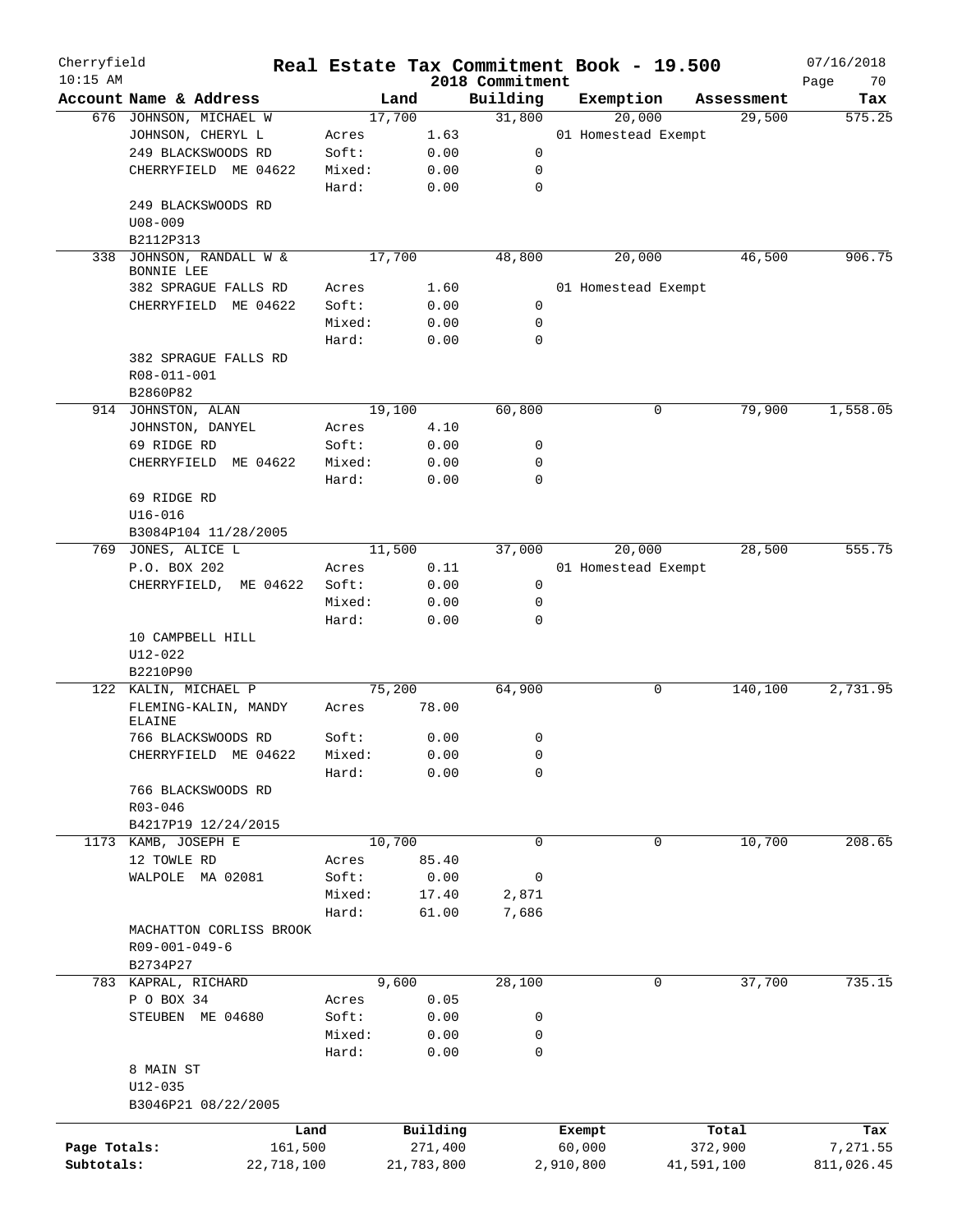| Cherryfield |                                       |                |              |                 | Real Estate Tax Commitment Book - 19.500 |            | 07/16/2018 |
|-------------|---------------------------------------|----------------|--------------|-----------------|------------------------------------------|------------|------------|
| $10:15$ AM  |                                       |                |              | 2018 Commitment |                                          |            | 71<br>Page |
|             | Account Name & Address                |                | Land         | Building        | Exemption                                | Assessment | Tax        |
|             | 784 KAPRAL, RICHARD                   |                | 1,300        | $\mathbf 0$     | $\Omega$                                 | 1,300      | 25.35      |
|             | P O BOX 34<br>STEUBEN ME 04680        | Acres<br>Soft: | 0.05<br>0.00 | 0               |                                          |            |            |
|             |                                       | Mixed:         | 0.00         | 0               |                                          |            |            |
|             |                                       | Hard:          | 0.00         | $\mathbf 0$     |                                          |            |            |
|             | MAIN ST                               |                |              |                 |                                          |            |            |
|             | U12-036                               |                |              |                 |                                          |            |            |
|             | B3046P21 08/22/2005                   |                |              |                 |                                          |            |            |
|             | 911 KEARNS, MICHAEL T                 | 15,600         |              | 31,800          | 0                                        | 47,400     | 924.30     |
|             | 33 Morning Tide Drive                 | Acres          | 0.72         |                 |                                          |            |            |
|             | Milbridge ME<br>$04658 - -335$        | Soft:          | 0.00         | $\mathbf 0$     |                                          |            |            |
|             |                                       | Mixed:         | 0.00         | $\mathbf 0$     |                                          |            |            |
|             |                                       | Hard:          | 0.00         | $\mathbf 0$     |                                          |            |            |
|             | 93 RIDGE RD                           |                |              |                 |                                          |            |            |
|             | $U16 - 013$                           |                |              |                 |                                          |            |            |
|             | B2277P49                              |                |              |                 |                                          |            |            |
|             | 600 KEARNS, WILLIAM N &<br>NINETTA P  | 11,800         |              | 0               | 0                                        | 11,800     | 230.10     |
|             | P O BOX 445                           | Acres          | 1.24         |                 |                                          |            |            |
|             | CHERRYFIELD<br>ME 04622               | Soft:          | 0.00         | 0               |                                          |            |            |
|             |                                       | Mixed:         | 0.00         | 0               |                                          |            |            |
|             |                                       | Hard:          | 0.00         | $\mathbf 0$     |                                          |            |            |
|             | SCHOOL ST                             |                |              |                 |                                          |            |            |
|             | $U05 - 032$                           |                |              |                 |                                          |            |            |
|             | B2801P342<br>601 KEARNS, WILLIAM N. & | 23,200         |              | 32,400          | 0                                        | 55,600     | 1,084.20   |
|             | NINETTA                               |                |              |                 |                                          |            |            |
|             | P O BOX 445                           | Acres          | 1.17         |                 |                                          |            |            |
|             | CHERRYFIELD<br>ME 04622               | Soft:          | 0.00         | 0               |                                          |            |            |
|             |                                       | Mixed:         | 0.00         | 0               |                                          |            |            |
|             |                                       | Hard:          | 0.00         | 0               |                                          |            |            |
|             | 29 PADDY LANE                         |                |              |                 |                                          |            |            |
|             | $U05 - 033$                           |                |              |                 |                                          |            |            |
|             | B2134P294                             |                |              |                 |                                          |            |            |
| 497         | KEARNS, WILLIAM &<br>NINETTA P        | 18,500         |              | 11,700          | 0                                        | 30,200     | 588.90     |
|             | P O BOX 445                           | Acres          | 0.54         |                 |                                          |            |            |
|             | CHERRYFIELD ME 04622                  | Soft:          | 0.00         | 0               |                                          |            |            |
|             |                                       | Mixed:         | 0.00         | 0               |                                          |            |            |
|             |                                       | Hard:          | 0.00         | $\mathbf 0$     |                                          |            |            |
|             | 23 BARBER LANE                        |                |              |                 |                                          |            |            |
|             | $U02 - 013$                           |                |              |                 |                                          |            |            |
|             | B1517P320                             |                |              |                 |                                          |            |            |
|             | 715 KEARNS, WILLIAM A &<br>NINETTA    | 15,400         |              | 187,500         | 20,000                                   | 182,900    | 3,566.55   |
|             | P O BOX 445                           | Acres          | 0.31         |                 | 01 Homestead Exempt                      |            |            |
|             | CHERRYFIELD ME 04622                  | Soft:          | 0.00         | 0               |                                          |            |            |
|             |                                       | Mixed:         | 0.00         | 0               |                                          |            |            |
|             |                                       | Hard:          | 0.00         | $\mathbf 0$     |                                          |            |            |
|             | 12 CURTIS LANE                        |                |              |                 |                                          |            |            |
|             | $U11 - 016$                           |                |              |                 |                                          |            |            |
|             | B844P249                              |                |              |                 |                                          |            |            |

|              | Land       | Building   | Exempt    | Total      | Tax        |
|--------------|------------|------------|-----------|------------|------------|
| Page Totals: | 85,800     | 263,400    | 20,000    | 329,200    | 6.419.40   |
| Subtotals:   | 22,803,900 | 22,047,200 | 2,930,800 | 41,920,300 | 817,445.85 |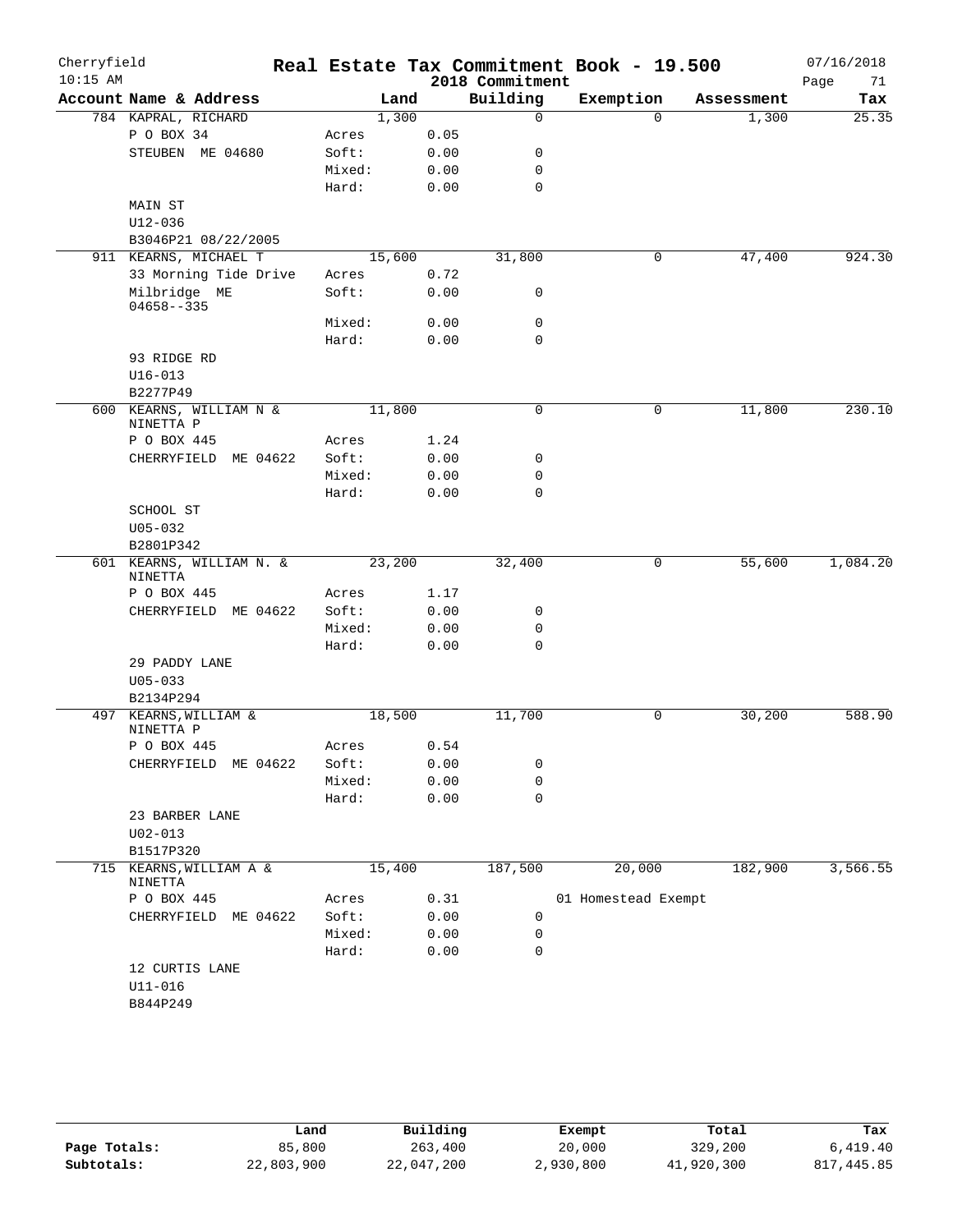| Cherryfield<br>$10:15$ AM |                            |        |            | 2018 Commitment | Real Estate Tax Commitment Book - 19.500 |            | 07/16/2018<br>Page<br>72 |
|---------------------------|----------------------------|--------|------------|-----------------|------------------------------------------|------------|--------------------------|
|                           | Account Name & Address     | Land   |            | Building        | Exemption                                | Assessment | Tax                      |
|                           | 764 KEHOE, DALTON A        | 12,700 |            | 57,900          | $\Omega$                                 | 70,600     | 1,376.70                 |
|                           | 16 HOLMWOOD ST             | Acres  | 0.28       |                 |                                          |            |                          |
|                           | RICHMOND HILL, ONTARIO     | Soft:  | 0.00       | 0               |                                          |            |                          |
|                           | CANADA L4B 4K4             | Mixed: | 0.00       | 0               |                                          |            |                          |
|                           |                            | Hard:  | 0.00       | 0               |                                          |            |                          |
|                           | 8 ENDRE LANE               |        |            |                 |                                          |            |                          |
|                           | $U12 - 018 - 001$          |        |            |                 |                                          |            |                          |
|                           | B2919P354 08/30/2004       |        |            |                 |                                          |            |                          |
|                           | 552 KELLEY SHELLFISH INC   | 30,700 |            | 97,500          | 0                                        | 128,200    | 2,499.90                 |
|                           | 10 RIVER RD                |        | 1.80       |                 |                                          |            |                          |
|                           |                            | Acres  |            |                 |                                          |            |                          |
|                           | CHERRYFIELD ME 04622       | Soft:  | 0.00       | 0               |                                          |            |                          |
|                           |                            | Mixed: | 0.00       | 0               |                                          |            |                          |
|                           |                            | Hard:  | 0.00       | 0               |                                          |            |                          |
|                           | 59 BLACKSWOODS RD          |        |            |                 |                                          |            |                          |
|                           | $U04 - 013 - 002$          |        |            |                 |                                          |            |                          |
|                           | B1287P1                    |        |            |                 |                                          |            |                          |
|                           | 539 KELLEY, GORDON F &     | 37,800 |            | 0               | 0                                        | 37,800     | 737.10                   |
|                           | CYNTHIA R                  |        |            |                 |                                          |            |                          |
|                           | 10 SCHOOL ST               | Acres  | 46.00      |                 |                                          |            |                          |
|                           | CHERRYFIELD ME 04622       | Soft:  | 0.00       | 0               |                                          |            |                          |
|                           |                            | Mixed: | 0.00       | 0               |                                          |            |                          |
|                           |                            | Hard:  | 0.00       | 0               |                                          |            |                          |
|                           | BLACKSWOODS RD             |        |            |                 |                                          |            |                          |
|                           | $U04 - 003$                |        |            |                 |                                          |            |                          |
|                           | B1253P4                    |        |            |                 |                                          |            |                          |
|                           | 562 KELLEY, GORDON F &     | 2,500  |            | 0               | 0                                        | 2,500      | 48.75                    |
|                           | CYNTHIA R<br>10 SCHOOL ST  | Acres  | 0.18       |                 |                                          |            |                          |
|                           | CHERRYFIELD ME 04622       | Soft:  | 0.00       | 0               |                                          |            |                          |
|                           |                            | Mixed: |            | 0               |                                          |            |                          |
|                           |                            |        | 0.00       | 0               |                                          |            |                          |
|                           |                            | Hard:  | 0.00       |                 |                                          |            |                          |
|                           | 10 SCHOOL ST               |        |            |                 |                                          |            |                          |
|                           | $U04 - 023$                |        |            |                 |                                          |            |                          |
|                           | B1253P4                    |        |            |                 |                                          |            |                          |
|                           | 762 KELLY, CYNTHIA R       | 15,700 |            | 8,000           | 0                                        | 23,700     | 462.15                   |
|                           | RENSKI, CHARLES            | Acres  | 0.58       |                 |                                          |            |                          |
|                           | 10 SCHOOL ST               | Soft:  | 0.00       | 0               |                                          |            |                          |
|                           | CHERRYFIELD ME 04622       | Mixed: | 0.00       | 0               |                                          |            |                          |
|                           |                            | Hard:  | 0.00       | 0               |                                          |            |                          |
|                           | 21 MAIN ST                 |        |            |                 |                                          |            |                          |
|                           | $U12 - 016$                |        |            |                 |                                          |            |                          |
|                           | B3730P7 04/11/2011         |        |            |                 |                                          |            |                          |
|                           | 786 KELLY, CYNTHIA R       | 2,700  |            | 0               | 0                                        | 2,700      | 52.65                    |
|                           | RENSKI, CHARLES            | Acres  | 0.22       |                 |                                          |            |                          |
|                           | 10 SCHOOL ST               | Soft:  | 0.00       | 0               |                                          |            |                          |
|                           | CHERRYFIELD ME 04622       | Mixed: | 0.00       | 0               |                                          |            |                          |
|                           |                            | Hard:  | 0.00       | 0               |                                          |            |                          |
|                           | <b>MAIN ST</b>             |        |            |                 |                                          |            |                          |
|                           | $U12 - 038$                |        |            |                 |                                          |            |                          |
|                           | B3730P7 04/11/2011         |        |            |                 |                                          |            |                          |
|                           | 168 KELLY, PHILLIP J & MIA | 15,300 |            | 6,000           | 0                                        | 21,300     | 415.35                   |
|                           | 68 PLEASANTVIEW ST         | Acres  | 28.00      |                 |                                          |            |                          |
|                           | METHUEN MA 01844           | Soft:  | 0.00       | 0               |                                          |            |                          |
|                           |                            | Mixed: | 22.00      | 3,630           |                                          |            |                          |
|                           |                            | Hard:  | 0.00       | 0               |                                          |            |                          |
|                           | OFF STILLWATER AVE         |        |            |                 |                                          |            |                          |
|                           | R04-018-002                |        |            |                 |                                          |            |                          |
|                           | B3578P115 10/13/2009       |        |            |                 |                                          |            |                          |
|                           |                            |        |            |                 |                                          |            |                          |
|                           | Land                       |        | Building   |                 | Exempt                                   | Total      | Tax                      |
| Page Totals:              | 117,400                    |        | 169,400    |                 | 0                                        | 286,800    | 5,592.60                 |
| Subtotals:                | 22,921,300                 |        | 22,216,600 |                 | 2,930,800                                | 42,207,100 | 823,038.45               |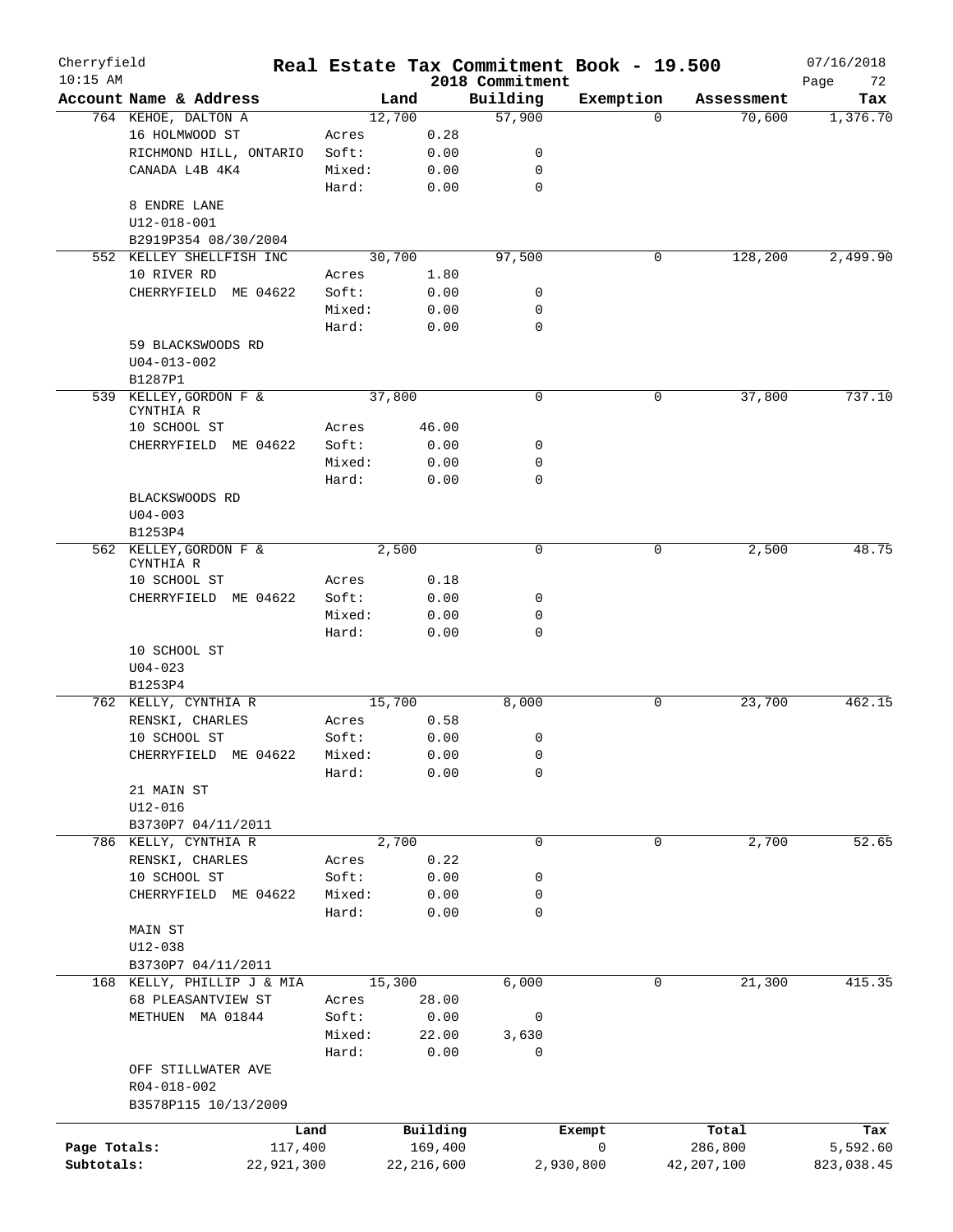| Cherryfield |                                          |        |       |                 | Real Estate Tax Commitment Book - 19.500 |            | 07/16/2018 |
|-------------|------------------------------------------|--------|-------|-----------------|------------------------------------------|------------|------------|
| $10:15$ AM  |                                          |        |       | 2018 Commitment |                                          |            | Page<br>73 |
|             | Account Name & Address                   | Land   |       | Building        | Exemption                                | Assessment | Tax        |
|             | 551 KELLY, GORDON F &                    | 33,800 |       | 381,700         | 26,000                                   | 389,500    | 7,595.25   |
|             | CYNTHIA R<br>10 SCHOOL ST                | Acres  | 14.50 |                 | 01 Homestead Exempt                      |            |            |
|             | CHERRYFIELD ME 04622                     | Soft:  | 0.00  |                 | 0 12 WW2 Veteran Res                     |            |            |
|             |                                          | Mixed: | 0.00  | $\mathbf 0$     |                                          |            |            |
|             |                                          | Hard:  | 0.00  | $\mathbf 0$     |                                          |            |            |
|             | 10 SCHOOL ST                             |        |       |                 |                                          |            |            |
|             | $U04 - 013 - 001$                        |        |       |                 |                                          |            |            |
|             | B1253P4                                  |        |       |                 |                                          |            |            |
|             | 1048 KELTERBORN, JOSEPH                  | 65,200 |       | 89,100          | 0                                        | 154,300    | 3,008.85   |
|             | LINK, VIRGINIA                           | Acres  | 16.00 |                 |                                          |            |            |
|             | 121 Miner Rd                             | Soft:  | 0.00  | 0               |                                          |            |            |
|             | Porter Corners NY                        | Mixed: | 0.00  | $\mathbf 0$     |                                          |            |            |
|             | 12859                                    |        |       |                 |                                          |            |            |
|             |                                          | Hard:  | 0.00  | $\mathbf 0$     |                                          |            |            |
|             | 456 MILBRIDGE RD                         |        |       |                 |                                          |            |            |
|             | R01-001-007                              |        |       |                 |                                          |            |            |
|             | B1716P64                                 |        |       |                 |                                          |            |            |
|             | 622 KEMPTHORNE, MICHAEL A                | 10,900 |       | 35,800          | 26,000                                   | 20,700     | 403.65     |
|             | KEMPTHORNE, SUSAN B                      | Acres  | 0.20  |                 | 14 WW2 Veteran Non                       |            |            |
|             | PO BOX 88                                | Soft:  | 0.00  |                 | 0 01 Homestead Exempt                    |            |            |
|             | CHERRYFIELD ME 04654                     | Mixed: | 0.00  | 0               |                                          |            |            |
|             |                                          | Hard:  | 0.00  | $\mathbf 0$     |                                          |            |            |
|             | 88 STILLWATER RD                         |        |       |                 |                                          |            |            |
|             | $U06 - 013$                              |        |       |                 |                                          |            |            |
|             | B3832P147 03/29/2012                     |        |       |                 |                                          |            |            |
|             | 893 KEMPTHORNE, NATHAN &                 | 15,000 |       | $\mathbf 0$     | 0                                        | 15,000     | 292.50     |
|             | ESTHER A<br>478 KANSAS RD                | Acres  | 1.93  |                 |                                          |            |            |
|             | MILBRIDGE ME 04658                       | Soft:  | 0.00  | 0               |                                          |            |            |
|             |                                          | Mixed: | 0.00  | $\mathbf 0$     |                                          |            |            |
|             |                                          | Hard:  | 0.00  | $\mathbf 0$     |                                          |            |            |
|             | 253 MAIN ST                              |        |       |                 |                                          |            |            |
|             | $U15 - 021$                              |        |       |                 |                                          |            |            |
|             | B3401P176 04/18/2008                     |        |       |                 |                                          |            |            |
|             | 895 KEMPTHORNE, NATHAN J &               | 32,500 |       | 58,700          | 0                                        | 91,200     | 1,778.40   |
|             | ESTHER A                                 |        |       |                 |                                          |            |            |
|             | 478 KANSAS RD                            | Acres  | 26.28 |                 |                                          |            |            |
|             | MILBRIDGE ME 04658                       | Soft:  | 0.00  | 0               |                                          |            |            |
|             |                                          | Mixed: | 0.00  | 0               |                                          |            |            |
|             |                                          | Hard:  | 0.00  | $\mathbf 0$     |                                          |            |            |
|             | 243 MAIN ST                              |        |       |                 |                                          |            |            |
|             | $U15 - 023$                              |        |       |                 |                                          |            |            |
|             | B3973P291 07/15/2013 B3395P28 04/01/2008 |        |       |                 |                                          |            |            |
|             | 127 KEMPTHORNE, ZACH                     | 9,500  |       | 0               | 0                                        | 9,500      | 185.25     |
|             | PO BOX 144                               | Acres  | 2.40  |                 |                                          |            |            |
|             | CHERRYFIELD ME 04606                     | Soft:  | 0.00  | 0               |                                          |            |            |
|             |                                          | Mixed: | 0.00  | 0               |                                          |            |            |
|             |                                          | Hard:  | 0.00  | $\mathbf 0$     |                                          |            |            |
|             | 44 SPRAGUE FALLS RD                      |        |       |                 |                                          |            |            |
|             | R03-051-004                              |        |       |                 |                                          |            |            |
|             | B4240P141 03/22/2016                     |        |       |                 |                                          |            |            |
|             |                                          |        |       |                 |                                          |            |            |

|              | Land       | Building   | Exempt    | Total      | Tax         |
|--------------|------------|------------|-----------|------------|-------------|
| Page Totals: | 166.900    | 565,300    | 52,000    | 680,200    | 13,263.90   |
| Subtotals:   | 23,088,200 | 22,781,900 | 2,982,800 | 42,887,300 | 836, 302.35 |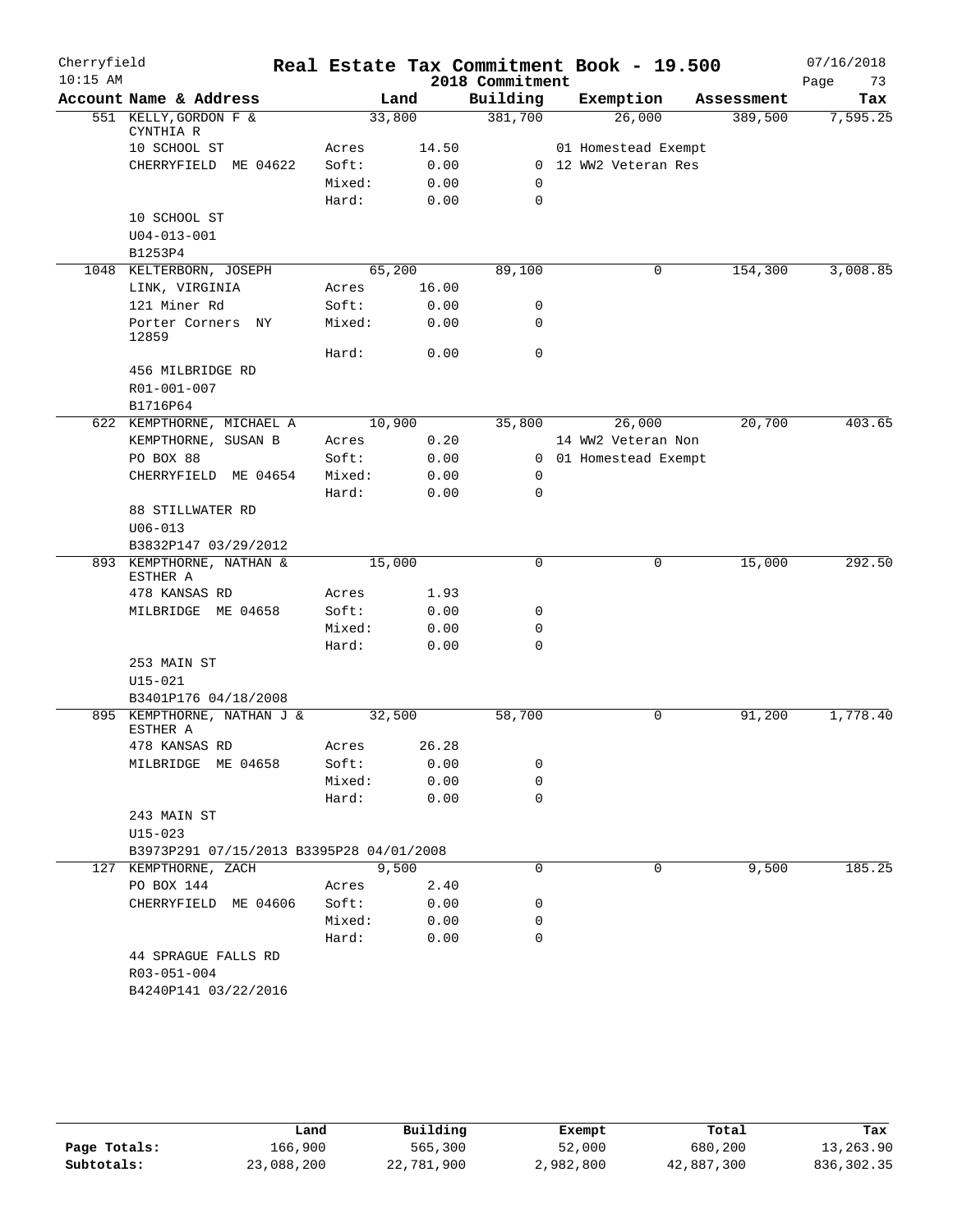| Cherryfield<br>$10:15$ AM |                                                    |                 |        |               | 2018 Commitment | Real Estate Tax Commitment Book - 19.500 |            | 07/16/2018<br>74<br>Page |
|---------------------------|----------------------------------------------------|-----------------|--------|---------------|-----------------|------------------------------------------|------------|--------------------------|
|                           | Account Name & Address                             |                 | Land   |               | Building        | Exemption                                | Assessment | Tax                      |
|                           | 1030 KEMPTHORNE, ZACHARY I                         |                 | 9,800  |               | $\mathsf{O}$    | $\Omega$                                 | 9,800      | 191.10                   |
|                           | Z I KEMPTHORNE LIVING<br>TRUST                     | Acres           |        | 2.90          |                 |                                          |            |                          |
|                           | PO BOX 144                                         | Soft:           |        | 0.00          | 0               |                                          |            |                          |
|                           | CHERRYFIELD ME 04622                               | Mixed:          |        | 0.00          | 0               |                                          |            |                          |
|                           | 32 SPRAGUE FALLS RD                                | Hard:           |        | 0.00          | $\Omega$        |                                          |            |                          |
|                           | R03-051-003                                        |                 |        |               |                 |                                          |            |                          |
|                           | B4240P139 03/22/2016                               |                 |        |               |                 |                                          |            |                          |
|                           | 683 KEMPTHORNE, ZACHARY I;                         |                 | 14,300 |               | 62,800          | 0                                        | 77,100     | 1,503.45                 |
|                           | TRUSTEE<br>ZACHARY I KEMPTHORNE                    | Acres           |        | 0.55          |                 |                                          |            |                          |
|                           | LIVING TRUST                                       |                 |        |               |                 |                                          |            |                          |
|                           | PO BOX 144                                         | Soft:           |        | 0.00          | 0               |                                          |            |                          |
|                           | CHERRYFIELD ME 06622                               | Mixed:          |        | 0.00          | 0               |                                          |            |                          |
|                           |                                                    | Hard:           |        | 0.00          | $\Omega$        |                                          |            |                          |
|                           | 198 PARK ST                                        |                 |        |               |                 |                                          |            |                          |
|                           | $U09 - 004 - 001$                                  |                 |        |               |                 |                                          |            |                          |
|                           | B4366P166 06/20/2017<br>682 KEMPTHORNE, ZACHARY I; |                 |        |               | $\mathbf 0$     | 0                                        |            | 87.75                    |
|                           | TRUSTEE<br>ZACHARY I KEPTHORNE                     | Acres           | 4,500  | 1.30          |                 |                                          | 4,500      |                          |
|                           | LIVING TRUST                                       |                 |        |               |                 |                                          |            |                          |
|                           | PO BOX 144                                         | Soft:           |        | 0.00          | 0               |                                          |            |                          |
|                           | CHERRYFIELD ME 04622                               | Mixed:          |        | 0.00          | 0               |                                          |            |                          |
|                           |                                                    | Hard:           |        | 0.00          | 0               |                                          |            |                          |
|                           | 198 PARK ST                                        |                 |        |               |                 |                                          |            |                          |
|                           | $U09 - 004$                                        |                 |        |               |                 |                                          |            |                          |
|                           | B4366P166 06/20/2017                               |                 |        |               |                 |                                          |            |                          |
|                           | 681 KEMPTHORNE, ZACHARY I;<br>TRUSTEE              |                 | 100    |               | 0               | 0                                        | 100        | 1.95                     |
|                           | ZACHERY I KEMPTHORNE<br>LIVING TRUST               | Acres           |        | 0.09          |                 |                                          |            |                          |
|                           | PO BOX 144                                         | Soft:           |        | 0.00          | 0               |                                          |            |                          |
|                           | CHERRYFIELD ME 04622                               | Mixed:          |        | 0.00          | 0               |                                          |            |                          |
|                           |                                                    | Hard:           |        | 0.00          | 0               |                                          |            |                          |
|                           | PARK ST                                            |                 |        |               |                 |                                          |            |                          |
|                           | $U09 - 003$                                        |                 |        |               |                 |                                          |            |                          |
|                           | B4366P166 06/20/2017                               |                 |        |               |                 |                                          |            |                          |
|                           | 1139 KENNA, SANDRA                                 |                 | 14,700 |               | 24,100          | 0                                        | 38,800     | 756.60                   |
|                           | 82 BASSIN RD                                       | Acres           |        | 1.50          |                 |                                          |            |                          |
|                           | ATHENS NY 12015                                    | Soft:           |        | 0.00          | 0               |                                          |            |                          |
|                           |                                                    | Mixed:          |        | 0.00          | 0               |                                          |            |                          |
|                           |                                                    | Hard:           |        | 0.00          | 0               |                                          |            |                          |
|                           | 206 BLACKSWOODS RD                                 |                 |        |               |                 |                                          |            |                          |
|                           | $U08 - 001$                                        |                 |        |               |                 |                                          |            |                          |
|                           | B3214P312 11/13/2006                               |                 |        |               |                 |                                          |            |                          |
|                           | 16 KILTON, SHAWN M                                 |                 | 9,000  |               | 0               | 0                                        | 9,000      | 175.50                   |
|                           | SEAVEY, MURRAY B.                                  | Acres           |        | 41.00         |                 |                                          |            |                          |
|                           | 237 Milbridge Road                                 | Soft:           |        | 5.00          | 353             |                                          |            |                          |
|                           | CHERRYFIELD ME 04622                               | Mixed:<br>Hard: |        | 35.00<br>0.00 | 5,775<br>0      |                                          |            |                          |
|                           | MILBRIDGE RD                                       |                 |        |               |                 |                                          |            |                          |
|                           | R01-006                                            |                 |        |               |                 |                                          |            |                          |
|                           | B2859P297                                          |                 |        |               |                 |                                          |            |                          |

|              | Land       | Building   | Exempt    | Total      | Tax        |
|--------------|------------|------------|-----------|------------|------------|
| Page Totals: | 52,400     | 86,900     |           | 139,300    | 2,716.35   |
| Subtotals:   | 23,140,600 | 22,868,800 | 2,982,800 | 43,026,600 | 839,018.70 |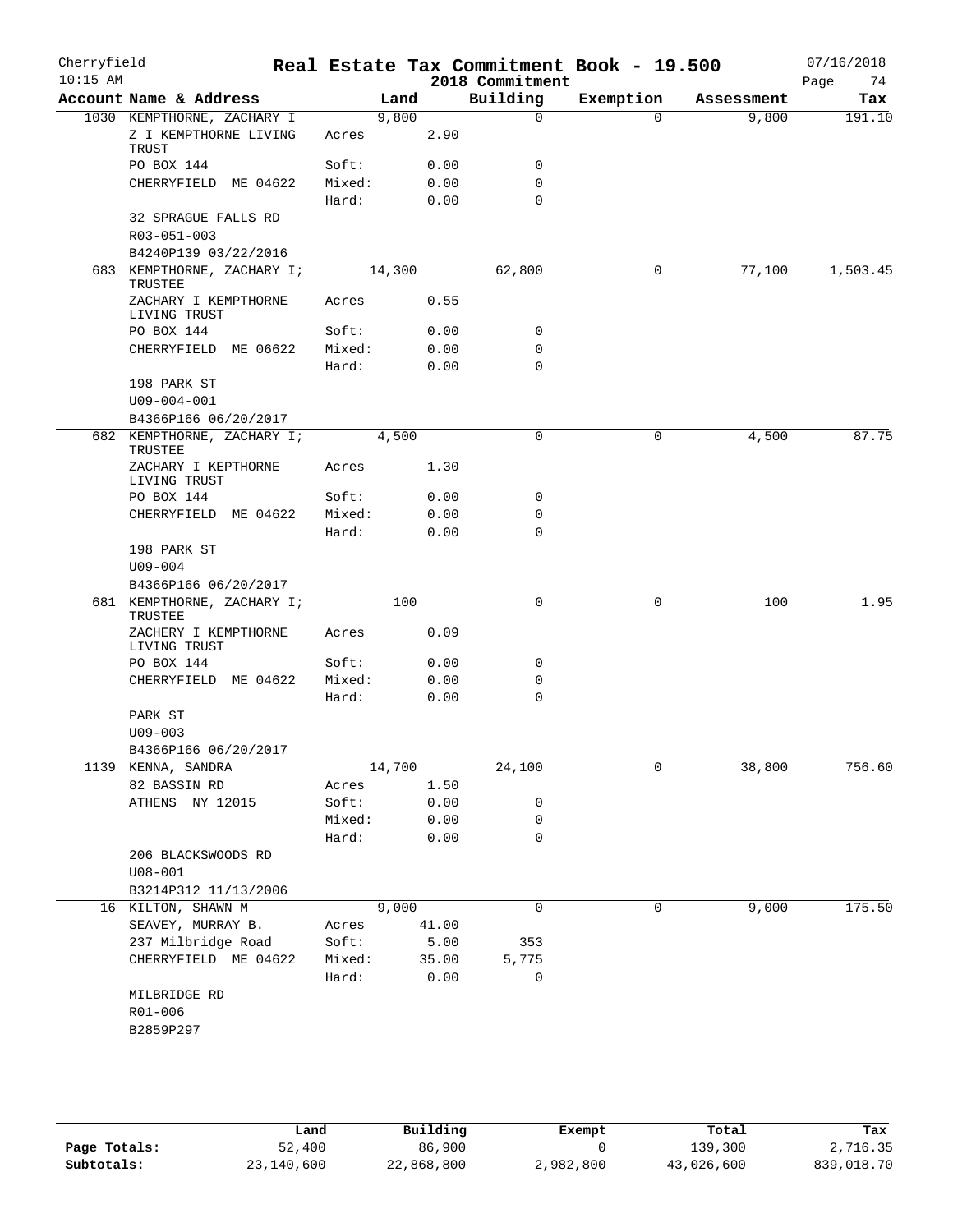| Cherryfield<br>$10:15$ AM |                              |        |        |            | 2018 Commitment | Real Estate Tax Commitment Book - 19.500 |              | 07/16/2018<br>Page<br>75 |
|---------------------------|------------------------------|--------|--------|------------|-----------------|------------------------------------------|--------------|--------------------------|
|                           | Account Name & Address       |        | Land   |            | Building        | Exemption                                | Assessment   | Tax                      |
|                           | 14 KILTON, SHAWN M           |        | 2,200  |            | 0               | $\Omega$                                 | 2,200        | 42.90                    |
|                           | 237 MILBRIDGE RD             | Acres  |        | 8.00       |                 |                                          |              |                          |
|                           | CHERRYFIELD ME 04622         | Soft:  |        | 0.00       | 0               |                                          |              |                          |
|                           |                              | Mixed: |        | 0.00       | 0               |                                          |              |                          |
|                           |                              | Hard:  |        | 0.00       | 0               |                                          |              |                          |
|                           | ROUTE 1 (OFF)                |        |        |            |                 |                                          |              |                          |
|                           |                              |        |        |            |                 |                                          |              |                          |
|                           | R01-005                      |        |        |            |                 |                                          |              |                          |
|                           | B3084P16 11/30/2005          |        |        |            |                 |                                          |              |                          |
|                           | 13 KILTON, SHAWN M           |        | 7,200  |            | $\mathbf 0$     | 0                                        | 7,200        | 140.40                   |
|                           | 237 MILBRIDGE RD             | Acres  |        | 6.80       |                 |                                          |              |                          |
|                           | CHERRYFIELD ME 04622         | Soft:  |        | 0.00       | 0               |                                          |              |                          |
|                           |                              | Mixed: |        | 0.00       | 0               |                                          |              |                          |
|                           |                              | Hard:  |        | 0.00       | 0               |                                          |              |                          |
|                           | 237 MILBRIDGE RD             |        |        |            |                 |                                          |              |                          |
|                           | R01-004                      |        |        |            |                 |                                          |              |                          |
|                           | B2760P136                    |        |        |            |                 |                                          |              |                          |
|                           | 723 KNAPP, DARA H            |        | 16,200 |            | 62,200          | 0                                        | 78,400       | 1,528.80                 |
|                           | PO BOX 18                    | Acres  |        | 0.36       |                 |                                          |              |                          |
|                           | COLUMBIA FALLS ME            | Soft:  |        | 0.00       | 0               |                                          |              |                          |
|                           | 04623                        |        |        |            |                 |                                          |              |                          |
|                           |                              | Mixed: |        | 0.00       | 0               |                                          |              |                          |
|                           |                              | Hard:  |        | 0.00       | 0               |                                          |              |                          |
|                           | 14 NEW ST                    |        |        |            |                 |                                          |              |                          |
|                           | U11-024                      |        |        |            |                 |                                          |              |                          |
|                           | B4145P309 04/24/2015         |        |        |            |                 |                                          |              |                          |
|                           | 818 KNAPP, HEATHER           |        | 21,700 |            | 37,000          | 0                                        | 58,700       | 1,144.65                 |
|                           | 35 LABRADOR LN               | Acres  |        | 0.84       |                 |                                          |              |                          |
|                           | MILBRIDGE ME 04658           | Soft:  |        | 0.00       | 0               |                                          |              |                          |
|                           |                              |        |        | 0.00       |                 |                                          |              |                          |
|                           |                              | Mixed: |        |            | 0               |                                          |              |                          |
|                           |                              | Hard:  |        | 0.00       | 0               |                                          |              |                          |
|                           | 117 MAIN ST                  |        |        |            |                 |                                          |              |                          |
|                           | $U13 - 021$                  |        |        |            |                 |                                          |              |                          |
|                           | B4124P11 01/15/2015          |        |        |            |                 |                                          |              |                          |
|                           | 1179 KNAPP, HEATHER E        |        | 11,500 |            | 0               | 0                                        | 11,500       | 224.25                   |
|                           | HAYCOCK, CURTIS              | Acres  |        | 77.00      |                 |                                          |              |                          |
|                           | 35 LABRADOR LN               | Soft:  |        | 52.00      | 7,332           |                                          |              |                          |
|                           | CHERRYFIELD ME 04622         | Mixed: |        | 25.00      | 4,125           |                                          |              |                          |
|                           |                              | Hard:  |        | 0.00       | 0               |                                          |              |                          |
|                           |                              |        |        |            |                 |                                          |              |                          |
|                           | R01-003-001                  |        |        |            |                 |                                          |              |                          |
|                           | B4230P87 02/12/2016          |        |        |            |                 |                                          |              |                          |
|                           | 938 KNAPP, MARY              |        | 14,600 |            | 3,500           | 0                                        | 18,100       | 352.95                   |
|                           | 26 PARK ST                   | Acres  |        | 0.58       |                 |                                          |              |                          |
|                           | CHERRYFIELD ME 04622         | Soft:  |        | 0.00       | 0               |                                          |              |                          |
|                           |                              | Mixed: |        | 0.00       | 0               |                                          |              |                          |
|                           |                              | Hard:  |        | 0.00       | $\mathbf 0$     |                                          |              |                          |
|                           |                              |        |        |            |                 |                                          |              |                          |
|                           | 3 MORSE LANE                 |        |        |            |                 |                                          |              |                          |
|                           | $U17 - 019$                  |        |        |            |                 |                                          |              |                          |
|                           | B3780P164 09/29/2011         |        |        |            |                 |                                          |              |                          |
|                           | 716 KNAPP, MARY              |        | 5,300  |            | 16,000          | $\mathbf 0$                              | 21,300       | 415.35                   |
|                           | 26 PARK ST                   | Acres  |        | 0.21       |                 |                                          |              |                          |
|                           | CHERRYFIELD<br>ME 04622      | Soft:  |        | 0.00       | 0               |                                          |              |                          |
|                           |                              | Mixed: |        | 0.00       | 0               |                                          |              |                          |
|                           |                              | Hard:  |        | 0.00       | 0               |                                          |              |                          |
|                           | 6 CURTIS LANE<br>$U11 - 017$ |        |        |            |                 |                                          |              |                          |
|                           | B1396P249                    |        |        |            |                 |                                          |              |                          |
|                           |                              |        |        |            |                 |                                          |              |                          |
|                           |                              |        |        |            |                 |                                          |              |                          |
|                           |                              | Land   |        | Building   |                 | Exempt                                   | Total        | Tax                      |
| Page Totals:              |                              | 78,700 |        | 118,700    |                 | $\mathsf{O}$                             | 197,400      | 3,849.30                 |
| Subtotals:                | 23, 219, 300                 |        |        | 22,987,500 |                 | 2,982,800                                | 43, 224, 000 | 842,868.00               |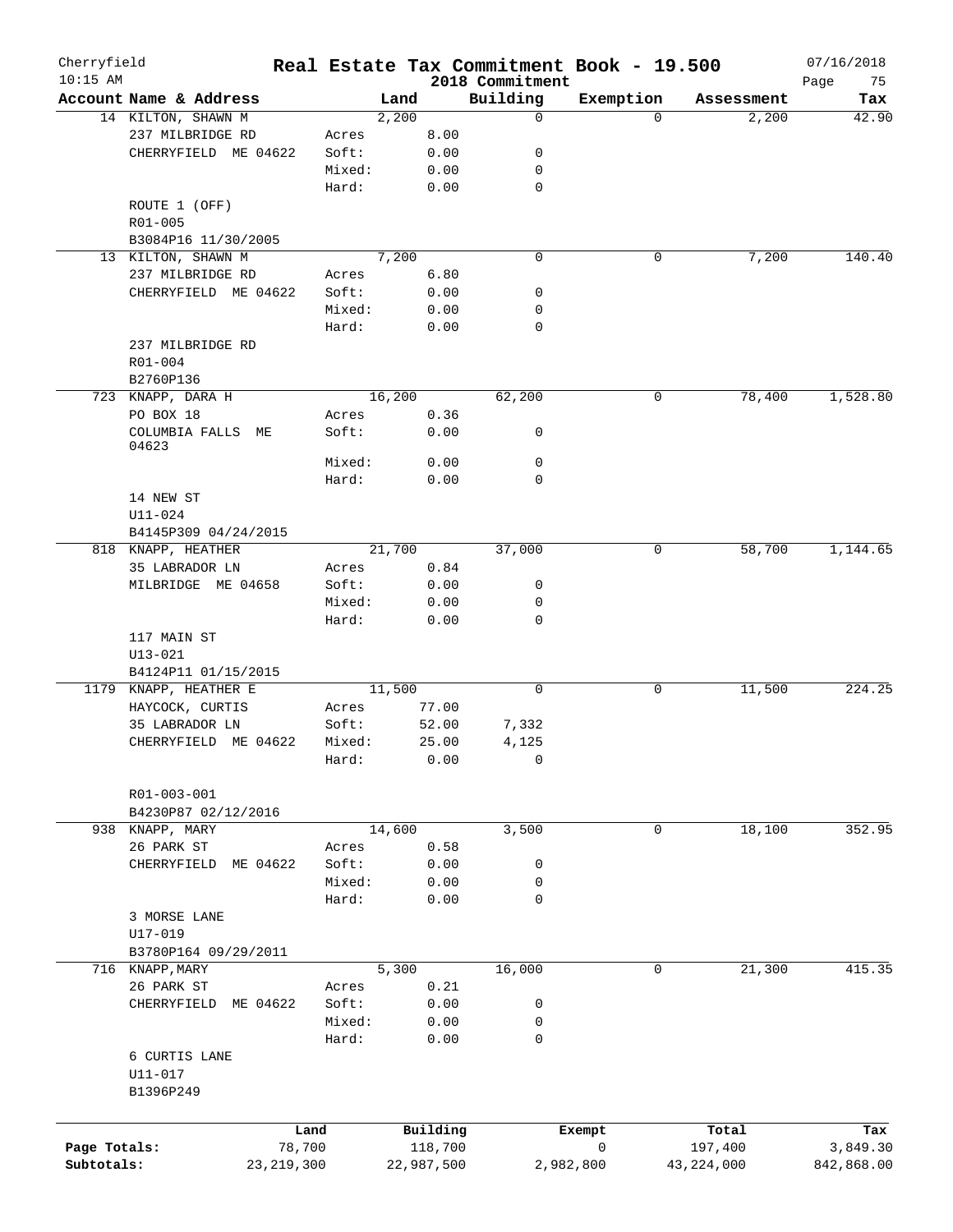| Cherryfield |                                           |        |       |                 | Real Estate Tax Commitment Book - 19.500 |            | 07/16/2018 |
|-------------|-------------------------------------------|--------|-------|-----------------|------------------------------------------|------------|------------|
| $10:15$ AM  |                                           |        |       | 2018 Commitment |                                          |            | Page<br>76 |
|             | Account Name & Address                    |        | Land  | Building        | Exemption                                | Assessment | Tax        |
|             | 705 KNAPP-YOUNG, MARY L                   | 22,000 |       | 157,100         | 20,000                                   | 159,100    | 3,102.45   |
|             | YOUNG JR, RAY A                           | Acres  | 1.30  |                 | 01 Homestead Exempt                      |            |            |
|             | 26 PARK ST                                | Soft:  | 0.00  | 0               |                                          |            |            |
|             | CHERRYFIELD ME 04622                      | Mixed: | 0.00  | 0               |                                          |            |            |
|             |                                           | Hard:  | 0.00  | $\mathbf 0$     |                                          |            |            |
|             | 26 PARK ST                                |        |       |                 |                                          |            |            |
|             | U11-007                                   |        |       |                 |                                          |            |            |
|             | B4241P242 03/28/2016 B4229P258 02/10/2016 |        |       |                 |                                          |            |            |
|             | 821 KNEELAND SR, BARBARA &<br>FREDERICK   | 26,300 |       | 150,700         | 20,000                                   | 157,000    | 3,061.50   |
|             | 97 MAIN ST                                | Acres  | 1.51  |                 | 01 Homestead Exempt                      |            |            |
|             | CHERRYFIELD ME 04622                      | Soft:  | 0.00  | 0               |                                          |            |            |
|             |                                           | Mixed: | 0.00  | 0               |                                          |            |            |
|             |                                           | Hard:  | 0.00  | 0               |                                          |            |            |
|             | 97 MAIN ST                                |        |       |                 |                                          |            |            |
|             | $U13 - 024$                               |        |       |                 |                                          |            |            |
|             | B677P2                                    |        |       |                 |                                          |            |            |
|             | 799 KNEELAND SR, BARBARA &                | 3,400  |       | $\mathbf 0$     | 0                                        | 3,400      | 66.30      |
|             | FREDERICK                                 |        |       |                 |                                          |            |            |
|             | 97 MAIN ST                                | Acres  | 0.35  |                 |                                          |            |            |
|             | CHERRYFIELD ME 04622                      | Soft:  | 0.00  | 0               |                                          |            |            |
|             |                                           | Mixed: | 0.00  | 0               |                                          |            |            |
|             |                                           | Hard:  | 0.00  | $\Omega$        |                                          |            |            |
|             | MAIN ST                                   |        |       |                 |                                          |            |            |
|             | $U13 - 003$                               |        |       |                 |                                          |            |            |
|             | 585 KNOX, PAUL L & JOY                    | 23,200 |       | 47,400          | 20,000                                   | 50,600     | 986.70     |
|             | 35 ELM ST                                 | Acres  | 1.12  |                 | 01 Homestead Exempt                      |            |            |
|             | CHERRYFIELD ME 04622                      | Soft:  | 0.00  | 0               |                                          |            |            |
|             |                                           | Mixed: | 0.00  | 0               |                                          |            |            |
|             |                                           | Hard:  | 0.00  | $\mathbf 0$     |                                          |            |            |
|             | 35 ELM ST                                 |        |       |                 |                                          |            |            |
|             | $U05 - 017$                               |        |       |                 |                                          |            |            |
|             | B1217P215                                 |        |       |                 |                                          |            |            |
|             | 180 KOBIK, HENRY J & MARILYN              | 40,400 |       | $\mathbf 0$     | 0                                        | 40,400     | 787.80     |
|             | 763 TABERNACLE RD                         | Acres  | 25.00 |                 |                                          |            |            |
|             | CAPE MAY NJ 08204                         | Soft:  | 0.00  | 0               |                                          |            |            |
|             |                                           | Mixed: | 0.00  | 0               |                                          |            |            |
|             |                                           | Hard:  | 0.00  | $\mathbf 0$     |                                          |            |            |
|             | NORTH MAIN ST                             |        |       |                 |                                          |            |            |
|             | R04-028                                   |        |       |                 |                                          |            |            |
|             | B627P261                                  |        |       |                 |                                          |            |            |
|             | 412 KORZENIEWSKI, CARL J &                | 21,500 |       | 0               | 0                                        | 21,500     | 419.25     |
|             | SHARLENE A                                |        |       |                 |                                          |            |            |
|             | 56 BEECH HILL RD                          | Acres  | 42.05 |                 |                                          |            |            |
|             | EXETER NH 03833                           | Soft:  | 0.00  | 0               |                                          |            |            |
|             |                                           | Mixed: | 0.00  | 0               |                                          |            |            |
|             |                                           | Hard:  | 0.00  | 0               |                                          |            |            |
|             | CROTCH                                    |        |       |                 |                                          |            |            |
|             | R09-001-032                               |        |       |                 |                                          |            |            |
|             | B1462P116                                 |        |       |                 |                                          |            |            |

|              | Land       | Building     | Exempt    | Total      | Tax        |
|--------------|------------|--------------|-----------|------------|------------|
| Page Totals: | 136,800    | 355,200      | 60,000    | 432,000    | 8,424.00   |
| Subtotals:   | 23,356,100 | 23, 342, 700 | 3,042,800 | 43,656,000 | 851,292.00 |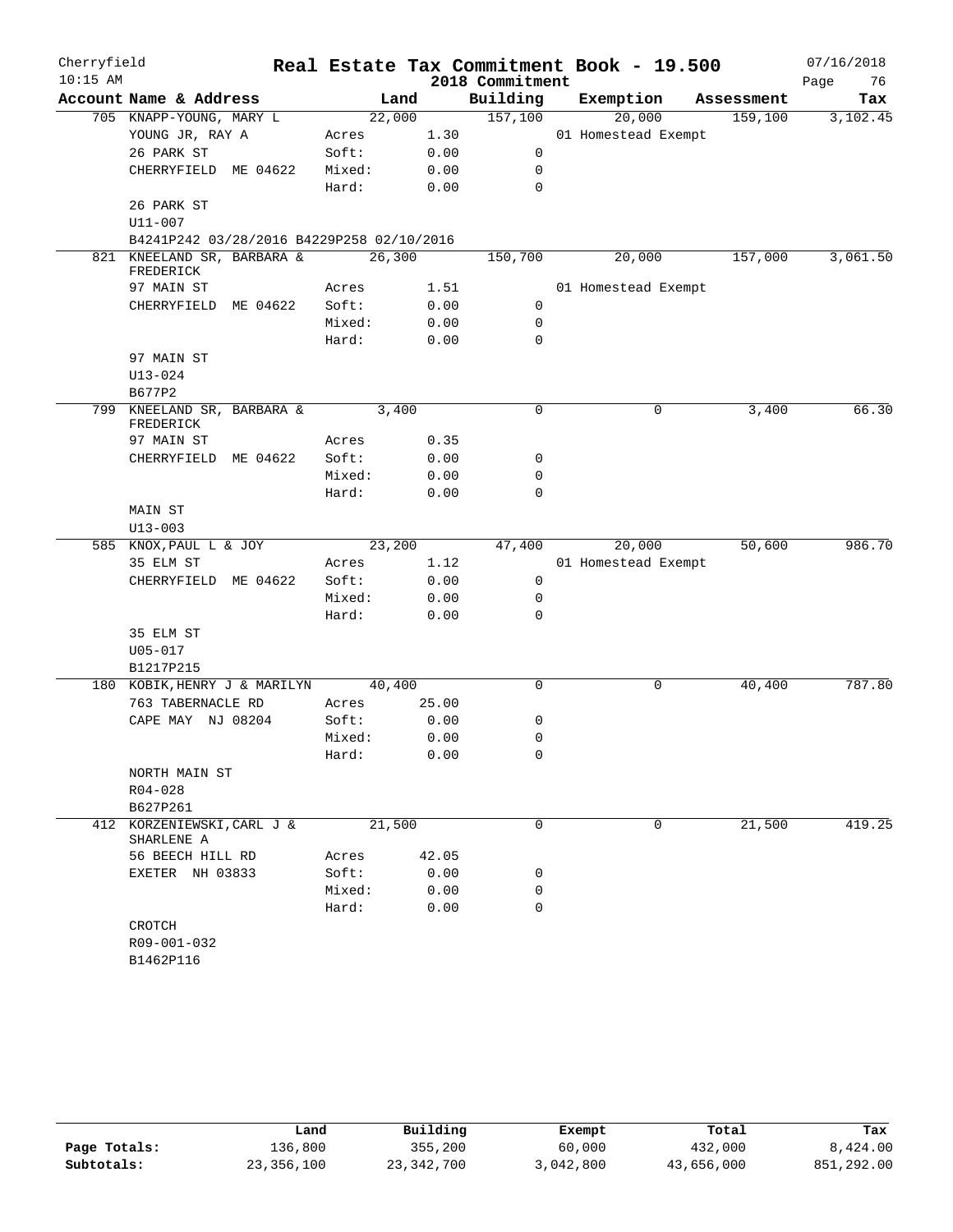| Cherryfield<br>$10:15$ AM |                                                 |        |       | Real Estate Tax Commitment Book - 19.500<br>2018 Commitment |                      |            | 07/16/2018<br>77 |
|---------------------------|-------------------------------------------------|--------|-------|-------------------------------------------------------------|----------------------|------------|------------------|
|                           | Account Name & Address                          |        | Land  | Building                                                    | Exemption            | Assessment | Page<br>Tax      |
|                           | 213 KUHNI, MARY CHRISTINE &                     | 23,400 |       | 93,400                                                      | 26,000               | 90,800     | 1,770.60         |
|                           | MICHAEL A                                       |        |       |                                                             |                      |            |                  |
|                           | P.O. BOX 242                                    | Acres  | 9.50  |                                                             | 01 Homestead Exempt  |            |                  |
|                           | MILBRIDGE ME 04658                              | Soft:  | 0.00  |                                                             | 0 14 WW2 Veteran Non |            |                  |
|                           |                                                 | Mixed: | 0.00  | 0                                                           |                      |            |                  |
|                           |                                                 | Hard:  | 0.00  | $\mathbf 0$                                                 |                      |            |                  |
|                           | 724 WILLEY DISTRICT RD                          |        |       |                                                             |                      |            |                  |
|                           | R05-013                                         |        |       |                                                             |                      |            |                  |
|                           | B1985P162                                       |        |       |                                                             |                      |            |                  |
|                           | 1066 KUHNI, MICHAEL A & MARY<br>C               | 16,700 |       | $\Omega$                                                    | 0                    | 16,700     | 325.65           |
|                           | 724 WILLEY DISTRICT RD                          | Acres  | 20.00 |                                                             |                      |            |                  |
|                           | CHERRYFIELD ME 04622                            | Soft:  | 0.00  | 0                                                           |                      |            |                  |
|                           |                                                 | Mixed: | 0.00  | 0                                                           |                      |            |                  |
|                           |                                                 | Hard:  | 0.00  | $\mathbf 0$                                                 |                      |            |                  |
|                           | WILLEY DISTRICT                                 |        |       |                                                             |                      |            |                  |
|                           | R05-013-001                                     |        |       |                                                             |                      |            |                  |
|                           | B4389P66 08/28/2017                             |        |       |                                                             |                      |            |                  |
|                           | 859 KUHNI, MICHAEL A. &<br>MARY CHRISTINE       | 10,700 |       | $\mathbf 0$                                                 | 0                    | 10,700     | 208.65           |
|                           | P.O. BOX 242                                    | Acres  | 3.60  |                                                             |                      |            |                  |
|                           | MILBRIDGE ME 04658                              | Soft:  | 0.00  | 0                                                           |                      |            |                  |
|                           |                                                 | Mixed: | 0.00  | 0                                                           |                      |            |                  |
|                           |                                                 | Hard:  | 0.00  | 0                                                           |                      |            |                  |
|                           | WILLEY DISTRICT RD                              |        |       |                                                             |                      |            |                  |
|                           | R05-014-001                                     |        |       |                                                             |                      |            |                  |
|                           | B1951P252                                       |        |       |                                                             |                      |            |                  |
|                           | 385 KUNSELMAN, PAMELA M                         | 28,800 |       | 24,300                                                      | 0                    | 53,100     | 1,035.45         |
|                           | 5 FARNSWORTH ST                                 | Acres  | 55.17 |                                                             |                      |            |                  |
|                           | LISBON ME 04250                                 | Soft:  | 0.00  | 0                                                           |                      |            |                  |
|                           |                                                 | Mixed: | 0.00  | 0                                                           |                      |            |                  |
|                           |                                                 | Hard:  | 0.00  | 0                                                           |                      |            |                  |
|                           | CROTCH                                          |        |       |                                                             |                      |            |                  |
|                           | R09-001-005                                     |        |       |                                                             |                      |            |                  |
|                           | B3937P129 03/18/2013                            |        |       |                                                             |                      |            |                  |
|                           | 384 KUNSELMAN, PAMELA M                         | 15,800 |       | $\mathbf 0$                                                 | 0                    | 15,800     | 308.10           |
|                           | 5 FARNSWORTH ST                                 | Acres  | 55.54 |                                                             |                      |            |                  |
|                           | LISBON ME 04250                                 | Soft:  | 0.00  | 0                                                           |                      |            |                  |
|                           |                                                 | Mixed: | 0.00  | 0                                                           |                      |            |                  |
|                           |                                                 | Hard:  | 0.00  | 0                                                           |                      |            |                  |
|                           | CROTCH                                          |        |       |                                                             |                      |            |                  |
|                           | R09-001-004                                     |        |       |                                                             |                      |            |                  |
| 760                       | B4172P217 08/03/2015<br>KURT, TRUSTEE, LAWRENCE |        |       | 123,200                                                     | 0                    | 148,700    | 2,899.65         |
|                           | Н                                               | 25,500 |       |                                                             |                      |            |                  |
|                           | R H KURT REVOCABLE<br><b>MAINE TRUST</b>        | Acres  | 5.20  |                                                             |                      |            |                  |
|                           | 55 PROPECT PL EXT                               | Soft:  | 0.00  | 0                                                           |                      |            |                  |
|                           | EAST HAVEN CT 06512                             | Mixed: | 0.00  | 0                                                           |                      |            |                  |
|                           |                                                 | Hard:  | 0.00  | 0                                                           |                      |            |                  |
|                           | 31 MAIN ST                                      |        |       |                                                             |                      |            |                  |
|                           | $U12 - 014$                                     |        |       |                                                             |                      |            |                  |
|                           | B4097P305 09/26/2014                            |        |       |                                                             |                      |            |                  |

|              | Land         | Building   | Exempt    | Total      | Tax        |
|--------------|--------------|------------|-----------|------------|------------|
| Page Totals: | 120,900      | 240,900    | 26,000    | 335,800    | 6.548.10   |
| Subtotals:   | 23, 477, 000 | 23,583,600 | 3,068,800 | 43,991,800 | 857,840.10 |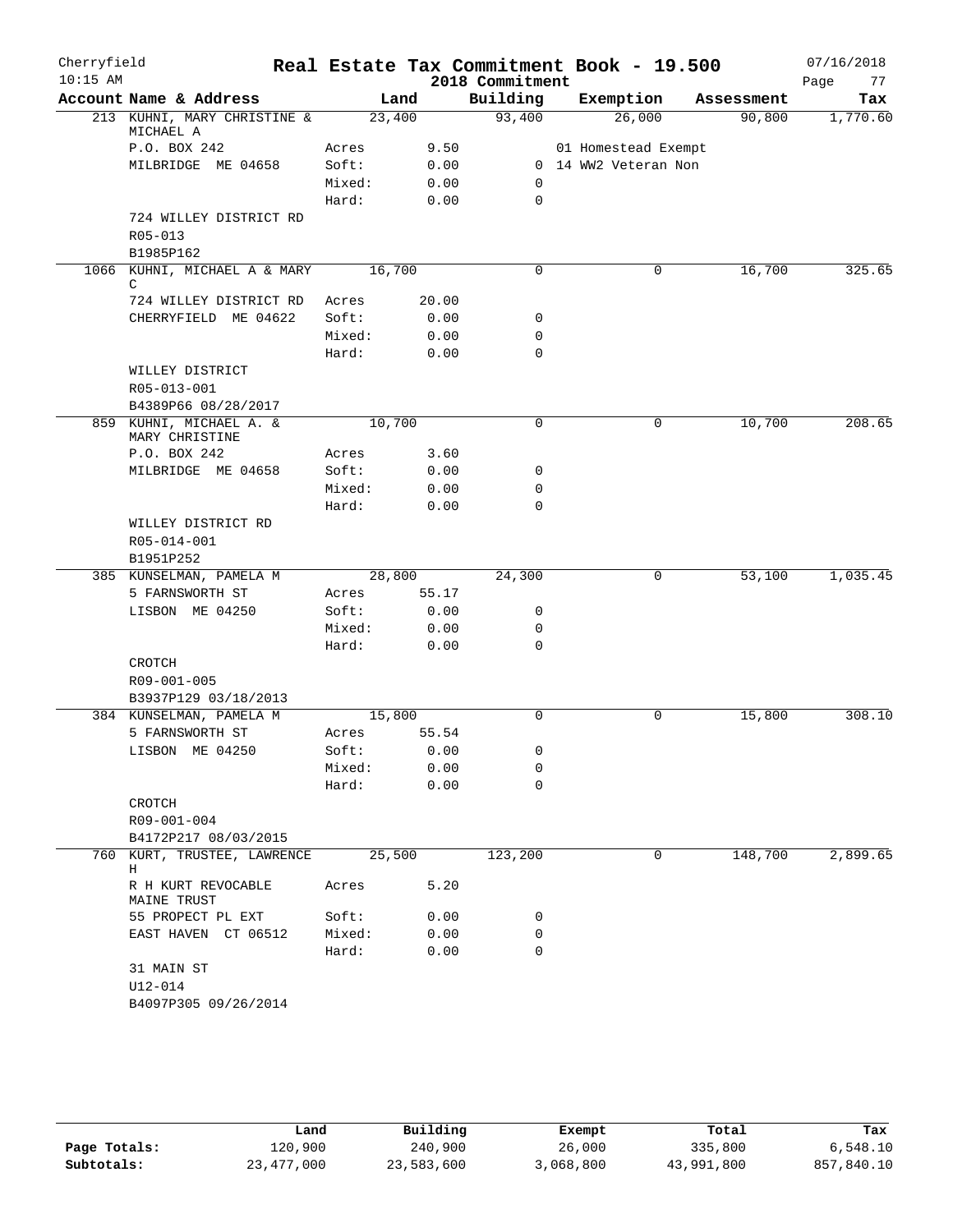| Cherryfield<br>$10:15$ AM |                                        |                                          |        | Real Estate Tax Commitment Book - 19.500 | 2018 Commitment |                     |              |            | 07/16/2018<br>Page<br>78 |
|---------------------------|----------------------------------------|------------------------------------------|--------|------------------------------------------|-----------------|---------------------|--------------|------------|--------------------------|
|                           | Account Name & Address                 |                                          |        | Land                                     | Building        | Exemption           |              | Assessment | Tax                      |
|                           |                                        | 789 KURT, TRUSTEE, LAWRENCE              |        | 11,900                                   | 0               |                     | $\Omega$     | 11,900     | 232.05                   |
|                           | Н<br>R H KURT REVOCALBE<br>MAINE TRUST |                                          | Acres  | 1.32                                     |                 |                     |              |            |                          |
|                           | 55 PROSPECT PL EXT                     |                                          | Soft:  | 0.00                                     | 0               |                     |              |            |                          |
|                           | EAST HAVEN CT 06512                    |                                          | Mixed: | 0.00                                     | 0               |                     |              |            |                          |
|                           |                                        |                                          | Hard:  | 0.00                                     | $\Omega$        |                     |              |            |                          |
|                           | MAIN ST                                |                                          |        |                                          |                 |                     |              |            |                          |
|                           | $U12 - 041$                            |                                          |        |                                          |                 |                     |              |            |                          |
|                           |                                        | B4263P39 06/17/2016 B4097P305 09/26/2014 |        |                                          |                 |                     |              |            |                          |
|                           | 105 KUTIK'S DREAM LLC                  |                                          |        | 82,700                                   | 0               |                     | 0            | 82,700     | 1,612.65                 |
|                           | 285 LYON BROOK RD                      |                                          | Acres  | 123.00                                   |                 |                     |              |            |                          |
|                           | NORWICH NY 13815                       |                                          | Soft:  | 0.00                                     | 0               |                     |              |            |                          |
|                           |                                        |                                          | Mixed: | 0.00                                     | 0               |                     |              |            |                          |
|                           |                                        |                                          | Hard:  | 0.00                                     | 0               |                     |              |            |                          |
|                           | BLACKSWOODS RD                         |                                          |        |                                          |                 |                     |              |            |                          |
|                           | R03-029                                |                                          |        |                                          |                 |                     |              |            |                          |
|                           | B4439P32 02/16/2018                    |                                          |        |                                          |                 |                     |              |            |                          |
|                           | 94 LABONTE, ALICE M                    |                                          | Acres  | 13,100<br>3.60                           | 29,900          |                     | 0            | 43,000     | 838.50                   |
|                           | HARRINGTON, DORIS M<br>78 CROSS ST     |                                          | Soft:  | 0.00                                     | 0               |                     |              |            |                          |
|                           | OXBRIDGE MA 01569                      |                                          | Mixed: | 0.00                                     | 0               |                     |              |            |                          |
|                           |                                        |                                          | Hard:  | 0.00                                     | $\Omega$        |                     |              |            |                          |
|                           | 368 BLACKSWOODS RD                     |                                          |        |                                          |                 |                     |              |            |                          |
|                           | R03-019                                |                                          |        |                                          |                 |                     |              |            |                          |
|                           | 866 LACY, CHARLES WAYNE                |                                          |        | 17,400                                   | 19,100          | 20,000              |              | 16,500     | 321.75                   |
|                           |                                        | 44 WILLEY DISTRICT ROAD Acres            |        | 11.05                                    |                 | 01 Homestead Exempt |              |            |                          |
|                           |                                        | CHERRYFIELD ME 04622                     | Soft:  | 0.00                                     | 0               |                     |              |            |                          |
|                           |                                        |                                          | Mixed: | 0.00                                     | 0               |                     |              |            |                          |
|                           |                                        |                                          | Hard:  | 0.00                                     | $\Omega$        |                     |              |            |                          |
|                           |                                        | 44 WILLEY DISTRICT RD                    |        |                                          |                 |                     |              |            |                          |
|                           | $U14 - 037$                            |                                          |        |                                          |                 |                     |              |            |                          |
|                           |                                        | B4347P6 03/30/2017 B3991P203 09/05/2013  |        |                                          |                 |                     |              |            |                          |
|                           | 808 LACY, CHARLES WAYNE                |                                          |        | 9,200                                    | $\Omega$        |                     | 0            | 9,200      | 179.40                   |
|                           |                                        | 44 WILLEY DISTRICT RD                    | Acres  | 0.64                                     |                 |                     |              |            |                          |
|                           |                                        | CHERRYFIELD ME 04622                     | Soft:  | 0.00                                     | 0               |                     |              |            |                          |
|                           |                                        |                                          | Mixed: | 0.00                                     | 0               |                     |              |            |                          |
|                           |                                        |                                          | Hard:  | 0.00                                     | $\cap$          |                     |              |            |                          |
|                           | WILLEY DISTRICT RD                     |                                          |        |                                          |                 |                     |              |            |                          |
|                           | $U13 - 012$                            |                                          |        |                                          |                 |                     |              |            |                          |
|                           | B4398P304 09/22/2017                   |                                          |        |                                          |                 |                     |              |            |                          |
|                           | 235 LAFOLLETTE, CURTIS K               |                                          |        | 11,000                                   | 0               |                     | 0            | 11,000     | 214.50                   |
|                           | LAFOLLETTE, MARION K                   |                                          | Acres  | 5.00                                     |                 |                     |              |            |                          |
|                           |                                        | 570 WILLEY DISTRICT RD                   | Soft:  | 0.00                                     | 0               |                     |              |            |                          |
|                           |                                        | CHERRYFIELD ME 04622                     | Mixed: | 0.00                                     | 0               |                     |              |            |                          |
|                           |                                        |                                          | Hard:  | 0.00                                     | 0               |                     |              |            |                          |
|                           | WILLEY DISTRICT RD                     |                                          |        |                                          |                 |                     |              |            |                          |
|                           | R05-030                                |                                          |        |                                          |                 |                     |              |            |                          |
|                           | B2889P276 06/16/2004                   |                                          |        |                                          |                 |                     |              |            |                          |
|                           | MARION K                               | 1138 LAFOLLETTE, CURTIS K &              |        | 8,800                                    | 0               |                     | 0            | 8,800      | 171.60                   |
|                           |                                        | 570 WILLEY DISTRICT RD                   | Acres  | 1.30                                     |                 |                     |              |            |                          |
|                           |                                        | CHERRYFIELD ME 04622                     | Soft:  | 0.00                                     | 0               |                     |              |            |                          |
|                           |                                        |                                          | Mixed: | 0.00                                     | 0               |                     |              |            |                          |
|                           |                                        |                                          | Hard:  | 0.00                                     | 0               |                     |              |            |                          |
|                           |                                        | 570 WILLEY DISTRICT RD                   |        |                                          |                 |                     |              |            |                          |
|                           | R05-033-001                            |                                          |        |                                          |                 |                     |              |            |                          |
|                           | B2257P83                               |                                          |        |                                          |                 |                     |              |            |                          |
|                           |                                        |                                          |        |                                          |                 |                     |              |            |                          |
|                           |                                        | Land                                     |        | Building                                 |                 | Exempt              |              | Total      | Tax                      |
| Page Totals:              |                                        | 154,100                                  |        | 49,000                                   |                 | 20,000              |              | 183,100    | 3,570.45                 |
| Subtotals:                |                                        | 23,631,100                               |        | 23,632,600                               |                 | 3,088,800           | 44, 174, 900 |            | 861, 410.55              |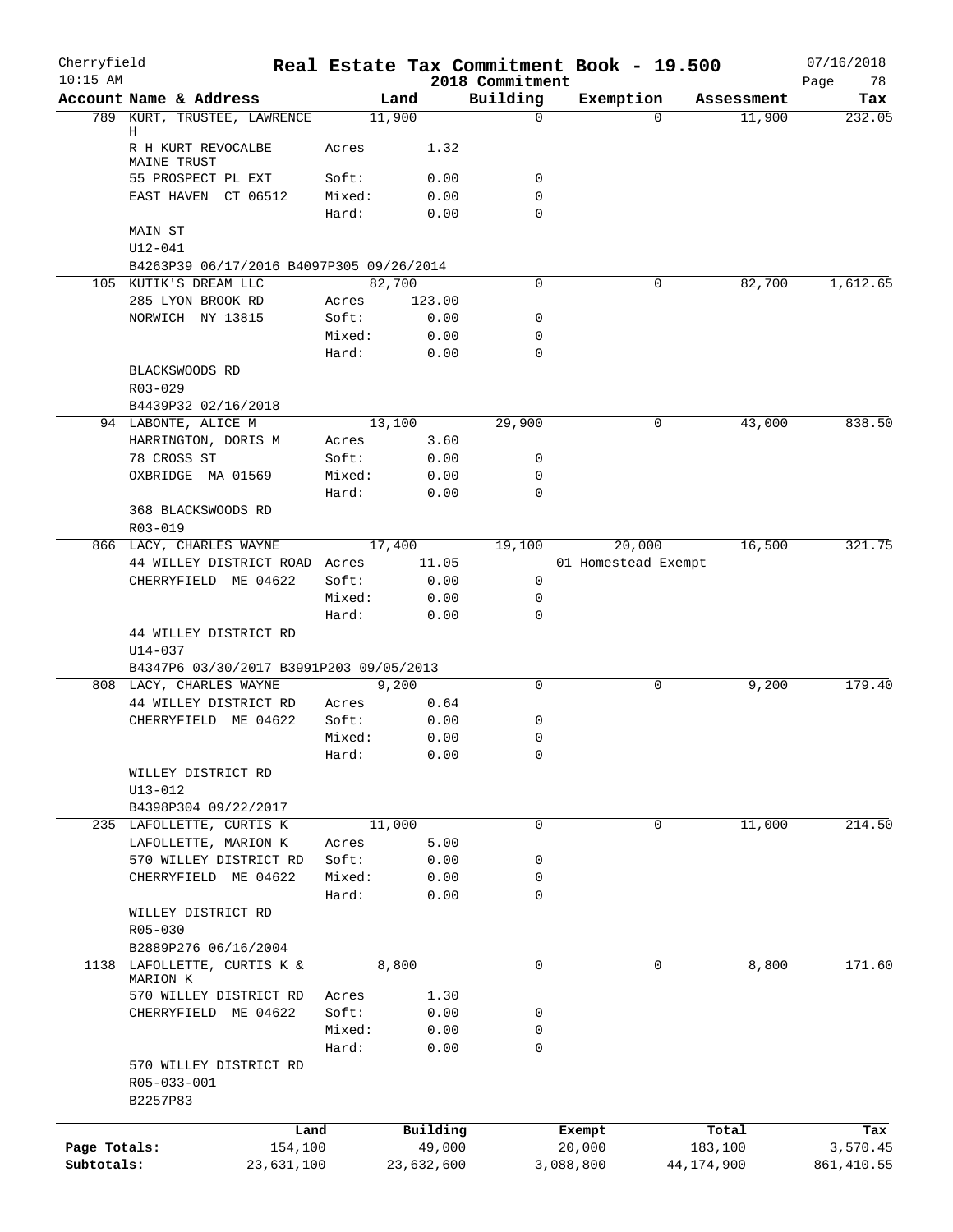| Building<br>Account Name & Address<br>Land<br>Exemption<br>Assessment<br>Tax<br>25,200<br>162,000<br>20,000<br>237 LAFOLLETTE, CURTIS K &<br>167,200<br>3,260.40<br>MARION K<br>570 WILLEY DISTRICT RD<br>13.60<br>Acres<br>01 Homestead Exempt<br>0.00<br>CHERRYFIELD ME 04622<br>Soft:<br>0<br>$\mathbf 0$<br>Mixed:<br>0.00<br>Hard:<br>0.00<br>0<br>570 WILLEY DISTRICT RD<br>R05-032<br>B896P129<br>1161 LAITALA, HEIRS OF<br>64,200<br>133,800<br>0<br>198,000<br>3,861.00<br>RICHARD J<br>92.00<br>C/O MARICA WEAVER<br>Acres<br>Soft:<br>0.00<br>0<br>446 SMITHVILLE RD<br>STEUBEN ME 04680<br>Mixed:<br>0.00<br>0<br>Hard:<br>0<br>0.00<br>435 NORTH MAIN ST<br>R07-013-001<br>B4406P174 10/16/2017 B3370P87 01/07/2008<br>21,500<br>21,500<br>419.25<br>399 LAKEVILLE SHORES INC<br>0<br>0<br>C/O AARON BLODGETT<br>42.21<br>Acres<br>101 HIGH STREET<br>Soft:<br>0.00<br>0<br>LITTLETON NH 03561<br>Mixed:<br>0.00<br>0<br>$\mathbf 0$<br>Hard:<br>0.00<br>CROTCH<br>R09-001-019<br>B4038P160 02/25/2014<br>17,600<br>20,400<br>20,000<br>18,000<br>351.00<br>909 LAMBERT, ADAM<br>1.53<br>01 Homestead Exempt<br>GRANT, MARK<br>Acres<br>Soft:<br>0<br>29 SMITH LN<br>0.00<br>0<br>CHERRYFIELD ME 04622<br>Mixed:<br>0.00<br>0.00<br>0<br>Hard:<br>29 SMITH LANE<br>$U16 - 011$<br>B3881P281 09/10/2012<br>27,300<br>532.35<br>466 LANGTON, DEAN<br>27,300<br>0<br>0<br>PO BOX 202<br>Acres<br>213.00<br>ADDISON ME 04606<br>Soft:<br>51.70<br>7,290<br>0.00<br>Mixed:<br>$\bigcap$<br>158.00 19,908<br>Hard:<br>CROTCH<br>R10-016<br>B4359P100 05/23/2017<br>31,800<br>13,400<br>620.10<br>268 LAPOINTE, BONNIE J<br>18,400<br>0<br>2.80<br>373 WILLEY DISTRICT RD<br>Acres<br>Soft:<br>CHERRYFIELD ME 04622<br>0.00<br>0<br>Mixed:<br>0.00<br>0<br>$\mathbf 0$<br>Hard:<br>0.00<br>64 TENAN LANE<br>R05-058<br>B3411P202 B2269P143 | Cherryfield<br>$10:15$ AM |  | 2018 Commitment | Real Estate Tax Commitment Book - 19.500 |  | 07/16/2018<br>Page<br>79 |
|--------------------------------------------------------------------------------------------------------------------------------------------------------------------------------------------------------------------------------------------------------------------------------------------------------------------------------------------------------------------------------------------------------------------------------------------------------------------------------------------------------------------------------------------------------------------------------------------------------------------------------------------------------------------------------------------------------------------------------------------------------------------------------------------------------------------------------------------------------------------------------------------------------------------------------------------------------------------------------------------------------------------------------------------------------------------------------------------------------------------------------------------------------------------------------------------------------------------------------------------------------------------------------------------------------------------------------------------------------------------------------------------------------------------------------------------------------------------------------------------------------------------------------------------------------------------------------------------------------------------------------------------------------------------------------------------------------------------------------------------------------------------------------------------------------------------------------------------------|---------------------------|--|-----------------|------------------------------------------|--|--------------------------|
|                                                                                                                                                                                                                                                                                                                                                                                                                                                                                                                                                                                                                                                                                                                                                                                                                                                                                                                                                                                                                                                                                                                                                                                                                                                                                                                                                                                                                                                                                                                                                                                                                                                                                                                                                                                                                                                  |                           |  |                 |                                          |  |                          |
|                                                                                                                                                                                                                                                                                                                                                                                                                                                                                                                                                                                                                                                                                                                                                                                                                                                                                                                                                                                                                                                                                                                                                                                                                                                                                                                                                                                                                                                                                                                                                                                                                                                                                                                                                                                                                                                  |                           |  |                 |                                          |  |                          |
|                                                                                                                                                                                                                                                                                                                                                                                                                                                                                                                                                                                                                                                                                                                                                                                                                                                                                                                                                                                                                                                                                                                                                                                                                                                                                                                                                                                                                                                                                                                                                                                                                                                                                                                                                                                                                                                  |                           |  |                 |                                          |  |                          |
|                                                                                                                                                                                                                                                                                                                                                                                                                                                                                                                                                                                                                                                                                                                                                                                                                                                                                                                                                                                                                                                                                                                                                                                                                                                                                                                                                                                                                                                                                                                                                                                                                                                                                                                                                                                                                                                  |                           |  |                 |                                          |  |                          |
|                                                                                                                                                                                                                                                                                                                                                                                                                                                                                                                                                                                                                                                                                                                                                                                                                                                                                                                                                                                                                                                                                                                                                                                                                                                                                                                                                                                                                                                                                                                                                                                                                                                                                                                                                                                                                                                  |                           |  |                 |                                          |  |                          |
|                                                                                                                                                                                                                                                                                                                                                                                                                                                                                                                                                                                                                                                                                                                                                                                                                                                                                                                                                                                                                                                                                                                                                                                                                                                                                                                                                                                                                                                                                                                                                                                                                                                                                                                                                                                                                                                  |                           |  |                 |                                          |  |                          |
|                                                                                                                                                                                                                                                                                                                                                                                                                                                                                                                                                                                                                                                                                                                                                                                                                                                                                                                                                                                                                                                                                                                                                                                                                                                                                                                                                                                                                                                                                                                                                                                                                                                                                                                                                                                                                                                  |                           |  |                 |                                          |  |                          |
|                                                                                                                                                                                                                                                                                                                                                                                                                                                                                                                                                                                                                                                                                                                                                                                                                                                                                                                                                                                                                                                                                                                                                                                                                                                                                                                                                                                                                                                                                                                                                                                                                                                                                                                                                                                                                                                  |                           |  |                 |                                          |  |                          |
|                                                                                                                                                                                                                                                                                                                                                                                                                                                                                                                                                                                                                                                                                                                                                                                                                                                                                                                                                                                                                                                                                                                                                                                                                                                                                                                                                                                                                                                                                                                                                                                                                                                                                                                                                                                                                                                  |                           |  |                 |                                          |  |                          |
|                                                                                                                                                                                                                                                                                                                                                                                                                                                                                                                                                                                                                                                                                                                                                                                                                                                                                                                                                                                                                                                                                                                                                                                                                                                                                                                                                                                                                                                                                                                                                                                                                                                                                                                                                                                                                                                  |                           |  |                 |                                          |  |                          |
|                                                                                                                                                                                                                                                                                                                                                                                                                                                                                                                                                                                                                                                                                                                                                                                                                                                                                                                                                                                                                                                                                                                                                                                                                                                                                                                                                                                                                                                                                                                                                                                                                                                                                                                                                                                                                                                  |                           |  |                 |                                          |  |                          |
|                                                                                                                                                                                                                                                                                                                                                                                                                                                                                                                                                                                                                                                                                                                                                                                                                                                                                                                                                                                                                                                                                                                                                                                                                                                                                                                                                                                                                                                                                                                                                                                                                                                                                                                                                                                                                                                  |                           |  |                 |                                          |  |                          |
|                                                                                                                                                                                                                                                                                                                                                                                                                                                                                                                                                                                                                                                                                                                                                                                                                                                                                                                                                                                                                                                                                                                                                                                                                                                                                                                                                                                                                                                                                                                                                                                                                                                                                                                                                                                                                                                  |                           |  |                 |                                          |  |                          |
|                                                                                                                                                                                                                                                                                                                                                                                                                                                                                                                                                                                                                                                                                                                                                                                                                                                                                                                                                                                                                                                                                                                                                                                                                                                                                                                                                                                                                                                                                                                                                                                                                                                                                                                                                                                                                                                  |                           |  |                 |                                          |  |                          |
|                                                                                                                                                                                                                                                                                                                                                                                                                                                                                                                                                                                                                                                                                                                                                                                                                                                                                                                                                                                                                                                                                                                                                                                                                                                                                                                                                                                                                                                                                                                                                                                                                                                                                                                                                                                                                                                  |                           |  |                 |                                          |  |                          |
|                                                                                                                                                                                                                                                                                                                                                                                                                                                                                                                                                                                                                                                                                                                                                                                                                                                                                                                                                                                                                                                                                                                                                                                                                                                                                                                                                                                                                                                                                                                                                                                                                                                                                                                                                                                                                                                  |                           |  |                 |                                          |  |                          |
|                                                                                                                                                                                                                                                                                                                                                                                                                                                                                                                                                                                                                                                                                                                                                                                                                                                                                                                                                                                                                                                                                                                                                                                                                                                                                                                                                                                                                                                                                                                                                                                                                                                                                                                                                                                                                                                  |                           |  |                 |                                          |  |                          |
|                                                                                                                                                                                                                                                                                                                                                                                                                                                                                                                                                                                                                                                                                                                                                                                                                                                                                                                                                                                                                                                                                                                                                                                                                                                                                                                                                                                                                                                                                                                                                                                                                                                                                                                                                                                                                                                  |                           |  |                 |                                          |  |                          |
|                                                                                                                                                                                                                                                                                                                                                                                                                                                                                                                                                                                                                                                                                                                                                                                                                                                                                                                                                                                                                                                                                                                                                                                                                                                                                                                                                                                                                                                                                                                                                                                                                                                                                                                                                                                                                                                  |                           |  |                 |                                          |  |                          |
|                                                                                                                                                                                                                                                                                                                                                                                                                                                                                                                                                                                                                                                                                                                                                                                                                                                                                                                                                                                                                                                                                                                                                                                                                                                                                                                                                                                                                                                                                                                                                                                                                                                                                                                                                                                                                                                  |                           |  |                 |                                          |  |                          |
|                                                                                                                                                                                                                                                                                                                                                                                                                                                                                                                                                                                                                                                                                                                                                                                                                                                                                                                                                                                                                                                                                                                                                                                                                                                                                                                                                                                                                                                                                                                                                                                                                                                                                                                                                                                                                                                  |                           |  |                 |                                          |  |                          |
|                                                                                                                                                                                                                                                                                                                                                                                                                                                                                                                                                                                                                                                                                                                                                                                                                                                                                                                                                                                                                                                                                                                                                                                                                                                                                                                                                                                                                                                                                                                                                                                                                                                                                                                                                                                                                                                  |                           |  |                 |                                          |  |                          |
|                                                                                                                                                                                                                                                                                                                                                                                                                                                                                                                                                                                                                                                                                                                                                                                                                                                                                                                                                                                                                                                                                                                                                                                                                                                                                                                                                                                                                                                                                                                                                                                                                                                                                                                                                                                                                                                  |                           |  |                 |                                          |  |                          |
|                                                                                                                                                                                                                                                                                                                                                                                                                                                                                                                                                                                                                                                                                                                                                                                                                                                                                                                                                                                                                                                                                                                                                                                                                                                                                                                                                                                                                                                                                                                                                                                                                                                                                                                                                                                                                                                  |                           |  |                 |                                          |  |                          |
|                                                                                                                                                                                                                                                                                                                                                                                                                                                                                                                                                                                                                                                                                                                                                                                                                                                                                                                                                                                                                                                                                                                                                                                                                                                                                                                                                                                                                                                                                                                                                                                                                                                                                                                                                                                                                                                  |                           |  |                 |                                          |  |                          |
|                                                                                                                                                                                                                                                                                                                                                                                                                                                                                                                                                                                                                                                                                                                                                                                                                                                                                                                                                                                                                                                                                                                                                                                                                                                                                                                                                                                                                                                                                                                                                                                                                                                                                                                                                                                                                                                  |                           |  |                 |                                          |  |                          |
|                                                                                                                                                                                                                                                                                                                                                                                                                                                                                                                                                                                                                                                                                                                                                                                                                                                                                                                                                                                                                                                                                                                                                                                                                                                                                                                                                                                                                                                                                                                                                                                                                                                                                                                                                                                                                                                  |                           |  |                 |                                          |  |                          |
|                                                                                                                                                                                                                                                                                                                                                                                                                                                                                                                                                                                                                                                                                                                                                                                                                                                                                                                                                                                                                                                                                                                                                                                                                                                                                                                                                                                                                                                                                                                                                                                                                                                                                                                                                                                                                                                  |                           |  |                 |                                          |  |                          |
|                                                                                                                                                                                                                                                                                                                                                                                                                                                                                                                                                                                                                                                                                                                                                                                                                                                                                                                                                                                                                                                                                                                                                                                                                                                                                                                                                                                                                                                                                                                                                                                                                                                                                                                                                                                                                                                  |                           |  |                 |                                          |  |                          |
|                                                                                                                                                                                                                                                                                                                                                                                                                                                                                                                                                                                                                                                                                                                                                                                                                                                                                                                                                                                                                                                                                                                                                                                                                                                                                                                                                                                                                                                                                                                                                                                                                                                                                                                                                                                                                                                  |                           |  |                 |                                          |  |                          |
|                                                                                                                                                                                                                                                                                                                                                                                                                                                                                                                                                                                                                                                                                                                                                                                                                                                                                                                                                                                                                                                                                                                                                                                                                                                                                                                                                                                                                                                                                                                                                                                                                                                                                                                                                                                                                                                  |                           |  |                 |                                          |  |                          |
|                                                                                                                                                                                                                                                                                                                                                                                                                                                                                                                                                                                                                                                                                                                                                                                                                                                                                                                                                                                                                                                                                                                                                                                                                                                                                                                                                                                                                                                                                                                                                                                                                                                                                                                                                                                                                                                  |                           |  |                 |                                          |  |                          |
|                                                                                                                                                                                                                                                                                                                                                                                                                                                                                                                                                                                                                                                                                                                                                                                                                                                                                                                                                                                                                                                                                                                                                                                                                                                                                                                                                                                                                                                                                                                                                                                                                                                                                                                                                                                                                                                  |                           |  |                 |                                          |  |                          |
|                                                                                                                                                                                                                                                                                                                                                                                                                                                                                                                                                                                                                                                                                                                                                                                                                                                                                                                                                                                                                                                                                                                                                                                                                                                                                                                                                                                                                                                                                                                                                                                                                                                                                                                                                                                                                                                  |                           |  |                 |                                          |  |                          |
|                                                                                                                                                                                                                                                                                                                                                                                                                                                                                                                                                                                                                                                                                                                                                                                                                                                                                                                                                                                                                                                                                                                                                                                                                                                                                                                                                                                                                                                                                                                                                                                                                                                                                                                                                                                                                                                  |                           |  |                 |                                          |  |                          |
|                                                                                                                                                                                                                                                                                                                                                                                                                                                                                                                                                                                                                                                                                                                                                                                                                                                                                                                                                                                                                                                                                                                                                                                                                                                                                                                                                                                                                                                                                                                                                                                                                                                                                                                                                                                                                                                  |                           |  |                 |                                          |  |                          |
|                                                                                                                                                                                                                                                                                                                                                                                                                                                                                                                                                                                                                                                                                                                                                                                                                                                                                                                                                                                                                                                                                                                                                                                                                                                                                                                                                                                                                                                                                                                                                                                                                                                                                                                                                                                                                                                  |                           |  |                 |                                          |  |                          |
|                                                                                                                                                                                                                                                                                                                                                                                                                                                                                                                                                                                                                                                                                                                                                                                                                                                                                                                                                                                                                                                                                                                                                                                                                                                                                                                                                                                                                                                                                                                                                                                                                                                                                                                                                                                                                                                  |                           |  |                 |                                          |  |                          |
|                                                                                                                                                                                                                                                                                                                                                                                                                                                                                                                                                                                                                                                                                                                                                                                                                                                                                                                                                                                                                                                                                                                                                                                                                                                                                                                                                                                                                                                                                                                                                                                                                                                                                                                                                                                                                                                  |                           |  |                 |                                          |  |                          |
|                                                                                                                                                                                                                                                                                                                                                                                                                                                                                                                                                                                                                                                                                                                                                                                                                                                                                                                                                                                                                                                                                                                                                                                                                                                                                                                                                                                                                                                                                                                                                                                                                                                                                                                                                                                                                                                  |                           |  |                 |                                          |  |                          |
|                                                                                                                                                                                                                                                                                                                                                                                                                                                                                                                                                                                                                                                                                                                                                                                                                                                                                                                                                                                                                                                                                                                                                                                                                                                                                                                                                                                                                                                                                                                                                                                                                                                                                                                                                                                                                                                  |                           |  |                 |                                          |  |                          |
|                                                                                                                                                                                                                                                                                                                                                                                                                                                                                                                                                                                                                                                                                                                                                                                                                                                                                                                                                                                                                                                                                                                                                                                                                                                                                                                                                                                                                                                                                                                                                                                                                                                                                                                                                                                                                                                  |                           |  |                 |                                          |  |                          |
|                                                                                                                                                                                                                                                                                                                                                                                                                                                                                                                                                                                                                                                                                                                                                                                                                                                                                                                                                                                                                                                                                                                                                                                                                                                                                                                                                                                                                                                                                                                                                                                                                                                                                                                                                                                                                                                  |                           |  |                 |                                          |  |                          |
|                                                                                                                                                                                                                                                                                                                                                                                                                                                                                                                                                                                                                                                                                                                                                                                                                                                                                                                                                                                                                                                                                                                                                                                                                                                                                                                                                                                                                                                                                                                                                                                                                                                                                                                                                                                                                                                  |                           |  |                 |                                          |  |                          |
|                                                                                                                                                                                                                                                                                                                                                                                                                                                                                                                                                                                                                                                                                                                                                                                                                                                                                                                                                                                                                                                                                                                                                                                                                                                                                                                                                                                                                                                                                                                                                                                                                                                                                                                                                                                                                                                  |                           |  |                 |                                          |  |                          |
|                                                                                                                                                                                                                                                                                                                                                                                                                                                                                                                                                                                                                                                                                                                                                                                                                                                                                                                                                                                                                                                                                                                                                                                                                                                                                                                                                                                                                                                                                                                                                                                                                                                                                                                                                                                                                                                  |                           |  |                 |                                          |  |                          |
|                                                                                                                                                                                                                                                                                                                                                                                                                                                                                                                                                                                                                                                                                                                                                                                                                                                                                                                                                                                                                                                                                                                                                                                                                                                                                                                                                                                                                                                                                                                                                                                                                                                                                                                                                                                                                                                  |                           |  |                 |                                          |  |                          |
|                                                                                                                                                                                                                                                                                                                                                                                                                                                                                                                                                                                                                                                                                                                                                                                                                                                                                                                                                                                                                                                                                                                                                                                                                                                                                                                                                                                                                                                                                                                                                                                                                                                                                                                                                                                                                                                  |                           |  |                 |                                          |  |                          |

|              | Land       | Building   | Exempt    | Total      | Tax        |
|--------------|------------|------------|-----------|------------|------------|
| Page Totals: | 174,200    | 329,600    | 40,000    | 463,800    | 9,044.10   |
| Subtotals:   | 23,805,300 | 23,962,200 | 3,128,800 | 44,638,700 | 870,454.65 |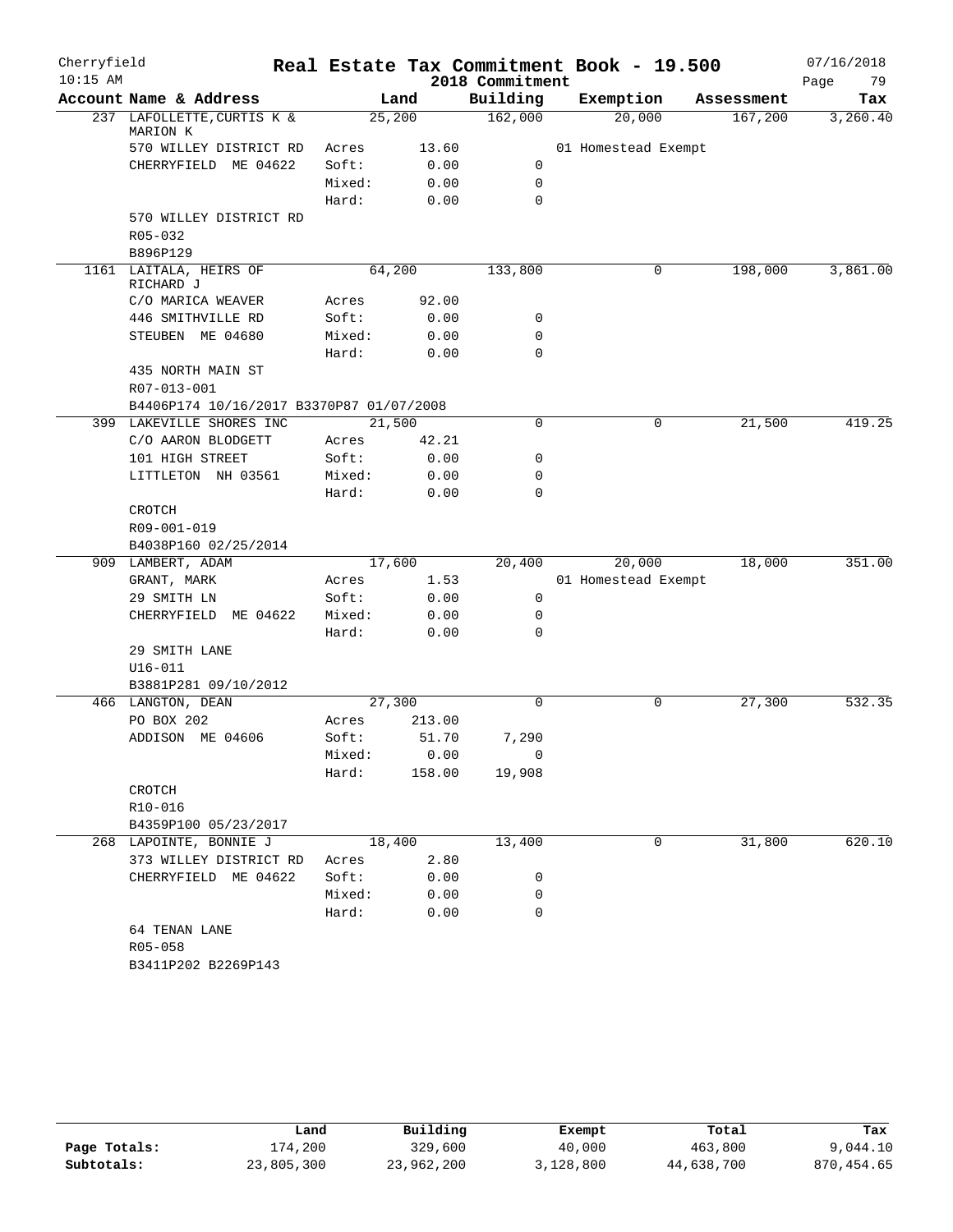| Cherryfield |                                |        |        |                     | Real Estate Tax Commitment Book - 19.500 |            | 07/16/2018 |
|-------------|--------------------------------|--------|--------|---------------------|------------------------------------------|------------|------------|
| $10:15$ AM  |                                |        |        | 2018 Commitment     |                                          |            | 80<br>Page |
|             | Account Name & Address         |        | Land   | Building            | Exemption                                | Assessment | Tax        |
|             | 256 LARABEE, DALE & CARRIE     |        | 2,900  | $\Omega$            | $\Omega$                                 | 2,900      | 56.55      |
|             | М<br>PO BOX 173                | Acres  |        | 0.46                |                                          |            |            |
|             | CHERRYFIELD ME 04622           | Soft:  |        | 0.00<br>0           |                                          |            |            |
|             |                                | Mixed: |        | 0.00<br>0           |                                          |            |            |
|             |                                | Hard:  |        | 0.00<br>0           |                                          |            |            |
|             | 272 WILLEY DISTRICT RD         |        |        |                     |                                          |            |            |
|             | R05-048                        |        |        |                     |                                          |            |            |
|             | B3552P135 07/24/2009           |        |        |                     |                                          |            |            |
|             | 260 LARABEE, DALE & CARRIE     |        | 17,600 | 69,100              | 20,000                                   | 66,700     | 1,300.65   |
|             | М                              |        |        |                     |                                          |            |            |
|             | PO BOX 173                     | Acres  |        | 1.50                | 01 Homestead Exempt                      |            |            |
|             | CHERRYFIELD ME 04622           | Soft:  |        | 0.00<br>0           |                                          |            |            |
|             |                                | Mixed: |        | 0.00<br>0           |                                          |            |            |
|             |                                | Hard:  |        | $\mathbf 0$<br>0.00 |                                          |            |            |
|             | 272 WILLEY DISTRICT RD         |        |        |                     |                                          |            |            |
|             | R05-051                        |        |        |                     |                                          |            |            |
|             | B3552P135 07/24/2009           |        |        |                     |                                          |            |            |
|             | 257 LARABEE, DALE O &          |        | 22,900 | $\mathbf 0$         | 0                                        | 22,900     | 446.55     |
|             | CARRIE M                       |        |        |                     |                                          |            |            |
|             | PO BOX 173                     | Acres  | 20.60  |                     |                                          |            |            |
|             | CHERRYFIELD ME 04622           | Soft:  |        | 0.00<br>0           |                                          |            |            |
|             |                                | Mixed: |        | 0.00<br>0           |                                          |            |            |
|             |                                | Hard:  |        | 0.00<br>0           |                                          |            |            |
|             | 280 WILLEY DISTRICT RD         |        |        |                     |                                          |            |            |
|             | R05-049-001                    |        |        |                     |                                          |            |            |
|             | B4059P275 05/28/2014           |        |        |                     |                                          |            |            |
|             | 558 LAROSEE, MARIE             |        | 9,400  | $\mathbf 0$         | 0                                        | 9,400      | 183.30     |
|             | P O BOX 201                    | Acres  |        | 0.43                |                                          |            |            |
|             | SEAL COVE ME 04674             | Soft:  |        | 0.00<br>0           |                                          |            |            |
|             |                                | Mixed: |        | 0.00<br>0           |                                          |            |            |
|             |                                | Hard:  |        | 0.00<br>0           |                                          |            |            |
|             | 62 RIVER RD                    |        |        |                     |                                          |            |            |
|             | $U04 - 019$                    |        |        |                     |                                          |            |            |
|             | B2827P191<br>714 LARSEN, RALPH |        | 14,900 | 87,200              | 20,000                                   | 82,100     | 1,600.95   |
|             | P O BOX 474                    | Acres  |        | 0.28                | 01 Homestead Exempt                      |            |            |
|             | CHERRYFIELD ME 04622           | Soft:  |        | 0.00                | $\mathbf{0}$                             |            |            |
|             |                                | Mixed: |        | 0.00<br>0           |                                          |            |            |
|             |                                | Hard:  |        | 0.00<br>0           |                                          |            |            |
|             | 11 CAMPBELL HILL               |        |        |                     |                                          |            |            |
|             | $U11 - 015$                    |        |        |                     |                                          |            |            |
|             | B4067P256 06/26/2014           |        |        |                     |                                          |            |            |
|             | 192 LASSEN, HUGH               |        | 48,300 | 143,200             | 20,000                                   | 171,500    | 3,344.25   |
|             | LASSEN, JENNEY T S             | Acres  | 43.00  |                     | 01 Homestead Exempt                      |            |            |
|             | 199 NORTH MAIN ST              | Soft:  | 0.00   | 0                   |                                          |            |            |
|             | CHERRYFIELD ME 04622           | Mixed: | 0.00   | 0                   |                                          |            |            |
|             |                                | Hard:  |        | 0.00<br>0           |                                          |            |            |
|             | 199 NORTH MAIN ST              |        |        |                     |                                          |            |            |
|             | $R04 - 039$                    |        |        |                     |                                          |            |            |
|             | B3052P190 09/07/2005           |        |        |                     |                                          |            |            |
|             |                                |        |        |                     |                                          |            |            |

|              | Land       | Building     | Exempt    | Total      | Tax        |
|--------------|------------|--------------|-----------|------------|------------|
| Page Totals: | 116,000    | 299,500      | 60,000    | 355,500    | 6,932.25   |
| Subtotals:   | 23,921,300 | 24, 261, 700 | 3,188,800 | 44,994,200 | 877,386.90 |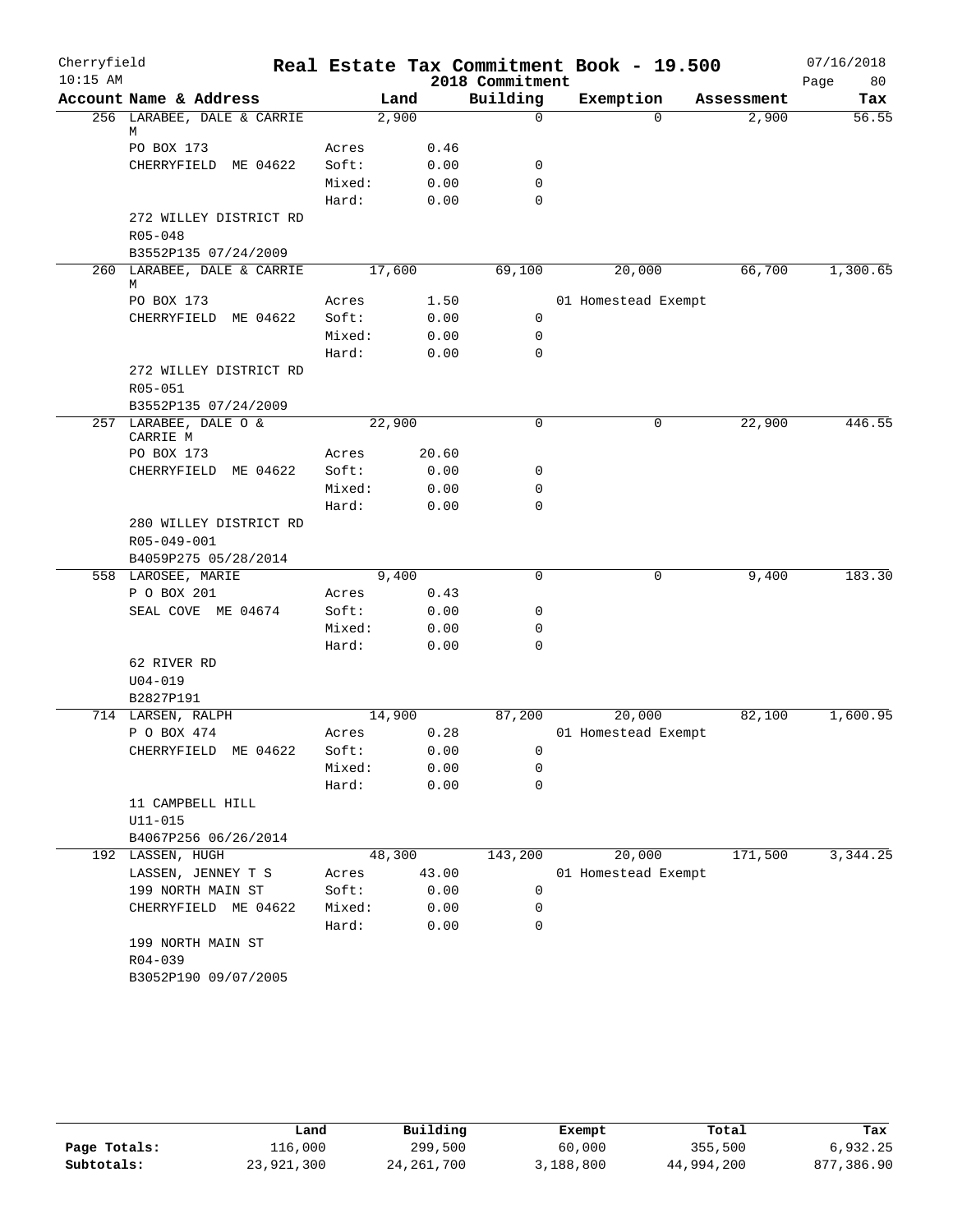| Cherryfield<br>$10:15$ AM |                                        |        |       | Real Estate Tax Commitment Book - 19.500<br>2018 Commitment |                      |          |            | 07/16/2018<br>Page<br>81 |
|---------------------------|----------------------------------------|--------|-------|-------------------------------------------------------------|----------------------|----------|------------|--------------------------|
|                           | Account Name & Address                 |        | Land  | Building                                                    | Exemption            |          | Assessment | Tax                      |
|                           | 392 LATTY, AARON                       | 24,100 |       | $\mathbf 0$                                                 |                      | $\Omega$ | 24,100     | 469.95                   |
|                           | 17 HODSON RD                           | Acres  | 49.50 |                                                             |                      |          |            |                          |
|                           | POWNAL ME 04069                        | Soft:  | 0.00  | 0                                                           |                      |          |            |                          |
|                           |                                        | Mixed: | 0.00  | 0                                                           |                      |          |            |                          |
|                           |                                        | Hard:  | 0.00  | $\mathbf 0$                                                 |                      |          |            |                          |
|                           | CROTCH                                 |        |       |                                                             |                      |          |            |                          |
|                           | R09-001-012                            |        |       |                                                             |                      |          |            |                          |
|                           | B4409P288 10/26/2017                   |        |       |                                                             |                      |          |            |                          |
|                           | 875 LATVIS, BRUCE S &<br>JANICE M      | 20,000 |       | 96,600                                                      | 26,000               |          | 90,600     | 1,766.70                 |
|                           | 260 MAIN ST                            | Acres  | 4.55  |                                                             | 01 Homestead Exempt  |          |            |                          |
|                           | CHERRYFIELD ME 04622                   | Soft:  | 0.00  |                                                             | 0 14 WW2 Veteran Non |          |            |                          |
|                           |                                        | Mixed: | 0.00  | 0                                                           |                      |          |            |                          |
|                           |                                        | Hard:  | 0.00  | 0                                                           |                      |          |            |                          |
|                           | 260 MAIN ST                            |        |       |                                                             |                      |          |            |                          |
|                           | $U15 - 005$                            |        |       |                                                             |                      |          |            |                          |
|                           | B1342P251                              |        |       |                                                             |                      |          |            |                          |
|                           | 45 LAUKSHTEIN JR, WALTER &<br>SYLVIA M | 3,300  |       | 0                                                           |                      | 0        | 3,300      | 64.35                    |
|                           | P O BOX 185                            | Acres  | 0.40  |                                                             |                      |          |            |                          |
|                           | MILBRIDGE ME 04658                     | Soft:  | 0.00  | 0                                                           |                      |          |            |                          |
|                           |                                        | Mixed: | 0.00  | 0                                                           |                      |          |            |                          |
|                           |                                        | Hard:  | 0.00  | $\mathbf 0$                                                 |                      |          |            |                          |
|                           | PARK ST                                |        |       |                                                             |                      |          |            |                          |
|                           | R01-033                                |        |       |                                                             |                      |          |            |                          |
|                           | B2433P188                              |        |       |                                                             |                      |          |            |                          |
| 767                       | LAURIE, DUNCAN I T -<br>TRUSTEE        |        | 3,800 | 41,300                                                      |                      | 0        | 45,100     | 879.45                   |
|                           | THE THAYER H LAURIE<br>1935 TRUST      | Acres  | 0.11  |                                                             |                      |          |            |                          |
|                           | PO BOX 548                             | Soft:  | 0.00  | 0                                                           |                      |          |            |                          |
|                           | JAMESTOWN RI<br>02835-0548             | Mixed: | 0.00  | $\Omega$                                                    |                      |          |            |                          |
|                           |                                        | Hard:  | 0.00  | 0                                                           |                      |          |            |                          |
|                           | 5 MAIN ST                              |        |       |                                                             |                      |          |            |                          |
|                           | $U12 - 020$                            |        |       |                                                             |                      |          |            |                          |
|                           | B4304P27 10/17/2016                    |        |       |                                                             |                      |          |            |                          |
|                           | 139 LAVOIE, ALLEN J &<br>KATHLEEN      | 23,800 |       | 55,100                                                      |                      | 0        | 78,900     | 1,538.55                 |
|                           | 22 NORTH DR                            | Acres  | 12.28 |                                                             |                      |          |            |                          |
|                           | FISKDALE MA 01518                      | Soft:  | 0.00  | 0                                                           |                      |          |            |                          |
|                           |                                        | Mixed: | 0.00  | 0                                                           |                      |          |            |                          |
|                           |                                        | Hard:  | 0.00  | 0                                                           |                      |          |            |                          |
|                           | 192 SPRAGUE FALLS RD                   |        |       |                                                             |                      |          |            |                          |
|                           | R03-060                                |        |       |                                                             |                      |          |            |                          |
|                           | B4183P65 09/02/2015                    |        |       |                                                             |                      |          |            |                          |
|                           | 919 LAWTON, SUSAN A                    | 9,000  |       | 0                                                           |                      | 0        | 9,000      | 175.50                   |
|                           | 158 RIDGE ROAD                         | Acres  | 1.59  |                                                             |                      |          |            |                          |
|                           | CHERRYFIELD ME 04622                   | Soft:  | 0.00  | 0                                                           |                      |          |            |                          |
|                           |                                        | Mixed: | 0.00  | 0                                                           |                      |          |            |                          |
|                           |                                        | Hard:  | 0.00  | 0                                                           |                      |          |            |                          |
|                           | 158 RIDGE RD                           |        |       |                                                             |                      |          |            |                          |
|                           | U17-001-002                            |        |       |                                                             |                      |          |            |                          |
|                           | B3721P232 03/07/2011                   |        |       |                                                             |                      |          |            |                          |
|                           |                                        |        |       |                                                             |                      |          |            |                          |

|              | Land       | Building     | Exempt    | Total        | Tax          |
|--------------|------------|--------------|-----------|--------------|--------------|
| Page Totals: | 84,000     | 193,000      | 26,000    | 251,000      | 4,894.50     |
| Subtotals:   | 24,005,300 | 24, 454, 700 | 3,214,800 | 45, 245, 200 | 882, 281, 40 |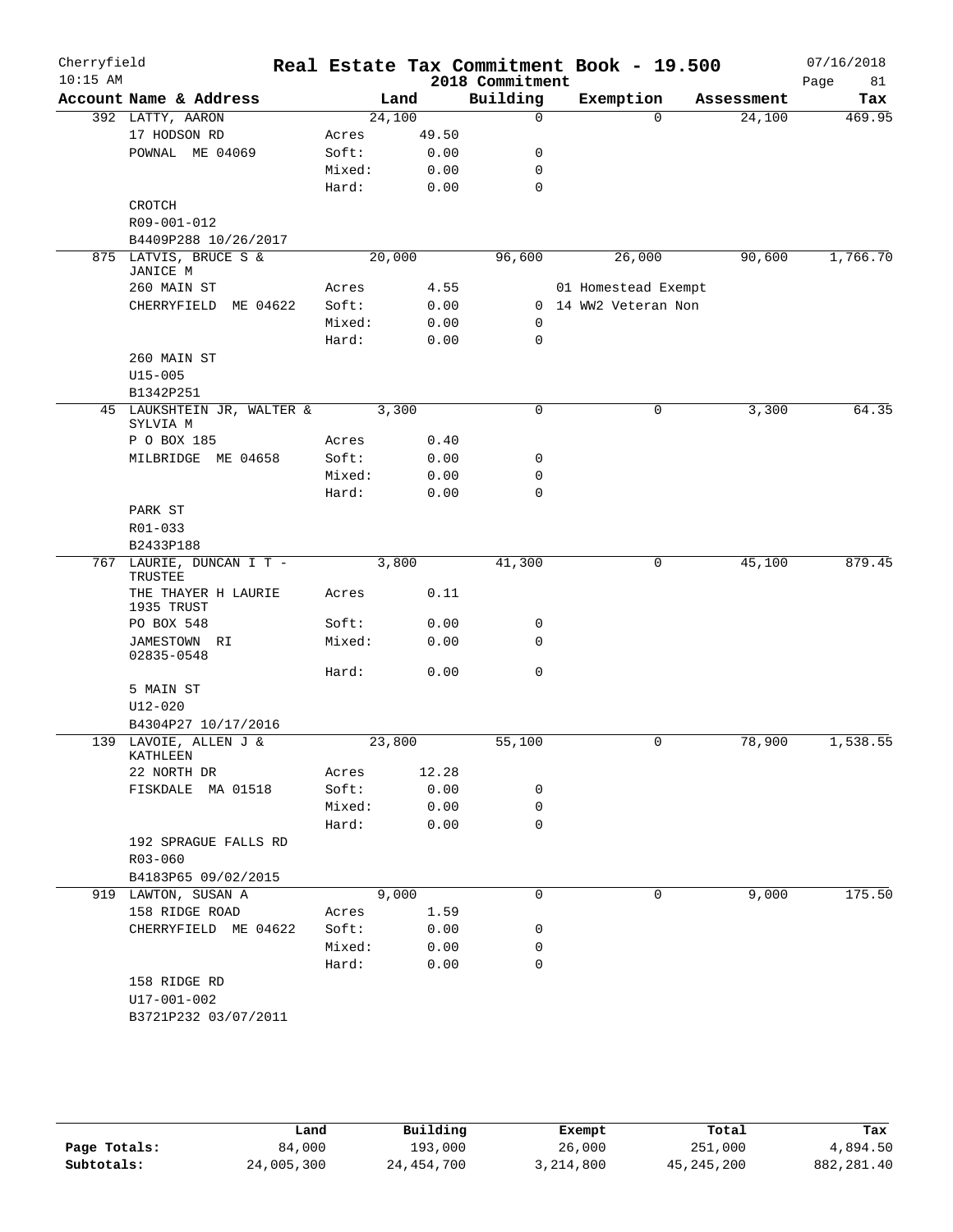| Cherryfield  |                                     |              |                |                    | Real Estate Tax Commitment Book - 19.500 |                      | 07/16/2018      |
|--------------|-------------------------------------|--------------|----------------|--------------------|------------------------------------------|----------------------|-----------------|
| $10:15$ AM   | Account Name & Address              |              |                | 2018 Commitment    |                                          |                      | Page<br>82      |
|              | 920 LAWTON, SUSAN A                 |              | Land<br>24,300 | Building<br>52,600 | Exemption<br>$\Omega$                    | Assessment<br>76,900 | Tax<br>1,499.55 |
|              | 80 BLACK PLAIN RD                   | Acres        | 13.00          |                    |                                          |                      |                 |
|              | EXETER RI 02822                     | Soft:        | 0.00           | 0                  |                                          |                      |                 |
|              |                                     | Mixed:       | 0.00           | 0                  |                                          |                      |                 |
|              |                                     | Hard:        | 0.00           | $\mathbf 0$        |                                          |                      |                 |
|              | 158 RIDGE RD                        |              |                |                    |                                          |                      |                 |
|              | $U17 - 002$                         |              |                |                    |                                          |                      |                 |
|              | B3721P232 03/07/2011                |              |                |                    |                                          |                      |                 |
|              | 504 LEAVITT, ROBERTA J &            |              | 23,400         | 39,200             | 0                                        | 62,600               | 1,220.70        |
|              | ARTHUR P                            |              |                |                    |                                          |                      |                 |
|              | 128 FULTON LAKE DRIVE               | Acres        | 1.59           |                    |                                          |                      |                 |
|              | NORTHFIELD ME 04654                 | Soft:        | 0.00           | 0                  |                                          |                      |                 |
|              |                                     | Mixed:       | 0.00           | $\mathbf 0$        |                                          |                      |                 |
|              |                                     | Hard:        | 0.00           | $\mathbf 0$        |                                          |                      |                 |
|              | 143 MILBRIDGE RD                    |              |                |                    |                                          |                      |                 |
|              | $U02 - 019$                         |              |                |                    |                                          |                      |                 |
|              | B2802P219                           |              |                |                    |                                          |                      |                 |
|              | 871 LEE, LAURIE                     |              | 26,900         | 100,700            | 0                                        | 127,600              | 2,488.20        |
|              | PO BOX 101                          | Acres        | 6.50           |                    |                                          |                      |                 |
|              | CHERRYFIELD<br>ME 04622             | Soft:        | 0.00           | 0                  |                                          |                      |                 |
|              |                                     | Mixed:       | 0.00           | $\mathbf 0$        |                                          |                      |                 |
|              |                                     | Hard:        | 0.00           | $\mathbf 0$        |                                          |                      |                 |
|              | 17 ADFER LN                         |              |                |                    |                                          |                      |                 |
|              | $U15 - 001$                         |              |                |                    |                                          |                      |                 |
|              | B4171P73 07/22/2015                 |              |                |                    |                                          |                      |                 |
|              | 232 LEE, RUSSELL V                  |              | 51,900         | $\mathbf 0$        | 0                                        | 51,900               | 1,012.05        |
|              | RUSSELL V LEE                       | Acres        | 270.00         |                    |                                          |                      |                 |
|              | CHARITABLE TRUST                    |              |                |                    |                                          |                      |                 |
|              | 93B HASTINGS AVE                    | Soft:        | 5.00           | 705                |                                          |                      |                 |
|              | RUTHERFORD NJ 07070                 | Mixed:       | 208.00         | 34,320             |                                          |                      |                 |
|              |                                     | Hard:        | 45.00          | 5,670              |                                          |                      |                 |
|              | WILLEY DISTRICT RD                  |              |                |                    |                                          |                      |                 |
|              | R05-028-001                         |              |                |                    |                                          |                      |                 |
|              | B3220P184 11/27/2006                |              |                |                    |                                          |                      |                 |
|              | 1114 LEGG, ELIZABETH & ALLAN        |              | 0              | 2,500              | 2,500                                    | 0                    | 0.00            |
|              | P O BOX 233                         |              |                |                    | 01 Homestead Exempt                      |                      |                 |
|              | CHERRYFIELD ME 04622                |              |                |                    |                                          |                      |                 |
|              | 5 BARREN WAY                        |              |                |                    |                                          |                      |                 |
|              | $U18 - 006 - 001 - 001$             |              |                |                    |                                          |                      |                 |
|              | 836 LEIGHTON, ANTHONY L &<br>CONNIE |              | 63,500         | $\Omega$           | 0                                        | 63,500               | 1,238.25        |
|              | 149 TUNK RD                         | Acres        | 132.00         |                    |                                          |                      |                 |
|              | STEUBEN ME 04680                    | Soft:        | 0.00           | 0                  |                                          |                      |                 |
|              |                                     | Mixed:       | 92.00          | 15,180             |                                          |                      |                 |
|              |                                     | Hard:        | 16.00          | 2,016              |                                          |                      |                 |
|              | OFF UNIONVILLE ROAD                 |              |                |                    |                                          |                      |                 |
|              | R03-015-002                         |              |                |                    |                                          |                      |                 |
|              | B4376P302 07/21/2017                |              |                |                    |                                          |                      |                 |
|              | 1079 LEIGHTON, STANLEY              |              | 12,300         | $\mathbf 0$        | 0                                        | 12,300               | 239.85          |
|              | 208 SPRAGUES FALLS RD               | Acres        | 7.33           |                    |                                          |                      |                 |
|              | CHERRYFIELD ME 04622                | Soft:        | 0.00           | 0                  |                                          |                      |                 |
|              |                                     | Mixed:       | 0.00           | 0                  |                                          |                      |                 |
|              |                                     | Hard:        | 0.00           | $\mathbf 0$        |                                          |                      |                 |
|              | 208 SPRAGUE FALLS RD                |              |                |                    |                                          |                      |                 |
|              | R03-062-002                         |              |                |                    |                                          |                      |                 |
|              | B1891P234                           |              |                |                    |                                          |                      |                 |
|              |                                     | Land         | Building       |                    | Exempt                                   | Total                | Tax             |
| Page Totals: |                                     | 202,300      | 195,000        |                    | 2,500                                    | 394,800              | 7,698.60        |
| Subtotals:   |                                     | 24, 207, 600 | 24,649,700     |                    | 3, 217, 300                              | 45,640,000           | 889,980.00      |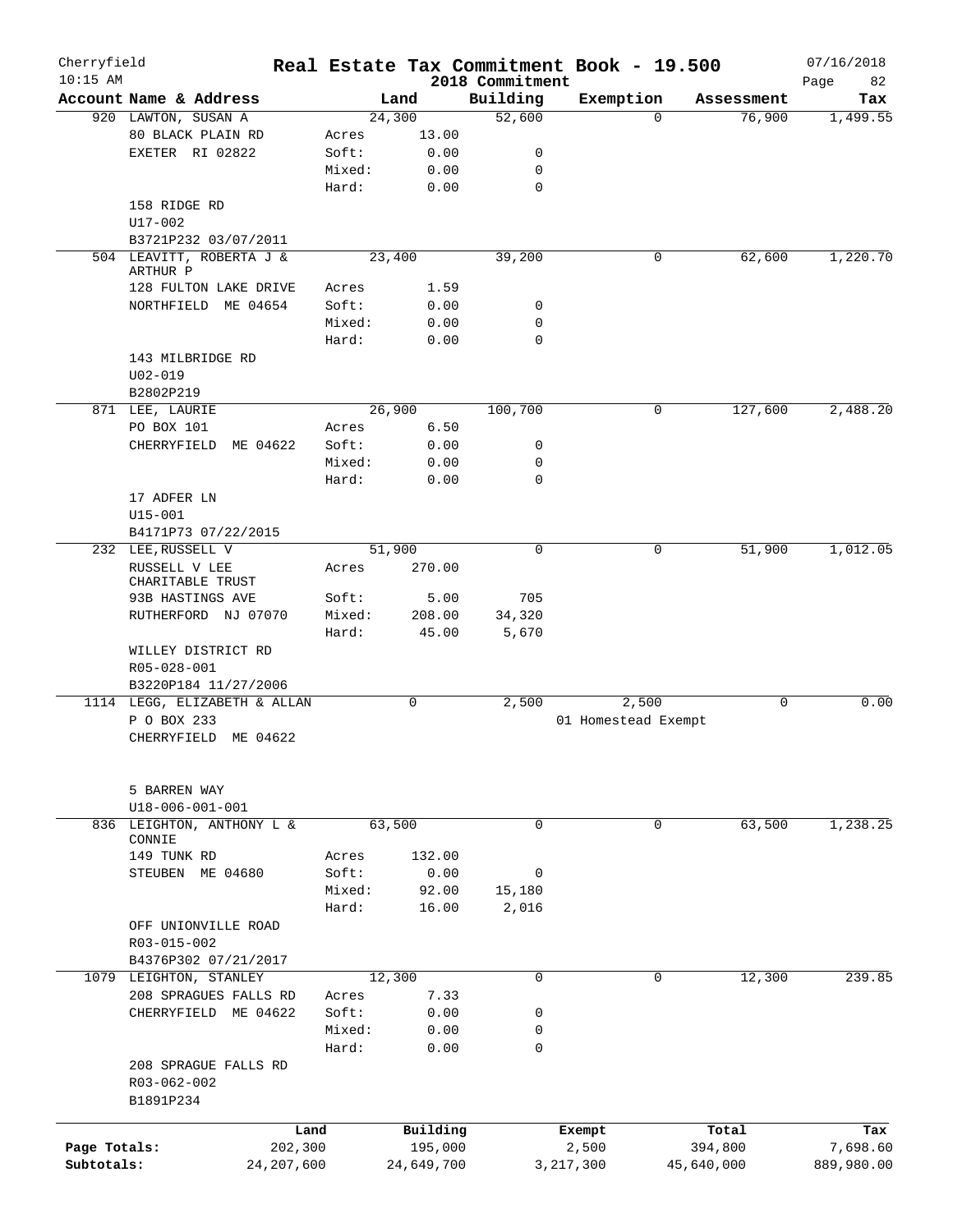| Cherryfield<br>$10:15$ AM |                            |        |            | 2018 Commitment | Real Estate Tax Commitment Book - 19.500 |            | 07/16/2018<br>83 |
|---------------------------|----------------------------|--------|------------|-----------------|------------------------------------------|------------|------------------|
|                           | Account Name & Address     | Land   |            | Building        | Exemption                                | Assessment | Page<br>Tax      |
|                           | 141 LEIGHTON, STANLEY H    | 17,300 |            | 53,600          | 20,000                                   | 50,900     | 992.55           |
|                           | 208 SPRAGUES FALLS RD      | Acres  | 1.00       |                 | 01 Homestead Exempt                      |            |                  |
|                           | CHERRYFIELD ME 04622       | Soft:  | 0.00       | 0               |                                          |            |                  |
|                           |                            | Mixed: | 0.00       | 0               |                                          |            |                  |
|                           |                            | Hard:  | 0.00       | 0               |                                          |            |                  |
|                           | 208 SPRAGUE FALLS RD       |        |            |                 |                                          |            |                  |
|                           | $R03 - 062$                |        |            |                 |                                          |            |                  |
|                           | B2703P96                   |        |            |                 |                                          |            |                  |
|                           | 44 LEONARD, JOHN           | 26,600 |            | $\mathbf 0$     | 0                                        | 26,600     | 518.70           |
|                           | PO BOX 125                 | Acres  | 3.00       |                 |                                          |            |                  |
|                           | CHERRYFIELD ME 04622       | Soft:  | 0.00       | 0               |                                          |            |                  |
|                           |                            | Mixed: | 0.00       | 0               |                                          |            |                  |
|                           |                            | Hard:  |            | 0               |                                          |            |                  |
|                           |                            |        | 0.00       |                 |                                          |            |                  |
|                           | PARK ST                    |        |            |                 |                                          |            |                  |
|                           | R01-032                    |        |            |                 |                                          |            |                  |
|                           | B4150P160 05/14/2015       |        |            |                 |                                          |            |                  |
|                           | 752 LEVESQUE, ALVIN E      | 15,600 |            | 42,200          | 20,000                                   | 37,800     | 737.10           |
|                           | 22 CHURCH STREET           | Acres  | 0.32       |                 | 01 Homestead Exempt                      |            |                  |
|                           | CHERRYFIELD ME 04622       | Soft:  | 0.00       | 0               |                                          |            |                  |
|                           |                            | Mixed: | 0.00       | 0               |                                          |            |                  |
|                           |                            | Hard:  | 0.00       | $\mathbf 0$     |                                          |            |                  |
|                           | 22 CHURCH ST               |        |            |                 |                                          |            |                  |
|                           | U12-007                    |        |            |                 |                                          |            |                  |
|                           | B2787P343                  |        |            |                 |                                          |            |                  |
|                           | 908 LEVESQUE, NORMAN A     | 13,200 |            | 55,900          | 20,000                                   | 49,100     | 957.45           |
|                           | PO BOX 326                 | Acres  | 0.41       |                 | 01 Homestead Exempt                      |            |                  |
|                           | CHERRYFIELD ME 04612       | Soft:  | 0.00       | 0               |                                          |            |                  |
|                           |                            | Mixed: | 0.00       | 0               |                                          |            |                  |
|                           |                            | Hard:  | 0.00       | 0               |                                          |            |                  |
|                           | 20 SMITH LANE              |        |            |                 |                                          |            |                  |
|                           | $U16 - 010$                |        |            |                 |                                          |            |                  |
|                           | B2683P317                  |        |            |                 |                                          |            |                  |
|                           | 795 LIVINGSTONE, SHIRLEY R | 23,000 |            | 83,000          | 20,000                                   | 86,000     | 1,677.00         |
|                           | 57 MAIN ST                 | Acres  | 0.99       |                 | 01 Homestead Exempt                      |            |                  |
|                           | CHERRYFIELD ME 04622       | Soft:  | 0.00       | 0               |                                          |            |                  |
|                           |                            | Mixed: | 0.00       | 0               |                                          |            |                  |
|                           |                            | Hard:  | 0.00       | 0               |                                          |            |                  |
|                           | 57 MAIN ST                 |        |            |                 |                                          |            |                  |
|                           | U12-046-001                |        |            |                 |                                          |            |                  |
|                           | B1791P291                  |        |            |                 |                                          |            |                  |
|                           |                            |        |            |                 |                                          |            | 103.35           |
| 1121                      | LOOK, SHARON               | 5,300  |            | 0               | 0                                        | 5,300      |                  |
|                           | 319 North Main St          | Acres  | 0.21       |                 |                                          |            |                  |
|                           | Brewer ME 04412-2616       | Soft:  | 0.00       | 0               |                                          |            |                  |
|                           |                            | Mixed: | 0.00       | 0               |                                          |            |                  |
|                           |                            | Hard:  | 0.00       | $\mathbf 0$     |                                          |            |                  |
|                           | 29 RIDGE ROAD              |        |            |                 |                                          |            |                  |
|                           | $U15 - 016 - 002$          |        |            |                 |                                          |            |                  |
|                           | B2194P352                  |        |            |                 |                                          |            |                  |
|                           | 254 LOOK, ELIZABETH L      | 17,300 |            | 11,700          | 20,000                                   | 9,000      | 175.50           |
|                           | P.O. BOX 356               | Acres  | 1.00       |                 | 01 Homestead Exempt                      |            |                  |
|                           | CHERRYFIELD ME 04622       | Soft:  | 0.00       | 0               |                                          |            |                  |
|                           |                            | Mixed: | 0.00       | 0               |                                          |            |                  |
|                           |                            | Hard:  | 0.00       | 0               |                                          |            |                  |
|                           | 290 WILLEY DISTRICT RD     |        |            |                 |                                          |            |                  |
|                           | R05-046-002                |        |            |                 |                                          |            |                  |
|                           | B1248P112                  |        |            |                 |                                          |            |                  |
|                           |                            |        |            |                 |                                          |            |                  |
|                           |                            |        |            |                 |                                          |            |                  |
|                           | Land                       |        | Building   |                 | Exempt                                   | Total      | Tax              |
| Page Totals:              | 118,300                    |        | 246,400    |                 | 100,000                                  | 264,700    | 5,161.65         |
| Subtotals:                | 24, 325, 900               |        | 24,896,100 |                 | 3,317,300                                | 45,904,700 | 895,141.65       |
|                           |                            |        |            |                 |                                          |            |                  |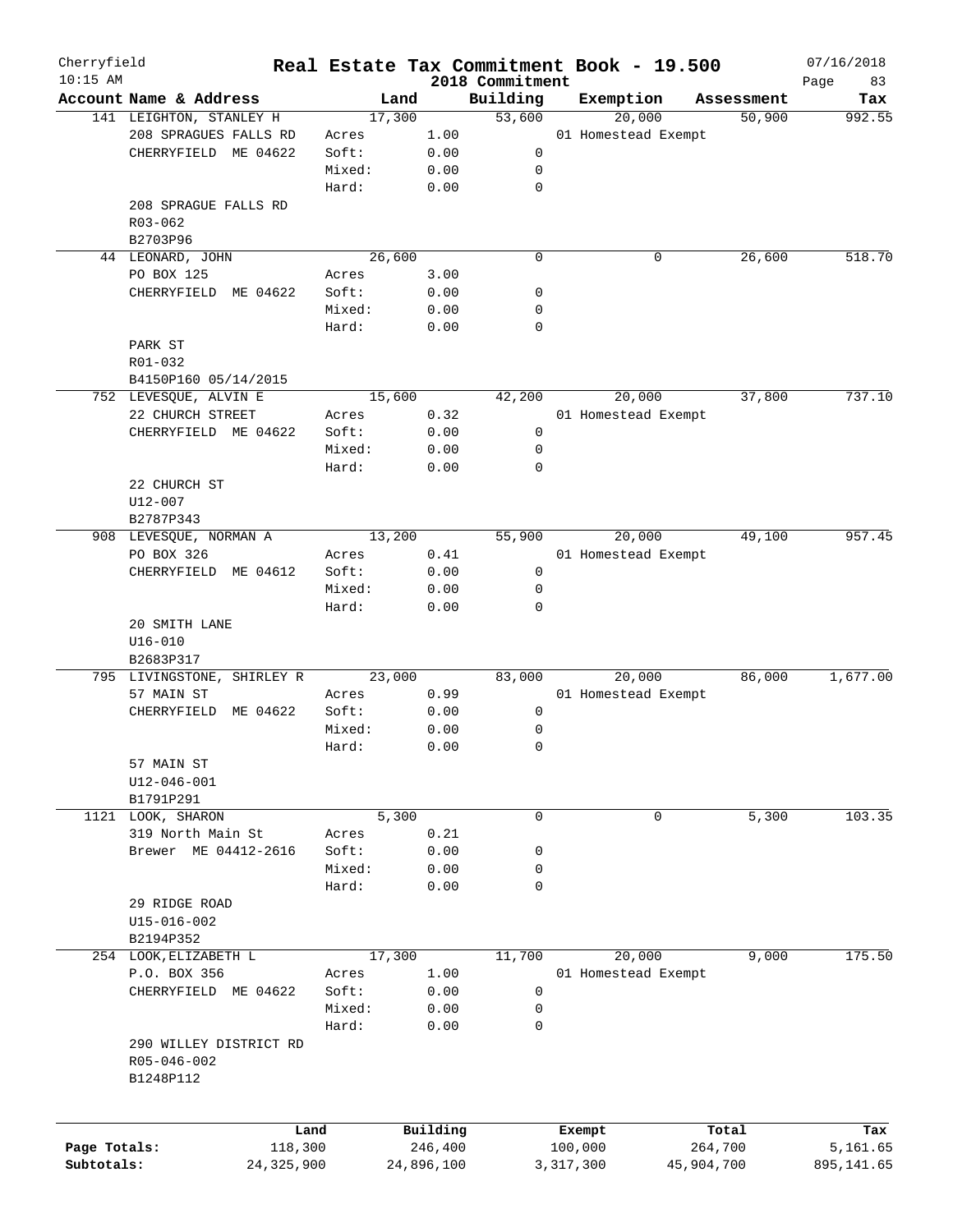| Cherryfield  |                                           |        |            | Real Estate Tax Commitment Book - 19.500 |           |            | 07/16/2018        |
|--------------|-------------------------------------------|--------|------------|------------------------------------------|-----------|------------|-------------------|
| $10:15$ AM   | Account Name & Address                    |        | Land       | 2018 Commitment<br>Building              | Exemption | Assessment | Page<br>84<br>Tax |
|              | 761 LOPEZ-MARTINEZ, MARIO                 |        | 18,600     | 36,700                                   | $\Omega$  | 55,300     | 1,078.35          |
|              | CAZARES DE LOPEZ, MARIA Acres             |        | 0.55       |                                          |           |            |                   |
|              | PO BOX 451                                | Soft:  | 0.00       | 0                                        |           |            |                   |
|              | MILBRIDGE ME 04658                        | Mixed: | 0.00       | 0                                        |           |            |                   |
|              |                                           | Hard:  | 0.00       | 0                                        |           |            |                   |
|              | 23 MAIN ST                                |        |            |                                          |           |            |                   |
|              | $U12 - 015$                               |        |            |                                          |           |            |                   |
|              | B4366P3 06/19/2017                        |        |            |                                          |           |            |                   |
|              | 146 LUDERS, JOHN                          |        | 38,900     | $\mathbf 0$                              | 0         | 38,900     | 758.55            |
|              | 1269 Rockrimmon Rd                        | Acres  | 48.00      |                                          |           |            |                   |
|              | Stamford CT 06903                         | Soft:  | 0.00       | 0                                        |           |            |                   |
|              |                                           | Mixed: | 0.00       | 0                                        |           |            |                   |
|              |                                           | Hard:  | 0.00       | $\mathbf 0$                              |           |            |                   |
|              | BLACKSWOODS RD                            |        |            |                                          |           |            |                   |
|              | R04-001                                   |        |            |                                          |           |            |                   |
|              | B634P337                                  |        |            |                                          |           |            |                   |
|              | 431 LUZZI, JOYCE K                        |        | 30,000     | $\mathbf 0$                              | 0         | 30,000     | 585.00            |
|              | LUZZIE LIVING TRUST,                      | Acres  | 54.00      |                                          |           |            |                   |
|              | JOYCE K                                   |        |            |                                          |           |            |                   |
|              | 145 SAKONNETT BLVD                        | Soft:  | 0.00       | 0                                        |           |            |                   |
|              | NARRANGANSETT RI 02882 Mixed:             |        | 0.00       | 0                                        |           |            |                   |
|              |                                           | Hard:  | 0.00       | 0                                        |           |            |                   |
|              | NORTH MAIN ST                             |        |            |                                          |           |            |                   |
|              | R10-002-007                               |        |            |                                          |           |            |                   |
|              | B4371P128 07/03/2017                      |        |            |                                          |           |            |                   |
|              | 429 LUZZI, JOYCE K                        |        | 27,700     | 0                                        | 0         | 27,700     | 540.15            |
|              | 145 SAKONNETT BLVD                        | Acres  | 48.00      |                                          |           |            |                   |
|              | NARRANGANSETT RI 02882 Soft:              |        | 0.00       | 0                                        |           |            |                   |
|              |                                           | Mixed: | 0.00       | 0                                        |           |            |                   |
|              |                                           | Hard:  | 0.00       | 0                                        |           |            |                   |
|              | NORTH MAIN ST                             |        |            |                                          |           |            |                   |
|              | R10-002-005                               |        |            |                                          |           |            |                   |
|              | B4371P110 07/03/2017                      |        |            |                                          |           |            |                   |
|              | 432 LUZZI, JOYCE K                        |        | 47,700     | 0                                        | 0         | 47,700     | 930.15            |
|              | 145 SAKONNETT BLVD                        | Acres  | 72.00      |                                          |           |            |                   |
|              | NARRANGANSETT RI 02882 Soft:              |        | 0.00       | 0                                        |           |            |                   |
|              |                                           | Mixed: | 0.00       | 0                                        |           |            |                   |
|              |                                           | Hard:  | 0.00       | 0                                        |           |            |                   |
|              | NORTH MAIN ST                             |        |            |                                          |           |            |                   |
|              | R10-002-008                               |        |            |                                          |           |            |                   |
|              | B4371P108 07/03/2017 B4371P102 07/03/2017 |        | 26,500     | $\mathbf 0$                              | 0         |            |                   |
|              | 428 LUZZI, JOYCE K                        |        |            |                                          |           | 26,500     | 516.75            |
|              | 145 SAKKONNETT BLVD                       | Acres  | 45.00      |                                          |           |            |                   |
|              | NARRANGANSETT RI 02882 Soft:              |        | 0.00       | 0                                        |           |            |                   |
|              |                                           | Mixed: | 0.00       | 0<br>0                                   |           |            |                   |
|              |                                           | Hard:  | 0.00       |                                          |           |            |                   |
|              | NORTH MAIN ST                             |        |            |                                          |           |            |                   |
|              | R10-002-004<br>B4371P110 07/03/2017       |        |            |                                          |           |            |                   |
|              |                                           |        | 25,700     | $\mathbf 0$                              | 0         | 25,700     | 501.15            |
|              | 427 LUZZI, JOYCE K                        |        |            |                                          |           |            |                   |
|              | 145 SAKONNETT BLVD                        | Acres  | 43.00      |                                          |           |            |                   |
|              | NARRANGANSETT RI 02882 Soft:              |        | 0.00       | 0                                        |           |            |                   |
|              |                                           | Mixed: | 0.00       | 0                                        |           |            |                   |
|              |                                           | Hard:  | 0.00       | 0                                        |           |            |                   |
|              | NORTH MAIN ST                             |        |            |                                          |           |            |                   |
|              | R10-002-003                               |        |            |                                          |           |            |                   |
|              | B4371P110 07/03/2017                      |        |            |                                          |           |            |                   |
|              |                                           |        |            |                                          |           |            |                   |
|              |                                           | Land   | Building   |                                          | Exempt    | Total      | Tax               |
| Page Totals: | 215,100                                   |        | 36,700     |                                          | 0         | 251,800    | 4,910.10          |
| Subtotals:   | 24,541,000                                |        | 24,932,800 | 3,317,300                                |           | 46,156,500 | 900,051.75        |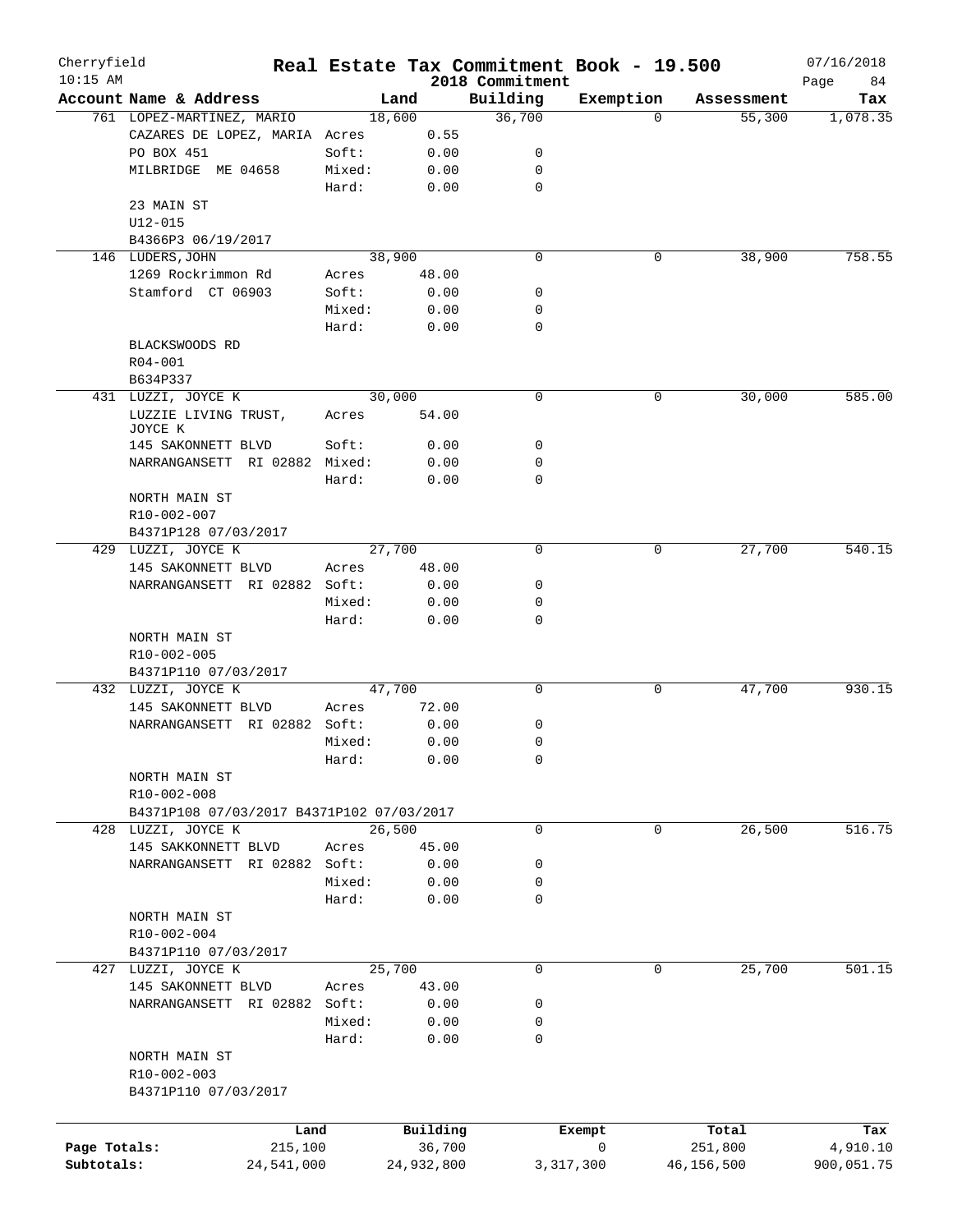| Cherryfield<br>$10:15$ AM |                                         |        |            |      |                             | Real Estate Tax Commitment Book - 19.500 |          |              | 07/16/2018        |
|---------------------------|-----------------------------------------|--------|------------|------|-----------------------------|------------------------------------------|----------|--------------|-------------------|
|                           | Account Name & Address                  |        | Land       |      | 2018 Commitment<br>Building | Exemption                                |          | Assessment   | Page<br>85<br>Tax |
|                           | 426 LUZZI, JOYCE K                      |        | 24,400     |      | $\mathbf 0$                 |                                          | $\Omega$ | 24,400       | 475.80            |
|                           | 145 SAKONNETT BLVD                      | Acres  | 41.00      |      |                             |                                          |          |              |                   |
|                           | NARRANGANSETT RI 02882 Soft:            |        | 0.00       |      | 0                           |                                          |          |              |                   |
|                           |                                         | Mixed: | 0.00       |      | 0                           |                                          |          |              |                   |
|                           |                                         | Hard:  | 0.00       |      | $\mathbf 0$                 |                                          |          |              |                   |
|                           | NORTH MAIN ST                           |        |            |      |                             |                                          |          |              |                   |
|                           | R10-002-002                             |        |            |      |                             |                                          |          |              |                   |
|                           | B4371P110 07/03/2017                    |        |            |      |                             |                                          |          |              |                   |
|                           | 430 LUZZI, JOYCE K                      |        | 28,400     |      | $\mathbf 0$                 |                                          | 0        | 28,400       | 553.80            |
|                           | LUZZI LIVING TRUST,                     | Acres  | 50.00      |      |                             |                                          |          |              |                   |
|                           | JOYCE K                                 |        |            |      |                             |                                          |          |              |                   |
|                           | 145 SAKONNETT BLVD                      | Soft:  | 0.00       |      | 0                           |                                          |          |              |                   |
|                           | NARRANGANSETT RI 02882 Mixed:           |        | 0.00       |      | 0                           |                                          |          |              |                   |
|                           |                                         | Hard:  |            | 0.00 | 0                           |                                          |          |              |                   |
|                           | NORTH MAIN ST                           |        |            |      |                             |                                          |          |              |                   |
|                           | R10-002-006                             |        |            |      |                             |                                          |          |              |                   |
|                           | B4371P128 07/03/2017                    |        |            |      |                             |                                          |          |              |                   |
|                           | 425 LUZZI, JOYCE K                      |        | 24,400     |      | 0                           |                                          | 0        | 24,400       | 475.80            |
|                           | 145 SAKONNETT BLVD                      | Acres  | 41.00      |      |                             |                                          |          |              |                   |
|                           | NARRANGANSETT RI 02882 Soft:            |        | 0.00       |      | 0                           |                                          |          |              |                   |
|                           |                                         | Mixed: | 0.00       |      | 0                           |                                          |          |              |                   |
|                           |                                         | Hard:  |            | 0.00 | 0                           |                                          |          |              |                   |
|                           | NORTH MAIN ST                           |        |            |      |                             |                                          |          |              |                   |
|                           | R10-002-001                             |        |            |      |                             |                                          |          |              |                   |
|                           | B4371P110 07/03/2017 B2891P189 B2485P13 |        |            |      |                             |                                          |          |              |                   |
|                           | 223 MABUS, KAREN                        |        | 19,900     |      | 53,200                      | 26,000                                   |          | 47,100       | 918.45            |
|                           | 635 WILLEY DISTRICT RD                  | Acres  |            | 9.40 |                             | 24 WW2 Widow Non                         |          |              |                   |
|                           | CHERRYFIELD ME 04622                    | Soft:  |            | 0.00 |                             | 0 01 Homestead Exempt                    |          |              |                   |
|                           |                                         | Mixed: |            | 0.00 | 0                           |                                          |          |              |                   |
|                           |                                         | Hard:  |            | 0.00 | 0                           |                                          |          |              |                   |
|                           |                                         |        |            |      |                             |                                          |          |              |                   |
|                           | 627 WILLEY DISTRICT RD<br>R05-022       |        |            |      |                             |                                          |          |              |                   |
|                           | B855P232                                |        |            |      |                             |                                          |          |              |                   |
| 63                        | MACLEAN, CARROLL &                      |        | 15,900     |      | 19,900                      | 20,000                                   |          | 15,800       | 308.10            |
|                           | CHRISTIA                                |        |            |      |                             |                                          |          |              |                   |
|                           | 4 COTTON LANE                           | Acres  | 0.34       |      |                             | 01 Homestead Exempt                      |          |              |                   |
|                           | CHERRYFIELD ME 04622                    | Soft:  | 0.00       |      | 0                           |                                          |          |              |                   |
|                           |                                         | Mixed: |            | 0.00 | 0                           |                                          |          |              |                   |
|                           |                                         | Hard:  | 0.00       |      | 0                           |                                          |          |              |                   |
|                           | 4 COTTON LANE                           |        |            |      |                             |                                          |          |              |                   |
|                           | R02-016                                 |        |            |      |                             |                                          |          |              |                   |
|                           | B2051P152                               |        |            |      |                             |                                          |          |              |                   |
|                           | 246 MACLEAN, EMERY & JOAN M             |        | 16,900     |      | 19,900                      | 20,000                                   |          | 16,800       | 327.60            |
|                           | LAPOINTE, BONNIE                        | Acres  | 0.92       |      |                             | 01 Homestead Exempt                      |          |              |                   |
|                           | 373 WILLEY DISTRICT RD                  | Soft:  | 0.00       |      | 0                           |                                          |          |              |                   |
|                           | CHERRYFIELD ME 04622                    | Mixed: |            | 0.00 | 0                           |                                          |          |              |                   |
|                           |                                         | Hard:  |            | 0.00 | 0                           |                                          |          |              |                   |
|                           |                                         |        |            |      |                             |                                          |          |              |                   |
|                           | 373 WILLEY DISTRICT RD<br>R05-040-001   |        |            |      |                             |                                          |          |              |                   |
|                           |                                         |        |            |      |                             |                                          |          |              |                   |
|                           | B3674P82 09/30/2010                     |        | 12,700     |      | 0                           |                                          | 0        |              | 247.65            |
|                           | 311 MACLEAN, JANICE                     |        |            |      |                             |                                          |          | 12,700       |                   |
|                           | 342 NORTH MAIN ST                       | Acres  |            | 3.00 |                             |                                          |          |              |                   |
|                           | CHERRYFIELD ME 04622                    | Soft:  |            | 0.00 | 0                           |                                          |          |              |                   |
|                           |                                         | Mixed: |            | 0.00 | 0                           |                                          |          |              |                   |
|                           |                                         | Hard:  | 0.00       |      | 0                           |                                          |          |              |                   |
|                           | NORTH MAIN ST                           |        |            |      |                             |                                          |          |              |                   |
|                           | R07-006                                 |        |            |      |                             |                                          |          |              |                   |
|                           | B1071P190                               |        |            |      |                             |                                          |          |              |                   |
|                           |                                         | Land   | Building   |      |                             | Exempt                                   |          | Total        | Tax               |
| Page Totals:              | 142,600                                 |        | 93,000     |      |                             | 66,000                                   |          | 169,600      | 3,307.20          |
| Subtotals:                | 24,683,600                              |        | 25,025,800 |      |                             | 3,383,300                                |          | 46, 326, 100 | 903, 358.95       |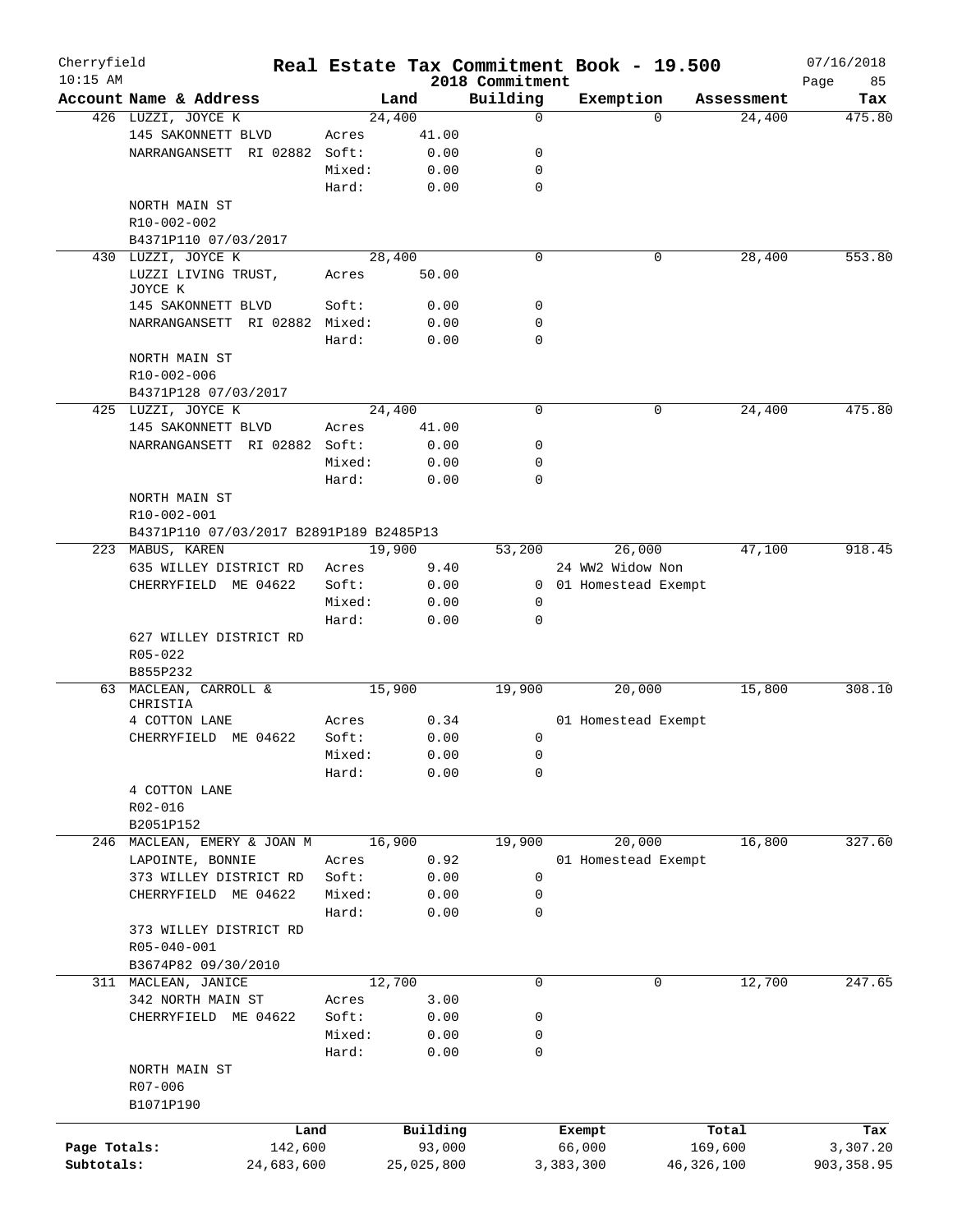| Cherryfield<br>$10:15$ AM |                               |            |        |              | 2018 Commitment | Real Estate Tax Commitment Book - 19.500 |            | 07/16/2018<br>Page<br>86 |
|---------------------------|-------------------------------|------------|--------|--------------|-----------------|------------------------------------------|------------|--------------------------|
|                           | Account Name & Address        |            | Land   |              | Building        | Exemption                                | Assessment | Tax                      |
|                           | 309 MACLEAN, VIRGIL           |            | 17,600 |              | 15,000          | 20,000                                   | 12,600     | 245.70                   |
|                           | 342 NORTH MAIN ST             |            | Acres  | 1.40         |                 | 01 Homestead Exempt                      |            |                          |
|                           | CHERRYFIELD ME 04622          |            | Soft:  | 0.00         | 0               |                                          |            |                          |
|                           |                               |            | Mixed: | 0.00         | 0               |                                          |            |                          |
|                           |                               |            | Hard:  | 0.00         | $\mathbf 0$     |                                          |            |                          |
|                           | 342 NORTH MAIN ST             |            |        |              |                 |                                          |            |                          |
|                           | R07-005                       |            |        |              |                 |                                          |            |                          |
|                           | B801P22                       |            |        |              |                 |                                          |            |                          |
| 667                       | MACQUARRIE, GENE M &          |            | 20,100 |              | 47,700          | 0                                        | 67,800     | 1,322.10                 |
|                           | BARBARA A (L/E)               |            |        |              |                 |                                          |            |                          |
|                           | THOMPSON, WILLIAM H           |            | Acres  | 0.68         |                 |                                          |            |                          |
|                           | 101 SCHOOL STREET             |            | Soft:  | 0.00         | 0               |                                          |            |                          |
|                           | CHERRYFIELD ME 04622          |            | Mixed: | 0.00         | 0               |                                          |            |                          |
|                           |                               |            | Hard:  | 0.00         | 0               |                                          |            |                          |
|                           | 101 SCHOOL ST                 |            |        |              |                 |                                          |            |                          |
|                           | $U07 - 025$                   |            |        |              |                 |                                          |            |                          |
|                           | B4440P11 02/21/2018 B4440P13  |            |        |              |                 |                                          |            |                          |
|                           | 250 MAGUIRE, PAUL C           |            | 27,100 |              | 17,500          | 0                                        | 44,600     | 869.70                   |
|                           | 122 PALMER ST                 |            |        |              |                 |                                          |            |                          |
|                           |                               |            | Acres  | 19.00        |                 |                                          |            |                          |
|                           | QUINCY MA 02169               |            | Soft:  | 0.00         | 0               |                                          |            |                          |
|                           |                               |            | Mixed: | 0.00         | 0               |                                          |            |                          |
|                           |                               |            | Hard:  | 0.00         | 0               |                                          |            |                          |
|                           | 323 WILLEY DISTRICT RD        |            |        |              |                 |                                          |            |                          |
|                           | $R05 - 043$                   |            |        |              |                 |                                          |            |                          |
|                           | B2766P74                      |            |        |              |                 |                                          |            |                          |
|                           | 91 MAINE WILD BLUEBERRY       |            | 10,000 |              | $\Omega$        | 0                                        | 10,000     | 195.00                   |
|                           | 320 RIDGE ROAD                |            | Acres  | 5.90         |                 |                                          |            |                          |
|                           | CHERRYFIELD ME 04622          |            | Soft:  | 0.00         | 0               |                                          |            |                          |
|                           |                               |            | Mixed: | 0.00         | 0               |                                          |            |                          |
|                           |                               |            | Hard:  | 0.00         | 0               |                                          |            |                          |
|                           | UNIONVILLE RD (OFF)           |            |        |              |                 |                                          |            |                          |
|                           | R03-016                       |            |        |              |                 |                                          |            |                          |
|                           | B1526P22                      |            |        |              |                 |                                          |            |                          |
|                           | 860 MARCOU, RENE (TRUSTEE)    |            | 22,900 |              | 43,600          | 0                                        | 66,500     | 1,296.75                 |
|                           | E N MARCOUS TRUST FOR P Acres |            |        | 0.98         |                 |                                          |            |                          |
|                           | MARCOU                        |            |        |              |                 |                                          |            |                          |
|                           | P O BOX 95                    |            | Soft:  | 0.00         | 0               |                                          |            |                          |
|                           | CHERRYFIELD ME 04622 Mixed:   |            |        | 0.00         | $\mathbf{0}$    |                                          |            |                          |
|                           |                               |            | Hard:  | 0.00         | 0               |                                          |            |                          |
|                           | 145 MAIN ST                   |            |        |              |                 |                                          |            |                          |
|                           | $U14 - 031$                   |            |        |              |                 |                                          |            |                          |
|                           | B3465P45 10/27/2008           |            |        |              |                 |                                          |            |                          |
|                           | 507 MARCOU, RENEE M           |            | 18,400 |              | 62,200          | 20,000                                   | 60,600     | 1,181.70                 |
|                           | P.O. Box 95                   |            | Acres  | 0.53         |                 | 01 Homestead Exempt                      |            |                          |
|                           | CHERRYFIELD ME 04622          |            | Soft:  | 0.00         | 0               |                                          |            |                          |
|                           |                               |            | Mixed: | 0.00         | 0               |                                          |            |                          |
|                           |                               |            | Hard:  | 0.00         | 0               |                                          |            |                          |
|                           | 20 MILBRIDGE ROAD             |            |        |              |                 |                                          |            |                          |
|                           | $U03 - 001$                   |            |        |              |                 |                                          |            |                          |
|                           | B3204P64 10/13/2006           |            |        |              |                 |                                          |            |                          |
|                           | 854 MARDEN, WILBUR F          |            | 12,200 |              | 34,500          | 0                                        | 46,700     | 910.65                   |
|                           |                               |            |        |              |                 |                                          |            |                          |
|                           | FORBES, PATRICIA E            |            | Acres  | 0.31         |                 |                                          |            |                          |
|                           | PO BOX 127                    |            | Soft:  | 0.00         | 0               |                                          |            |                          |
|                           | HARRINGTON ME 04643           |            | Mixed: | 0.00         | 0               |                                          |            |                          |
|                           |                               |            | Hard:  | 0.00         | 0               |                                          |            |                          |
|                           | 177 MAIN STREET               |            |        |              |                 |                                          |            |                          |
|                           | $U14 - 026$                   |            |        |              |                 |                                          |            |                          |
|                           | B4224P43 01/20/2016           |            |        |              |                 |                                          |            |                          |
|                           |                               | Land       |        | Building     |                 | Exempt                                   | Total      | Tax                      |
| Page Totals:              |                               | 128,300    |        | 220,500      |                 | 40,000                                   | 308,800    | 6,021.60                 |
| Subtotals:                |                               | 24,811,900 |        | 25, 246, 300 |                 | 3,423,300                                | 46,634,900 | 909,380.55               |
|                           |                               |            |        |              |                 |                                          |            |                          |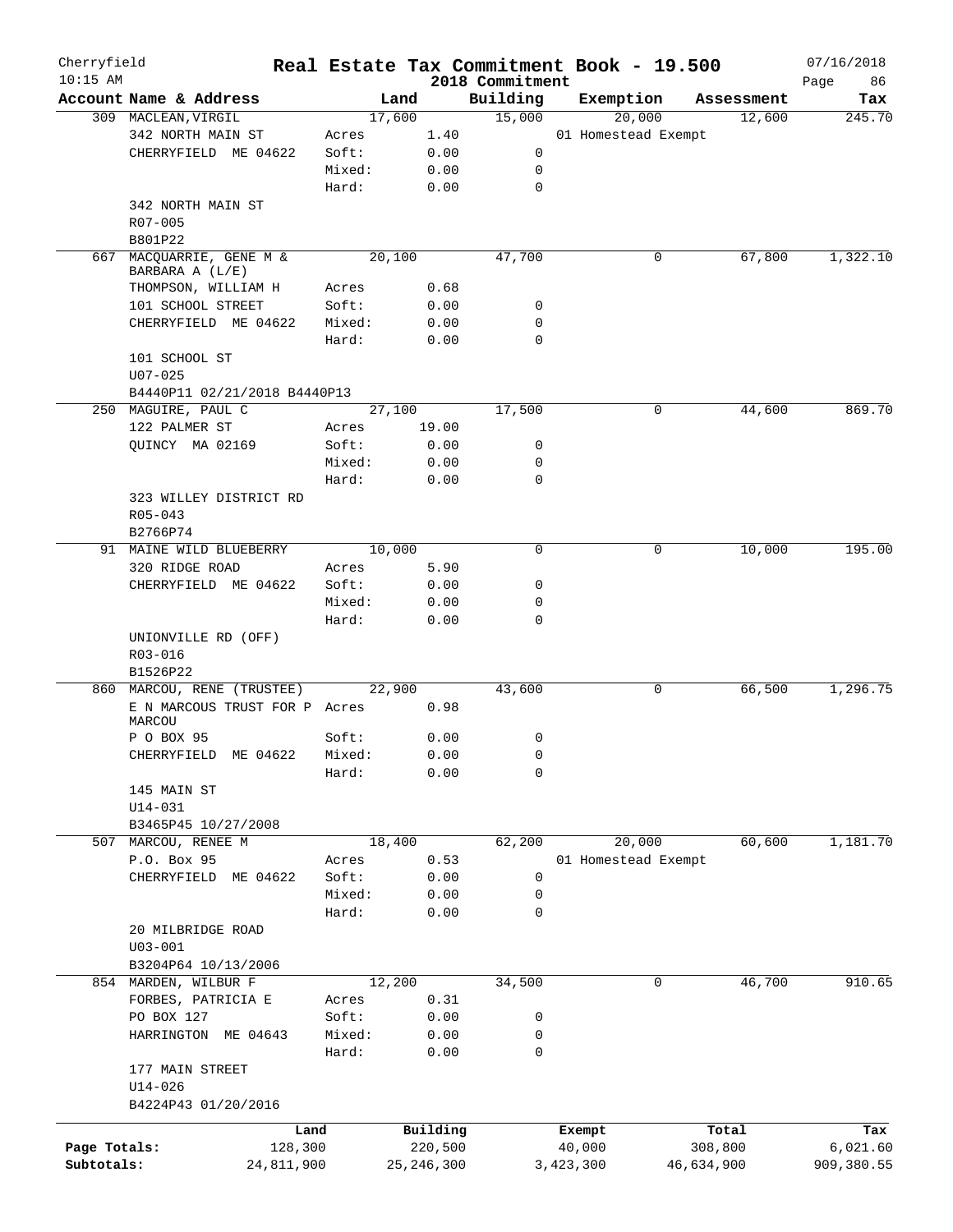| Cherryfield<br>$10:15$ AM |                               |            |        |              | 2018 Commitment | Real Estate Tax Commitment Book - 19.500 |            | 07/16/2018<br>Page<br>87 |
|---------------------------|-------------------------------|------------|--------|--------------|-----------------|------------------------------------------|------------|--------------------------|
|                           | Account Name & Address        |            | Land   |              | Building        | Exemption                                | Assessment | Tax                      |
|                           | 567 MARDEN, WILBUR R          |            | 22,600 |              | 51,700          | $\Omega$                                 | 74,300     | 1,448.85                 |
|                           | FORBES, PATRICIA E            | Acres      |        | 0.94         |                 |                                          |            |                          |
|                           | PO BOX 127                    | Soft:      |        | 0.00         | 0               |                                          |            |                          |
|                           | HARRINGTON ME 04643           | Mixed:     |        | 0.00         | 0               |                                          |            |                          |
|                           |                               | Hard:      |        | 0.00         | 0               |                                          |            |                          |
|                           | 130 RIVER RD                  |            |        |              |                 |                                          |            |                          |
|                           | $U05 - 001$                   |            |        |              |                 |                                          |            |                          |
|                           |                               |            |        |              |                 |                                          |            |                          |
|                           | B3953P199 05/15/2013          |            |        |              |                 |                                          |            | 29.25                    |
| 1167                      | MARSHALL, CHRIS &<br>MARSHALL |            | 0      |              | 1,500           | 0                                        | 1,500      |                          |
|                           | 29 BARREN WAY                 |            |        |              |                 |                                          |            |                          |
|                           | CHERRYFIELD ME 04622          |            |        |              |                 |                                          |            |                          |
|                           |                               |            |        |              |                 |                                          |            |                          |
|                           | 29 BARREN WAY                 |            |        |              |                 |                                          |            |                          |
|                           | U18-006-001-006               |            |        |              |                 |                                          |            |                          |
|                           | 202 MARSTON, ERNIE E          |            | 17,400 |              | 14,100          | 0                                        | 31,500     | 614.25                   |
|                           | 94 MARSHVILLE RD              | Acres      |        | 1.08         |                 |                                          |            |                          |
|                           | HARRINGTON ME 04643           | Soft:      |        | 0.00         | 0               |                                          |            |                          |
|                           |                               | Mixed:     |        | 0.00         | 0               |                                          |            |                          |
|                           |                               | Hard:      |        | 0.00         | 0               |                                          |            |                          |
|                           | 38 WING SIDING RD             |            |        |              |                 |                                          |            |                          |
|                           | R05-002-002                   |            |        |              |                 |                                          |            |                          |
|                           | B4312P96 11/14/2016           |            |        |              |                 |                                          |            |                          |
|                           |                               |            | 21,700 |              | $\mathbf 0$     | 0                                        | 21,700     | 423.15                   |
|                           | 33 MARTIN, LAWRENCE           |            |        |              |                 |                                          |            |                          |
|                           | 410 NORTH MAIN ST             | Acres      |        | 29.00        |                 |                                          |            |                          |
|                           | MILBRIDGE ME 04658            | Soft:      |        | 0.00         | 0               |                                          |            |                          |
|                           |                               | Mixed:     |        | 0.00         | 0               |                                          |            |                          |
|                           |                               | Hard:      |        | 0.00         | 0               |                                          |            |                          |
|                           | MILBRIDGE RD                  |            |        |              |                 |                                          |            |                          |
|                           | R01-021                       |            |        |              |                 |                                          |            |                          |
|                           | B2267P191                     |            |        |              |                 |                                          |            |                          |
|                           | 509 MATHEWS & SONS, R W       |            | 52,200 |              | 159,600         | 0                                        | 211,800    | 4,130.10                 |
|                           | PO BOX 52                     | Acres      |        | 2.40         |                 |                                          |            |                          |
|                           | CHERRYFIELD ME 04622          | Soft:      |        | 0.00         | 0               |                                          |            |                          |
|                           |                               | Mixed:     |        | 0.00         | 0               |                                          |            |                          |
|                           |                               | Hard:      |        | 0.00         | 0               |                                          |            |                          |
|                           | 52 MILBRIDGE RD               |            |        |              |                 |                                          |            |                          |
|                           | $U03 - 003$                   |            |        |              |                 |                                          |            |                          |
|                           | B1679P161                     |            |        |              |                 |                                          |            |                          |
|                           | 483 MATHEWS BROTHERS          |            | 12,300 |              | 0               | 0                                        | 12,300     | 239.85                   |
|                           | PROPERTIES                    |            |        |              |                 |                                          |            |                          |
|                           | C/O EMERA                     | Acres      |        | 2.27         |                 |                                          |            |                          |
|                           | PO BOX 932                    | Soft:      |        | 0.00         | 0               |                                          |            |                          |
|                           | BANGOR ME 04402-0932          | Mixed:     |        | 0.00         | 0               |                                          |            |                          |
|                           |                               | Hard:      |        | 0.00         | 0               |                                          |            |                          |
|                           | 209 MILBRIDGE RD              |            |        |              |                 |                                          |            |                          |
|                           | $U01 - 012$                   |            |        |              |                 |                                          |            |                          |
|                           | B3456P67 09/26/2008           |            |        |              |                 |                                          |            |                          |
| 273                       | MATHEWS JR, AUDREY &<br>JAMES |            | 24,700 |              | 0               | 0                                        | 24,700     | 481.65                   |
|                           | 217 BLACKSWOODS RD            | Acres      |        | 22.75        |                 |                                          |            |                          |
|                           | CHERRYFIELD ME 04622          | Soft:      |        | 0.00         | 0               |                                          |            |                          |
|                           |                               | Mixed:     |        | 0.00         | 0               |                                          |            |                          |
|                           |                               | Hard:      |        | 0.00         | 0               |                                          |            |                          |
|                           | TENAN LANE                    |            |        |              |                 |                                          |            |                          |
|                           | R05-062                       |            |        |              |                 |                                          |            |                          |
|                           | B1711P13                      |            |        |              |                 |                                          |            |                          |
|                           |                               |            |        |              |                 |                                          |            |                          |
|                           |                               | Land       |        | Building     |                 | Exempt                                   | Total      | Tax                      |
| Page Totals:              |                               | 150,900    |        | 226,900      |                 | 0                                        | 377,800    | 7,367.10                 |
| Subtotals:                |                               | 24,962,800 |        | 25, 473, 200 |                 | 3,423,300                                | 47,012,700 | 916,747.65               |
|                           |                               |            |        |              |                 |                                          |            |                          |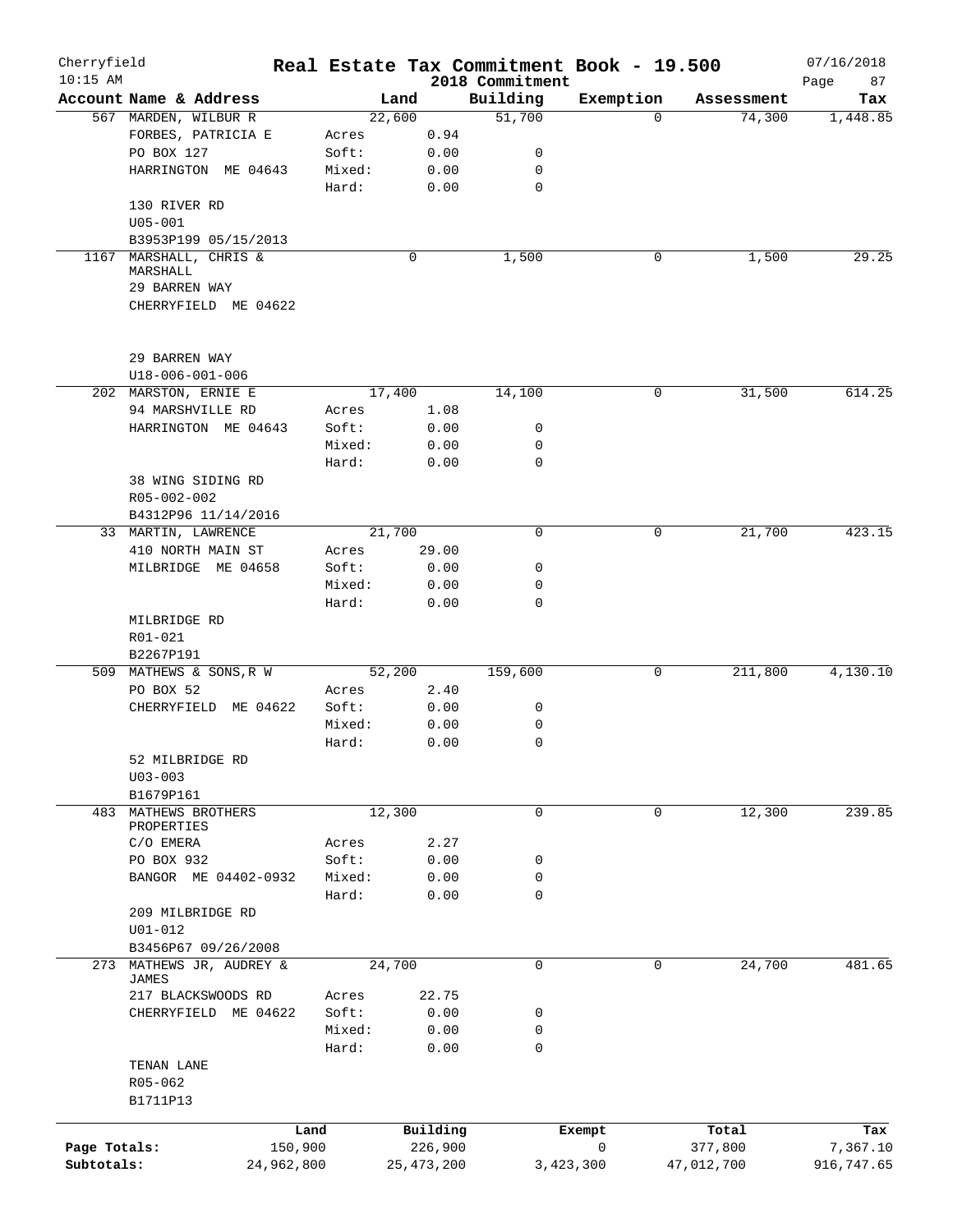| Cherryfield |                                                 |        |        |       |                 | Real Estate Tax Commitment Book - 19.500 |            | 07/16/2018 |
|-------------|-------------------------------------------------|--------|--------|-------|-----------------|------------------------------------------|------------|------------|
| $10:15$ AM  |                                                 |        |        |       | 2018 Commitment |                                          |            | 88<br>Page |
|             | Account Name & Address                          |        | Land   |       | Building        | Exemption                                | Assessment | Tax        |
|             | 71 MATHEWS JR, EVERETT &<br>JEAN B              |        | 25,500 |       | 100,900         | 20,000                                   | 106,400    | 2,074.80   |
|             | P O BOX 218                                     | Acres  |        | 5.10  |                 | 01 Homestead Exempt                      |            |            |
|             | CHERRYFIELD ME 04622                            | Soft:  |        | 0.00  | 0               |                                          |            |            |
|             |                                                 | Mixed: |        | 0.00  | $\mathbf 0$     |                                          |            |            |
|             |                                                 | Hard:  |        | 0.00  | 0               |                                          |            |            |
|             | 50 ESTATES RD                                   |        |        |       |                 |                                          |            |            |
|             | R02-024                                         |        |        |       |                 |                                          |            |            |
|             | B2535P243                                       |        |        |       |                 |                                          |            |            |
|             | 73 MATHEWS JR, JEAN D &<br>EVERETT E            |        | 8,100  |       | 0               | 0                                        | 8,100      | 157.95     |
|             |                                                 | Acres  |        | 5.10  |                 |                                          |            |            |
|             | CHERRYFIELD ME 04622                            | Soft:  |        | 0.00  | 0               |                                          |            |            |
|             |                                                 | Mixed: |        | 0.00  | 0               |                                          |            |            |
|             |                                                 | Hard:  |        | 0.00  | $\mathbf 0$     |                                          |            |            |
|             | 50 ESTATES RD                                   |        |        |       |                 |                                          |            |            |
|             | R02-024-002                                     |        |        |       |                 |                                          |            |            |
|             | B3836P162 04/12/2012                            |        |        |       |                 |                                          |            |            |
|             | 538 MATHEWS JR, JEAN D &<br>EVERETT E           |        | 38,100 |       | $\mathbf 0$     | 0                                        | 38,100     | 742.95     |
|             | PO BOX 218                                      | Acres  |        | 73.00 |                 |                                          |            |            |
|             | CHERRYFIELD ME 04622                            | Soft:  |        | 0.00  | 0               |                                          |            |            |
|             |                                                 | Mixed: |        | 0.00  | 0               |                                          |            |            |
|             |                                                 | Hard:  |        | 0.00  | 0               |                                          |            |            |
|             | BLACKSWOODS RD                                  |        |        |       |                 |                                          |            |            |
|             | $U04 - 002$                                     |        |        |       |                 |                                          |            |            |
|             | B4230P115 02/12/2016<br>745 MATHEWS JR, ROGER W |        | 2,400  |       | 1,700           | 0                                        | 4,100      | 79.95      |
|             | PO BOX 117                                      | Acres  |        | 0.04  |                 |                                          |            |            |
|             | CHERRYFIELD ME 04622                            | Soft:  |        | 0.00  | 0               |                                          |            |            |
|             |                                                 | Mixed: |        | 0.00  | 0               |                                          |            |            |
|             |                                                 | Hard:  |        | 0.00  | 0               |                                          |            |            |
|             | 3 PARK ST                                       |        |        |       |                 |                                          |            |            |
|             | $U11 - 045$                                     |        |        |       |                 |                                          |            |            |
|             | B3709P244 01/24/2011                            |        |        |       |                 |                                          |            |            |
|             | 1145 MATHEWS JR, ROGER W                        |        | 17,300 |       | $\mathbf 0$     | 0                                        | 17,300     | 337.35     |
|             | P O BOX 117                                     | Acres  |        | 1.00  |                 |                                          |            |            |
|             | CHERRYFIELD ME 04622                            |        | Soft:  | 0.00  | 0               |                                          |            |            |
|             |                                                 | Mixed: |        | 0.00  | 0               |                                          |            |            |
|             |                                                 | Hard:  |        | 0.00  | 0               |                                          |            |            |
|             | BLACKSWOODS ROAD                                |        |        |       |                 |                                          |            |            |
|             | $U07 - 023 - 003$                               |        |        |       |                 |                                          |            |            |
|             | B3031P41 07/14/2005                             |        |        |       |                 |                                          |            |            |
|             | 651 MATHEWS JR, ROGER W                         |        | 18,900 |       | 18,800          | 0                                        | 37,700     | 735.15     |
|             | P O BOX 117                                     | Acres  |        | 0.57  |                 |                                          |            |            |
|             | CHERRYFIELD ME 04622                            | Soft:  |        | 0.00  | 0               |                                          |            |            |
|             |                                                 | Mixed: |        | 0.00  | 0               |                                          |            |            |
|             |                                                 | Hard:  |        | 0.00  | 0               |                                          |            |            |
|             | 9 BIG ROCK LANE                                 |        |        |       |                 |                                          |            |            |
|             | U07-010                                         |        |        |       |                 |                                          |            |            |
|             | B3709P242 01/24/2011                            |        |        |       |                 |                                          |            |            |

|              | Land       | Building   | Exempt    | Total        | Tax        |
|--------------|------------|------------|-----------|--------------|------------|
| Page Totals: | 110,300    | 121,400    | 20,000    | 211,700      | 4,128.15   |
| Subtotals:   | 25,073,100 | 25,594,600 | 3,443,300 | 47, 224, 400 | 920,875.80 |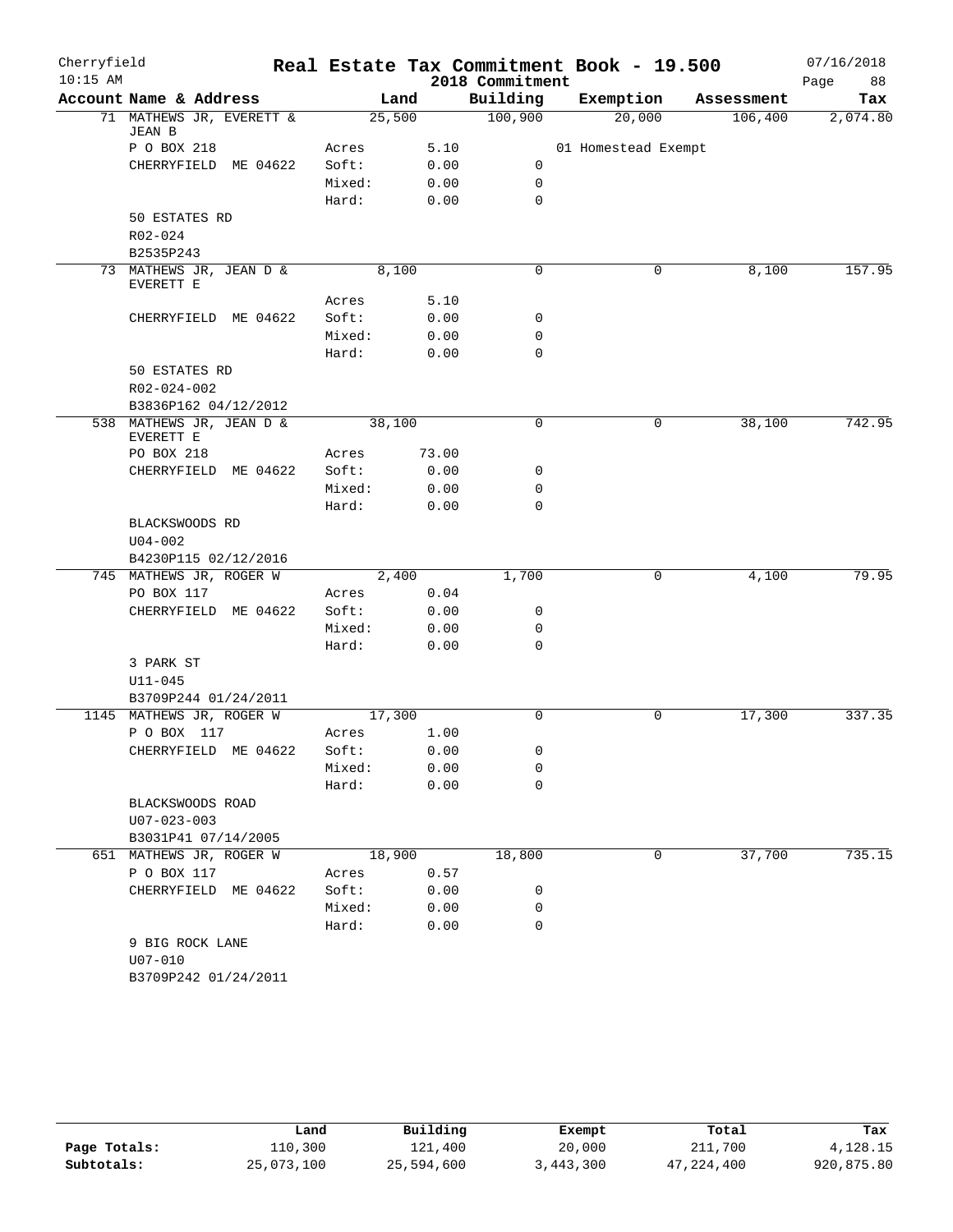| Cherryfield<br>$10:15$ AM |                                        |                |              | 2018 Commitment | Real Estate Tax Commitment Book - 19.500 |            | 07/16/2018<br>Page<br>89 |
|---------------------------|----------------------------------------|----------------|--------------|-----------------|------------------------------------------|------------|--------------------------|
|                           | Account Name & Address                 |                | Land         | Building        | Exemption                                | Assessment | Tax                      |
|                           | 665 MATHEWS JR, ROGER W                |                | 15,900       | 66,400          | $\Omega$                                 | 82,300     | 1,604.85                 |
|                           | P O BOX 117                            | Acres          | 1.12         |                 |                                          |            |                          |
|                           | CHERRYFIELD ME 04622                   | Soft:          | 0.00         | 0               |                                          |            |                          |
|                           |                                        | Mixed:         | 0.00         | 0               |                                          |            |                          |
|                           |                                        | Hard:          | 0.00         | 0               |                                          |            |                          |
|                           | 139 BLACKSWOODS RD                     |                |              |                 |                                          |            |                          |
|                           | U07-023-002                            |                |              |                 |                                          |            |                          |
|                           | B3031P41 07/14/2005                    |                |              |                 |                                          |            |                          |
|                           | 488 MATHEWS, BETTY J                   |                | 24,400       | 105,200         | 20,000                                   | 109,600    | 2,137.20                 |
|                           | 198 MILBRIDGE RD                       | Acres          | 3.23         |                 | 01 Homestead Exempt                      |            |                          |
|                           | CHERRYFIELD ME 04622                   | Soft:          | 0.00         | 0               |                                          |            |                          |
|                           |                                        | Mixed:         | 0.00         | 0               |                                          |            |                          |
|                           |                                        | Hard:          | 0.00         | 0               |                                          |            |                          |
|                           | 198 MILBRIDGE RD                       |                |              |                 |                                          |            |                          |
|                           | U02-004-001                            |                |              |                 |                                          |            |                          |
|                           | B3804P295 12/20/2011 B1766P321         |                |              |                 |                                          |            |                          |
|                           | 815 MATHEWS, BRUCE W                   |                | 13,400       | 78,200          | 0                                        | 91,600     | 1,786.20                 |
|                           | SELLERS, CHARON M                      | Acres          | 0.83         |                 |                                          |            |                          |
|                           | 137 MAIN ST                            | Soft:          | 0.00         | 0               |                                          |            |                          |
|                           | CHERRYFIELD<br>ME 04622                | Mixed:         | 0.00         | 0               |                                          |            |                          |
|                           |                                        | Hard:          | 0.00         | 0               |                                          |            |                          |
|                           | 133 MAIN ST                            |                |              |                 |                                          |            |                          |
|                           | $U13 - 018$<br>B2514P260 05/30/2001    |                |              |                 |                                          |            |                          |
|                           | 861 MATHEWS, BRUCE W &                 |                | 9,000        | $\mathbf 0$     | 0                                        | 9,000      | 175.50                   |
|                           | KAREN L                                |                |              |                 |                                          |            |                          |
|                           | 137 MAIN ST                            | Acres          | 0.27         |                 |                                          |            |                          |
|                           | CHERRYFIELD<br>ME 04622                | Soft:          | 0.00         | 0               |                                          |            |                          |
|                           |                                        | Mixed:         | 0.00         | 0               |                                          |            |                          |
|                           |                                        | Hard:          | 0.00         | 0               |                                          |            |                          |
|                           | 137 MAIN ST                            |                |              |                 |                                          |            |                          |
|                           | U14-032                                |                |              |                 |                                          |            |                          |
|                           | B2578P272                              |                |              |                 |                                          |            |                          |
|                           | 1154 MATHEWS, BRUCE W &                |                | 13,400       | 221,300         | 20,000                                   | 214,700    | 4,186.65                 |
|                           | KAREN L                                |                |              |                 |                                          |            |                          |
|                           | 137 MAIN ST<br>ME 04622<br>CHERRYFIELD | Acres<br>Soft: | 0.83<br>0.00 |                 | 01 Homestead Exempt                      |            |                          |
|                           |                                        | Mixed:         | 0.00         | 0<br>0          |                                          |            |                          |
|                           |                                        | Hard:          | 0.00         | 0               |                                          |            |                          |
|                           | 137 MAIN ST                            |                |              |                 |                                          |            |                          |
|                           | $U13 - 018$                            |                |              |                 |                                          |            |                          |
|                           | B2574P21                               |                |              |                 |                                          |            |                          |
|                           | 588 MATHEWS, C FOSTER &                |                | 30,100       | 108,400         | 0                                        | 138,500    | 2,700.75                 |
|                           | LETA N                                 |                |              |                 |                                          |            |                          |
|                           | PO BOX 232                             | Acres          | 16.86        |                 |                                          |            |                          |
|                           | CHERRYFIELD ME 04622                   | Soft:          | 0.00         | 0               |                                          |            |                          |
|                           |                                        | Mixed:         | 0.00         | 0               |                                          |            |                          |
|                           |                                        | Hard:          | 0.00         | 0               |                                          |            |                          |
|                           | 7 ELM ST                               |                |              |                 |                                          |            |                          |
|                           | $U05 - 020$                            |                |              |                 |                                          |            |                          |
|                           | B3866P1 07/20/2012                     |                |              |                 |                                          |            |                          |

|              | Land         | Building     | Exempt    | Total      | Tax        |
|--------------|--------------|--------------|-----------|------------|------------|
| Page Totals: | 106,200      | 579,500      | 40,000    | 645,700    | 12,591.15  |
| Subtotals:   | 25, 179, 300 | 26, 174, 100 | 3,483,300 | 47,870,100 | 933,466.95 |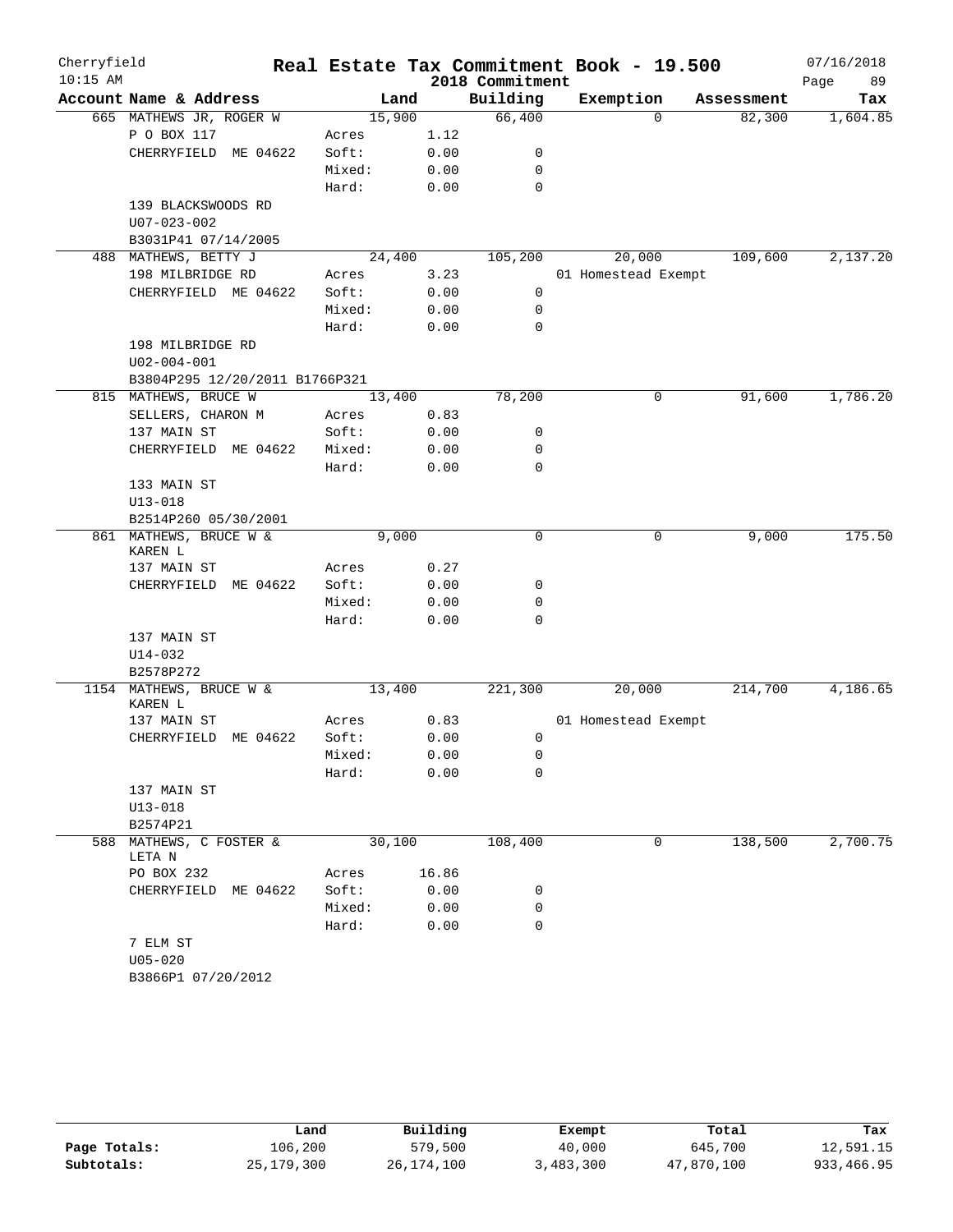| Cherryfield |                                      |        |      |                 | Real Estate Tax Commitment Book - 19.500 |            | 07/16/2018 |
|-------------|--------------------------------------|--------|------|-----------------|------------------------------------------|------------|------------|
| $10:15$ AM  |                                      |        |      | 2018 Commitment |                                          |            | 90<br>Page |
|             | Account Name & Address               | Land   |      | Building        | Exemption                                | Assessment | Tax        |
|             | 1116 MATHEWS, C. FOSTER              | 11,300 |      | $\mathbf 0$     | $\Omega$                                 | 11,300     | 220.35     |
|             | P.O. BOX 232                         | Acres  | 5.60 |                 |                                          |            |            |
|             | CHERRYFIELD ME 04622                 | Soft:  | 0.00 | $\mathbf 0$     |                                          |            |            |
|             |                                      | Mixed: | 0.00 | $\mathbf 0$     |                                          |            |            |
|             |                                      | Hard:  | 0.00 | $\mathbf 0$     |                                          |            |            |
|             | OFF TENAN LANE                       |        |      |                 |                                          |            |            |
|             | R05-063-001-001<br>B2148P265         |        |      |                 |                                          |            |            |
|             | 597 MATHEWS, C FOSTER & LETA         | 24,800 |      | 63,700          | 20,000                                   | 68,500     | 1,335.75   |
|             | PO BOX 232                           | Acres  | 2.44 |                 | 01 Homestead Exempt                      |            |            |
|             | CHERRYFIELD ME 04622                 | Soft:  | 0.00 | 0               |                                          |            |            |
|             |                                      | Mixed: | 0.00 | 0               |                                          |            |            |
|             |                                      | Hard:  | 0.00 | $\mathbf 0$     |                                          |            |            |
|             | 28 ELM ST                            |        |      |                 |                                          |            |            |
|             | $U05 - 029$                          |        |      |                 |                                          |            |            |
|             | B957P180                             |        |      |                 |                                          |            |            |
|             | 678 MATHEWS, JAMES JR &              | 18,200 |      | 33,300          | 20,000                                   | 31,500     | 614.25     |
|             | <b>AUDREY</b>                        |        |      |                 |                                          |            |            |
|             | 217 BLACKSWOODS RD                   | Acres  | 2.49 |                 | 01 Homestead Exempt                      |            |            |
|             | CHERRYFIELD ME 04622                 | Soft:  | 0.00 | 0               |                                          |            |            |
|             |                                      | Mixed: | 0.00 | 0               |                                          |            |            |
|             | 217 BLACKSWOODS RD                   | Hard:  | 0.00 | 0               |                                          |            |            |
|             | $U08 - 011$                          |        |      |                 |                                          |            |            |
|             | B944P230                             |        |      |                 |                                          |            |            |
|             | 28 MATHIASON, HOWARD &               | 23,100 |      | 2,100           | 0                                        | 25,200     | 491.40     |
|             | <b>ELAINE</b>                        |        |      |                 |                                          |            |            |
|             | 425 N Main St                        | Acres  | 1.00 |                 |                                          |            |            |
|             | MILBRIDGE ME 04658                   | Soft:  | 0.00 | 0               |                                          |            |            |
|             |                                      | Mixed: | 0.00 | 0               |                                          |            |            |
|             |                                      | Hard:  | 0.00 | $\mathbf 0$     |                                          |            |            |
|             | 634 MILBRIDGE RD                     |        |      |                 |                                          |            |            |
|             | R01-016                              |        |      |                 |                                          |            |            |
|             | B1777P172                            | 7,900  |      | 0               |                                          | 7,900      | 154.05     |
|             | 645 MATTHEWS, JEFFREY C &<br>TAMMY A |        |      |                 | 0                                        |            |            |
|             | 35 MATTHEWS LN                       | Acres  | 0.21 |                 |                                          |            |            |
|             | TOPSHAM ME 04086                     | Soft:  | 0.00 | 0               |                                          |            |            |
|             |                                      | Mixed: | 0.00 | 0               |                                          |            |            |
|             |                                      | Hard:  | 0.00 | $\mathbf 0$     |                                          |            |            |
|             | NORTH MAIN ST                        |        |      |                 |                                          |            |            |
|             | $U07 - 005$                          |        |      |                 |                                          |            |            |
|             | B2487P318                            |        |      |                 |                                          |            |            |
| 602         | MATTINGLY, KENT J                    | 17,800 |      | 22,800          | 20,000                                   | 20,600     | 401.70     |
|             | 25<br>PADDY LANE                     | Acres  | 0.48 |                 | 01 Homestead Exempt                      |            |            |
|             | CHERRYFIELD ME 04622                 | Soft:  | 0.00 | $\mathbf 0$     |                                          |            |            |
|             |                                      | Mixed: | 0.00 | 0               |                                          |            |            |
|             |                                      | Hard:  | 0.00 | 0               |                                          |            |            |
|             | 25 PADDY LANE                        |        |      |                 |                                          |            |            |
|             | $U05 - 034$<br>B2150P289             |        |      |                 |                                          |            |            |
|             |                                      |        |      |                 |                                          |            |            |

|              | Land         | Building   | Exempt    | Total      | Tax        |
|--------------|--------------|------------|-----------|------------|------------|
| Page Totals: | 103,100      | 121,900    | 60,000    | 165,000    | 3,217.50   |
| Subtotals:   | 25, 282, 400 | 26,296,000 | 3,543,300 | 48,035,100 | 936,684.45 |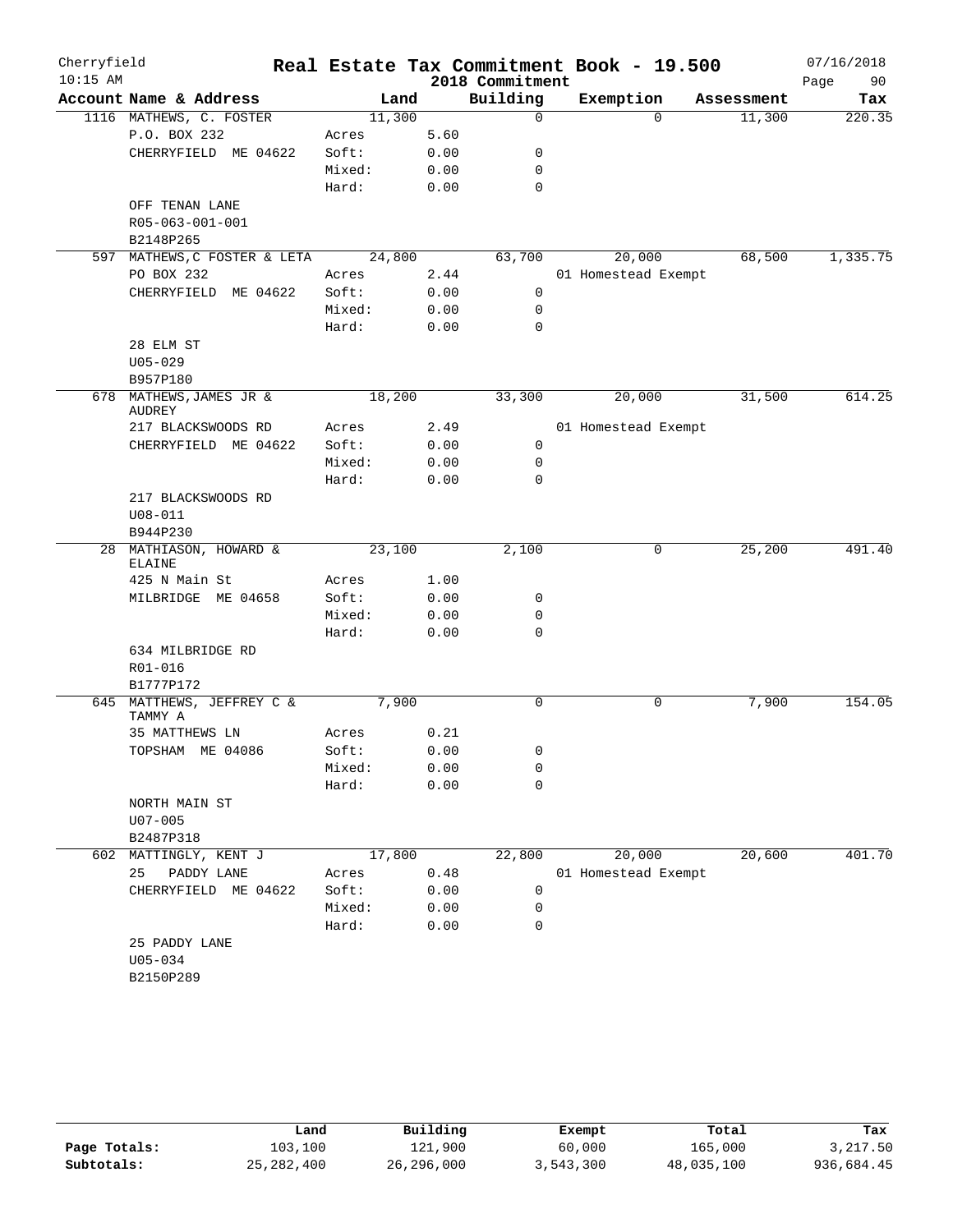| Cherryfield<br>$10:15$ AM |                                         |        |            | 2018 Commitment | Real Estate Tax Commitment Book - 19.500 |          |            | 07/16/2018<br>Page<br>91 |
|---------------------------|-----------------------------------------|--------|------------|-----------------|------------------------------------------|----------|------------|--------------------------|
|                           | Account Name & Address                  |        | Land       | Building        | Exemption                                |          | Assessment | Tax                      |
|                           | 414 MATTIOLI, PAUL F                    |        | 21,000     | 0               |                                          | $\Omega$ | 21,000     | 409.50                   |
|                           | 66 MILD BAY CIRCLE                      | Acres  | 40.60      |                 |                                          |          |            |                          |
|                           | DENNISPORT MA<br>02639-1003             | Soft:  | 0.00       | 0               |                                          |          |            |                          |
|                           |                                         | Mixed: | 0.00       | $\mathbf 0$     |                                          |          |            |                          |
|                           |                                         | Hard:  | 0.00       | $\mathbf 0$     |                                          |          |            |                          |
|                           | CROTCH                                  |        |            |                 |                                          |          |            |                          |
|                           | R09-001-034                             |        |            |                 |                                          |          |            |                          |
|                           | B4051P104 04/23/2014                    |        |            |                 |                                          |          |            |                          |
|                           | 766 MAURER, BARBARA J                   |        | 20, 300    | 160,000         | 20,000                                   |          | 160,300    | 3,125.85                 |
|                           | PORSIUS, PIETER                         | Acres  | 0.70       |                 | 01 Homestead Exempt                      |          |            |                          |
|                           | P O BOX 381                             | Soft:  | 0.00       | 0               |                                          |          |            |                          |
|                           | CHERRYFIELD<br>ME 04622                 | Mixed: | 0.00       | 0               |                                          |          |            |                          |
|                           |                                         | Hard:  | 0.00       | $\mathbf 0$     |                                          |          |            |                          |
|                           | 9 MAIN ST                               |        |            |                 |                                          |          |            |                          |
|                           | $U12 - 019$                             |        |            |                 |                                          |          |            |                          |
|                           | B2791P27                                |        |            |                 |                                          |          |            |                          |
|                           | 820 MAURER, THOMAS                      |        | 23,600     | 136,500         |                                          | 0        | 160,100    | 3,121.95                 |
|                           | LEWANDOWSKI, MARIJO                     | Acres  | 1.89       |                 |                                          |          |            |                          |
|                           | 67-35 COOPER AVE                        | Soft:  | 0.00       | 0               |                                          |          |            |                          |
|                           | GNELDALE NY 11385                       | Mixed: | 0.00       | 0               |                                          |          |            |                          |
|                           |                                         | Hard:  | 0.00       | $\mathbf 0$     |                                          |          |            |                          |
|                           | 105 MAIN ST                             |        |            |                 |                                          |          |            |                          |
|                           | $U13 - 023$                             |        |            |                 |                                          |          |            |                          |
|                           | B4308P75 10/28/2016                     |        |            |                 |                                          |          |            |                          |
|                           | 377 MAYER JR, DONALD R                  |        | 22,300     | 0               |                                          | 0        | 22,300     | 434.85                   |
|                           | DAVIDSON, CHERYL J                      | Acres  | 44.40      |                 |                                          |          |            |                          |
|                           | 410 NORTH WEST ST                       | Soft:  | 0.00       | 0               |                                          |          |            |                          |
|                           | CULPEPPER VA 22701                      | Mixed: | 0.00       | 0               |                                          |          |            |                          |
|                           |                                         | Hard:  | 0.00       | $\mathbf 0$     |                                          |          |            |                          |
|                           | CROTCH                                  |        |            |                 |                                          |          |            |                          |
|                           | R08-039                                 |        |            |                 |                                          |          |            |                          |
|                           | B3426P158                               |        |            |                 |                                          |          |            |                          |
|                           | 371 MAYER JR, DONALD R                  |        | 71,700     | $\mathbf 0$     |                                          | 0        | 71,700     | 1,398.15                 |
|                           | DAVIDSON, CHERYL J                      | Acres  | 181.00     |                 |                                          |          |            |                          |
|                           | 410 NORTH WEST ST                       | Soft:  | 0.00       | 0               |                                          |          |            |                          |
|                           | CULPEPPER VA 22701                      | Mixed: | 0.00       | 0               |                                          |          |            |                          |
|                           |                                         | Hard:  | 0.00       | 0               |                                          |          |            |                          |
|                           | CROTCH                                  |        |            |                 |                                          |          |            |                          |
|                           | R08-034                                 |        |            |                 |                                          |          |            |                          |
|                           | B3426P158 07/01/2008                    |        |            |                 |                                          |          |            |                          |
|                           | 694 MAYHEW, CARL M &<br>LORETTA $(L/E)$ |        | 22,300     | 87,400          | 20,000                                   |          | 89,700     | 1,749.15                 |
|                           | SMITH, K S & HICKS, M J Acres           |        | 4.60       |                 | 01 Homestead Exempt                      |          |            |                          |
|                           | PO BOX 44                               | Soft:  | 0.00       | 0               |                                          |          |            |                          |
|                           | CHERRYFIELD ME 04622                    | Mixed: | 0.00       | 0               |                                          |          |            |                          |
|                           |                                         | Hard:  | 0.00       | $\mathbf 0$     |                                          |          |            |                          |
|                           | 129 PARK ST                             |        |            |                 |                                          |          |            |                          |
|                           | $U10 - 007$                             |        |            |                 |                                          |          |            |                          |
|                           | B4040P77 03/05/2014                     |        |            |                 |                                          |          |            |                          |
|                           | 356 MCCARTHY III, JOHN J                |        | 17,700     | 115,400         | 20,000                                   |          | 113,100    | 2,205.45                 |
|                           | MCCARTHY, DONNA E.                      | Acres  | 4.68       |                 | 01 Homestead Exempt                      |          |            |                          |
|                           | 602 SPRAGUE FALLS ROAD                  | Soft:  | 0.00       | $\mathbf 0$     |                                          |          |            |                          |
|                           | CHERRYFIELD ME 04622                    | Mixed: | 0.00       | 0               |                                          |          |            |                          |
|                           |                                         | Hard:  | 0.00       | $\mathbf 0$     |                                          |          |            |                          |
|                           | 602 SPRAGUES FALLS RD                   |        |            |                 |                                          |          |            |                          |
|                           | R08-025-003                             |        |            |                 |                                          |          |            |                          |
|                           | B2872P345 05/07/2004                    |        |            |                 |                                          |          |            |                          |
|                           | Land                                    |        | Building   |                 | Exempt                                   |          | Total      | Tax                      |
| Page Totals:              | 198,900                                 |        | 499,300    |                 | 60,000                                   |          | 638,200    | 12,444.90                |
| Subtotals:                | 25, 481, 300                            |        | 26,795,300 |                 | 3,603,300                                |          | 48,673,300 | 949,129.35               |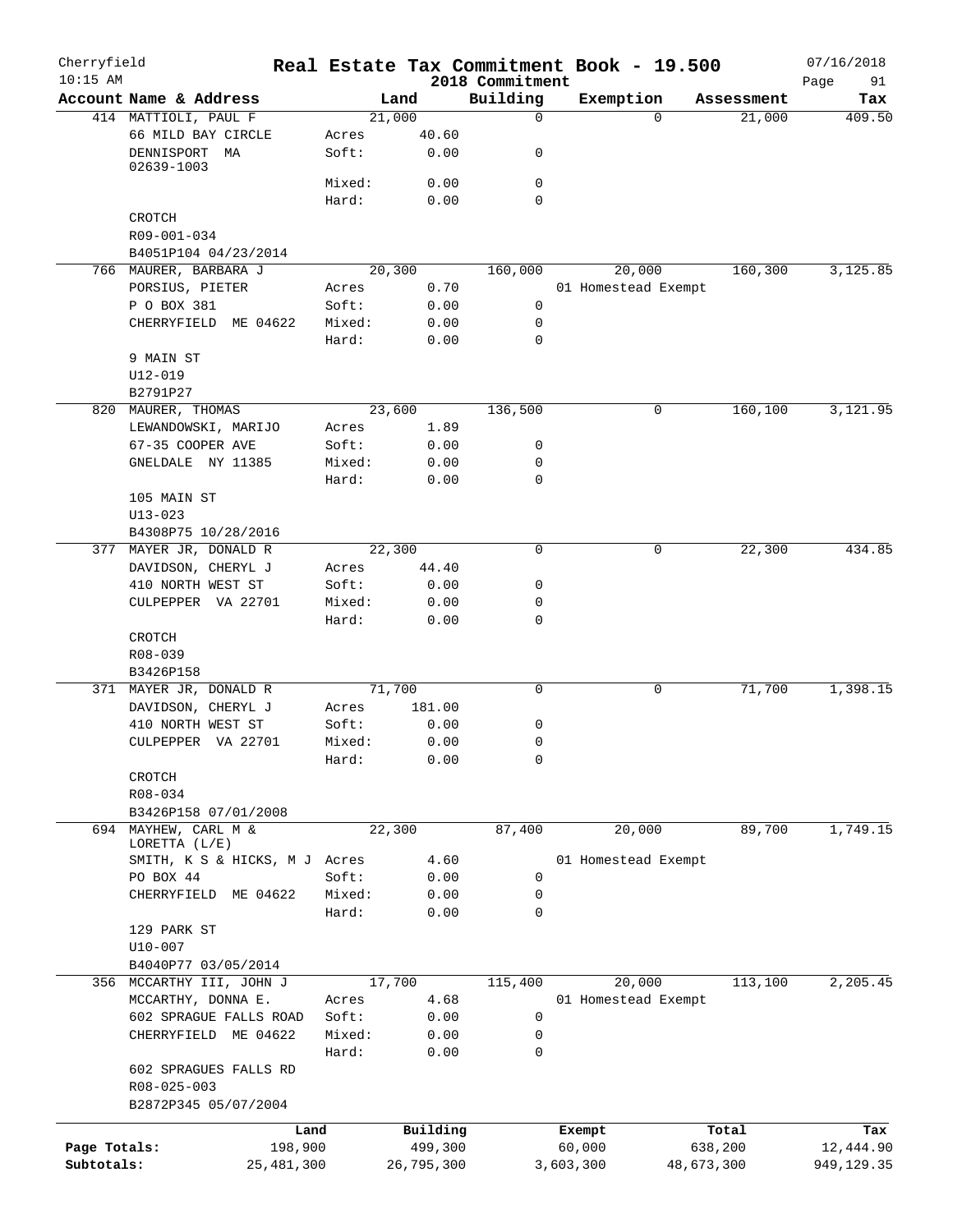| Cherryfield<br>$10:15$ AM |                                       |                 |              |                             |           | Real Estate Tax Commitment Book - 19.500 |            | 07/16/2018        |
|---------------------------|---------------------------------------|-----------------|--------------|-----------------------------|-----------|------------------------------------------|------------|-------------------|
|                           | Account Name & Address                |                 | Land         | 2018 Commitment<br>Building |           | Exemption                                | Assessment | Page<br>92<br>Tax |
|                           | 190 MCCARTHY, SEAN M &                |                 | 49,400       | 0                           |           | $\Omega$                                 | 49,400     | 963.30            |
|                           | HOLLY J                               |                 |              |                             |           |                                          |            |                   |
|                           | 163 ROCKY CREEK TR                    | Acres           | 66.00        |                             |           |                                          |            |                   |
|                           | WOODSTOCK GA 30188                    | Soft:<br>Mixed: | 0.00<br>0.00 | 0<br>0                      |           |                                          |            |                   |
|                           |                                       | Hard:           | 0.00         | $\Omega$                    |           |                                          |            |                   |
|                           | <b>BUTLER RD</b>                      |                 |              |                             |           |                                          |            |                   |
|                           | R04-037-002                           |                 |              |                             |           |                                          |            |                   |
|                           | B4063P134 06/12/2014                  |                 |              |                             |           |                                          |            |                   |
|                           | 131 MCCLURE, RICHARD D                |                 | 14,800       | $\mathbf 0$                 |           | 0                                        | 14,800     | 288.60            |
|                           | TRUSTEE OF RICHARD D<br>MCCLURE TRUST | Acres           | 20.00        |                             |           |                                          |            |                   |
|                           | 23 Sheldon Avenue                     | Soft:           | 0.00         | 0                           |           |                                          |            |                   |
|                           | Easthampton MA 01027                  | Mixed:          | 0.00         | 0                           |           |                                          |            |                   |
|                           |                                       | Hard:           | 0.00         | $\Omega$                    |           |                                          |            |                   |
|                           | SPRAGUE FALLS RD                      |                 |              |                             |           |                                          |            |                   |
|                           | R03-053-002                           |                 |              |                             |           |                                          |            |                   |
|                           | B2922P258 07/16/2004                  |                 |              |                             |           |                                          |            |                   |
| 599                       | MCDEVITT, FRANCIS F                   |                 | 22,600       | 68,100                      |           | 26,000                                   | 64,700     | 1,261.65          |
|                           | MCDEVITT, SHIRLEY                     | Acres           | 0.94         |                             |           | 01 Homestead Exempt                      |            |                   |
|                           | 53 SCHOOL ST                          | Soft:           | 0.00         |                             |           | 0 14 WW2 Veteran Non                     |            |                   |
|                           | CHERRYFIELD ME 04622                  | Mixed:          | 0.00         | 0                           |           |                                          |            |                   |
|                           |                                       | Hard:           | 0.00         | 0                           |           |                                          |            |                   |
|                           | 53 SCHOOL ST                          |                 |              |                             |           |                                          |            |                   |
|                           | $U05 - 031$                           |                 |              |                             |           |                                          |            |                   |
|                           | B3650P45 07/16/2010                   |                 |              |                             |           |                                          |            |                   |
|                           | 618 MCHATTON, JESSIE                  |                 | 17,400       | 0                           |           | 0                                        | 17,400     | 339.30            |
|                           | C/O TOWN OF CHERRYFIELD               | Acres           | 1.14         |                             |           |                                          |            |                   |
|                           | CHERRYFIELD ME 04622                  | Soft:           | 0.00         | 0                           |           |                                          |            |                   |
|                           |                                       | Mixed:          | 0.00         | 0                           |           |                                          |            |                   |
|                           |                                       | Hard:           | 0.00         | 0                           |           |                                          |            |                   |
|                           | MILL RD                               |                 |              |                             |           |                                          |            |                   |
|                           | $U06 - 008$                           |                 |              |                             |           |                                          |            |                   |
| 137                       | MCLUCAS, STEVE M                      |                 | 7,500        | 59,200                      |           | 20,000                                   | 46,700     | 910.65            |
|                           | 178 SPRAGUES FALLS RD                 | Acres           | 4.00         |                             |           | 01 Homestead Exempt                      |            |                   |
|                           | CHERRYFIELD ME 04622                  | Soft:           | 0.00         | 0                           |           |                                          |            |                   |
|                           |                                       | Mixed:          | 0.00         | 0                           |           |                                          |            |                   |
|                           |                                       | Hard:           | 0.00         | $\Omega$                    |           |                                          |            |                   |
|                           | 178 SPRAGUES FALLS RD<br>R03-058      |                 |              |                             |           |                                          |            |                   |
|                           | B3859P172 07/03/2012                  |                 |              |                             |           |                                          |            |                   |
| 777                       | MCMAINS, WREN                         |                 | 19,200       | 177,700                     |           | 0                                        | 196,900    | 3,839.55          |
|                           | WREN MCMAINS REVOCABLE<br>TRUST       | Acres           | 0.60         |                             |           |                                          |            |                   |
|                           | P O BOX 272                           | Soft:           | 0.00         | 0                           |           |                                          |            |                   |
|                           | CHERRYFIELD ME 04622                  | Mixed:          | 0.00         | 0                           |           |                                          |            |                   |
|                           |                                       | Hard:           | 0.00         | 0                           |           |                                          |            |                   |
|                           | 30 CAMPBELL HILL                      |                 |              |                             |           |                                          |            |                   |
|                           | U12-029                               |                 |              |                             |           |                                          |            |                   |
|                           | B3551P232 07/23/2009                  |                 |              |                             |           |                                          |            |                   |
|                           | 1162 MCNUTT, WILLIAM                  |                 | 17,900       | 4,000                       |           | 0                                        | 21,900     | 427.05            |
|                           | PO BOX 212                            | Acres           | 2.00         |                             |           |                                          |            |                   |
|                           | BOWBELLS ND 58721                     | Soft:           | 0.00         | 0                           |           |                                          |            |                   |
|                           |                                       | Mixed:          | 0.00         | 0                           |           |                                          |            |                   |
|                           | 401 NORTH MAIN ST                     | Hard:           | 0.00         | 0                           |           |                                          |            |                   |
|                           | R07-013-002<br>B4411P64 10/30/2017    |                 |              |                             |           |                                          |            |                   |
|                           |                                       |                 |              |                             |           |                                          |            |                   |
|                           | Land                                  |                 | Building     |                             | Exempt    |                                          | Total      | Tax               |
| Page Totals:              | 148,800                               |                 | 309,000      |                             | 46,000    |                                          | 411,800    | 8,030.10          |
| Subtotals:                | 25,630,100                            |                 | 27,104,300   |                             | 3,649,300 |                                          | 49,085,100 | 957, 159.45       |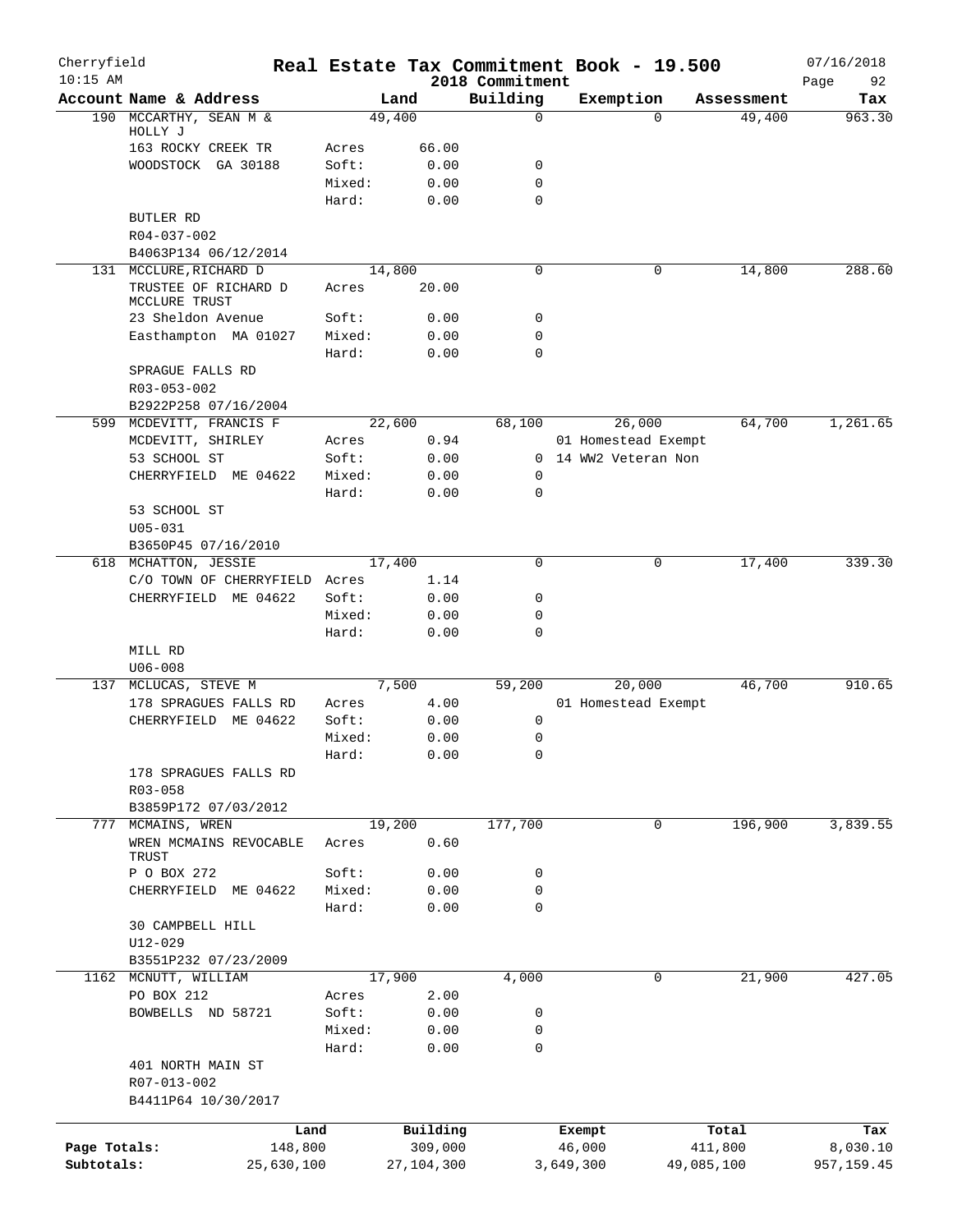| Cherryfield<br>$10:15$ AM |                          |        |              | 2018 Commitment | Real Estate Tax Commitment Book - 19.500 |          |            | 07/16/2018<br>93<br>Page |
|---------------------------|--------------------------|--------|--------------|-----------------|------------------------------------------|----------|------------|--------------------------|
|                           | Account Name & Address   |        | Land         | Building        | Exemption                                |          | Assessment | Tax                      |
|                           | 337 MECKLIN, ALEX E      |        | 25,800       | 24,900          |                                          | $\Omega$ | 50,700     | 988.65                   |
|                           | C/O LINDA MCGRALE        | Acres  | 20.00        |                 |                                          |          |            |                          |
|                           | 2802 8TH AVE             | Soft:  | 0.00         | 0               |                                          |          |            |                          |
|                           | LEWISTON ID 83501        | Mixed: | 0.00         | 0               |                                          |          |            |                          |
|                           |                          | Hard:  | 0.00         | $\mathbf 0$     |                                          |          |            |                          |
|                           | 360 SPRAGUE FALLS RD     |        |              |                 |                                          |          |            |                          |
|                           | R08-011                  |        |              |                 |                                          |          |            |                          |
|                           | B2891P146                |        |              |                 |                                          |          |            |                          |
| 416                       | MEREDITH, CARL D & ELLEN |        | 21,300       | $\mathbf 0$     |                                          | 0        | 21,300     | 415.35                   |
|                           | G                        |        |              |                 |                                          |          |            |                          |
|                           | 128 COLD BROOK ROAD      | Acres  | 41.44        |                 |                                          |          |            |                          |
|                           | SHERMAN ME 04776         | Soft:  | 0.00         | 0               |                                          |          |            |                          |
|                           |                          | Mixed: | 0.00         | 0               |                                          |          |            |                          |
|                           |                          | Hard:  | 0.00         | 0               |                                          |          |            |                          |
|                           | CROTCH                   |        |              |                 |                                          |          |            |                          |
|                           | R09-001-036              |        |              |                 |                                          |          |            |                          |
|                           | B1462P279                |        |              |                 |                                          |          |            |                          |
|                           | 211 MERRITT, CECILE A    |        | 2,900        | $\mathbf 0$     |                                          | 0        | 2,900      | 56.55                    |
|                           | 412 RIDGE RD             | Acres  | 0.45         |                 |                                          |          |            |                          |
|                           | CHERRYFIELD ME 04622     | Soft:  | 0.00         | 0               |                                          |          |            |                          |
|                           |                          | Mixed: | 0.00         | $\mathbf 0$     |                                          |          |            |                          |
|                           |                          | Hard:  | 0.00         | 0               |                                          |          |            |                          |
|                           | MILBRIDGE RD             |        |              |                 |                                          |          |            |                          |
|                           | R05-011                  |        |              |                 |                                          |          |            |                          |
|                           | B2968P97                 |        |              |                 |                                          |          |            |                          |
|                           | 624 MERRITT, DANIEL P    |        | 19,700       | 31,200          |                                          | 0        | 50,900     | 992.55                   |
|                           | 114 STILLWATER AVE       | Acres  | 3.07         |                 |                                          |          |            |                          |
|                           | CHERRYFIELD ME 04622     | Soft:  | 0.00         | 0               |                                          |          |            |                          |
|                           |                          | Mixed: | 0.00         | 0               |                                          |          |            |                          |
|                           |                          | Hard:  | 0.00         | 0               |                                          |          |            |                          |
|                           | 114 STILLWATER RD        |        |              |                 |                                          |          |            |                          |
|                           | $U06 - 016 - 001$        |        |              |                 |                                          |          |            |                          |
|                           | B4412P92 10/31/2017      |        |              |                 |                                          |          |            |                          |
|                           | 240 MERRITT, LEROY A     |        | 29,900       | 110,300         | 20,000                                   |          | 120,200    | 2,343.90                 |
|                           | MERRITT, CAROLINE A      | Acres  | 24.00        |                 | 01 Homestead Exempt                      |          |            |                          |
|                           | 546 WILLEY DISTRICT RD   | Soft:  | 0.00         | 0               |                                          |          |            |                          |
|                           | CHERRYFIELD ME 04622     | Mixed: | 0.00         | 0               |                                          |          |            |                          |
|                           |                          | Hard:  |              | 0               |                                          |          |            |                          |
|                           |                          |        | 0.00         |                 |                                          |          |            |                          |
|                           | 546 WILLEY DISTRICT RD   |        |              |                 |                                          |          |            |                          |
|                           | R05-035                  |        |              |                 |                                          |          |            |                          |
|                           | B3057P93 09/09/2005      |        | 19,100       |                 |                                          |          |            |                          |
|                           | 1094 MERRITT, WILLIAM    |        |              | $\mathbf 0$     |                                          | 0        | 19,100     | 372.45                   |
|                           | 103 DRIFTWOOD CT.        | Acres  | 19.00        |                 |                                          |          |            |                          |
|                           | JOPPA MD 21085-4515      | Soft:  | 0.00         | 0               |                                          |          |            |                          |
|                           |                          | Mixed: | 0.00         | 0               |                                          |          |            |                          |
|                           |                          | Hard:  | 0.00         | 0               |                                          |          |            |                          |
|                           | SPRAGUE FALLS RD         |        |              |                 |                                          |          |            |                          |
|                           | R03-058-001              |        |              |                 |                                          |          |            |                          |
|                           | B2803P345                |        |              |                 |                                          |          |            |                          |
| 543                       | MERRITT, PAUL A & ANITA  |        | 27,400       | 108,700         | 20,000                                   |          | 116,100    | 2,263.95                 |
|                           | М                        |        |              |                 |                                          |          |            |                          |
|                           | PO BOX 85                | Acres  | 5.44         |                 | 01 Homestead Exempt                      |          |            |                          |
|                           | CHERRYFIELD ME 04622     | Soft:  | 0.00         | 0               |                                          |          |            |                          |
|                           |                          | Mixed: | 0.00         | 0               |                                          |          |            |                          |
|                           |                          | Hard:  | 0.00         | $\mathbf 0$     |                                          |          |            |                          |
|                           | 37 BLACKSWOODS RD        |        |              |                 |                                          |          |            |                          |
|                           | $U04 - 006 - 002$        |        |              |                 |                                          |          |            |                          |
|                           | B1486P308                |        |              |                 |                                          |          |            |                          |
|                           | Land                     |        | Building     |                 | Exempt                                   |          | Total      | Tax                      |
| Page Totals:              | 146,100                  |        | 275,100      |                 | 40,000                                   |          | 381,200    | 7,433.40                 |
| Subtotals:                | 25,776,200               |        | 27, 379, 400 |                 | 3,689,300                                |          | 49,466,300 | 964,592.85               |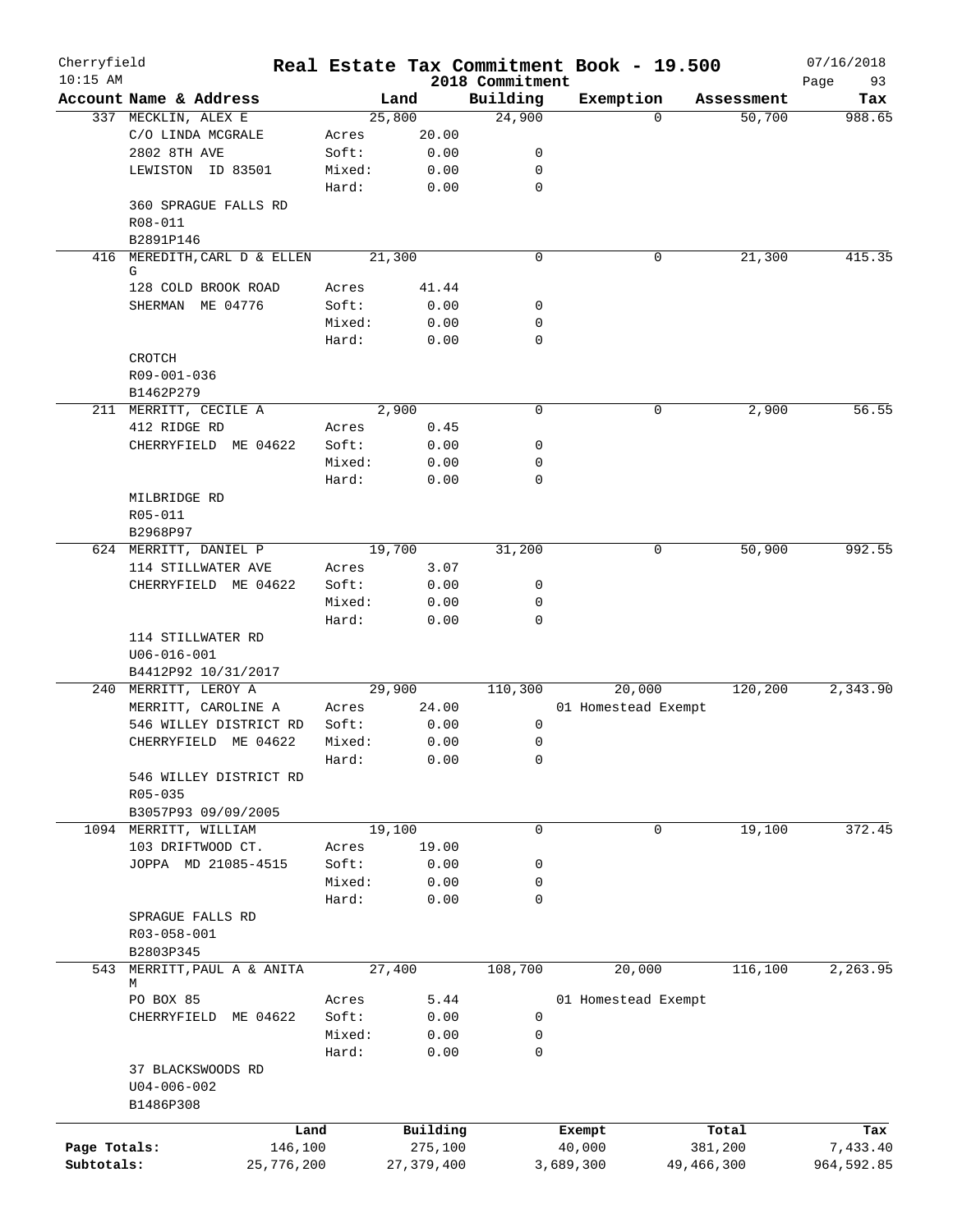| Cherryfield<br>$10:15$ AM |                                    |            |        |            | 2018 Commitment | Real Estate Tax Commitment Book - 19.500 |            | 07/16/2018<br>Page<br>94 |
|---------------------------|------------------------------------|------------|--------|------------|-----------------|------------------------------------------|------------|--------------------------|
|                           | Account Name & Address             |            | Land   |            | Building        | Exemption                                | Assessment | Tax                      |
|                           | 258 MERSEREAU, DAWN                |            | 17,400 |            | 53,100          | 20,000                                   | 50,500     | 984.75                   |
|                           | 278 WILLEY DISTRICT RD             | Acres      |        | 1.15       |                 | 01 Homestead Exempt                      |            |                          |
|                           | CHERRYFIELD ME 04622               | Soft:      |        | 0.00       | 0               |                                          |            |                          |
|                           |                                    | Mixed:     |        | 0.00       | 0               |                                          |            |                          |
|                           |                                    | Hard:      |        | 0.00       | $\mathbf 0$     |                                          |            |                          |
|                           |                                    |            |        |            |                 |                                          |            |                          |
|                           | 278 WILLEY DISTRICT RD             |            |        |            |                 |                                          |            |                          |
|                           | R05-049-002                        |            |        |            |                 |                                          |            |                          |
|                           | B3161P167 06/30/2006               |            |        |            |                 |                                          |            |                          |
|                           | 519 METZ, MARGARET                 |            | 5,500  |            | $\mathbf 0$     | 0                                        | 5,500      | 107.25                   |
|                           | SEAMANS, JOHN                      | Acres      |        | 0.22       |                 |                                          |            |                          |
|                           | C/O CAMDEN NATIONAL<br>ESCROW DEPT | Soft:      |        | 0.00       | 0               |                                          |            |                          |
|                           | PO BOX 310                         | Mixed:     |        | 0.00       | $\mathbf 0$     |                                          |            |                          |
|                           | CAMDEN ME 04843                    | Hard:      |        | 0.00       | 0               |                                          |            |                          |
|                           | RIVER RD                           |            |        |            |                 |                                          |            |                          |
|                           | $U03 - 013$                        |            |        |            |                 |                                          |            |                          |
|                           | B2996P295 04/06/2005               |            |        |            |                 |                                          |            |                          |
|                           | 516 METZ, MARGARET                 |            | 31,900 |            | 86,500          | 0                                        | 118,400    | 2,308.80                 |
|                           | SEAMANS, JOHN                      | Acres      |        | 0.82       |                 |                                          |            |                          |
|                           | C/O CAMDEN NATIONAL                | Soft:      |        | 0.00       | 0               |                                          |            |                          |
|                           | ESCROW DEPT                        |            |        |            |                 |                                          |            |                          |
|                           | PO BOX 310                         | Mixed:     |        | 0.00       | 0               |                                          |            |                          |
|                           | CAMDEN ME 04843                    | Hard:      |        | 0.00       | $\Omega$        |                                          |            |                          |
|                           | 7 WILSON HILL RD                   |            |        |            |                 |                                          |            |                          |
|                           | $U03 - 010$                        |            |        |            |                 |                                          |            |                          |
|                           | B2996P295 04/06/2005               |            |        |            |                 |                                          |            |                          |
|                           | 829 MEYER, ADAM                    |            | 21,400 |            | 288,700         | 0                                        | 310,100    | 6,046.95                 |
|                           | 10 BEACHWOOD BAY DRIVE             | Acres      |        | 0.81       |                 |                                          |            |                          |
|                           | CUTLER ME 04626                    | Soft:      |        | 0.00       | 0               |                                          |            |                          |
|                           |                                    | Mixed:     |        | 0.00       | 0               |                                          |            |                          |
|                           |                                    | Hard:      |        | 0.00       | 0               |                                          |            |                          |
|                           | 140 MAIN ST                        |            |        |            |                 |                                          |            |                          |
|                           | $U14 - 001$                        |            |        |            |                 |                                          |            |                          |
|                           | B3434P51 07/28/2008                |            |        |            |                 |                                          |            |                          |
|                           |                                    |            | 1,200  |            | 0               | 0                                        |            | 23.40                    |
|                           | 831 MEYER, ADAM                    |            |        |            |                 |                                          | 1,200      |                          |
|                           | 10 BEACHWOOD BAY DR                | Acres      |        | 0.18       |                 |                                          |            |                          |
|                           | CUTLER ME 04626                    | Soft:      |        | 0.00       | 0               |                                          |            |                          |
|                           |                                    | Mixed:     |        | 0.00       | 0               |                                          |            |                          |
|                           |                                    | Hard:      |        | 0.00       | 0               |                                          |            |                          |
|                           |                                    |            |        |            |                 |                                          |            |                          |
|                           | $U14 - 003$                        |            |        |            |                 |                                          |            |                          |
|                           | B3434P51 07/28/2008                |            |        |            |                 |                                          |            |                          |
|                           | 111 MEYER, ERIC B & SUSAN K        |            | 21,700 |            | 71,600          | 20,000                                   | 73,300     | 1,429.35                 |
|                           | P O BOX 5                          | Acres      |        | 6.66       |                 | 01 Homestead Exempt                      |            |                          |
|                           | CHERRYFIELD ME 04622               | Soft:      |        | 0.00       | 0               |                                          |            |                          |
|                           |                                    | Mixed:     |        | 0.00       | 0               |                                          |            |                          |
|                           |                                    | Hard:      |        | 0.00       | 0               |                                          |            |                          |
|                           | 661 BLACKSWOODS RD                 |            |        |            |                 |                                          |            |                          |
|                           | R03-035                            |            |        |            |                 |                                          |            |                          |
|                           | B3610P243 02/12/2010               |            |        |            |                 |                                          |            |                          |
|                           | 929 MILINAZZO JR, DAVID A          |            | 9,800  |            | 0               | 0                                        | 9,800      | 191.10                   |
|                           | 4 TARBELL ST APT B                 | Acres      |        | 2.94       |                 |                                          |            |                          |
|                           | PEPPERELL MA 01463                 | Soft:      |        | 0.00       | 0               |                                          |            |                          |
|                           |                                    | Mixed:     |        | 0.00       | 0               |                                          |            |                          |
|                           |                                    | Hard:      |        | 0.00       | 0               |                                          |            |                          |
|                           | RIDGE RD                           |            |        |            |                 |                                          |            |                          |
|                           | $U17 - 010$                        |            |        |            |                 |                                          |            |                          |
|                           | B2496P14                           |            |        |            |                 |                                          |            |                          |
|                           |                                    |            |        |            |                 |                                          |            |                          |
|                           |                                    | Land       |        | Building   |                 | Exempt                                   | Total      | Tax                      |
| Page Totals:              |                                    | 108,900    |        | 499,900    |                 | 40,000                                   | 568,800    | 11,091.60                |
| Subtotals:                |                                    | 25,885,100 |        | 27,879,300 |                 | 3,729,300                                | 50,035,100 | 975,684.45               |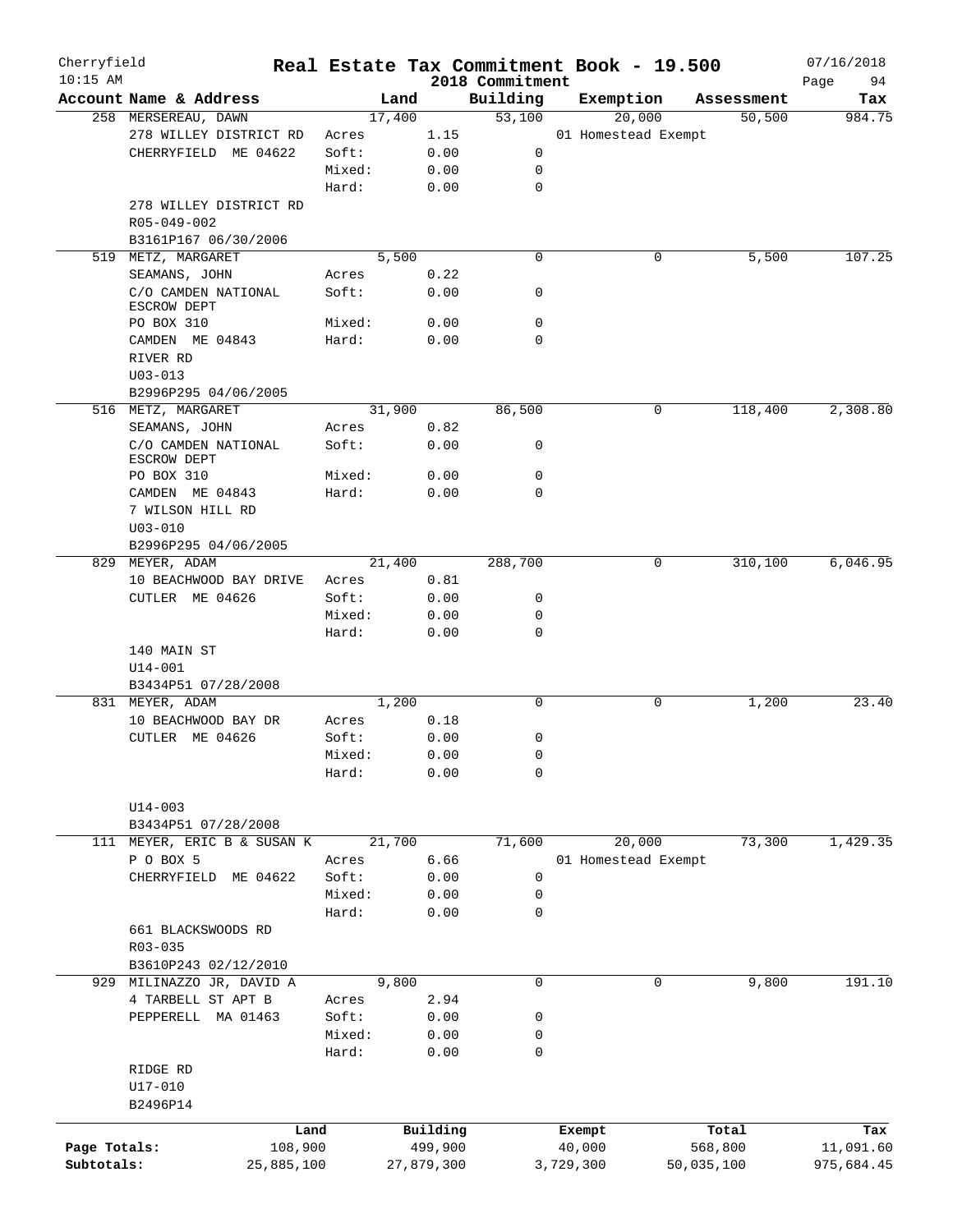| Cherryfield  |                                          |            |        |            |                             | Real Estate Tax Commitment Book - 19.500 |            |            | 07/16/2018        |
|--------------|------------------------------------------|------------|--------|------------|-----------------------------|------------------------------------------|------------|------------|-------------------|
| $10:15$ AM   | Account Name & Address                   |            | Land   |            | 2018 Commitment<br>Building | Exemption                                |            | Assessment | 95<br>Page<br>Tax |
|              | 922 MILINAZZO JR, DAVID A                |            | 17,300 |            | 38,300                      |                                          | $\Omega$   | 55,600     | 1,084.20          |
|              | 4 TARBELL ST APT B                       |            | Acres  | 1.01       |                             |                                          |            |            |                   |
|              | PEPPERELL MA 01463                       |            | Soft:  | 0.00       | 0                           |                                          |            |            |                   |
|              |                                          |            | Mixed: | 0.00       | 0                           |                                          |            |            |                   |
|              |                                          |            |        |            |                             |                                          |            |            |                   |
|              |                                          |            | Hard:  | 0.00       | 0                           |                                          |            |            |                   |
|              | 190 RIDGE RD                             |            |        |            |                             |                                          |            |            |                   |
|              | U17-004                                  |            |        |            |                             |                                          |            |            |                   |
|              | B2496P14                                 |            |        |            |                             |                                          |            |            |                   |
| 387          | MILLEMANN, MATTHEW C &<br>SALLY C        |            | 29,200 |            | $\mathbf 0$                 |                                          | 0          | 29,200     | 569.40            |
|              | SESKIN, MATTHEW;<br>CARLTON EDMUND J     |            | Acres  | 63.65      |                             |                                          |            |            |                   |
|              | 8 PETER POND LN                          |            | Soft:  | 0.00       | 0                           |                                          |            |            |                   |
|              | BIDDEFORD ME 04005                       |            | Mixed: | 0.00       | 0                           |                                          |            |            |                   |
|              |                                          |            | Hard:  | 0.00       | 0                           |                                          |            |            |                   |
|              | CROTCH                                   |            |        |            |                             |                                          |            |            |                   |
|              | R09-001-007                              |            |        |            |                             |                                          |            |            |                   |
|              | B4291P97 09/07/2016                      |            |        |            |                             |                                          |            |            |                   |
|              | 816 MILLER, CATHERINE                    |            | 22,000 |            | 109,400                     |                                          | 0          | 131,400    | 2,562.30          |
|              |                                          |            |        | 0.88       |                             |                                          |            |            |                   |
|              | BRUNDAGE, ELLIOTT                        |            | Acres  |            |                             |                                          |            |            |                   |
|              | 7889 SOUTH HUDSON ST                     |            | Soft:  | 0.00       | 0                           |                                          |            |            |                   |
|              | CENTENNIAL CO 80122                      |            | Mixed: | 0.00       | 0                           |                                          |            |            |                   |
|              |                                          |            | Hard:  | 0.00       | 0                           |                                          |            |            |                   |
|              | 129 MAIN ST                              |            |        |            |                             |                                          |            |            |                   |
|              | $U13 - 019$                              |            |        |            |                             |                                          |            |            |                   |
|              | B4232P77 02/19/2016                      |            |        |            |                             |                                          |            |            |                   |
|              | 817 MILLER, CATHERINE                    |            | 12,000 |            | 0                           |                                          | 0          | 12,000     | 234.00            |
|              | BRUNDAGE, ELLIOTT                        |            | Acres  | 1.79       |                             |                                          |            |            |                   |
|              | 7889 SOUTH HUDSON ST                     |            | Soft:  | 0.00       | 0                           |                                          |            |            |                   |
|              | CENTENNIAL CO 80122                      |            | Mixed: | 0.00       | 0                           |                                          |            |            |                   |
|              |                                          |            | Hard:  | 0.00       | 0                           |                                          |            |            |                   |
|              | 129 MAIN ST                              |            |        |            |                             |                                          |            |            |                   |
|              | $U13 - 020$                              |            |        |            |                             |                                          |            |            |                   |
|              | B4232P77 02/19/2016                      |            |        |            |                             |                                          |            |            |                   |
|              | 520 MILLER, JOSHUA N                     |            | 6,100  |            | 0                           |                                          | 0          | 6,100      | 118.95            |
|              | 89 CASTLE MANNER DR                      |            | Acres  | 0.27       |                             |                                          |            |            |                   |
|              | ORMAND BEACH FL 32174                    |            | Soft:  | 0.00       | 0                           |                                          |            |            |                   |
|              |                                          |            | Mixed: | 0.00       | 0                           |                                          |            |            |                   |
|              |                                          |            | Hard:  | 0.00       | 0                           |                                          |            |            |                   |
|              | RIVER RD                                 |            |        |            |                             |                                          |            |            |                   |
|              | $U03 - 014$                              |            |        |            |                             |                                          |            |            |                   |
|              | B2385P268                                |            |        |            |                             |                                          |            |            |                   |
| 997          | MOFFITT, STARLEY                         |            | 17,900 |            | 67,500                      | 20,000                                   |            | 65,400     | 1,275.30          |
|              |                                          |            |        |            |                             | 01 Homestead Exempt                      |            |            |                   |
|              | CASHMAN, DAVID                           |            | Acres  | 2.00       |                             |                                          |            |            |                   |
|              | 299 TENAN LN                             |            | Soft:  | 0.00       | 0                           |                                          |            |            |                   |
|              | CHERRYFIELD ME 04622                     |            | Mixed: | 0.00       | 0                           |                                          |            |            |                   |
|              |                                          |            | Hard:  | 0.00       | 0                           |                                          |            |            |                   |
|              | 299 TENAN LN                             |            |        |            |                             |                                          |            |            |                   |
|              | $U18 - 010 - 002$                        |            |        |            |                             |                                          |            |            |                   |
|              | B3332P72 09/18/2007 B3188P184 09/05/2006 |            |        |            |                             |                                          |            |            |                   |
|              | 396 MONFREDA, SARAH A                    |            | 22,500 |            | 0                           |                                          | 0          | 22,500     | 438.75            |
|              | 424 SCHOOL ST                            |            | Acres  | 44.94      |                             |                                          |            |            |                   |
|              | WINCHENDON MA 01475                      |            | Soft:  | 0.00       | 0                           |                                          |            |            |                   |
|              |                                          |            | Mixed: | 0.00       | 0                           |                                          |            |            |                   |
|              |                                          |            | Hard:  | 0.00       | 0                           |                                          |            |            |                   |
|              | CROTCH                                   |            |        |            |                             |                                          |            |            |                   |
|              | R09-001-016                              |            |        |            |                             |                                          |            |            |                   |
|              | B4011P88 11/06/2013                      |            |        |            |                             |                                          |            |            |                   |
|              |                                          | Land       |        | Building   |                             | Exempt                                   |            | Total      | Tax               |
| Page Totals: |                                          | 127,000    |        | 215,200    |                             | 20,000                                   |            | 322,200    | 6,282.90          |
| Subtotals:   |                                          | 26,012,100 |        | 28,094,500 |                             | 3,749,300                                | 50,357,300 |            | 981,967.35        |
|              |                                          |            |        |            |                             |                                          |            |            |                   |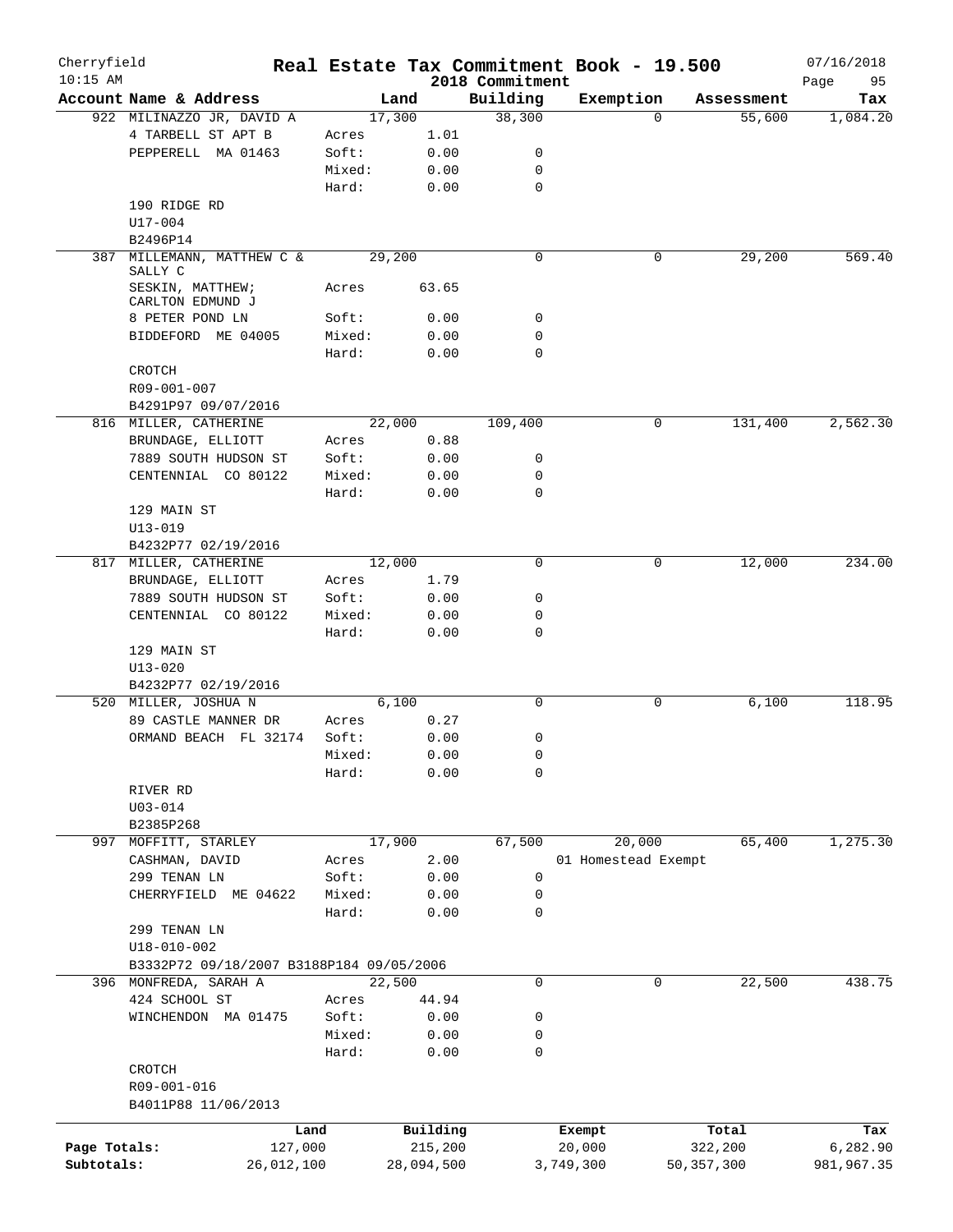| Cherryfield<br>$10:15$ AM |                                           |        |                     | 2018 Commitment | Real Estate Tax Commitment Book - 19.500 |                  | 07/16/2018        |
|---------------------------|-------------------------------------------|--------|---------------------|-----------------|------------------------------------------|------------------|-------------------|
|                           | Account Name & Address                    | Land   |                     | Building        | Exemption                                | Assessment       | Page<br>96<br>Tax |
|                           | 512 MOON, MAURICE                         | 18,100 |                     | 78,900          | 26,000                                   | 71,000           | 1,384.50          |
|                           | PO BOX 23                                 | Acres  | 0.51                |                 | 12 WW2 Veteran Res                       |                  |                   |
|                           | CHERRYFIELD ME 04622                      | Soft:  | 0.00                |                 | 0 01 Homestead Exempt                    |                  |                   |
|                           |                                           | Mixed: | 0.00                | 0               |                                          |                  |                   |
|                           |                                           | Hard:  | 0.00                | $\mathbf 0$     |                                          |                  |                   |
|                           | 55 WILSON HILL ROAD                       |        |                     |                 |                                          |                  |                   |
|                           | $U03 - 006$                               |        |                     |                 |                                          |                  |                   |
|                           |                                           |        |                     |                 |                                          |                  |                   |
|                           | B2186P354                                 |        |                     |                 |                                          |                  |                   |
|                           | 822 MOORE SR, ALFRED D                    | 17,300 |                     | 51,700          | 0                                        | 69,000           | 1,345.50          |
|                           | TENAN, MARY EVA                           | Acres  | 0.44                |                 |                                          |                  |                   |
|                           | 95 MAIN ST                                | Soft:  | 0.00                | 0               |                                          |                  |                   |
|                           | CHERRYFIELD ME 04622                      | Mixed: | 0.00                | 0               |                                          |                  |                   |
|                           |                                           | Hard:  | 0.00                | $\mathbf 0$     |                                          |                  |                   |
|                           | 95 MAIN ST                                |        |                     |                 |                                          |                  |                   |
|                           | $U13 - 025$                               |        |                     |                 |                                          |                  |                   |
|                           | B3102P63 12/22/2005                       |        |                     |                 |                                          |                  |                   |
|                           | 138 MOORHOUSE, TIMOTHY W &                | 30,600 |                     | 24,600          | 0                                        | 55,200           | 1,076.40          |
|                           | GAIL C                                    |        |                     |                 |                                          |                  |                   |
|                           | 44 BLACKBERRY LN                          | Acres  | 17.00               |                 |                                          |                  |                   |
|                           | HARRINGTON ME 04643                       | Soft:  | 0.00                | 0               |                                          |                  |                   |
|                           |                                           | Mixed: | 0.00                | $\mathbf 0$     |                                          |                  |                   |
|                           |                                           | Hard:  | 0.00                | 0               |                                          |                  |                   |
|                           | 179 SPRAGUE FALLS RD                      |        |                     |                 |                                          |                  |                   |
|                           | R03-059                                   |        |                     |                 |                                          |                  |                   |
|                           | B4376P236 07/20/2017 B4376P234 07/20/2017 |        |                     |                 |                                          |                  |                   |
|                           | 279 MORABITO, DAVID                       | 15,000 |                     | $\Omega$        | 0                                        | 15,000           | 292.50            |
|                           | 245 TENAN LN                              | Acres  | 12.00               |                 |                                          |                  |                   |
|                           | CHERRYFIELD ME 04622                      | Soft:  | 0.00                | 0               |                                          |                  |                   |
|                           |                                           |        |                     |                 |                                          |                  |                   |
|                           |                                           | Mixed: | 0.00                | 0               |                                          |                  |                   |
|                           |                                           | Hard:  | 0.00                | 0               |                                          |                  |                   |
|                           | TENAN LANE                                |        |                     |                 |                                          |                  |                   |
|                           | R05-066                                   |        |                     |                 |                                          |                  |                   |
|                           | B4119P135 12/29/2014                      |        |                     |                 |                                          |                  |                   |
|                           | 183 MORRIS, MARK & LAURA                  | 8,900  |                     | $\mathbf 0$     | 0                                        | 8,900            | 173.55            |
|                           | 53 BOWERY BEACH RD                        | Acres  | 63.90               |                 |                                          |                  |                   |
|                           | CAPE ELIZABETH ME                         | Soft:  | 15.00               | 2,115           |                                          |                  |                   |
|                           | 04107                                     |        |                     |                 |                                          |                  |                   |
|                           |                                           | Mixed: | 15.00               | 2,475           |                                          |                  |                   |
|                           |                                           | Hard:  | 33.90               | 4,271           |                                          |                  |                   |
|                           | NORTH MAIN ST                             |        |                     |                 |                                          |                  |                   |
|                           | R04-031                                   |        |                     |                 |                                          |                  |                   |
|                           | B3715P71 02/07/2011                       |        |                     |                 |                                          |                  |                   |
|                           | 557 MORRISON, FRANCES C                   | 23,500 |                     | 131,300         | 0                                        | 154,800          | 3,018.60          |
|                           | 9 Bailey St.                              | Acres  | 1.35                |                 |                                          |                  |                   |
|                           | Medford MA 02155                          | Soft:  | 0.00                | 0               |                                          |                  |                   |
|                           |                                           | Mixed: | 0.00                | 0               |                                          |                  |                   |
|                           |                                           | Hard:  | 0.00                | 0               |                                          |                  |                   |
|                           | 9 SCHOOL ST                               |        |                     |                 |                                          |                  |                   |
|                           | $U04 - 018$                               |        |                     |                 |                                          |                  |                   |
|                           | B1986P324                                 |        |                     |                 |                                          |                  |                   |
|                           |                                           |        |                     |                 |                                          |                  |                   |
|                           | 926 MORSE JR, ERNEST ROGER                | 0      |                     | 14,700          | 0                                        | 14,700           | 286.65            |
|                           | 239 RIDGE RD                              |        |                     |                 |                                          |                  |                   |
|                           | CHERRYFIELD ME 04622                      |        |                     |                 |                                          |                  |                   |
|                           | 241 RIDGE RD                              |        |                     |                 |                                          |                  |                   |
|                           | U17-007-T                                 |        |                     |                 |                                          |                  |                   |
|                           |                                           |        |                     |                 |                                          |                  |                   |
|                           | Land<br>113,400<br>Page Totals:           |        | Building<br>301,200 |                 | Exempt<br>26,000                         | Total<br>388,600 | Tax<br>7,577.70   |

**Subtotals:** 26,125,500 28,395,700 3,775,300 50,745,900 989,545.05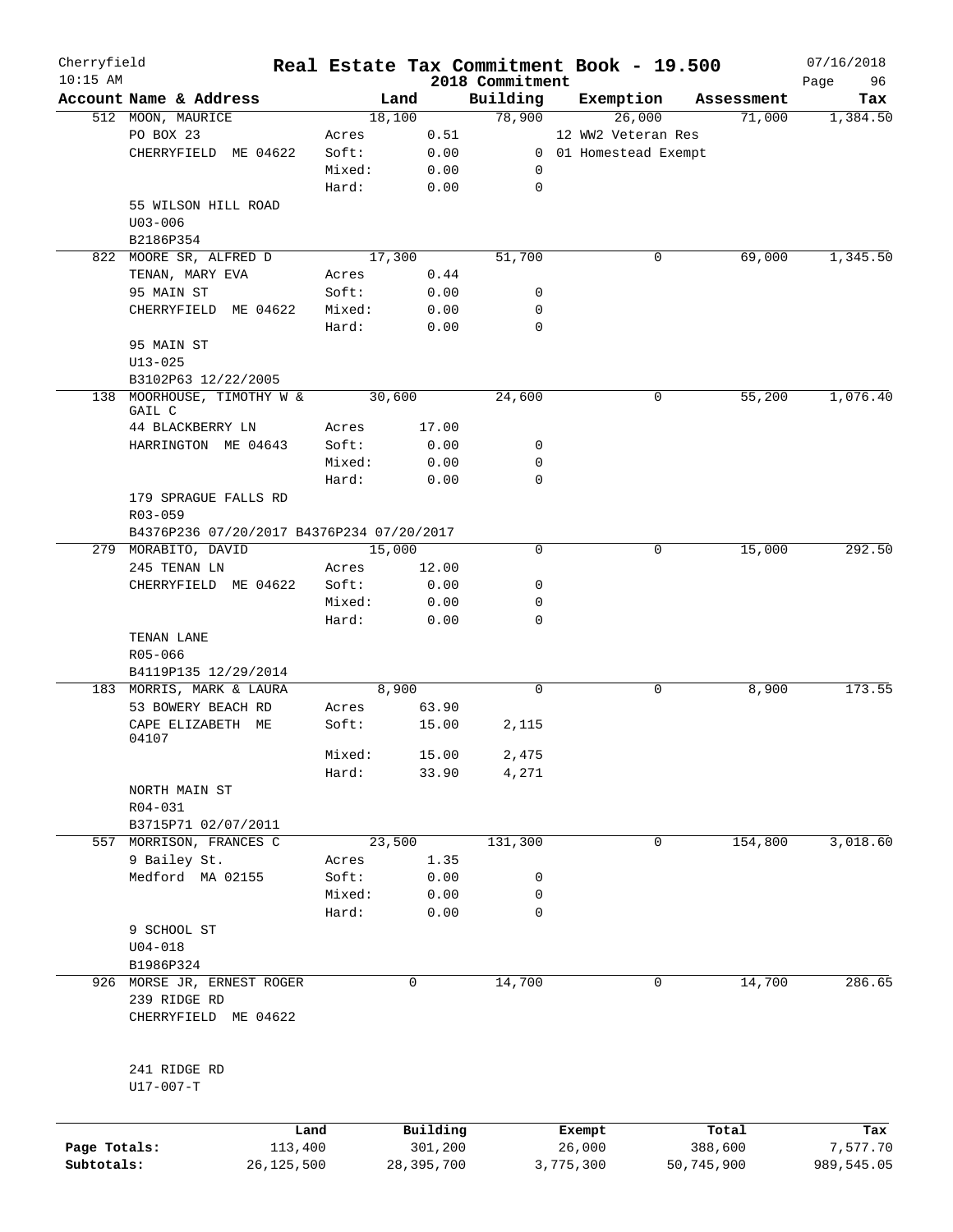| Cherryfield<br>$10:15$ AM |                                                     |        |       | 2018 Commitment | Real Estate Tax Commitment Book - 19.500 |            | 07/16/2018<br>97<br>Page |
|---------------------------|-----------------------------------------------------|--------|-------|-----------------|------------------------------------------|------------|--------------------------|
|                           | Account Name & Address                              |        | Land  | Building        | Exemption                                | Assessment | Tax                      |
|                           | 266 MORSE, AMBER L                                  | 16,700 |       | 70,200          | 20,000                                   | 66,900     | 1,304.55                 |
|                           | 56 TENAN LN                                         | Acres  | 5.00  |                 | 01 Homestead Exempt                      |            |                          |
|                           | CHERRYFIELD ME 04622                                | Soft:  | 0.00  | $\mathbf 0$     |                                          |            |                          |
|                           |                                                     | Mixed: | 0.00  | 0               |                                          |            |                          |
|                           |                                                     | Hard:  | 0.00  | $\mathbf 0$     |                                          |            |                          |
|                           | 56 TENAN LANE                                       |        |       |                 |                                          |            |                          |
|                           | R05-056                                             |        |       |                 |                                          |            |                          |
|                           | B3990P143 08/30/2013 B3990P140 08/30/2013           |        |       |                 |                                          |            |                          |
|                           | 264 MORSE, BETH M & ROBERT<br>L                     | 48,700 |       | 56,700          | 20,000                                   | 85,400     | 1,665.30                 |
|                           | 390 WILLEY DISTRICT RD                              | Acres  | 43.00 |                 | 01 Homestead Exempt                      |            |                          |
|                           | CHERRYFIELD ME 04622                                | Soft:  | 0.00  | 0               |                                          |            |                          |
|                           |                                                     | Mixed: | 0.00  | $\mathbf 0$     |                                          |            |                          |
|                           |                                                     | Hard:  | 0.00  | $\mathbf 0$     |                                          |            |                          |
|                           | 390 WILLEY DISTRICT RD                              |        |       |                 |                                          |            |                          |
|                           | R05-054                                             |        |       |                 |                                          |            |                          |
|                           | B3618P133 05/17/2010                                |        |       |                 |                                          |            |                          |
|                           | 1089 MORSE, JON                                     | 18,900 |       | 0               | 0                                        | 18,900     | 368.55                   |
|                           | 299 RANDALL RD                                      | Acres  | 27.69 |                 |                                          |            |                          |
|                           | NORTH BERWICK ME 03906 Soft:                        |        | 0.00  | 0               |                                          |            |                          |
|                           |                                                     | Mixed: | 0.00  | 0               |                                          |            |                          |
|                           |                                                     | Hard:  | 0.00  | $\mathbf 0$     |                                          |            |                          |
|                           | RIDGE RD - MORSE<br>SUBDIV.                         |        |       |                 |                                          |            |                          |
|                           | U16-017-004                                         |        |       |                 |                                          |            |                          |
|                           | B3208P267 10/26/2006                                |        |       |                 |                                          |            |                          |
| 1047                      | MORSE, RODNEY & PAMELA<br>S                         | 30,000 |       | 71,400          | 20,000                                   | 81,400     | 1,587.30                 |
|                           | 162 TENAN LN                                        | Acres  | 19.00 |                 | 01 Homestead Exempt                      |            |                          |
|                           | CHERRYFIELD ME 04622                                | Soft:  | 0.00  | $\mathsf{O}$    |                                          |            |                          |
|                           |                                                     | Mixed: | 0.00  | 0               |                                          |            |                          |
|                           |                                                     | Hard:  | 0.00  | 0               |                                          |            |                          |
|                           | 162 TENAN LANE                                      |        |       |                 |                                          |            |                          |
|                           | R05-063-004                                         |        |       |                 |                                          |            |                          |
|                           | B1729P184                                           |        |       |                 |                                          |            |                          |
|                           | 965 MORSE, TIMOTHY E                                | 17,400 |       | 49,700          | 20,000                                   | 47,100     | 918.45                   |
|                           | COLSON, JOAN A                                      | Acres  | 1.13  |                 | 01 Homestead Exempt                      |            |                          |
|                           | 385 RIDGE RD                                        | Soft:  | 0.00  | 0               |                                          |            |                          |
|                           | CHERRYFIELD ME 04622                                | Mixed: | 0.00  | 0               |                                          |            |                          |
|                           |                                                     | Hard:  | 0.00  | 0               |                                          |            |                          |
|                           | 385 RIDGE RD                                        |        |       |                 |                                          |            |                          |
|                           | U19-009                                             |        |       |                 |                                          |            |                          |
| 357                       | B3418P291 06/13/2008 B963P188<br>MOSER, GREGORY H & |        | 6,300 | $\mathbf 0$     | 0                                        | 6,300      | 122.85                   |
|                           | CATHERINE R                                         |        |       |                 |                                          |            |                          |
|                           | 3410 MONUMENT AVE #204                              | Acres  | 53.00 |                 |                                          |            |                          |
|                           | RICHMOND VA 23221                                   | Soft:  | 0.00  | 0               |                                          |            |                          |
|                           |                                                     | Mixed: | 0.00  | 0               |                                          |            |                          |
|                           |                                                     | Hard:  | 0.00  | $\Omega$        |                                          |            |                          |
|                           | SPRAGUE FALLS RD (OFF)<br>R08-026                   |        |       |                 |                                          |            |                          |
|                           | B2814P121                                           |        |       |                 |                                          |            |                          |
|                           |                                                     |        |       |                 |                                          |            |                          |

|              | Land         | Building   | Exempt    | Total      | Tax        |
|--------------|--------------|------------|-----------|------------|------------|
| Page Totals: | 138,000      | 248,000    | 80,000    | 306,000    | 5,967.00   |
| Subtotals:   | 26, 263, 500 | 28,643,700 | 3,855,300 | 51,051,900 | 995,512.05 |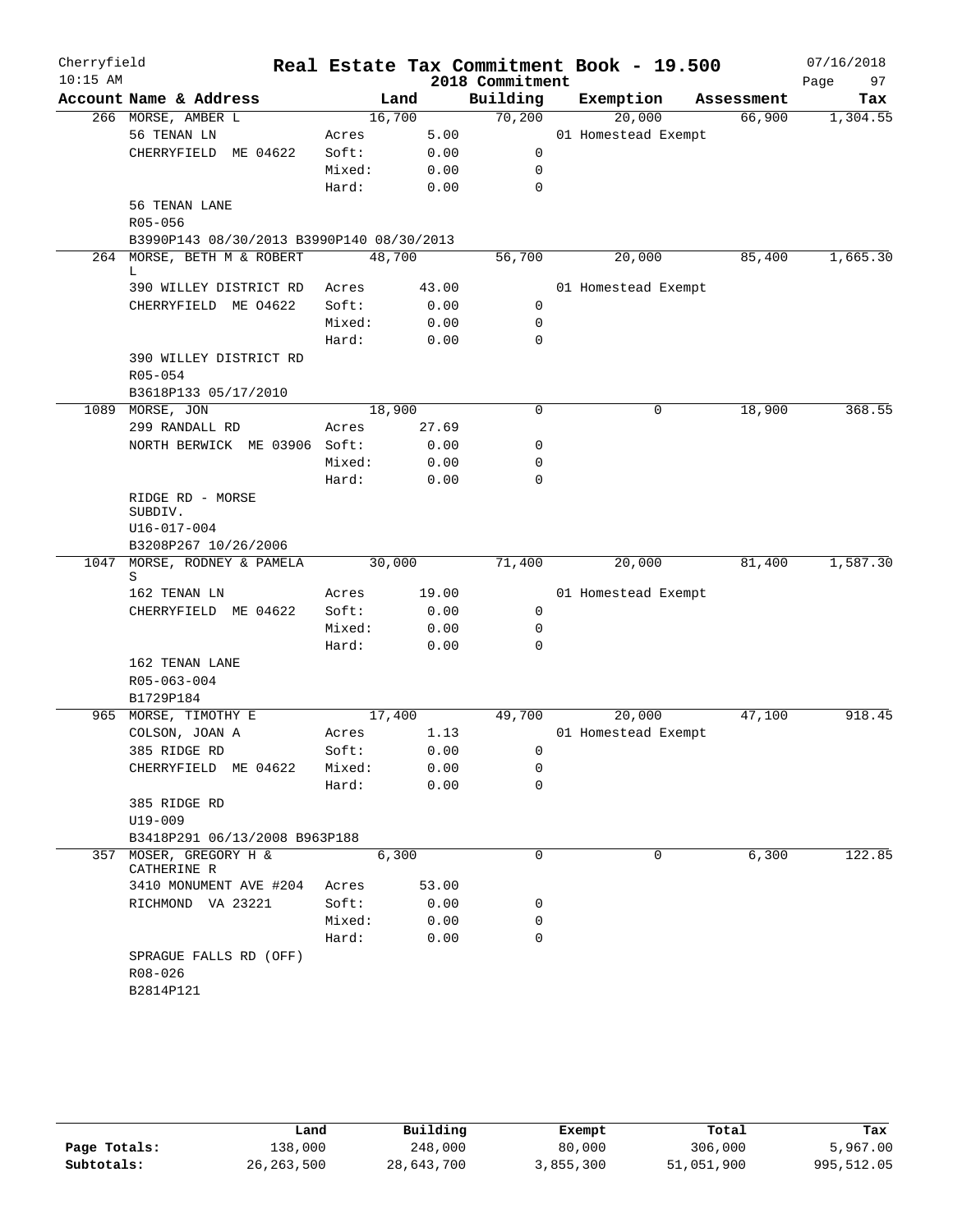| Cherryfield<br>$10:15$ AM |                                         |        |            | 2018 Commitment | Real Estate Tax Commitment Book - 19.500 |            | 07/16/2018        |
|---------------------------|-----------------------------------------|--------|------------|-----------------|------------------------------------------|------------|-------------------|
|                           | Account Name & Address                  | Land   |            | Building        | Exemption                                | Assessment | 98<br>Page<br>Tax |
|                           | 672 MOSHER, MAUREEN T                   | 20,400 |            | 41,200          | 20,000                                   | 41,600     | 811.20            |
|                           | MOSHER, DAVID P                         | Acres  | 5.30       |                 | 01 Homestead Exempt                      |            |                   |
|                           | 302 BLACKSWOODS RD                      | Soft:  | 0.00       | 0               |                                          |            |                   |
|                           | CHERRYFIELD ME 04622                    | Mixed: | 0.00       | 0               |                                          |            |                   |
|                           |                                         | Hard:  | 0.00       | 0               |                                          |            |                   |
|                           | 302 BLACKSWOODS RD                      |        |            |                 |                                          |            |                   |
|                           | $U08 - 005$                             |        |            |                 |                                          |            |                   |
|                           | B4321P35 12/16/2016                     |        |            |                 |                                          |            |                   |
| 857                       | MULLEN, JOSEPH                          | 5,800  |            | 2,400           | 0                                        | 8,200      | 159.90            |
|                           | 5 SKYLINE DR                            |        |            |                 |                                          |            |                   |
|                           | CHELSEA ME 04330                        |        |            |                 |                                          |            |                   |
|                           | 163 MAIN ST                             |        |            |                 |                                          |            |                   |
|                           | $U14 - 028 - T$                         |        |            |                 |                                          |            |                   |
|                           | 708 MYRICK, JAMES & BETTY               |        |            |                 |                                          |            | 493.35            |
|                           | LOU                                     | 14,800 |            | 30,500          | 20,000                                   | 25,300     |                   |
|                           | P O BOX 143                             | Acres  | 0.27       |                 | 01 Homestead Exempt                      |            |                   |
|                           | CHERRYFIELD ME 04622                    | Soft:  | 0.00       | 0               |                                          |            |                   |
|                           |                                         | Mixed: | 0.00       | 0               |                                          |            |                   |
|                           |                                         | Hard:  | 0.00       | 0               |                                          |            |                   |
|                           | 33 NEW ST                               |        |            |                 |                                          |            |                   |
|                           | U11-010                                 |        |            |                 |                                          |            |                   |
|                           | B2084P182                               |        |            |                 |                                          |            |                   |
|                           | 591 MYRICK, RUTH E                      | 16,600 |            | 13,100          | 20,000                                   | 9,700      | 189.15            |
|                           | 126 RIVER RD                            | Acres  | 0.39       |                 | 01 Homestead Exempt                      |            |                   |
|                           | CHERRYFIELD ME 04622                    | Soft:  | 0.00       | 0               |                                          |            |                   |
|                           |                                         | Mixed: | 0.00       | 0               |                                          |            |                   |
|                           |                                         | Hard:  | 0.00       | 0               |                                          |            |                   |
|                           | 126 RIVER RD                            |        |            |                 |                                          |            |                   |
|                           | $U05 - 023$                             |        |            |                 |                                          |            |                   |
|                           | B1558P3                                 |        |            |                 |                                          |            |                   |
|                           | 170 NALLE, MARGARET T                   | 21,200 |            | 28,400          | 26,000                                   | 23,600     | 460.20            |
|                           | HARVEY, ROBERT T                        | Acres  | 13.00      |                 | 14 WW2 Veteran Non                       |            |                   |
|                           | 50 BION LN                              | Soft:  | 0.00       | $\mathbf{0}$    | 01 Homestead Exempt                      |            |                   |
|                           | CHERRYFIELD ME 04622                    | Mixed: | 0.00       | 0               |                                          |            |                   |
|                           |                                         | Hard:  | 0.00       | 0               |                                          |            |                   |
|                           | 50 BION LANE                            |        |            |                 |                                          |            |                   |
|                           | R04-020                                 |        |            |                 |                                          |            |                   |
|                           | B3772P64 09/07/2011 B3772P60 09/07/2011 |        |            |                 |                                          |            |                   |
|                           | 184 NALLE, MARGARET T                   | 20,700 |            | 0               | 0                                        | 20,700     | 403.65            |
|                           | HARVEY, ROBERT T                        | Acres  | 30.00      |                 |                                          |            |                   |
|                           | 50 BION LN                              | Soft:  | 0.00       | 0               |                                          |            |                   |
|                           | CHERRYFIELD ME 04622                    | Mixed: | 0.00       | 0               |                                          |            |                   |
|                           |                                         | Hard:  | 0.00       | 0               |                                          |            |                   |
|                           | BION LANE                               |        |            |                 |                                          |            |                   |
|                           | R04-032                                 |        |            |                 |                                          |            |                   |
|                           | B3772P64 09/07/2011 B3772P60 09/07/2011 |        |            |                 |                                          |            |                   |
|                           | 423 NARRAGUAGUS NORTH HALF              | 12,700 |            | 0               | 0                                        | 12,700     | 247.65            |
|                           | HOMEOWNERS ASSOCIATION                  | Acres  | 60.44      |                 |                                          |            |                   |
|                           | C/O PAMELA KUNSELMAN                    | Soft:  | 0.00       | 0               |                                          |            |                   |
|                           | 5 FARNSWORTH ST                         | Mixed: | 0.00       | 0               |                                          |            |                   |
|                           | LISBON ME 04250                         | Hard:  | 0.00       | 0               |                                          |            |                   |
|                           | CROTCH                                  |        |            |                 |                                          |            |                   |
|                           | $R09 - CA$                              |        |            |                 |                                          |            |                   |
|                           | B1504P62                                |        |            |                 |                                          |            |                   |
|                           |                                         |        |            |                 |                                          |            |                   |
|                           |                                         | Land   | Building   |                 | Exempt                                   | Total      | Tax               |
| Page Totals:              | 112,200                                 |        | 115,600    |                 | 86,000                                   | 141,800    | 2,765.10          |
| Subtotals:                | 26, 375, 700                            |        | 28,759,300 |                 | 3,941,300<br>51,193,700                  |            | 998, 277.15       |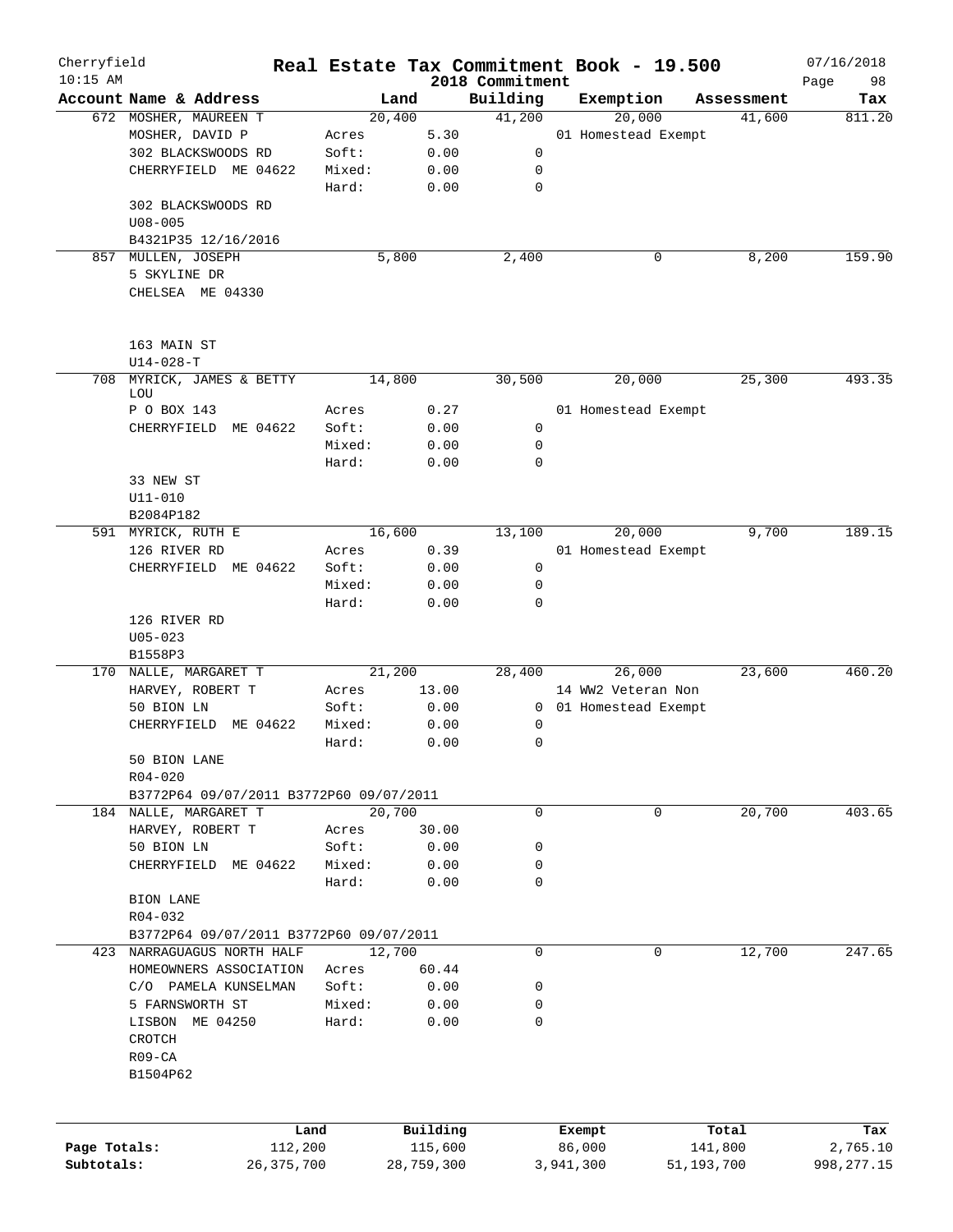| Cherryfield |                                                           |        |        |                 | Real Estate Tax Commitment Book - 19.500 |            | 07/16/2018 |
|-------------|-----------------------------------------------------------|--------|--------|-----------------|------------------------------------------|------------|------------|
| $10:15$ AM  |                                                           |        |        | 2018 Commitment |                                          |            | Page<br>99 |
|             | Account Name & Address                                    |        | Land   | Building        | Exemption                                | Assessment | Tax        |
|             | 972 NARRAGUAGUS SNOWMOBILE<br><b>CLUB</b>                 | 14,300 |        | 19,400          | $\Omega$                                 | 33,700     | 657.15     |
|             | P O BOX 234                                               | Acres  | 3.20   |                 |                                          |            |            |
|             | CHERRYFIELD ME 04622                                      | Soft:  | 0.00   | 0               |                                          |            |            |
|             |                                                           | Mixed: | 0.00   | $\mathbf 0$     |                                          |            |            |
|             |                                                           | Hard:  | 0.00   | $\mathbf 0$     |                                          |            |            |
|             | 334 RIDGE RD                                              |        |        |                 |                                          |            |            |
|             | $U19 - 014$                                               |        |        |                 |                                          |            |            |
|             | 156 NASH, SEAN M                                          |        | 8,600  | 0               | 0                                        | 8,600      | 167.70     |
|             | 1008 RIVER ST                                             | Acres  | 0.98   |                 |                                          |            |            |
|             | HYDE PARK MA 02136                                        | Soft:  | 0.00   | 0               |                                          |            |            |
|             |                                                           | Mixed: | 0.00   | 0               |                                          |            |            |
|             |                                                           | Hard:  | 0.00   | 0               |                                          |            |            |
|             | WILLEY DISTRICT RD<br>R04-010-002<br>B1772P96             |        |        |                 |                                          |            |            |
|             | 151 NELSON, RONNIE L                                      |        | 17,900 | 39,700          | 20,000                                   | 37,600     | 733.20     |
|             | 108 WILLEY DISTRICT RD                                    | Acres  | 2.00   |                 | 01 Homestead Exempt                      |            |            |
|             | CHERRYFIELD ME 04622                                      | Soft:  | 0.00   | 0               |                                          |            |            |
|             |                                                           | Mixed: | 0.00   | 0               |                                          |            |            |
|             |                                                           | Hard:  | 0.00   | 0               |                                          |            |            |
|             | 108 WILLEY DISTRICT RD<br>$R04 - 005$                     |        |        |                 |                                          |            |            |
|             | B2094P467 01/30/1995                                      |        |        |                 |                                          |            |            |
|             | 153 NELSON, RONNIE L                                      | 14,700 |        | $\mathbf 0$     | 0                                        | 14,700     | 286.65     |
|             | 108 WILLEY DISTRICT RD                                    | Acres  | 19.00  |                 |                                          |            |            |
|             | CHERRYFIELD ME 04622                                      | Soft:  | 0.00   | 0               |                                          |            |            |
|             |                                                           | Mixed: | 0.00   | 0               |                                          |            |            |
|             |                                                           | Hard:  | 0.00   | 0               |                                          |            |            |
|             | WILLEY DISTRICT RD<br>(OFF)<br>R04-007                    |        |        |                 |                                          |            |            |
|             | B3860P189 07/05/2012                                      |        |        |                 |                                          |            |            |
|             | 149 NELSON, RONNIE L                                      | 15,400 |        | $\mathbf 0$     | 0                                        | 15,400     | 300.30     |
|             | 108 WILLEY DISTRICT RD                                    | Acres  | 2.70   |                 |                                          |            |            |
|             | CHERRYFIELD ME 04622                                      | Soft:  | 0.00   | 0               |                                          |            |            |
|             |                                                           | Mixed: | 0.00   | 0               |                                          |            |            |
|             |                                                           | Hard:  | 0.00   | $\Omega$        |                                          |            |            |
|             | WILLEY DISTRICT RD                                        |        |        |                 |                                          |            |            |
|             | R04-004                                                   |        |        |                 |                                          |            |            |
|             | B1034P67                                                  |        |        |                 |                                          |            |            |
|             | 119 NEVES, ERIC D                                         |        | 17,300 | 44,600          | 0                                        | 61,900     | 1,207.05   |
|             | 215 LINCOLN MILLS RD                                      | Acres  | 1.03   |                 |                                          |            |            |
|             | CORINNA ME 04928                                          | Soft:  | 0.00   | 0               |                                          |            |            |
|             |                                                           | Mixed: | 0.00   | 0               |                                          |            |            |
|             |                                                           | Hard:  | 0.00   | $\mathbf 0$     |                                          |            |            |
|             | 717 BLACKSWOODS RD<br>$R03 - 043$<br>B3191P102 09/12/2006 |        |        |                 |                                          |            |            |
|             |                                                           |        |        |                 |                                          |            |            |

|              | Land       | Building   | Exempt    | Total      | Tax          |
|--------------|------------|------------|-----------|------------|--------------|
| Page Totals: | 88,200     | 103,700    | 20,000    | 171,900    | 3,352.05     |
| Subtotals:   | 26,463,900 | 28,863,000 | 3,961,300 | 51,365,600 | 1,001,629.20 |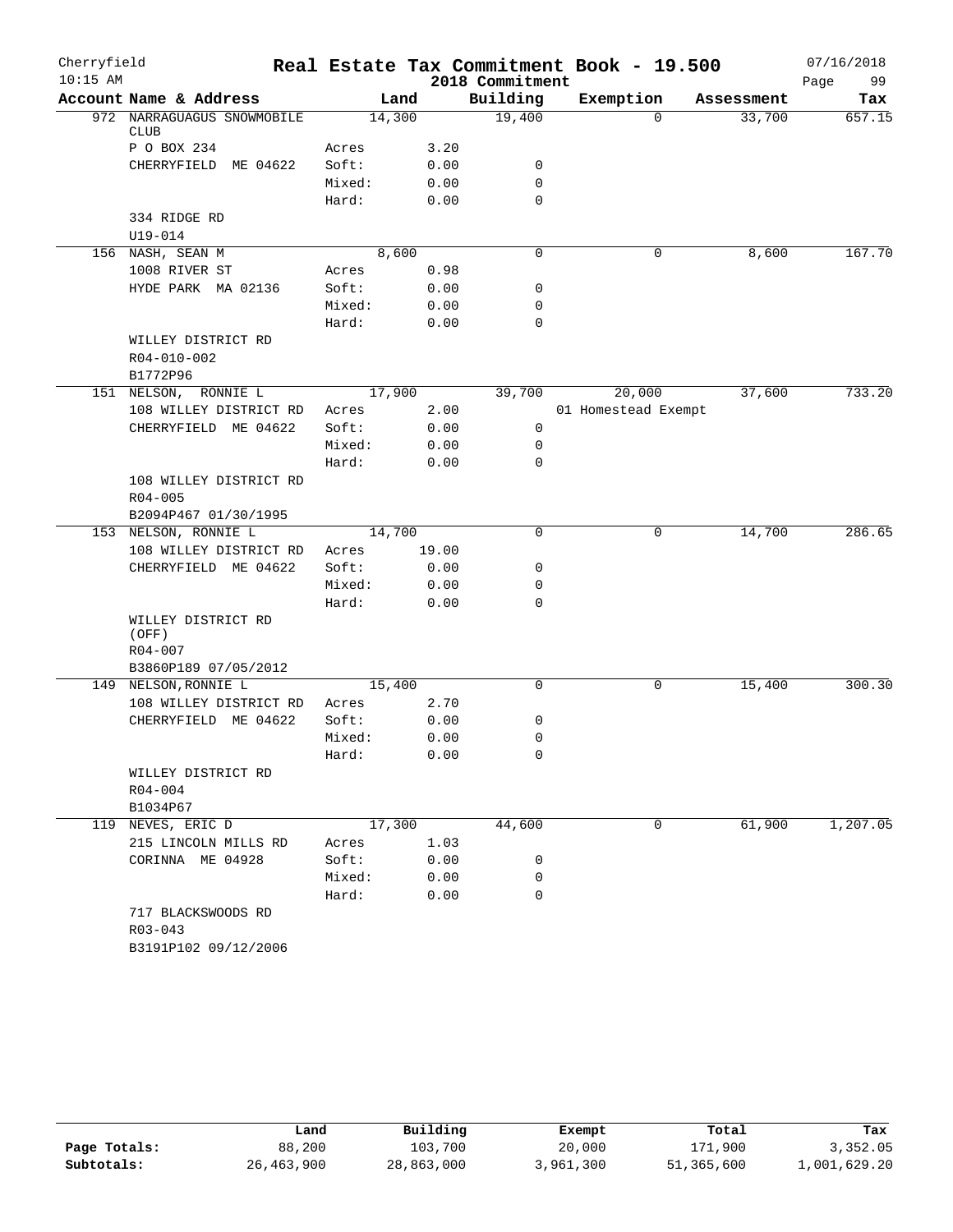| Cherryfield<br>$10:15$ AM |                                            |         |            | 2018 Commitment | Real Estate Tax Commitment Book - 19.500 |            | 07/16/2018<br>100<br>Page |
|---------------------------|--------------------------------------------|---------|------------|-----------------|------------------------------------------|------------|---------------------------|
|                           | Account Name & Address                     |         | Land       | Building        | Exemption                                | Assessment | Tax                       |
|                           | 925 NEWENHAM HARRY D &                     |         | 9,500      | 3,700           | $\Omega$                                 | 13,200     | 257.40                    |
|                           | BARBARA J<br>C/O ERNEST ROGER MORSE<br>JR. | Acres   | 0.59       |                 |                                          |            |                           |
|                           | 239 RIDGE RD                               | Soft:   | 0.00       | 0               |                                          |            |                           |
|                           | CHERRYFIELD ME 04622                       | Mixed:  | 0.00       | 0               |                                          |            |                           |
|                           |                                            | Hard:   | 0.00       | $\mathbf 0$     |                                          |            |                           |
|                           | 239 RIDGE RD                               |         |            |                 |                                          |            |                           |
|                           | U17-007                                    |         |            |                 |                                          |            |                           |
|                           | B3114P47 02/20/2006                        |         |            |                 |                                          |            |                           |
|                           | 194 NICHOLS, HEIRS OF<br>HILDA             |         | 37,000     | 73,200          | 0                                        | 110,200    | 2,148.90                  |
|                           | 198 NORTH MAIN ST                          | Acres   | 36.00      |                 |                                          |            |                           |
|                           | CHERRYFIELD ME 04622                       | Soft:   | 12.00      | 1,692           |                                          |            |                           |
|                           |                                            | Mixed:  | 18.00      | 2,970           |                                          |            |                           |
|                           |                                            | Hard:   | 0.00       | $\mathbf 0$     |                                          |            |                           |
|                           | 198 NORTH MAIN ST                          |         |            |                 |                                          |            |                           |
|                           | $R04 - 040$<br>B774P121                    |         |            |                 |                                          |            |                           |
|                           | 176 NICHOLS, GORDON H                      |         | 14,700     | 0               | 0                                        | 14,700     | 286.65                    |
|                           | C/O 4 NOMOR NICHOLS                        | Acres   | 1.43       |                 |                                          |            |                           |
|                           | 9 ELM STREET                               | Soft:   | 0.00       | 0               |                                          |            |                           |
|                           | TYNGSBORO MA 01879                         | Mixed:  | 0.00       | 0               |                                          |            |                           |
|                           |                                            | Hard:   | 0.00       | $\mathbf 0$     |                                          |            |                           |
|                           | 49 NORTH MAIN ST                           |         |            |                 |                                          |            |                           |
|                           | R04-025-002                                |         |            |                 |                                          |            |                           |
|                           | B1918P159<br>175 NICHOLS, 4 NOMOR          |         | 17,900     | $\mathbf 0$     | 0                                        | 17,900     | 349.05                    |
|                           | 9 ELMS STREET                              | Acres   | 11.00      |                 |                                          |            |                           |
|                           | TYNGSBORO MA 01879                         | Soft:   | 0.00       | 0               |                                          |            |                           |
|                           |                                            | Mixed:  | 0.00       | $\mathbf 0$     |                                          |            |                           |
|                           |                                            | Hard:   | 0.00       | $\mathbf 0$     |                                          |            |                           |
|                           | NORTH MAIN ST<br>R04-025-001               |         |            |                 |                                          |            |                           |
|                           | 728 NODDIN, DOUGLAS H                      |         | 26,600     | 81,800          | 0                                        | 108,400    | 2,113.80                  |
|                           | 385 UPPER DEDHAM RD                        | Acres   | 7.10       |                 |                                          |            |                           |
|                           | DEDHAM ME 04429                            | Soft:   | 0.00       | 0               |                                          |            |                           |
|                           |                                            | Mixed:  | 0.00       | 0               |                                          |            |                           |
|                           |                                            | Hard:   | 0.00       | $\mathbf 0$     |                                          |            |                           |
|                           | 56 PARK ST<br>$U11 - 029$                  |         |            |                 |                                          |            |                           |
|                           | B3387P162 03/05/2008                       |         |            |                 |                                          |            |                           |
|                           | 346 NOGUEIRA, JACOB I                      |         | 12,900     | 7,200           | 0                                        | 20,100     | 391.95                    |
|                           | 61 MEADOW BROOK RD                         | Acres   | 2.20       |                 |                                          |            |                           |
|                           | NORWELL MA 02061                           | Soft:   | 0.00       | 0               |                                          |            |                           |
|                           |                                            | Mixed:  | 0.00       | $\mathbf 0$     |                                          |            |                           |
|                           |                                            | Hard:   | 0.00       | 0               |                                          |            |                           |
|                           | 421 SPRAGUE FALLS RD                       |         |            |                 |                                          |            |                           |
|                           | R08-016<br>B2133P90                        |         |            |                 |                                          |            |                           |
|                           | 482 NORTON, TERRY J                        |         | 19,600     | 29,900          | 20,000                                   | 29,500     | 575.25                    |
|                           | NORTON, MILDRED O                          | Acres   | 0.64       |                 | 01 Homestead Exempt                      |            |                           |
|                           | c/o George Bamford                         | Soft:   | 0.00       | 0               |                                          |            |                           |
|                           | 223 Milbridge Rd                           | Mixed:  | 0.00       | 0               |                                          |            |                           |
|                           | Cherryfield ME 04622                       | Hard:   | 0.00       | $\mathbf 0$     |                                          |            |                           |
|                           | 223 MILBRIDGE RD                           |         |            |                 |                                          |            |                           |
|                           | $U01 - 011 - 002$                          |         |            |                 |                                          |            |                           |
|                           | B2116P57                                   |         |            |                 |                                          |            |                           |
|                           |                                            | Land    | Building   |                 | Exempt                                   | Total      | Tax                       |
| Page Totals:              |                                            | 138,200 | 195,800    |                 | 20,000                                   | 314,000    | 6, 123.00                 |
| Subtotals:                | 26,602,100                                 |         | 29,058,800 |                 | 3,981,300                                | 51,679,600 | 1,007,752.20              |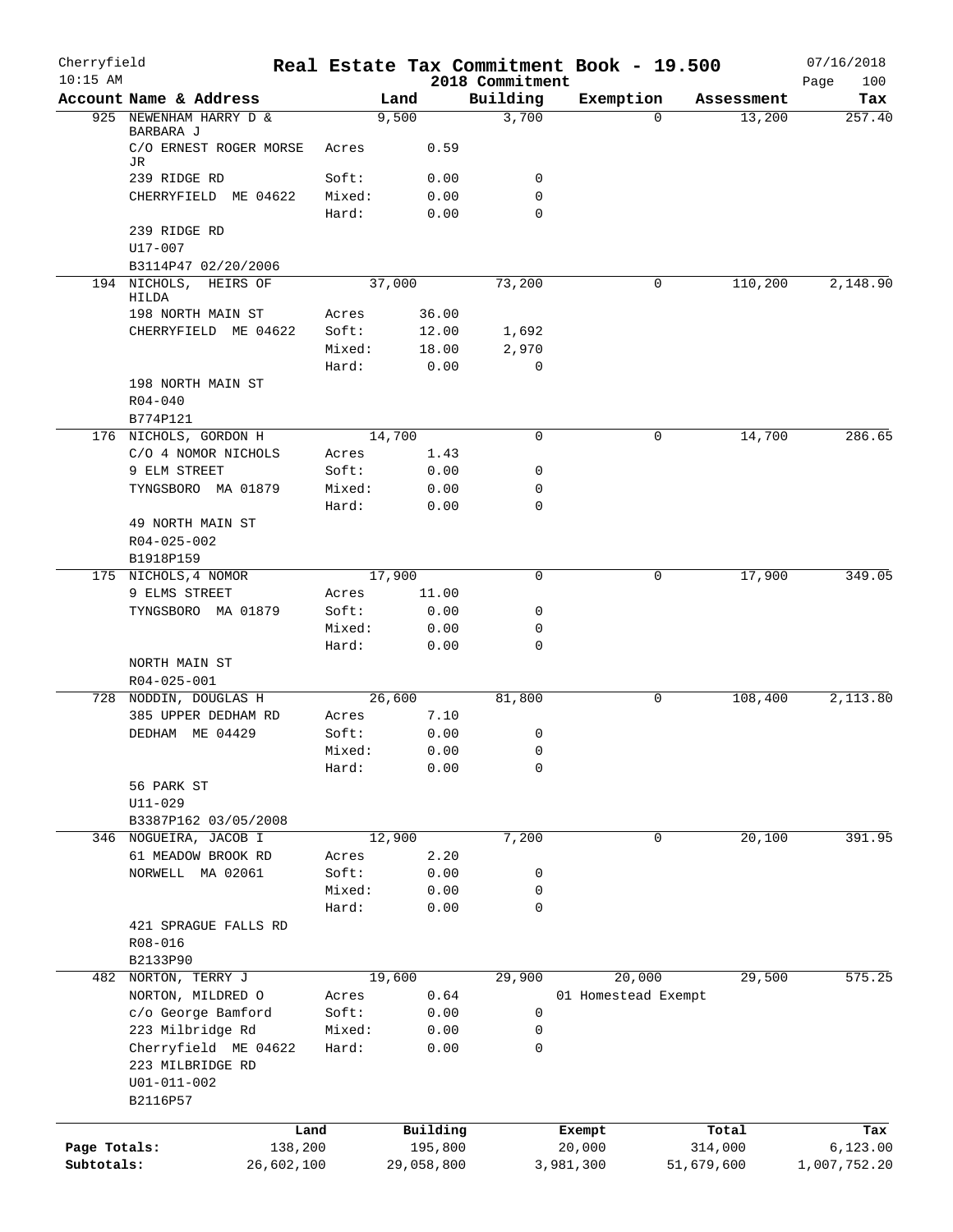| Cherryfield<br>$10:15$ AM |                                               |        |        |        | 2018 Commitment | Real Estate Tax Commitment Book - 19.500 |            | 07/16/2018<br>Page<br>101 |
|---------------------------|-----------------------------------------------|--------|--------|--------|-----------------|------------------------------------------|------------|---------------------------|
|                           | Account Name & Address                        |        | Land   |        | Building        | Exemption                                | Assessment | Tax                       |
|                           | 15 NOWICKI FAMILY TRUST,<br>ALLAN J & DIANE M |        | 9,400  |        | $\mathbf 0$     | $\Omega$                                 | 9,400      | 183.30                    |
|                           | PO BOX 238                                    | Acres  |        | 13.50  |                 |                                          |            |                           |
|                           | ERWINNA PA 18920                              | Soft:  |        | 0.00   | 0               |                                          |            |                           |
|                           |                                               | Mixed: |        | 0.00   | 0               |                                          |            |                           |
|                           |                                               | Hard:  |        | 0.00   | $\mathbf 0$     |                                          |            |                           |
|                           | MILBRIDGE RD                                  |        |        |        |                 |                                          |            |                           |
|                           | R01-006-001                                   |        |        |        |                 |                                          |            |                           |
|                           | B4376P176 07/20/2017                          |        |        |        |                 |                                          |            |                           |
|                           | 40 NOWICKI, ALLAN J &<br>DIANE M              |        | 22,300 |        | 0               | 0                                        | 22,300     | 434.85                    |
|                           | AJ & DN NOWICKI FAMILY<br>TRUST               | Acres  |        | 118.00 |                 |                                          |            |                           |
|                           | P O BOX 238                                   | Soft:  |        | 37.00  | 5,217           |                                          |            |                           |
|                           | ERWINNA PA 18920                              | Mixed: |        | 39.00  | 6,435           |                                          |            |                           |
|                           |                                               | Hard:  |        | 38.00  | 4,788           |                                          |            |                           |
|                           | MILBRIDGE RD                                  |        |        |        |                 |                                          |            |                           |
|                           | R01-028                                       |        |        |        |                 |                                          |            |                           |
|                           | B3986P70 08/19/2013                           |        |        |        |                 |                                          |            |                           |
|                           | 247 NUNES, JAMES R                            |        | 23,700 |        | 43,400          | 20,000                                   | 47,100     | 918.45                    |
|                           | 365 WILLEY DISTRICT RD                        | Acres  |        | 12.00  |                 | 01 Homestead Exempt                      |            |                           |
|                           | CHERRYFIELD ME 04622                          | Soft:  |        | 0.00   | $\mathbf 0$     |                                          |            |                           |
|                           |                                               | Mixed: |        | 0.00   | 0               |                                          |            |                           |
|                           |                                               | Hard:  |        | 0.00   | $\mathbf 0$     |                                          |            |                           |
|                           | 365 WILLEY DISTRICT RD                        |        |        |        |                 |                                          |            |                           |
|                           | R05-040-002                                   |        |        |        |                 |                                          |            |                           |
|                           | B2655P283                                     |        |        |        |                 |                                          |            |                           |
|                           | 464 NUTTER, FRANK K                           |        | 23,200 |        | $\mathbf 0$     | 0                                        | 23,200     | 452.40                    |
|                           | 16 LEACH HOLLOW RD                            | Acres  |        | 42.90  |                 |                                          |            |                           |
|                           | SHERMAN CT 06784                              | Soft:  |        | 0.00   | 0               |                                          |            |                           |
|                           |                                               | Mixed: |        | 0.00   | 0               |                                          |            |                           |
|                           |                                               | Hard:  |        | 0.00   | 0               |                                          |            |                           |
|                           | CROTCH                                        |        |        |        |                 |                                          |            |                           |
|                           | $R10 - 014$                                   |        |        |        |                 |                                          |            |                           |
|                           | B1661P37                                      |        |        |        |                 |                                          |            |                           |
|                           | 1136 OAKES JR, REGINALD<br>LAWRENCE           |        | 8,800  |        | 22,900          | 20,000                                   | 11,700     | 228.15                    |
|                           | SARGENT, HOLLY                                | Acres  |        | 1.20   |                 | 01 Homestead Exempt                      |            |                           |
|                           | HOLLY SARGENT                                 | Soft:  |        | 0.00   | 0               |                                          |            |                           |
|                           | 80 PARKER HILL RD                             | Mixed: |        | 0.00   | 0               |                                          |            |                           |
|                           | CHERRYFIELD ME 04622                          | Hard:  |        | 0.00   | 0               |                                          |            |                           |
|                           | 80 PARKER HILL RD                             |        |        |        |                 |                                          |            |                           |
|                           | $U18 - 006 - 003$                             |        |        |        |                 |                                          |            |                           |
|                           | B2369P146                                     |        |        |        |                 |                                          |            |                           |
|                           | 553 O'BRIAN, CORAL IRIS                       |        | 16,200 |        | 40,500          | 0                                        | 56,700     | 1,105.65                  |
|                           | PO BOX 21                                     | Acres  |        | 0.36   |                 |                                          |            |                           |
|                           | FRANKLIN ME 04634                             | Soft:  |        | 0.00   | 0               |                                          |            |                           |
|                           |                                               | Mixed: |        | 0.00   | 0               |                                          |            |                           |
|                           |                                               | Hard:  |        | 0.00   | 0               |                                          |            |                           |
|                           | 34 SCHOOL ST                                  |        |        |        |                 |                                          |            |                           |
|                           | $U04 - 014$                                   |        |        |        |                 |                                          |            |                           |
|                           | B4407P240 10/20/2017                          |        |        |        |                 |                                          |            |                           |
|                           |                                               |        |        |        |                 |                                          |            |                           |

|              | úand       | Building   | Exempt    | Total      | Tax          |
|--------------|------------|------------|-----------|------------|--------------|
| Page Totals: | 103,600    | 106,800    | 40,000    | 170,400    | 3,322.80     |
| Subtotals:   | 26,705,700 | 29,165,600 | 4,021,300 | 51,850,000 | 1,011,075.00 |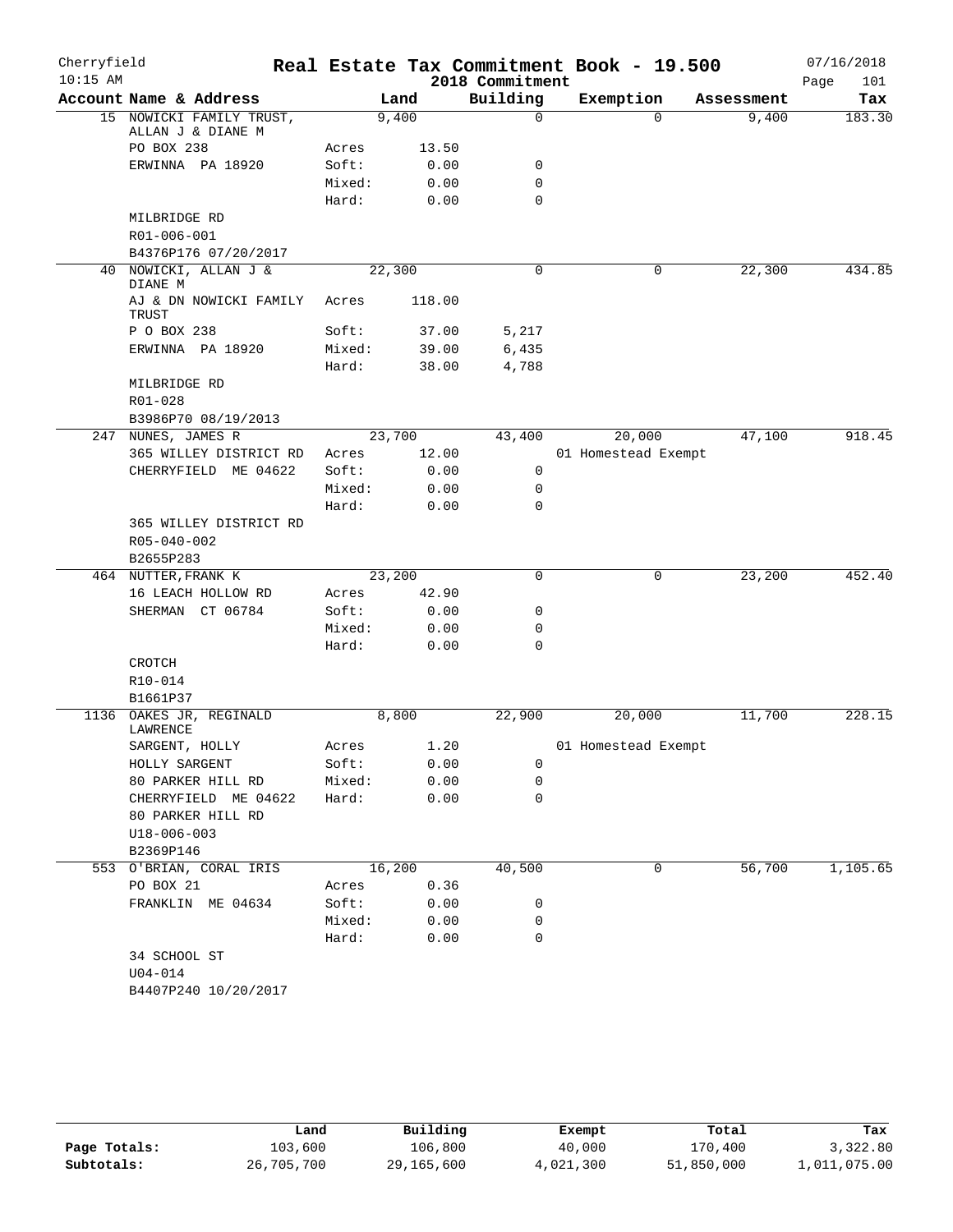| Cherryfield<br>$10:15$ AM |                                          |                |        | 2018 Commitment | Real Estate Tax Commitment Book - 19.500 |            | 07/16/2018<br>Page<br>102 |
|---------------------------|------------------------------------------|----------------|--------|-----------------|------------------------------------------|------------|---------------------------|
|                           | Account Name & Address                   |                | Land   | Building        | Exemption                                | Assessment | Tax                       |
|                           | 417 OCHS, CHARLES                        | 22,100         |        | 0               | $\Omega$                                 | 22,100     | 430.95                    |
|                           | 139 METZLER RD                           | Acres          | 43.75  |                 |                                          |            |                           |
|                           | E BRIDGEWATER MA 02333                   | Soft:          | 0.00   | 0               |                                          |            |                           |
|                           |                                          | Mixed:         | 0.00   | 0               |                                          |            |                           |
|                           |                                          | Hard:          | 0.00   | 0               |                                          |            |                           |
|                           | CROTCH                                   |                |        |                 |                                          |            |                           |
|                           | R09-001-038                              |                |        |                 |                                          |            |                           |
|                           | B3010P149 05/24/2005                     |                |        |                 |                                          |            |                           |
|                           | 615 OETTER, DOUGLAS R                    | 25,800         |        | 97,300          | 0                                        | 123,100    | 2,400.45                  |
|                           | 701 WEST THOMAS ST                       | Acres          | 4.73   |                 |                                          |            |                           |
|                           | MILLEDGEVILLE GA 61061                   | Soft:          | 0.00   | 0               |                                          |            |                           |
|                           |                                          | Mixed:         | 0.00   | 0               |                                          |            |                           |
|                           |                                          | Hard:          | 0.00   | 0               |                                          |            |                           |
|                           | 63 NORTH ST                              |                |        |                 |                                          |            |                           |
|                           | $U06 - 005$                              |                |        |                 |                                          |            |                           |
|                           | B4076P200 07/22/2014                     |                |        |                 |                                          |            |                           |
|                           | 299 OKEEFE, PHILLIP M                    | 80,200         |        | $\mathbf 0$     | 0                                        | 80,200     | 1,563.90                  |
|                           | 1378 MAIN ST                             | Acres          | 162.00 |                 |                                          |            |                           |
|                           | HARRINGTON ME 04643                      | Soft:          | 0.00   | 0               |                                          |            |                           |
|                           |                                          | Mixed:         | 0.00   | 0               |                                          |            |                           |
|                           |                                          | Hard:          | 0.00   | 0               |                                          |            |                           |
|                           | RIDGE RD (OFF)                           |                |        |                 |                                          |            |                           |
|                           | R06-010                                  |                |        |                 |                                          |            |                           |
|                           | B3576P42 10/02/2009 B3567P230 09/11/2009 |                |        |                 |                                          |            |                           |
|                           | 1125 OLSEN JR, NORMAN H &                | 48,500         |        | $\mathbf 0$     | 0                                        | 48,500     | 945.75                    |
|                           | PATRICIA M                               |                |        |                 |                                          |            |                           |
|                           | 402 MILBRIDGE RD                         | Acres          | 11.00  |                 |                                          |            |                           |
|                           | CHERRYFIELDL ME 04622                    | Soft:          | 0.00   | 0               |                                          |            |                           |
|                           |                                          | Mixed:         | 0.00   | 0               |                                          |            |                           |
|                           |                                          | Hard:          | 0.00   | 0               |                                          |            |                           |
|                           | US ROUTE 1                               |                |        |                 |                                          |            |                           |
|                           | R01-001-008                              |                |        |                 |                                          |            |                           |
|                           | B2927P1 09/16/2004                       |                |        |                 |                                          |            |                           |
|                           | 2 OLSEN JR, NORMAN H &                   | 81,900         |        | 129,500         | 20,000                                   | 191,400    | 3,732.30                  |
|                           | PATRICIA M                               |                | 21.00  |                 | 01 Homestead Exempt                      |            |                           |
|                           | 402 MILBRIDGE RD                         | Acres<br>Soft: | 0.00   | 0               |                                          |            |                           |
|                           | CHERRYFIELD ME 04622                     | Mixed:         | 0.00   | 0               |                                          |            |                           |
|                           |                                          |                | 0.00   | 0               |                                          |            |                           |
|                           | 402 MILBRIDGE RD                         | Hard:          |        |                 |                                          |            |                           |
|                           | R01-001-001                              |                |        |                 |                                          |            |                           |
|                           | B2927P1                                  |                |        |                 |                                          |            |                           |
| 389                       | ONEIL, GEORGE &                          | 21,000         |        | 0               | 0                                        | 21,000     | 409.50                    |
|                           | CHRISTINA                                |                |        |                 |                                          |            |                           |
|                           | 658 SUNRISE AVE.                         | Acres          | 40.69  |                 |                                          |            |                           |
|                           | BARRE MA 01005                           | Soft:          | 0.00   | 0               |                                          |            |                           |
|                           |                                          | Mixed:         | 0.00   | 0               |                                          |            |                           |
|                           |                                          | Hard:          | 0.00   | 0               |                                          |            |                           |
|                           | CROTCH                                   |                |        |                 |                                          |            |                           |
|                           | R09-001-009                              |                |        |                 |                                          |            |                           |
|                           | B1733P47                                 |                |        |                 |                                          |            |                           |
|                           |                                          |                |        |                 |                                          |            |                           |

|              | Land       | Building   | Exempt    | Total      | Tax          |
|--------------|------------|------------|-----------|------------|--------------|
| Page Totals: | 279,500    | 226,800    | 20,000    | 486,300    | 9,482.85     |
| Subtotals:   | 26,985,200 | 29,392,400 | 4,041,300 | 52,336,300 | 1,020,557.85 |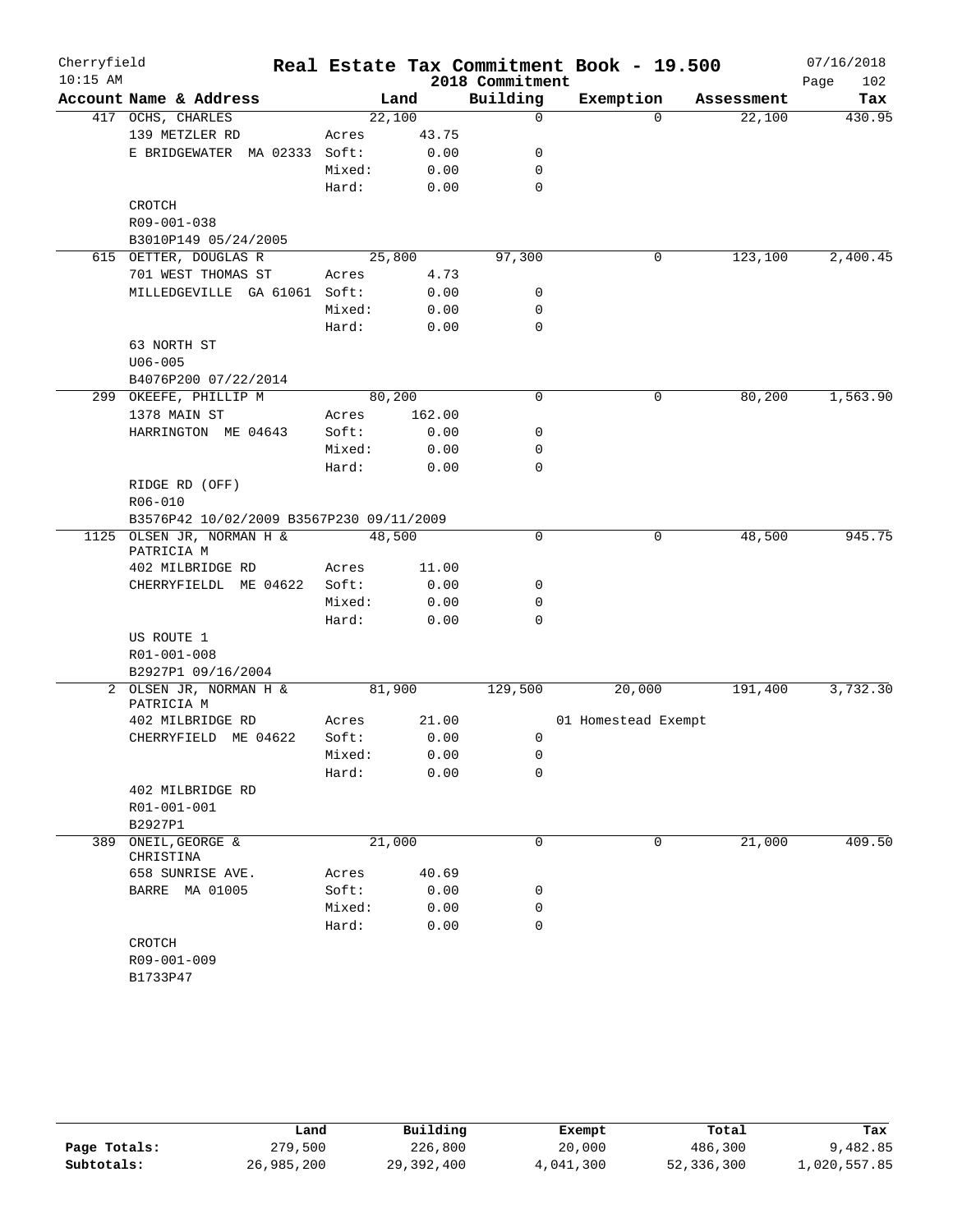| Cherryfield |                                          |         |       |                 | Real Estate Tax Commitment Book - 19.500 |            | 07/16/2018  |
|-------------|------------------------------------------|---------|-------|-----------------|------------------------------------------|------------|-------------|
| $10:15$ AM  |                                          |         |       | 2018 Commitment |                                          |            | 103<br>Page |
|             | Account Name & Address                   | Land    |       | Building        | Exemption                                | Assessment | Tax         |
|             | 967 OPENSHAW, GEORGE                     | 17,600  |       | 71,000          | 26,000                                   | 62,600     | 1,220.70    |
|             | 377 RIDGE ROAD                           | Acres   | 1.49  |                 | 01 Homestead Exempt                      |            |             |
|             | CHERRYFIELD ME 04622                     | Soft:   | 0.00  |                 | 0 12 WW2 Veteran Res                     |            |             |
|             |                                          | Mixed:  | 0.00  | 0               |                                          |            |             |
|             |                                          | Hard:   | 0.00  | 0               |                                          |            |             |
|             | 377 RIDGE RD                             |         |       |                 |                                          |            |             |
|             | U19-011                                  |         |       |                 |                                          |            |             |
|             | B1236P233                                |         |       |                 |                                          |            |             |
|             | 638 ORTIZ, JOSE G ZAMORA                 | 23,300  |       | 90,700          | 0                                        | 114,000    | 2,223.00    |
|             | ZAMORA, REBECA ORTIZ                     | Acres   | 1.43  |                 |                                          |            |             |
|             | 9 DOGWOOD LANE                           | Soft:   | 0.00  | 0               |                                          |            |             |
|             | CHERRYFIELD ME 04622                     | Mixed:  | 0.00  | 0               |                                          |            |             |
|             |                                          | Hard:   | 0.00  | 0               |                                          |            |             |
|             | 9 DOGWOOD LANE                           |         |       |                 |                                          |            |             |
|             | $U06 - 025 - 002$                        |         |       |                 |                                          |            |             |
|             | B4401P143 10/02/2017                     |         |       |                 |                                          |            |             |
| 671         | OSGOOD, L SCOTT & LAURA                  | 26, 200 |       | 128,500         | 20,000                                   | 134,700    | 2,626.65    |
|             | Α<br>278 BLACKSWOODS RD                  | Acres   | 13.40 |                 | 01 Homestead Exempt                      |            |             |
|             | CHERRYFIELD ME 04622                     | Soft:   | 0.00  | 0               |                                          |            |             |
|             |                                          | Mixed:  | 0.00  | 0               |                                          |            |             |
|             |                                          | Hard:   | 0.00  | $\mathbf 0$     |                                          |            |             |
|             | 278 BLACKSWOODS RD                       |         |       |                 |                                          |            |             |
|             | $U08 - 004$                              |         |       |                 |                                          |            |             |
|             | B4063P137 06/12/2014                     |         |       |                 |                                          |            |             |
|             | 189 OSGOOD, LOWELL SCOTT &               | 51,600  |       | 5,000           | 0                                        | 56,600     | 1,103.70    |
|             | LAURA A                                  |         |       |                 |                                          |            |             |
|             | 278 BLACKS WOODS RD                      | Acres   | 56.00 |                 |                                          |            |             |
|             | CHERRYFIELD ME 04622                     | Soft:   | 0.00  | 0               |                                          |            |             |
|             |                                          | Mixed:  | 0.00  | 0               |                                          |            |             |
|             |                                          | Hard:   | 0.00  | $\mathbf 0$     |                                          |            |             |
|             | BUTLER RD                                |         |       |                 |                                          |            |             |
|             | R04-037-001                              |         |       |                 |                                          |            |             |
|             | B4334P108 02/06/2017 B4200P99 10/22/2015 |         |       |                 |                                          |            |             |
|             | 709 OSTBERG, JEFFREY D &                 | 17,100  |       | 60,300          | 20,000                                   | 57,400     | 1,119.30    |
|             | JENNY L                                  |         |       |                 |                                          |            |             |
|             | 27 NEW ST                                | Acres   | 0.43  |                 | 01 Homestead Exempt                      |            |             |
|             | CHERRYFIELD ME 04622                     | Soft:   | 0.00  | $\mathbf 0$     |                                          |            |             |
|             |                                          | Mixed:  | 0.00  | 0               |                                          |            |             |
|             |                                          | Hard:   | 0.00  | 0               |                                          |            |             |
|             | 27 NEW ST                                |         |       |                 |                                          |            |             |
|             | $U11 - 011$<br>B2361P177                 |         |       |                 |                                          |            |             |
|             | 726 OSTBERG, JENNY L &                   | 23,100  |       | 48,700          | 0                                        | 71,800     | 1,400.10    |
|             | JEFFREY D                                |         |       |                 |                                          |            |             |
|             | 27 NEW ST                                | Acres   | 1.02  |                 |                                          |            |             |
|             | CHERRYFIELD ME 04622                     | Soft:   | 0.00  | 0               |                                          |            |             |
|             |                                          | Mixed:  | 0.00  | 0               |                                          |            |             |
|             |                                          | Hard:   | 0.00  | 0               |                                          |            |             |
|             | 26 NEW ST                                |         |       |                 |                                          |            |             |
|             | $U11 - 027$                              |         |       |                 |                                          |            |             |
|             | B4306P308 10/25/2016                     |         |       |                 |                                          |            |             |
|             |                                          |         |       |                 |                                          |            |             |
|             |                                          |         |       |                 |                                          |            |             |

|              | Land         | Building   | Exempt    | Total      | Tax          |
|--------------|--------------|------------|-----------|------------|--------------|
| Page Totals: | 158,900      | 404,200    | 66,000    | 497,100    | 9,693.45     |
| Subtotals:   | 27, 144, 100 | 29,796,600 | 4,107,300 | 52,833,400 | 1,030,251.30 |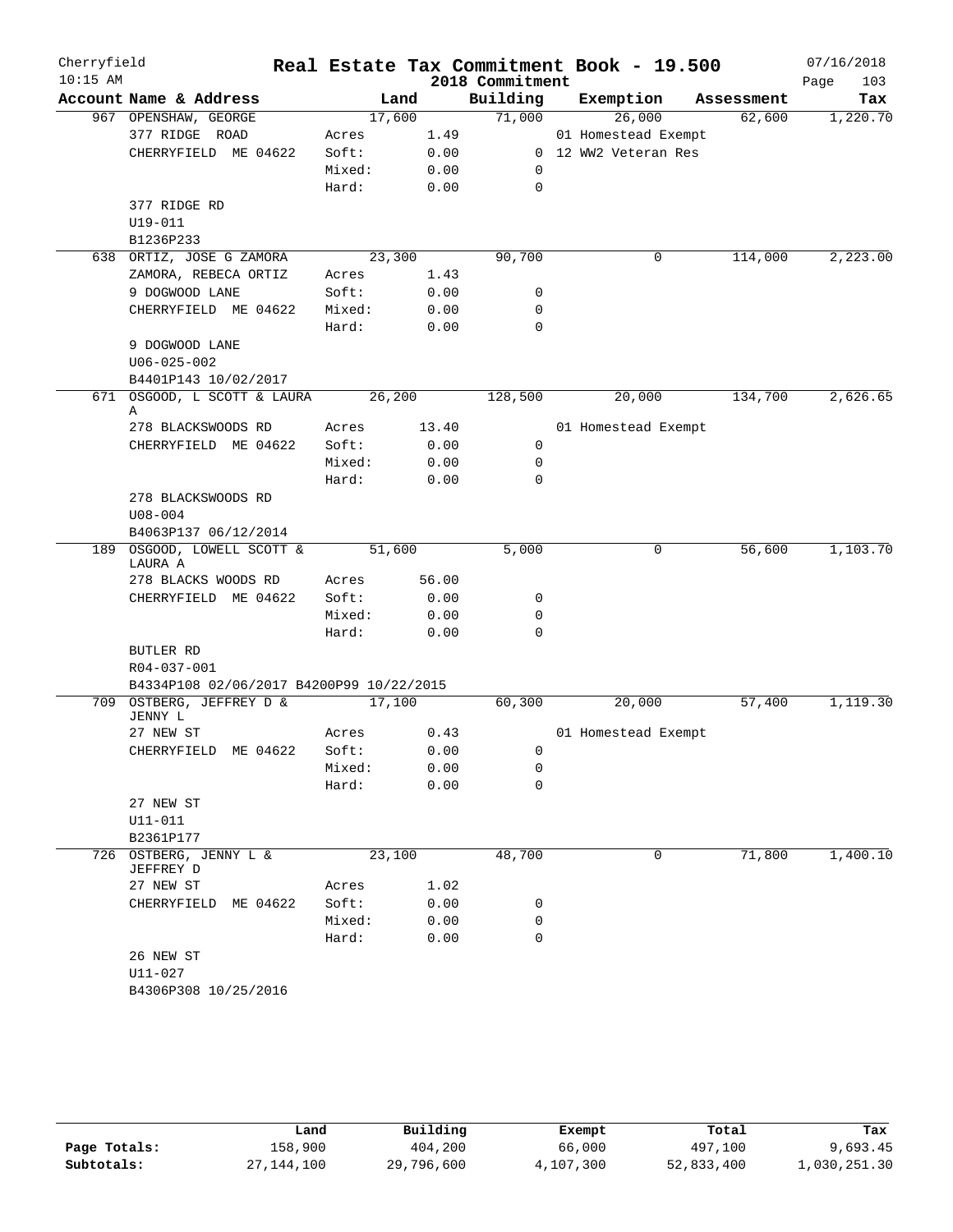| Cherryfield<br>$10:15$ AM       |                                                                                                                                                                                                                              |                                                                    |                                                                                                                                 |                                                                                      |                                             | 07/16/2018<br>104<br>Page                                                           |
|---------------------------------|------------------------------------------------------------------------------------------------------------------------------------------------------------------------------------------------------------------------------|--------------------------------------------------------------------|---------------------------------------------------------------------------------------------------------------------------------|--------------------------------------------------------------------------------------|---------------------------------------------|-------------------------------------------------------------------------------------|
| Account Name & Address          |                                                                                                                                                                                                                              |                                                                    |                                                                                                                                 |                                                                                      | Assessment                                  | Tax                                                                                 |
|                                 |                                                                                                                                                                                                                              |                                                                    |                                                                                                                                 | $\Omega$                                                                             |                                             | 444.60                                                                              |
|                                 |                                                                                                                                                                                                                              | 0.45                                                               |                                                                                                                                 |                                                                                      |                                             |                                                                                     |
| 27 NEW ST                       | Soft:                                                                                                                                                                                                                        | 0.00                                                               | 0                                                                                                                               |                                                                                      |                                             |                                                                                     |
| CHERRYFIELD ME 04622            | Mixed:                                                                                                                                                                                                                       | 0.00                                                               | 0                                                                                                                               |                                                                                      |                                             |                                                                                     |
|                                 | Hard:                                                                                                                                                                                                                        | 0.00                                                               | $\mathbf 0$                                                                                                                     |                                                                                      |                                             |                                                                                     |
| 30 NEW ST                       |                                                                                                                                                                                                                              |                                                                    |                                                                                                                                 |                                                                                      |                                             |                                                                                     |
| $U11 - 028$                     |                                                                                                                                                                                                                              |                                                                    |                                                                                                                                 |                                                                                      |                                             |                                                                                     |
| B4306P308 10/25/2016            |                                                                                                                                                                                                                              |                                                                    |                                                                                                                                 |                                                                                      |                                             |                                                                                     |
| 644 PAGELS, STEVEN F            |                                                                                                                                                                                                                              |                                                                    | 167,400                                                                                                                         | 0                                                                                    | 213,800                                     | 4,169.10                                                                            |
| P O BOX 28                      | Acres                                                                                                                                                                                                                        | 5.54                                                               |                                                                                                                                 |                                                                                      |                                             |                                                                                     |
| CHERRYFIELD ME 04622            | Soft:                                                                                                                                                                                                                        | 0.00                                                               | 0                                                                                                                               |                                                                                      |                                             |                                                                                     |
|                                 | Mixed:                                                                                                                                                                                                                       | 0.00                                                               | 0                                                                                                                               |                                                                                      |                                             |                                                                                     |
|                                 | Hard:                                                                                                                                                                                                                        | 0.00                                                               | $\Omega$                                                                                                                        |                                                                                      |                                             |                                                                                     |
| 150 BLACKSWOODS RD              |                                                                                                                                                                                                                              |                                                                    |                                                                                                                                 |                                                                                      |                                             |                                                                                     |
| $U07 - 004$                     |                                                                                                                                                                                                                              |                                                                    |                                                                                                                                 |                                                                                      |                                             |                                                                                     |
| B3397P218 04/08/2008            |                                                                                                                                                                                                                              |                                                                    |                                                                                                                                 |                                                                                      |                                             |                                                                                     |
|                                 |                                                                                                                                                                                                                              |                                                                    | 94,300                                                                                                                          |                                                                                      | 92,300                                      | 1,799.85                                                                            |
| P O BOX 28                      | Acres                                                                                                                                                                                                                        | 0.50                                                               |                                                                                                                                 |                                                                                      |                                             |                                                                                     |
| CHERRYFIELD ME 04622            | Soft:                                                                                                                                                                                                                        |                                                                    | 0                                                                                                                               |                                                                                      |                                             |                                                                                     |
|                                 | Mixed:                                                                                                                                                                                                                       |                                                                    | 0                                                                                                                               |                                                                                      |                                             |                                                                                     |
|                                 | Hard:                                                                                                                                                                                                                        |                                                                    | $\mathbf 0$                                                                                                                     |                                                                                      |                                             |                                                                                     |
|                                 |                                                                                                                                                                                                                              |                                                                    |                                                                                                                                 |                                                                                      |                                             |                                                                                     |
| $U11 - 033$                     |                                                                                                                                                                                                                              |                                                                    |                                                                                                                                 |                                                                                      |                                             |                                                                                     |
|                                 |                                                                                                                                                                                                                              |                                                                    |                                                                                                                                 |                                                                                      |                                             |                                                                                     |
|                                 |                                                                                                                                                                                                                              |                                                                    |                                                                                                                                 |                                                                                      |                                             | 990.60                                                                              |
|                                 |                                                                                                                                                                                                                              |                                                                    |                                                                                                                                 |                                                                                      |                                             |                                                                                     |
|                                 |                                                                                                                                                                                                                              |                                                                    |                                                                                                                                 |                                                                                      |                                             |                                                                                     |
|                                 | Mixed:                                                                                                                                                                                                                       |                                                                    | 0                                                                                                                               |                                                                                      |                                             |                                                                                     |
|                                 |                                                                                                                                                                                                                              |                                                                    | 0                                                                                                                               |                                                                                      |                                             |                                                                                     |
|                                 |                                                                                                                                                                                                                              |                                                                    |                                                                                                                                 |                                                                                      |                                             |                                                                                     |
| R05-015                         |                                                                                                                                                                                                                              |                                                                    |                                                                                                                                 |                                                                                      |                                             |                                                                                     |
|                                 |                                                                                                                                                                                                                              |                                                                    |                                                                                                                                 |                                                                                      |                                             |                                                                                     |
| PASQUINI, GINA -                |                                                                                                                                                                                                                              |                                                                    | 173,700                                                                                                                         | 0                                                                                    | 197,800                                     | 3,857.10                                                                            |
| LESLEY, THOMAS P QPR            | Acres                                                                                                                                                                                                                        | 2.74                                                               |                                                                                                                                 |                                                                                      |                                             |                                                                                     |
| ROSS & PASQUINI                 | Soft:                                                                                                                                                                                                                        | 0.00                                                               | 0                                                                                                                               |                                                                                      |                                             |                                                                                     |
|                                 |                                                                                                                                                                                                                              |                                                                    | 0                                                                                                                               |                                                                                      |                                             |                                                                                     |
| WESTPORT CT 06880               | Hard:                                                                                                                                                                                                                        | 0.00                                                               | 0                                                                                                                               |                                                                                      |                                             |                                                                                     |
| 36 RIVER RD                     |                                                                                                                                                                                                                              |                                                                    |                                                                                                                                 |                                                                                      |                                             |                                                                                     |
| $U04 - 012$                     |                                                                                                                                                                                                                              |                                                                    |                                                                                                                                 |                                                                                      |                                             |                                                                                     |
| 06/30/2015                      |                                                                                                                                                                                                                              |                                                                    |                                                                                                                                 |                                                                                      |                                             |                                                                                     |
| 565 PASQUINI, GINA -<br>TRUSTEE |                                                                                                                                                                                                                              |                                                                    | 0                                                                                                                               | 0                                                                                    | 3,800                                       | 74.10                                                                               |
| LESLEY, THOMAS P OPR<br>TRUST   | Acres                                                                                                                                                                                                                        | 0.43                                                               |                                                                                                                                 |                                                                                      |                                             |                                                                                     |
| ROSS & PASQUINI                 | Soft:                                                                                                                                                                                                                        | 0.00                                                               | 0                                                                                                                               |                                                                                      |                                             |                                                                                     |
| 19 LUDLOW RD #201               | Mixed:                                                                                                                                                                                                                       | 0.00                                                               | 0                                                                                                                               |                                                                                      |                                             |                                                                                     |
| WESTPORT CT 06880               | Hard:                                                                                                                                                                                                                        | 0.00                                                               | $\Omega$                                                                                                                        |                                                                                      |                                             |                                                                                     |
| RIVER RD                        |                                                                                                                                                                                                                              |                                                                    |                                                                                                                                 |                                                                                      |                                             |                                                                                     |
|                                 |                                                                                                                                                                                                                              |                                                                    |                                                                                                                                 |                                                                                      |                                             |                                                                                     |
| $U04 - 025$                     |                                                                                                                                                                                                                              |                                                                    |                                                                                                                                 |                                                                                      |                                             |                                                                                     |
|                                 | 727 OSTBERG, JENNY LAW<br>732 PAGELS, STEVEN F<br>83 PARK ST<br>B2659P205<br>215 PANGBURN, JUDITH F<br>1020 MANN-HILL ROAD<br>HOLDEN ME 04429<br>710 WILLEY DISTRICT RD<br>B2509P93<br>TRUSTEE<br>TRUST<br>19 LUDLOW RD #201 | OSTBERG, JEFFREY DONALD Acres<br>Acres<br>Soft:<br>Hard:<br>Mixed: | Land<br>17,400<br>46,400<br>18,000<br>0.00<br>0.00<br>0.00<br>16,800<br>0.91<br>0.00<br>0.00<br>0.00<br>24,100<br>0.00<br>3,800 | Building<br>5,400<br>34,000<br>0<br>B4199P5 10/16/2015 B4182P57 08/27/2015 B4164P289 | 2018 Commitment<br>Exemption<br>20,000<br>0 | Real Estate Tax Commitment Book - 19.500<br>22,800<br>01 Homestead Exempt<br>50,800 |

|              | Land       | Building     | Exempt    | Total        | Tax          |
|--------------|------------|--------------|-----------|--------------|--------------|
| Page Totals: | 126,500    | 474,800      | 20,000    | 581,300      | 11,335.35    |
| Subtotals:   | 27,270,600 | 30, 271, 400 | 4,127,300 | 53, 414, 700 | 1,041,586.65 |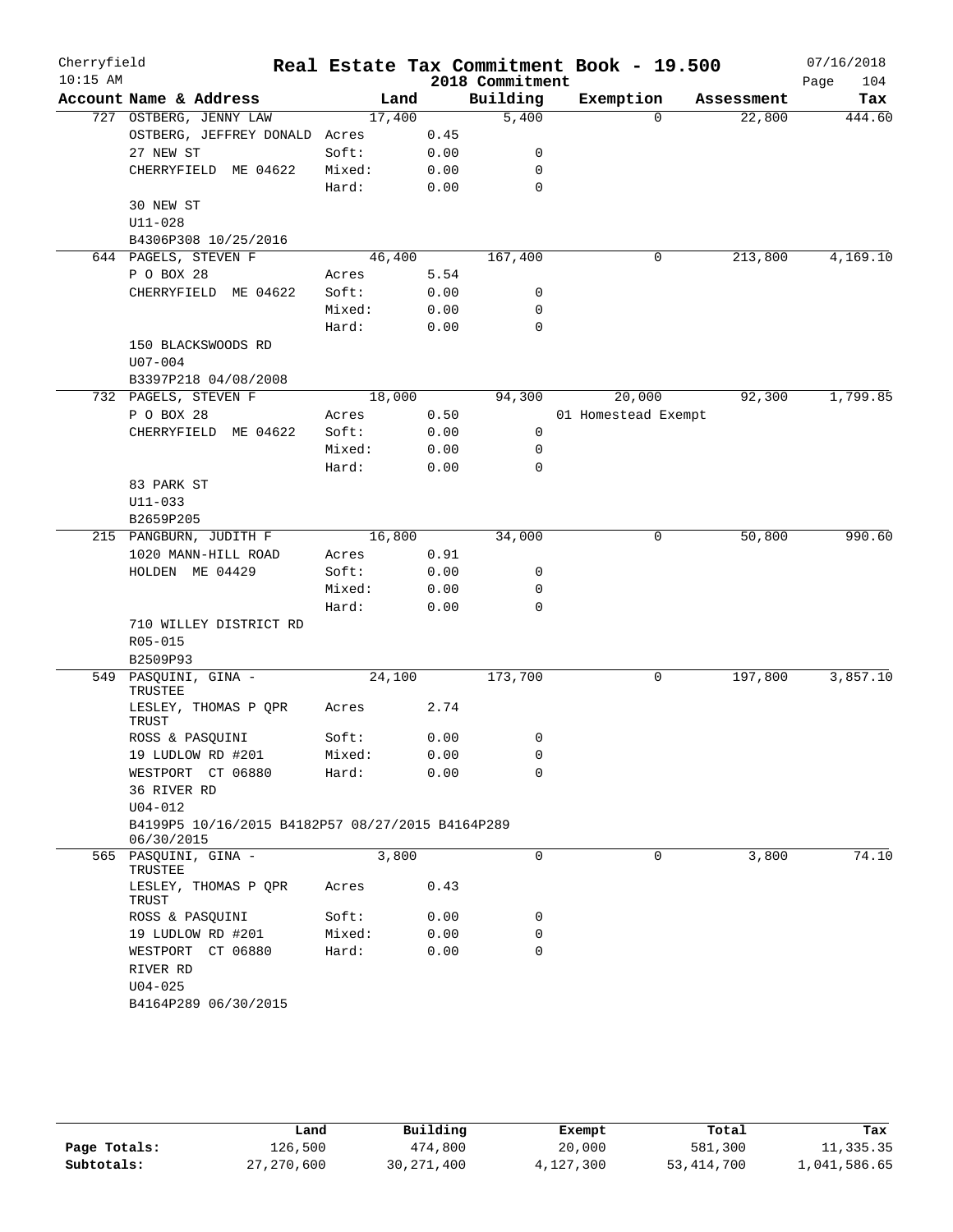| $10:15$ AM |                                  |        |        | 2018 Commitment | Real Estate Tax Commitment Book - 19.500 |            | Page<br>105 |
|------------|----------------------------------|--------|--------|-----------------|------------------------------------------|------------|-------------|
|            | Account Name & Address           |        | Land   | Building        | Exemption                                | Assessment | Tax         |
|            | 670 PAUL, JOSHUA E               |        | 14,800 | 6,600           | 0                                        | 21,400     | 417.30      |
|            | 86 BION LN                       | Acres  | 19.00  |                 |                                          |            |             |
|            | CHERRYFIELD ME 04622             | Soft:  | 2.00   | 282             |                                          |            |             |
|            |                                  | Mixed: | 7.00   | 1,155           |                                          |            |             |
|            |                                  | Hard:  | 0.00   | $\mathbf 0$     |                                          |            |             |
|            | 86 BION LANE                     |        |        |                 |                                          |            |             |
|            | R04-023-001                      |        |        |                 |                                          |            |             |
|            | B4363P128 06/08/2017             |        |        |                 |                                          |            |             |
|            | 409 PEABODY, CARRIE A            |        | 21,300 | $\mathbf 0$     | 0                                        | 21,300     | 415.35      |
|            | PO BOX 12                        | Acres  | 41.50  |                 |                                          |            |             |
|            | ADDISON ME 04606                 | Soft:  | 0.00   | 0               |                                          |            |             |
|            |                                  | Mixed: | 0.00   | 0               |                                          |            |             |
|            |                                  | Hard:  | 0.00   | $\mathbf 0$     |                                          |            |             |
|            | CROTCH                           |        |        |                 |                                          |            |             |
|            | R09-001-029                      |        |        |                 |                                          |            |             |
|            | B4341P174 03/09/2017             |        |        |                 |                                          |            |             |
|            | 1059 PEABODY, CONRAD             |        | 17,300 | 24,700          | 0                                        | 42,000     | 819.00      |
|            | 27 CROSS RD                      | Acres  | 1.00   |                 |                                          |            |             |
|            | COLUMBIA FALLS ME<br>04623       | Soft:  | 0.00   | 0               |                                          |            |             |
|            |                                  | Mixed: | 0.00   | 0               |                                          |            |             |
|            |                                  | Hard:  | 0.00   | $\mathbf 0$     |                                          |            |             |
|            | 300 RIDGE ROAD                   |        |        |                 |                                          |            |             |
|            | $U18 - 005$                      |        |        |                 |                                          |            |             |
|            | B4033P204 01/31/2014             |        |        |                 |                                          |            |             |
|            | 513 PECK, SUSAN V                |        | 23,900 | 27,100          | 0                                        | 51,000     | 994.50      |
|            | TETREAULT, ALFRED G              | Acres  | 1.65   |                 |                                          |            |             |
|            | P.O. Box 329                     | Soft:  | 0.00   | 0               |                                          |            |             |
|            | Uncasville CT<br>$06382 - -032$  | Mixed: | 0.00   | $\mathbf 0$     |                                          |            |             |
|            |                                  | Hard:  | 0.00   | $\mathbf 0$     |                                          |            |             |
|            | 45 WILSON HILL RD                |        |        |                 |                                          |            |             |
|            | $U03 - 007$                      |        |        |                 |                                          |            |             |
|            | B3451P140 09/12/2008             |        |        |                 |                                          |            |             |
|            | 106 PERRIN, ERIC BEN             |        | 92,800 | 41,100          | 20,000                                   | 113,900    | 2,221.05    |
|            | 520 BLACKSWOODS RD               | Acres  | 113.00 |                 | 01 Homestead Exempt                      |            |             |
|            | CHERRYFIELD ME 04622             | Soft:  | 0.00   | 0               |                                          |            |             |
|            |                                  | Mixed: | 0.00   | $\mathbf 0$     |                                          |            |             |
|            |                                  | Hard:  | 0.00   | 0               |                                          |            |             |
|            | 520 BLACKSWOODS RD               |        |        |                 |                                          |            |             |
|            | R03-030                          |        |        |                 |                                          |            |             |
|            | B2491P71                         |        |        |                 |                                          |            |             |
|            | 382 PERRY DENNIS E & DANIEL<br>Е |        | 23,700 | $\mathbf 0$     | 0                                        | 23,700     | 462.15      |
|            | 1314 NORTHFIELD RD               | Acres  | 48.38  |                 |                                          |            |             |
|            | WHITNEYVILLE ME 04654            | Soft:  | 0.00   | 0               |                                          |            |             |
|            |                                  | Mixed: | 0.00   | 0               |                                          |            |             |
|            |                                  | Hard:  | 0.00   | $\mathbf 0$     |                                          |            |             |
|            | CROTCH                           |        |        |                 |                                          |            |             |
|            | R09-001-002                      |        |        |                 |                                          |            |             |
|            | B4419P122 11/27/2017             |        |        |                 |                                          |            |             |

|              | Land       | Building   | Exempt    | Total      | Tax          |
|--------------|------------|------------|-----------|------------|--------------|
| Page Totals: | 193,800    | 99,500     | 20,000    | 273,300    | 5,329.35     |
| Subtotals:   | 27,464,400 | 30,370,900 | 4,147,300 | 53,688,000 | 1,046,916.00 |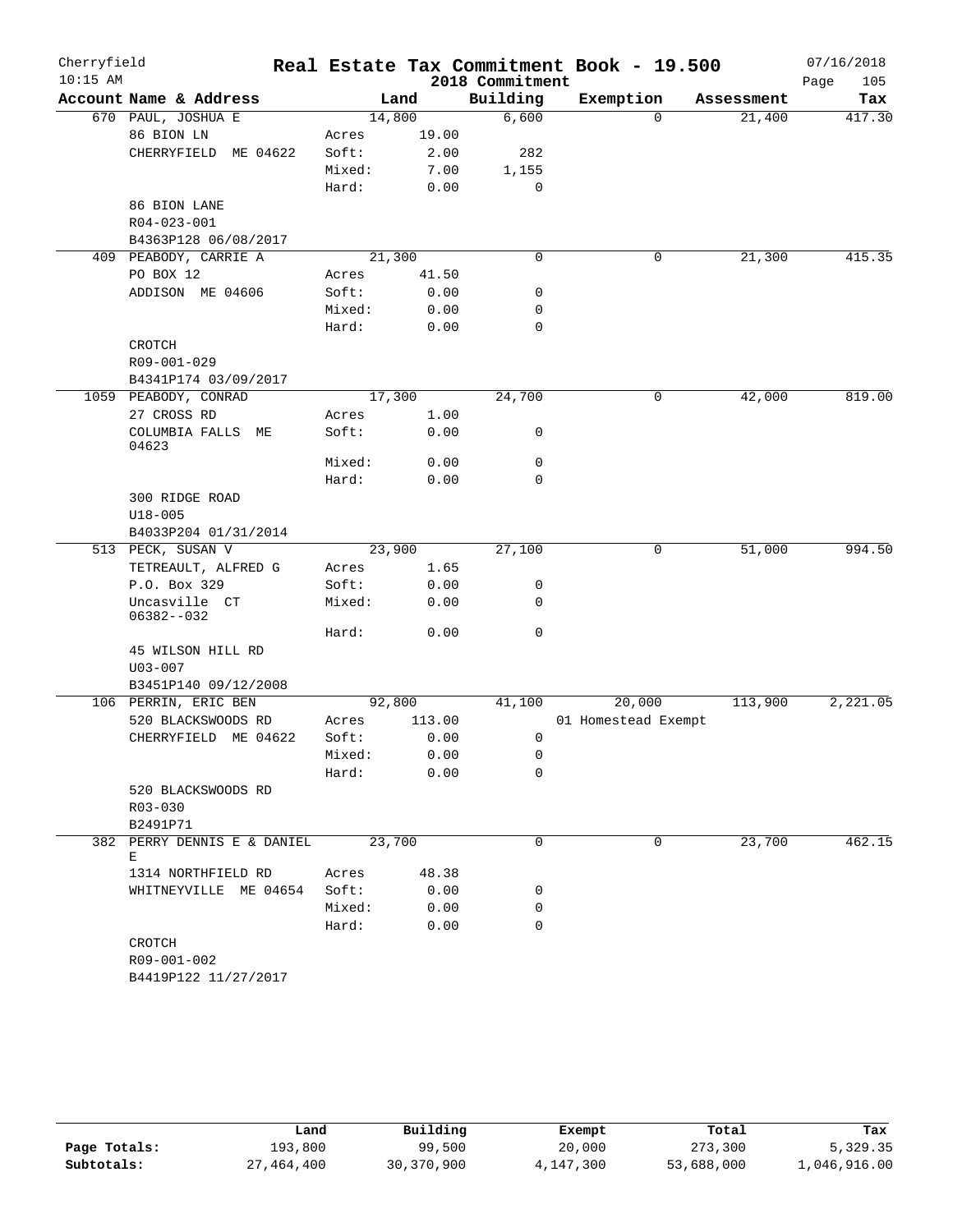| Cherryfield  |                                    |                 |        |              |                             | Real Estate Tax Commitment Book - 19.500 |            | 07/16/2018         |
|--------------|------------------------------------|-----------------|--------|--------------|-----------------------------|------------------------------------------|------------|--------------------|
| $10:15$ AM   | Account Name & Address             |                 | Land   |              | 2018 Commitment<br>Building | Exemption                                | Assessment | Page<br>106<br>Tax |
|              | 227 PERRY JR, DAVID                |                 | 25,900 |              | 33,100                      | $\Omega$                                 | 59,000     | 1,150.50           |
|              | 278 WILLEY DISTRICT RD             | Acres           |        | 14.80        |                             |                                          |            |                    |
|              | CHERRYFIELD ME 04622               | Soft:           |        | 0.00         | 0                           |                                          |            |                    |
|              |                                    | Mixed:          |        | 0.00         | $\mathbf 0$                 |                                          |            |                    |
|              |                                    | Hard:           |        | 0.00         | $\mathbf 0$                 |                                          |            |                    |
|              | 604 WILLEY DISTRICT RD             |                 |        |              |                             |                                          |            |                    |
|              | $R05 - 025$                        |                 |        |              |                             |                                          |            |                    |
|              | B4276P279 07/28/2016               |                 |        |              |                             |                                          |            |                    |
|              | 475 PERRY, CHRISTOPHER S           |                 | 11,800 |              | 8,200                       | 0                                        | 20,000     | 390.00             |
|              | PO BOX 313                         | Acres           |        | 1.18         |                             |                                          |            |                    |
|              | CHERRYFIELD ME 04622               | Soft:<br>Mixed: |        | 0.00<br>0.00 | 0<br>0                      |                                          |            |                    |
|              |                                    | Hard:           |        | 0.00         | $\mathbf 0$                 |                                          |            |                    |
|              | 239 MILBRIDGE RD                   |                 |        |              |                             |                                          |            |                    |
|              | $U01 - 007$                        |                 |        |              |                             |                                          |            |                    |
|              | B4451P242 04/09/2018               |                 |        |              |                             |                                          |            |                    |
|              | 654 PERRY, CLIFFORD & PAULA        |                 | 22,800 |              | 82,300                      | 20,000                                   | 85,100     | 1,659.45           |
|              | 194 BLACKSWOODS RD                 | Acres           |        | 10.56        |                             | 01 Homestead Exempt                      |            |                    |
|              | CHERRYFIELD ME 04622               | Soft:           |        | 0.00         | 0                           |                                          |            |                    |
|              |                                    | Mixed:          |        | 0.00         | $\mathbf 0$                 |                                          |            |                    |
|              |                                    | Hard:           |        | 0.00         | $\mathbf 0$                 |                                          |            |                    |
|              | 194 BLACKSWOODS RD                 |                 |        |              |                             |                                          |            |                    |
|              | $U07 - 013$                        |                 |        |              |                             |                                          |            |                    |
|              | B1686P286                          |                 |        |              |                             |                                          |            |                    |
|              | 1140 PERRY, DANIEL                 |                 | 17,900 |              | 60,700                      | 20,000                                   | 58,600     | 1,142.70           |
|              | C/O CLIFFORD PERRY                 | Acres           |        | 1.94         |                             | 01 Homestead Exempt                      |            |                    |
|              | 194 BLACKSWOODS RD                 | Soft:           |        | 0.00         | $\mathbf 0$                 |                                          |            |                    |
|              | CHERRYFIELD ME 04622               | Mixed:          |        | 0.00         | 0<br>$\mathbf 0$            |                                          |            |                    |
|              | 4 PERRY LN                         | Hard:           |        | 0.00         |                             |                                          |            |                    |
|              | $U07 - 012$                        |                 |        |              |                             |                                          |            |                    |
|              | B3269P165 B2253P275                |                 |        |              |                             |                                          |            |                    |
|              | 317 PERRY, DAVID                   |                 | 32,300 |              | 500                         | 0                                        | 32,800     | 639.60             |
|              | FOLSOM, ED                         | Acres           |        | 34.50        |                             |                                          |            |                    |
|              | 32 ELM ST                          | Soft:           |        | 0.00         | 0                           |                                          |            |                    |
|              | ELLSWORTH ME 04605                 | Mixed:          |        | 0.00         | 0                           |                                          |            |                    |
|              |                                    | Hard:           |        | 0.00         | 0                           |                                          |            |                    |
|              | 406 NORTH MAIN ST                  |                 |        |              |                             |                                          |            |                    |
|              | R07-011                            |                 |        |              |                             |                                          |            |                    |
|              | B3928P144 02/07/2013               |                 |        |              |                             |                                          |            |                    |
|              | 868 PERRY, DAVID L                 |                 | 6,000  |              | $\mathbf 0$                 | $\mathbf 0$                              | 6,000      | 117.00             |
|              | 68 WILLEY DISTRICT RD              | Acres           |        | 3.89         |                             |                                          |            |                    |
|              | CHERRYFIELD ME 04622               | Soft:           |        | 0.00         | 0                           |                                          |            |                    |
|              |                                    | Mixed:<br>Hard: |        | 0.00<br>0.00 | 0<br>$\mathbf 0$            |                                          |            |                    |
|              | WILLEY DISTRICT RD                 |                 |        |              |                             |                                          |            |                    |
|              | (OFF)                              |                 |        |              |                             |                                          |            |                    |
|              | $U14 - 039$                        |                 |        |              |                             |                                          |            |                    |
|              | B4137P259 03/24/2015               |                 |        |              |                             |                                          |            |                    |
|              | 381 PERRY, DENNIS E                |                 | 24,000 |              | 0                           | 0                                        | 24,000     | 468.00             |
|              | PERRY, DANIEL E                    | Acres           |        | 49.11        |                             |                                          |            |                    |
|              | 1314 NORTHFIELD RD                 | Soft:           |        | 0.00         | 0                           |                                          |            |                    |
|              | WHITNEYVILLE ME 04654              | Mixed:          |        | 0.00         | 0                           |                                          |            |                    |
|              |                                    | Hard:           |        | 0.00         | $\mathbf 0$                 |                                          |            |                    |
|              | CROTCH                             |                 |        |              |                             |                                          |            |                    |
|              | R09-001-001<br>B4314P69 11/18/2016 |                 |        |              |                             |                                          |            |                    |
|              |                                    |                 |        |              |                             |                                          |            |                    |
|              |                                    | Land            |        | Building     |                             | Exempt                                   | Total      | Tax                |
| Page Totals: |                                    | 140,700         |        | 184,800      |                             | 40,000                                   | 285,500    | 5,567.25           |
| Subtotals:   |                                    | 27,605,100      |        | 30,555,700   |                             | 4,187,300                                | 53,973,500 | 1,052,483.25       |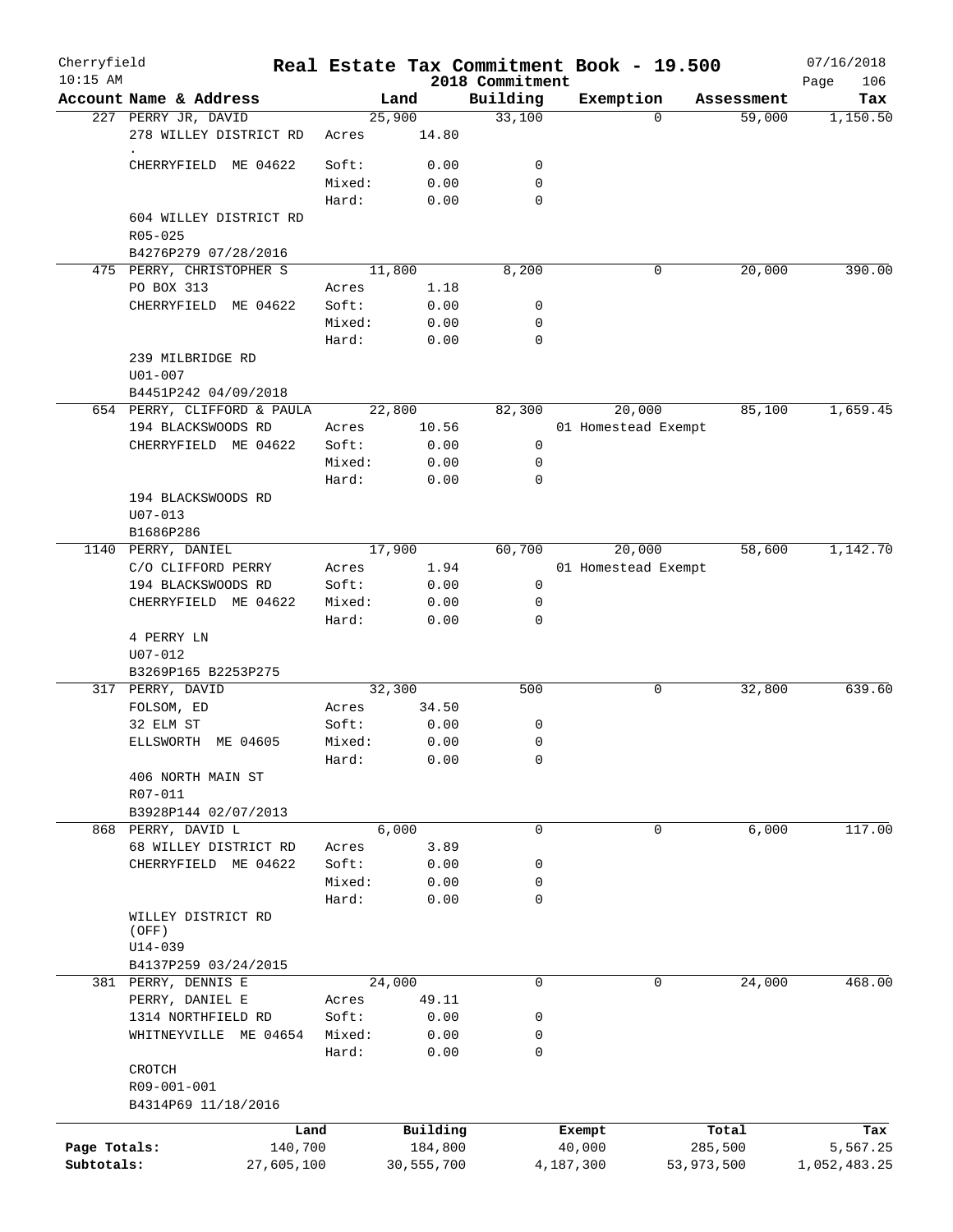| Cherryfield  |                             |            |        |            |                         | Real Estate Tax Commitment Book - 19.500 |            | 07/16/2018   |
|--------------|-----------------------------|------------|--------|------------|-------------------------|------------------------------------------|------------|--------------|
| $10:15$ AM   |                             |            |        |            | 2018 Commitment         |                                          |            | 107<br>Page  |
|              | Account Name & Address      |            | Land   |            | Building<br>$\mathbf 0$ | Exemption<br>$\Omega$                    | Assessment | Tax          |
|              | 933 PERRY, HEIRS OF KENNETH |            | 100    |            |                         |                                          | 100        | 1.95         |
|              | C/O MARILYN PERRY           |            | Acres  | 0.18       |                         |                                          |            |              |
|              | 151 RIDGE RD                |            | Soft:  | 0.00       | 0                       |                                          |            |              |
|              | CHERRYFIELD ME 04622        |            | Mixed: | 0.00       | 0                       |                                          |            |              |
|              |                             |            | Hard:  | 0.00       | $\mathbf 0$             |                                          |            |              |
|              | RIDGE RD                    |            |        |            |                         |                                          |            |              |
|              | U17-014                     |            |        |            |                         |                                          |            |              |
|              | 1054 PERRY, JORDAN          |            | 18,500 |            | 0                       | 0                                        | 18,500     | 360.75       |
|              | LEIGHTON, SARAH J           |            | Acres  | 9.00       |                         |                                          |            |              |
|              | 174 UNIONVILLE RD           |            | Soft:  | 0.00       | 0                       |                                          |            |              |
|              | CHERRYFIELD ME 04622        |            | Mixed: | 0.00       | 0                       |                                          |            |              |
|              |                             |            | Hard:  | 0.00       | $\mathbf 0$             |                                          |            |              |
|              | 83 UNIONVILLE RD            |            |        |            |                         |                                          |            |              |
|              | R03-013-001                 |            |        |            |                         |                                          |            |              |
|              | B4293P92 09/09/2016         |            |        |            |                         |                                          |            |              |
|              | 886 PERRY, MAEVE            |            | 11,600 |            | 39,300                  | 0                                        | 50,900     | 992.55       |
|              | 46 RIDGE RD                 |            | Acres  | 0.40       |                         |                                          |            |              |
|              | CHERRYFIELD ME 04622        |            | Soft:  | 0.00       | 0                       |                                          |            |              |
|              |                             |            | Mixed: | 0.00       | 0                       |                                          |            |              |
|              |                             |            | Hard:  | 0.00       | $\mathbf 0$             |                                          |            |              |
|              |                             |            |        |            |                         |                                          |            |              |
|              | 46 RIDGE RD                 |            |        |            |                         |                                          |            |              |
|              | U15-014                     |            |        |            |                         |                                          |            |              |
|              | B3969P81 07/01/2013         |            |        |            |                         |                                          |            |              |
|              | 49 PERRY, RANDY L           |            | 14,600 |            | 148,100                 | 20,000                                   | 142,700    | 2,782.65     |
|              | PERRY, KATHY                |            | Acres  | 1.25       |                         | 01 Homestead Exempt                      |            |              |
|              | 167 RIDGE RD                |            | Soft:  | 0.00       | 0                       |                                          |            |              |
|              | CHERRYFIELD ME 04622        |            | Mixed: | 0.00       | 0                       |                                          |            |              |
|              |                             |            | Hard:  | 0.00       | 0                       |                                          |            |              |
|              | 167 RIDGE RD                |            |        |            |                         |                                          |            |              |
|              | U17-013-001                 |            |        |            |                         |                                          |            |              |
|              | B3251P239 02/20/2007        |            |        |            |                         |                                          |            |              |
|              | 286 PERRY, RHONDA           |            | 18,100 |            | 94,400                  | 20,000                                   | 92,500     | 1,803.75     |
|              | PERRY, PAUL                 |            | Acres  | 2.40       |                         | 01 Homestead Exempt                      |            |              |
|              | 257 TENAN LANE              |            | Soft:  | 0.00       | 0                       |                                          |            |              |
|              | CHERRYFIELD ME 04622        |            | Mixed: | 0.00       | 0                       |                                          |            |              |
|              |                             |            | Hard:  | 0.00       | 0                       |                                          |            |              |
|              | 257 TENAN LANE              |            |        |            |                         |                                          |            |              |
|              | R05-071-001                 |            |        |            |                         |                                          |            |              |
|              | B2161P228                   |            |        |            |                         |                                          |            |              |
| 898          | PERRY, WILLIAM              |            | 15,000 |            | 0                       | 0                                        | 15,000     | 292.50       |
|              | 41 PINE RD                  |            | Acres  | 12.00      |                         |                                          |            |              |
|              | CUMBERLAND<br>RI 02864      |            | Soft:  | 0.00       | 0                       |                                          |            |              |
|              |                             |            | Mixed: | 0.00       | 0                       |                                          |            |              |
|              |                             |            | Hard:  | 0.00       | 0                       |                                          |            |              |
|              | MAIN ST                     |            |        |            |                         |                                          |            |              |
|              |                             |            |        |            |                         |                                          |            |              |
|              | $U15 - 026$                 |            |        |            |                         |                                          |            |              |
|              | B4021P225 12/17/2013        |            |        |            |                         |                                          |            |              |
| 897          | PERRY, WILLIAM              |            | 10,900 |            | 95,500                  | 0                                        | 106,400    | 2,074.80     |
|              | 41 PINE RD                  |            | Acres  | 0.20       |                         |                                          |            |              |
|              | CUMBERLAND<br>RI 02864      |            | Soft:  | 0.00       | 0                       |                                          |            |              |
|              |                             |            | Mixed: | 0.00       | 0                       |                                          |            |              |
|              |                             |            | Hard:  | 0.00       | 0                       |                                          |            |              |
|              | 237 MAIN ST                 |            |        |            |                         |                                          |            |              |
|              | $U15 - 025$                 |            |        |            |                         |                                          |            |              |
|              | B4021P225 12/17/2013        |            |        |            |                         |                                          |            |              |
|              |                             |            |        |            |                         |                                          |            |              |
|              |                             | Land       |        | Building   |                         | Exempt                                   | Total      | Tax          |
| Page Totals: |                             | 88,800     |        | 377,300    |                         | 40,000                                   | 426,100    | 8,308.95     |
| Subtotals:   |                             | 27,693,900 |        | 30,933,000 |                         | 4,227,300                                | 54,399,600 | 1,060,792.20 |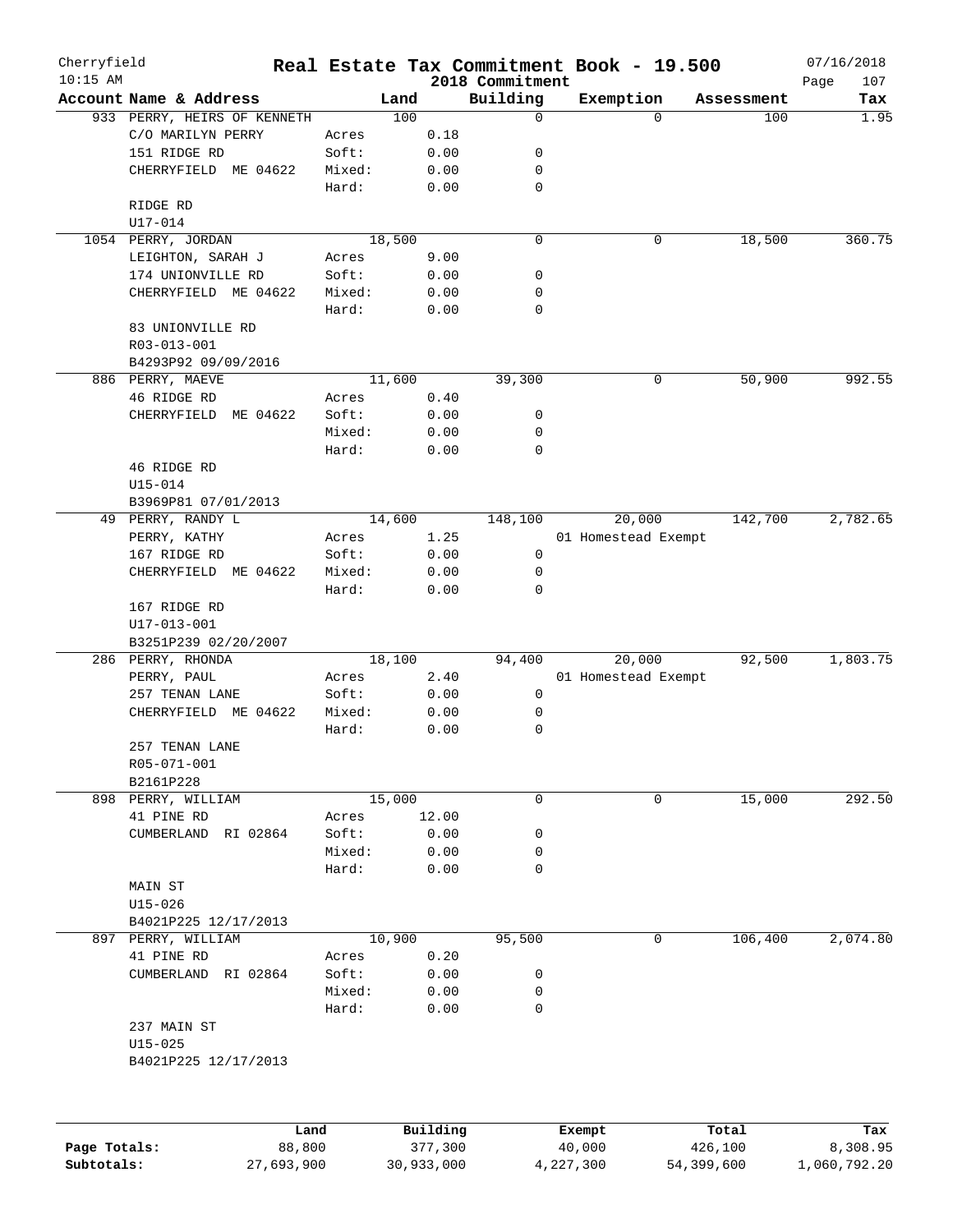| Cherryfield<br>$10:15$ AM |                                |         |              |         |                             |             | Real Estate Tax Commitment Book - 19.500 |            | 07/16/2018         |
|---------------------------|--------------------------------|---------|--------------|---------|-----------------------------|-------------|------------------------------------------|------------|--------------------|
|                           | Account Name & Address         |         | Land         |         | 2018 Commitment<br>Building |             | Exemption                                | Assessment | Page<br>108<br>Tax |
|                           | 896 PERRY, WILLIAM             |         | 16,700       |         | $\mathbf 0$                 |             | $\Omega$                                 | 16,700     | 325.65             |
|                           | 41 PINE RD                     | Acres   |              | 14.83   |                             |             |                                          |            |                    |
|                           | CUMBERLAND<br>RI 02864         | Soft:   |              | 0.00    | 0                           |             |                                          |            |                    |
|                           |                                | Mixed:  |              | 0.00    | 0                           |             |                                          |            |                    |
|                           |                                | Hard:   |              | 0.00    | $\mathbf 0$                 |             |                                          |            |                    |
|                           | MAIN ST                        |         |              |         |                             |             |                                          |            |                    |
|                           | $U15 - 024$                    |         |              |         |                             |             |                                          |            |                    |
|                           | B4021P225 12/17/2013           |         |              |         |                             |             |                                          |            |                    |
|                           | 655 PERRY, CLIFFORD & PAULA    |         | 8,500        |         | $\mathbf 0$                 |             | 0                                        | 8,500      | 165.75             |
|                           | J.                             |         |              |         |                             |             |                                          |            |                    |
|                           | 194 BLACKSWOODS RD             | Acres   |              | 0.97    |                             |             |                                          |            |                    |
|                           | CHERRYFIELD ME 04622           | Soft:   |              | 0.00    | 0                           |             |                                          |            |                    |
|                           |                                | Mixed:  |              | 0.00    | 0                           |             |                                          |            |                    |
|                           |                                | Hard:   |              | 0.00    | 0                           |             |                                          |            |                    |
|                           | 200 BLACKSWOODS RD             |         |              |         |                             |             |                                          |            |                    |
|                           | $U07 - 014$                    |         |              |         |                             |             |                                          |            |                    |
|                           | B1672P81                       |         |              |         |                             |             |                                          |            |                    |
|                           | 787 PERRY, DAVID L             |         | 5,700        |         | 23,500                      |             | 0                                        | 29, 200    | 569.40             |
|                           | 68 WILLEY DISTRICT RD          | Acres   |              | 0.11    |                             |             |                                          |            |                    |
|                           | CHERRYFIELD ME 04622           | Soft:   |              | 0.00    | 0                           |             |                                          |            |                    |
|                           |                                | Mixed:  |              | 0.00    | 0                           |             |                                          |            |                    |
|                           |                                |         |              |         | 0                           |             |                                          |            |                    |
|                           |                                | Hard:   |              | 0.00    |                             |             |                                          |            |                    |
|                           | 24 MAIN ST                     |         |              |         |                             |             |                                          |            |                    |
|                           | $U12 - 039$                    |         |              |         |                             |             |                                          |            |                    |
|                           | B1588P27                       |         |              |         |                             |             |                                          |            |                    |
|                           | 1086 PERRY, DAVID L            |         | 13,100       |         | 36,200                      |             | 26,000                                   | 23,300     | 454.35             |
|                           | 68 WILLEY DISTRICT RD          | Acres   |              | 4.26    |                             |             | 12 WW2 Veteran Res                       |            |                    |
|                           | CHERRYFIELD ME 04622           | Soft:   |              | 0.00    |                             |             | 0 01 Homestead Exempt                    |            |                    |
|                           |                                | Mixed:  |              | 0.00    | 0                           |             |                                          |            |                    |
|                           |                                | Hard:   |              | 0.00    | 0                           |             |                                          |            |                    |
|                           | 68 WILLEY DISTRICT ROAD        |         |              |         |                             |             |                                          |            |                    |
|                           | $U14 - 038$                    |         |              |         |                             |             |                                          |            |                    |
|                           | B1997P348                      |         |              |         |                             |             |                                          |            |                    |
|                           | 527 PETERSEN, PATRICIA A       |         | 26, 200      |         | 86,300                      |             | 20,000                                   | 92,500     | 1,803.75           |
|                           | 98 MILBRIDGE RD                | Acres   |              | 4.40    |                             |             | 01 Homestead Exempt                      |            |                    |
|                           | CHERRYFIELD ME 04622           | Soft:   |              | 0.00    | 0                           |             |                                          |            |                    |
|                           |                                | Mixed:  |              | 0.00    | 0                           |             |                                          |            |                    |
|                           |                                | Hard:   |              | 0.00    | 0                           |             |                                          |            |                    |
|                           | 98 MILBRIDGE RD                |         |              |         |                             |             |                                          |            |                    |
|                           | $U03 - 021$                    |         |              |         |                             |             |                                          |            |                    |
|                           | B1499P33                       |         |              |         |                             |             |                                          |            |                    |
| 900                       | PETERSON III, BONNIE J         |         | 17,600       |         | 39,600                      |             | 20,000                                   | 37,200     | 725.40             |
|                           | & CHARLES S                    |         |              |         |                             |             |                                          |            |                    |
|                           | 64 RIDGE ROAD                  | Acres   |              | 1.57    |                             |             | 01 Homestead Exempt                      |            |                    |
|                           | CHERRYFIELD ME 04622           | Soft:   |              | 0.00    | $\mathbf 0$                 |             |                                          |            |                    |
|                           |                                | Mixed:  |              | 0.00    | 0                           |             |                                          |            |                    |
|                           |                                | Hard:   |              | 0.00    | $\mathbf 0$                 |             |                                          |            |                    |
|                           | 64 RIDGE RD                    |         |              |         |                             |             |                                          |            |                    |
|                           | $U16 - 002$                    |         |              |         |                             |             |                                          |            |                    |
|                           | B4417P277 11/20/2017 B2502P243 |         |              |         |                             |             |                                          |            |                    |
|                           | 581 PETERSON, CYNTHIA          |         | 23,100       |         | 64,500                      |             | 20,000                                   | 67,600     | 1,318.20           |
|                           | 89 SCHOOL ST                   | Acres   |              | 1.00    |                             |             | 01 Homestead Exempt                      |            |                    |
|                           | CHERRYFIELD ME 04622           | Soft:   |              | 0.00    | 0                           |             |                                          |            |                    |
|                           |                                | Mixed:  |              | 0.00    | 0                           |             |                                          |            |                    |
|                           |                                | Hard:   |              | 0.00    | $\mathbf 0$                 |             |                                          |            |                    |
|                           | 89 SCHOOL ST                   |         |              |         |                             |             |                                          |            |                    |
|                           | $U05 - 013$                    |         |              |         |                             |             |                                          |            |                    |
|                           | B2832P81                       |         |              |         |                             |             |                                          |            |                    |
|                           |                                |         |              |         |                             |             |                                          |            |                    |
|                           |                                | Land    | Building     |         |                             | Exempt      |                                          | Total      | Tax                |
| Page Totals:              |                                | 110,900 |              | 250,100 |                             | 86,000      |                                          | 275,000    | 5,362.50           |
| Subtotals:                | 27,804,800                     |         | 31, 183, 100 |         |                             | 4, 313, 300 | 54,674,600                               |            | 1,066,154.70       |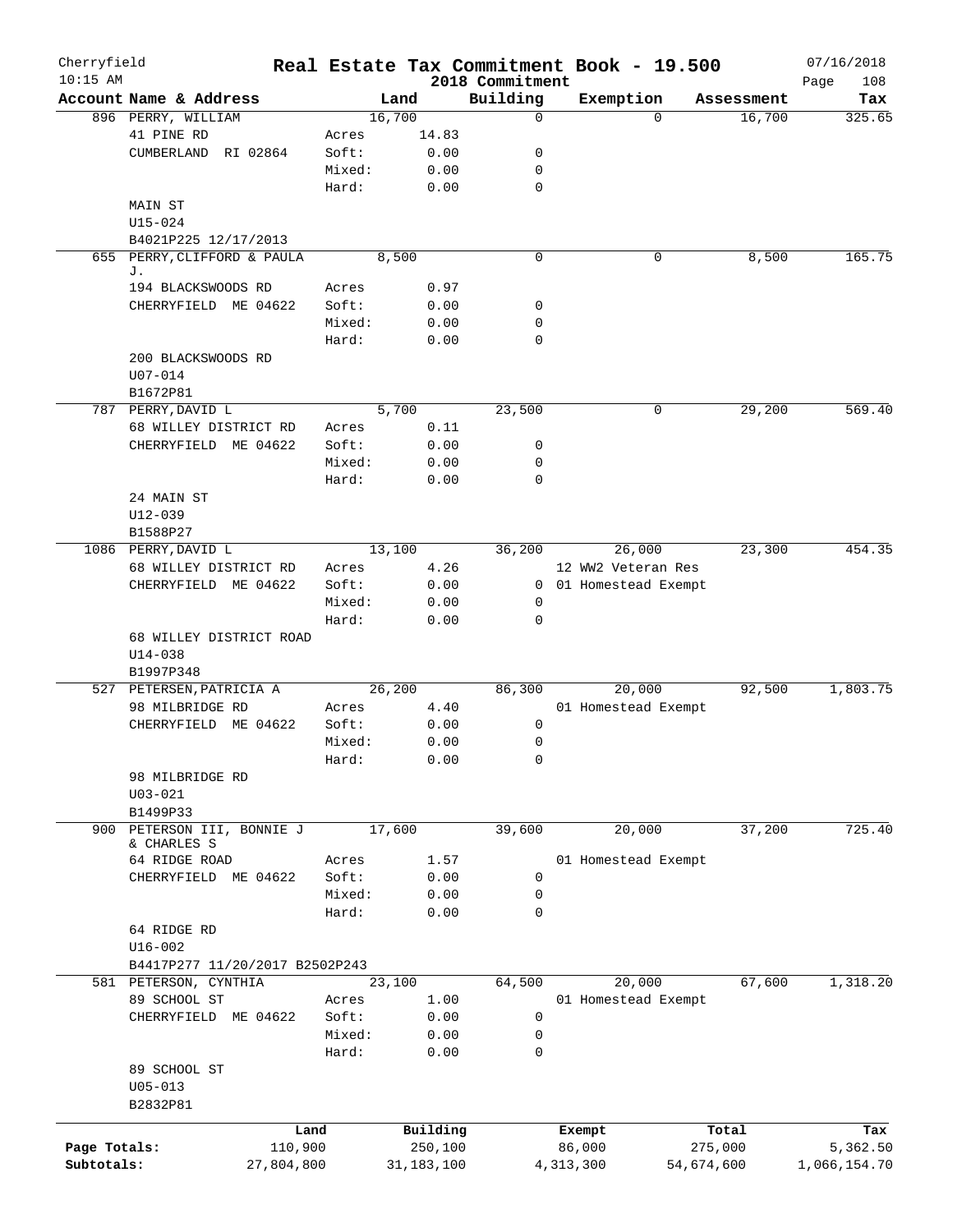| Cherryfield |                                              |        |      |                 | Real Estate Tax Commitment Book - 19.500 |            | 07/16/2018  |
|-------------|----------------------------------------------|--------|------|-----------------|------------------------------------------|------------|-------------|
| $10:15$ AM  |                                              |        |      | 2018 Commitment |                                          |            | 109<br>Page |
|             | Account Name & Address                       | Land   |      | Building        | Exemption                                | Assessment | Tax         |
|             | 345 PETTENGILL, LARRY E &<br>THERESA M       | 17,600 |      | 84,200          | $\Omega$                                 | 101,800    | 1,985.10    |
|             | 396 SPRAGUES FALLS ROAD Acres                |        | 1.43 |                 |                                          |            |             |
|             | CHERRYFIELD ME 04622                         | Soft:  | 0.00 | 0               |                                          |            |             |
|             |                                              | Mixed: | 0.00 | $\mathbf 0$     |                                          |            |             |
|             |                                              | Hard:  | 0.00 | $\mathbf 0$     |                                          |            |             |
|             | 396 SPRAGUE FALLS RD<br>R08-015-004          |        |      |                 |                                          |            |             |
|             | B4243P292 04/04/2016                         |        |      |                 |                                          |            |             |
|             | 1029 PETZOLD, KURT & PATSY A                 | 13,700 |      | 0               | 0                                        | 13,700     | 267.15      |
|             | 24 SUNSET POINT RD                           | Acres  | 9.80 |                 |                                          |            |             |
|             | HARRINGTON ME 04643                          | Soft:  | 0.00 | 0               |                                          |            |             |
|             |                                              | Mixed: | 0.00 | 0               |                                          |            |             |
|             |                                              | Hard:  | 0.00 | $\mathbf 0$     |                                          |            |             |
|             | SPRAGUE FALLS RD                             |        |      |                 |                                          |            |             |
|             | R03-051-002                                  |        |      |                 |                                          |            |             |
|             | B3302P19 06/28/2007                          |        |      |                 |                                          |            |             |
|             | 1028 PETZOLD, KURT & PATSY A                 | 9,700  |      | $\mathbf 0$     | 0                                        | 9,700      | 189.15      |
|             | 24 SUNSET POINT RD                           | Acres  | 2.80 |                 |                                          |            |             |
|             | HARRINGTON ME 04643                          | Soft:  | 0.00 | 0               |                                          |            |             |
|             |                                              | Mixed: | 0.00 | 0               |                                          |            |             |
|             |                                              | Hard:  | 0.00 | $\mathbf 0$     |                                          |            |             |
|             | SPRAGUE FALLS RD                             |        |      |                 |                                          |            |             |
|             | R03-051-001                                  |        |      |                 |                                          |            |             |
|             | B3302P19 06/28/2007                          |        |      |                 |                                          |            |             |
|             | 27 PHINNEY, CHARLES M &<br>MADELYN D         | 20,300 |      | 73,200          | 20,000                                   | 73,500     | 1,433.25    |
|             | WILLEY, LINDA E &<br>PHINNEY, WOODROW C      | Acres  | 0.70 |                 | 01 Homestead Exempt                      |            |             |
|             | P O BOX 126                                  | Soft:  | 0.00 | 0               |                                          |            |             |
|             | MILBRIDGE ME 04658                           | Mixed: | 0.00 | 0               |                                          |            |             |
|             |                                              | Hard:  | 0.00 | 0               |                                          |            |             |
|             | 633 MILBRIDGE RD                             |        |      |                 |                                          |            |             |
|             | R01-015                                      |        |      |                 |                                          |            |             |
|             | B3664P76 08/31/2010 B2913P209 08/02/2004     |        |      |                 |                                          |            |             |
|             | 26 PHINNEY, CHARLES M;<br>PHINNEY, MADELYN D | 12,400 |      | 4,900           | 0                                        | 17,300     | 337.35      |
|             | WILLEY, LINDA E                              | Acres  | 1.71 |                 |                                          |            |             |
|             | P.O. BOX 126                                 | Soft:  | 0.00 | 0               |                                          |            |             |
|             | MILBRIDGE ME 04658                           | Mixed: | 0.00 | 0               |                                          |            |             |
|             |                                              | Hard:  | 0.00 | 0               |                                          |            |             |
|             | 628 MILBRIDGE RD<br>R01-014<br>B595P328      |        |      |                 |                                          |            |             |
|             | 358 PIERCE, MADELYN V (3/4                   | 12,400 |      | 15,600          | 0                                        | 28,000     | 546.00      |
|             | INT)                                         |        |      |                 |                                          |            |             |
|             | BOX 303 BRISTOL RD                           | Acres  | 2.76 |                 |                                          |            |             |
|             | DAMARISCOTTA ME 04543                        | Soft:  | 0.00 | 0               |                                          |            |             |
|             |                                              | Mixed: | 0.00 | 0               |                                          |            |             |
|             |                                              | Hard:  | 0.00 | 0               |                                          |            |             |
|             | 629 SPRAGUE FALLS RD<br>R08-027              |        |      |                 |                                          |            |             |
|             | B1460P264                                    |        |      |                 |                                          |            |             |

|              | ⊥and       | Building   | Exempt    | Total      | Tax          |
|--------------|------------|------------|-----------|------------|--------------|
| Page Totals: | 86,100     | 177,900    | 20,000    | 244,000    | 4,758.00     |
| Subtotals:   | 27,890,900 | 31,361,000 | 4,333,300 | 54,918,600 | 1,070,912.70 |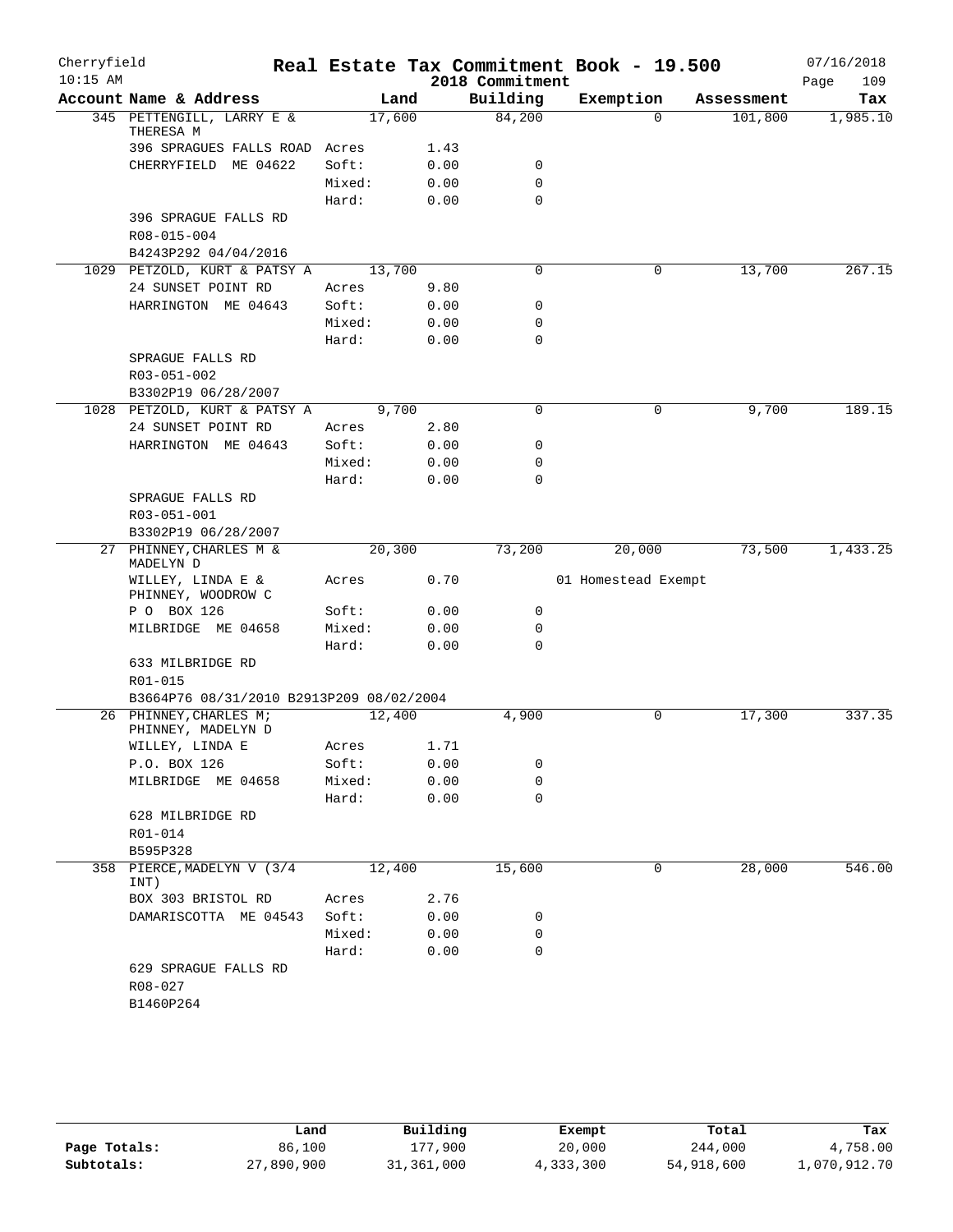| Cherryfield |                                      |                |              |                 | Real Estate Tax Commitment Book - 19.500 |            | 07/16/2018  |
|-------------|--------------------------------------|----------------|--------------|-----------------|------------------------------------------|------------|-------------|
| $10:15$ AM  |                                      |                |              | 2018 Commitment |                                          |            | Page<br>110 |
|             | Account Name & Address               | Land           |              | Building        | Exemption                                | Assessment | Tax         |
|             | 362 PIERCE, MADELYN V (3/4<br>INT)   | 6,900          |              | $\Omega$        | $\Omega$                                 | 6,900      | 134.55      |
|             | BOX 303 BRISTOL RD                   | Acres          | 1.50         |                 |                                          |            |             |
|             | DAMARISCOTTA ME 04543                | Soft:          | 0.00         | 0               |                                          |            |             |
|             |                                      | Mixed:         | 0.00         | 0               |                                          |            |             |
|             |                                      | Hard:          | 0.00         | 0               |                                          |            |             |
|             | 629 SPRAGUE FALLS RD                 |                |              |                 |                                          |            |             |
|             | R08-028                              |                |              |                 |                                          |            |             |
|             | B1460P264                            |                |              |                 |                                          |            |             |
|             | 568 PILLONI, DOROTHY SOMERS          | 22,400         |              | 92,700          | 26,000                                   | 89,100     | 1,737.45    |
|             | 30 NORTH ST                          | Acres          | 0.92         |                 | 01 Homestead Exempt                      |            |             |
|             | CHERRYFIELD ME 04622                 | Soft:          | 0.00         |                 | 0 24 WW2 Widow Non                       |            |             |
|             |                                      | Mixed:         | 0.00         | 0<br>0          |                                          |            |             |
|             | 30 NORTH ST                          | Hard:          | 0.00         |                 |                                          |            |             |
|             | $U05 - 002$                          |                |              |                 |                                          |            |             |
|             | B1460P288                            |                |              |                 |                                          |            |             |
|             | 1131 PINKHAM, DAVID W &              | 12,900         |              | $\mathbf 0$     | 0                                        | 12,900     | 251.55      |
|             | RHONDA J<br>PINKHAM TRUST, DAVID     | Acres          | 2.40         |                 |                                          |            |             |
|             | WAYNE                                |                |              |                 |                                          |            |             |
|             | 39 NORTH MAIN ST                     | Soft:          | 0.00         | 0               |                                          |            |             |
|             | MILBRIDGE ME 04658                   | Mixed:         | 0.00         | 0               |                                          |            |             |
|             |                                      | Hard:          | 0.00         | $\mathbf 0$     |                                          |            |             |
|             | BLACKSWOODS RD                       |                |              |                 |                                          |            |             |
|             | U07-004-001                          |                |              |                 |                                          |            |             |
|             | B3181P313 08/21/2006                 |                |              |                 |                                          |            |             |
|             | 486 PITCHER, CARRIN L                | 23,500         |              | 35,200          | 0                                        | 58,700     | 1,144.65    |
|             | 172 MILBRIDGE RD                     | Acres<br>Soft: | 1.70         | 0               |                                          |            |             |
|             | CHERRYFIELD ME 04622                 | Mixed:         | 0.00<br>0.00 | 0               |                                          |            |             |
|             |                                      | Hard:          | 0.00         | 0               |                                          |            |             |
|             | 172 MILBRIDGE RD                     |                |              |                 |                                          |            |             |
|             | $U02 - 003$                          |                |              |                 |                                          |            |             |
|             | B4404P305 10/11/2017                 |                |              |                 |                                          |            |             |
|             | 348 PLUMMER, STEPHEN C               | 21,900         |              | 24,600          | 20,000                                   | 26,500     | 516.75      |
|             | PO BOX 83                            | Acres          | 7.00         |                 | 01 Homestead Exempt                      |            |             |
|             | CHERRYFIELD Me 04622                 | Soft:          | 0.00         | $\cap$          |                                          |            |             |
|             |                                      | Mixed:         | 0.00         | 0               |                                          |            |             |
|             |                                      | Hard:          | 0.00         | $\Omega$        |                                          |            |             |
|             | 39 LODGE WEST DRIVE                  |                |              |                 |                                          |            |             |
|             | R08-018                              |                |              |                 |                                          |            |             |
|             | B4393P31 09/07/2017                  |                |              |                 |                                          |            |             |
|             | 548 PRICE, CLAYTON E &<br>KATHLEEN J | 23,100         |              | 53,700          | 20,000                                   | 56,800     | 1,107.60    |
|             | PO BOX 176                           | Acres          | 1.06         |                 | 01 Homestead Exempt                      |            |             |
|             | CHERRYFIELD ME 04622                 | Soft:          | 0.00         | 0               |                                          |            |             |
|             |                                      | Mixed:         | 0.00         | 0               |                                          |            |             |
|             |                                      | Hard:          | 0.00         | 0               |                                          |            |             |
|             | 30 RIVER RD                          |                |              |                 |                                          |            |             |
|             | $U04 - 011$                          |                |              |                 |                                          |            |             |
|             | B2761P202                            |                |              |                 |                                          |            |             |
|             |                                      |                |              |                 |                                          |            |             |

|              | úand       | Building   | Exempt    | Total      | Tax          |
|--------------|------------|------------|-----------|------------|--------------|
| Page Totals: | 110,700    | 206,200    | 66,000    | 250,900    | 4,892.55     |
| Subtotals:   | 28,001,600 | 31,567,200 | 4,399,300 | 55,169,500 | 1,075,805.25 |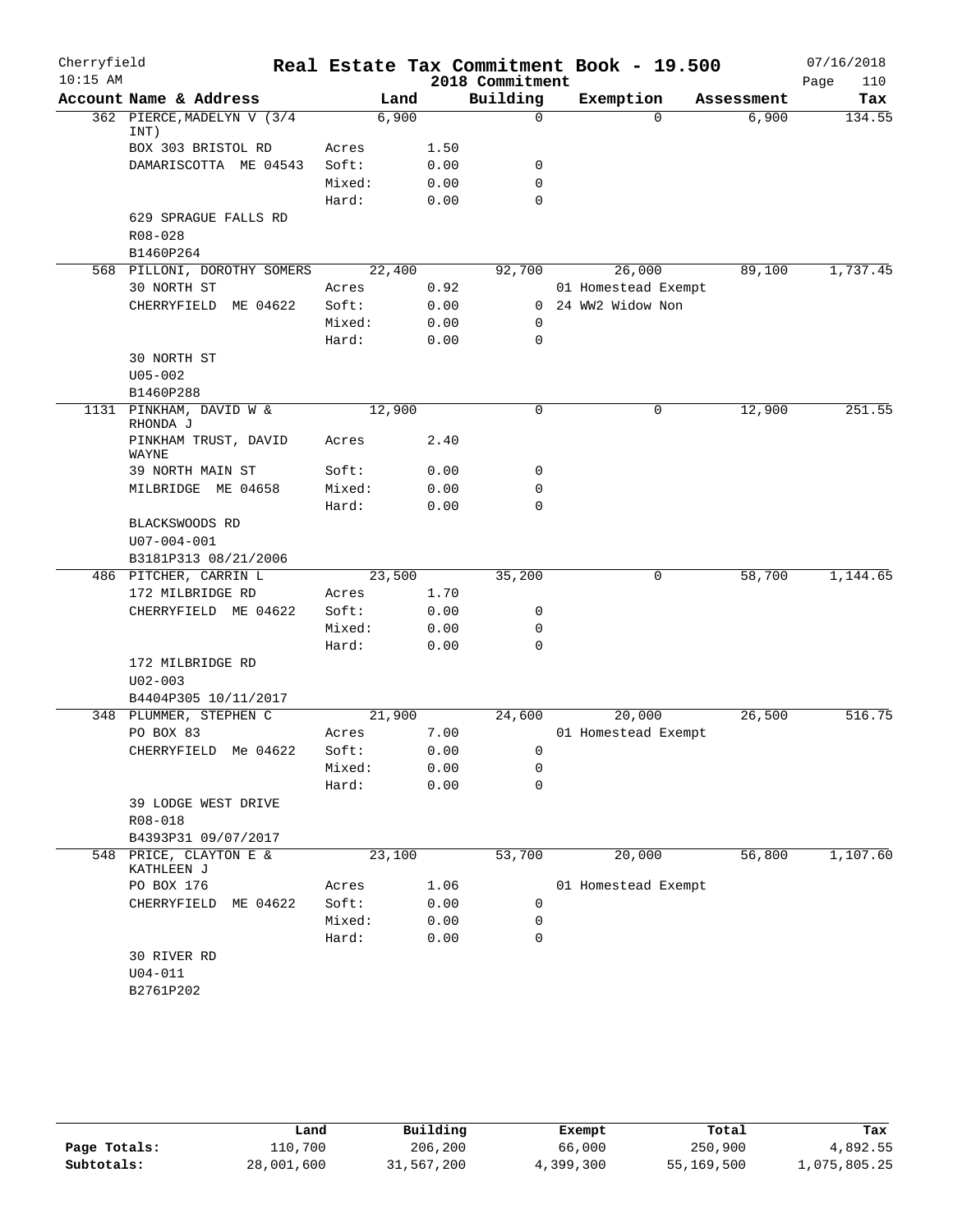| Cherryfield |                               |        |        |                 | Real Estate Tax Commitment Book - 19.500 |            | 07/16/2018  |
|-------------|-------------------------------|--------|--------|-----------------|------------------------------------------|------------|-------------|
| $10:15$ AM  |                               |        |        | 2018 Commitment |                                          |            | Page<br>111 |
|             | Account Name & Address        |        | Land   | Building        | Exemption                                | Assessment | Tax         |
|             | 951 PROTO, ROBERT P & MARY    |        | 23,700 | 77,600          | $\mathbf{0}$                             | 101,300    | 1,975.35    |
|             | Е<br>88 ARROWDALE RD          | Acres  | 8.46   |                 |                                          |            |             |
|             | NORTH HAVEN CT 06473          | Soft:  | 0.00   | 0               |                                          |            |             |
|             |                               | Mixed: | 0.00   | $\mathbf 0$     |                                          |            |             |
|             |                               | Hard:  | 0.00   | $\mathbf 0$     |                                          |            |             |
|             | 345 BLACKSWOODS RD            |        |        |                 |                                          |            |             |
|             | R03-018-002                   |        |        |                 |                                          |            |             |
|             | B2033P304                     |        |        |                 |                                          |            |             |
|             | 306 RAMSAY, ROBERT W          |        | 38,200 | $\mathbf 0$     | 0                                        | 38,200     | 744.90      |
|             | PO BOX 110                    | Acres  | 50.00  |                 |                                          |            |             |
|             | ADDISON ME 04606              | Soft:  | 0.00   | $\mathbf 0$     |                                          |            |             |
|             |                               | Mixed: | 0.00   | $\mathbf 0$     |                                          |            |             |
|             |                               | Hard:  | 0.00   | $\mathbf 0$     |                                          |            |             |
|             | NORTH MAIN ST                 |        |        |                 |                                          |            |             |
|             | R07-003-002                   |        |        |                 |                                          |            |             |
|             | B3813P120 01/23/2012 B1969P19 |        |        |                 |                                          |            |             |
|             | 298 RAMSAY, ROBERT W          |        | 35,000 | 0               | 0                                        | 35,000     | 682.50      |
|             | P O BOX 110                   | Acres  | 59.00  |                 |                                          |            |             |
|             | ADDISON ME 04606              | Soft:  | 0.00   | 0               |                                          |            |             |
|             |                               | Mixed: | 0.00   | $\mathbf 0$     |                                          |            |             |
|             |                               | Hard:  | 0.00   | $\mathbf 0$     |                                          |            |             |
|             | RIDGE RD (OFF)                |        |        |                 |                                          |            |             |
|             | R06-009                       |        |        |                 |                                          |            |             |
|             | B3850P273 06/07/2012          |        |        |                 |                                          |            |             |
|             | 735 RANDALL JR, LESLIE W      |        | 4,400  | $\Omega$        | 0                                        | 4,400      | 85.80       |
|             | 4 WINDY RIDGE LN              | Acres  | 1.00   |                 |                                          |            |             |
|             | WEEKS MILLS ME 04358          | Soft:  | 0.00   | 0               |                                          |            |             |
|             |                               | Mixed: | 0.00   | 0               |                                          |            |             |
|             |                               | Hard:  | 0.00   | $\mathbf 0$     |                                          |            |             |
|             | PARK ST (OFF)                 |        |        |                 |                                          |            |             |
|             | $U11 - 036$                   |        |        |                 |                                          |            |             |
|             | B3863P300 07/18/2012          |        |        |                 |                                          |            |             |
|             | 736 RANDALL JR, LESLIE W &    |        | 3,000  | $\mathbf 0$     | 0                                        | 3,000      | 58.50       |
|             | HILDA M                       |        |        |                 |                                          |            |             |
|             | 4 WINDY RIDGE LN              | Acres  | 0.25   |                 |                                          |            |             |
|             | WEEKS MILLS ME 04358          | Soft:  | 0.00   | 0               |                                          |            |             |
|             |                               | Mixed: | 0.00   | 0               |                                          |            |             |
|             |                               | Hard:  | 0.00   | 0               |                                          |            |             |
|             | PARK ST (OFF)                 |        |        |                 |                                          |            |             |
|             | U11-037                       |        |        |                 |                                          |            |             |
|             | B4131P131 02/26/2015          |        |        |                 |                                          |            |             |
|             | 660 RANDALL SR, MORRIS C      |        | 23,900 | 99,700          | 20,000                                   | 103,600    | 2,020.20    |
|             | RANDALL, JANE B               | Acres  | 1.71   |                 | 01 Homestead Exempt                      |            |             |
|             | 133 NORTH ST                  | Soft:  | 0.00   | 0               |                                          |            |             |
|             | CHERRYFIELD ME 04622          | Mixed: | 0.00   | $\mathbf 0$     |                                          |            |             |
|             |                               | Hard:  | 0.00   | $\mathbf 0$     |                                          |            |             |
|             | 133 NORTH ST                  |        |        |                 |                                          |            |             |
|             | $U07 - 019$                   |        |        |                 |                                          |            |             |
|             | B3532P55 05/29/2009           |        |        |                 |                                          |            |             |

|              | Land       | Building   | Exempt    | Total      | Tax          |
|--------------|------------|------------|-----------|------------|--------------|
| Page Totals: | 128,200    | 177,300    | 20,000    | 285,500    | 5,567.25     |
| Subtotals:   | 28,129,800 | 31,744,500 | 4,419,300 | 55,455,000 | 1,081,372.50 |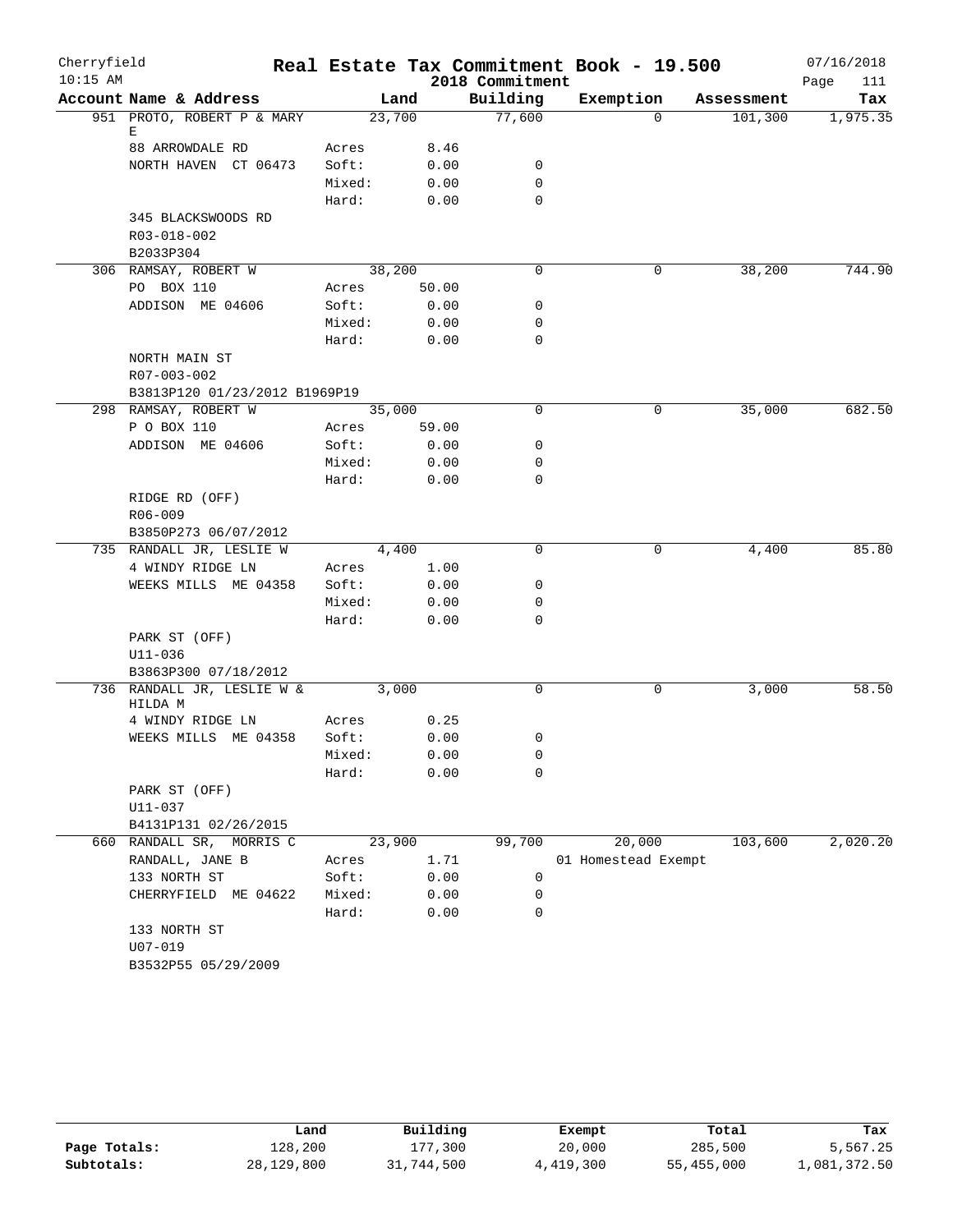| Cherryfield<br>$10:15$ AM |                                           |              |                 |        |              | 2018 Commitment | Real Estate Tax Commitment Book - 19.500 |            | 07/16/2018<br>112 |
|---------------------------|-------------------------------------------|--------------|-----------------|--------|--------------|-----------------|------------------------------------------|------------|-------------------|
|                           | Account Name & Address                    |              |                 | Land   |              | Building        | Exemption                                | Assessment | Page<br>Tax       |
|                           | 38 RAY, LAWRENCE &                        |              |                 | 400    |              | 0               | $\Omega$                                 | 400        | 7.80              |
|                           | DRUSILLA                                  |              |                 |        |              |                 |                                          |            |                   |
|                           | 54 WYMAN ROAD                             |              | Acres           |        | 0.10         |                 |                                          |            |                   |
|                           | MILBRIDGE ME 04658                        |              | Soft:<br>Mixed: |        | 0.00<br>0.00 | 0<br>0          |                                          |            |                   |
|                           |                                           |              | Hard:           |        | 0.00         | $\Omega$        |                                          |            |                   |
|                           | MILBRIDGE RD                              |              |                 |        |              |                 |                                          |            |                   |
|                           | R01-026                                   |              |                 |        |              |                 |                                          |            |                   |
|                           | B2395P207                                 |              |                 |        |              |                 |                                          |            |                   |
|                           | 12 RAY, MATTHEW J                         |              |                 | 12,400 |              | 0               | 0                                        | 12,400     | 241.80            |
|                           | 57 FORESIDE RD                            |              | Acres           |        | 7.50         |                 |                                          |            |                   |
|                           | CUMBERLAND FORESIDE                       |              | ME Soft:        |        | 0.00         | 0               |                                          |            |                   |
|                           | 04110                                     |              |                 |        |              |                 |                                          |            |                   |
|                           |                                           |              | Mixed:          |        | 0.00         | 0               |                                          |            |                   |
|                           | NORTH MAIN ST                             |              | Hard:           |        | 0.00         | 0               |                                          |            |                   |
|                           | R04-027-001                               |              |                 |        |              |                 |                                          |            |                   |
|                           | B4077P87 07/24/2015                       |              |                 |        |              |                 |                                          |            |                   |
|                           | 1127 RECKNER, ANGELA                      |              |                 | 0      |              | 8,400           | 0                                        | 8,400      | 163.80            |
|                           | 27 BARBER LN                              |              |                 |        |              |                 |                                          |            |                   |
|                           | CHERRYFIELD ME 04662                      |              |                 |        |              |                 |                                          |            |                   |
|                           |                                           |              |                 |        |              |                 |                                          |            |                   |
|                           |                                           |              |                 |        |              |                 |                                          |            |                   |
|                           | PARKER HILL TP                            |              |                 |        |              |                 |                                          |            |                   |
|                           | $U18 - 006 - 001$                         |              |                 |        |              |                 |                                          |            |                   |
|                           | 1128 REDIMARKER, HOLLY                    |              |                 | 0      |              | 1,500           | 0                                        | 1,500      | 29.25             |
|                           | 36 PARKER HILL RD                         |              |                 |        |              |                 |                                          |            |                   |
|                           | CHERRYFIELD ME 04622                      |              |                 |        |              |                 |                                          |            |                   |
|                           |                                           |              |                 |        |              |                 |                                          |            |                   |
|                           | 36 PARKER HILL RD                         |              |                 |        |              |                 |                                          |            |                   |
|                           | U18-006-001-009                           |              |                 |        |              |                 |                                          |            |                   |
| 1099                      | REDIMARKER, MONCENA &                     |              |                 | 9,900  |              | 0               | 0                                        | 9,900      | 193.05            |
|                           | KAREN                                     |              |                 |        |              |                 |                                          |            |                   |
|                           | 53 GOLD CREEK DRIVE                       |              | Acres           |        | 3.10         |                 |                                          |            |                   |
|                           | JEFFERSON GA 30549                        |              | Soft:           |        | 0.00         | 0               |                                          |            |                   |
|                           |                                           |              | Mixed:          |        | 0.00         | 0               |                                          |            |                   |
|                           |                                           |              | Hard:           |        | 0.00         | 0               |                                          |            |                   |
|                           | 14 CANTRELL LN                            |              |                 |        |              |                 |                                          |            |                   |
|                           | $U08 - 004 - 001$                         |              |                 |        |              |                 |                                          |            |                   |
|                           | B2084P218                                 |              |                 | 41,000 |              | 296,000         | 20,000                                   | 317,000    |                   |
|                           | 5 REES SR, LINDA W &<br>STEPHEN D         |              |                 |        |              |                 |                                          |            | 6,181.50          |
|                           | REES REVOCABLE TRUSTS                     |              | Acres           |        | 8.00         |                 | 01 Homestead Exempt                      |            |                   |
|                           | 540 MILBRIDGE ROAD                        |              | Soft:           |        | 0.00         | 0               |                                          |            |                   |
|                           | CHERRYFIELD ME 04622                      |              | Mixed:          |        | 0.00         | 0               |                                          |            |                   |
|                           |                                           |              | Hard:           |        | 0.00         | $\mathbf 0$     |                                          |            |                   |
|                           | 540 MILBRIDGE RD                          |              |                 |        |              |                 |                                          |            |                   |
|                           | R01-001-005                               |              |                 |        |              |                 |                                          |            |                   |
|                           | B3998P127 09/23/2013 B3316P166 08/08/2007 |              |                 |        |              |                 |                                          |            |                   |
| 773                       | REEVES, DEBBIE A                          |              |                 | 20,700 |              | 133,900         | 20,000                                   | 134,600    | 2,624.70          |
|                           | DEBBIE REEVES TRUST                       |              | Acres           |        | 0.74         |                 | 01 Homestead Exempt                      |            |                   |
|                           | PO BOX 183                                |              | Soft:           |        | 0.00         | 0               |                                          |            |                   |
|                           | CHERRYFIELD ME 04622                      |              | Mixed:          |        | 0.00         | 0               |                                          |            |                   |
|                           |                                           |              | Hard:           |        | 0.00         | 0               |                                          |            |                   |
|                           | 24 CAMPBELL HILL                          |              |                 |        |              |                 |                                          |            |                   |
|                           | $U12 - 026$                               |              |                 |        |              |                 |                                          |            |                   |
|                           | B3864P76 07/18/2012                       |              |                 |        |              |                 |                                          |            |                   |
|                           |                                           | Land         |                 |        | Building     |                 | Exempt                                   | Total      | Tax               |
| Page Totals:              |                                           | 84,400       |                 |        | 439,800      |                 | 40,000                                   | 484,200    | 9,441.90          |
| Subtotals:                |                                           | 28, 214, 200 |                 |        | 32, 184, 300 |                 | 4,459,300                                | 55,939,200 | 1,090,814.40      |
|                           |                                           |              |                 |        |              |                 |                                          |            |                   |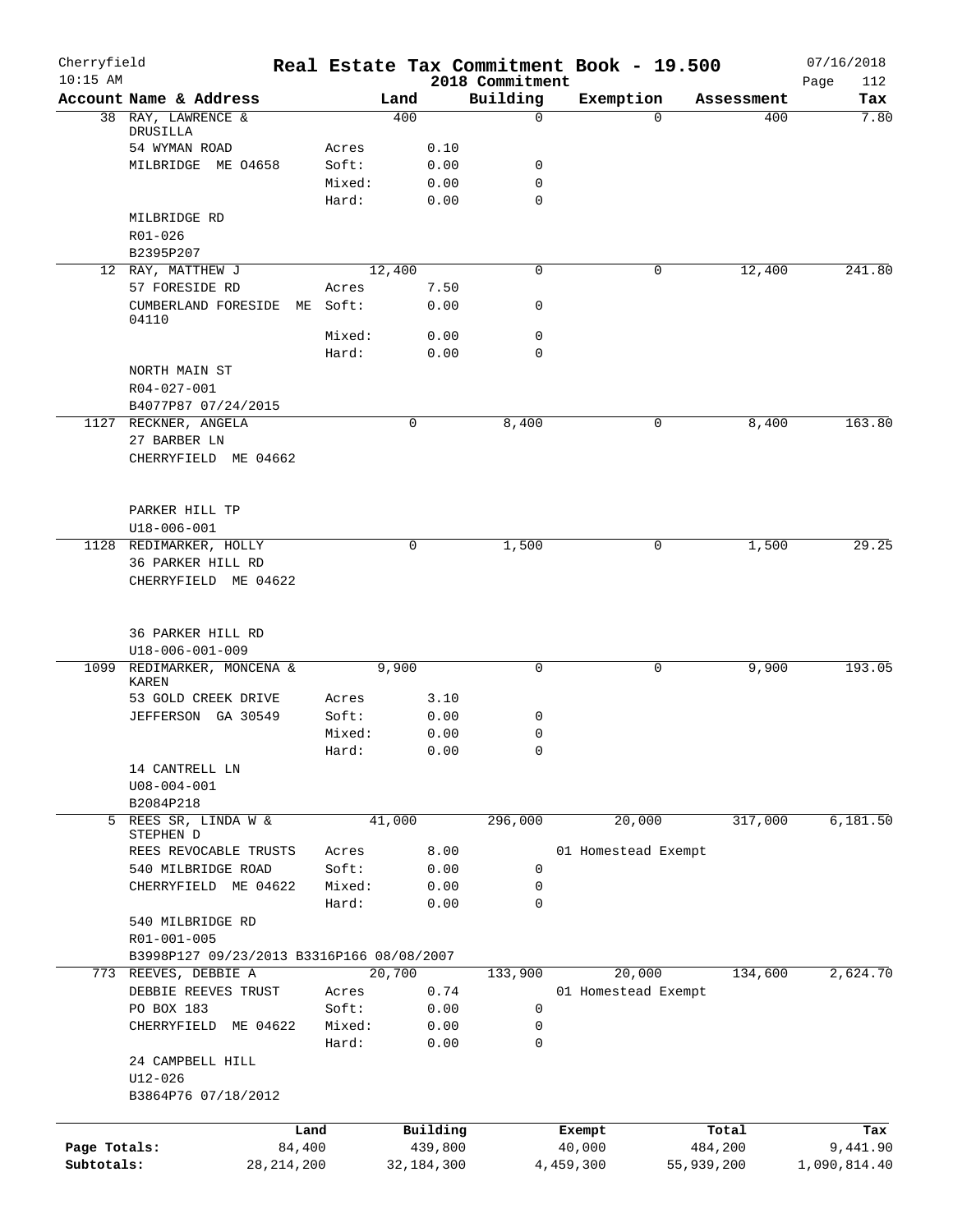| Cherryfield<br>$10:15$ AM |                          |              |        |            | 2018 Commitment | Real Estate Tax Commitment Book - 19.500 |          |            | 07/16/2018<br>Page<br>113 |
|---------------------------|--------------------------|--------------|--------|------------|-----------------|------------------------------------------|----------|------------|---------------------------|
|                           | Account Name & Address   |              | Land   |            | Building        | Exemption                                |          | Assessment | Tax                       |
|                           | 1081 REISERT, DENISE     |              | 1,700  |            | $\mathbf 0$     |                                          | $\Omega$ | 1,700      | 33.15                     |
|                           | 2 OAKSHADES AVE          | Acres        |        | 1.50       |                 |                                          |          |            |                           |
|                           | ABERDEEN NJ 07747        | Soft:        |        | 0.00       | 0               |                                          |          |            |                           |
|                           |                          | Mixed:       |        | 0.00       | 0               |                                          |          |            |                           |
|                           |                          | Hard:        |        | 0.00       | $\mathbf 0$     |                                          |          |            |                           |
|                           | PARK STREET              |              |        |            |                 |                                          |          |            |                           |
|                           |                          |              |        |            |                 |                                          |          |            |                           |
|                           | $U09 - 005$              |              |        |            |                 |                                          |          |            |                           |
|                           | B2485P144 01/16/2001     |              |        |            |                 |                                          |          |            |                           |
|                           | 1053 RENNEBU, LINDA      |              | 21,100 |            | 132,400         | 20,000                                   |          | 133,500    | 2,603.25                  |
|                           | P O BOX 458              | Acres        |        | 5.00       |                 | 01 Homestead Exempt                      |          |            |                           |
|                           | 375 BLACKSWOODS RD       | Soft:        |        | 0.00       | 0               |                                          |          |            |                           |
|                           | CHERRYFIELD ME 04622     | Mixed:       |        | 0.00       | 0               |                                          |          |            |                           |
|                           |                          | Hard:        |        | 0.00       | $\mathbf 0$     |                                          |          |            |                           |
|                           | 375 BLACKSWOODS RD       |              |        |            |                 |                                          |          |            |                           |
|                           | R03-018-001              |              |        |            |                 |                                          |          |            |                           |
|                           | B1731P80                 |              |        |            |                 |                                          |          |            |                           |
|                           | 734 RENSKI, CHARLES H    |              | 6,200  |            | $\mathbf 0$     |                                          | 0        | 6,200      | 120.90                    |
|                           | 33 MILL ST               | Acres        |        | 1.74       |                 |                                          |          |            |                           |
|                           | MILL ST                  | Soft:        |        | 0.00       | 0               |                                          |          |            |                           |
|                           | HARRINGTON ME 04643      | Mixed:       |        | 0.00       | $\mathbf 0$     |                                          |          |            |                           |
|                           |                          | Hard:        |        | 0.00       | $\mathbf 0$     |                                          |          |            |                           |
|                           | PARK ST (OFF)            |              |        |            |                 |                                          |          |            |                           |
|                           | $U11 - 035$              |              |        |            |                 |                                          |          |            |                           |
|                           | B1590P183                |              |        |            |                 |                                          |          |            |                           |
|                           | 733 RENSKI, CHARLES H    |              | 11,700 |            | $\mathbf 0$     |                                          | 0        | 11,700     | 228.15                    |
|                           |                          |              |        | 1.20       |                 |                                          |          |            |                           |
|                           | 33 MILL ST               | Acres        |        |            |                 |                                          |          |            |                           |
|                           | MILL ST                  | Soft:        |        | 0.00       | 0               |                                          |          |            |                           |
|                           | HARRINGTON ME 04643      | Mixed:       |        | 0.00       | 0               |                                          |          |            |                           |
|                           |                          | Hard:        |        | 0.00       | $\mathbf 0$     |                                          |          |            |                           |
|                           | PARK ST                  |              |        |            |                 |                                          |          |            |                           |
|                           | U11-034                  |              |        |            |                 |                                          |          |            |                           |
|                           | B1590P183                |              |        |            |                 |                                          |          |            |                           |
|                           | 583 RICHCREEK, KAREN L   |              | 18,000 |            | 49,200          |                                          | 0        | 67,200     | 1,310.40                  |
|                           | P.O. BOX 906             | Acres        |        | 0.50       |                 |                                          |          |            |                           |
|                           | SAGAMORE BEACH MA        | Soft:        |        | 0.00       | 0               |                                          |          |            |                           |
|                           | 02562                    |              |        |            |                 |                                          |          |            |                           |
|                           |                          | Mixed:       |        | 0.00       | 0               |                                          |          |            |                           |
|                           |                          | Hard:        |        | 0.00       | 0               |                                          |          |            |                           |
|                           | 67 SCHOOL ST             |              |        |            |                 |                                          |          |            |                           |
|                           | $U05 - 015$              |              |        |            |                 |                                          |          |            |                           |
|                           | B3360P250 12/06/2007     |              |        |            |                 |                                          |          |            |                           |
|                           | 677 RICHMOND, MARK S     |              | 47,100 |            | 256,100         | 20,000                                   |          | 283,200    | 5,522.40                  |
|                           | NORGAARD, GENA N         | Acres        |        | 15.00      |                 | 01 Homestead Exempt                      |          |            |                           |
|                           | P O BOX 71               | Soft:        |        | 0.00       | 0               |                                          |          |            |                           |
|                           | 225 BLACKSWOODS RD       | Mixed:       |        | 0.00       | 0               |                                          |          |            |                           |
|                           | CHERRYFIELD ME 04622     | Hard:        |        | 0.00       | $\mathbf 0$     |                                          |          |            |                           |
|                           | 225 BLACKSWOODS RD       |              |        |            |                 |                                          |          |            |                           |
|                           | $U08 - 010$              |              |        |            |                 |                                          |          |            |                           |
|                           | B1538P328                |              |        |            |                 |                                          |          |            |                           |
|                           | 334 RILEY, CHRISTOPHER J |              | 19,300 |            | 11,000          |                                          | 0        | 30,300     | 590.85                    |
|                           | 316 SPRAGUE FALLS RD     | Acres        |        | 3.50       |                 |                                          |          |            |                           |
|                           |                          |              |        | 0.00       |                 |                                          |          |            |                           |
|                           | ME 04622<br>CHERRYFIELD  | Soft:        |        |            | 0               |                                          |          |            |                           |
|                           |                          | Mixed:       |        | 0.00       | 0               |                                          |          |            |                           |
|                           |                          | Hard:        |        | 0.00       | 0               |                                          |          |            |                           |
|                           | 316 SPRAGUE FALLS RD     |              |        |            |                 |                                          |          |            |                           |
|                           | R08-008-001              |              |        |            |                 |                                          |          |            |                           |
|                           | B3741P108 05/25/2011     |              |        |            |                 |                                          |          |            |                           |
|                           |                          |              |        |            |                 |                                          |          |            |                           |
|                           |                          | Land         |        | Building   |                 | Exempt                                   |          | Total      | Tax                       |
| Page Totals:              |                          | 125,100      |        | 448,700    |                 | 40,000                                   |          | 533,800    | 10,409.10                 |
| Subtotals:                |                          | 28, 339, 300 |        | 32,633,000 |                 | 4,499,300                                |          | 56,473,000 | 1,101,223.50              |
|                           |                          |              |        |            |                 |                                          |          |            |                           |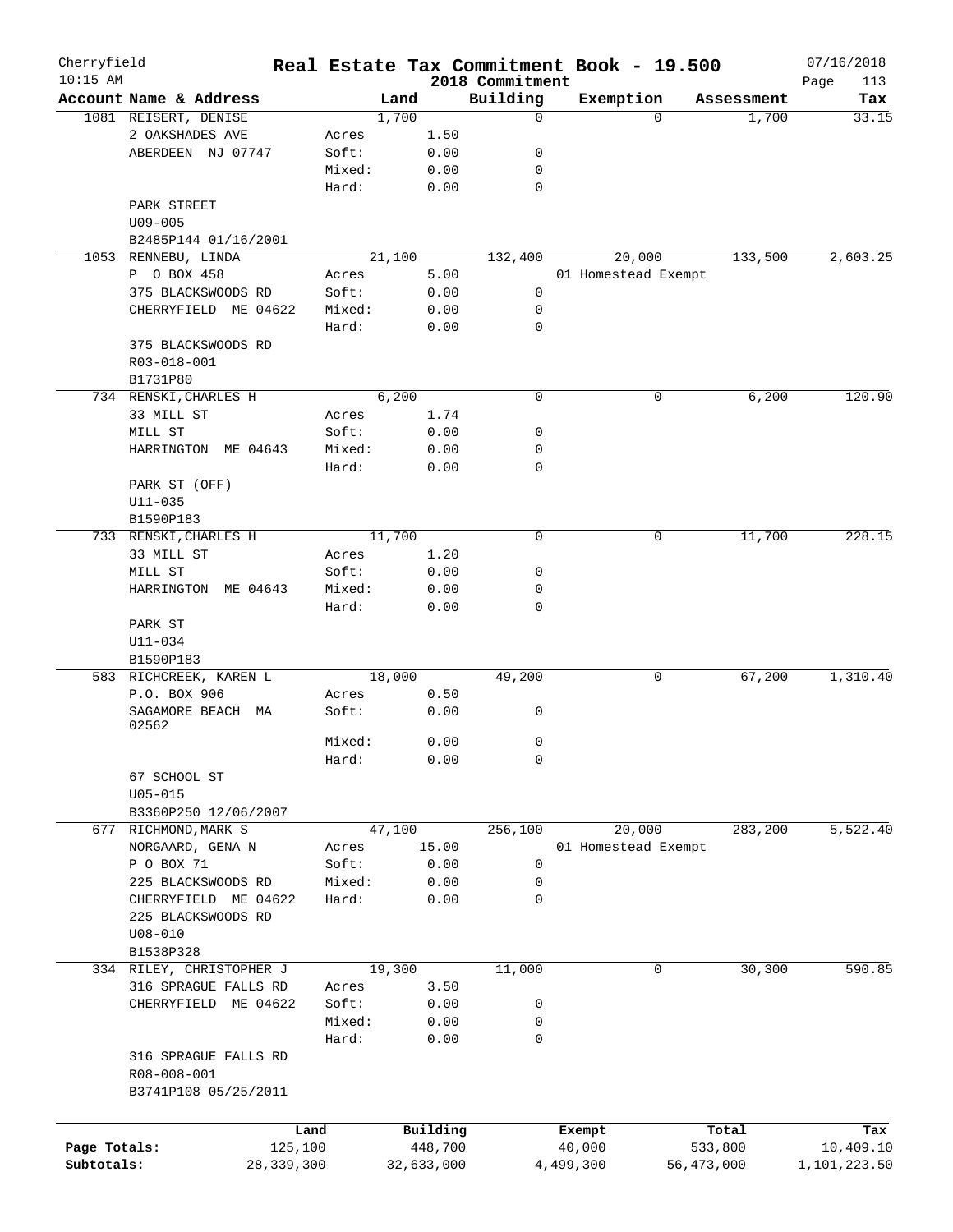| Cherryfield  |                                         |                 | Real Estate Tax Commitment Book - 19.500 |                             |           |                     |            | 07/16/2018         |
|--------------|-----------------------------------------|-----------------|------------------------------------------|-----------------------------|-----------|---------------------|------------|--------------------|
| $10:15$ AM   | Account Name & Address                  |                 | Land                                     | 2018 Commitment<br>Building | Exemption |                     | Assessment | Page<br>114<br>Tax |
|              | 332 RINALDO-HOLZSCHEITER,               |                 | 7,500                                    | $\mathbf 0$                 |           | $\Omega$            | 7,500      | 146.25             |
|              | LAURA                                   |                 |                                          |                             |           |                     |            |                    |
|              | 700 Osgood Hill Rd                      | Acres           | 6.41                                     |                             |           |                     |            |                    |
|              | Westford VT 05494                       | Soft:           | 0.00                                     | 0                           |           |                     |            |                    |
|              |                                         | Mixed:<br>Hard: | 0.00<br>0.00                             | 0<br>$\mathbf 0$            |           |                     |            |                    |
|              | SPRAGUE FALLS RD                        |                 |                                          |                             |           |                     |            |                    |
|              | R08-006                                 |                 |                                          |                             |           |                     |            |                    |
|              | B809P31                                 |                 |                                          |                             |           |                     |            |                    |
|              | 1148 RIZZITANO, MARGARET E              |                 | 0                                        | 31,400                      |           | 20,000              | 11,400     | 222.30             |
|              | 113 STILLWATER RD                       |                 |                                          |                             |           | 01 Homestead Exempt |            |                    |
|              | CHERRYFIELD ME 04622                    |                 |                                          |                             |           |                     |            |                    |
|              | 113 STILLWATER RD                       |                 |                                          |                             |           |                     |            |                    |
|              | R04-015-001                             |                 |                                          |                             |           |                     |            |                    |
|              | 164 RIZZITANO, NORMA E                  |                 | 32,700                                   | 48,400                      |           | 20,000              | 61,100     | 1,191.45           |
|              | RIZZITANO, JOHN R                       | Acres           | 6.67                                     |                             |           | 01 Homestead Exempt |            |                    |
|              | 109 STILLWATER RD                       | Soft:           | 0.00                                     | 0                           |           |                     |            |                    |
|              | CHERRYFIELD ME 04622                    | Mixed:          | 0.00                                     | 0                           |           |                     |            |                    |
|              |                                         | Hard:           | 0.00                                     | 0                           |           |                     |            |                    |
|              | 109 STILLWATER RD                       |                 |                                          |                             |           |                     |            |                    |
|              | R04-015-002                             |                 |                                          |                             |           |                     |            |                    |
|              | B3714P121 02/04/2011                    |                 |                                          |                             |           |                     |            |                    |
|              | 480 ROBERTS, ARLENE                     |                 | 39,700                                   | $\mathbf 0$                 |           | $\mathbf 0$         | 39,700     | 774.15             |
|              | 774 N BEND ROAD<br>SURRY ME 04684-9701  | Acres<br>Soft:  | 63.00<br>0.00                            | 0                           |           |                     |            |                    |
|              |                                         | Mixed:          | 0.00                                     | 0                           |           |                     |            |                    |
|              |                                         | Hard:           | 0.00                                     | $\mathbf 0$                 |           |                     |            |                    |
|              | ROUTE 1                                 |                 |                                          |                             |           |                     |            |                    |
|              | $U01 - 010$                             |                 |                                          |                             |           |                     |            |                    |
|              | B3705P251 B2475P104 01/06/2000          |                 |                                          |                             |           |                     |            |                    |
|              | 725 ROBERTS, ARLENE                     |                 | 23,200                                   | 67,400                      |           | 0                   | 90,600     | 1,766.70           |
|              | 774 N BEND ROAD                         | Acres           | 1.19                                     |                             |           |                     |            |                    |
|              | SURRY ME 04684                          | Soft:           | 0.00                                     | 0                           |           |                     |            |                    |
|              |                                         | Mixed:          | 0.00                                     | 0                           |           |                     |            |                    |
|              |                                         | Hard:           | 0.00                                     | 0                           |           |                     |            |                    |
|              | 20 NEW ST                               |                 |                                          |                             |           |                     |            |                    |
|              | $U11 - 026$                             |                 |                                          |                             |           |                     |            |                    |
|              | B2425P107                               |                 |                                          |                             |           |                     |            |                    |
|              | 515 ROBERTSON, CYNTHIA                  |                 | 16,300                                   | 65,400                      |           | 0                   | 81,700     | 1,593.15           |
|              | 2704 MILLER RD<br>HILLSBOROUGH NC 27278 | Acres<br>Soft:  | 0.37<br>0.00                             | 0                           |           |                     |            |                    |
|              |                                         | Mixed:          | 0.00                                     | 0                           |           |                     |            |                    |
|              |                                         | Hard:           | 0.00                                     | 0                           |           |                     |            |                    |
|              | 15 WILSON HILL RD                       |                 |                                          |                             |           |                     |            |                    |
|              | $U03 - 009$                             |                 |                                          |                             |           |                     |            |                    |
|              | B4223P261 01/20/2016                    |                 |                                          |                             |           |                     |            |                    |
|              | 174 ROBINSON, EDWARD A                  |                 | 36,400                                   | $\mathbf 0$                 |           | $\mathbf 0$         | 36,400     | 709.80             |
|              | 78A PEARL STREET                        | Acres           | 13.00                                    |                             |           |                     |            |                    |
|              | SOUTH PORTLAND ME<br>04106              | Soft:           | 0.00                                     | 0                           |           |                     |            |                    |
|              |                                         | Mixed:          | 0.00                                     | 0                           |           |                     |            |                    |
|              |                                         | Hard:           | 0.00                                     | 0                           |           |                     |            |                    |
|              | R04-024                                 |                 |                                          |                             |           |                     |            |                    |
|              |                                         |                 |                                          |                             |           |                     |            |                    |
|              | Land                                    |                 | Building                                 |                             | Exempt    |                     | Total      | Tax                |
| Page Totals: | 155,800                                 |                 | 212,600                                  |                             | 40,000    |                     | 328,400    | 6,403.80           |
| Subtotals:   | 28, 495, 100                            |                 | 32,845,600                               |                             | 4,539,300 |                     | 56,801,400 | 1,107,627.30       |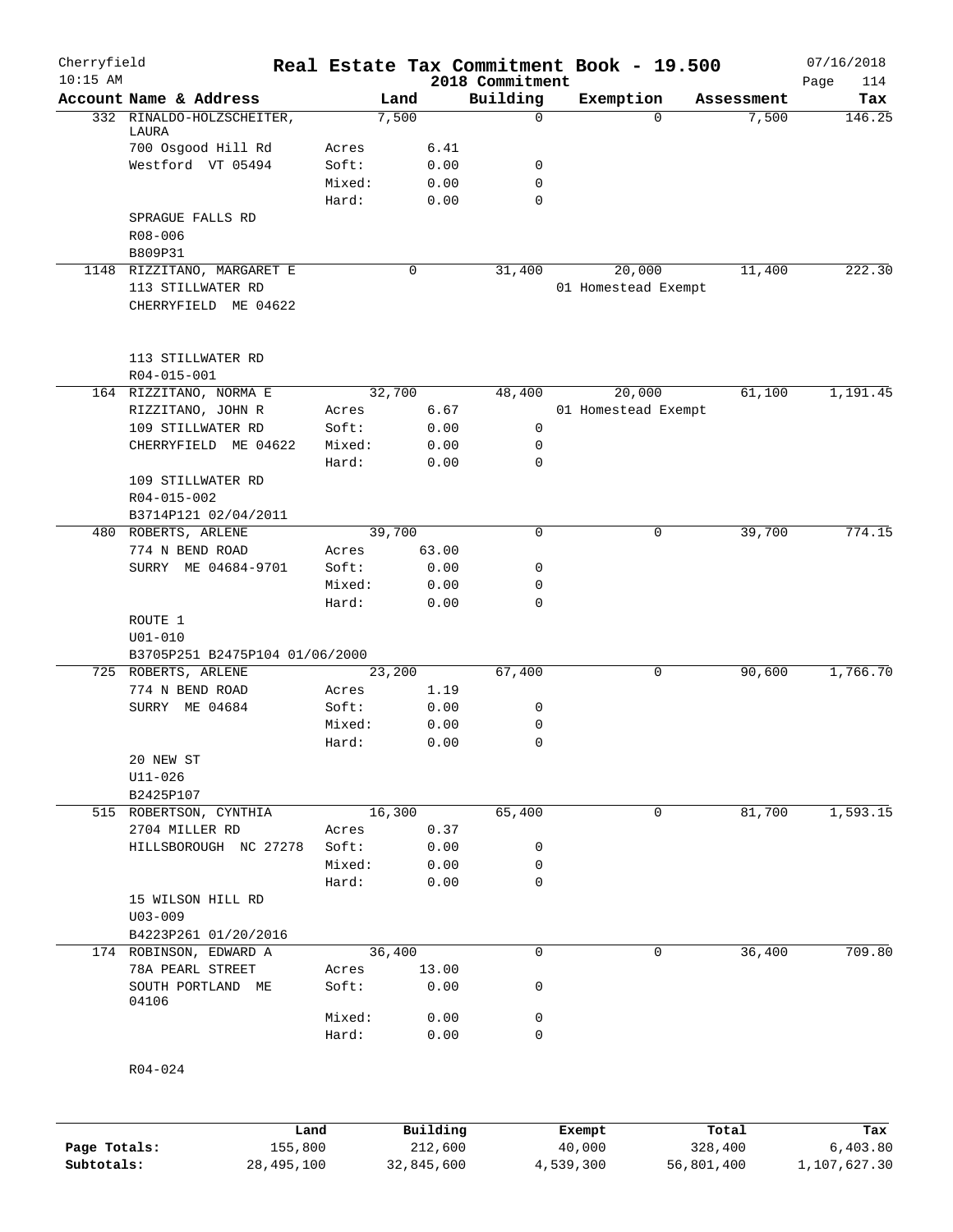| Cherryfield |                                       |        |             |                 | Real Estate Tax Commitment Book - 19.500 |            | 07/16/2018  |
|-------------|---------------------------------------|--------|-------------|-----------------|------------------------------------------|------------|-------------|
| $10:15$ AM  |                                       |        |             | 2018 Commitment |                                          |            | Page<br>115 |
|             | Account Name & Address                |        | Land        | Building        | Exemption                                | Assessment | Tax         |
|             | 136 ROBINSON, KEVIN                   |        | $\mathbf 0$ | 17,400          | 17,400                                   | 0          | 0.00        |
|             | 30 PARKER HILL RD                     |        |             |                 | 01 Homestead Exempt                      |            |             |
|             | CHERRYFIELD ME 04662                  |        |             |                 |                                          |            |             |
|             | 30 PARKER HILL RD                     |        |             |                 |                                          |            |             |
|             | U18-006-001-008                       |        |             |                 |                                          |            |             |
|             | 276 ROBINSON, NORA F                  |        | 17,300      | 29,900          | 20,000                                   | 27,200     | 530.40      |
|             | FOUNTAIN, ASHLEE M                    | Acres  | 1.00        |                 | 01 Homestead Exempt                      |            |             |
|             | P O BOX 452                           | Soft:  | 0.00        | 0               |                                          |            |             |
|             | CHERRYFIELD ME 04622                  | Mixed: | 0.00        | 0               |                                          |            |             |
|             |                                       | Hard:  | 0.00        | 0               |                                          |            |             |
|             | 190 TENAN LANE                        |        |             |                 |                                          |            |             |
|             | R05-063-003                           |        |             |                 |                                          |            |             |
|             | B3007P209                             |        |             |                 |                                          |            |             |
|             | 941 ROBINSON, ROBERT W                |        | 18,600      | 113,500         | 20,000                                   | 112,100    | 2,185.95    |
|             | ROBINSON, JANET M                     | Acres  | 8.00        |                 | 01 Homestead Exempt                      |            |             |
|             | 288 RIDGE RD                          | Soft:  | 0.00        | $\mathbf 0$     |                                          |            |             |
|             | CHERRYFIELD ME 04622                  | Mixed: | 0.00        | 0               |                                          |            |             |
|             |                                       | Hard:  | 0.00        | $\mathbf 0$     |                                          |            |             |
|             | 288 RIDGE ROAD                        |        |             |                 |                                          |            |             |
|             | $U18 - 002$                           |        |             |                 |                                          |            |             |
|             | B3640P138 06/08/2010                  |        |             |                 |                                          |            |             |
| 1187        | ROBINSON, ROBERT W &<br>JANET M       |        | 22,400      | 3,500           | 0                                        | 25,900     | 505.05      |
|             | 244 RIDGE RD                          | Acres  | 8.99        |                 |                                          |            |             |
|             | CHERRYFIELD ME 04622                  | Soft:  | 0.00        | 0               |                                          |            |             |
|             |                                       | Mixed: | 0.00        | $\mathbf 0$     |                                          |            |             |
|             |                                       | Hard:  | 0.00        | $\mathbf 0$     |                                          |            |             |
|             | 244 RIDGE RD                          |        |             |                 |                                          |            |             |
|             | U17-006-001                           |        |             |                 |                                          |            |             |
|             | B3343P30 10/12/2007                   |        |             |                 |                                          |            |             |
|             | 253 ROBITAILLE, MICHAEL &<br>TERRY    |        | 14,300      | 33,200          | 20,000                                   | 27,500     | 536.25      |
|             | P O BOX 304                           | Acres  | 0.55        |                 | 01 Homestead Exempt                      |            |             |
|             | CHERRYFIELD ME 04622                  | Soft:  | 0.00        | 0               |                                          |            |             |
|             |                                       | Mixed: | 0.00        | 0               |                                          |            |             |
|             |                                       | Hard:  | 0.00        | $\Omega$        |                                          |            |             |
|             | 304 WILLEY DISTRICT RD<br>R05-046-001 |        |             |                 |                                          |            |             |
|             | B2508P248                             |        |             |                 |                                          |            |             |
|             | 342 ROCK MAPLE HOLDINGS LLC           |        | 26,900      | $\Omega$        | 0                                        | 26,900     | 524.55      |
|             | 388 LAMBERT RD                        | Acres  | 207.00      |                 |                                          |            |             |
|             | BREWER ME 04                          | Soft:  | 0.00        | 0               |                                          |            |             |
|             |                                       | Mixed: | 20.00       | 3,300           |                                          |            |             |
|             |                                       | Hard:  | 187.00      | 23,562          |                                          |            |             |
|             | SPRAGUE FALLS RD                      |        |             |                 |                                          |            |             |
|             | R08-015-001                           |        |             |                 |                                          |            |             |
|             | B4364P149 06/13/2017                  |        |             |                 |                                          |            |             |

|              | Land       | Building   | Exempt    | Total      | Tax          |
|--------------|------------|------------|-----------|------------|--------------|
| Page Totals: | 99,500     | 197,500    | .400      | 219,600    | 4,282.20     |
| Subtotals:   | 28,594,600 | 33,043,100 | 4,616,700 | 57,021,000 | 1,111,909.50 |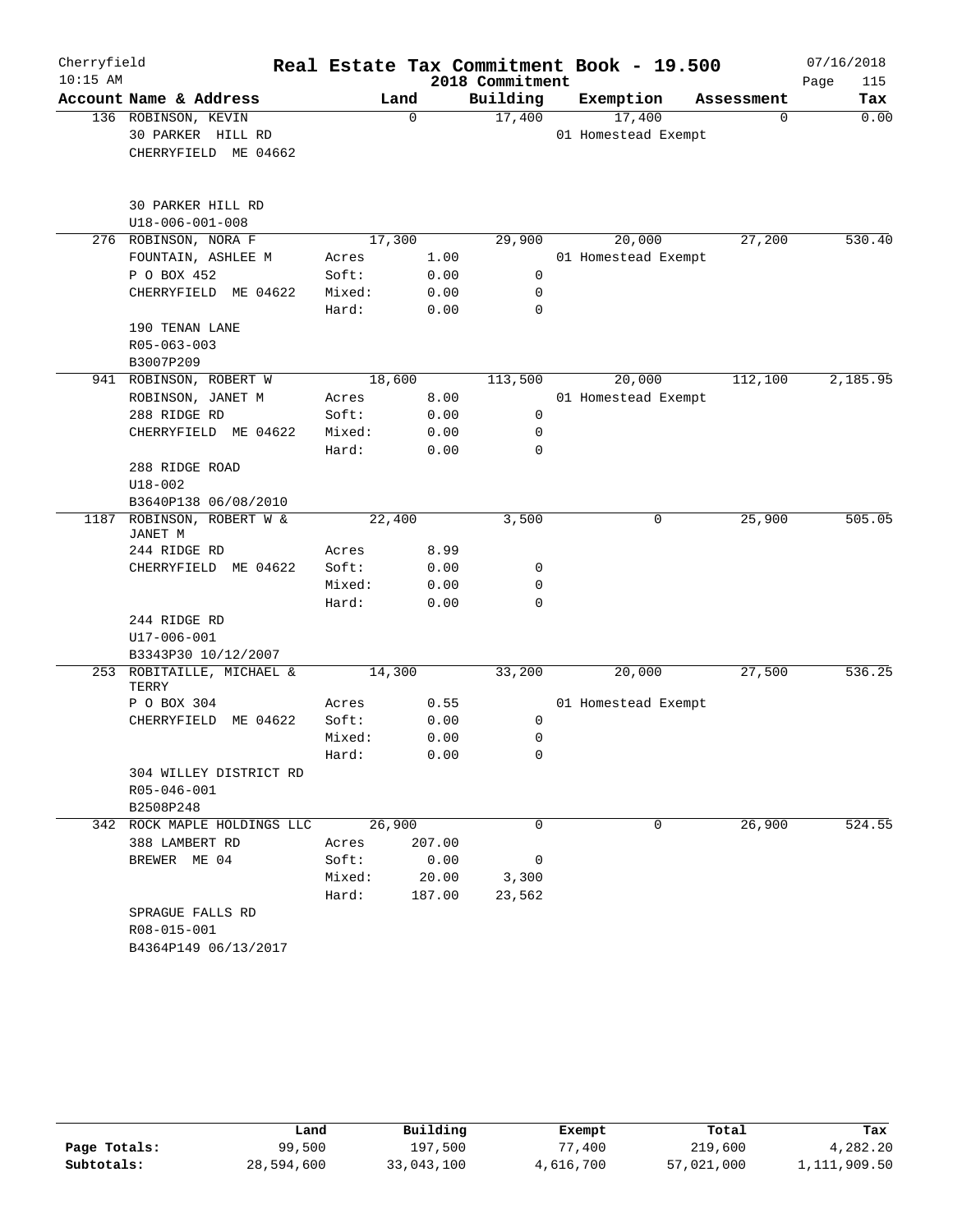| Cherryfield<br>$10:15$ AM |                                               |        |                | 2018 Commitment | Real Estate Tax Commitment Book - 19.500 |            | 07/16/2018<br>Page<br>116 |
|---------------------------|-----------------------------------------------|--------|----------------|-----------------|------------------------------------------|------------|---------------------------|
|                           | Account Name & Address                        |        | Land           | Building        | Exemption                                | Assessment | Tax                       |
|                           | 1172 RODAS, ANTONIO F &<br>MARIE L            |        | 5,500          | $\mathbf 0$     | $\Omega$                                 | 5,500      | 107.25                    |
|                           | 5 CHURCH STREET                               | Acres  | 54.10          |                 |                                          |            |                           |
|                           | SMITHFIELD RI 02828                           | Soft:  | 0.00           | 0               |                                          |            |                           |
|                           |                                               | Mixed: | 0.00           | $\mathbf 0$     |                                          |            |                           |
|                           |                                               | Hard:  | 41.00          | 5,166           |                                          |            |                           |
|                           | MACHATTON CORLISS<br><b>BROOK</b>             |        |                |                 |                                          |            |                           |
|                           | R09-001-049-5                                 |        |                |                 |                                          |            |                           |
|                           | B2734P131                                     |        |                |                 |                                          |            |                           |
|                           | 479 ROLFE, ANDREW                             |        | 17,300         | 23,900          | 20,000                                   | 21,200     | 413.40                    |
|                           | P O BOX 174                                   | Acres  | 1.00           |                 | 01 Homestead Exempt                      |            |                           |
|                           | CHERRYFIELD ME 04622                          | Soft:  | 0.00           | 0               |                                          |            |                           |
|                           |                                               | Mixed: | 0.00           | 0               |                                          |            |                           |
|                           |                                               | Hard:  | 0.00           | $\mathbf 0$     |                                          |            |                           |
|                           | 395 WILLEY DISTRICT<br><b>ROAD</b>            |        |                |                 |                                          |            |                           |
|                           | R05-039-001                                   |        |                |                 |                                          |            |                           |
|                           | B2432P320                                     |        |                |                 |                                          |            |                           |
|                           | 928 ROLFE, HERMAN & CATHY M                   |        | 16,900         | 46,400          | 0                                        | 63,300     | 1,234.35                  |
|                           | 204 RIDGE RD                                  | Acres  | 0.93           |                 |                                          |            |                           |
|                           | CHERRYFIELD ME 04622                          | Soft:  | 0.00           | 0               |                                          |            |                           |
|                           |                                               | Mixed: | 0.00           | 0               |                                          |            |                           |
|                           |                                               | Hard:  | 0.00           | $\mathbf 0$     |                                          |            |                           |
|                           | 199 RIDGE RD                                  |        |                |                 |                                          |            |                           |
|                           | U17-009                                       |        |                |                 |                                          |            |                           |
|                           | B4108P140 11/05/2014                          |        |                |                 |                                          |            |                           |
|                           | 48 ROLFE, HERMAN & CATHY W                    |        | 18,500         | 81,700          | 20,000                                   | 80,200     | 1,563.90                  |
|                           | 204 RIDGE RD                                  | Acres  | 3.10           |                 | 01 Homestead Exempt                      |            |                           |
|                           | CHERRYFIELD ME 04622                          | Soft:  | 0.00           | 0               |                                          |            |                           |
|                           |                                               | Mixed: | 0.00           | 0               |                                          |            |                           |
|                           |                                               | Hard:  | 0.00           | 0               |                                          |            |                           |
|                           | 204 RIDGE RD                                  |        |                |                 |                                          |            |                           |
|                           | U17-005-004                                   |        |                |                 |                                          |            |                           |
|                           | B4346P185 03/29/2017<br>ROLFE, JENNIFER S M & |        |                |                 | 0                                        | 32,800     | 639.60                    |
| 1118                      | <b>HERMAN</b><br>200 TENAN LANE               | Acres  | 16,900<br>4.80 | 15,900          |                                          |            |                           |
|                           | CHERRYFIELD ME 04622                          | Soft:  | 0.00           | 0               |                                          |            |                           |
|                           |                                               | Mixed: | 0.00           | 0               |                                          |            |                           |
|                           |                                               | Hard:  | 0.00           | $\mathbf 0$     |                                          |            |                           |
|                           | 200 TENAN LANE<br>R05-063-001-003             |        |                |                 |                                          |            |                           |
|                           | B4112P194 11/21/2014                          |        |                |                 |                                          |            |                           |
|                           | 845 ROLFE, AMBROSE S & LINDA                  |        | 17,400         | 44,300          | 0                                        | 61,700     | 1,203.15                  |
|                           | М                                             |        |                |                 |                                          |            |                           |
|                           | P O BOX 417                                   | Acres  | 1.11           |                 |                                          |            |                           |
|                           | CHERRYFIELD ME 04622                          | Soft:  | 0.00           | 0               |                                          |            |                           |
|                           |                                               | Mixed: | 0.00           | 0               |                                          |            |                           |
|                           |                                               | Hard:  | 0.00           | $\mathbf 0$     |                                          |            |                           |
|                           | 210 MAIN ST                                   |        |                |                 |                                          |            |                           |
|                           | U14-018                                       |        |                |                 |                                          |            |                           |
|                           | B1245P129                                     |        |                |                 |                                          |            |                           |

|              | Land       | Building     | Exempt    | Total      | Tax          |
|--------------|------------|--------------|-----------|------------|--------------|
| Page Totals: | 92,500     | 212,200      | 40,000    | 264,700    | 5,161.65     |
| Subtotals:   | 28,687,100 | 33, 255, 300 | 4,656,700 | 57,285,700 | 1,117,071.15 |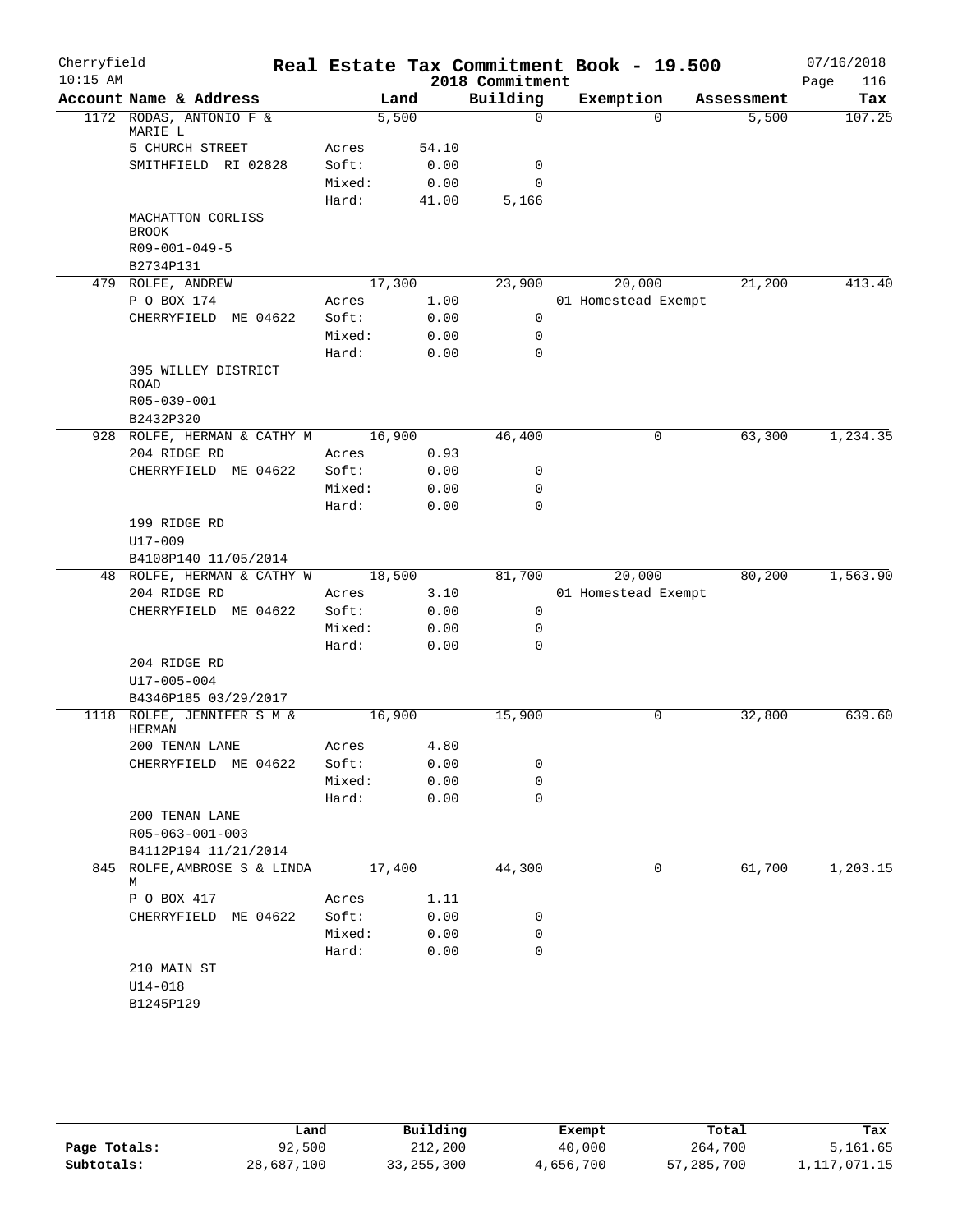| Cherryfield<br>$10:15$ AM |                                                          |        |        | 2018 Commitment | Real Estate Tax Commitment Book - 19.500 |            | 07/16/2018<br>Page<br>117 |
|---------------------------|----------------------------------------------------------|--------|--------|-----------------|------------------------------------------|------------|---------------------------|
|                           | Account Name & Address                                   |        | Land   | Building        | Exemption                                | Assessment | Tax                       |
|                           | 873 ROLFE, JANICE L                                      |        | 14,900 | 21,900          | 20,000                                   | 16,800     | 327.60                    |
|                           | 246 MAIN ST                                              | Acres  | 0.63   |                 | 01 Homestead Exempt                      |            |                           |
|                           | CHERRYFIELD ME 04622                                     | Soft:  | 0.00   | 0               |                                          |            |                           |
|                           |                                                          | Mixed: | 0.00   | 0               |                                          |            |                           |
|                           |                                                          | Hard:  | 0.00   | 0               |                                          |            |                           |
|                           | 246 MAIN ST                                              |        |        |                 |                                          |            |                           |
|                           | $U15 - 003$                                              |        |        |                 |                                          |            |                           |
|                           | B1317P55<br>444 ROLLI, DONALD G                          |        | 26,100 | $\mathbf 0$     | 0                                        | 26,100     | 508.95                    |
|                           | ROLLI, FRANCINE                                          | Acres  | 40.00  |                 |                                          |            |                           |
|                           | 1542 NORTHLAND AVE                                       | Soft:  | 0.00   | 0               |                                          |            |                           |
|                           | LAKEWOOD OH 44107                                        | Mixed: | 0.00   | 0               |                                          |            |                           |
|                           |                                                          | Hard:  | 0.00   | $\mathbf 0$     |                                          |            |                           |
|                           | 528 NORTH MAIN ST                                        |        |        |                 |                                          |            |                           |
|                           | R10-002-019                                              |        |        |                 |                                          |            |                           |
|                           | B3037P190 07/27/2005                                     |        |        |                 |                                          |            |                           |
| 449                       | ROLLI, DONALD G &                                        |        | 7,800  | $\mathbf 0$     | 0                                        | 7,800      | 152.10                    |
|                           | FRANCINE                                                 |        |        |                 |                                          |            |                           |
|                           | 1542 NORTHLAND AVE                                       | Acres  | 5.00   |                 |                                          |            |                           |
|                           | LAKEWOOD OH 44107-3722 Soft:                             |        | 0.00   | 0               |                                          |            |                           |
|                           |                                                          | Mixed: | 0.00   | 0               |                                          |            |                           |
|                           |                                                          | Hard:  | 0.00   | 0               |                                          |            |                           |
|                           | ROUTE (OFF)                                              |        |        |                 |                                          |            |                           |
|                           | $R10 - 003$                                              |        |        |                 |                                          |            |                           |
|                           | B2548P171                                                |        |        |                 |                                          |            |                           |
|                           | 445 ROLLI, DONALD G &                                    |        | 45,600 | 18,700          | 0                                        | 64,300     | 1,253.85                  |
|                           | FRANCINE<br>1542 NORTHLAND AVE                           | Acres  | 42.00  |                 |                                          |            |                           |
|                           | LAKEWOOD OH 44107-3732 Soft:                             |        | 0.00   | 0               |                                          |            |                           |
|                           |                                                          | Mixed: | 0.00   | 0               |                                          |            |                           |
|                           |                                                          | Hard:  | 0.00   | $\mathbf 0$     |                                          |            |                           |
|                           | ROUTE 193                                                |        |        |                 |                                          |            |                           |
|                           | R10-002-020                                              |        |        |                 |                                          |            |                           |
|                           | B2548P171                                                |        |        |                 |                                          |            |                           |
|                           | 461 ROMAN, MATTHEW SEAN                                  |        | 28,100 | 0               | 0                                        | 28,100     | 547.95                    |
|                           | ROMAN, BROCK G                                           | Acres  | 60.60  |                 |                                          |            |                           |
|                           | 17 LANFAIR RD                                            | Soft:  | 0.00   | 0               |                                          |            |                           |
|                           | MARLTON NJ 08053                                         | Mixed: | 0.00   | 0               |                                          |            |                           |
|                           |                                                          | Hard:  | 0.00   | 0               |                                          |            |                           |
|                           | CROTCH                                                   |        |        |                 |                                          |            |                           |
|                           | R10-011                                                  |        |        |                 |                                          |            |                           |
|                           | B4346P128 03/29/2017                                     |        |        |                 |                                          |            |                           |
|                           | 1001 ROMANCE, JOSEPH &<br>PAMALA                         |        | 27,400 | 0               | 0                                        | 27,400     | 534.30                    |
|                           | P.O. BOX 25                                              | Acres  | 29.41  |                 |                                          |            |                           |
|                           | CHERRYFIELD ME 04622                                     | Soft:  | 0.00   | 0               |                                          |            |                           |
|                           |                                                          | Mixed: | 0.00   | 0               |                                          |            |                           |
|                           |                                                          | Hard:  | 0.00   | 0               |                                          |            |                           |
|                           | NORTH MAIN ST<br>R10-002-018-005<br>B3911P274 12/14/2012 |        |        |                 |                                          |            |                           |
|                           |                                                          |        |        |                 |                                          |            |                           |

|              | Land       | Building     | Exempt    | Total      | Tax          |
|--------------|------------|--------------|-----------|------------|--------------|
| Page Totals: | 149,900    | 40,600       | 20,000    | 170,500    | 3,324.75     |
| Subtotals:   | 28,837,000 | 33, 295, 900 | 4,676,700 | 57,456,200 | 1,120,395.90 |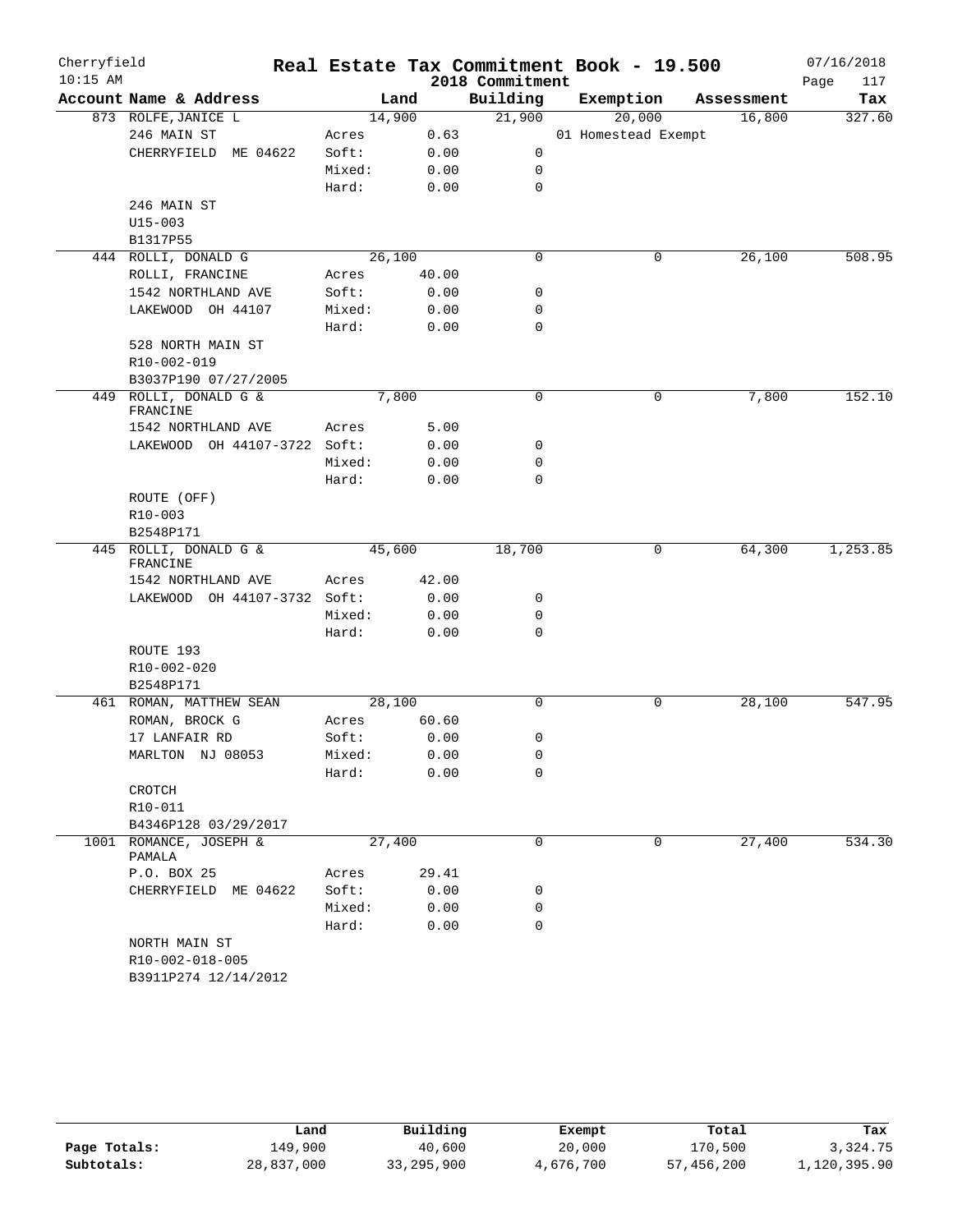| Cherryfield<br>$10:15$ AM |                                                |                |       | Real Estate Tax Commitment Book - 19.500<br>2018 Commitment |             |            | 07/16/2018<br>Page<br>118 |
|---------------------------|------------------------------------------------|----------------|-------|-------------------------------------------------------------|-------------|------------|---------------------------|
|                           | Account Name & Address                         |                | Land  | Building                                                    | Exemption   | Assessment | Tax                       |
|                           | 441 ROMANCE, JOSEPH &<br>PAMALA                | 33,400         |       | $\mathbf 0$                                                 | $\Omega$    | 33,400     | 651.30                    |
|                           | P.O. BOX 25                                    | Acres          | 43.00 |                                                             |             |            |                           |
|                           | CHERRYFIELD ME 04622                           | Soft:          | 0.00  | 0                                                           |             |            |                           |
|                           |                                                | Mixed:         | 0.00  | $\mathbf 0$                                                 |             |            |                           |
|                           |                                                | Hard:          | 0.00  | $\Omega$                                                    |             |            |                           |
|                           | NORTH MAIN ST                                  |                |       |                                                             |             |            |                           |
|                           | R10-002-017                                    |                |       |                                                             |             |            |                           |
|                           | B3911P272 12/14/2012                           |                |       |                                                             |             |            |                           |
|                           | 196 ROMANCE, JOSEPH P &<br>PAMALA D            | 52,000         |       | 177,100                                                     | 0           | 229,100    | 4,467.45                  |
|                           | P.O. BOX 25                                    | Acres          | 38.00 |                                                             |             |            |                           |
|                           | CHERRYFIELD ME 04622                           | Soft:          | 0.00  | 0                                                           |             |            |                           |
|                           |                                                | Mixed:         | 0.00  | 0                                                           |             |            |                           |
|                           |                                                | Hard:          | 0.00  | $\Omega$                                                    |             |            |                           |
|                           | 227 NORTH MAIN ST<br>$R04 - 042$               |                |       |                                                             |             |            |                           |
|                           | B3424P86 06/25/2008 B2670P268                  |                |       |                                                             |             |            |                           |
|                           | 436 ROMANCE, JOSEPH P &<br>PAMALA D            | 33,900         |       | 0                                                           | 0           | 33,900     | 661.05                    |
|                           | P.O. BOX 25                                    | Acres          | 44.00 |                                                             |             |            |                           |
|                           | CHERRYFIELD ME 04622                           | Soft:          | 0.00  | 0                                                           |             |            |                           |
|                           |                                                | Mixed:         | 0.00  | 0                                                           |             |            |                           |
|                           |                                                | Hard:          | 0.00  | $\mathbf 0$                                                 |             |            |                           |
|                           | NORTH MAIN ST                                  |                |       |                                                             |             |            |                           |
|                           | R10-002-012                                    |                |       |                                                             |             |            |                           |
|                           | B3868P72 07/30/2012                            |                |       |                                                             |             |            |                           |
|                           | 437 ROMANCE, JOSEPH P &<br>PAMALA D            | 32,000         |       | $\mathbf 0$                                                 | 0           | 32,000     | 624.00                    |
|                           | P.O. BOX 25                                    | Acres          | 40.00 |                                                             |             |            |                           |
|                           | CHERRYFIELD ME 04622                           | Soft:          | 0.00  | 0                                                           |             |            |                           |
|                           |                                                | Mixed:         | 0.00  | $\mathbf 0$                                                 |             |            |                           |
|                           |                                                | Hard:          | 0.00  | $\mathbf 0$                                                 |             |            |                           |
|                           | NORTH MAIN ST                                  |                |       |                                                             |             |            |                           |
|                           | R10-002-013                                    |                |       |                                                             |             |            |                           |
|                           | B3868P92 07/30/2012<br>438 ROMANCE, JOSEPH P & | 32,000         |       | 0                                                           | $\mathbf 0$ | 32,000     | 624.00                    |
|                           | PAMALA D<br>P.O. BOX 25                        |                | 40.00 |                                                             |             |            |                           |
|                           | CHERRYFIELD ME 04622                           | Acres<br>Soft: | 0.00  | 0                                                           |             |            |                           |
|                           |                                                | Mixed:         | 0.00  | 0                                                           |             |            |                           |
|                           |                                                | Hard:          | 0.00  | $\mathbf 0$                                                 |             |            |                           |
|                           | NORTH MAIN ST                                  |                |       |                                                             |             |            |                           |
|                           | R10-002-014                                    |                |       |                                                             |             |            |                           |
|                           | B3868P92 07/30/2012                            |                |       |                                                             |             |            |                           |
|                           | 439 ROMANCE, JOSEPH P &<br>PAMALA D            | 32,000         |       | $\mathbf 0$                                                 | 0           | 32,000     | 624.00                    |
|                           | P.O. BOX 25                                    | Acres          | 40.00 |                                                             |             |            |                           |
|                           | CHERRYFIELD ME 04622                           | Soft:          | 0.00  | 0                                                           |             |            |                           |
|                           |                                                | Mixed:         | 0.00  | 0                                                           |             |            |                           |
|                           |                                                | Hard:          | 0.00  | 0                                                           |             |            |                           |
|                           | NORTH MAIN ST                                  |                |       |                                                             |             |            |                           |
|                           | R10-002-015                                    |                |       |                                                             |             |            |                           |
|                           | B3868P92 07/30/2012                            |                |       |                                                             |             |            |                           |

|              | Land       | Building   | Exempt    | Total      | Tax          |
|--------------|------------|------------|-----------|------------|--------------|
| Page Totals: | 215,300    | 177.100    |           | 392,400    | 7,651.80     |
| Subtotals:   | 29,052,300 | 33,473,000 | 4,676,700 | 57,848,600 | 1,128,047.70 |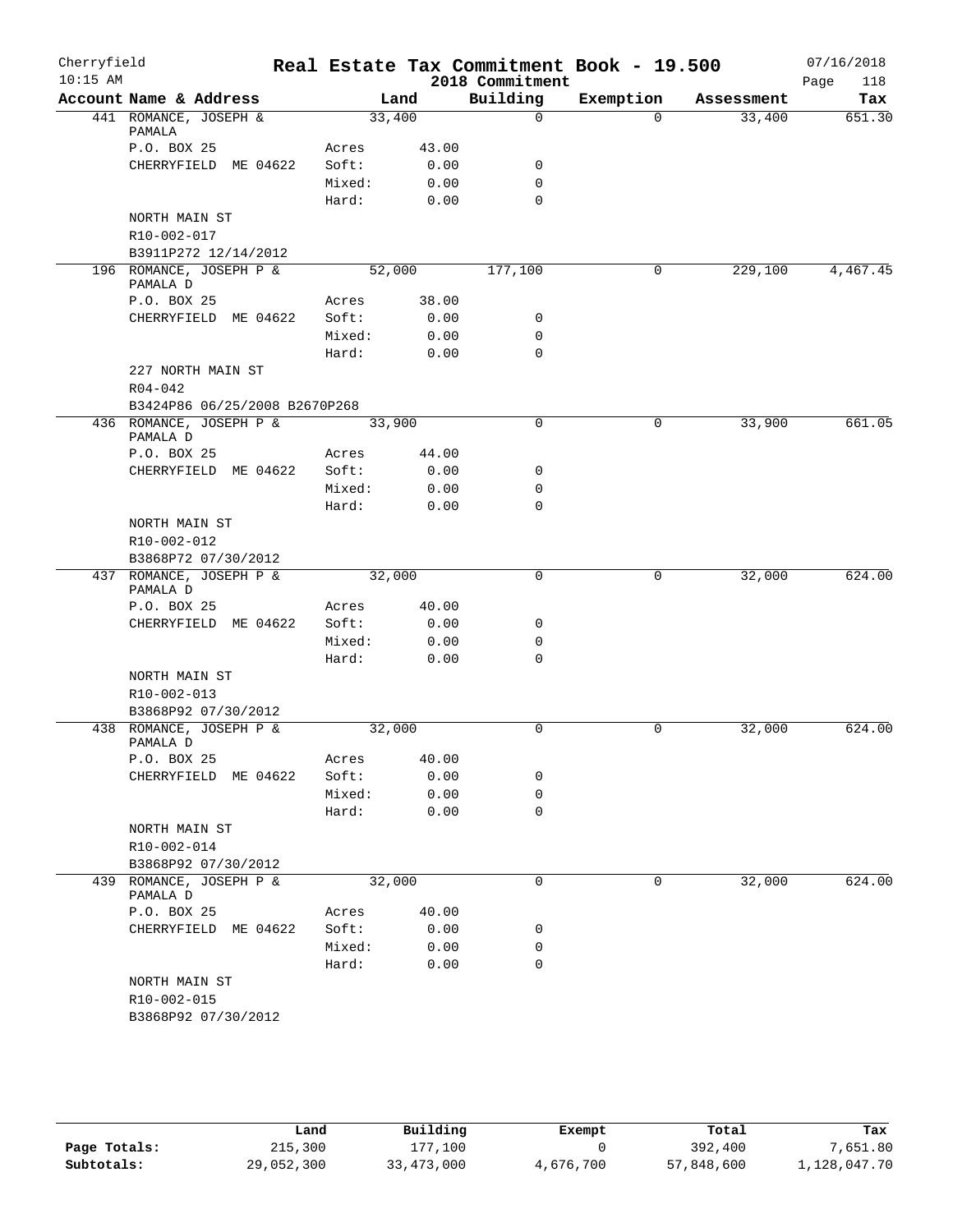| Cherryfield |                                     |         |        |                 | Real Estate Tax Commitment Book - 19.500 |            | 07/16/2018  |
|-------------|-------------------------------------|---------|--------|-----------------|------------------------------------------|------------|-------------|
| $10:15$ AM  |                                     |         |        | 2018 Commitment |                                          |            | 119<br>Page |
|             | Account Name & Address              |         | Land   | Building        | Exemption                                | Assessment | Tax         |
|             | 440 ROMANCE, JOSEPH P &<br>PAMALA D | 32,500  |        | $\mathbf 0$     | $\Omega$                                 | 32,500     | 633.75      |
|             | P.O. BOX 25                         | Acres   | 41.00  |                 |                                          |            |             |
|             | CHERRYFIELD ME 04622                | Soft:   | 0.00   | 0               |                                          |            |             |
|             |                                     | Mixed:  | 0.00   | $\mathbf 0$     |                                          |            |             |
|             |                                     | Hard:   | 0.00   | $\mathbf 0$     |                                          |            |             |
|             | NORTH MAIN ST                       |         |        |                 |                                          |            |             |
|             | R10-002-016                         |         |        |                 |                                          |            |             |
|             | B3868P92 07/30/2012                 |         |        |                 |                                          |            |             |
|             | 325 ROMANCE, JOSEPH P &<br>PAMALA D | 193,400 |        | $\mathbf 0$     | 0                                        | 193,400    | 3,771.30    |
|             | PO BOX 25                           | Acres   | 409.00 |                 |                                          |            |             |
|             | CHERRYFIELD ME 04622                | Soft:   | 0.00   | 0               |                                          |            |             |
|             |                                     | Mixed:  | 0.00   | $\mathbf 0$     |                                          |            |             |
|             |                                     | Hard:   | 0.00   | $\mathbf 0$     |                                          |            |             |
|             | NORTH MAIN ST<br>R07-018            |         |        |                 |                                          |            |             |
|             | B4291P233 09/08/2016                |         |        |                 |                                          |            |             |
|             | 450 ROMANCE, JOSEPH P &<br>PAMALA D | 110,000 |        | 212,700         | 0                                        | 322,700    | 6,292.65    |
|             | P.O. BOX 25                         | Acres   | 63.00  |                 |                                          |            |             |
|             | CHERRYFIELD ME 04622                | Soft:   | 0.00   | 0               |                                          |            |             |
|             |                                     | Mixed:  | 0.00   | $\mathbf 0$     |                                          |            |             |
|             |                                     | Hard:   | 0.00   | $\mathbf 0$     |                                          |            |             |
|             | 40 EAST BRANCH RD<br>R10-004        |         |        |                 |                                          |            |             |
|             | B4188P3 09/14/2015                  |         |        |                 |                                          |            |             |
|             | 435 ROMANCE, JOSEPH P &<br>PAMALA D | 36,200  |        | $\mathbf 0$     | 0                                        | 36,200     | 705.90      |
|             | P.O. BOX 25                         | Acres   | 50.00  |                 |                                          |            |             |
|             | CHERRYFIELD ME 04622                | Soft:   | 0.00   | 0               |                                          |            |             |
|             |                                     | Mixed:  | 0.00   | $\mathbf 0$     |                                          |            |             |
|             |                                     | Hard:   | 0.00   | $\mathbf 0$     |                                          |            |             |
|             | NORTH MAIN ST<br>R10-002-011        |         |        |                 |                                          |            |             |
|             | B3868P92 07/20/2012                 |         |        |                 |                                          |            |             |
|             | 394 ROSCITI, HENRY V                | 23,100  |        | 0               | 0                                        | 23,100     | 450.45      |
|             | 1324 CHOPMIST HILL RD               | Acres   | 46.63  |                 |                                          |            |             |
|             | SCITUATE RI 02909                   | Soft:   | 0.00   | 0               |                                          |            |             |
|             |                                     | Mixed:  | 0.00   | 0               |                                          |            |             |
|             |                                     | Hard:   | 0.00   | $\mathbf 0$     |                                          |            |             |
|             | CROTCH                              |         |        |                 |                                          |            |             |
|             | R09-001-014                         |         |        |                 |                                          |            |             |
|             | B1435P125                           |         |        |                 |                                          |            |             |
|             | 330 ROSSI, PATRICIA                 | 25,400  |        | 102,000         | 20,000                                   | 107,400    | 2,094.30    |
|             | 285 SPRAGUES FALLS RD               | Acres   | 12.00  |                 | 01 Homestead Exempt                      |            |             |
|             | CHERRYFIELD ME 04622                | Soft:   | 0.00   | 0               |                                          |            |             |
|             |                                     | Mixed:  | 0.00   | 0               |                                          |            |             |
|             |                                     | Hard:   | 0.00   | $\mathbf 0$     |                                          |            |             |
|             | 285 SPRAGUES FALLS RD               |         |        |                 |                                          |            |             |
|             | R08-004                             |         |        |                 |                                          |            |             |
|             | B2480P16                            |         |        |                 |                                          |            |             |
|             |                                     |         |        |                 |                                          |            |             |

|              | ⊥and       | Building   | Exempt    | Total      | Tax          |
|--------------|------------|------------|-----------|------------|--------------|
| Page Totals: | 420,600    | 314,700    | 20,000    | 715,300    | 13,948.35    |
| Subtotals:   | 29,472,900 | 33,787,700 | 4,696,700 | 58,563,900 | 1,141,996.05 |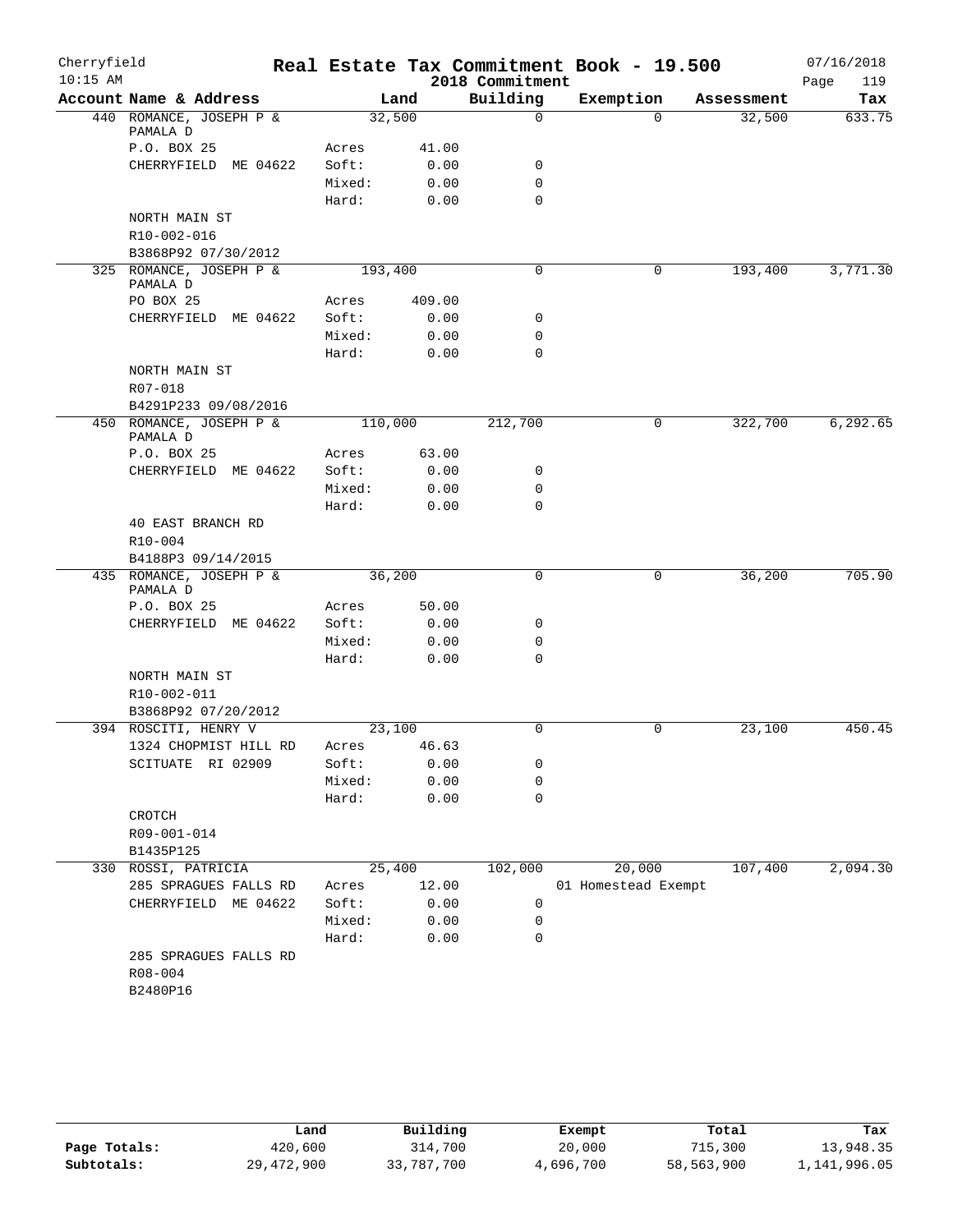| Cherryfield<br>$10:15$ AM |                                                   |        |       | 2018 Commitment | Real Estate Tax Commitment Book - 19.500 |            | 07/16/2018<br>120<br>Page |
|---------------------------|---------------------------------------------------|--------|-------|-----------------|------------------------------------------|------------|---------------------------|
|                           | Account Name & Address                            |        | Land  | Building        | Exemption                                | Assessment | Tax                       |
|                           | 128 ROWE, JOHN & LINDA<br>MULREAN                 | 22,500 |       | 65,500          | $\Omega$                                 | 88,000     | 1,716.00                  |
|                           | 4 CONKLIN LN                                      | Acres  | 8.00  |                 |                                          |            |                           |
|                           | HUNTINGTON NY 11743                               | Soft:  | 0.00  | 0               |                                          |            |                           |
|                           |                                                   | Mixed: | 0.00  | $\mathbf 0$     |                                          |            |                           |
|                           |                                                   | Hard:  | 0.00  | 0               |                                          |            |                           |
|                           | 89 SPRAGUE FALLS RD                               |        |       |                 |                                          |            |                           |
|                           | R03-052-001                                       |        |       |                 |                                          |            |                           |
|                           | B4176P21 08/11/2015                               |        |       |                 |                                          |            |                           |
|                           | 729 RUSCH, KATHERINE &<br>CHRISTOPHER             | 25,000 |       | 92,700          | 0                                        | 117,700    | 2,295.15                  |
|                           | 80 PARK ST                                        | Acres  | 4.30  |                 |                                          |            |                           |
|                           | CHERRYFIELD ME 04622                              | Soft:  | 0.00  | 0               |                                          |            |                           |
|                           |                                                   | Mixed: | 0.00  | 0               |                                          |            |                           |
|                           |                                                   | Hard:  | 0.00  | $\mathbf 0$     |                                          |            |                           |
|                           | 80 PARK ST                                        |        |       |                 |                                          |            |                           |
|                           | $U11 - 030$                                       |        |       |                 |                                          |            |                           |
|                           | B4232P125 02/22/2016                              |        |       |                 |                                          |            |                           |
|                           | 650 RWM LLC                                       | 17,900 |       | 66,000          | 0                                        | 83,900     | 1,636.05                  |
|                           | P O BOX 52                                        | Acres  | 1.54  |                 |                                          |            |                           |
|                           | CHERRYFIELD ME 04622                              | Soft:  | 0.00  | 0               |                                          |            |                           |
|                           |                                                   | Mixed: | 0.00  | 0               |                                          |            |                           |
|                           |                                                   | Hard:  | 0.00  | $\mathbf 0$     |                                          |            |                           |
|                           | 23 BIG ROCK LANE                                  |        |       |                 |                                          |            |                           |
|                           | $U07 - 009$                                       |        |       |                 |                                          |            |                           |
|                           | B3819P307 02/16/2012                              |        |       |                 |                                          |            |                           |
|                           | 652 RWM LLC                                       |        | 9,200 | 0               | 0                                        | 9,200      | 179.40                    |
|                           | P O BOX 52                                        | Acres  | 1.89  |                 |                                          |            |                           |
|                           | CHERRYFIELD ME 04622                              | Soft:  | 0.00  | 0               |                                          |            |                           |
|                           |                                                   | Mixed: | 0.00  | 0               |                                          |            |                           |
|                           |                                                   | Hard:  | 0.00  | $\mathbf 0$     |                                          |            |                           |
|                           | BLACKSWOODS RD<br>U07-011                         |        |       |                 |                                          |            |                           |
|                           | B3819P307 02/16/2012                              |        |       |                 |                                          |            |                           |
| 42                        | SAGAAS, GARY & DEBORAH<br>C                       |        | 4,300 | 0               | 0                                        | 4,300      | 83.85                     |
|                           | P O BOX 284                                       | Acres  | 2.72  |                 |                                          |            |                           |
|                           | MILBRIDGE ME 04658                                | Soft:  | 0.00  | 0               |                                          |            |                           |
|                           |                                                   | Mixed: | 0.00  | 0               |                                          |            |                           |
|                           |                                                   | Hard:  | 0.00  | 0               |                                          |            |                           |
|                           | PARK ST                                           |        |       |                 |                                          |            |                           |
|                           | R01-030                                           |        |       |                 |                                          |            |                           |
|                           | B3701P44 12/21/2010                               |        |       |                 |                                          |            |                           |
| 881                       | SANTERRE, JAN M                                   | 18,500 |       | 42,600          | 0                                        | 61,100     | 1,191.45                  |
|                           | 628 SPRAGUES FALLS RD                             | Acres  | 2.00  |                 |                                          |            |                           |
|                           | CHERRYFIELD ME 04622                              | Soft:  | 0.00  | 0               |                                          |            |                           |
|                           |                                                   | Mixed: | 0.00  | 0               |                                          |            |                           |
|                           |                                                   | Hard:  | 0.00  | 0               |                                          |            |                           |
|                           | 628 SPRAGUES FALLS RD<br>R08-025-002<br>B1790P325 |        |       |                 |                                          |            |                           |

|              | Land       | Building   | Exempt    | Total      | Tax          |
|--------------|------------|------------|-----------|------------|--------------|
| Page Totals: | 97,400     | 266,800    |           | 364,200    | 7,101.90     |
| Subtotals:   | 29,570,300 | 34,054,500 | 4,696,700 | 58,928,100 | 1,149,097.95 |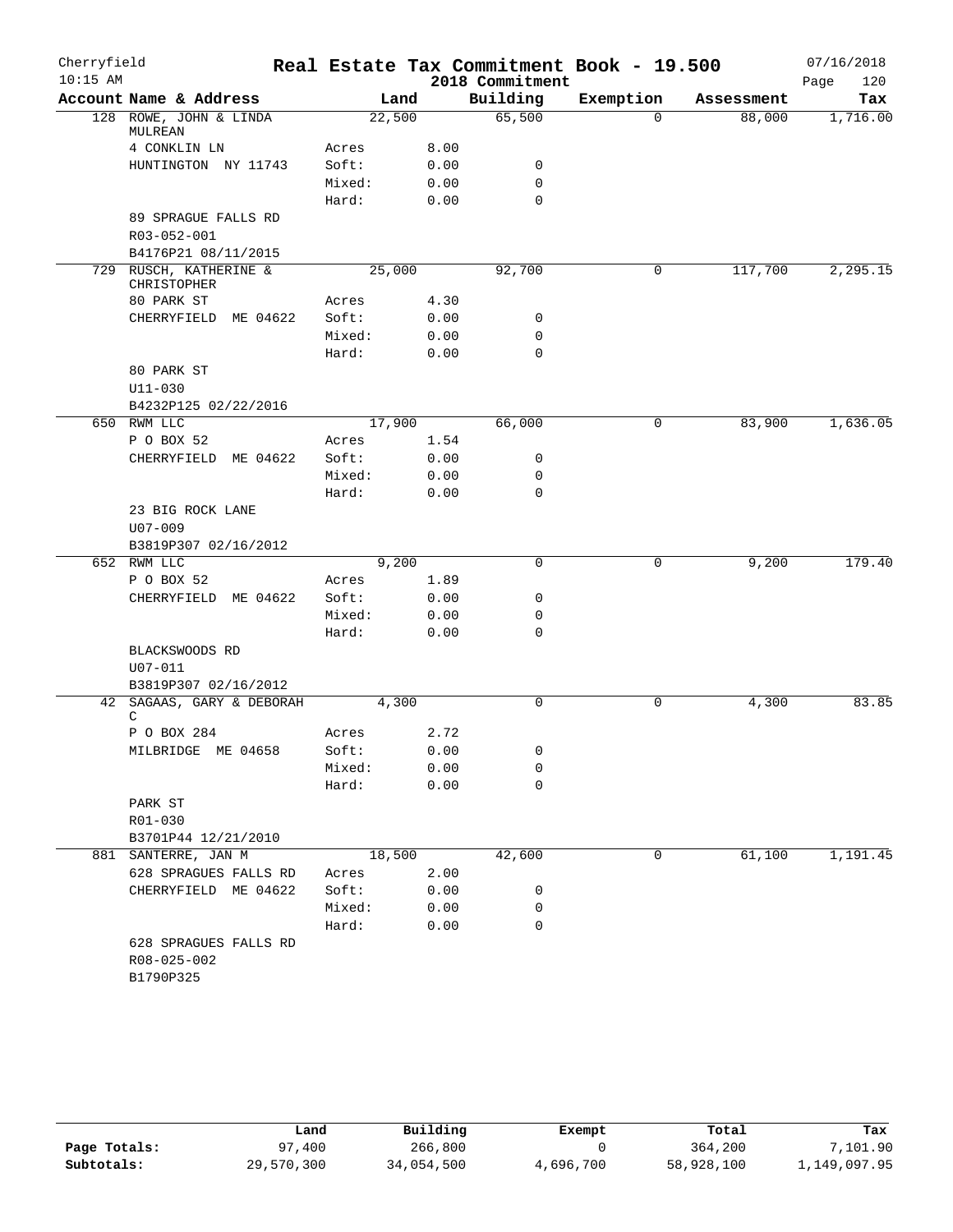| Cherryfield<br>$10:15$ AM |                                                                                |            |                 |              | 2018 Commitment | Real Estate Tax Commitment Book - 19.500 |            |            | 07/16/2018<br>Page<br>121 |
|---------------------------|--------------------------------------------------------------------------------|------------|-----------------|--------------|-----------------|------------------------------------------|------------|------------|---------------------------|
|                           | Account Name & Address                                                         |            | Land            |              | Building        | Exemption                                |            | Assessment | Tax                       |
|                           | 528 SANTERRE, JULI                                                             |            | 20,600          |              | 61,400          | 20,000                                   |            | 62,000     | 1,209.00                  |
|                           | 105 MILBRIDGE RD                                                               |            | Acres           | 0.73         |                 | 01 Homestead Exempt                      |            |            |                           |
|                           | CHERRYFIELD ME 04622                                                           |            | Soft:           | 0.00         | 0               |                                          |            |            |                           |
|                           |                                                                                |            | Mixed:          | 0.00         | 0               |                                          |            |            |                           |
|                           |                                                                                |            | Hard:           | 0.00         | $\mathbf 0$     |                                          |            |            |                           |
|                           |                                                                                |            |                 |              |                 |                                          |            |            |                           |
|                           | 105 MILBRIDGE RD                                                               |            |                 |              |                 |                                          |            |            |                           |
|                           | $U03 - 022$                                                                    |            |                 |              |                 |                                          |            |            |                           |
|                           | B3454P269 09/24/2008                                                           |            |                 |              |                 |                                          |            |            |                           |
|                           | 737 SANTERRE, JULI L                                                           |            | 34,300          |              | 0               | 0                                        |            | 34,300     | 668.85                    |
|                           | 105 MILBRIDGE RD                                                               |            | Acres           | 3.50         |                 |                                          |            |            |                           |
|                           | CHERRYFIELD ME 04622                                                           |            | Soft:           | 0.00         | 0               |                                          |            |            |                           |
|                           |                                                                                |            | Mixed:          | 0.00         | 0               |                                          |            |            |                           |
|                           |                                                                                |            | Hard:           | 0.00         | 0               |                                          |            |            |                           |
|                           | PARK ST                                                                        |            |                 |              |                 |                                          |            |            |                           |
|                           | $U11 - 038$                                                                    |            |                 |              |                 |                                          |            |            |                           |
|                           | B3454P268 09/24/2008                                                           |            |                 |              |                 |                                          |            |            |                           |
|                           | 1177 SANTERRE, SHAWN                                                           |            | 17,300          |              | 12,800          | 0                                        |            | 30,100     | 586.95                    |
|                           |                                                                                |            |                 |              |                 |                                          |            |            |                           |
|                           | 25 UNIONVILLE RD                                                               |            | Acres           | 1.00         |                 |                                          |            |            |                           |
|                           | CHERRYFIELD ME 04622                                                           |            | Soft:           | 0.00         | 0               |                                          |            |            |                           |
|                           |                                                                                |            | Mixed:          | 0.00         | 0               |                                          |            |            |                           |
|                           |                                                                                |            | Hard:           | 0.00         | 0               |                                          |            |            |                           |
|                           | 335 WILLEY DISTRICT RD                                                         |            |                 |              |                 |                                          |            |            |                           |
|                           | R05-043-001                                                                    |            |                 |              |                 |                                          |            |            |                           |
|                           | B3244P276 02/01/2007                                                           |            |                 |              |                 |                                          |            |            |                           |
| 1107                      | SANTERRE, SHAWN                                                                |            | 23,100          |              | $\mathbf 0$     | 0                                        |            | 23,100     | 450.45                    |
|                           | 25 UNIONVILLE RD                                                               |            | Acres           | 26.00        |                 |                                          |            |            |                           |
|                           | CHERRYFIELD ME 04622                                                           |            | Soft:           | 0.00         | 0               |                                          |            |            |                           |
|                           |                                                                                |            | Mixed:          | 0.00         | 0               |                                          |            |            |                           |
|                           |                                                                                |            | Hard:           | 0.00         | 0               |                                          |            |            |                           |
|                           | $U18 - 006$<br>B3084P210 11/15/2005<br>163 SANTERRE, SHAWN<br>25 UNIONVILLE RD |            | 16,200<br>Acres | 4.00         | 28,800          | 20,000<br>01 Homestead Exempt            |            | 25,000     | 487.50                    |
|                           | CHERRYFIELD ME 04622                                                           |            | Soft:           | 0.00         | 0               |                                          |            |            |                           |
|                           |                                                                                |            | Mixed:          | 0.00         | 0               |                                          |            |            |                           |
|                           |                                                                                |            | Hard:           | 0.00         | 0               |                                          |            |            |                           |
|                           | 25 UNIONVILLE RD<br>R03-017-001<br>B2866P30                                    |            |                 |              |                 |                                          |            |            |                           |
|                           | 1146 SANTERRE, STEVEN                                                          |            | 18,000          |              | 135,000         | 20,000                                   |            | 133,000    | 2,593.50                  |
|                           | 620 SPRAGUES FALLS RD                                                          |            | Acres           | 2.20         |                 | 01 Homestead Exempt                      |            |            |                           |
|                           | CHERRYFIELD ME 04622                                                           |            | Soft:           | 0.00         | 0               |                                          |            |            |                           |
|                           |                                                                                |            | Mixed:          |              |                 |                                          |            |            |                           |
|                           |                                                                                |            |                 | 0.00         | 0               |                                          |            |            |                           |
|                           | 620 SPRAGUES FALLS RD<br>R08-025-004                                           |            | Hard:           | 0.00         | 0               |                                          |            |            |                           |
|                           | B3915P143 12/24/2012 B2396P295                                                 |            |                 |              |                 |                                          |            |            |                           |
|                           | 731 SANTERRE, LOUIE A &                                                        |            | 19,500          |              | 62,300          | 20,000                                   |            | 61,800     | 1,205.10                  |
|                           | <b>JESSIE</b>                                                                  |            |                 |              |                 |                                          |            |            |                           |
|                           | 96 PARK ST                                                                     |            | Acres           | 4.75         |                 | 01 Homestead Exempt                      |            |            |                           |
|                           | CHERRYFIELD                                                                    | ME 04622   | Soft:           | 0.00         | 0               |                                          |            |            |                           |
|                           |                                                                                |            | Mixed:          | 0.00         | 0               |                                          |            |            |                           |
|                           |                                                                                |            | Hard:           | 0.00         | 0               |                                          |            |            |                           |
|                           | 96 PARK ST<br>U11-032<br>B3853P102 06/18/2012 B831P92                          |            |                 |              |                 |                                          |            |            |                           |
|                           |                                                                                |            |                 |              |                 |                                          |            |            |                           |
|                           |                                                                                | Land       |                 | Building     |                 | Exempt                                   |            | Total      | Tax                       |
| Page Totals:              |                                                                                | 149,000    |                 | 300,300      |                 | 80,000                                   | 369,300    |            | 7,201.35                  |
| Subtotals:                |                                                                                | 29,719,300 |                 | 34, 354, 800 |                 | 4,776,700                                | 59,297,400 |            | 1,156,299.30              |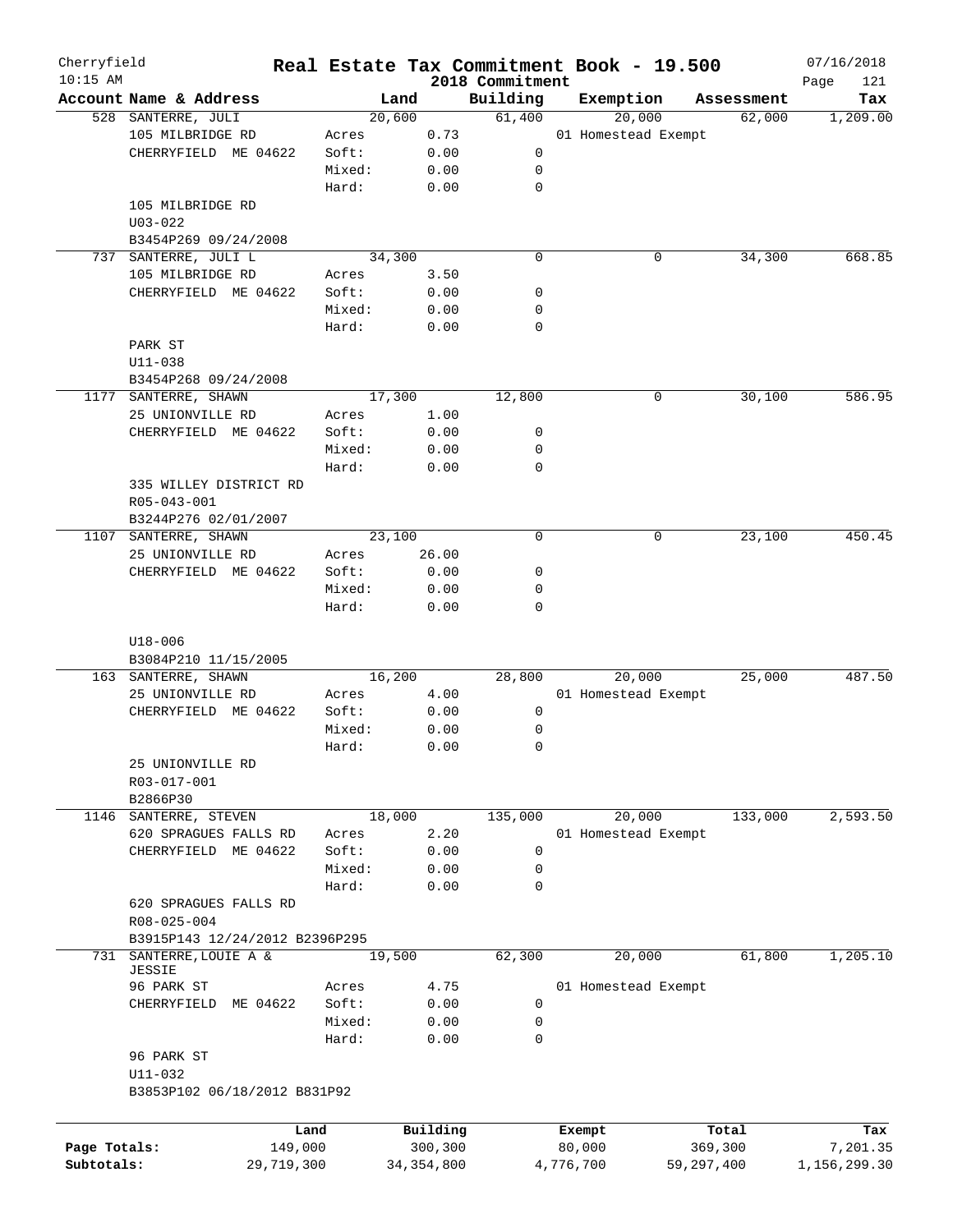| Cherryfield |                                     |                 |              |                 | Real Estate Tax Commitment Book - 19.500 |            | 07/16/2018  |
|-------------|-------------------------------------|-----------------|--------------|-----------------|------------------------------------------|------------|-------------|
| $10:15$ AM  |                                     |                 |              | 2018 Commitment |                                          |            | 122<br>Page |
|             | Account Name & Address              | Land            |              | Building        | Exemption                                | Assessment | Tax         |
|             | 707 SANTERRE, PATRICK E &<br>ARLENE | 20,900          |              | 85,000          | 26,000                                   | 79,900     | 1,558.05    |
|             | PO BOX 205                          | Acres           | 0.76         |                 | 01 Homestead Exempt                      |            |             |
|             | CHERRYFIELD ME 04622                | Soft:           | 0.00         |                 | 0 12 WW2 Veteran Res                     |            |             |
|             |                                     | Mixed:          | 0.00         | $\Omega$        |                                          |            |             |
|             |                                     | Hard:           | 0.00         | 0               |                                          |            |             |
|             | 48 PARK ST                          |                 |              |                 |                                          |            |             |
|             | U11-009                             |                 |              |                 |                                          |            |             |
|             | B1176P241                           |                 |              |                 |                                          |            |             |
| 341         | SANTERRE, SCOTT L. & ROSE           | 14,900          |              | 35,700          | 20,000                                   | 30,600     | 596.70      |
|             | М.                                  |                 |              |                 |                                          |            |             |
|             | 410 SPRAGUES FALLS RD               | Acres           | 1.80         |                 | 01 Homestead Exempt                      |            |             |
|             | CHERRYFIELD ME 04622                | Soft:           | 0.00         | 0               |                                          |            |             |
|             |                                     | Mixed:          | 0.00         | 0               |                                          |            |             |
|             |                                     | Hard:           | 0.00         | $\mathbf 0$     |                                          |            |             |
|             | 410 SPRAGUES FALLS RD               |                 |              |                 |                                          |            |             |
|             | R08-014                             |                 |              |                 |                                          |            |             |
|             | B1798P145                           |                 |              |                 |                                          |            |             |
| 1117        | SARGENT, DARRIN C &<br>HOLLY A      | 10,900          |              | $\mathbf 0$     | 0                                        | 10,900     | 212.55      |
|             | 257 TENAN LN                        | Acres           | 4.40         |                 |                                          |            |             |
|             | CHERRYFIELD ME 04622                | Soft:           | 0.00         | 0               |                                          |            |             |
|             |                                     | Mixed:          | 0.00         | 0               |                                          |            |             |
|             |                                     | Hard:           | 0.00         | 0               |                                          |            |             |
|             | TENAN LANE                          |                 |              |                 |                                          |            |             |
|             | R05-063-001-002                     |                 |              |                 |                                          |            |             |
|             | B3286P314 05/21/2007                |                 |              |                 |                                          |            |             |
|             | 569 SARGENT, RONALD C               | 17,800          |              | 39,700          | 0                                        | 57,500     | 1,121.25    |
|             | PO BOX 53                           | Acres           | 0.48         |                 |                                          |            |             |
|             | MORIAH NY 12960                     | Soft:           | 0.00         | 0               |                                          |            |             |
|             |                                     | Mixed:          | 0.00         | 0               |                                          |            |             |
|             |                                     | Hard:           | 0.00         | 0               |                                          |            |             |
|             | 36 NORTH ST                         |                 |              |                 |                                          |            |             |
|             | $U05 - 003$                         |                 |              |                 |                                          |            |             |
|             | B2826P192                           |                 |              |                 |                                          |            |             |
|             | 884 SAWICKI, VINCENT J              | 17,700          |              | 37,000          | 0                                        | 54,700     | 1,066.65    |
|             | PO BOX 225                          | Acres           | 1.72         |                 |                                          |            |             |
|             | HARRINGTON ME 04643                 | Soft:           | 0.00         | 0               |                                          |            |             |
|             |                                     | Mixed:          | 0.00         | 0               |                                          |            |             |
|             |                                     | Hard:           | 0.00         | 0               |                                          |            |             |
|             | 20 RIDGE RD                         |                 |              |                 |                                          |            |             |
|             | $U15 - 012$                         |                 |              |                 |                                          |            |             |
|             | B3845P160 05/21/2012                |                 |              |                 |                                          |            |             |
| 750         | SAWYER, GENE K                      | 16,600          |              | 37,900          | 20,000                                   | 34,500     | 672.75      |
|             | 8 FAIRVIEW ST                       | Acres           | 0.39         |                 | 01 Homestead Exempt                      |            |             |
|             | ANTRIM NH 03440-3602                | Soft:           | 0.00         | 0               |                                          |            |             |
|             |                                     | Mixed:<br>Hard: | 0.00<br>0.00 | 0<br>0          |                                          |            |             |
|             | 14 CHURCH ST                        |                 |              |                 |                                          |            |             |
|             | $U12 - 005$                         |                 |              |                 |                                          |            |             |
|             | B2436P168                           |                 |              |                 |                                          |            |             |
|             |                                     |                 |              |                 |                                          |            |             |

|              | Land       | Building   | Exempt    | Total      | Tax          |
|--------------|------------|------------|-----------|------------|--------------|
| Page Totals: | 98,800     | 235,300    | 66,000    | 268,100    | 5,227.95     |
| Subtotals:   | 29,818,100 | 34,590,100 | 4,842,700 | 59,565,500 | 1,161,527.25 |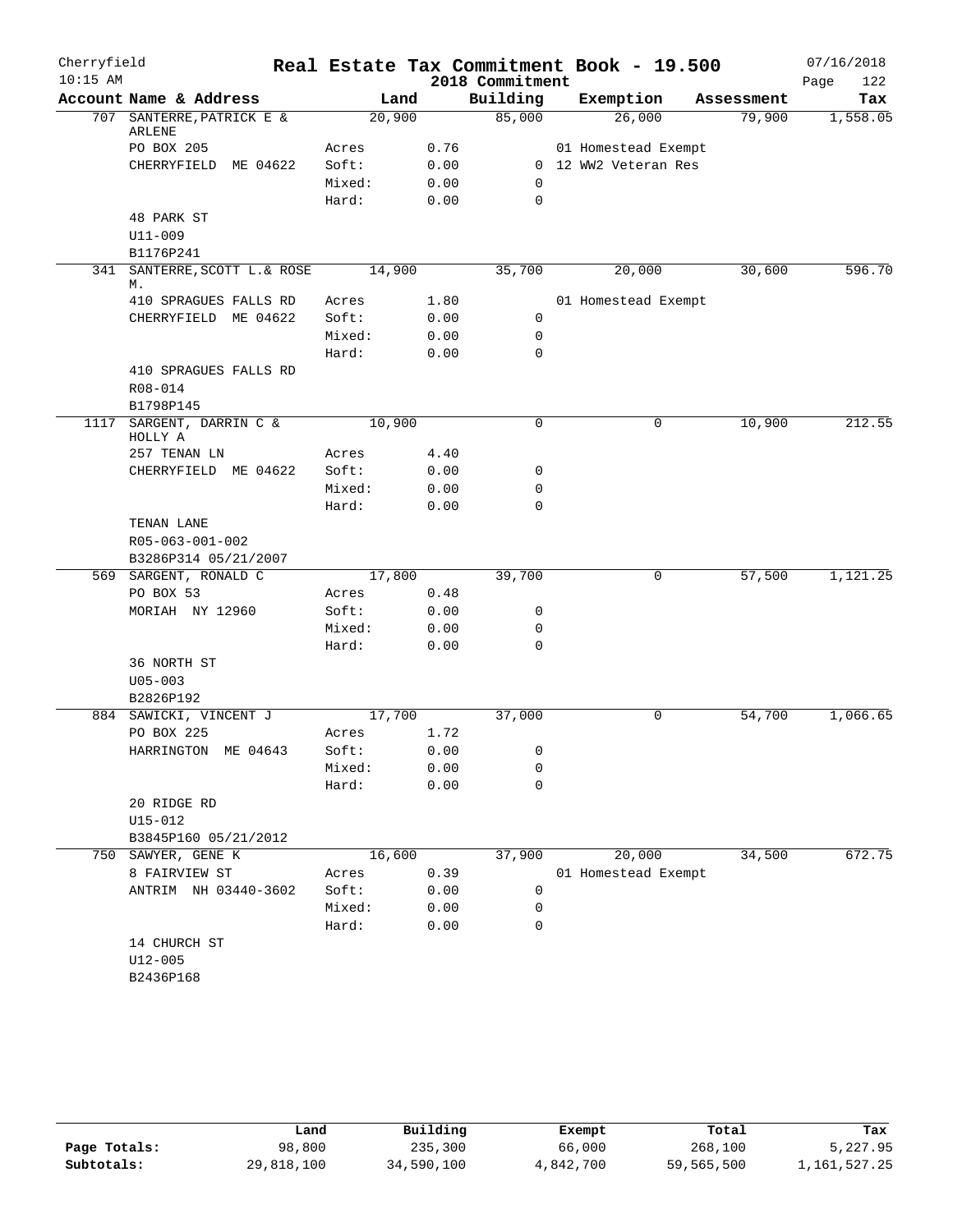| Cherryfield |                                           |        |        |                 | Real Estate Tax Commitment Book - 19.500 |            | 07/16/2018  |
|-------------|-------------------------------------------|--------|--------|-----------------|------------------------------------------|------------|-------------|
| $10:15$ AM  |                                           |        |        | 2018 Commitment |                                          |            | Page<br>123 |
|             | Account Name & Address                    |        | Land   | Building        | Exemption                                | Assessment | Tax         |
|             | 547 SAWYER, MICHAEL & CARA                |        | 23,300 | 38,800          | 20,000                                   | 42,100     | 820.95      |
|             | 22 River Rd                               | Acres  | 1.37   |                 | 01 Homestead Exempt                      |            |             |
|             | CHERRYFIELD ME 04622                      | Soft:  | 0.00   | 0               |                                          |            |             |
|             |                                           | Mixed: | 0.00   | 0               |                                          |            |             |
|             |                                           | Hard:  | 0.00   | 0               |                                          |            |             |
|             | 22 RIVER RD                               |        |        |                 |                                          |            |             |
|             | $U04 - 010$                               |        |        |                 |                                          |            |             |
|             | B2703P54                                  |        |        |                 |                                          |            |             |
| 41          | SAWYER, PETER S                           |        | 58,000 | 134,000         | 20,000                                   | 172,000    | 3,354.00    |
|             | JAMISON, NICHOLE S                        | Acres  | 15.00  |                 | 01 Homestead Exempt                      |            |             |
|             | PO BOX 173                                | Soft:  | 0.00   | 0               |                                          |            |             |
|             | MILBRIDGE ME 04658                        | Mixed: | 0.00   | 0               |                                          |            |             |
|             |                                           | Hard:  | 0.00   | 0               |                                          |            |             |
|             | 272 MILBRIDGE RD                          |        |        |                 |                                          |            |             |
|             | R02-013-003                               |        |        |                 |                                          |            |             |
|             | B4247P153 04/19/2016 B3971P235 07/05/2013 |        |        |                 |                                          |            |             |
|             | 169 SCHAEFFER, THOMAS L                   | 21,800 |        | 20,500          | 20,000                                   | 22,300     | 434.85      |
|             | PO BOX 220                                | Acres  | 15.00  |                 | 01 Homestead Exempt                      |            |             |
|             | JONESBORO ME 04648                        | Soft:  | 0.00   | 0               |                                          |            |             |
|             |                                           | Mixed: | 0.00   | 0               |                                          |            |             |
|             |                                           | Hard:  | 0.00   | 0               |                                          |            |             |
|             | 30 BION LANE                              |        |        |                 |                                          |            |             |
|             | R04-019                                   |        |        |                 |                                          |            |             |
|             | B3884P228 09/18/2012                      |        |        |                 |                                          |            |             |
|             | 86 SCHAEJBE, D CHRISTOPHER                |        | 15,800 | 23,900          | 0                                        | 39,700     | 774.15      |
|             | 353 WEST SHADOW CREEK<br>DR.              | Acres  | 2.22   |                 |                                          |            |             |
|             | VERNON HILLS IL 60061                     | Soft:  | 0.00   | 0               |                                          |            |             |
|             |                                           | Mixed: | 0.00   | 0               |                                          |            |             |
|             |                                           | Hard:  | 0.00   | 0               |                                          |            |             |
|             | 156 UNIONVILLE RD                         |        |        |                 |                                          |            |             |
|             | R03-011                                   |        |        |                 |                                          |            |             |
|             | B3320P126 08/17/2007                      |        |        |                 |                                          |            |             |
| 633         | SCHNEIDER, ELLIOT B &<br>JULIE A          |        | 34,700 | 79,300          | 0                                        | 114,000    | 2,223.00    |
|             | 5704 ARCADIA CIR                          | Acres  | 26.00  |                 |                                          |            |             |
|             | DEL VALLEY TX 78607                       | Soft:  | 0.00   | 0               |                                          |            |             |
|             |                                           | Mixed: | 0.00   | 0               |                                          |            |             |
|             |                                           | Hard:  | 0.00   | 0               |                                          |            |             |
|             | 79 STILLWATER RD                          |        |        |                 |                                          |            |             |
|             | $U06 - 023 - 001$                         |        |        |                 |                                          |            |             |
|             | B2779P230                                 |        |        |                 |                                          |            |             |
|             | 489 SCHNEIDER, MATTHIAS J                 |        | 27,100 | 49,900          | 0                                        | 77,000     | 1,501.50    |
|             | 160 CHURCH ST                             | Acres  | 7.00   |                 |                                          |            |             |
|             | HOLLISTON MA 01746                        | Soft:  | 0.00   | 0               |                                          |            |             |
|             |                                           | Mixed: | 0.00   | 0               |                                          |            |             |
|             |                                           | Hard:  | 0.00   | 0               |                                          |            |             |
|             | 201 MILBRIDGE RD                          |        |        |                 |                                          |            |             |
|             | $U02 - 005$                               |        |        |                 |                                          |            |             |
|             | B3304P266 07/06/2007                      |        |        |                 |                                          |            |             |
|             |                                           |        |        |                 |                                          |            |             |

|              | Land       | Building   | Exempt    | Total      | Tax          |
|--------------|------------|------------|-----------|------------|--------------|
| Page Totals: | 180,700    | 346,400    | 60,000    | 467,100    | 9,108.45     |
| Subtotals:   | 29,998,800 | 34,936,500 | 4,902,700 | 60,032,600 | 1,170,635.70 |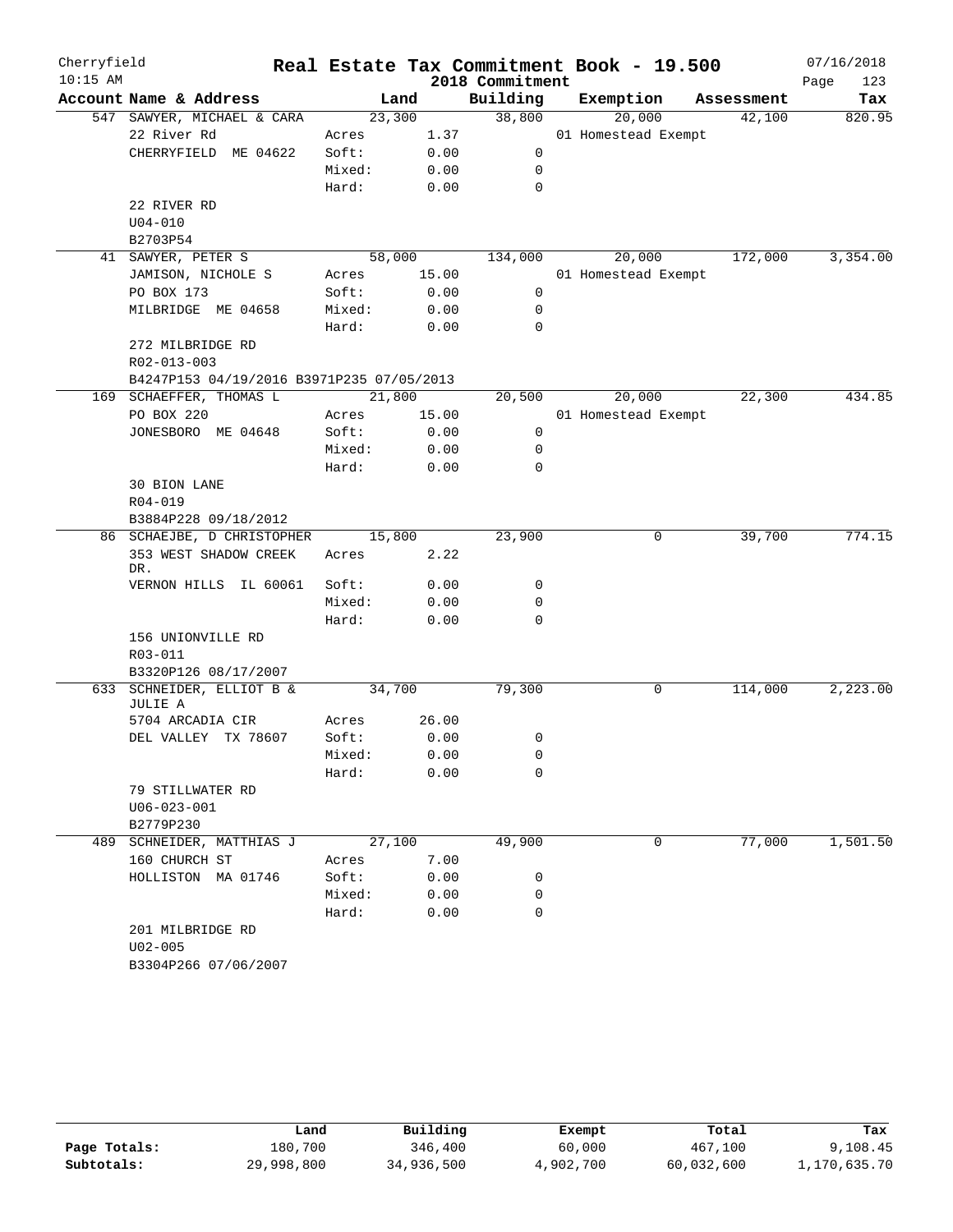| Cherryfield |                                  |        |        |                 | Real Estate Tax Commitment Book - 19.500 |            | 07/16/2018  |
|-------------|----------------------------------|--------|--------|-----------------|------------------------------------------|------------|-------------|
| $10:15$ AM  |                                  |        |        | 2018 Commitment |                                          |            | 124<br>Page |
|             | Account Name & Address           |        | Land   | Building        | Exemption                                | Assessment | Tax         |
|             | 889 SCHOPPEE, ERIC               | 17,300 |        | 68,500          | $\Omega$                                 | 85,800     | 1,673.10    |
|             | KNAPP, MARY &<br>SCHOPPEE, MARK  | Acres  | 1.01   |                 |                                          |            |             |
|             | 21 RIDGE RD                      | Soft:  | 0.00   | 0               |                                          |            |             |
|             | CHERRYFIELD ME 04622             | Mixed: | 0.00   | $\mathbf 0$     |                                          |            |             |
|             |                                  | Hard:  | 0.00   | $\mathbf 0$     |                                          |            |             |
|             | 21 RIDGE RD                      |        |        |                 |                                          |            |             |
|             | $U15 - 017$                      |        |        |                 |                                          |            |             |
|             | B2400P158                        |        |        |                 |                                          |            |             |
|             | 905 SCHOPPEE, MARK               | 14,100 |        | 36,500          | 20,000                                   | 30,600     | 596.70      |
|             | CLEAVES, ERIKA M                 | Acres  | 0.52   |                 | 01 Homestead Exempt                      |            |             |
|             | 138 RIDGE RD                     | Soft:  | 0.00   | 0               |                                          |            |             |
|             | CHERRYFIELD ME 04622             | Mixed: | 0.00   | $\mathbf 0$     |                                          |            |             |
|             |                                  | Hard:  | 0.00   | $\mathbf 0$     |                                          |            |             |
|             | 138 RIDGE RD                     |        |        |                 |                                          |            |             |
|             | $U16 - 007$                      |        |        |                 |                                          |            |             |
|             | B2394P271                        |        |        |                 |                                          |            |             |
|             | 904 SCHOPPEE, MARK A             | 21,900 |        | 43,800          | 0                                        | 65,700     | 1,281.15    |
|             | 138 RIDGE RD                     | Acres  | 6.00   |                 |                                          |            |             |
|             | CHERRYFIELD ME 04622             | Soft:  | 0.00   | 0               |                                          |            |             |
|             |                                  | Mixed: | 0.00   | $\mathbf 0$     |                                          |            |             |
|             |                                  | Hard:  | 0.00   | $\mathbf 0$     |                                          |            |             |
|             | 132 RIDGE RD                     |        |        |                 |                                          |            |             |
|             | $U16 - 006$                      |        |        |                 |                                          |            |             |
|             | B3543P31 06/26/2009              |        |        |                 |                                          |            |             |
|             | 481 SCHRADER, DUDLEY &           | 23,100 |        | 68,100          | 20,000                                   | 71,200     | 1,388.40    |
|             | TAMMY                            |        |        |                 |                                          |            |             |
|             | 217 MILBRIDGE RD                 | Acres  | 1.08   |                 | 01 Homestead Exempt                      |            |             |
|             | CHERRYFIELD ME 04622             | Soft:  | 0.00   | 0               |                                          |            |             |
|             |                                  | Mixed: | 0.00   | 0               |                                          |            |             |
|             |                                  | Hard:  | 0.00   | $\mathbf 0$     |                                          |            |             |
|             | 217 MILBRIDGE RD                 |        |        |                 |                                          |            |             |
|             | $U01 - 011 - 001$                |        |        |                 |                                          |            |             |
| 452         | B2345P76<br>SCHULMEISTERS ET AL, | 62,600 |        | $\mathbf 0$     | 0                                        | 62,600     | 1,220.70    |
|             | VIZBULITE I                      |        |        |                 |                                          |            |             |
|             | C/O ROBERT<br>SCHULMEISTERS      | Acres  | 149.80 |                 |                                          |            |             |
|             | 254 Saw Mill River Rd            | Soft:  | 0.00   | 0               |                                          |            |             |
|             | Millwood NY 10546                | Mixed: | 0.00   | 0               |                                          |            |             |
|             |                                  | Hard:  | 0.00   | $\mathbf 0$     |                                          |            |             |
|             | CROTCH                           |        |        |                 |                                          |            |             |
|             | R10-006                          |        |        |                 |                                          |            |             |
|             | B1462P127                        |        |        |                 |                                          |            |             |
|             | 962 SEAVEY, MARY E               | 19,200 |        | 43,700          | 20,000                                   | 42,900     | 836.55      |
|             | P.O. BOX 267                     | Acres  | 2.58   |                 | 01 Homestead Exempt                      |            |             |
|             | CHERRYFIELD ME 04622             | Soft:  | 0.00   | 0               |                                          |            |             |
|             |                                  | Mixed: | 0.00   | 0               |                                          |            |             |
|             |                                  | Hard:  | 0.00   | 0               |                                          |            |             |
|             | 237 RIDGE RD                     |        |        |                 |                                          |            |             |
|             | U19-007                          |        |        |                 |                                          |            |             |
|             | B1405P332                        |        |        |                 |                                          |            |             |
|             |                                  |        |        |                 |                                          |            |             |

|              | úand       | Building   | Exempt    | Total      | Tax          |
|--------------|------------|------------|-----------|------------|--------------|
| Page Totals: | 158,200    | 260,600    | 60,000    | 358,800    | 6,996.60     |
| Subtotals:   | 30,157,000 | 35,197,100 | 4,962,700 | 60,391,400 | 1,177,632.30 |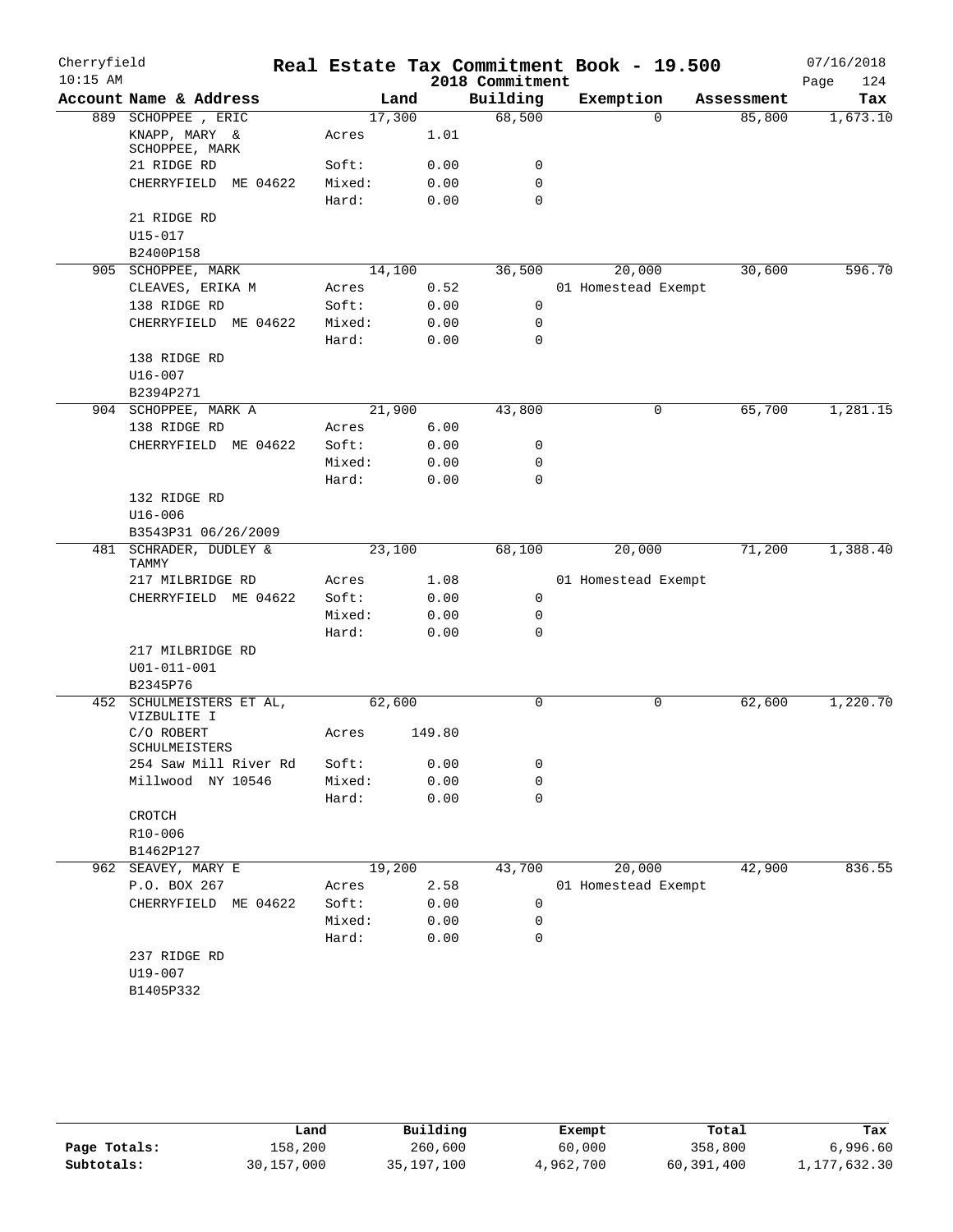| Cherryfield<br>$10:15$ AM |                                   |        |       | 2018 Commitment | Real Estate Tax Commitment Book - 19.500 |            | 07/16/2018<br>Page<br>125 |
|---------------------------|-----------------------------------|--------|-------|-----------------|------------------------------------------|------------|---------------------------|
|                           | Account Name & Address            |        | Land  | Building        | Exemption                                | Assessment | Tax                       |
| 30                        | SEAVEY, MURRAY &<br>FRANCES       | 32,900 |       | $\Omega$        | $\Omega$                                 | 32,900     | 641.55                    |
|                           | KILTON, SHAWN                     | Acres  | 90.00 |                 |                                          |            |                           |
|                           | 237 MILBRIDGE RD                  | Soft:  | 19.00 | 2,679           |                                          |            |                           |
|                           | CHERRYFIELD ME 04622              | Mixed: | 64.00 | 10,560          |                                          |            |                           |
|                           |                                   | Hard:  | 0.00  | $\Omega$        |                                          |            |                           |
|                           | MILBRIDGE RD                      |        |       |                 |                                          |            |                           |
|                           | R01-018                           |        |       |                 |                                          |            |                           |
|                           | B2937P343                         |        |       |                 |                                          |            |                           |
|                           | 477 SEAVEY, FRANCES               | 30,300 |       | 90,400          | 20,000                                   | 100,700    | 1,963.65                  |
|                           | SEAVEY, MURRAY B                  | Acres  | 2.51  |                 | 01 Homestead Exempt                      |            |                           |
|                           | 237 MILBRIDGE RD                  | Soft:  | 0.00  | 0               |                                          |            |                           |
|                           | CHERRYFIELD ME 04622              | Mixed: | 0.00  | 0               |                                          |            |                           |
|                           |                                   | Hard:  | 0.00  | 0               |                                          |            |                           |
|                           | 237 MILBRIDGE RD                  |        |       |                 |                                          |            |                           |
|                           | $U01 - 009$                       |        |       |                 |                                          |            |                           |
|                           | B3169P348 07/21/2006              |        |       |                 |                                          |            |                           |
|                           | 724 SELETZKY, CAROLYN M           | 22,300 |       | 83,400          | 20,000                                   | 85,700     | 1,671.15                  |
|                           | 16 NEW ST                         | Acres  | 0.91  |                 | 01 Homestead Exempt                      |            |                           |
|                           | CHERRYFIELD ME 04622              | Soft:  | 0.00  | 0               |                                          |            |                           |
|                           |                                   | Mixed: | 0.00  | 0               |                                          |            |                           |
|                           |                                   | Hard:  | 0.00  | $\Omega$        |                                          |            |                           |
|                           | 16 NEW ST<br>$U11 - 025$          |        |       |                 |                                          |            |                           |
|                           | B1607P45                          |        |       |                 |                                          |            |                           |
|                           | 144 SHAW, CALVIN D &              | 18,100 |       | 57,000          | 20,000                                   | 55,100     | 1,074.45                  |
|                           | BARBARA M                         |        |       |                 |                                          |            |                           |
|                           | 221 SPRAGUE FALLS RD              | Acres  | 2.40  |                 | 01 Homestead Exempt                      |            |                           |
|                           | CHERRYFIELD ME 04622              | Soft:  | 0.00  | 0               |                                          |            |                           |
|                           |                                   | Mixed: | 0.00  | 0               |                                          |            |                           |
|                           |                                   | Hard:  | 0.00  | 0               |                                          |            |                           |
|                           | 221 SPRAGUE FALLS RD              |        |       |                 |                                          |            |                           |
|                           | R03-065                           |        |       |                 |                                          |            |                           |
|                           | B3712P162 01/31/2011              |        |       |                 |                                          |            |                           |
|                           | 422 SHAW, DWAYNE P                | 7,900  |       | $\mathbf 0$     | 0                                        | 7,900      | 154.05                    |
|                           | & BAHIA YACKZAN                   | Acres  | 3.50  |                 |                                          |            |                           |
|                           | P O BOX 83                        | Soft:  | 0.00  | 0               |                                          |            |                           |
|                           | HARRINTON ME 04643                | Mixed: | 0.00  | $\Omega$        |                                          |            |                           |
|                           |                                   | Hard:  | 0.00  | 0               |                                          |            |                           |
|                           | CROTCH                            |        |       |                 |                                          |            |                           |
|                           | R09-002                           |        |       |                 |                                          |            |                           |
|                           | B2678P135                         | 24,200 |       | 98,200          | 20,000                                   |            |                           |
|                           | 617 SHAW, KEVIN A<br>SHAW, RYAN D | Acres  | 1.97  |                 | 01 Homestead Exempt                      | 102,400    | 1,996.80                  |
|                           |                                   | Soft:  | 0.00  | 0               |                                          |            |                           |
|                           | CHERRYFIELD ME 04622              | Mixed: | 0.00  | 0               |                                          |            |                           |
|                           |                                   | Hard:  | 0.00  | 0               |                                          |            |                           |
|                           | 28 MILL RD                        |        |       |                 |                                          |            |                           |
|                           | $U06 - 007$                       |        |       |                 |                                          |            |                           |
|                           | B3985P164 08/16/2013              |        |       |                 |                                          |            |                           |
|                           |                                   |        |       |                 |                                          |            |                           |

|              | Land         | Building   | Exempt    | Total      | Tax          |
|--------------|--------------|------------|-----------|------------|--------------|
| Page Totals: | 135,700      | 329,000    | 80,000    | 384,700    | 7,501.65     |
| Subtotals:   | 30, 292, 700 | 35,526,100 | 5,042,700 | 60,776,100 | 1,185,133.95 |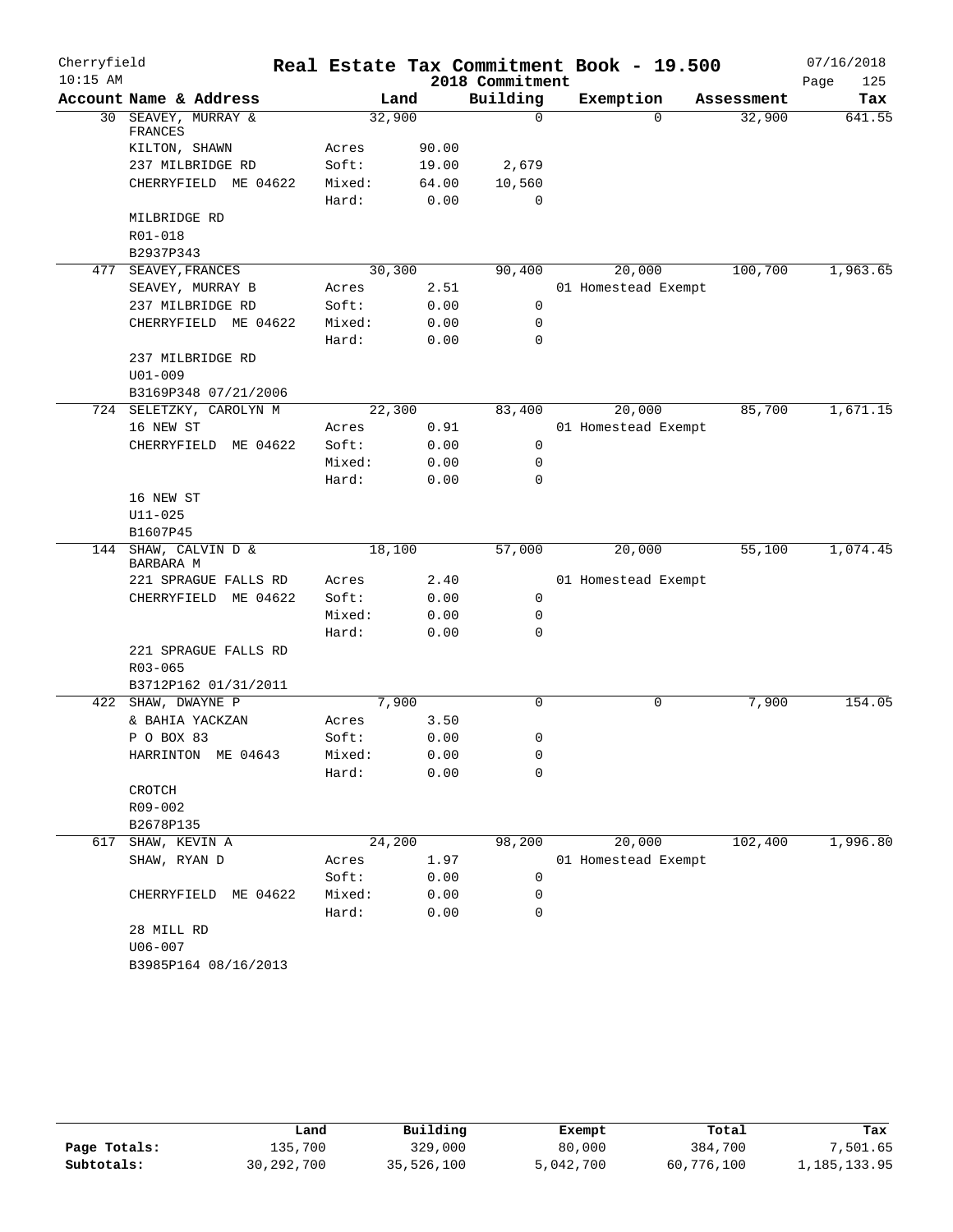| Cherryfield<br>$10:15$ AM |                                                       |                 |                |                             | Real Estate Tax Commitment Book - 19.500 |            | 07/16/2018         |
|---------------------------|-------------------------------------------------------|-----------------|----------------|-----------------------------|------------------------------------------|------------|--------------------|
|                           | Account Name & Address                                |                 | Land           | 2018 Commitment<br>Building | Exemption                                | Assessment | Page<br>126<br>Tax |
|                           | 34 SHAW, RAYMOND F &                                  |                 | 9,200          | 0                           | $\Omega$                                 | 9,200      | 179.40             |
|                           | NICOLE L                                              |                 |                |                             |                                          |            |                    |
|                           | 378 NORTH MAIN ST                                     | Acres           | 6.87           |                             |                                          |            |                    |
|                           | MILBRIDGE<br>ME 04658                                 | Soft:<br>Mixed: | 0.00<br>0.00   | 0<br>0                      |                                          |            |                    |
|                           |                                                       | Hard:           | 0.00           | $\mathbf 0$                 |                                          |            |                    |
|                           | MILBRIDGE RD                                          |                 |                |                             |                                          |            |                    |
|                           | R01-022                                               |                 |                |                             |                                          |            |                    |
|                           | B3679P34 10/14/2010                                   |                 |                |                             |                                          |            |                    |
|                           | 143 SHAW, SCOTT & TRACY                               |                 | 50,000         | 70,700                      | 20,000                                   | 100,700    | 1,963.65           |
|                           | P O BOX 212                                           | Acres           | 22.60          |                             | 01 Homestead Exempt                      |            |                    |
|                           | CHERRYFIELD ME 04622                                  | Soft:           | 0.00           | $\mathsf{O}$                |                                          |            |                    |
|                           |                                                       | Mixed:          | 0.00           | 0                           |                                          |            |                    |
|                           |                                                       | Hard:           | 0.00           | $\mathbf 0$                 |                                          |            |                    |
|                           | 274 SPRAGUE FALLS RD                                  |                 |                |                             |                                          |            |                    |
|                           | R03-064                                               |                 |                |                             |                                          |            |                    |
|                           | B3468P301 11/07/2008                                  |                 |                |                             |                                          | 37,600     |                    |
|                           | 64 SHEPHERD, PAUL T<br>SHEPHERD, ANNIE M              | Acres           | 23,100<br>1.00 | 40,500                      | 26,000<br>14 WW2 Veteran Non             |            | 733.20             |
|                           | 341 MILBRIDGE RD                                      | Soft:           | 0.00           |                             | 0 01 Homestead Exempt                    |            |                    |
|                           | CHERRYFIELD ME 04622                                  | Mixed:          | 0.00           | 0                           |                                          |            |                    |
|                           |                                                       | Hard:           | 0.00           | 0                           |                                          |            |                    |
|                           | 341 MILBRIDGE RD                                      |                 |                |                             |                                          |            |                    |
|                           | R02-017                                               |                 |                |                             |                                          |            |                    |
|                           | B3077P111 08/25/2005                                  |                 |                |                             |                                          |            |                    |
|                           | 305 SHERIN, AARIS ANNA<br>KLINGER                     |                 | 28,300         | 12,200                      | 0                                        | 40,500     | 789.75             |
|                           | 33 ELYSIAN 2ND FLOOR                                  | Acres           | 28.00          |                             |                                          |            |                    |
|                           | NYACK NY 10960                                        | Soft:           | 0.00           | 0                           |                                          |            |                    |
|                           |                                                       | Mixed:          | 0.00           | 0                           |                                          |            |                    |
|                           |                                                       | Hard:           | 0.00           | 0                           |                                          |            |                    |
|                           | 320 NORTH MAIN ST                                     |                 |                |                             |                                          |            |                    |
|                           | R07-003-001                                           |                 |                |                             |                                          |            |                    |
|                           | B3085P54 11/22/2005<br>107 SIDOTI, LAURA              |                 | 5,200          | $\mathbf 0$                 | 0                                        | 5,200      | 101.40             |
|                           | 103 RIDGEWOOD ROAD                                    | Acres           | 1.72           |                             |                                          |            |                    |
|                           | CLIFTON NJ 07012                                      | Soft:           | 0.00           | 0                           |                                          |            |                    |
|                           |                                                       | Mixed:          | 0.00           | 0                           |                                          |            |                    |
|                           |                                                       | Hard:           | 0.00           | 0                           |                                          |            |                    |
|                           | ROUTE 182                                             |                 |                |                             |                                          |            |                    |
|                           | R03-031                                               |                 |                |                             |                                          |            |                    |
|                           | 476 SIGNORELLI, MARGARET                              |                 | 26,000         | 0                           | 0                                        | 26,000     | 507.00             |
|                           | 97 EAST PARK AVE                                      | Acres           | 28.00          |                             |                                          |            |                    |
|                           | LYNN MA 01902                                         | Soft:           | 0.00           | 0                           |                                          |            |                    |
|                           |                                                       | Mixed:          | 0.00           | 0                           |                                          |            |                    |
|                           |                                                       | Hard:           | 0.00           | 0                           |                                          |            |                    |
|                           | ROUTE 1 (OFF)                                         |                 |                |                             |                                          |            |                    |
|                           | $U01 - 008$                                           |                 |                |                             |                                          |            |                    |
|                           | B1159P24<br>1175 SILVA JR, ABEL                       |                 | 2,300          | 0                           | 0                                        | 2,300      | 44.85              |
|                           | 388 EAST OCEAN BLVD                                   | Acres           | 15.30          |                             |                                          |            |                    |
|                           | UNIT 804                                              | Soft:           | 7.30           | 1,029                       |                                          |            |                    |
|                           | LONG BEACH CA 90802                                   | Mixed:          | 8.00           | 1,320                       |                                          |            |                    |
|                           |                                                       | Hard:           | 0.00           | 0                           |                                          |            |                    |
|                           | MACHATTON CORLISS BROOK<br>R09-001-049-7<br>B2730P135 |                 |                |                             |                                          |            |                    |
|                           |                                                       |                 |                |                             |                                          |            |                    |
|                           |                                                       | Land            | Building       |                             | Exempt                                   | Total      | Tax                |
| Page Totals:              |                                                       | 144,100         | 123,400        |                             | 46,000                                   | 221,500    | 4,319.25           |
| Subtotals:                | 30,436,800                                            |                 | 35,649,500     |                             | 5,088,700                                | 60,997,600 | 1,189,453.20       |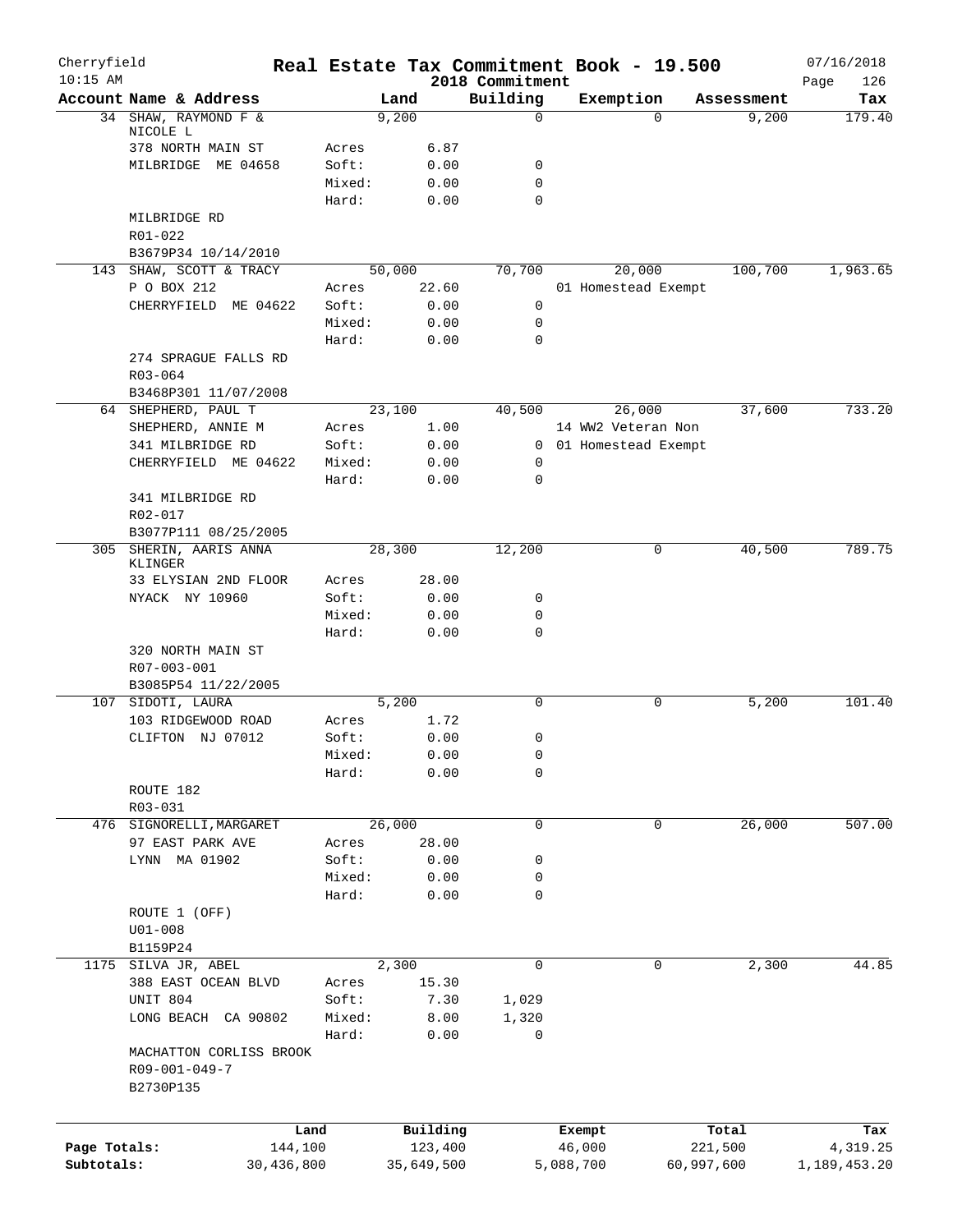| Cherryfield  |                                   |            |        |            |                             | Real Estate Tax Commitment Book - 19.500 |              | 07/16/2018         |
|--------------|-----------------------------------|------------|--------|------------|-----------------------------|------------------------------------------|--------------|--------------------|
| $10:15$ AM   | Account Name & Address            |            |        | Land       | 2018 Commitment<br>Building | Exemption                                | Assessment   | 127<br>Page<br>Tax |
|              | 152 SINCLAIR JR, JAMES B          |            |        | 20,800     | 0                           | $\Omega$                                 | 20,800       | 405.60             |
|              | 67 TENAN LN                       |            | Acres  | 18.00      |                             |                                          |              |                    |
|              | CHERRYFIELD<br>ME 04622           |            | Soft:  | 0.00       | 0                           |                                          |              |                    |
|              |                                   |            | Mixed: | 0.00       | 0                           |                                          |              |                    |
|              |                                   |            | Hard:  | 0.00       | 0                           |                                          |              |                    |
|              | WILLEY DISTRICT RD                |            |        |            |                             |                                          |              |                    |
|              | $R04 - 006$                       |            |        |            |                             |                                          |              |                    |
|              | B3916P303 12/28/2012              |            |        |            |                             |                                          |              |                    |
|              | 271 SINCLAIR JR, JAMES B          |            |        | 76,800     | 103,700                     | 20,000                                   | 160,500      | 3,129.75           |
|              | 67 TENAN LN                       |            | Acres  | 110.00     |                             | 01 Homestead Exempt                      |              |                    |
|              | CHERRYFIELD<br>ME 04622           |            | Soft:  | 0.00       | 0                           |                                          |              |                    |
|              |                                   |            | Mixed: | 0.00       | 0                           |                                          |              |                    |
|              |                                   |            | Hard:  |            | 0                           |                                          |              |                    |
|              |                                   |            |        | 0.00       |                             |                                          |              |                    |
|              | 67 TENAN LANE                     |            |        |            |                             |                                          |              |                    |
|              | R05-061                           |            |        |            |                             |                                          |              |                    |
|              | B4416P114 11/15/2017              |            |        |            |                             |                                          |              |                    |
|              | 158 SINCLAIR, ALLISON             |            |        | 18,100     | 49,400                      | 0                                        | 67,500       | 1,316.25           |
|              | 3 TENAN LN                        |            | Acres  | 2.31       |                             |                                          |              |                    |
|              | CHERRYFIELD ME 04622              |            | Soft:  | 0.00       | 0                           |                                          |              |                    |
|              |                                   |            | Mixed: | 0.00       | 0                           |                                          |              |                    |
|              |                                   |            | Hard:  | 0.00       | 0                           |                                          |              |                    |
|              | 109 WILLEY DISTRICT RD            |            |        |            |                             |                                          |              |                    |
|              | R04-010-012                       |            |        |            |                             |                                          |              |                    |
|              | B4443P166 03/09/2018              |            |        |            |                             |                                          |              |                    |
|              | 150 SINCLAIR, YVONNE              |            |        | 0          | 23,900                      | 20,000                                   | 3,900        | 76.05              |
|              | 98 WILLEY DISTRICT RD             |            |        |            |                             | 01 Homestead Exempt                      |              |                    |
|              | CHERRYFIELD ME 04622              |            |        |            |                             |                                          |              |                    |
|              |                                   |            |        |            |                             |                                          |              |                    |
|              | 98 WILLEY DISTRICT RD             |            |        |            |                             |                                          |              |                    |
|              | $R04 - 004 - T$                   |            |        |            |                             |                                          |              |                    |
| 88           | SKILLMAN III, SARAH &             |            | 28,900 |            | 63,000                      | 0                                        | 91,900       | 1,792.05           |
|              | <b>ROBERT</b>                     |            |        |            |                             |                                          |              |                    |
|              | 1087 KINGS MILL RD APT<br>422     |            | Acres  | 19.00      |                             |                                          |              |                    |
|              | GREENWOOD<br>IN 46142             |            | Soft:  | 0.00       | 0                           |                                          |              |                    |
|              |                                   |            | Mixed: |            | 0                           |                                          |              |                    |
|              |                                   |            |        | 0.00       | $\Omega$                    |                                          |              |                    |
|              |                                   |            | Hard:  | 0.00       |                             |                                          |              |                    |
|              | 198 UNIONVILLE RD                 |            |        |            |                             |                                          |              |                    |
|              | $R03 - 013$                       |            |        |            |                             |                                          |              |                    |
|              | B4451P146 04/06/2018              |            |        |            |                             |                                          |              |                    |
|              | 52 SKINNER, WILLIAM T &<br>JANICE |            |        | 6,200      | $\mathbf 0$                 | 0                                        | 6,200        | 120.90             |
|              | 200 STATION RD                    |            | Acres  | 13.50      |                             |                                          |              |                    |
|              |                                   |            |        |            |                             |                                          |              |                    |
|              | COLUMBIA ME 04622                 |            | Soft:  | 0.00       | 0                           |                                          |              |                    |
|              |                                   |            | Mixed: | 0.00       | 0                           |                                          |              |                    |
|              |                                   |            | Hard:  | 0.00       | 0                           |                                          |              |                    |
|              | MILBRIDGE RD (OFF)                |            |        |            |                             |                                          |              |                    |
|              | R02-006                           |            |        |            |                             |                                          |              |                    |
|              | B1411P262                         |            |        |            |                             |                                          |              |                    |
| 418          | SLATTERY, KEVIN L                 |            |        | 30,600     | 36,200                      | 0                                        | 66,800       | 1,302.60           |
|              | 45 QUAIL RUN                      |            | Acres  | 56.46      |                             |                                          |              |                    |
|              | KENNEBUNK ME 04043                |            | Soft:  | 0.00       | 0                           |                                          |              |                    |
|              |                                   |            | Mixed: | 0.00       | 0                           |                                          |              |                    |
|              |                                   |            | Hard:  | 0.00       | 0                           |                                          |              |                    |
|              | CROTCH                            |            |        |            |                             |                                          |              |                    |
|              | R09-001-039                       |            |        |            |                             |                                          |              |                    |
|              | B1856P251                         |            |        |            |                             |                                          |              |                    |
|              |                                   | Land       |        | Building   |                             | Exempt                                   | Total        | Tax                |
| Page Totals: |                                   | 181,400    |        | 276,200    |                             | 40,000                                   | 417,600      | 8,143.20           |
| Subtotals:   |                                   | 30,618,200 |        | 35,925,700 |                             | 5,128,700                                | 61, 415, 200 | 1,197,596.40       |
|              |                                   |            |        |            |                             |                                          |              |                    |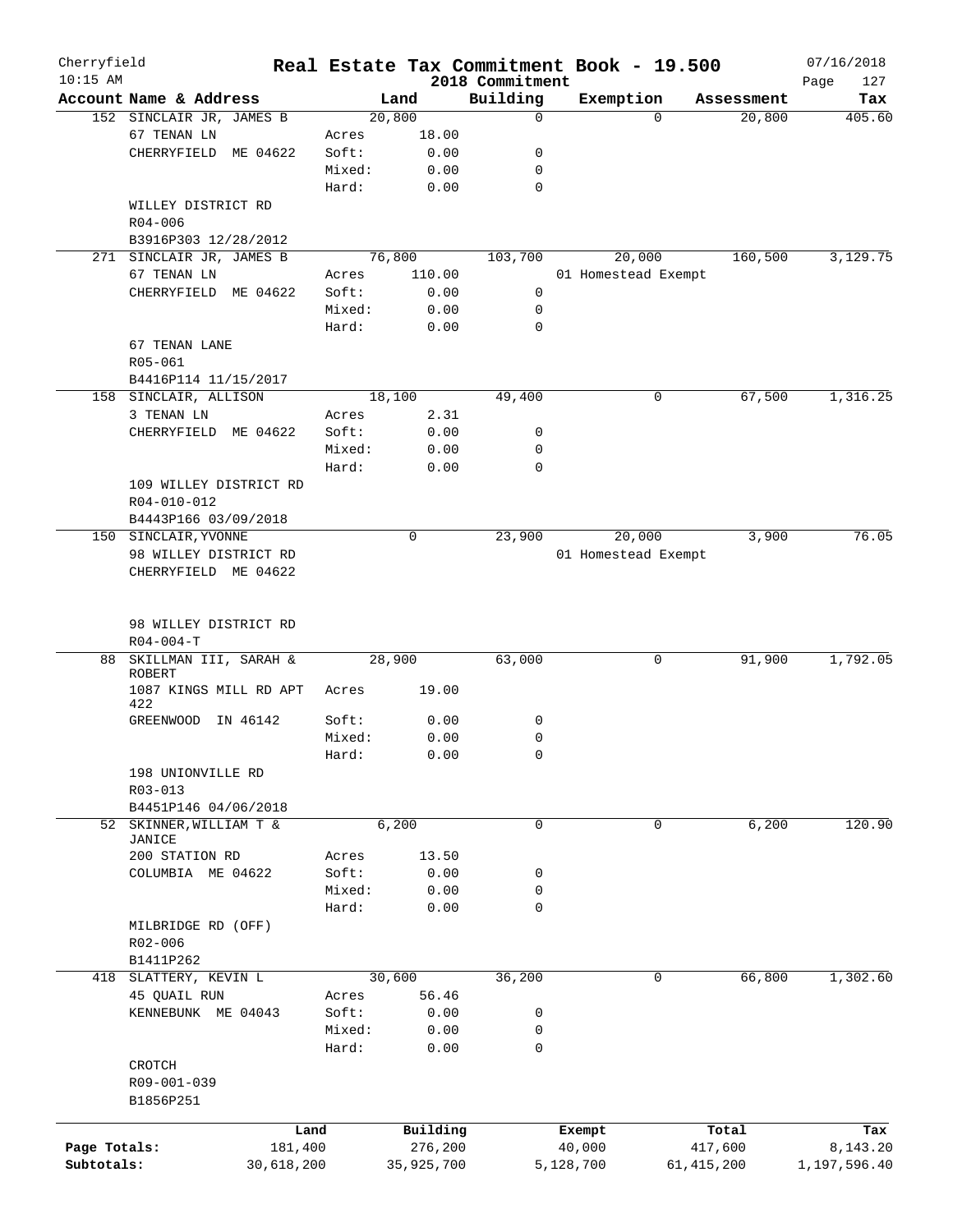| Cherryfield<br>$10:15$ AM |                               |        |            | 2018 Commitment | Real Estate Tax Commitment Book - 19.500 |            | 07/16/2018         |
|---------------------------|-------------------------------|--------|------------|-----------------|------------------------------------------|------------|--------------------|
|                           | Account Name & Address        | Land   |            | Building        | Exemption                                | Assessment | Page<br>128<br>Tax |
|                           | 721 SMALL, MATHEW             | 19,600 |            | 68,500          | 20,000                                   | 68,100     | 1,327.95           |
|                           | ANDREWS, HOLLY M              | Acres  | 0.64       |                 | 01 Homestead Exempt                      |            |                    |
|                           | PO BOX 162                    | Soft:  | 0.00       | 0               |                                          |            |                    |
|                           | CHERRYFIELD ME 04622          | Mixed: | 0.00       | 0               |                                          |            |                    |
|                           |                               | Hard:  | 0.00       | $\mathbf 0$     |                                          |            |                    |
|                           | 29 CAMPBELL HILL              |        |            |                 |                                          |            |                    |
|                           | $U11 - 022$                   |        |            |                 |                                          |            |                    |
|                           | B3287P184 05/21/2007          |        |            |                 |                                          |            |                    |
|                           | 204 SMALL, TARA               | 18,000 |            | 11,700          | 20,000                                   | 9,700      | 189.15             |
|                           | DORR, AMARA                   | Acres  | 1.60       |                 | 01 Homestead Exempt                      |            |                    |
|                           | 511 CHERRYFIELD STRETCH Soft: |        | 0.00       | 0               |                                          |            |                    |
|                           |                               |        |            |                 |                                          |            |                    |
|                           | CHERRYFIELD ME 04622          | Mixed: | 0.00       | 0               |                                          |            |                    |
|                           |                               | Hard:  | 0.00       | 0               |                                          |            |                    |
|                           | 511 CHERRYFIELD STRETCH       |        |            |                 |                                          |            |                    |
|                           | $R05 - 004$                   |        |            |                 |                                          |            |                    |
|                           | B2588P101                     |        |            |                 |                                          |            |                    |
|                           | 797 SMALL, ANTHONY            | 3,000  |            | 0               | 0                                        | 3,000      | 58.50              |
|                           | 19 COTTAGE ST                 | Acres  | 0.27       |                 |                                          |            |                    |
|                           | BANGOR ME 04401               | Soft:  | 0.00       | 0               |                                          |            |                    |
|                           |                               | Mixed: | 0.00       | 0               |                                          |            |                    |
|                           |                               | Hard:  | 0.00       | $\mathbf 0$     |                                          |            |                    |
|                           | <b>MAIN ST</b>                |        |            |                 |                                          |            |                    |
|                           | $U13 - 001$                   |        |            |                 |                                          |            |                    |
| 1050                      | SMALLWOOD, DAVID J &          | 18,000 |            | 45,600          | 0                                        | 63,600     | 1,240.20           |
|                           | JACQUELINE R                  |        |            |                 |                                          |            |                    |
|                           | 1211 ESSEX STREET             | Acres  | 23.60      |                 |                                          |            |                    |
|                           | BANGOR ME 04401               | Soft:  | 0.00       | 0               |                                          |            |                    |
|                           |                               | Mixed: | 0.00       | 0               |                                          |            |                    |
|                           |                               | Hard:  | 0.00       | $\mathbf 0$     |                                          |            |                    |
|                           | CROTCH                        |        |            |                 |                                          |            |                    |
|                           | R08-030-001                   |        |            |                 |                                          |            |                    |
|                           | B3463P124 10/21/2008          |        |            |                 |                                          |            |                    |
|                           | 1000 SMITH JR, PAUL C         | 9,000  |            | 0               | 0                                        | 9,000      | 175.50             |
|                           | 45 WENDALL ST                 | Acres  | 1.55       |                 |                                          |            |                    |
|                           | PROVIDENCE RI 02909           | Soft:  | 0.00       | 0               |                                          |            |                    |
|                           |                               | Mixed: | 0.00       | 0               |                                          |            |                    |
|                           |                               | Hard:  | 0.00       | 0               |                                          |            |                    |
|                           | NORTH MAIN ST                 |        |            |                 |                                          |            |                    |
|                           | R10-002-018-004               |        |            |                 |                                          |            |                    |
|                           | B1615P91                      |        |            |                 |                                          |            |                    |
|                           | 83 SMITH, AMBER L             | 21,900 |            | 0               | 0                                        | 21,900     | 427.05             |
|                           | MORSE, LAURA M                | Acres  | 24.00      |                 |                                          |            |                    |
|                           | 56 TENAN LN                   | Soft:  | 0.00       | 0               |                                          |            |                    |
|                           | CHERRYFIELD<br>ME 04622       | Mixed: | 0.00       | 0               |                                          |            |                    |
|                           |                               | Hard:  | 0.00       | 0               |                                          |            |                    |
|                           | TENAN LANE                    |        |            |                 |                                          |            |                    |
|                           | R05-056-001                   |        |            |                 |                                          |            |                    |
|                           |                               |        |            |                 |                                          |            |                    |
|                           | B4001P79 10/03/2013           |        |            | 9,700           | 20,000                                   |            |                    |
|                           | 261 SMITH, BARNEY I.          | 13,500 |            |                 |                                          | 3,200      | 62.40              |
|                           | 266 WILLEY DISTRICT RD        | Acres  | 0.45       |                 | 01 Homestead Exempt                      |            |                    |
|                           | CHERRYFIELD<br>ME 04622       | Soft:  | 0.00       | 0               |                                          |            |                    |
|                           |                               | Mixed: | 0.00       | 0               |                                          |            |                    |
|                           |                               | Hard:  | 0.00       | 0               |                                          |            |                    |
|                           | 266 WILLEY DISTRICT RD        |        |            |                 |                                          |            |                    |
|                           | R05-052                       |        |            |                 |                                          |            |                    |
|                           | B944P260                      |        |            |                 |                                          |            |                    |
|                           |                               |        |            |                 |                                          |            |                    |
|                           |                               |        |            |                 |                                          |            |                    |
|                           | Land                          |        | Building   |                 | Exempt                                   | Total      | Tax                |
| Page Totals:              | 103,000                       |        | 135,500    |                 | 60,000                                   | 178,500    | 3,480.75           |
| Subtotals:                | 30,721,200                    |        | 36,061,200 |                 | 5,188,700                                | 61,593,700 | 1,201,077.15       |
|                           |                               |        |            |                 |                                          |            |                    |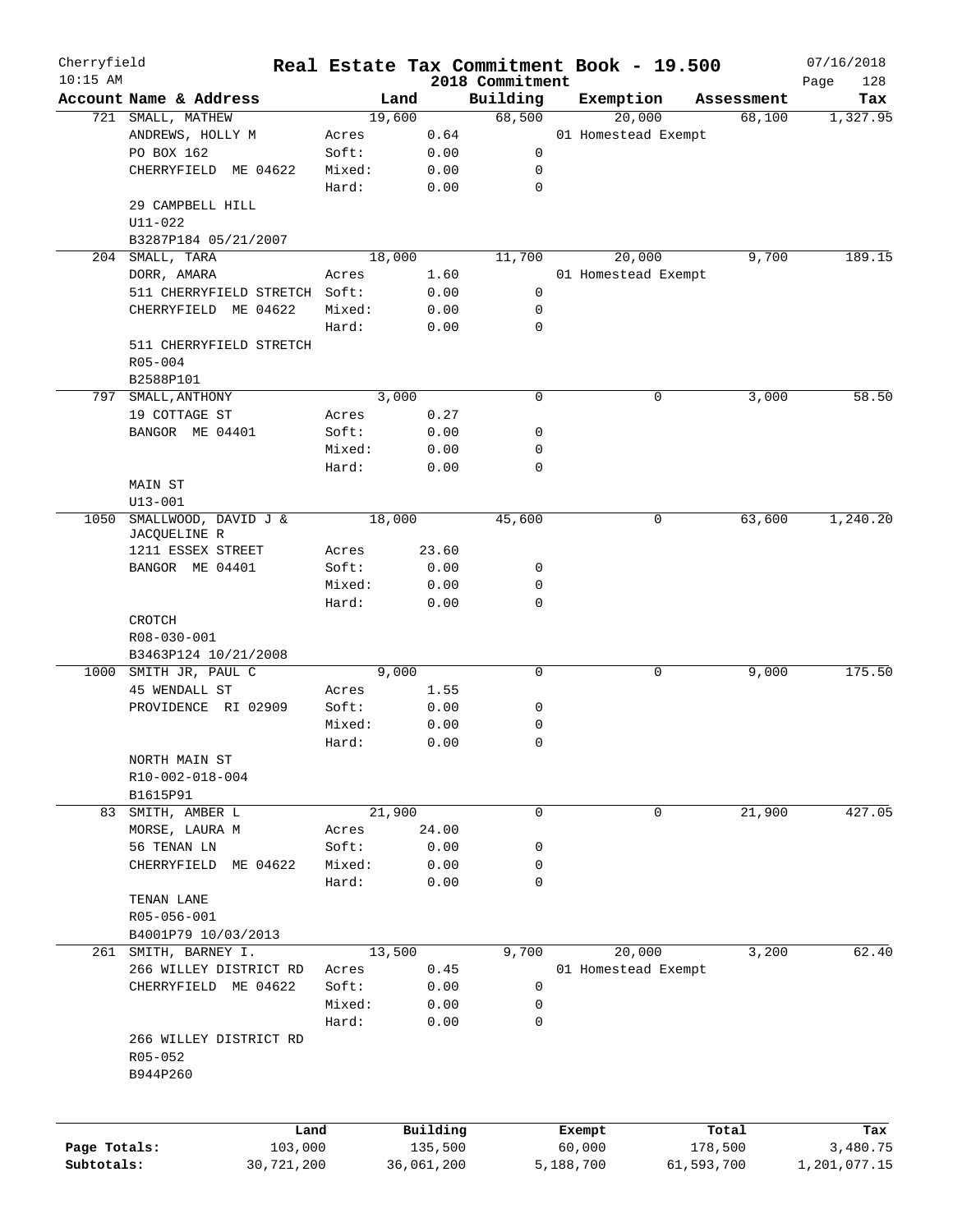| Cherryfield |                             |                 |       | Real Estate Tax Commitment Book - 19.500 |           |            | 07/16/2018  |
|-------------|-----------------------------|-----------------|-------|------------------------------------------|-----------|------------|-------------|
| $10:15$ AM  |                             |                 |       | 2018 Commitment                          |           |            | 129<br>Page |
|             | Account Name & Address      |                 | Land  | Building                                 | Exemption | Assessment | Tax         |
|             | 913 SMITH, BLAKE A & SEAIRA | 26,000          |       | 86,600                                   | $\Omega$  | 112,600    | 2,195.70    |
|             | L<br>PO BOX 330             | Acres           | 15.00 |                                          |           |            |             |
|             | CHERRYFIELD ME 04622        | Soft:           | 0.00  | 0                                        |           |            |             |
|             |                             | Mixed:          | 0.00  | $\mathbf 0$                              |           |            |             |
|             |                             | Hard:           | 0.00  | $\mathbf 0$                              |           |            |             |
|             | 17 SMITH LANE               |                 |       |                                          |           |            |             |
|             | $U16 - 015$                 |                 |       |                                          |           |            |             |
|             | B4191P204 09/24/2015        |                 |       |                                          |           |            |             |
|             | 267 SMITH, CAROLYN ANNE     | 12,600          |       | 0                                        | 0         | 12,600     | 245.70      |
|             | 62 TENAN LN                 | Acres           | 2.80  |                                          |           |            |             |
|             | CHERRYFIELD ME 04622        | Soft:           | 0.00  | 0                                        |           |            |             |
|             |                             | Mixed:          | 0.00  | $\mathbf 0$                              |           |            |             |
|             |                             | Hard:           | 0.00  | $\mathbf 0$                              |           |            |             |
|             | TENAN LANE                  |                 |       |                                          |           |            |             |
|             | R05-057                     |                 |       |                                          |           |            |             |
|             | B3613P60 02/23/2010         |                 |       |                                          |           |            |             |
|             | 454 SMITH, CHRISTOPHER P    |                 | 3,400 | 1,000                                    | 0         | 4,400      | 85.80       |
|             | $(1/3$ INT)                 |                 |       |                                          |           |            |             |
|             | SMITH, COREY A (1/3         | Acres           | 16.00 |                                          |           |            |             |
|             | INT)                        |                 |       |                                          |           |            |             |
|             | 6 MAD HUNTER RIDGE          | Soft:           | 0.00  | 0                                        |           |            |             |
|             | ORLAND ME 04951             | Mixed:          | 0.00  | $\mathbf 0$                              |           |            |             |
|             |                             | Hard:           | 0.00  | $\mathbf 0$                              |           |            |             |
|             | CROTCH                      |                 |       |                                          |           |            |             |
|             | R10-008                     |                 |       |                                          |           |            |             |
|             | B3562P179 08/24/2009        |                 |       |                                          |           |            |             |
|             | 899 SMITH, CINDY R          | 18,200          |       | 47,900                                   | 0         | 66,100     | 1,288.95    |
|             | 128 GAGNON RD               | Acres           | 8.90  |                                          |           |            |             |
|             | FAIRFIELD ME 04937          | Soft:           | 0.00  | 0                                        |           |            |             |
|             |                             | Mixed:<br>Hard: | 0.00  | 0<br>$\mathbf 0$                         |           |            |             |
|             | 50 RIDGE RD                 |                 | 0.00  |                                          |           |            |             |
|             | $U16 - 001$                 |                 |       |                                          |           |            |             |
|             | B4364P154 06/13/2017        |                 |       |                                          |           |            |             |
|             | 456 SMITH, COREY A (1/3)    |                 | 3,400 | 1,000                                    | 0         | 4,400      | 85.80       |
|             | INT) (L/E)                  |                 |       |                                          |           |            |             |
|             | SMITH, CHRISTOPER P &       | Acres           | 16.00 |                                          |           |            |             |
|             | SMITH, PAUL A & CYNTHIA     |                 |       |                                          |           |            |             |
|             | 214 FISHER ROAD             | Soft:           | 0.00  | $\mathbf 0$                              |           |            |             |
|             | MONROE ME 04921             | Mixed:          | 0.00  | $\mathbf 0$                              |           |            |             |
|             |                             | Hard:           | 0.00  | $\mathbf 0$                              |           |            |             |
|             | CROTCH                      |                 |       |                                          |           |            |             |
|             | R10-008                     |                 |       |                                          |           |            |             |
|             | B3562P179 08/24/2009        |                 |       |                                          |           |            |             |
| 696         | SMITH, COREY L              | 17,000          |       | $\mathbf 0$                              | 0         | 17,000     | 331.50      |
|             | SMITH, JORDAN S             | Acres           | 8.50  |                                          |           |            |             |
|             | 690 BLACKSWOODS RD          | Soft:           | 0.00  | 0                                        |           |            |             |
|             | CHERRYFIELD ME 04622        | Mixed:          | 0.00  | 0                                        |           |            |             |
|             |                             | Hard:           | 0.00  | $\mathbf 0$                              |           |            |             |
|             | 3 PARK ST                   |                 |       |                                          |           |            |             |
|             | U10-009-001                 |                 |       |                                          |           |            |             |
|             | B4265P31 06/24/2016         |                 |       |                                          |           |            |             |

|              | Land       | Building   | Exempt    | Total      | Tax          |
|--------------|------------|------------|-----------|------------|--------------|
| Page Totals: | 80,600     | 136,500    |           | 217,100    | 4,233.45     |
| Subtotals:   | 30,801,800 | 36,197,700 | 5,188,700 | 61,810,800 | 1,205,310.60 |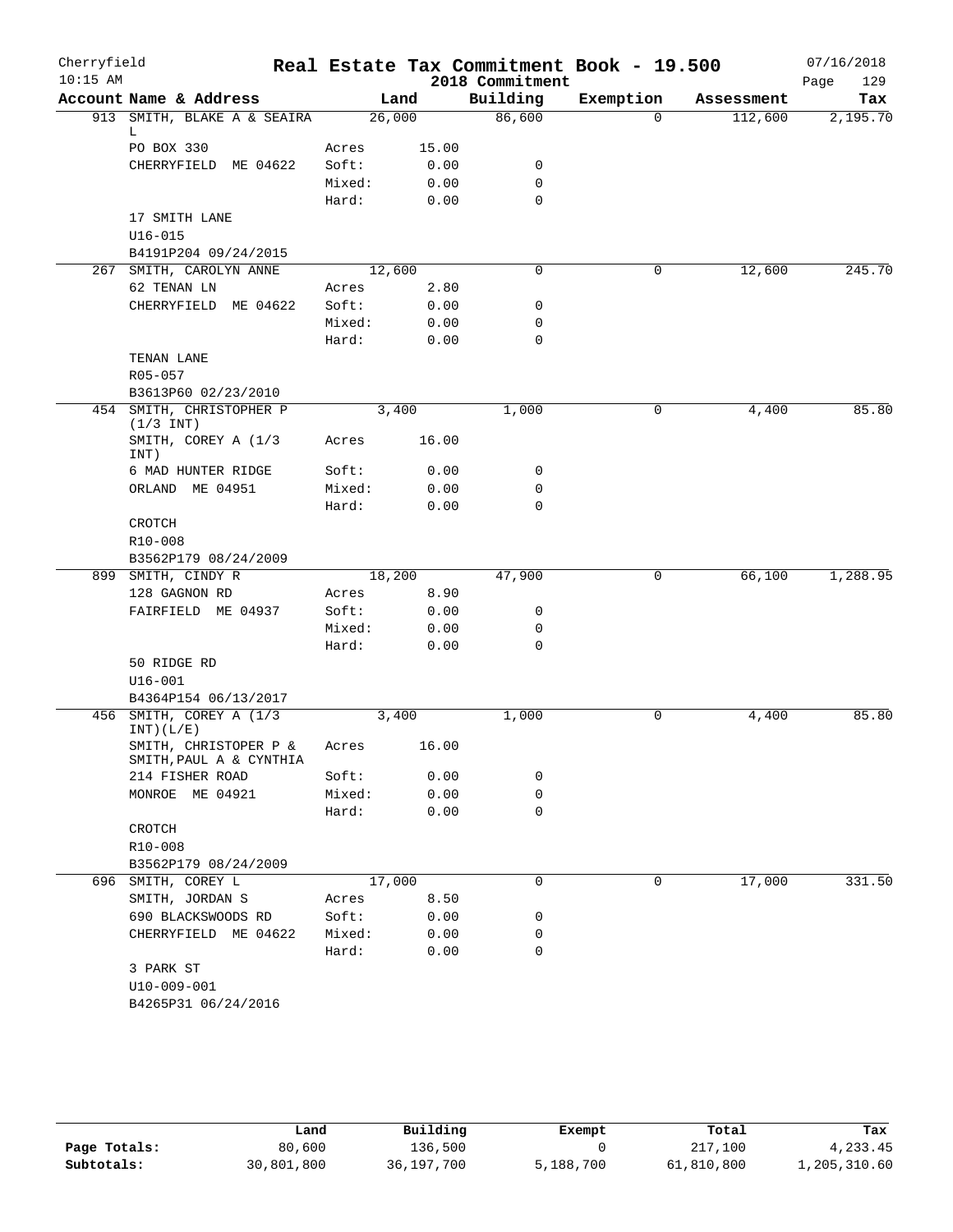| Cherryfield<br>$10:15$ AM |                            |            |            |                             | Real Estate Tax Commitment Book - 19.500 |            | 07/16/2018         |
|---------------------------|----------------------------|------------|------------|-----------------------------|------------------------------------------|------------|--------------------|
|                           | Account Name & Address     |            | Land       | 2018 Commitment<br>Building | Exemption                                | Assessment | Page<br>130<br>Tax |
|                           | 97 SMITH, ERIC H           |            | 22,900     | 0                           | $\Omega$                                 | 22,900     | 446.55             |
|                           | 400 BLACKSWOODS RD         | Acres      | 19.60      |                             |                                          |            |                    |
|                           | CHERRYFIELD ME 04622       | Soft:      | 0.00       | 0                           |                                          |            |                    |
|                           |                            | Mixed:     | 0.00       | 0                           |                                          |            |                    |
|                           |                            | Hard:      | 0.00       | 0                           |                                          |            |                    |
|                           | BLACKSWOODS RD             |            |            |                             |                                          |            |                    |
|                           | R03-022                    |            |            |                             |                                          |            |                    |
|                           | B2750P289                  |            |            |                             |                                          |            |                    |
|                           | 96 SMITH, ERIC H           |            | 8,700      | 9,000                       | 0                                        | 17,700     | 345.15             |
|                           | 404 BLACKSWOODS RD         | Acres      | 1.00       |                             |                                          |            |                    |
|                           | CHERRYFIELD ME 04622       | Soft:      | 0.00       | 0                           |                                          |            |                    |
|                           |                            |            |            |                             |                                          |            |                    |
|                           |                            | Mixed:     | 0.00       | 0                           |                                          |            |                    |
|                           |                            | Hard:      | 0.00       | $\mathbf 0$                 |                                          |            |                    |
|                           | 404 BLACKSWOODS RD         |            |            |                             |                                          |            |                    |
|                           | R03-021                    |            |            |                             |                                          |            |                    |
|                           | B2439P260                  |            |            |                             |                                          |            |                    |
|                           | 109 SMITH, ERIC H          |            | 19,200     | 0                           | 0                                        | 19,200     | 374.40             |
|                           | 400 BLACKSWOODS RD         | Acres      | 13.30      |                             |                                          |            |                    |
|                           | CHERRYFIELD ME 04622       | Soft:      | 0.00       | 0                           |                                          |            |                    |
|                           |                            | Mixed:     | 0.00       | 0                           |                                          |            |                    |
|                           |                            | Hard:      | 0.00       | 0                           |                                          |            |                    |
|                           | BLACKSWOODS RD             |            |            |                             |                                          |            |                    |
|                           | R03-022-001                |            |            |                             |                                          |            |                    |
|                           | B2750P289                  |            |            |                             |                                          |            |                    |
| 95                        | SMITH, ERIC H              |            | 20,800     | 17,500                      | 20,000                                   | 18,300     | 356.85             |
|                           | 400 BLACKSWOODS RD         | Acres      | 12.00      |                             | 01 Homestead Exempt                      |            |                    |
|                           | CHERRYFIELD ME 04622       | Soft:      | 0.00       | 0                           |                                          |            |                    |
|                           |                            | Mixed:     | 0.00       | 0                           |                                          |            |                    |
|                           |                            | Hard:      | 0.00       | 0                           |                                          |            |                    |
|                           | 400 BLACKSWOODS RD         |            |            |                             |                                          |            |                    |
|                           | $R03 - 020$                |            |            |                             |                                          |            |                    |
|                           | B2368P189                  |            |            |                             |                                          |            |                    |
| 43                        | SMITH, FRANCIS E           |            | 15,600     | 0                           | 0                                        | 15,600     | 304.20             |
|                           | SMITH, DORIS E             | Acres      | 7.50       |                             |                                          |            |                    |
|                           | PO BOX 212                 | Soft:      | 0.00       | 0                           |                                          |            |                    |
|                           | MILBRIDGE<br>ME 04658      | Mixed:     | 0.00       | 0                           |                                          |            |                    |
|                           |                            | Hard:      | 0.00       | 0                           |                                          |            |                    |
|                           | PARK ST                    |            |            |                             |                                          |            |                    |
|                           | R01-031                    |            |            |                             |                                          |            |                    |
|                           | B3419P85 06/16/2008        |            |            |                             |                                          |            |                    |
|                           | 366 SMITH, GEORGE; DOROTHY |            | 40,200     | 0                           | 0                                        | 40,200     | 783.90             |
|                           | SMITH                      |            |            |                             |                                          |            |                    |
|                           | C/O BAGLEY, HARVEY &       | Acres      | 94.00      |                             |                                          |            |                    |
|                           | DAVID & MARY SKAGGS        |            |            |                             |                                          |            |                    |
|                           | P.O. BOX 144               | Soft:      | 0.00       | 0                           |                                          |            |                    |
|                           | STILLWATER ME 04489        | Mixed:     | 0.00       | 0                           |                                          |            |                    |
|                           |                            | Hard:      | 0.00       | 0                           |                                          |            |                    |
|                           | CROTCH                     |            |            |                             |                                          |            |                    |
|                           | R08-029                    |            |            |                             |                                          |            |                    |
|                           | B3312P116 07/20/2007       |            |            |                             |                                          |            |                    |
|                           | 442 SMITH, LINDA LEE       |            | 8,700      | 0                           | 0                                        | 8,700      | 169.65             |
|                           | 234 TIDEWATER DR           | Acres      | 1.00       |                             |                                          |            |                    |
|                           | WARWICK RI 02889           | Soft:      | 0.00       | 0                           |                                          |            |                    |
|                           |                            | Mixed:     | 0.00       | 0                           |                                          |            |                    |
|                           |                            | Hard:      | 0.00       | 0                           |                                          |            |                    |
|                           | NORTH MAIN ST              |            |            |                             |                                          |            |                    |
|                           | R10-002-018                |            |            |                             |                                          |            |                    |
|                           | B2269P5                    |            |            |                             |                                          |            |                    |
|                           |                            |            |            |                             |                                          |            |                    |
|                           |                            | Land       | Building   |                             | Exempt                                   | Total      | Tax                |
| Page Totals:              |                            | 136,100    | 26,500     |                             | 20,000                                   | 142,600    | 2,780.70           |
| Subtotals:                |                            | 30,937,900 | 36,224,200 |                             | 5,208,700                                | 61,953,400 | 1,208,091.30       |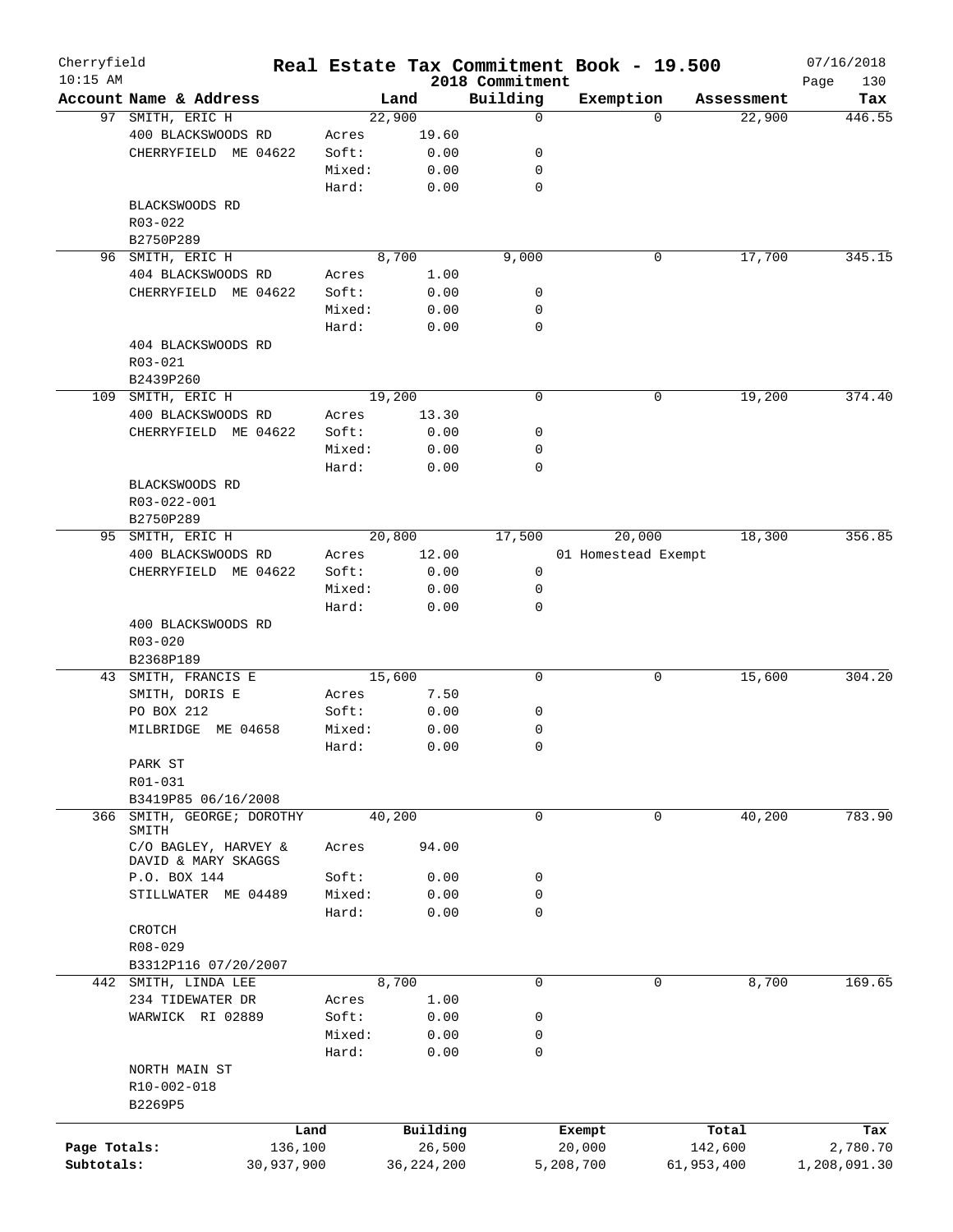| Cherryfield<br>$10:15$ AM |                                 |        |        | 2018 Commitment | Real Estate Tax Commitment Book - 19.500 |            | 07/16/2018<br>Page<br>131 |
|---------------------------|---------------------------------|--------|--------|-----------------|------------------------------------------|------------|---------------------------|
|                           | Account Name & Address          |        | Land   | Building        | Exemption                                | Assessment | Tax                       |
|                           | 627 SMITH, PAUL & CYNTHIA       |        | 14,000 | 77,800          | 26,000                                   | 65,800     | 1,283.10                  |
|                           | 97 STILLWATER RD                | Acres  | 0.51   |                 | 01 Homestead Exempt                      |            |                           |
|                           | CHERRYFIELD ME 04622            | Soft:  | 0.00   |                 | 0 12 WW2 Veteran Res                     |            |                           |
|                           |                                 | Mixed: | 0.00   | 0               |                                          |            |                           |
|                           |                                 | Hard:  | 0.00   | 0               |                                          |            |                           |
|                           | 97 STILLWATER RD                |        |        |                 |                                          |            |                           |
|                           | $U06 - 018$                     |        |        |                 |                                          |            |                           |
|                           | B777P218                        |        |        |                 |                                          |            |                           |
| 590                       | SMITH, ROBERT R                 |        | 10,600 | $\mathbf 0$     | 0                                        | 10,600     | 206.70                    |
|                           | SMITH, BRUCE E                  | Acres  | 3.40   |                 |                                          |            |                           |
|                           | PO BOX 38                       | Soft:  | 0.00   | 0               |                                          |            |                           |
|                           | STERLING CT 06377               | Mixed: | 0.00   | 0               |                                          |            |                           |
|                           |                                 | Hard:  | 0.00   | 0               |                                          |            |                           |
|                           | NORTH MAIN ST                   |        |        |                 |                                          |            |                           |
|                           | R10-002-018-001                 |        |        |                 |                                          |            |                           |
|                           | B4457P23 05/03/2018 B1615P89    |        |        |                 |                                          |            |                           |
| 55                        | SMITH, TONY L &<br>KIMBERLY S   |        | 12,900 | 0               | 0                                        | 12,900     | 251.55                    |
|                           | P O BOX 310                     | Acres  | 51.00  |                 |                                          |            |                           |
|                           | CHERRYFIELD ME 04622            | Soft:  | 5.00   | 705             |                                          |            |                           |
|                           |                                 | Mixed: | 0.00   | 0               |                                          |            |                           |
|                           |                                 | Hard:  | 27.00  | 3,402           |                                          |            |                           |
|                           | ROUTE 1 (OFF)                   |        |        |                 |                                          |            |                           |
|                           | R02-009                         |        |        |                 |                                          |            |                           |
|                           | B3678P152 10/12/2010            |        |        |                 |                                          |            |                           |
|                           | 117 SMITH, TONY L &             |        | 64,900 | 149,200         | 20,000                                   | 194,100    | 3,784.95                  |
|                           | KIMBERLY S                      |        |        |                 |                                          |            |                           |
|                           | P O BOX 310                     | Acres  | 54.00  |                 | 01 Homestead Exempt                      |            |                           |
|                           | CHERRYFIELD ME 04622            | Soft:  | 0.00   | 0               |                                          |            |                           |
|                           |                                 | Mixed: | 0.00   | 0               |                                          |            |                           |
|                           |                                 | Hard:  | 35.00  | 4,410           |                                          |            |                           |
|                           | 690 BLACKSWOODS RD              |        |        |                 |                                          |            |                           |
|                           | $R03 - 041$                     |        |        |                 |                                          |            |                           |
|                           | B3635P219 05/19/2010            |        |        |                 |                                          |            |                           |
|                           | 51 SMITH, TONY LEE &            |        | 7,300  | 0               | 0                                        | 7,300      | 142.35                    |
|                           | KIMBERLY S                      |        |        |                 |                                          |            |                           |
|                           | P O BOX 310                     | Acres  | 47.00  |                 |                                          |            |                           |
|                           | CHERRYFIELD ME 04622            | Soft:  | 17.00  | 2,397           |                                          |            |                           |
|                           |                                 | Mixed: | 30.00  | 4,950           |                                          |            |                           |
|                           |                                 | Hard:  | 0.00   | $\Omega$        |                                          |            |                           |
|                           | MILBRIDGE RD (OFF)              |        |        |                 |                                          |            |                           |
|                           | R02-005                         |        |        |                 |                                          |            |                           |
|                           | B2026P14                        |        |        |                 |                                          |            |                           |
| 999                       | SMITH, BRUCE E &<br>CATHERINE M |        | 11,600 | $\mathbf 0$     | 0                                        | 11,600     | 226.20                    |
|                           | 2 DEBORAH RD                    | Acres  | 6.00   |                 |                                          |            |                           |
|                           | COVENTRY RI 02816               | Soft:  | 0.00   | 0               |                                          |            |                           |
|                           |                                 | Mixed: | 0.00   | 0               |                                          |            |                           |
|                           |                                 | Hard:  | 0.00   | $\Omega$        |                                          |            |                           |
|                           | NORTH MAIN ST                   |        |        |                 |                                          |            |                           |
|                           | R10-002-018-002                 |        |        |                 |                                          |            |                           |
|                           | B1615P87                        |        |        |                 |                                          |            |                           |
|                           |                                 |        |        |                 |                                          |            |                           |

|              | Land       | Building   | Exempt    | Total        | Tax          |
|--------------|------------|------------|-----------|--------------|--------------|
| Page Totals: | 121,300    | 227,000    | 46,000    | 302,300      | 5,894.85     |
| Subtotals:   | 31,059,200 | 36,451,200 | 5,254,700 | 62, 255, 700 | 1,213,986.15 |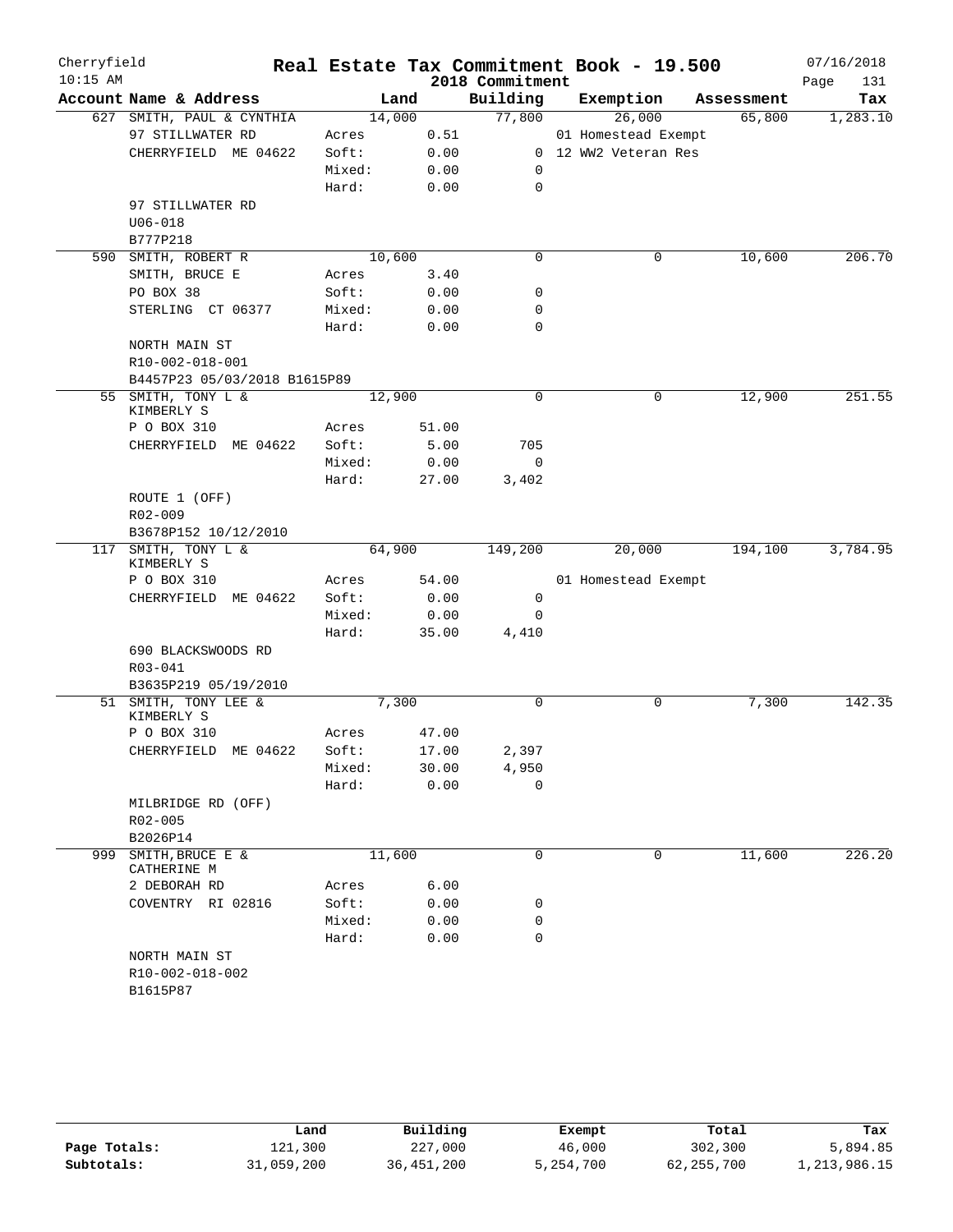| Cherryfield<br>$10:15$ AM |                                                    |                 |              |                             | Real Estate Tax Commitment Book - 19.500 |             |            | 07/16/2018         |
|---------------------------|----------------------------------------------------|-----------------|--------------|-----------------------------|------------------------------------------|-------------|------------|--------------------|
|                           | Account Name & Address                             |                 | Land         | 2018 Commitment<br>Building | Exemption                                |             | Assessment | 132<br>Page<br>Tax |
|                           | 685 SMITH, CARL S & CARL A                         |                 | 47,400       | 47,300                      |                                          | $\Omega$    | 94,700     | 1,846.65           |
|                           | 30 SWIFT ROAD                                      | Acres           | 18.00        |                             |                                          |             |            |                    |
|                           | FRAMINGHAM MA 01702                                | Soft:           | 0.00         | 0                           |                                          |             |            |                    |
|                           |                                                    | Mixed:          | 0.00         | 0                           |                                          |             |            |                    |
|                           |                                                    | Hard:           | 0.00         | $\mathbf 0$                 |                                          |             |            |                    |
|                           | 187 PARK ST                                        |                 |              |                             |                                          |             |            |                    |
|                           | $U09 - 006$                                        |                 |              |                             |                                          |             |            |                    |
|                           | B1594P179                                          |                 |              |                             |                                          |             |            |                    |
|                           | 901 SMITH, DOUGLAS & MARY                          |                 | 17,500       | 34,200                      | 20,000                                   |             | 31,700     | 618.15             |
|                           | 72 RIDGE RD2                                       | Acres           | 1.46         |                             | 01 Homestead Exempt                      |             |            |                    |
|                           | CHERRYFIELD ME 04622                               | Soft:           | 0.00         | 0                           |                                          |             |            |                    |
|                           |                                                    | Mixed:          | 0.00         | 0                           |                                          |             |            |                    |
|                           |                                                    | Hard:           | 0.00         | 0                           |                                          |             |            |                    |
|                           | 72 RIDGE RD                                        |                 |              |                             |                                          |             |            |                    |
|                           | $U16 - 003$                                        |                 |              |                             |                                          |             |            |                    |
|                           | B1789P4                                            |                 |              |                             |                                          |             |            |                    |
|                           | 738 SOMES, SHELLEY LYNN &                          |                 | 17,100       | 96,000                      |                                          | 0           | 113,100    | 2, 205.45          |
|                           | ADAM D                                             |                 |              |                             |                                          |             |            |                    |
|                           | 55 PARK ST                                         | Acres           | 0.43         |                             |                                          |             |            |                    |
|                           | CHERRYFIELD ME 04622                               | Soft:<br>Mixed: | 0.00<br>0.00 | 0<br>0                      |                                          |             |            |                    |
|                           |                                                    |                 |              | 0                           |                                          |             |            |                    |
|                           |                                                    | Hard:           | 0.00         |                             |                                          |             |            |                    |
|                           | 55 PARK ST                                         |                 |              |                             |                                          |             |            |                    |
|                           | U11-039                                            |                 |              |                             |                                          |             |            |                    |
|                           | B4157P123 06/10/2015<br>415 SONG, TONG P & JUNG AE |                 | 21,100       | $\mathbf 0$                 |                                          | 0           | 21,100     | 411.45             |
|                           | 88 NEW ROAD                                        | Acres           | 40.86        |                             |                                          |             |            |                    |
|                           | TOLLAND CT 06084                                   | Soft:           | 0.00         | 0                           |                                          |             |            |                    |
|                           |                                                    | Mixed:          | 0.00         | 0                           |                                          |             |            |                    |
|                           |                                                    | Hard:           | 0.00         | 0                           |                                          |             |            |                    |
|                           | CROTCH                                             |                 |              |                             |                                          |             |            |                    |
|                           | R09-001-035                                        |                 |              |                             |                                          |             |            |                    |
|                           | B1457P175                                          |                 |              |                             |                                          |             |            |                    |
|                           | 559 SOPER TRUST, JODY L                            |                 | 16,300       | 52,200                      |                                          | 0           | 68,500     | 1,335.75           |
|                           | 890 HANCOCK ST                                     | Acres           | 0.37         |                             |                                          |             |            |                    |
|                           | ABINGTON MA 02351                                  | Soft:           | 0.00         | 0                           |                                          |             |            |                    |
|                           |                                                    | Mixed:          | 0.00         | 0                           |                                          |             |            |                    |
|                           |                                                    | Hard:           | 0.00         | 0                           |                                          |             |            |                    |
|                           | 8 PADDY LANE                                       |                 |              |                             |                                          |             |            |                    |
|                           | $U04 - 020$                                        |                 |              |                             |                                          |             |            |                    |
|                           | B4281P172 08/09/2016                               |                 |              |                             |                                          |             |            |                    |
|                           | 1035 SOUTHARD, MICHAEL E                           |                 | 25,100       | 84,300                      |                                          | 0           | 109,400    | 2,133.30           |
|                           | 191 GRANDVIEW DR                                   | Acres           | 14.40        |                             |                                          |             |            |                    |
|                           | DEDHAM ME 04429                                    | Soft:           | 0.00         | 0                           |                                          |             |            |                    |
|                           |                                                    | Mixed:          | 0.00         | 0                           |                                          |             |            |                    |
|                           |                                                    | Hard:           | 0.00         | $\mathbf 0$                 |                                          |             |            |                    |
|                           | 475 WILLEY DISTRICT RD                             |                 |              |                             |                                          |             |            |                    |
|                           | R05-036-002                                        |                 |              |                             |                                          |             |            |                    |
|                           | B3393P133 03/24/2008                               |                 |              |                             |                                          |             |            |                    |
|                           | 876 SPENCE, DONALD                                 |                 | 10,100       | 0                           |                                          | $\mathbf 0$ | 10,100     | 196.95             |
|                           | 101 MEADOW CREEK DRIVE                             | Acres           | 10.00        |                             |                                          |             |            |                    |
|                           | DRACUT MA 01826                                    | Soft:           | 0.00         | 0                           |                                          |             |            |                    |
|                           |                                                    | Mixed:          | 0.00         | 0                           |                                          |             |            |                    |
|                           |                                                    | Hard:           | 0.00         | 0                           |                                          |             |            |                    |
|                           | NORTH MAIN ST                                      |                 |              |                             |                                          |             |            |                    |
|                           | U15-006                                            |                 |              |                             |                                          |             |            |                    |
|                           | B1565P255                                          |                 |              |                             |                                          |             |            |                    |
|                           |                                                    |                 |              |                             |                                          |             |            |                    |
|                           |                                                    | Land            | Building     |                             | Exempt                                   |             | Total      | Tax                |
| Page Totals:              | 154,600                                            |                 | 314,000      |                             | 20,000                                   |             | 448,600    | 8,747.70           |
| Subtotals:                | 31, 213, 800                                       |                 | 36,765,200   |                             | 5,274,700                                | 62,704,300  |            | 1,222,733.85       |
|                           |                                                    |                 |              |                             |                                          |             |            |                    |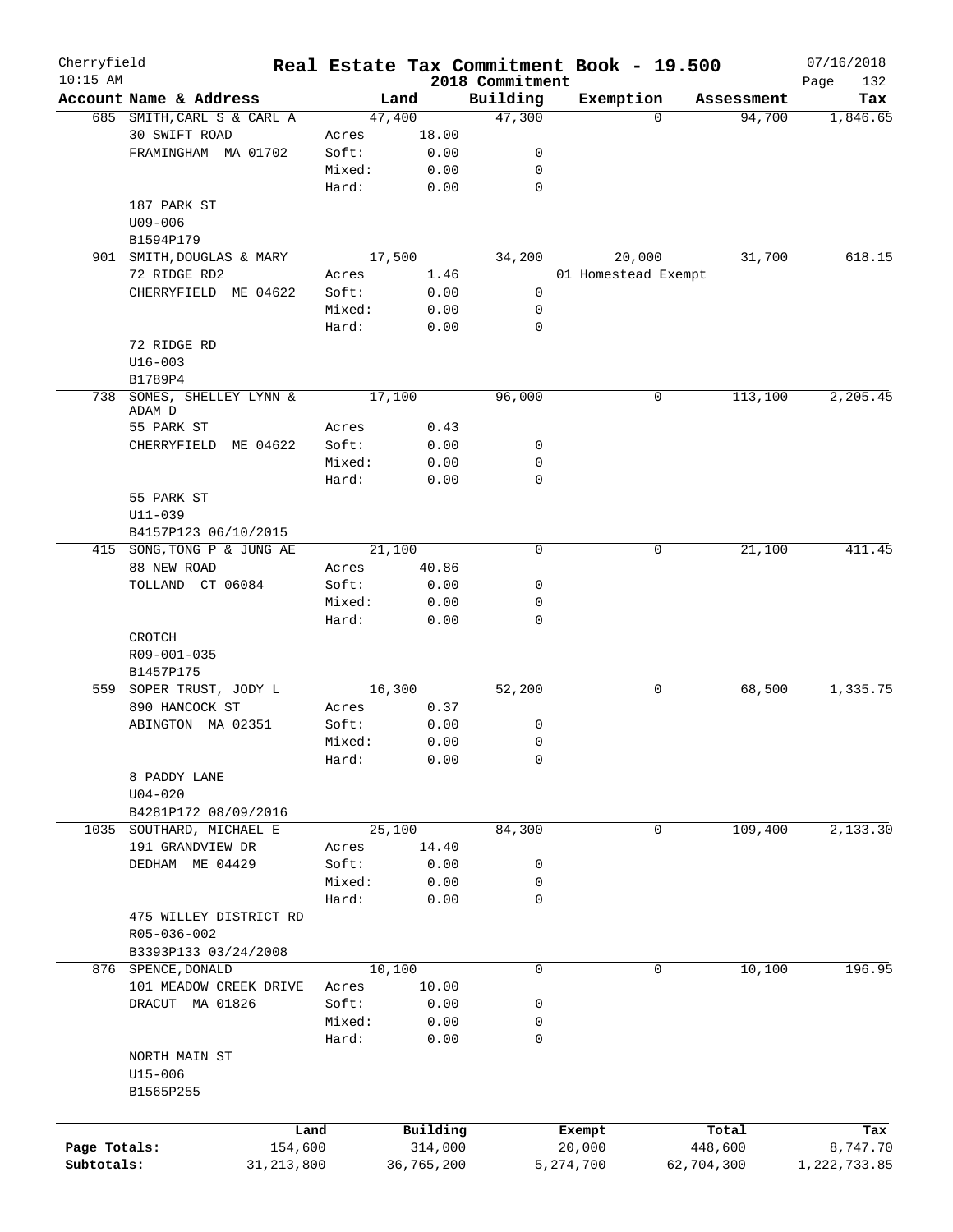| Cherryfield  |                                            |        | Real Estate Tax Commitment Book - 19.500 |                             |           |                       |            | 07/16/2018         |
|--------------|--------------------------------------------|--------|------------------------------------------|-----------------------------|-----------|-----------------------|------------|--------------------|
| $10:15$ AM   | Account Name & Address                     |        | Land                                     | 2018 Commitment<br>Building |           | Exemption             | Assessment | Page<br>133<br>Tax |
|              | 100 SPRAGUE, ANDREW                        |        | 21,700                                   | 77,300                      |           | 20,000                | 79,000     | 1,540.50           |
|              | 480 BLACKSWOODS RD                         | Acres  | 6.60                                     |                             |           | 01 Homestead Exempt   |            |                    |
|              | CHERRYFIELD ME 04622                       | Soft:  | 0.00                                     | 0                           |           |                       |            |                    |
|              |                                            |        |                                          |                             |           |                       |            |                    |
|              |                                            | Mixed: | 0.00                                     | 0                           |           |                       |            |                    |
|              |                                            | Hard:  | 0.00                                     | $\mathbf 0$                 |           |                       |            |                    |
|              | 480 BLACKSWOODS RD                         |        |                                          |                             |           |                       |            |                    |
|              | R03-025                                    |        |                                          |                             |           |                       |            |                    |
|              | B3276P155 04/20/2007                       |        |                                          |                             |           |                       |            |                    |
| 291          | SPRAGUE, TIMOTHY                           |        | 12,100                                   | $\mathbf 0$                 |           | 0                     | 12,100     | 235.95             |
|              | 46 EMERYS BRIDGE RD                        | Acres  | 27.00                                    |                             |           |                       |            |                    |
|              | SOUTH BERWICK ME 03908                     | Soft:  | 0.00                                     | 0                           |           |                       |            |                    |
|              |                                            | Mixed: | 0.00                                     | 0                           |           |                       |            |                    |
|              |                                            | Hard:  | 23.00                                    | 2,898                       |           |                       |            |                    |
|              | RIDGE RD                                   |        |                                          |                             |           |                       |            |                    |
|              | R06-002                                    |        |                                          |                             |           |                       |            |                    |
|              | B3671P285 08/23/2010                       |        |                                          |                             |           |                       |            |                    |
|              | 293 SPRAGUE, TIMOTHY                       |        | 28,400                                   | $\mathbf 0$                 |           | 0                     | 28,400     | 553.80             |
|              | 46 EMERYS BRIDGE RD                        | Acres  | 121.00                                   |                             |           |                       |            |                    |
|              | SOUTH BERWOCK ME 03908                     | Soft:  | 0.00                                     | 0                           |           |                       |            |                    |
|              |                                            | Mixed: | 0.00                                     | 0                           |           |                       |            |                    |
|              |                                            | Hard:  | 115.00                                   | 14,490                      |           |                       |            |                    |
|              | RIDGE RD                                   |        |                                          |                             |           |                       |            |                    |
|              |                                            |        |                                          |                             |           |                       |            |                    |
|              | $R06 - 004$                                |        |                                          |                             |           |                       |            |                    |
|              | B3671P285 09/23/2010                       |        |                                          |                             |           |                       |            |                    |
|              | 1082 SPRAGUE, TIMOTHY H                    |        | 23,000                                   | 102,700                     |           | 0                     | 125,700    | 2,451.15           |
|              | 46 EMERYS BRIDGE RD                        | Acres  | 45.00                                    |                             |           |                       |            |                    |
|              | SOUTH BERWICK ME 03908                     | Soft:  | 3.00                                     | 423                         |           |                       |            |                    |
|              |                                            | Mixed: | 3.00                                     | 495                         |           |                       |            |                    |
|              |                                            | Hard:  | 38.00                                    | 4,788                       |           |                       |            |                    |
|              | 507 RIDGE ROAD<br>R06-004-001<br>B2836P184 |        |                                          |                             |           |                       |            |                    |
| 771          | SPRAGUE, HAROLD H &                        |        | 19,700                                   | 101,000                     |           | 26,000                | 94,700     | 1,846.65           |
|              | JANET G (L/E)                              |        |                                          |                             |           |                       |            |                    |
|              | PO BOX 93                                  | Acres  | 0.65                                     |                             |           | 12 WW2 Veteran Res    |            |                    |
|              | CHERRYFIELD ME 04622                       | Soft:  | 0.00                                     |                             |           | 0 01 Homestead Exempt |            |                    |
|              |                                            | Mixed: | 0.00                                     | 0                           |           |                       |            |                    |
|              |                                            | Hard:  | 0.00                                     | 0                           |           |                       |            |                    |
|              | 18 CAMPBELL HILL                           |        |                                          |                             |           |                       |            |                    |
|              | U12-024                                    |        |                                          |                             |           |                       |            |                    |
|              |                                            |        |                                          |                             |           |                       |            |                    |
|              | B2527P349                                  |        |                                          |                             |           |                       |            |                    |
|              | 613 SPROUL IV,<br>JOSEPH                   |        | 23,100                                   | 80,600                      |           | 20,000                | 83,700     | 1,632.15           |
|              | 71 NORTH ST                                | Acres  | 1.00                                     |                             |           | 01 Homestead Exempt   |            |                    |
|              | CHERRYFIELD<br>ME 04622                    | Soft:  | 0.00                                     | $\mathsf{O}$                |           |                       |            |                    |
|              |                                            | Mixed: | 0.00                                     | $\mathsf{O}$                |           |                       |            |                    |
|              |                                            | Hard:  | 0.00                                     | 0                           |           |                       |            |                    |
|              | 71 NORTH ST                                |        |                                          |                             |           |                       |            |                    |
|              | $U06 - 003$                                |        |                                          |                             |           |                       |            |                    |
|              | B4171P247 07/24/2015 B2451P15              |        |                                          |                             |           |                       |            |                    |
|              | 573 SPROUL IV, JOSEPH                      |        | 12,800                                   | 0                           |           | 0                     | 12,800     | 249.60             |
|              | 71 NORTH ST                                | Acres  | 3.20                                     |                             |           |                       |            |                    |
|              | CHERRYFIELD<br>ME 04622                    | Soft:  | 0.00                                     | 0                           |           |                       |            |                    |
|              |                                            | Mixed: | 0.00                                     | 0                           |           |                       |            |                    |
|              |                                            | Hard:  | 0.00                                     | 0                           |           |                       |            |                    |
|              | NORTH ST                                   |        |                                          |                             |           |                       |            |                    |
|              |                                            |        |                                          |                             |           |                       |            |                    |
|              | $U05 - 006 - 001$                          |        |                                          |                             |           |                       |            |                    |
|              | B4153P281 05/29/2015                       |        |                                          |                             |           |                       |            |                    |
|              |                                            |        |                                          |                             |           |                       |            |                    |
|              | Land                                       |        | Building                                 |                             | Exempt    |                       | Total      | Tax                |
| Page Totals: | 140,800                                    |        | 361,600                                  |                             | 66,000    |                       | 436,400    | 8,509.80           |
| Subtotals:   | 31, 354, 600                               |        | 37,126,800                               |                             | 5,340,700 |                       | 63,140,700 | 1,231,243.65       |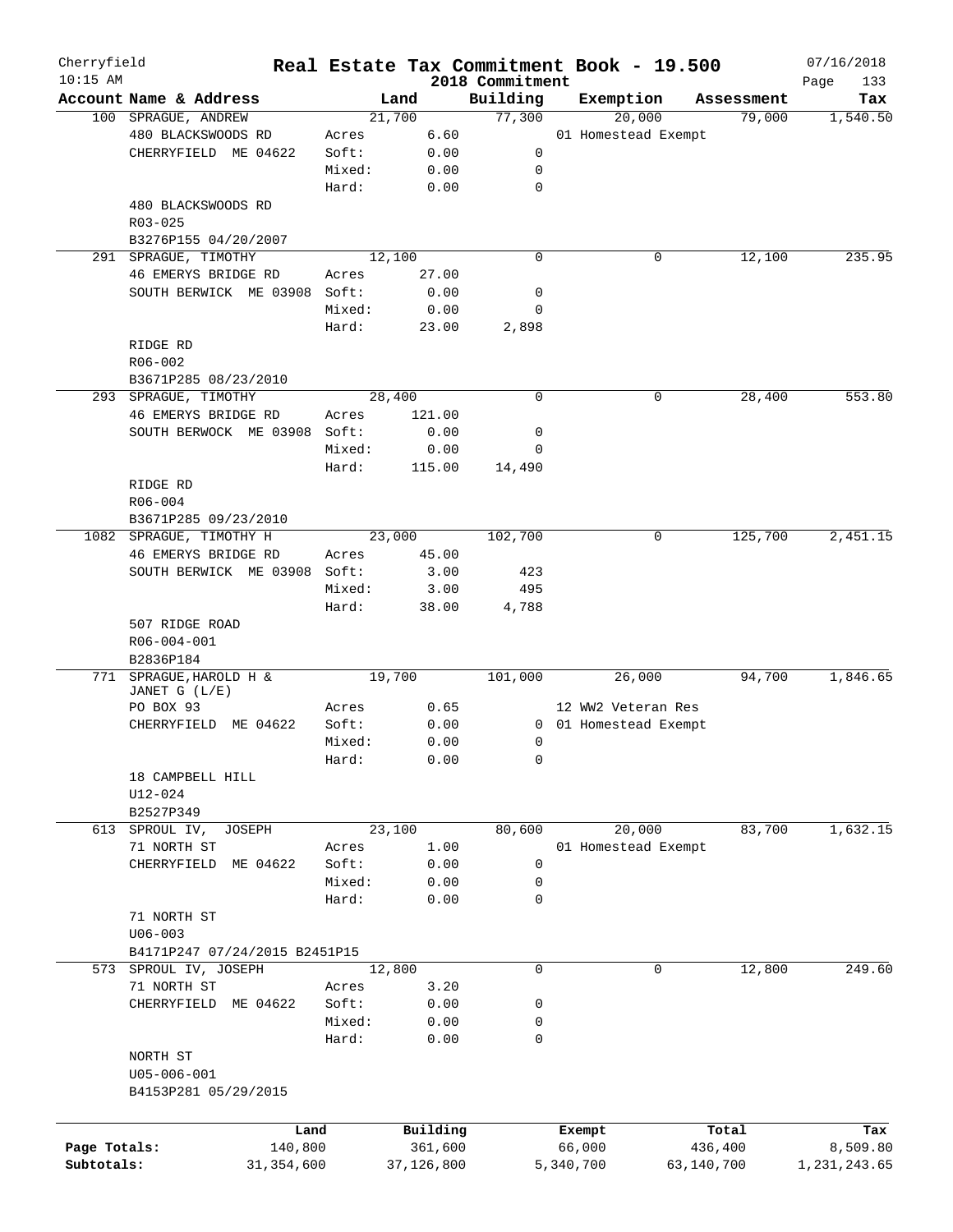| Cherryfield<br>$10:15$ AM |                                   |      | Real Estate Tax Commitment Book - 19.500 |          | 2018 Commitment |        |                       |            | 07/16/2018<br>Page<br>134 |
|---------------------------|-----------------------------------|------|------------------------------------------|----------|-----------------|--------|-----------------------|------------|---------------------------|
|                           | Account Name & Address            |      | Land                                     |          | Building        |        | Exemption             | Assessment | Tax                       |
|                           | 598 SPROUL, LESA L                |      | 18,900                                   |          | 25,300          |        | 20,000                | 24,200     | 471.90                    |
|                           | 44 ELM STREET                     |      | Acres                                    | 0.57     |                 |        | 01 Homestead Exempt   |            |                           |
|                           | CHERRYFIELD ME 04622              |      | Soft:                                    | 0.00     | 0               |        |                       |            |                           |
|                           |                                   |      | Mixed:                                   | 0.00     | 0               |        |                       |            |                           |
|                           |                                   |      |                                          |          |                 |        |                       |            |                           |
|                           |                                   |      | Hard:                                    | 0.00     | $\mathbf 0$     |        |                       |            |                           |
|                           | 44 ELM ST                         |      |                                          |          |                 |        |                       |            |                           |
|                           | $U05 - 030$                       |      |                                          |          |                 |        |                       |            |                           |
|                           | B2109P272                         |      |                                          |          |                 |        |                       |            |                           |
| 1149                      | SPROUL, WILLIAM K                 |      | 17,800                                   |          | $\mathbf 0$     |        | 0                     | 17,800     | 347.10                    |
|                           | 44 ELM ST                         |      | Acres                                    | 1.80     |                 |        |                       |            |                           |
|                           | CHERRYFIELD ME 04622              |      | Soft:                                    | 0.00     | 0               |        |                       |            |                           |
|                           |                                   |      | Mixed:                                   | 0.00     | 0               |        |                       |            |                           |
|                           |                                   |      | Hard:                                    | 0.00     | 0               |        |                       |            |                           |
|                           | NORTH ST                          |      |                                          |          |                 |        |                       |            |                           |
|                           | $U06 - 003 - 001$                 |      |                                          |          |                 |        |                       |            |                           |
|                           | B4171P247 07/24/2015 B2103P155    |      |                                          |          |                 |        |                       |            |                           |
|                           |                                   |      |                                          |          |                 |        |                       |            | 776.10                    |
|                           | 525 SPROUL, JOSEPH JR &<br>PHYLIS |      | 19,300                                   |          | 46,500          |        | 26,000                | 39,800     |                           |
|                           | 64 WILSON HILL RD                 |      | Acres                                    | 0.61     |                 |        | 12 WW2 Veteran Res    |            |                           |
|                           |                                   |      |                                          |          |                 |        |                       |            |                           |
|                           | CHERRYFIELD ME 04622              |      | Soft:                                    | 0.00     |                 |        | 0 01 Homestead Exempt |            |                           |
|                           |                                   |      | Mixed:                                   | 0.00     | 0               |        |                       |            |                           |
|                           |                                   |      | Hard:                                    | 0.00     | 0               |        |                       |            |                           |
|                           | 64 WILSON HILL RD                 |      |                                          |          |                 |        |                       |            |                           |
|                           | $U03 - 019$                       |      |                                          |          |                 |        |                       |            |                           |
|                           | B595P75                           |      |                                          |          |                 |        |                       |            |                           |
|                           | 1084 STANWOOD,<br>BILLIE JO       |      | 20,800                                   |          | 60,800          |        | 20,000                | 61,600     | 1,201.20                  |
|                           | 50 CHURCH ST                      |      | Acres                                    | 2.00     |                 |        | 01 Homestead Exempt   |            |                           |
|                           | CHERRYFIELD ME 04622              |      | Soft:                                    | 0.00     | $\mathsf{O}$    |        |                       |            |                           |
|                           |                                   |      | Mixed:                                   | 0.00     | $\mathbf 0$     |        |                       |            |                           |
|                           |                                   |      | Hard:                                    | 0.00     | 0               |        |                       |            |                           |
|                           | 50 CHURCH STREET                  |      |                                          |          |                 |        |                       |            |                           |
|                           |                                   |      |                                          |          |                 |        |                       |            |                           |
|                           | U12-009-001                       |      |                                          |          |                 |        |                       |            |                           |
|                           | B3773P54 09/07/2011               |      |                                          |          |                 |        |                       |            |                           |
|                           | 945 STANWOOD, VICTOR              |      | 63,500                                   |          | 0               |        | 0                     | 63,500     | 1,238.25                  |
|                           | 466 WYMAN RD                      |      | Acres                                    | 8.10     |                 |        |                       |            |                           |
|                           | MILBRIDGE ME 04658                |      | Soft:                                    | 0.00     | 0               |        |                       |            |                           |
|                           |                                   |      | Mixed:                                   | 0.00     | 0               |        |                       |            |                           |
|                           |                                   |      | Hard:                                    | 0.00     | 0               |        |                       |            |                           |
|                           | 24 PARKER HILL RD                 |      |                                          |          |                 |        |                       |            |                           |
|                           | $U18 - 006 - 001$                 |      |                                          |          |                 |        |                       |            |                           |
|                           | B4063P51 06/11/2014               |      |                                          |          |                 |        |                       |            |                           |
|                           | 102 STEADMAN, MELANIE             |      | 3,500                                    |          | $\mathbf 0$     |        | 0                     | 3,500      | 68.25                     |
|                           | 1912 US ROUTE 1                   |      | Acres                                    | 0.65     |                 |        |                       |            |                           |
|                           | PERRY ME 04667                    |      | Soft:                                    | 0.00     | 0               |        |                       |            |                           |
|                           |                                   |      |                                          |          |                 |        |                       |            |                           |
|                           |                                   |      | Mixed:                                   | 0.00     | 0               |        |                       |            |                           |
|                           |                                   |      | Hard:                                    | 0.00     | 0               |        |                       |            |                           |
|                           | BLACKSWOODS RD                    |      |                                          |          |                 |        |                       |            |                           |
|                           | R03-027                           |      |                                          |          |                 |        |                       |            |                           |
|                           | B4377P145 07/24/2017              |      |                                          |          |                 |        |                       |            |                           |
|                           | 101 STEADMAN, MELANIE             |      | 11,800                                   |          | 0               |        | 0                     | 11,800     | 230.10                    |
|                           | 1912 US RTE 1                     |      | Acres                                    | 3.70     |                 |        |                       |            |                           |
|                           | PERRY ME 04667                    |      | Soft:                                    | 0.00     | 0               |        |                       |            |                           |
|                           |                                   |      | Mixed:                                   | 0.00     | 0               |        |                       |            |                           |
|                           |                                   |      | Hard:                                    | 0.00     | 0               |        |                       |            |                           |
|                           |                                   |      |                                          |          |                 |        |                       |            |                           |
|                           |                                   |      |                                          |          |                 |        |                       |            |                           |
|                           | R03-026                           |      |                                          |          |                 |        |                       |            |                           |
|                           | B4377P145 07/24/2017              |      |                                          |          |                 |        |                       |            |                           |
|                           |                                   |      |                                          |          |                 |        |                       |            |                           |
|                           |                                   | Land |                                          | Building |                 | Exempt |                       | Total      | Tax                       |

**Page Totals:** 155,600 132,600 66,000 222,200 4,332.90 **Subtotals:** 31,510,200 37,259,400 5,406,700 63,362,900 1,235,576.55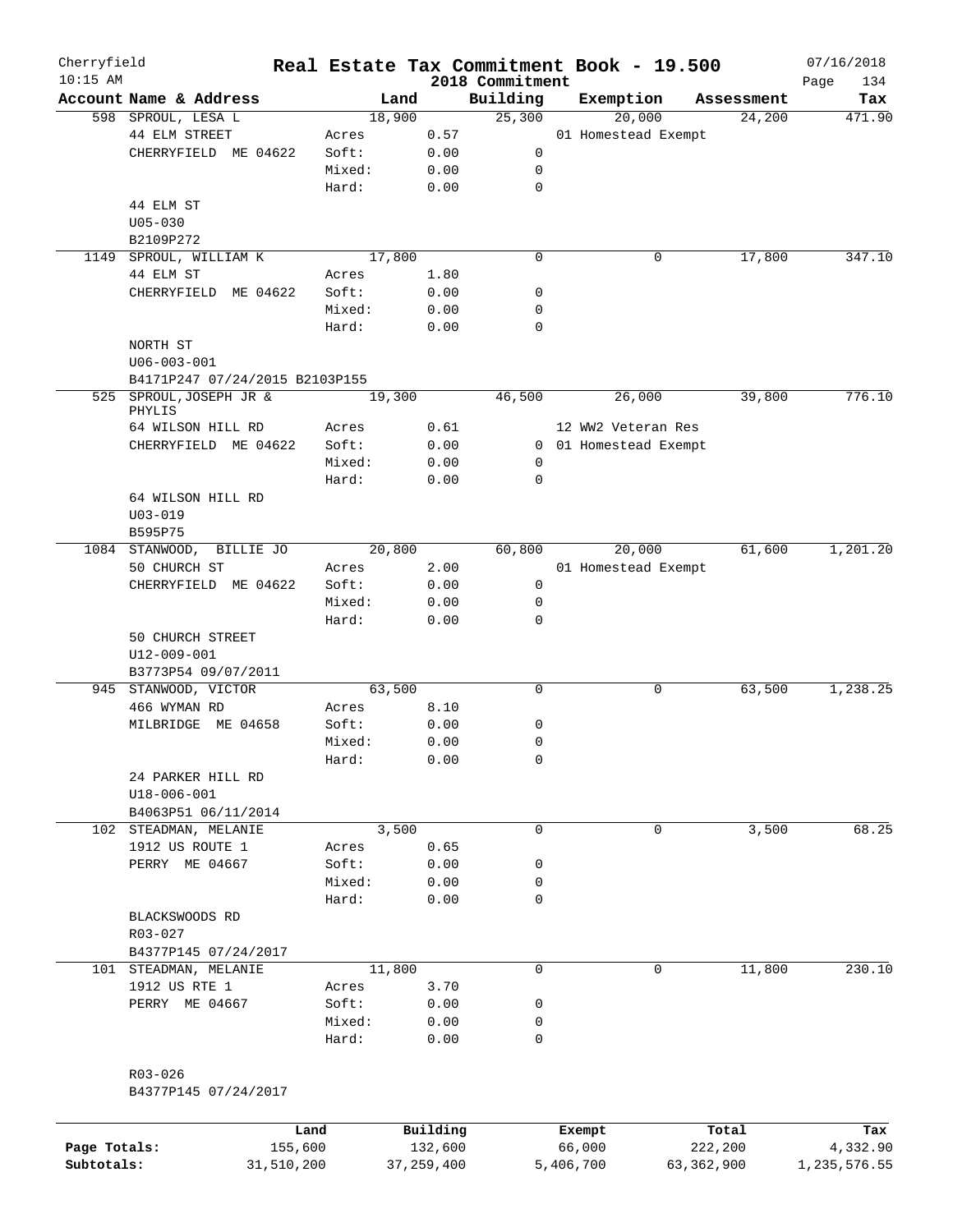| $10:15$ AM   |                                           |        |            |                             |                     |            |            | Page<br>135  |
|--------------|-------------------------------------------|--------|------------|-----------------------------|---------------------|------------|------------|--------------|
|              | Account Name & Address                    |        | Land       | 2018 Commitment<br>Building | Exemption           |            | Assessment | Tax          |
|              | 58 STEVENS, RUTH K                        |        | 26,700     | $\mathbf 0$                 | $\Omega$            |            | 26,700     | 520.65       |
|              | 1217 RIVER RD                             | Acres  | 95.00      |                             |                     |            |            |              |
|              | BOWDOINHAM ME 04008                       | Soft:  | 0.00       | 0                           |                     |            |            |              |
|              |                                           | Mixed: | 84.00      | 13,860                      |                     |            |            |              |
|              |                                           | Hard:  | 10.00      | 1,260                       |                     |            |            |              |
|              | ROUTE 1 (OFF)                             |        |            |                             |                     |            |            |              |
|              | R02-012                                   |        |            |                             |                     |            |            |              |
|              | B1417P110                                 |        |            |                             |                     |            |            |              |
| 1041         | STEVENS, RUTH K                           |        | 27,000     | $\mathbf 0$                 | 0                   |            | 27,000     | 526.50       |
|              | 1217 RIVER RD                             | Acres  | 98.00      |                             |                     |            |            |              |
|              | BOWDOINHAM ME 04008                       | Soft:  | 0.00       | 0                           |                     |            |            |              |
|              |                                           | Mixed: | 82.00      | 13,530                      |                     |            |            |              |
|              |                                           | Hard:  | 15.00      | 1,890                       |                     |            |            |              |
|              | ROUTE 1 (OFF)                             |        |            |                             |                     |            |            |              |
|              | R01-002-007                               |        |            |                             |                     |            |            |              |
|              | B1417P110                                 |        |            |                             |                     |            |            |              |
|              | 649 STOCKARD, MARTHA A                    |        | 17,100     | 53,600                      | 20,000              |            | 50,700     | 988.65       |
|              | 31 BIG ROCK LN                            | Acres  | 0.96       |                             | 01 Homestead Exempt |            |            |              |
|              | CHERRYFIELD ME 04622                      | Soft:  | 0.00       | 0                           |                     |            |            |              |
|              |                                           | Mixed: |            |                             |                     |            |            |              |
|              |                                           |        | 0.00       | 0<br>0                      |                     |            |            |              |
|              |                                           | Hard:  | 0.00       |                             |                     |            |            |              |
|              | 31 BIG ROCK LANE                          |        |            |                             |                     |            |            |              |
|              | $U07 - 008 - 001$                         |        |            |                             |                     |            |            |              |
|              | B2778P160                                 |        |            |                             |                     |            |            |              |
|              | 961 STODDARD, CECILE A                    |        | 19,100     | 59,300                      | 20,000              |            | 58,400     | 1,138.80     |
|              | 412 RIDGE RD                              | Acres  | 4.12       |                             | 01 Homestead Exempt |            |            |              |
|              | CHERRYFIELD ME 04622                      | Soft:  | 0.00       | 0                           |                     |            |            |              |
|              |                                           | Mixed: | 0.00       | 0                           |                     |            |            |              |
|              |                                           | Hard:  | 0.00       | 0                           |                     |            |            |              |
|              | 412 RIDGE RD                              |        |            |                             |                     |            |            |              |
|              | U19-006                                   |        |            |                             |                     |            |            |              |
|              | B2953P171                                 |        |            |                             |                     |            |            |              |
|              | 810 STROUT, APRIL                         |        | 32,600     | 107,800                     | 0                   |            | 140,400    | 2,737.80     |
|              | 31 WILLEY DISTRICT ROAD Acres             |        | 16.40      |                             |                     |            |            |              |
|              | CHERRYFIELD ME 04622                      | Soft:  | 0.00       | 0                           |                     |            |            |              |
|              |                                           | Mixed: | 0.00       | 0                           |                     |            |            |              |
|              |                                           | Hard:  | 0.00       | 0                           |                     |            |            |              |
|              | 31 WILLEY DISTRICT RD                     |        |            |                             |                     |            |            |              |
|              | $U13 - 014$                               |        |            |                             |                     |            |            |              |
|              | B4240P135 03/22/2016 B4240P132 03/22/2016 |        |            |                             |                     |            |            |              |
| 1037         | STROUT, BRIAN R &                         |        | 4,200      | 0                           | 0                   |            | 4,200      | 81.90        |
|              | SUNSHINE C                                |        |            |                             |                     |            |            |              |
|              | PO BOX 582                                | Acres  | 4.50       |                             |                     |            |            |              |
|              | MILBRIDGE ME 04658                        | Soft:  | 0.00       | 0                           |                     |            |            |              |
|              |                                           | Mixed: | 0.00       | 0                           |                     |            |            |              |
|              |                                           | Hard:  | 0.00       | 0                           |                     |            |            |              |
|              | 576 MILBRIDGE RD                          |        |            |                             |                     |            |            |              |
|              | R01-012                                   |        |            |                             |                     |            |            |              |
|              | B4249P297 04/29/2016                      |        |            |                             |                     |            |            |              |
| 1158         | STROUT, JOSEPH S &                        |        | 17,500     | 92,900                      | 20,000              |            | 90,400     | 1,762.80     |
|              | CAREY E                                   |        | 1.25       |                             | 01 Homestead Exempt |            |            |              |
|              | 177 TENAN LANE                            | Acres  |            |                             |                     |            |            |              |
|              | CHERRYFIELD ME 04622                      | Soft:  | 0.00       | 0                           |                     |            |            |              |
|              |                                           | Mixed: | 0.00       | 0                           |                     |            |            |              |
|              |                                           | Hard:  | 0.00       | 0                           |                     |            |            |              |
|              | 177 TENAN LANE                            |        |            |                             |                     |            |            |              |
|              | R05-062-003                               |        |            |                             |                     |            |            |              |
|              | B2662P49                                  |        |            |                             |                     |            |            |              |
|              | Land                                      |        | Building   |                             | Exempt              |            | Total      | Tax          |
| Page Totals: | 144,200                                   |        | 313,600    |                             | 60,000              | 397,800    |            | 7,757.10     |
| Subtotals:   | 31,654,400                                |        | 37,573,000 |                             | 5,466,700           | 63,760,700 |            | 1,243,333.65 |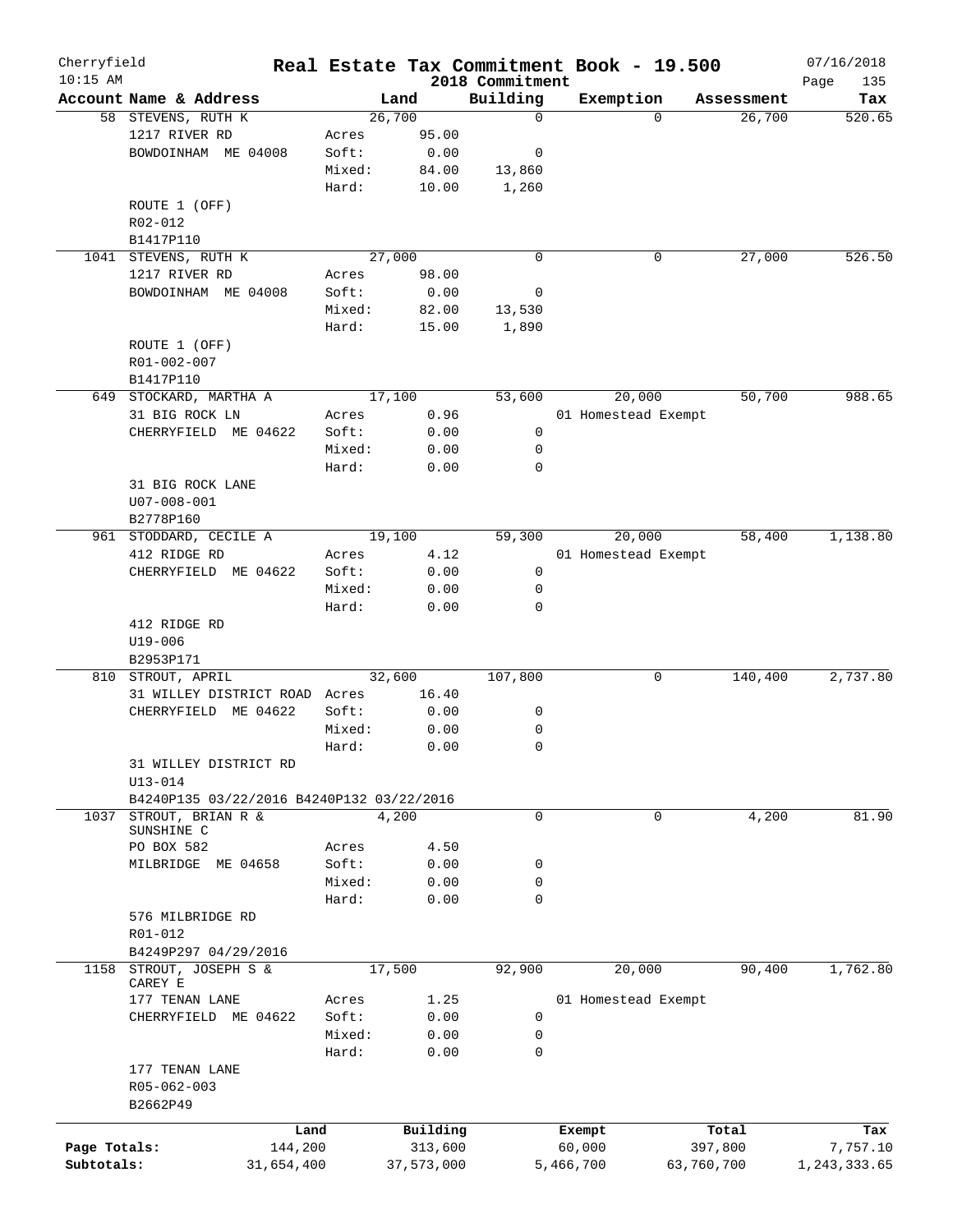| Cherryfield  |                                       |         | Real Estate Tax Commitment Book - 19.500 |                             |           |                     |                       | 07/16/2018         |
|--------------|---------------------------------------|---------|------------------------------------------|-----------------------------|-----------|---------------------|-----------------------|--------------------|
| $10:15$ AM   | Account Name & Address                |         | Land                                     | 2018 Commitment<br>Building |           |                     |                       | Page<br>136<br>Tax |
|              | 849 SWANSON, LISA T                   |         | 46,000                                   | 78,200                      | Exemption | $\Omega$            | Assessment<br>124,200 | 2,421.90           |
|              | HEANSSLER, TRUDY T                    | Acres   | 55.00                                    |                             |           |                     |                       |                    |
|              |                                       | Soft:   |                                          | 0                           |           |                     |                       |                    |
|              | 52 SURREY LANE                        |         | 0.00                                     |                             |           |                     |                       |                    |
|              | HAMPDEN ME 04444                      | Mixed:  | 0.00                                     | $\mathbf 0$                 |           |                     |                       |                    |
|              |                                       | Hard:   | 0.00                                     | $\mathbf 0$                 |           |                     |                       |                    |
|              | 213 MAIN ST                           |         |                                          |                             |           |                     |                       |                    |
|              | U14-021                               |         |                                          |                             |           |                     |                       |                    |
|              | B3894P235 10/18/2012                  |         |                                          |                             |           |                     |                       |                    |
| 165          | SWANSON, LISA T                       |         | 85,800                                   | $\mathbf 0$                 |           | 0                   | 85,800                | 1,673.10           |
|              | HEANSSLER, TRUDY T                    | Acres   | 154.00                                   |                             |           |                     |                       |                    |
|              | 52 SURREY LANE                        | Soft:   | 0.00                                     | 0                           |           |                     |                       |                    |
|              | HAMPDEN ME 04444                      | Mixed:  | 0.00                                     | $\mathbf 0$                 |           |                     |                       |                    |
|              |                                       | Hard:   | 0.00                                     | $\mathbf 0$                 |           |                     |                       |                    |
|              | STILLWATER RD                         |         |                                          |                             |           |                     |                       |                    |
|              | R04-016                               |         |                                          |                             |           |                     |                       |                    |
|              | B3894P235 10/18/2012                  |         |                                          |                             |           |                     |                       |                    |
|              | 166 SWANSON, LISA T                   |         | 2,100                                    | $\mathbf 0$                 |           | 0                   | 2,100                 | 40.95              |
|              | HEANSSLER, TRUDY T                    | Acres   | 0.43                                     |                             |           |                     |                       |                    |
|              | 52 SURREY LANE                        | Soft:   | 0.00                                     | $\mathbf 0$                 |           |                     |                       |                    |
|              | HAMPDEN ME 04444                      | Mixed:  | 0.00                                     | 0                           |           |                     |                       |                    |
|              |                                       | Hard:   | 0.00                                     | $\mathbf 0$                 |           |                     |                       |                    |
|              | STILLWATER RD                         |         |                                          |                             |           |                     |                       |                    |
|              | R04-017                               |         |                                          |                             |           |                     |                       |                    |
|              | B3894P235 10/18/2012                  |         |                                          |                             |           |                     |                       |                    |
| 1181         | TAMAS, SUSANNE F                      |         | 11,100                                   | $\mathbf 0$                 |           | 0                   | 11,100                | 216.45             |
|              | 830 LENOX NEW LYME RD                 | Acres   | 5.25                                     |                             |           |                     |                       |                    |
|              | JEFFERSON OH 44047                    | Soft:   | 0.00                                     | 0                           |           |                     |                       |                    |
|              |                                       | Mixed:  | 0.00                                     | 0                           |           |                     |                       |                    |
|              |                                       |         |                                          | $\mathbf 0$                 |           |                     |                       |                    |
|              |                                       | Hard:   | 0.00                                     |                             |           |                     |                       |                    |
|              | SPRAGUE FALLS RD                      |         |                                          |                             |           |                     |                       |                    |
|              | R03-054-002                           |         |                                          |                             |           |                     |                       |                    |
|              | B3863P26 07/13/2012                   |         |                                          |                             |           |                     |                       |                    |
|              | 352 TATANGELO, ARTHUR D &<br>SHEILA D |         | 51,400                                   | 45,300                      |           | 20,000              | 76,700                | 1,495.65           |
|              | 545 SPRAGUES FALLS RDD                | Acres   | 47.00                                    |                             |           | 01 Homestead Exempt |                       |                    |
|              | CHERRYFIELD<br>ME 04622               | Soft:   | 0.00                                     | 0                           |           |                     |                       |                    |
|              |                                       | Mixed:  | 0.00                                     | 0                           |           |                     |                       |                    |
|              |                                       |         |                                          |                             |           |                     |                       |                    |
|              |                                       | Hard:   | 0.00                                     | 0                           |           |                     |                       |                    |
|              | 545 SPRAGUES FALLS RD                 |         |                                          |                             |           |                     |                       |                    |
|              | R08-022                               |         |                                          |                             |           |                     |                       |                    |
|              | B1106P188                             |         |                                          |                             |           |                     |                       |                    |
| 353          | TATANGELO, ARTHUR J                   |         | 21,700                                   | 56,600                      |           | 20,000              | 58,300                | 1,136.85           |
|              | 532 SPRAGUES FALLS RD                 | Acres   | 8.50                                     |                             |           | 01 Homestead Exempt |                       |                    |
|              | CHERRYFIELD ME 04622                  | Soft:   | 0.00                                     | 0                           |           |                     |                       |                    |
|              |                                       | Mixed:  | 0.00                                     | 0                           |           |                     |                       |                    |
|              |                                       | Hard:   | 0.00                                     | $\mathbf 0$                 |           |                     |                       |                    |
|              | 532 SPRAGUE FALLS RD                  |         |                                          |                             |           |                     |                       |                    |
|              | $R08 - 023$                           |         |                                          |                             |           |                     |                       |                    |
|              | B3305P94 06/28/2007 B2092P342         |         |                                          |                             |           |                     |                       |                    |
| 1032         | TATANGELO, ARTHUR D &                 |         | 20,500                                   | $\mathbf 0$                 |           | $\mathbf 0$         | 20,500                | 399.75             |
|              | SHEILA D                              |         |                                          |                             |           |                     |                       |                    |
|              | 545 SPRAGUES FALLS RD                 | Acres   | 19.50                                    |                             |           |                     |                       |                    |
|              | CHERRYFIELD ME 04622                  | Soft:   | 0.00                                     | 0                           |           |                     |                       |                    |
|              |                                       | Mixed:  | 0.00                                     | $\mathbf 0$                 |           |                     |                       |                    |
|              |                                       | Hard:   | 0.00                                     | $\mathbf 0$                 |           |                     |                       |                    |
|              | SPRAGUE FALLS RD                      |         |                                          |                             |           |                     |                       |                    |
|              | R08-023-001                           |         |                                          |                             |           |                     |                       |                    |
|              | B2092P342                             |         |                                          |                             |           |                     |                       |                    |
|              |                                       | Land    | Building                                 |                             | Exempt    |                     | Total                 | Tax                |
| Page Totals: |                                       | 238,600 | 180,100                                  |                             | 40,000    |                     | 378,700               | 7,384.65           |
| Subtotals:   | 31,893,000                            |         | 37,753,100                               |                             | 5,506,700 | 64,139,400          |                       | 1,250,718.30       |
|              |                                       |         |                                          |                             |           |                     |                       |                    |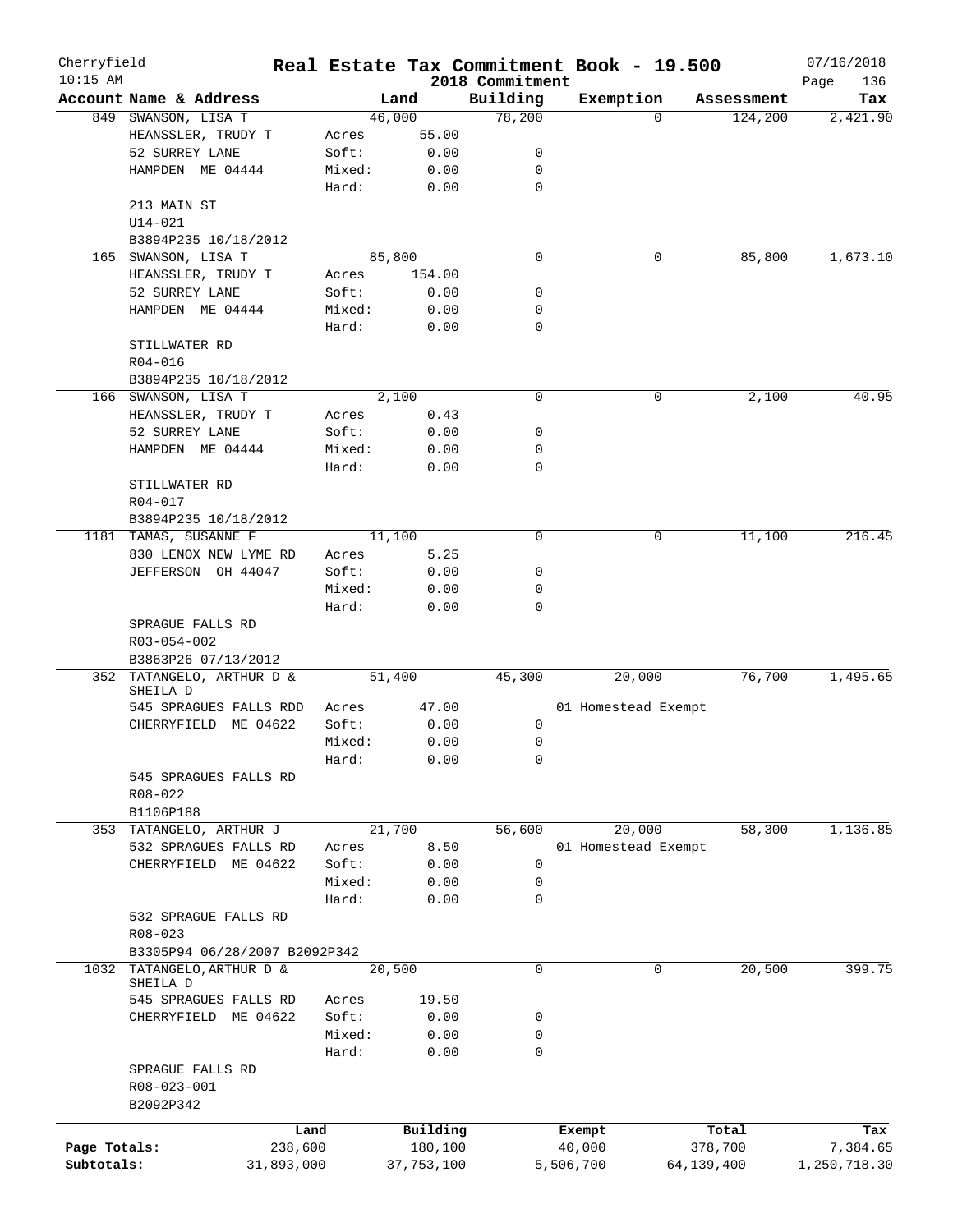| Cherryfield<br>$10:15$ AM |                        |            |        |            | 2018 Commitment | Real Estate Tax Commitment Book - 19.500 |            |            | 07/16/2018<br>Page<br>137 |
|---------------------------|------------------------|------------|--------|------------|-----------------|------------------------------------------|------------|------------|---------------------------|
|                           | Account Name & Address |            | Land   |            | Building        | Exemption                                |            | Assessment | Tax                       |
|                           | 308 TAYLOR, JEFFREY    |            | 22,500 |            | 58,200          |                                          | $\Omega$   | 80,700     | 1, 573.65                 |
|                           | TAYLOR, TRACY          |            | Acres  | 7.92       |                 |                                          |            |            |                           |
|                           | P.O. BOX 352           |            | Soft:  | 0.00       | 0               |                                          |            |            |                           |
|                           | CHERRYFIELD ME 04622   |            | Mixed: | 0.00       | 0               |                                          |            |            |                           |
|                           |                        |            | Hard:  | 0.00       | $\mathbf 0$     |                                          |            |            |                           |
|                           | 314 NORTH MAIN ST      |            |        |            |                 |                                          |            |            |                           |
|                           | R07-004-002            |            |        |            |                 |                                          |            |            |                           |
|                           | B3009P199 05/23/2005   |            |        |            |                 |                                          |            |            |                           |
| 952                       | TENAN (L/E), MARITA    |            | 16,000 |            | 43,700          | 20,000                                   |            | 39,700     | 774.15                    |
|                           | PERRY, RHONDA J &      |            | Acres  | 0.79       |                 | 01 Homestead Exempt                      |            |            |                           |
|                           | HAMMOND, CHARLENE A    |            |        |            |                 |                                          |            |            |                           |
|                           | 277 TENAN LANE         |            | Soft:  | 0.00       | 0               |                                          |            |            |                           |
|                           | CHERRYFIELD ME 04622   |            | Mixed: | 0.00       | $\mathbf 0$     |                                          |            |            |                           |
|                           |                        |            | Hard:  | 0.00       | 0               |                                          |            |            |                           |
|                           | 277 TENAN LANE         |            |        |            |                 |                                          |            |            |                           |
|                           | $U18 - 012$            |            |        |            |                 |                                          |            |            |                           |
|                           | B3085P272 12/04/2005   |            |        |            |                 |                                          |            |            |                           |
|                           | 826 TENAN LLC, A H     |            | 27,400 |            | $\mathbf 0$     |                                          | 0          | 27,400     | 534.30                    |
|                           | 17 ADFER LANE          |            | Acres  | 8.50       |                 |                                          |            |            |                           |
|                           | CHERRYFIELD ME 04622   |            | Soft:  | 0.00       | 0               |                                          |            |            |                           |
|                           |                        |            | Mixed: | 0.00       | $\mathbf 0$     |                                          |            |            |                           |
|                           |                        |            | Hard:  | 0.00       | 0               |                                          |            |            |                           |
|                           | 87 MAIN ST             |            |        |            |                 |                                          |            |            |                           |
|                           | $U13 - 028$            |            |        |            |                 |                                          |            |            |                           |
|                           |                        |            |        |            |                 |                                          |            |            |                           |
|                           | B3486P307 01/16/2009   |            |        |            |                 | 20,000                                   |            | 94,500     |                           |
|                           | 846 TENAN,<br>SUSAN    |            | 17,600 |            | 96,900          |                                          |            |            | 1,842.75                  |
|                           | 19 TUCKER LN           |            | Acres  | 1.52       |                 | 01 Homestead Exempt                      |            |            |                           |
|                           | CHERRYFIELD ME 04622   |            | Soft:  | 0.00       | 0               |                                          |            |            |                           |
|                           |                        |            | Mixed: | 0.00       | 0               |                                          |            |            |                           |
|                           |                        |            | Hard:  | 0.00       | 0               |                                          |            |            |                           |
|                           | 19 TUCKER LANE         |            |        |            |                 |                                          |            |            |                           |
|                           | $U14 - 018 - A$        |            |        |            |                 |                                          |            |            |                           |
|                           | B1225P269              |            |        |            |                 |                                          |            |            |                           |
| 367                       | TENAN, ARTHUR H        |            | 56,900 |            | 0               |                                          | 0          | 56,900     | 1,109.55                  |
|                           | 17 ADFER LANE          |            | Acres  | 100.00     |                 |                                          |            |            |                           |
|                           | CHERRYFIELD ME 04622   |            | Soft:  | 0.00       | 0               |                                          |            |            |                           |
|                           |                        |            | Mixed: | 0.00       | $\mathbf 0$     |                                          |            |            |                           |
|                           |                        |            | Hard:  | 0.00       | 0               |                                          |            |            |                           |
|                           | CROTCH                 |            |        |            |                 |                                          |            |            |                           |
|                           | R08-030                |            |        |            |                 |                                          |            |            |                           |
|                           | B3514P242 04/14/2009   |            |        |            |                 |                                          |            |            |                           |
|                           | 985 TENAN, ARTHUR H    |            | 5,000  |            | $\mathbf 0$     |                                          | 0          | 5,000      | 97.50                     |
|                           | 17 ADFER LANE          |            | Acres  | 0.76       |                 |                                          |            |            |                           |
|                           | CHERRYFIELD ME 04622   |            | Soft:  | 0.00       | 0               |                                          |            |            |                           |
|                           |                        |            | Mixed: | 0.00       | 0               |                                          |            |            |                           |
|                           |                        |            | Hard:  | 0.00       | 0               |                                          |            |            |                           |
|                           | MAIN ST (OFF)          |            |        |            |                 |                                          |            |            |                           |
|                           | $U13 - 026$            |            |        |            |                 |                                          |            |            |                           |
|                           | B3453P129 09/25/2008   |            |        |            |                 |                                          |            |            |                           |
| 907                       | TENAN, BRUCE E         |            | 26,600 |            | 110,900         | 20,000                                   |            | 117,500    | 2,291.25                  |
|                           | 120 RIDGE RD           |            | Acres  | 18.00      |                 | 01 Homestead Exempt                      |            |            |                           |
|                           | CHERRYFIELD ME 04622   |            | Soft:  | 0.00       | 0               |                                          |            |            |                           |
|                           |                        |            | Mixed: | 0.00       | 0               |                                          |            |            |                           |
|                           |                        |            | Hard:  | 0.00       | 0               |                                          |            |            |                           |
|                           | 120 RIDGE RD           |            |        |            |                 |                                          |            |            |                           |
|                           | $U16 - 005$            |            |        |            |                 |                                          |            |            |                           |
|                           | B2995P38 04/07/2005    |            |        |            |                 |                                          |            |            |                           |
|                           |                        |            |        |            |                 |                                          |            |            |                           |
|                           |                        | Land       |        | Building   |                 | Exempt                                   |            | Total      | Tax                       |
| Page Totals:              |                        | 172,000    |        | 309,700    |                 | 60,000                                   |            | 421,700    | 8,223.15                  |
| Subtotals:                |                        | 32,065,000 |        | 38,062,800 |                 | 5,566,700                                | 64,561,100 |            | 1,258,941.45              |
|                           |                        |            |        |            |                 |                                          |            |            |                           |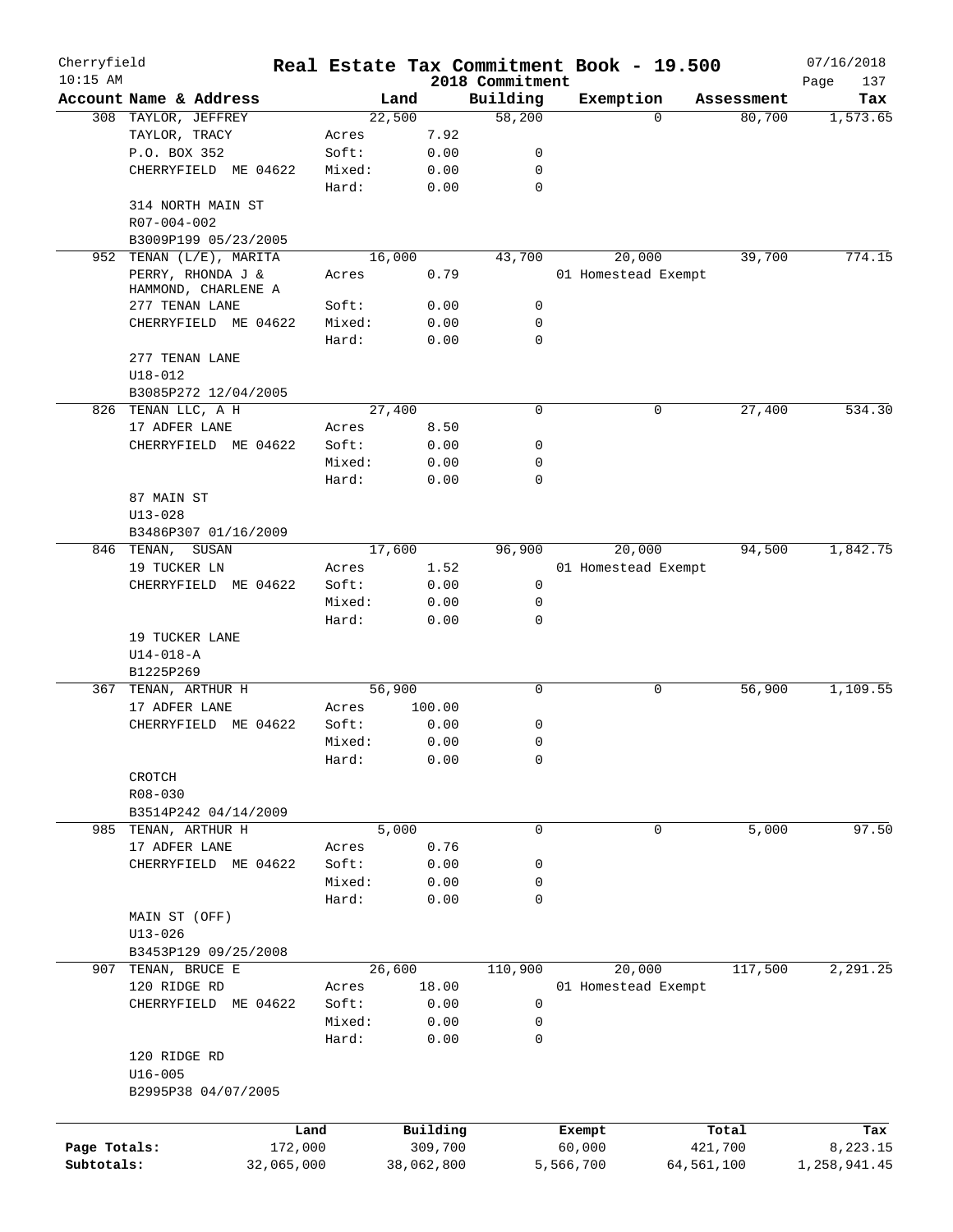| Cherryfield<br>$10:15$ AM |                                              |              |        |        |            | 2018 Commitment | Real Estate Tax Commitment Book - 19.500 |          |            | 07/16/2018<br>Page<br>138 |
|---------------------------|----------------------------------------------|--------------|--------|--------|------------|-----------------|------------------------------------------|----------|------------|---------------------------|
|                           | Account Name & Address                       |              |        | Land   |            | Building        | Exemption                                |          | Assessment | Tax                       |
|                           | 903 TENAN, BRUCE E                           |              |        | 12,800 |            | 4,400           |                                          | $\Omega$ | 17,200     | 335.40                    |
|                           | 120 RIDGE RD                                 |              | Acres  |        | 3.25       |                 |                                          |          |            |                           |
|                           | CHERRYFIELD ME 04622                         |              | Soft:  |        | 0.00       | 0               |                                          |          |            |                           |
|                           |                                              |              | Mixed: |        | 0.00       | 0               |                                          |          |            |                           |
|                           |                                              |              | Hard:  |        | 0.00       | $\mathbf 0$     |                                          |          |            |                           |
|                           | 143 RIDGE RD                                 |              |        |        |            |                 |                                          |          |            |                           |
|                           |                                              |              |        |        |            |                 |                                          |          |            |                           |
|                           | $U16 - 009$                                  |              |        |        |            |                 |                                          |          |            |                           |
|                           | B2995P38 04/07/2005                          |              |        |        |            |                 |                                          |          |            |                           |
|                           | 955 TENAN, ELLEN M                           |              |        | 17,700 |            | 101,000         | 20,000                                   |          | 98,700     | 1,924.65                  |
|                           | 298 TENAN LANE                               |              | Acres  |        | 1.70       |                 | 01 Homestead Exempt                      |          |            |                           |
|                           | CHERRYFIELD ME 04622                         |              | Soft:  |        | 0.00       | 0               |                                          |          |            |                           |
|                           |                                              |              | Mixed: |        | 0.00       | 0               |                                          |          |            |                           |
|                           |                                              |              | Hard:  |        | 0.00       | 0               |                                          |          |            |                           |
|                           | 298 TENAN LANE                               |              |        |        |            |                 |                                          |          |            |                           |
|                           | $U18 - 014$                                  |              |        |        |            |                 |                                          |          |            |                           |
|                           | B944P267                                     |              |        |        |            |                 |                                          |          |            |                           |
|                           | 285 TENAN, JUDITH                            |              |        | 18,100 |            | 57,400          | 20,000                                   |          | 55,500     | 1,082.25                  |
|                           | 245 TENAN LANE                               |              | Acres  |        | 2.40       |                 | 01 Homestead Exempt                      |          |            |                           |
|                           | CHERRYFIELD ME 04622                         |              | Soft:  |        | 0.00       | 0               |                                          |          |            |                           |
|                           |                                              |              | Mixed: |        | 0.00       | 0               |                                          |          |            |                           |
|                           |                                              |              | Hard:  |        | 0.00       | $\mathbf 0$     |                                          |          |            |                           |
|                           | 245 TENAN LANE                               |              |        |        |            |                 |                                          |          |            |                           |
|                           | R05-071-002                                  |              |        |        |            |                 |                                          |          |            |                           |
|                           | B1675P112                                    |              |        |        |            |                 |                                          |          |            |                           |
| 296                       | TENAN, LOIS M                                |              |        | 27,600 |            | 0               |                                          | 0        | 27,600     | 538.20                    |
|                           | 17 ADFER LANE                                |              | Acres  |        | 43.90      |                 |                                          |          |            |                           |
|                           | CHERRYFIELD ME 04622                         |              | Soft:  |        | 0.00       | 0               |                                          |          |            |                           |
|                           |                                              |              |        |        |            |                 |                                          |          |            |                           |
|                           |                                              |              | Mixed: |        | 0.00       | 0<br>0          |                                          |          |            |                           |
|                           | PARKER HILL RD<br>R06-007-001                |              | Hard:  |        | 0.00       |                 |                                          |          |            |                           |
|                           | B2566P169                                    |              |        |        |            |                 |                                          |          |            |                           |
|                           | 248 TENAN, MATTHEW R                         |              |        | 21,400 |            | 75,300          |                                          | 0        | 96,700     | 1,885.65                  |
|                           | FICKETT, KATRINA I                           |              | Acres  |        | 8.00       |                 |                                          |          |            |                           |
|                           | 359 WILLEY DISTRICT RD                       |              | Soft:  |        | 0.00       | 0               |                                          |          |            |                           |
|                           | CHERRYFIELD<br>ME 04622                      |              | Mixed: |        | 0.00       | 0               |                                          |          |            |                           |
|                           |                                              |              | Hard:  |        | 0.00       | 0               |                                          |          |            |                           |
|                           | 359 WILLEY DISTRICT RD                       |              |        |        |            |                 |                                          |          |            |                           |
|                           | R05-041-001                                  |              |        |        |            |                 |                                          |          |            |                           |
|                           | B3743P228 06/03/2011                         |              |        |        |            |                 |                                          |          |            |                           |
| 20                        | TENNEY, MICHAEL &                            |              |        | 23,100 |            | 58,000          | 20,000                                   |          | 61,100     | 1,191.45                  |
|                           | MELISSA                                      |              |        |        |            |                 |                                          |          |            |                           |
|                           | 509 MILBRIDGE RD                             |              | Acres  |        | 1.00       |                 | 01 Homestead Exempt                      |          |            |                           |
|                           | CHERRYFIELD<br>ME 04622                      |              | Soft:  |        | 0.00       | 0               |                                          |          |            |                           |
|                           |                                              |              | Mixed: |        | 0.00       | 0               |                                          |          |            |                           |
|                           |                                              |              | Hard:  |        | 0.00       | $\mathbf 0$     |                                          |          |            |                           |
|                           | 509 MILBRIDGE RD                             |              |        |        |            |                 |                                          |          |            |                           |
|                           | R01-008                                      |              |        |        |            |                 |                                          |          |            |                           |
|                           | B2843P193                                    |              |        |        |            |                 |                                          |          |            |                           |
| 811                       | THALHEIMER, PETER                            |              |        | 17,900 |            | 42,100          | 20,000                                   |          | 40,000     | 780.00                    |
|                           | P.O. BOX 291                                 |              | Acres  |        | 11.00      |                 | 01 Homestead Exempt                      |          |            |                           |
|                           | 302 SPRAGUES FALLS RD                        |              | Soft:  |        | 0.00       | 0               |                                          |          |            |                           |
|                           |                                              |              | Mixed: |        |            | 0               |                                          |          |            |                           |
|                           | CHERRYFIELD<br>ME 04622                      |              |        |        | 0.00       |                 |                                          |          |            |                           |
|                           |                                              |              | Hard:  |        | 0.00       | 0               |                                          |          |            |                           |
|                           | 302 SPRAGUES FALLS RD<br>R08-008<br>B1871P83 |              |        |        |            |                 |                                          |          |            |                           |
|                           |                                              |              |        |        |            |                 |                                          |          |            |                           |
|                           |                                              | Land         |        |        | Building   |                 | Exempt                                   |          | Total      | Tax                       |
| Page Totals:              |                                              | 138,600      |        |        | 338,200    |                 | 80,000                                   |          | 396,800    | 7,737.60                  |
| Subtotals:                |                                              | 32, 203, 600 |        |        | 38,401,000 |                 | 5,646,700                                |          | 64,957,900 | 1,266,679.05              |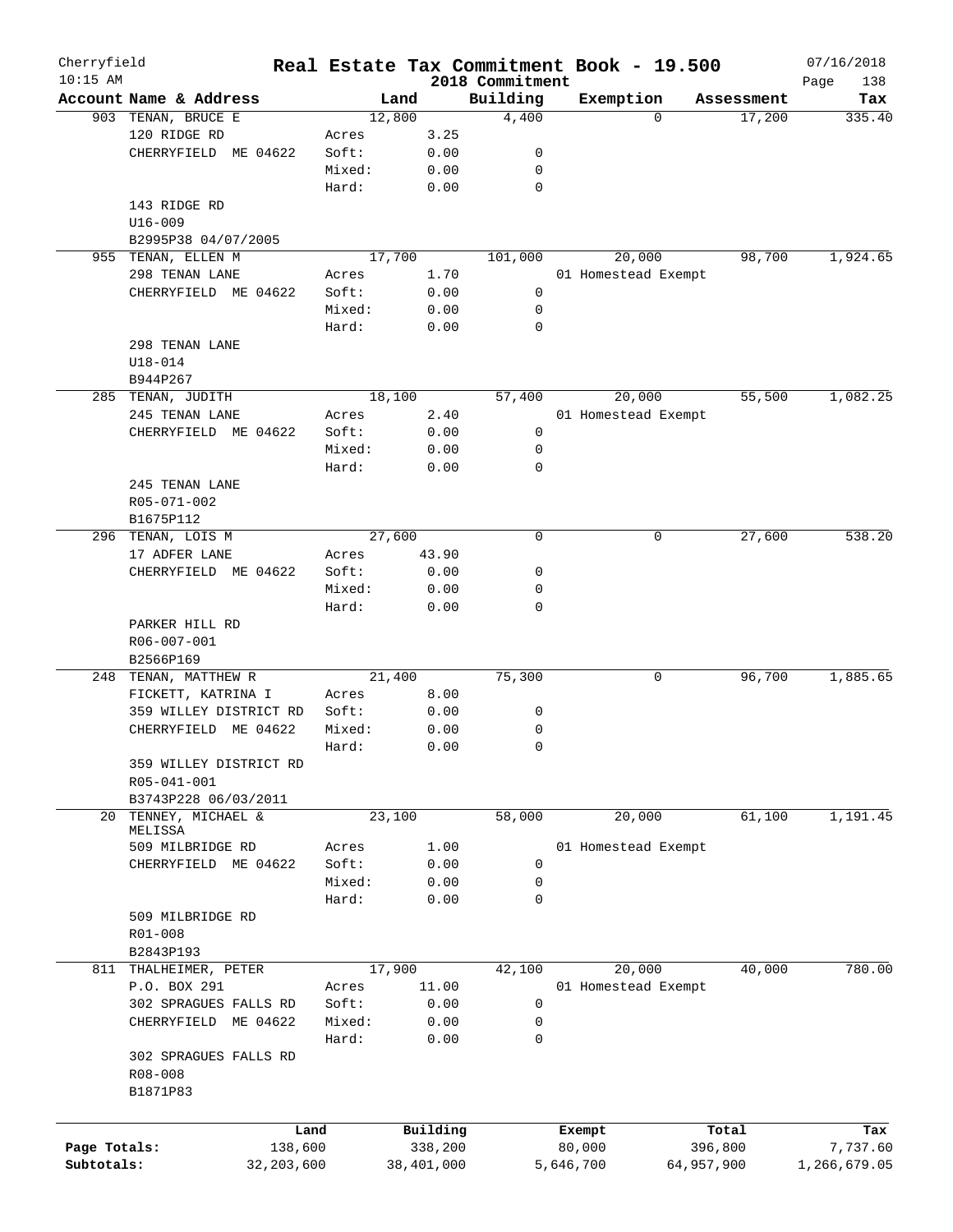| Cherryfield                |                               |                         |        |                       |                             | Real Estate Tax Commitment Book - 19.500 |                         |            | 07/16/2018                 |
|----------------------------|-------------------------------|-------------------------|--------|-----------------------|-----------------------------|------------------------------------------|-------------------------|------------|----------------------------|
| $10:15$ AM                 | Account Name & Address        |                         | Land   |                       | 2018 Commitment<br>Building |                                          |                         | Assessment | Page<br>139<br>Tax         |
|                            | 953 THE FIRST NA              |                         | 11,200 |                       | 2,100                       | Exemption<br>$\Omega$                    |                         | 13,300     | 259.35                     |
|                            | ATTN: SARAH MULLER            |                         |        |                       |                             |                                          |                         |            |                            |
|                            |                               | Acres                   |        | 0.52                  |                             |                                          |                         |            |                            |
|                            | PO BOX 940                    | Soft:                   |        | 0.00                  | 0                           |                                          |                         |            |                            |
|                            | DAMARISCOTTA ME 04543         | Mixed:                  |        | 0.00                  | 0                           |                                          |                         |            |                            |
|                            |                               | Hard:                   |        | 0.00                  | $\mathbf 0$                 |                                          |                         |            |                            |
|                            | 288 TENAN LANE                |                         |        |                       |                             |                                          |                         |            |                            |
|                            | $U18 - 013$                   |                         |        |                       |                             |                                          |                         |            |                            |
|                            | B4023P309 12/26/2013          |                         |        |                       |                             |                                          |                         |            |                            |
| 545                        | THE LAMB HOUSE INC            |                         | 16,600 |                       | 62,800                      | 0                                        |                         | 79,400     | 1,548.30                   |
|                            | PO BOX 355                    | Acres                   |        | 0.39                  |                             |                                          |                         |            |                            |
|                            | CHERRYFIELD ME 04622          | Soft:                   |        | 0.00                  | 0                           |                                          |                         |            |                            |
|                            |                               | Mixed:                  |        | 0.00                  | 0                           |                                          |                         |            |                            |
|                            |                               | Hard:                   |        | 0.00                  | 0                           |                                          |                         |            |                            |
|                            | 8 RIVER RD                    |                         |        |                       |                             |                                          |                         |            |                            |
|                            | $U04 - 008$                   |                         |        |                       |                             |                                          |                         |            |                            |
|                            | B4447P247 03/23/2018          |                         |        |                       |                             |                                          |                         |            |                            |
|                            | 140 THIEME, EMMA              |                         | 20,800 |                       | 27,000                      | 0                                        |                         | 47,800     | 932.10                     |
|                            | 43 RIVERVIEW HEIGHTS          | Acres                   |        | 14.00                 |                             |                                          |                         |            |                            |
|                            | WINTERPORT ME 04496           | Soft:                   |        | 0.00                  | 0                           |                                          |                         |            |                            |
|                            |                               | Mixed:                  |        | 0.00                  | 0                           |                                          |                         |            |                            |
|                            |                               | Hard:                   |        | 0.00                  | $\mathbf 0$                 |                                          |                         |            |                            |
|                            | 205 SPRAGUE FALLS RD          |                         |        |                       |                             |                                          |                         |            |                            |
|                            | R03-061                       |                         |        |                       |                             |                                          |                         |            |                            |
|                            | B4253P136 05/11/2016          |                         |        |                       |                             |                                          |                         |            |                            |
| 629                        | THISTLEWOOD, CODY J           |                         | 14,900 |                       | 46,600                      | 0                                        |                         | 61,500     | 1,199.25                   |
|                            | YEATON, DEANDRA D             | Acres                   |        | 0.62                  |                             |                                          |                         |            |                            |
|                            | 20 DOBBINS RD                 | Soft:                   |        | 0.00                  | 0                           |                                          |                         |            |                            |
|                            | CHERRYFIELD ME 04622          |                         |        |                       | 0                           |                                          |                         |            |                            |
|                            |                               | Mixed:                  |        | 0.00                  |                             |                                          |                         |            |                            |
|                            |                               | Hard:                   |        | 0.00                  | 0                           |                                          |                         |            |                            |
|                            | 20 DOBBINS RD                 |                         |        |                       |                             |                                          |                         |            |                            |
|                            | $U06 - 020$                   |                         |        |                       |                             |                                          |                         |            |                            |
|                            | B4398P146 09/21/2017          |                         |        |                       |                             |                                          |                         |            |                            |
| 661                        | THOMPSON, LEON                |                         | 17,400 |                       | 57,500                      | 0                                        |                         | 74,900     | 1,460.55                   |
|                            | DBA NORTH ST CAFE             | Acres                   |        | 1.16                  |                             |                                          |                         |            |                            |
|                            | 109 NORTH ST                  | Soft:                   |        | 0.00                  | 0                           |                                          |                         |            |                            |
|                            | ME 04622<br>CHERRYFIELD       | Mixed:                  |        | 0.00                  | 0                           |                                          |                         |            |                            |
|                            |                               | Hard:                   |        | 0.00                  | 0                           |                                          |                         |            |                            |
|                            | 109 NORTH ST                  |                         |        |                       |                             |                                          |                         |            |                            |
|                            | $U07 - 020$                   |                         |        |                       |                             |                                          |                         |            |                            |
|                            | B1699P269                     |                         |        |                       |                             |                                          |                         |            |                            |
| 611                        | THOMPSON, LEON C              |                         | 18,200 |                       | 11,700                      | 0                                        |                         | 29,900     | 583.05                     |
|                            | 109 NORTH ST                  | Acres                   |        | 1.72                  |                             |                                          |                         |            |                            |
|                            | CHERRYFIELD ME 04622          | Soft:                   |        | 0.00                  | 0                           |                                          |                         |            |                            |
|                            |                               | Mixed:                  |        | 0.00                  | 0                           |                                          |                         |            |                            |
|                            |                               | Hard:                   |        | 0.00                  | 0                           |                                          |                         |            |                            |
|                            | NORTH ST                      |                         |        |                       |                             |                                          |                         |            |                            |
|                            | $U06 - 001$                   |                         |        |                       |                             |                                          |                         |            |                            |
|                            | B4258P123 05/31/2016          |                         |        |                       |                             |                                          |                         |            |                            |
|                            | 662 THOMPSON, LEON C          |                         | 23,200 |                       | 55,900                      | 20,000                                   |                         | 59,100     | 1,152.45                   |
|                            | 103 NORTH ST                  | Acres                   |        | 1.25                  |                             | 01 Homestead Exempt                      |                         |            |                            |
|                            | CHERRYFIELD ME 04622          | Soft:                   |        | 0.00                  | 0                           |                                          |                         |            |                            |
|                            |                               | Mixed:                  |        | 0.00                  | 0                           |                                          |                         |            |                            |
|                            |                               | Hard:                   |        | 0.00                  | 0                           |                                          |                         |            |                            |
|                            | 109 NORTH ST                  |                         |        |                       |                             |                                          |                         |            |                            |
|                            | $U07 - 021$                   |                         |        |                       |                             |                                          |                         |            |                            |
|                            | B3609P36 02/09/2010 B2598P132 |                         |        |                       |                             |                                          |                         |            |                            |
|                            |                               |                         |        |                       |                             |                                          |                         |            |                            |
|                            |                               |                         |        |                       |                             |                                          |                         |            |                            |
|                            |                               | Land                    |        | Building              |                             | Exempt                                   |                         | Total      | Tax                        |
| Page Totals:<br>Subtotals: |                               | 122,300<br>32, 325, 900 |        | 263,600<br>38,664,600 |                             | 20,000<br>5,666,700                      | 365,900<br>65, 323, 800 |            | 7,135.05<br>1, 273, 814.10 |
|                            |                               |                         |        |                       |                             |                                          |                         |            |                            |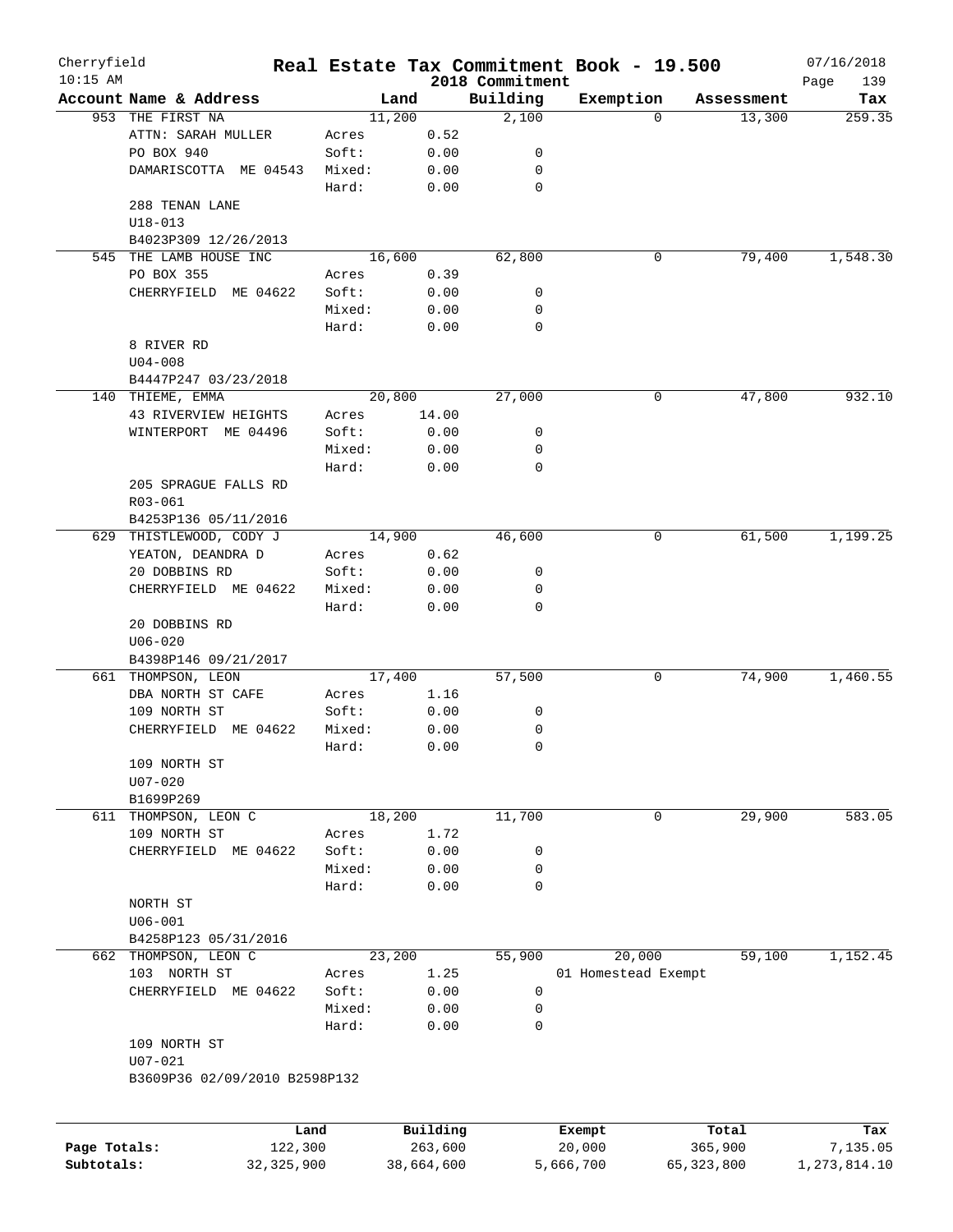| Cherryfield |                                    |         |        |                 | Real Estate Tax Commitment Book - 19.500 |            | 07/16/2018  |
|-------------|------------------------------------|---------|--------|-----------------|------------------------------------------|------------|-------------|
| $10:15$ AM  |                                    |         |        | 2018 Commitment |                                          |            | 140<br>Page |
|             | Account Name & Address             |         | Land   | Building        | Exemption                                | Assessment | Tax         |
|             | 642 THOMPSON, WILLIAM              |         | 7,700  | $\mathbf 0$     | $\Omega$                                 | 7,700      | 150.15      |
|             | (HEIRS)<br>103 NORTH ST            | Acres   | 4.35   |                 |                                          |            |             |
|             | CHERRYFIELD ME 04622               | Soft:   | 0.00   | 0               |                                          |            |             |
|             |                                    | Mixed:  | 0.00   | 0               |                                          |            |             |
|             |                                    | Hard:   | 0.00   | $\mathbf 0$     |                                          |            |             |
|             | ROUTE 182 (OFF)                    |         |        |                 |                                          |            |             |
|             | $U07 - 002$                        |         |        |                 |                                          |            |             |
|             | 473 THORNHEDGE INN LLC             | 121,500 |        | $\mathbf 0$     | 0                                        | 121,500    | 2,369.25    |
|             | 47 MOUNT DESERT ST                 | Acres   | 119.00 |                 |                                          |            |             |
|             | BAR HARBOR ME 04609                | Soft:   | 0.00   | $\mathsf{O}$    |                                          |            |             |
|             |                                    | Mixed:  | 0.00   | 0               |                                          |            |             |
|             |                                    | Hard:   | 0.00   | $\mathbf 0$     |                                          |            |             |
|             | ROUTE 1                            |         |        |                 |                                          |            |             |
|             | $U01 - 005$                        |         |        |                 |                                          |            |             |
|             | B3952P73 05/10/2013                |         |        |                 |                                          |            |             |
|             | 324 TIERNEY, CHRISTOPHER           | 52,700  |        | $\mathbf 0$     | 0                                        | 52,700     | 1,027.65    |
|             | 206 HOLIDAY BLVD                   | Acres   | 51.00  |                 |                                          |            |             |
|             | CENTER MORICHES NY                 | Soft:   | 0.00   | $\mathsf{O}$    |                                          |            |             |
|             | 11934                              |         |        |                 |                                          |            |             |
|             |                                    | Mixed:  | 0.00   | $\mathsf{O}$    |                                          |            |             |
|             |                                    | Hard:   | 0.00   | 0               |                                          |            |             |
|             | 530 NORTH MAIN ST                  |         |        |                 |                                          |            |             |
|             | R07-017                            |         |        |                 |                                          |            |             |
|             | B4212P107 12/04/2015               |         |        |                 |                                          |            |             |
|             | 976 TODD, NYLE A & ALISA L         | 17,400  |        | 52,800          | 20,000                                   | 50,200     | 978.90      |
|             | 95 UNIONVILLE RD                   | Acres   | 1.17   |                 | 01 Homestead Exempt                      |            |             |
|             | CHERRYFIELD ME 04622               | Soft:   | 0.00   | 0               |                                          |            |             |
|             |                                    | Mixed:  | 0.00   | 0               |                                          |            |             |
|             |                                    | Hard:   | 0.00   | $\mathbf 0$     |                                          |            |             |
|             | 95 UNIONVILLE RD                   |         |        |                 |                                          |            |             |
|             | $R03 - 008$                        |         |        |                 |                                          |            |             |
|             | B3307P307 07/17/2007               |         |        |                 |                                          |            |             |
| 395         | TODD, MICHAEL M & MEGAN<br>$\circ$ | 22,500  |        | $\mathbf 0$     | 0                                        | 22,500     | 438.75      |
|             | 39 SANBORN HILL RD                 | Acres   | 44.77  |                 |                                          |            |             |
|             | EPSOM NH 03234                     | Soft:   | 0.00   | 0               |                                          |            |             |
|             |                                    | Mixed:  | 0.00   | 0               |                                          |            |             |
|             |                                    | Hard:   | 0.00   | $\mathbf 0$     |                                          |            |             |
|             | CROTCH                             |         |        |                 |                                          |            |             |
|             | R09-001-015                        |         |        |                 |                                          |            |             |
|             | B1435P211                          |         |        |                 |                                          |            |             |
| 636         | TORREY JR, CECIL W &               | 17,400  |        | 61,200          | 20,000                                   | 58,600     | 1,142.70    |
|             | KAREN                              |         |        |                 |                                          |            |             |
|             | 67 STILLWATER RD                   | Acres   | 1.10   |                 | 01 Homestead Exempt                      |            |             |
|             | CHERRYFIELD ME 04622               | Soft:   | 0.00   | 0               |                                          |            |             |
|             |                                    | Mixed:  | 0.00   | 0               |                                          |            |             |
|             |                                    | Hard:   | 0.00   | 0               |                                          |            |             |
|             | 67 STILLWATER RD                   |         |        |                 |                                          |            |             |
|             | $U06 - 024 - 001$                  |         |        |                 |                                          |            |             |
|             | B1606P40                           |         |        |                 |                                          |            |             |

|              | ⊥and       | Building   | Exempt    | Total      | Tax          |
|--------------|------------|------------|-----------|------------|--------------|
| Page Totals: | 239,200    | 114,000    | 40,000    | 313,200    | 6,107.40     |
| Subtotals:   | 32,565,100 | 38,778,600 | 5,706,700 | 65,637,000 | 1,279,921.50 |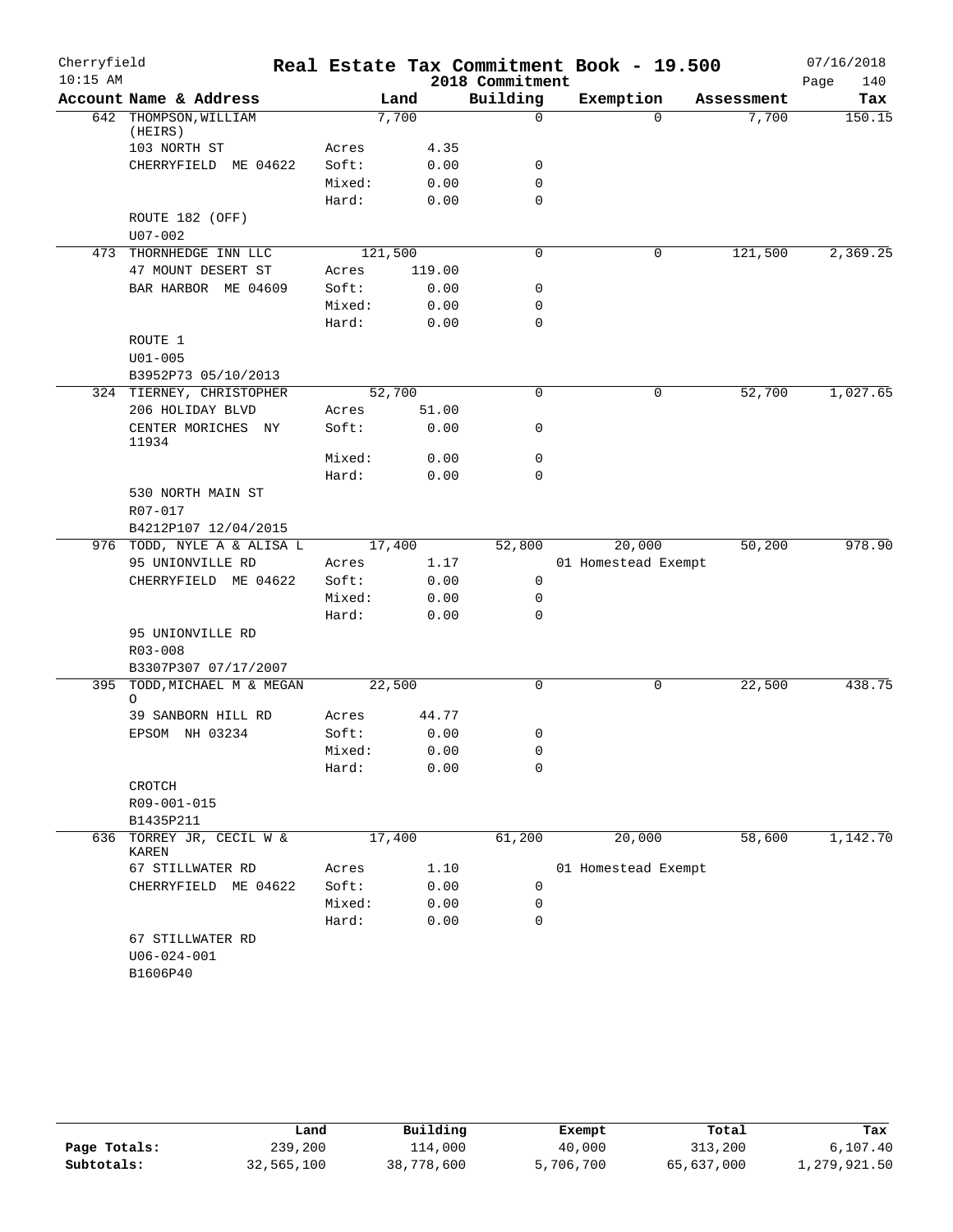| Cherryfield<br>$10:15$ AM |                                                   | Real Estate Tax Commitment Book - 19.500 |                     | 2018 Commitment |                  |                     |                  | 07/16/2018<br>Page<br>141 |
|---------------------------|---------------------------------------------------|------------------------------------------|---------------------|-----------------|------------------|---------------------|------------------|---------------------------|
|                           | Account Name & Address                            | Land                                     |                     | Building        | Exemption        |                     | Assessment       | Tax                       |
| 517                       | TROWELL, ERNEST J &                               | 16,100                                   |                     | 43,800          |                  | 0                   | 59,900           | 1,168.05                  |
|                           | PATRICIA J<br>78 COMMERCE ST                      | Acres                                    | 0.12                |                 |                  |                     |                  |                           |
|                           | APALACHICOLA FL 32320                             | Soft:                                    | 0.00                | 0               |                  |                     |                  |                           |
|                           |                                                   | Mixed:                                   | 0.00                | $\mathbf 0$     |                  |                     |                  |                           |
|                           |                                                   | Hard:                                    | 0.00                | $\mathbf 0$     |                  |                     |                  |                           |
|                           | 2 WILSON HILL RD                                  |                                          |                     |                 |                  |                     |                  |                           |
|                           | $U03 - 011$                                       |                                          |                     |                 |                  |                     |                  |                           |
|                           | B3548P242 07/14/2009                              |                                          |                     |                 |                  |                     |                  |                           |
|                           | 560 TUCKER, ALICE M                               | 21,900                                   |                     | 83,000          |                  | 20,000              | 84,900           | 1,655.55                  |
|                           | 12 PADDY LANE                                     | Acres                                    | 0.87                |                 |                  | 01 Homestead Exempt |                  |                           |
|                           | CHERRYFIELD ME 04622                              | Soft:                                    | 0.00                | 0               |                  |                     |                  |                           |
|                           |                                                   | Mixed:                                   | 0.00                | 0               |                  |                     |                  |                           |
|                           |                                                   | Hard:                                    | 0.00                | $\mathbf 0$     |                  |                     |                  |                           |
|                           | 12 PADDY LANE                                     |                                          |                     |                 |                  |                     |                  |                           |
|                           | $U04 - 021$                                       |                                          |                     |                 |                  |                     |                  |                           |
|                           | B964P237                                          |                                          |                     |                 |                  |                     |                  |                           |
|                           | 50 TUCKER, BLANCHE                                | 3,100                                    |                     | $\mathbf 0$     |                  | 0                   | 3,100            | 60.45                     |
|                           | C/O NATHAN TUCKER                                 | Acres                                    | 1.38                |                 |                  |                     |                  |                           |
|                           | 30 CROSS RD                                       | Soft:                                    | 0.00                | 0               |                  |                     |                  |                           |
|                           | MILBRIDGE ME 04658                                | Mixed:                                   | 0.00                | $\mathbf 0$     |                  |                     |                  |                           |
|                           |                                                   | Hard:                                    | 0.00                | $\mathbf 0$     |                  |                     |                  |                           |
|                           |                                                   |                                          |                     |                 |                  |                     |                  |                           |
|                           | R02-004                                           | 16,000                                   |                     | 25,500          |                  |                     | 41,500           | 809.25                    |
|                           | 757 TUCKER, FRANCIS E<br>P O BOX 639              | Acres                                    | 0.35                |                 |                  | 0                   |                  |                           |
|                           | HIGHMORE SD 57345                                 | Soft:                                    | 0.00                | 0               |                  |                     |                  |                           |
|                           |                                                   | Mixed:                                   | 0.00                | 0               |                  |                     |                  |                           |
|                           |                                                   | Hard:                                    | 0.00                | $\mathbf 0$     |                  |                     |                  |                           |
|                           | 21 CHURCH ST<br>U12-011<br>B2496P96               |                                          |                     |                 |                  |                     |                  |                           |
|                           | 862 TUCKER, HEIRS OF SARAH                        | 16,900                                   |                     | 40,600          |                  | 0                   | 57,500           | 1,121.25                  |
|                           | I.                                                |                                          |                     |                 |                  |                     |                  |                           |
|                           | $C/O$ 433 PARK ST                                 | Acres                                    | 0.92                |                 |                  |                     |                  |                           |
|                           | ROCKPORT ME 04856                                 | Soft:                                    | 0.00                | 0               |                  |                     |                  |                           |
|                           |                                                   | Mixed:                                   | 0.00                | 0               |                  |                     |                  |                           |
|                           |                                                   | Hard:                                    | 0.00                | $\mathbf 0$     |                  |                     |                  |                           |
|                           | 16 WILLEY DISTRICT RD<br>$U14 - 033$<br>B1973P278 |                                          |                     |                 |                  |                     |                  |                           |
| 421                       | TURNER, DANIEL H                                  | 21,400                                   |                     | $\mathbf 0$     |                  | 0                   | 21,400           | 417.30                    |
|                           | 5 Oak Place<br>APT 2                              | Acres                                    | 41.70               |                 |                  |                     |                  |                           |
|                           | Hyde Park MA 02136                                | Soft:                                    | 0.00                | 0               |                  |                     |                  |                           |
|                           |                                                   | Mixed:                                   | 0.00                | 0               |                  |                     |                  |                           |
|                           |                                                   | Hard:                                    | 0.00                | $\mathbf 0$     |                  |                     |                  |                           |
|                           | CROTCH                                            |                                          |                     |                 |                  |                     |                  |                           |
|                           | R09-001-051                                       |                                          |                     |                 |                  |                     |                  |                           |
|                           | B1465P51                                          |                                          |                     |                 |                  |                     |                  |                           |
|                           | 251 TUTTLE, TIMOTHY J                             | 8,700                                    |                     | 16,000          |                  | 0                   | 24,700           | 481.65                    |
|                           | 322 WILLEY DISTRICT RD                            | Acres                                    | 0.25                |                 |                  |                     |                  |                           |
|                           | CHERRYFIELD ME 04622                              | Soft:                                    | 0.00                | 0               |                  |                     |                  |                           |
|                           |                                                   | Mixed:                                   | 0.00                | 0               |                  |                     |                  |                           |
|                           |                                                   | Hard:                                    | 0.00                | $\mathbf 0$     |                  |                     |                  |                           |
|                           | 322 WILLEY DISTRICT RD<br>R05-044<br>B2286P276    |                                          |                     |                 |                  |                     |                  |                           |
|                           |                                                   |                                          |                     |                 |                  |                     |                  |                           |
| Page Totals:              | 104,100                                           | Land                                     | Building<br>208,900 |                 | Exempt<br>20,000 |                     | Total<br>293,000 | Tax<br>5,713.50           |
| Subtotals:                | 32,669,200                                        |                                          | 38,987,500          |                 | 5,726,700        |                     | 65,930,000       | 1,285,635.00              |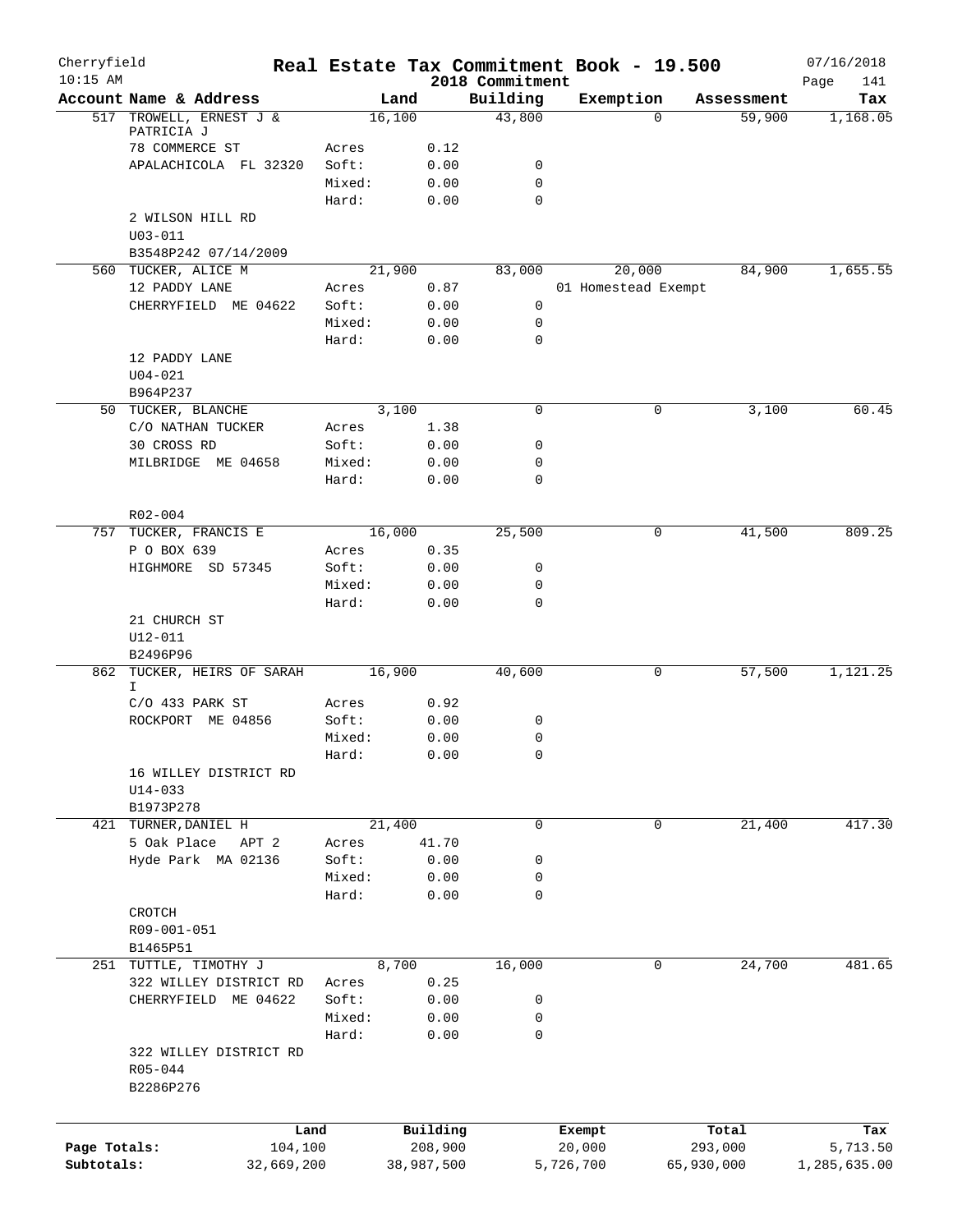| Cherryfield<br>$10:15$ AM |                                             |            |        |            |      | 2018 Commitment | Real Estate Tax Commitment Book - 19.500 |              |            | 07/16/2018<br>Page<br>142 |
|---------------------------|---------------------------------------------|------------|--------|------------|------|-----------------|------------------------------------------|--------------|------------|---------------------------|
|                           | Account Name & Address                      |            |        | Land       |      | Building        | Exemption                                |              | Assessment | Tax                       |
|                           | 373 TYLER, JAMES                            |            |        | 25,200     |      | 0               |                                          | $\Omega$     | 25,200     | 491.40                    |
|                           | TYLER, BENJAMIN M                           |            | Acres  | 54.00      |      |                 |                                          |              |            |                           |
|                           | 225 SCOTT POINT RD                          |            | Soft:  |            | 0.00 | 0               |                                          |              |            |                           |
|                           | CLIFTON ME 04428                            |            | Mixed: |            | 0.00 | 0               |                                          |              |            |                           |
|                           |                                             |            | Hard:  |            | 0.00 | $\mathbf 0$     |                                          |              |            |                           |
|                           | CROTCH                                      |            |        |            |      |                 |                                          |              |            |                           |
|                           | R08-035                                     |            |        |            |      |                 |                                          |              |            |                           |
|                           | B3888P34 09/28/2012                         |            |        |            |      |                 |                                          |              |            |                           |
|                           | 809 UPTON, KATHY A                          |            |        | 14,100     |      | 29,600          | 26,000                                   |              | 17,700     | 345.15                    |
|                           | P O BOX 122                                 |            | Acres  |            | 0.52 |                 | 01 Homestead Exempt                      |              |            |                           |
|                           | CHERRYFIELD ME 04622                        |            | Soft:  |            | 0.00 |                 | 0 12 WW2 Veteran Res                     |              |            |                           |
|                           |                                             |            | Mixed: |            | 0.00 | 0               |                                          |              |            |                           |
|                           |                                             |            | Hard:  |            | 0.00 | 0               |                                          |              |            |                           |
|                           | 39 WILLEY DISTRICT RD                       |            |        |            |      |                 |                                          |              |            |                           |
|                           | $U13 - 013$                                 |            |        |            |      |                 |                                          |              |            |                           |
|                           | B1637P11                                    |            |        |            |      |                 |                                          |              |            |                           |
|                           | 272 VARNEY, JENNIFER                        |            |        | 0          |      | 17,900          | 17,900                                   |              | 0          | 0.00                      |
|                           | 457 MILBRIDGE RD                            |            |        |            |      |                 | 01 Homestead Exempt                      |              |            |                           |
|                           | CHERRYFIELD ME 04662                        |            |        |            |      |                 |                                          |              |            |                           |
|                           |                                             |            |        |            |      |                 |                                          |              |            |                           |
|                           |                                             |            |        |            |      |                 |                                          |              |            |                           |
|                           | 457 MILBRIDGE RD                            |            |        |            |      |                 |                                          |              |            |                           |
|                           | R01-002-003-MBHM                            |            |        |            |      |                 |                                          |              |            |                           |
|                           | 203 VERSO CORPORATION                       |            |        | 46,800     |      | 59,800          |                                          | 0            | 106,600    | 2,078.70                  |
|                           | 300 RILEY RD                                |            | Acres  | 14.00      |      |                 |                                          |              |            |                           |
|                           | JAY ME 04239                                |            | Soft:  |            | 0.00 | 0               |                                          |              |            |                           |
|                           |                                             |            | Mixed: |            | 0.00 | 0               |                                          |              |            |                           |
|                           |                                             |            | Hard:  |            | 0.00 | 0               |                                          |              |            |                           |
|                           | 55 WING SIDING RD                           |            |        |            |      |                 |                                          |              |            |                           |
|                           | R05-003                                     |            |        |            |      |                 |                                          |              |            |                           |
|                           | B4126P198 01/29/2015<br>W900 - A NH LIMITED |            |        |            |      |                 |                                          | 0            |            | 1,909.05                  |
| 768                       | PARTNERSHIP                                 |            |        | 21,800     |      | 76,100          |                                          |              | 97,900     |                           |
|                           | 286 SOUTH ST                                |            | Acres  |            | 0.48 |                 |                                          |              |            |                           |
|                           | CONCORD NH 03301                            |            | Soft:  |            | 0.00 | 0               |                                          |              |            |                           |
|                           |                                             |            | Mixed: |            | 0.00 | 0               |                                          |              |            |                           |
|                           |                                             |            | Hard:  |            | 0.00 | 0               |                                          |              |            |                           |
|                           | 6 CAMPBELL HILL                             |            |        |            |      |                 |                                          |              |            |                           |
|                           | U12-021                                     |            |        |            |      |                 |                                          |              |            |                           |
|                           | B2282P49 B2045P281                          |            |        |            |      |                 |                                          |              |            |                           |
| 939                       | WADE, JAMES L & MARION                      |            |        | 18,200     |      | 91,500          | 20,000                                   |              | 89,700     | 1,749.15                  |
|                           | J                                           |            |        |            |      |                 |                                          |              |            |                           |
|                           | 151 RIDGE RD                                |            | Acres  |            | 1.03 |                 | 01 Homestead Exempt                      |              |            |                           |
|                           | CHERRYFIELD ME 04622                        |            | Soft:  |            | 0.00 | 0               |                                          |              |            |                           |
|                           |                                             |            | Mixed: |            | 0.00 | 0               |                                          |              |            |                           |
|                           |                                             |            | Hard:  |            | 0.00 | 0               |                                          |              |            |                           |
|                           | 151 RIDGE RD                                |            |        |            |      |                 |                                          |              |            |                           |
|                           | U17-020<br>B3789P102 10/27/2011             |            |        |            |      |                 |                                          |              |            |                           |
| 242                       | WADE, STEPHEN M &                           |            |        | 77,600     |      | 107,700         | 20,000                                   |              | 165,300    | 3,223.35                  |
|                           | JENNIFER L                                  |            |        |            |      |                 |                                          |              |            |                           |
|                           | 470 WILLEY DISTRICT RD                      |            | Acres  | 250.00     |      |                 | 01 Homestead Exempt                      |              |            |                           |
|                           | CHERRYFIELD ME 04622                        |            | Soft:  | 96.00      |      | 13,536          |                                          |              |            |                           |
|                           |                                             |            | Mixed: | 96.00      |      | 15,840          |                                          |              |            |                           |
|                           |                                             |            | Hard:  |            | 0.00 | 0               |                                          |              |            |                           |
|                           | 444 WILLEY DISTRICT RD                      |            |        |            |      |                 |                                          |              |            |                           |
|                           | R05-037                                     |            |        |            |      |                 |                                          |              |            |                           |
|                           | B3384P73 02/22/2008 B3375P57 01/24/2008     |            |        |            |      |                 |                                          |              |            |                           |
|                           |                                             | Land       |        | Building   |      |                 | Exempt                                   |              | Total      | Tax                       |
| Page Totals:              |                                             | 203,700    |        | 382,600    |      |                 | 83,900                                   |              | 502,400    | 9,796.80                  |
| Subtotals:                |                                             | 32,872,900 |        | 39,370,100 |      |                 | 5,810,600                                | 66, 432, 400 |            | 1,295,431.80              |
|                           |                                             |            |        |            |      |                 |                                          |              |            |                           |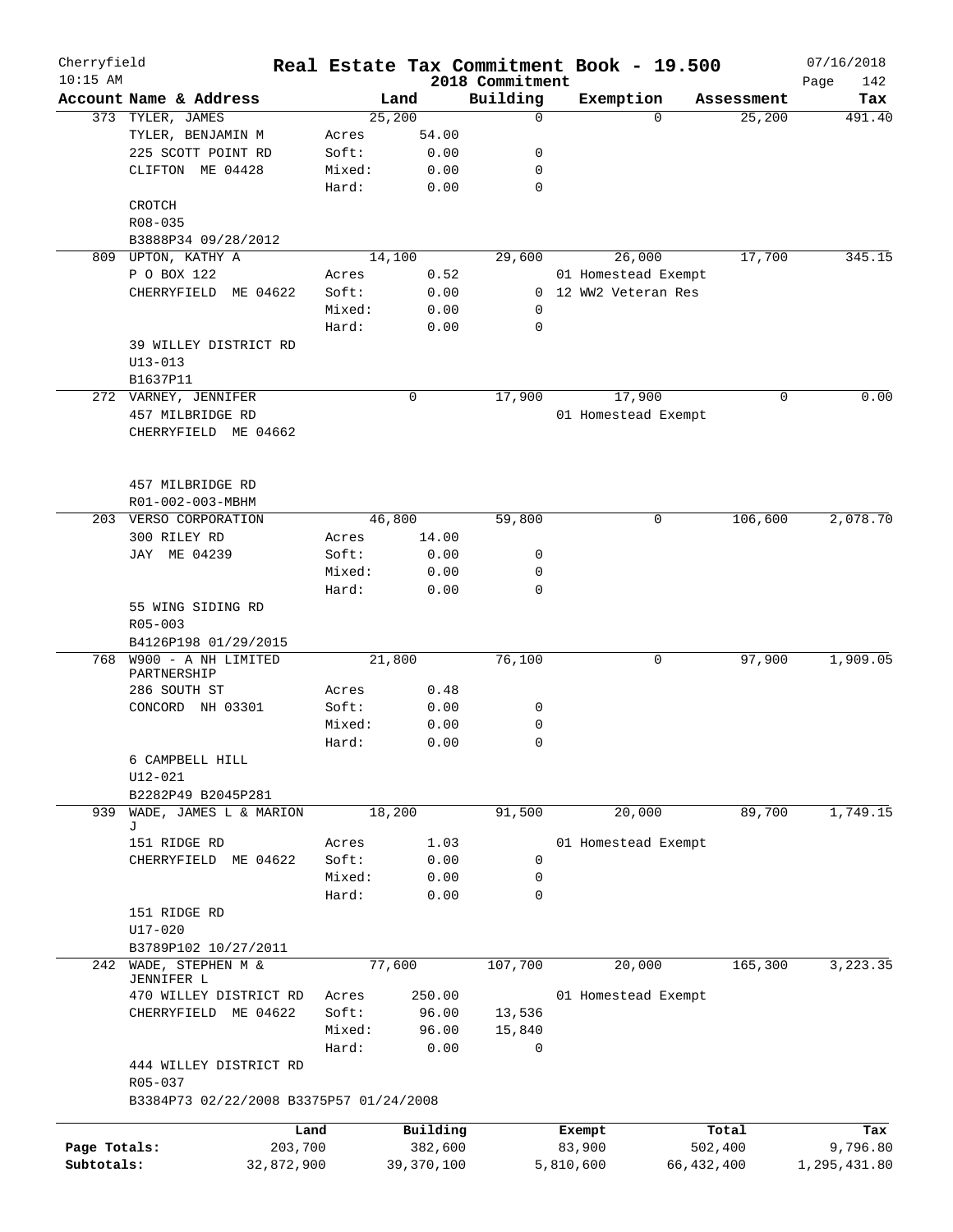| Cherryfield  |                                          |            | Real Estate Tax Commitment Book - 19.500 |            |                 |           |                      |            |            | 07/16/2018      |
|--------------|------------------------------------------|------------|------------------------------------------|------------|-----------------|-----------|----------------------|------------|------------|-----------------|
| $10:15$ AM   |                                          |            |                                          |            | 2018 Commitment |           |                      |            |            | Page<br>143     |
|              | Account Name & Address                   |            | Land                                     |            | Building        |           | Exemption<br>20,000  |            | Assessment | Tax<br>1,304.55 |
|              | 185 WAKEFIELD, PENNY L                   |            | 18,900                                   |            | 68,000          |           |                      |            | 66,900     |                 |
|              | WAKEFIELD, RUSSELL D                     |            | Acres                                    | 2.32       |                 |           | 01 Homestead Exempt  |            |            |                 |
|              | 14 BUTLER RD                             |            | Soft:                                    | 0.00       | 0               |           |                      |            |            |                 |
|              | CHERRYFIELD ME 04622                     |            | Mixed:                                   | 0.00       | 0               |           |                      |            |            |                 |
|              |                                          |            | Hard:                                    | 0.00       | $\mathbf 0$     |           |                      |            |            |                 |
|              | 14 BUTLER RD                             |            |                                          |            |                 |           |                      |            |            |                 |
|              | $R04 - 033$                              |            |                                          |            |                 |           |                      |            |            |                 |
|              | B3213P143 11/07/2006                     |            |                                          |            |                 |           |                      |            |            |                 |
|              | 921 WAWRZYNAIK, ANDREW J &               |            | 19,100                                   |            | 43,200          |           | 0                    |            | 62,300     | 1,214.85        |
|              | APRIL K                                  |            |                                          |            |                 |           |                      |            |            |                 |
|              | 178 RIDGE RD                             |            | Acres                                    | 3.10       |                 |           |                      |            |            |                 |
|              | CHERRYFIELD ME 04622                     |            | Soft:                                    | 0.00       | 0               |           |                      |            |            |                 |
|              |                                          |            | Mixed:                                   | 0.00       | $\mathbf 0$     |           |                      |            |            |                 |
|              |                                          |            | Hard:                                    | 0.00       | $\mathbf 0$     |           |                      |            |            |                 |
|              | 178 RIDGE RD                             |            |                                          |            |                 |           |                      |            |            |                 |
|              | $U17 - 003$                              |            |                                          |            |                 |           |                      |            |            |                 |
|              | B3969P126 07/01/2013                     |            |                                          |            |                 |           |                      |            |            |                 |
|              | 523 WEST TOTMAN, JODI L                  |            | 22,600                                   |            | 29,800          |           | 0                    |            | 52,400     | 1,021.80        |
|              | 46 WILSON HILL RD                        |            | Acres                                    | 0.94       |                 |           |                      |            |            |                 |
|              | CHERRYFIELD ME 04622                     |            | Soft:                                    | 0.00       | 0               |           |                      |            |            |                 |
|              |                                          |            | Mixed:                                   | 0.00       | $\mathbf 0$     |           |                      |            |            |                 |
|              |                                          |            | Hard:                                    | 0.00       | $\Omega$        |           |                      |            |            |                 |
|              | 56 WILSON HILL RD                        |            |                                          |            |                 |           |                      |            |            |                 |
|              | $U03 - 017$                              |            |                                          |            |                 |           |                      |            |            |                 |
|              | B3846P55 05/23/2012 B3518P160 04/23/2009 |            |                                          |            |                 |           |                      |            |            |                 |
| 349          | WEST, JAMES T & DEANNA                   |            | 21,600                                   |            | 46,300          |           | 20,000               |            | 47,900     | 934.05          |
|              | Е                                        |            |                                          |            |                 |           |                      |            |            |                 |
|              | 40 LODGE WEST DR                         |            | Acres                                    | 7.38       |                 |           | 01 Homestead Exempt  |            |            |                 |
|              | CHERRYFIELD ME 04622                     |            | Soft:                                    | 0.00       | 0               |           |                      |            |            |                 |
|              |                                          |            | Mixed:                                   | 0.00       | $\mathbf 0$     |           |                      |            |            |                 |
|              |                                          |            | Hard:                                    | 0.00       | $\mathbf 0$     |           |                      |            |            |                 |
|              | 40 LODGE WEST DRIVE                      |            |                                          |            |                 |           |                      |            |            |                 |
|              | R08-019                                  |            |                                          |            |                 |           |                      |            |            |                 |
|              | B4393P35 09/07/2017 B1224P79             |            |                                          |            |                 |           |                      |            |            |                 |
|              | 474 WEST, MONA J                         |            | 14,300                                   |            | 69,500          |           | 26,000               |            | 57,800     | 1,127.10        |
|              | PO BOX 251                               |            | Acres                                    | 0.96       |                 |           | 01 Homestead Exempt  |            |            |                 |
|              | CHERRYFIELD ME 04622                     |            | Soft:                                    | 0.00       |                 |           | 0 12 WW2 Veteran Res |            |            |                 |
|              |                                          |            |                                          |            |                 |           |                      |            |            |                 |
|              |                                          |            | Mixed:                                   | 0.00       | $\overline{0}$  |           |                      |            |            |                 |
|              |                                          |            | Hard:                                    | 0.00       | 0               |           |                      |            |            |                 |
|              | 265 MILBRIDGE RD                         |            |                                          |            |                 |           |                      |            |            |                 |
|              | $U01 - 006$                              |            |                                          |            |                 |           |                      |            |            |                 |
|              | 6 WHITE JR, KATHARINE K &                |            | 41,000                                   |            | 145,500         |           | 20,000               |            | 166,500    | 3,246.75        |
|              | JAMES L                                  |            |                                          |            |                 |           |                      |            |            |                 |
|              | 11 HANSON LN                             |            | Acres                                    | 8.00       |                 |           | 01 Homestead Exempt  |            |            |                 |
|              | CHERRYFIELD ME 04622                     |            | Soft:                                    | 0.00       | 0               |           |                      |            |            |                 |
|              |                                          |            | Mixed:                                   | 0.00       | 0               |           |                      |            |            |                 |
|              |                                          |            | Hard:                                    | 0.00       | 0               |           |                      |            |            |                 |
|              | 11 HANSON LN                             |            |                                          |            |                 |           |                      |            |            |                 |
|              | R01-001-004                              |            |                                          |            |                 |           |                      |            |            |                 |
|              | B4012P95 11/12/2013                      |            |                                          |            |                 |           |                      |            |            |                 |
| 1171         | WHITE, ANNE D                            |            | 4,700                                    |            | $\mathbf 0$     |           | 0                    |            | 4,700      | 91.65           |
|              | 80 ROXBURY RD                            |            | Acres                                    | 35.20      |                 |           |                      |            |            |                 |
|              | MEREDITH NH 03253                        |            | Soft:                                    | 0.00       | 0               |           |                      |            |            |                 |
|              |                                          |            | Mixed:                                   | 15.00      | 2,475           |           |                      |            |            |                 |
|              |                                          |            | Hard:                                    | 16.60      | 2,092           |           |                      |            |            |                 |
|              | MACHATTON CORLISS BROOK                  |            |                                          |            |                 |           |                      |            |            |                 |
|              | R09-001-049-2                            |            |                                          |            |                 |           |                      |            |            |                 |
|              | B2749P42                                 |            |                                          |            |                 |           |                      |            |            |                 |
|              |                                          |            |                                          |            |                 |           |                      |            |            |                 |
|              |                                          | Land       |                                          | Building   |                 | Exempt    |                      |            | Total      | Tax             |
| Page Totals: |                                          | 142,200    |                                          | 402,300    |                 | 86,000    |                      | 458,500    |            | 8,940.75        |
| Subtotals:   |                                          | 33,015,100 |                                          | 39,772,400 |                 | 5,896,600 |                      | 66,890,900 |            | 1,304,372.55    |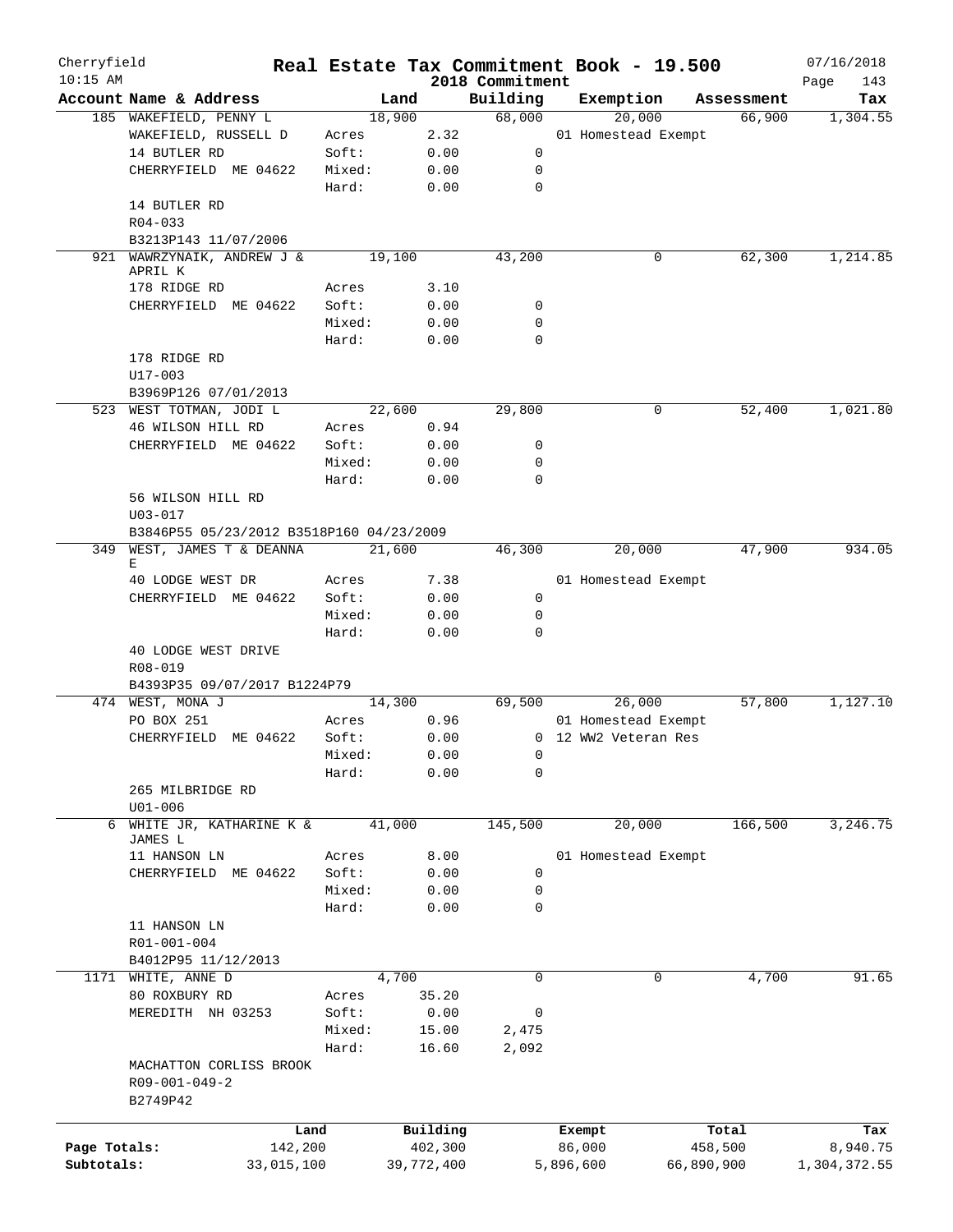| Cherryfield |                                         |        |        |       |                 |              | Real Estate Tax Commitment Book - 19.500 |          |            | 07/16/2018 |          |
|-------------|-----------------------------------------|--------|--------|-------|-----------------|--------------|------------------------------------------|----------|------------|------------|----------|
| $10:15$ AM  |                                         |        |        |       | 2018 Commitment |              |                                          |          |            | Page       | 144      |
|             | Account Name & Address                  |        | Land   |       | Building        |              | Exemption                                |          | Assessment |            | Tax      |
|             | 870 WHITE, CHRISTINA M                  |        | 9,600  |       |                 | $\mathbf 0$  |                                          | $\Omega$ | 9,600      |            | 187.20   |
|             | PO BOX 391                              | Acres  |        | 2.54  |                 |              |                                          |          |            |            |          |
|             | MILBRIDGE ME 04658                      | Soft:  |        | 0.00  |                 | 0            |                                          |          |            |            |          |
|             |                                         | Mixed: |        | 0.00  |                 | $\mathbf 0$  |                                          |          |            |            |          |
|             |                                         | Hard:  |        | 0.00  |                 | $\mathbf 0$  |                                          |          |            |            |          |
|             | 76 WILLEY DISTRICT RD                   |        |        |       |                 |              |                                          |          |            |            |          |
|             | $U14 - 041$                             |        |        |       |                 |              |                                          |          |            |            |          |
|             | B3915P94 12/24/2012                     |        |        |       |                 |              |                                          |          |            |            |          |
| 869         | WHITE, CHRISTINA M                      |        | 17,800 |       |                 | 39,200       |                                          | 0        | 57,000     |            | 1,111.50 |
|             | PO BOX 391                              | Acres  |        | 1.86  |                 |              |                                          |          |            |            |          |
|             | MILBRIDGE ME 04658                      | Soft:  |        | 0.00  |                 | 0            |                                          |          |            |            |          |
|             |                                         | Mixed: |        | 0.00  |                 | 0            |                                          |          |            |            |          |
|             |                                         | Hard:  |        | 0.00  |                 | $\mathbf 0$  |                                          |          |            |            |          |
|             | 76 WILLEY DISTRICT RD                   |        |        |       |                 |              |                                          |          |            |            |          |
|             | $U14 - 040$                             |        |        |       |                 |              |                                          |          |            |            |          |
|             | B3915P94 12/24/2012                     |        |        |       |                 |              |                                          |          |            |            |          |
|             | 471 WHITE, SANDRA L                     |        | 58,900 |       |                 | 73,500       | 20,000                                   |          | 112,400    |            | 2,191.80 |
|             | P O BOX 153                             | Acres  |        | 16.10 |                 |              | 01 Homestead Exempt                      |          |            |            |          |
|             | CHERRYFIELD ME 04622                    | Soft:  |        | 0.00  |                 | 0            |                                          |          |            |            |          |
|             |                                         | Mixed: |        | 0.00  |                 | 0            |                                          |          |            |            |          |
|             |                                         | Hard:  |        | 0.00  |                 | $\mathbf 0$  |                                          |          |            |            |          |
|             | 250 MILBRIDGE RD                        |        |        |       |                 |              |                                          |          |            |            |          |
|             | $U01 - 003$                             |        |        |       |                 |              |                                          |          |            |            |          |
|             | B1910P206                               |        |        |       |                 |              |                                          |          |            |            |          |
| 935         | WHITTEN, TRUTH A (PERS<br>REP)          |        | 9,100  |       |                 | $\mathsf{O}$ |                                          | 0        | 9,100      |            | 177.45   |
|             | P O BOX 36                              | Acres  |        | 9.30  |                 |              |                                          |          |            |            |          |
|             | WINTER HARBOR ME 04693 Soft:            |        |        | 0.00  |                 | 0            |                                          |          |            |            |          |
|             |                                         | Mixed: |        | 0.00  |                 | 0            |                                          |          |            |            |          |
|             |                                         | Hard:  |        | 0.00  |                 | $\mathbf 0$  |                                          |          |            |            |          |
|             | MORSE LANE                              |        |        |       |                 |              |                                          |          |            |            |          |
|             | U17-016                                 |        |        |       |                 |              |                                          |          |            |            |          |
|             | B1765P290                               |        |        |       |                 |              |                                          |          |            |            |          |
|             | 954 WHITWORTH, BERNICE                  |        | 14,600 |       |                 | 7,700        | 20,000                                   |          | 2,300      |            | 44.85    |
|             | 262 TENAN LANE                          | Acres  |        | 1.20  |                 |              | 01 Homestead Exempt                      |          |            |            |          |
|             | CHERRYFIELD ME 04622                    | Soft:  |        | 0.00  |                 | 0            |                                          |          |            |            |          |
|             |                                         | Mixed: |        | 0.00  |                 | 0            |                                          |          |            |            |          |
|             |                                         | Hard:  |        | 0.00  |                 | 0            |                                          |          |            |            |          |
|             | 262 TENAN LANE                          |        |        |       |                 |              |                                          |          |            |            |          |
|             | R05-072-001                             |        |        |       |                 |              |                                          |          |            |            |          |
|             | B2449P232                               |        |        |       |                 |              |                                          |          |            |            |          |
|             | 555 WIENINGER, FREDERICK J<br>& MARIE E |        | 23,400 |       |                 | 135,600      | 20,000                                   |          | 139,000    |            | 2,710.50 |
|             | 52 SCHOOL ST                            | Acres  |        | 1.53  |                 |              | 01 Homestead Exempt                      |          |            |            |          |
|             | CHERRYFIELD ME 04622                    | Soft:  |        | 0.00  |                 | 0            |                                          |          |            |            |          |
|             |                                         | Mixed: |        | 0.00  |                 | 0            |                                          |          |            |            |          |
|             |                                         | Hard:  |        | 0.00  |                 | $\mathbf 0$  |                                          |          |            |            |          |
|             | 52 SCHOOL ST                            |        |        |       |                 |              |                                          |          |            |            |          |
|             | $U04 - 016$                             |        |        |       |                 |              |                                          |          |            |            |          |
|             | B2399P96                                |        |        |       |                 |              |                                          |          |            |            |          |

|              | Land       | Building   | Exempt    | Total      | Tax          |
|--------------|------------|------------|-----------|------------|--------------|
| Page Totals: | 133,400    | 256,000    | 60,000    | 329,400    | 6.423.30     |
| Subtotals:   | 33,148,500 | 40,028,400 | 5,956,600 | 67,220,300 | 1,310,795.85 |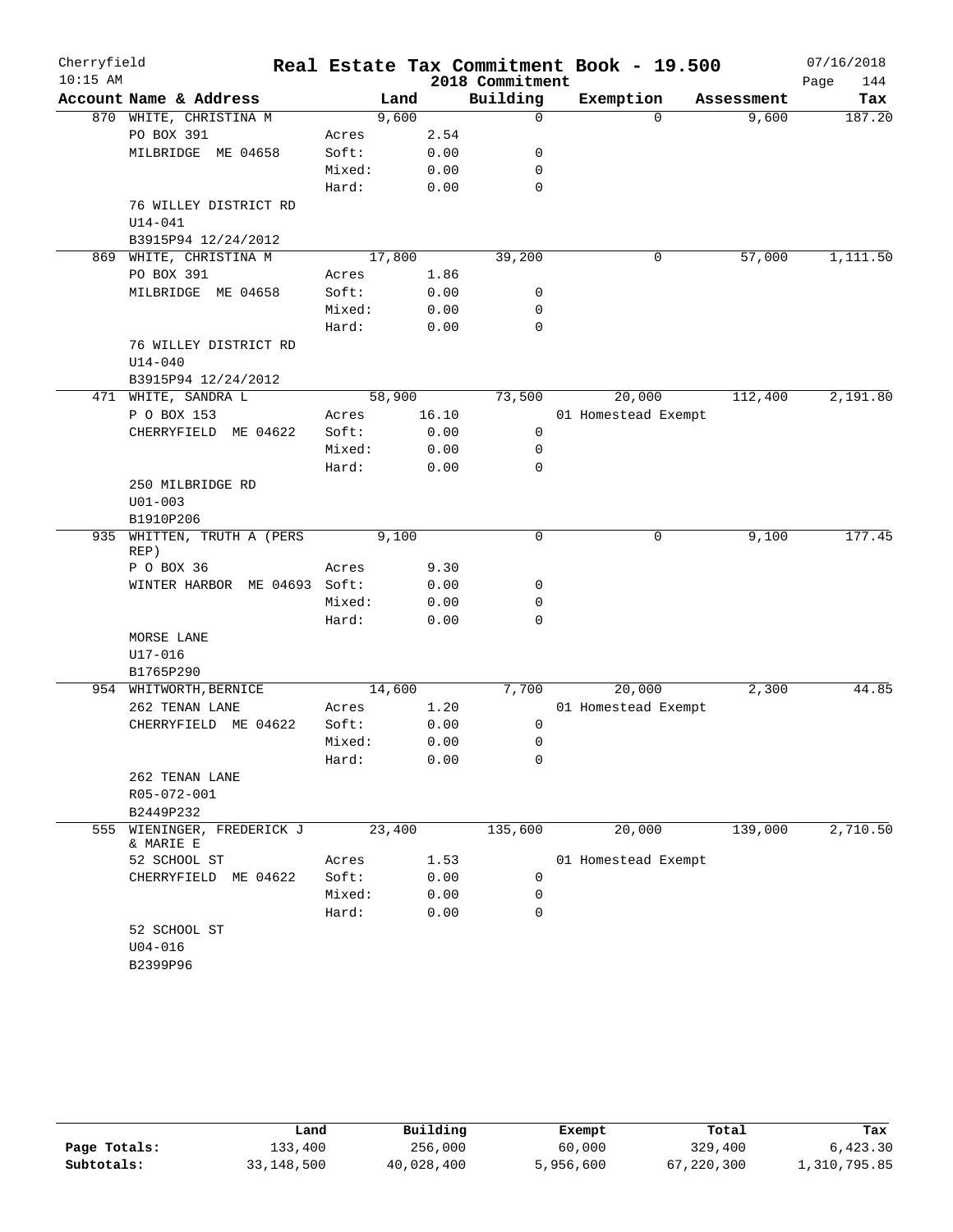| Cherryfield |                                         |                 |              |                 | Real Estate Tax Commitment Book - 19.500 |            | 07/16/2018  |
|-------------|-----------------------------------------|-----------------|--------------|-----------------|------------------------------------------|------------|-------------|
| $10:15$ AM  |                                         |                 |              | 2018 Commitment |                                          |            | Page<br>145 |
|             | Account Name & Address                  |                 | Land         | Building        | Exemption                                | Assessment | Tax         |
|             | 541 WIENINGER, MARIE E &<br>FREDERICK J |                 | 19,100       | 0               | $\Omega$                                 | 19,100     | 372.45      |
|             | 52 SCHOOL ST                            | Acres           | 3.10         |                 |                                          |            |             |
|             | CHERRYFIELD ME 04622                    | Soft:           | 0.00         | 0               |                                          |            |             |
|             |                                         | Mixed:          | 0.00         | $\mathbf 0$     |                                          |            |             |
|             |                                         | Hard:           | 0.00         | $\mathbf 0$     |                                          |            |             |
|             | 85 BLACKSWOODS RD                       |                 |              |                 |                                          |            |             |
|             | $U04 - 005$                             |                 |              |                 |                                          |            |             |
|             | B4094P252 09/17/2014                    |                 |              |                 |                                          |            |             |
|             | 608 WIENINGER, FREDERICK &<br>MARIE     |                 | 22,800       | $\mathbf 0$     | 0                                        | 22,800     | 444.60      |
|             | 52 SCHOOL ST                            | Acres           | 0.96         |                 |                                          |            |             |
|             | CHERRYFIELD ME 04622                    | Soft:           | 0.00         | 0               |                                          |            |             |
|             |                                         | Mixed:          | 0.00         | $\mathbf 0$     |                                          |            |             |
|             |                                         | Hard:           | 0.00         | $\mathbf 0$     |                                          |            |             |
|             | 68 SCHOOL ST                            |                 |              |                 |                                          |            |             |
|             | $U05 - 039$                             |                 |              |                 |                                          |            |             |
|             | B1288P3                                 |                 |              |                 |                                          |            |             |
|             | 554 WILBUR, GLENDON &<br>PATRICIA       |                 | 24,000       | 90,300          | 20,000                                   | 94,300     | 1,838.85    |
|             | 40 SCHOOL ST                            | Acres           | 2.57         |                 | 01 Homestead Exempt                      |            |             |
|             | CHERRYFIELD ME 04622                    | Soft:           | 0.00         | $\mathbf 0$     |                                          |            |             |
|             |                                         | Mixed:          | 0.00         | 0               |                                          |            |             |
|             |                                         | Hard:           | 0.00         | $\mathbf 0$     |                                          |            |             |
|             | 40 SCHOOL ST                            |                 |              |                 |                                          |            |             |
|             | $U04 - 015$                             |                 |              |                 |                                          |            |             |
|             | B1869P318                               |                 |              |                 |                                          |            |             |
|             | 544 WILBUR, GLENDON C                   |                 | 35,700       | 162,700         | 0                                        | 198,400    | 3,868.80    |
|             | 40 SCHOOL ST                            | Acres           | 2.74         | 0               |                                          |            |             |
|             | CHERRYFIELD ME 04622                    | Soft:<br>Mixed: | 0.00<br>0.00 | $\mathbf 0$     |                                          |            |             |
|             |                                         | Hard:           | 0.00         | $\mathbf 0$     |                                          |            |             |
|             | 17 MILBRIDGE RD                         |                 |              |                 |                                          |            |             |
|             | $U04 - 007$                             |                 |              |                 |                                          |            |             |
|             | B3991P256 09/05/2013                    |                 |              |                 |                                          |            |             |
|             | 606 WILBUR, GLENDON & NORMA             |                 | 26,700       | 86,200          | 20,000                                   | 92,900     | 1,811.55    |
|             | 56 SCHOOL ST                            | Acres           | 5.20         |                 | 01 Homestead Exempt                      |            |             |
|             | CHERRYFIELD ME 04622                    | Soft:           | 0.00         | 0               |                                          |            |             |
|             |                                         | Mixed:          | 0.00         | 0               |                                          |            |             |
|             |                                         | Hard:           | 0.00         | 0               |                                          |            |             |
|             | 56 SCHOOL ST                            |                 |              |                 |                                          |            |             |
|             | $U05 - 038 - 001$                       |                 |              |                 |                                          |            |             |
|             | 924 WILCOX, JOEL                        |                 | 17,800       | 56,400          | 0                                        | 74,200     | 1,446.90    |
|             | FAIRBANKS, SANDRA                       | Acres           | 1.86         |                 |                                          |            |             |
|             | 7102 NW 69TH AVE                        | Soft:           | 0.00         | 0               |                                          |            |             |
|             | TAMARAC FL 33321                        | Mixed:          | 0.00         | 0               |                                          |            |             |
|             |                                         | Hard:           | 0.00         | 0               |                                          |            |             |
|             | 228 RIDGE RD                            |                 |              |                 |                                          |            |             |
|             | U17-006                                 |                 |              |                 |                                          |            |             |
|             | B3028P26 07/06/2005                     |                 |              |                 |                                          |            |             |

|              | Land         | Building   | Exempt    | Total      | Tax          |
|--------------|--------------|------------|-----------|------------|--------------|
| Page Totals: | 146.100      | 395,600    | 40,000    | 501,700    | 9,783.15     |
| Subtotals:   | 33, 294, 600 | 40,424,000 | 5,996,600 | 67,722,000 | 1,320,579.00 |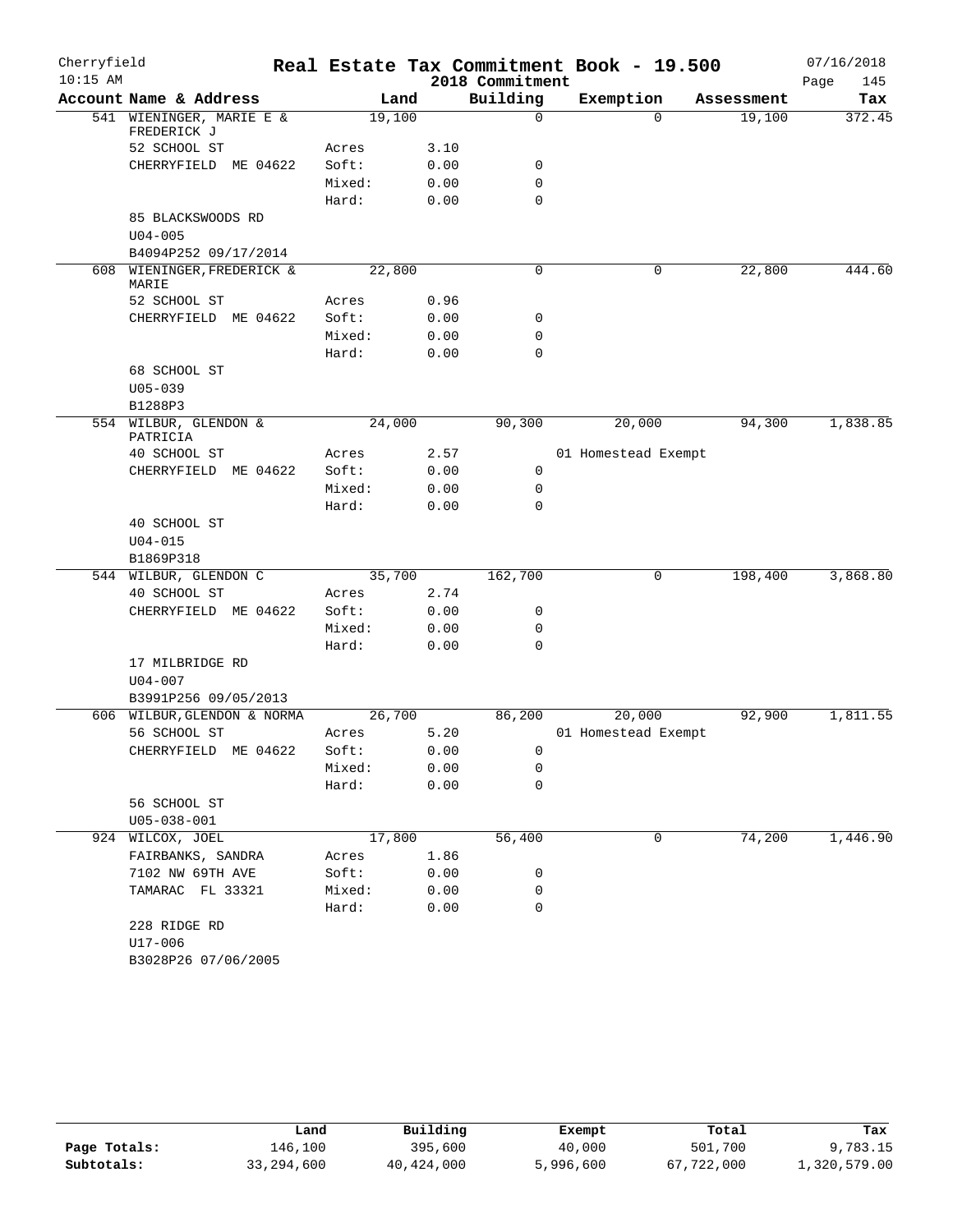| Cherryfield<br>$10:15$ AM |                            |         |            | 2018 Commitment |           | Real Estate Tax Commitment Book - 19.500 |            | 07/16/2018         |
|---------------------------|----------------------------|---------|------------|-----------------|-----------|------------------------------------------|------------|--------------------|
|                           | Account Name & Address     |         | Land       | Building        |           | Exemption                                | Assessment | Page<br>146<br>Tax |
|                           | 160 WILDERMAN, JON J       |         | 51,200     | 0               |           | $\Omega$                                 | 51,200     | 998.40             |
|                           | WILDERMAN, GEOFFREY        | Acres   | 92.00      |                 |           |                                          |            |                    |
|                           | 4066 EPANOW AVE.           | Soft:   | 0.00       | 0               |           |                                          |            |                    |
|                           | SAN DIEGO CA 92117         | Mixed:  | 0.00       | 0               |           |                                          |            |                    |
|                           |                            | Hard:   | 0.00       | $\mathbf 0$     |           |                                          |            |                    |
|                           | WILLEY DISTRICT RD         |         |            |                 |           |                                          |            |                    |
|                           | (OFF)                      |         |            |                 |           |                                          |            |                    |
|                           | R04-012                    |         |            |                 |           |                                          |            |                    |
|                           | B3200P150 10/05/2006       |         |            |                 |           |                                          |            |                    |
|                           | 923 WILLEY, ALLEGRA G      |         | 38,100     | 21,600          |           | 20,000                                   | 39,700     | 774.15             |
|                           | 218 RIDGE RD               | Acres   | 24.90      |                 |           | 01 Homestead Exempt                      |            |                    |
|                           | CHERRYFIELD ME 04622       | Soft:   | 0.00       | 0               |           |                                          |            |                    |
|                           |                            | Mixed:  | 0.00       | 0               |           |                                          |            |                    |
|                           |                            | Hard:   | 0.00       | 0               |           |                                          |            |                    |
|                           | 218 RIDGE RD               |         |            |                 |           |                                          |            |                    |
|                           | $U17 - 005$                |         |            |                 |           |                                          |            |                    |
|                           | B1110P232                  |         |            |                 |           |                                          |            |                    |
|                           | 1092 WILLEY, BRUCE         |         | 0          | 15,800          |           | 6,000                                    | 9,800      | 191.10             |
|                           | P O BOX 223                |         |            |                 |           | 14 WW2 Veteran Non                       |            |                    |
|                           | 26 PARKER HILL RD          |         |            |                 |           |                                          |            |                    |
|                           | CHERRYFIELD ME 04622       |         |            |                 |           |                                          |            |                    |
|                           |                            |         |            |                 |           |                                          |            |                    |
|                           | 26 PARKER HILL RD          |         |            |                 |           |                                          |            |                    |
|                           | U18-006-001-007            |         |            |                 |           |                                          |            |                    |
|                           | 472 WILLEY, BRUCE          |         | 10,600     | $\mathbf 0$     |           | 0                                        | 10,600     | 206.70             |
|                           | PO BOX 223                 | Acres   | 4.40       |                 |           |                                          |            |                    |
|                           | CHERRYFIELD ME 04622       | Soft:   | 0.00       | 0               |           |                                          |            |                    |
|                           |                            | Mixed:  | 0.00       | 0               |           |                                          |            |                    |
|                           |                            | Hard:   | 0.00       | 0               |           |                                          |            |                    |
|                           | RIDGE RD                   |         |            |                 |           |                                          |            |                    |
|                           | U17-005-002                |         |            |                 |           |                                          |            |                    |
|                           | B4343P254 03/16/2017       |         |            |                 |           |                                          |            |                    |
|                           | 328 WILLEY, JEFFREY & JOAN |         | 23,700     | 65,300          |           | 0                                        | 89,000     | 1,735.50           |
|                           | 280 SPRAGUE FALLS RD       | Acres   | 20.00      |                 |           |                                          |            |                    |
|                           | CHERRYFIELD ME 04622       | Soft:   | 0.00       | 0               |           |                                          |            |                    |
|                           |                            | Mixed:  | 0.00       | 0               |           |                                          |            |                    |
|                           |                            | Hard:   | 0.00       | 0               |           |                                          |            |                    |
|                           | 280 SPRAGUE FALLS RD       |         |            |                 |           |                                          |            |                    |
|                           | $R08 - 002$                |         |            |                 |           |                                          |            |                    |
|                           | B3757P126 07/19/2011       |         |            |                 |           |                                          |            |                    |
|                           | 991 WILLEY, KEN            |         | 20,700     | 21,600          |           | 20,000                                   | 22,300     | 434.85             |
|                           | 202 RIDGE RD               | Acres   | 6.80       |                 |           | 01 Homestead Exempt                      |            |                    |
|                           | CHERRYFIELD ME 04622       | Soft:   | 0.00       | 0               |           |                                          |            |                    |
|                           |                            | Mixed:  | 0.00       | 0               |           |                                          |            |                    |
|                           |                            | Hard:   | 0.00       | 0               |           |                                          |            |                    |
|                           | 202 RIDGE ROAD             |         |            |                 |           |                                          |            |                    |
|                           | U17-005-003                |         |            |                 |           |                                          |            |                    |
|                           | B4346P189 03/29/2017       |         |            |                 |           |                                          |            |                    |
| 966                       | WILLEY, LEONARD R &        |         | 28,900     | 96,200          |           | 26,000                                   | 99,100     | 1,932.45           |
|                           | JOANNE N                   |         |            |                 |           |                                          |            |                    |
|                           | 379 RIDGE RD               | Acres   | 21.00      |                 |           | 12 WW2 Veteran Res                       |            |                    |
|                           | CHERRYFIELD ME 04622       | Soft:   | 0.00       |                 |           | 0 01 Homestead Exempt                    |            |                    |
|                           |                            | Mixed:  | 0.00       | 0               |           |                                          |            |                    |
|                           |                            | Hard:   | 0.00       | 0               |           |                                          |            |                    |
|                           | 379 RIDGE RD               |         |            |                 |           |                                          |            |                    |
|                           | U19-010                    |         |            |                 |           |                                          |            |                    |
|                           |                            |         |            |                 |           |                                          |            |                    |
|                           |                            |         |            |                 |           |                                          |            |                    |
|                           |                            | Land    | Building   |                 | Exempt    |                                          | Total      | Tax                |
| Page Totals:              |                            | 173,200 | 220,500    |                 | 72,000    |                                          | 321,700    | 6,273.15           |
| Subtotals:                | 33,467,800                 |         | 40,644,500 |                 | 6,068,600 |                                          | 68,043,700 | 1,326,852.15       |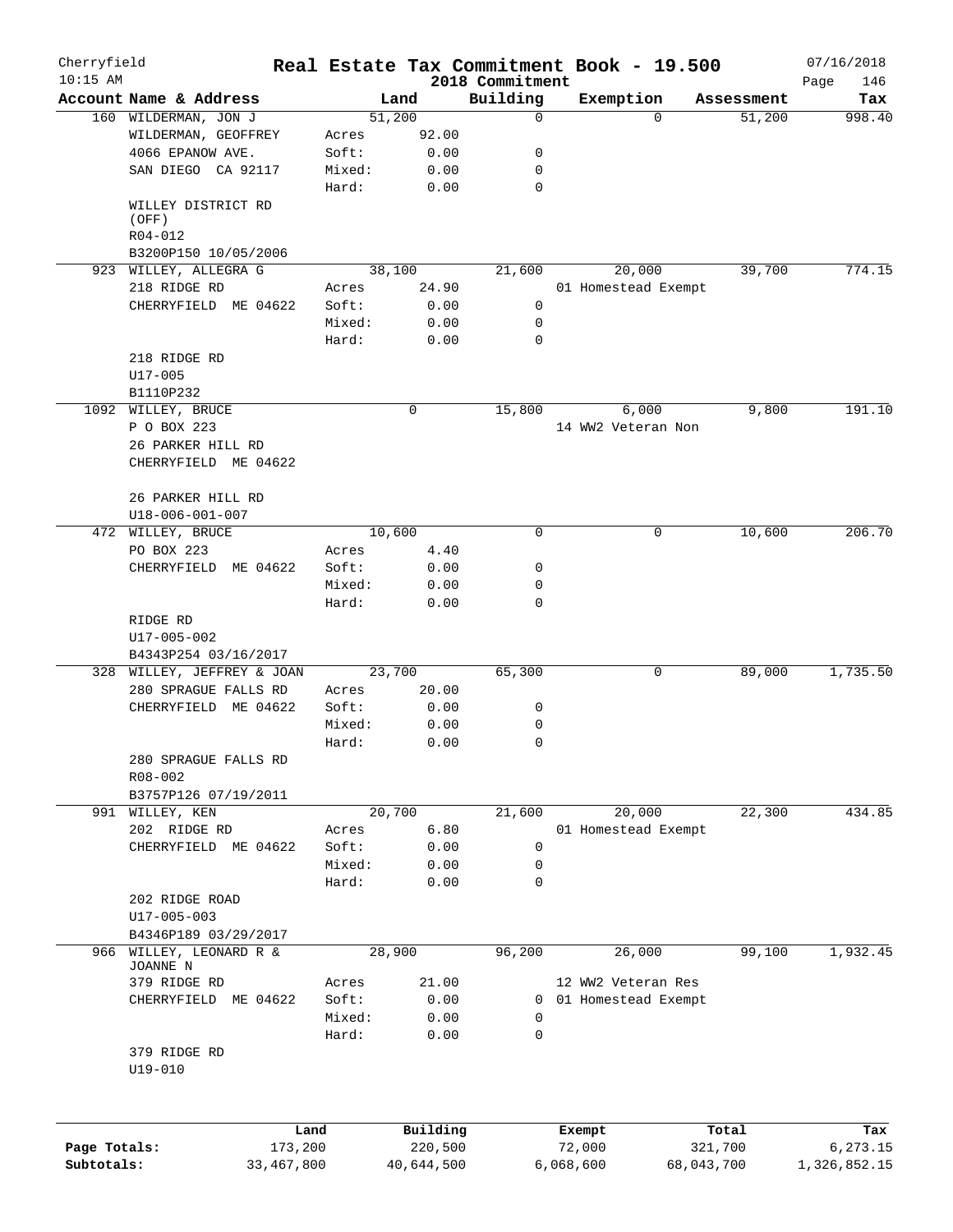| Cherryfield  |                         | Real Estate Tax Commitment Book - 19.500 |            |                             |           |                       |            | 07/16/2018         |
|--------------|-------------------------|------------------------------------------|------------|-----------------------------|-----------|-----------------------|------------|--------------------|
| $10:15$ AM   | Account Name & Address  |                                          | Land       | 2018 Commitment<br>Building | Exemption |                       | Assessment | Page<br>147<br>Tax |
|              | 950 WILLEY, LUCILLE A   |                                          | 37,900     | 143,200                     |           | 20,000                | 161, 100   | 3, 141.45          |
|              | 257 RIDGE RD            | Acres                                    | 6.60       |                             |           | 01 Homestead Exempt   |            |                    |
|              | CHERRYFIELD ME 04622    | Soft:                                    | 0.00       | 0                           |           |                       |            |                    |
|              |                         | Mixed:                                   | 0.00       | 0                           |           |                       |            |                    |
|              |                         |                                          |            |                             |           |                       |            |                    |
|              |                         | Hard:                                    | 0.00       | 0                           |           |                       |            |                    |
|              | 257 RIDGE RD            |                                          |            |                             |           |                       |            |                    |
|              | $U18 - 010$             |                                          |            |                             |           |                       |            |                    |
|              | B1601P345               |                                          |            |                             |           |                       |            |                    |
|              | 556 WILLEY, NANCY A     |                                          | 21,400     | 68,500                      |           | 20,000                | 69,900     | 1,363.05           |
|              | 25 SCHOOL ST            | Acres                                    | 0.81       |                             |           | 01 Homestead Exempt   |            |                    |
|              | CHERRYFIELD ME 04622    | Soft:                                    | 0.00       | 0                           |           |                       |            |                    |
|              |                         | Mixed:                                   | 0.00       | 0                           |           |                       |            |                    |
|              |                         | Hard:                                    | 0.00       | 0                           |           |                       |            |                    |
|              | 25 SCHOOL ST            |                                          |            |                             |           |                       |            |                    |
|              | $U04 - 017$             |                                          |            |                             |           |                       |            |                    |
|              | B2513P136               |                                          |            |                             |           |                       |            |                    |
|              | 283 WILLEY, RICHARD P   |                                          | 33,500     | 0                           |           | 0                     | 33,500     | 653.25             |
|              | WILLEY, SUSAN           | Acres                                    | 209.00     |                             |           |                       |            |                    |
|              | 211 RIDGE RD            | Soft:                                    | 11.00      | 1,551                       |           |                       |            |                    |
|              | CHERRYFIELD ME 04622    | Mixed:                                   | 132.00     | 21,780                      |           |                       |            |                    |
|              |                         | Hard:                                    | 27.00      | 3,402                       |           |                       |            |                    |
|              | GRANT RDNE (OFF)        |                                          |            |                             |           |                       |            |                    |
|              | R05-070                 |                                          |            |                             |           |                       |            |                    |
|              | B3577P241 10/06/2009    |                                          |            |                             |           |                       |            |                    |
|              |                         |                                          |            | 78,000                      |           |                       | 97,200     | 1,895.40           |
|              | 803 WILLEY, SCOTT A     |                                          | 19,200     |                             |           | 0                     |            |                    |
|              | 130 MAIN ST             | Acres                                    | 0.60       |                             |           |                       |            |                    |
|              | CHERRYFIELD ME 04680    | Soft:                                    | 0.00       | 0                           |           |                       |            |                    |
|              |                         | Mixed:                                   | 0.00       | 0                           |           |                       |            |                    |
|              |                         | Hard:                                    | 0.00       | 0                           |           |                       |            |                    |
|              | 130 MAIN ST             |                                          |            |                             |           |                       |            |                    |
|              | $U13 - 007$             |                                          |            |                             |           |                       |            |                    |
|              | B3981P288 08/05/2013    |                                          |            |                             |           |                       |            |                    |
|              | 225 WILLEY, EUGENE H    |                                          | 17,900     | 52,400                      |           | 26,000                | 44,300     | 863.85             |
|              | 621 WILLEY DISTRICT RD  | Acres                                    | 2.00       |                             |           | 12 WW2 Veteran Res    |            |                    |
|              | CHERRYFIELD ME 04622    | Soft:                                    | 0.00       |                             |           | 0 01 Homestead Exempt |            |                    |
|              |                         | Mixed:                                   | 0.00       | 0                           |           |                       |            |                    |
|              |                         | Hard:                                    | 0.00       | 0                           |           |                       |            |                    |
|              | 621 WILLEY DISTRICT RD  |                                          |            |                             |           |                       |            |                    |
|              | $R05 - 023$             |                                          |            |                             |           |                       |            |                    |
|              | B1148P146               |                                          |            |                             |           |                       |            |                    |
|              | 282 WILLEY, RICHARD     |                                          | 3,000      | 0                           |           | 0                     | 3,000      | 58.50              |
|              | 33 GRANT RD             | Acres                                    | 24.00      |                             |           |                       |            |                    |
|              | CHERRYFIELD<br>ME 04622 | Soft:                                    | 21.00      | 2,961                       |           |                       |            |                    |
|              |                         | Mixed:                                   | 0.00       | 0                           |           |                       |            |                    |
|              |                         | Hard:                                    | 0.00       | 0                           |           |                       |            |                    |
|              | 33 GRANT RD NE (OFF)    |                                          |            |                             |           |                       |            |                    |
|              | R05-069                 |                                          |            |                             |           |                       |            |                    |
|              | WILLEY, RICHARD P &     |                                          | 49,300     |                             |           |                       | 98,900     |                    |
| 281          | SUSAN B                 |                                          |            | 69,600                      |           | 20,000                |            | 1,928.55           |
|              | 33 GRANT RD             | Acres                                    | 97.00      |                             |           | 01 Homestead Exempt   |            |                    |
|              | CHERRYFIELD<br>ME 04622 | Soft:                                    | 24.00      | 3,384                       |           |                       |            |                    |
|              |                         | Mixed:                                   | 61.00      | 10,065                      |           |                       |            |                    |
|              |                         |                                          |            |                             |           |                       |            |                    |
|              |                         | Hard:                                    | 0.00       | 0                           |           |                       |            |                    |
|              | 33 GRANT RD             |                                          |            |                             |           |                       |            |                    |
|              | R05-068                 |                                          |            |                             |           |                       |            |                    |
|              | B1371P235               |                                          |            |                             |           |                       |            |                    |
|              |                         |                                          |            |                             |           |                       |            |                    |
|              |                         | Land                                     | Building   |                             | Exempt    |                       | Total      | Tax                |
| Page Totals: | 182,200                 |                                          | 411,700    |                             | 86,000    |                       | 507,900    | 9,904.05           |
| Subtotals:   | 33,650,000              |                                          | 41,056,200 |                             | 6,154,600 |                       | 68,551,600 | 1,336,756.20       |
|              |                         |                                          |            |                             |           |                       |            |                    |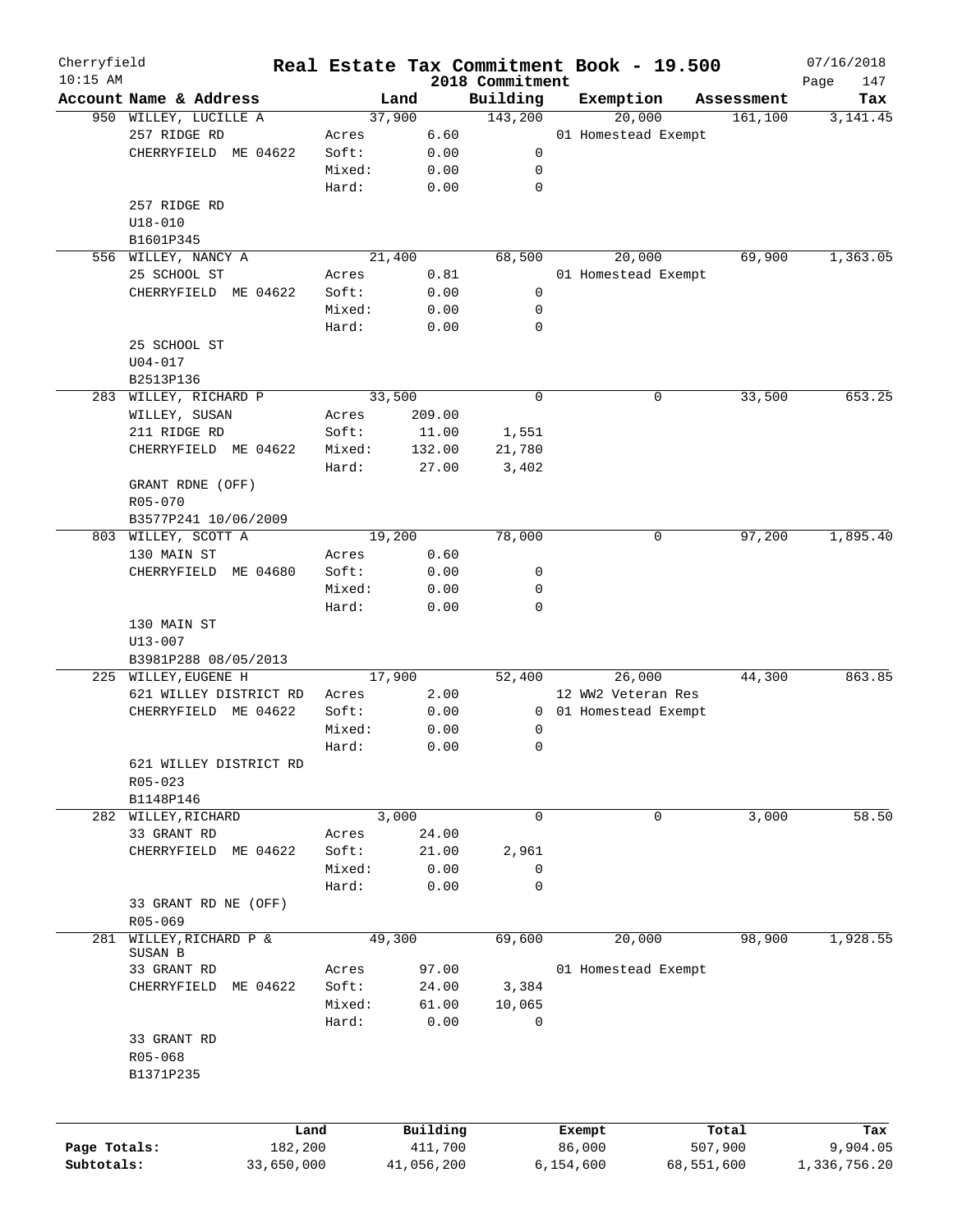| Cherryfield |                                              |        |        |                 | Real Estate Tax Commitment Book - 19.500 |            | 07/16/2018  |
|-------------|----------------------------------------------|--------|--------|-----------------|------------------------------------------|------------|-------------|
| $10:15$ AM  |                                              |        |        | 2018 Commitment |                                          |            | Page<br>148 |
|             | Account Name & Address                       |        | Land   | Building        | Exemption                                | Assessment | Tax         |
|             | 60 WILLIAMS, GARY                            | 23,900 |        | 32,800          | $\mathbf 0$                              | 56,700     | 1,105.65    |
|             | 961 TIBBETTSTOWN RD                          | Acres  | 1.00   |                 |                                          |            |             |
|             | COLUMBIA FALLS ME<br>04623                   | Soft:  | 0.00   | 0               |                                          |            |             |
|             |                                              | Mixed: | 0.00   | 0               |                                          |            |             |
|             |                                              | Hard:  | 0.00   | $\mathbf 0$     |                                          |            |             |
|             | 268 MILBRIDGE RD                             |        |        |                 |                                          |            |             |
|             | R02-013-001                                  |        |        |                 |                                          |            |             |
|             | B4246P281 04/15/2016                         |        |        |                 |                                          |            |             |
|             | 942 WILLIAMS, GIZELLE A                      | 28,900 |        | 39,800          | 0                                        | 68,700     | 1,339.65    |
|             | 183 LAFFIN RD                                | Acres  | 21.00  |                 |                                          |            |             |
|             | FRANKFORT ME 04438                           | Soft:  | 0.00   | 0               |                                          |            |             |
|             |                                              | Mixed: | 0.00   | 0               |                                          |            |             |
|             |                                              | Hard:  | 0.00   | $\mathbf 0$     |                                          |            |             |
|             | 292 RIDGE RD                                 |        |        |                 |                                          |            |             |
|             | $U18 - 003$                                  |        |        |                 |                                          |            |             |
|             | B3802P311 12/13/2011                         |        |        |                 |                                          |            |             |
|             | 1102 WILLIAMS, HARRY E                       | 28,900 |        | 131,900         | 0                                        | 160,800    | 3,135.60    |
|             | ACKROYD, ELIZABETH M                         | Acres  | 15.10  |                 |                                          |            |             |
|             | 136 CORNWALL DR                              | Soft:  | 0.00   | 0               |                                          |            |             |
|             | HADDON TOWNSHIP NJ<br>08107                  | Mixed: | 0.00   | 0               |                                          |            |             |
|             |                                              | Hard:  | 0.00   | $\mathbf 0$     |                                          |            |             |
|             | 275 BLACKSWOODS RD                           |        |        |                 |                                          |            |             |
|             | $U08 - 008 - 001$                            |        |        |                 |                                          |            |             |
|             | B2759P126 B2126P122                          |        |        |                 |                                          |            |             |
|             | 173 WILLIAMS, ISAIAH JOHN                    | 14,900 |        | 15,100          | 0                                        | 30,000     | 585.00      |
|             | & CAROLINE CASSIE-MARIE Acres<br>& ABRAHAM M |        | 102.00 |                 |                                          |            |             |
|             | PO BOX 734                                   | Soft:  | 11.00  | 1,551           |                                          |            |             |
|             | MADISON WI 53701                             | Mixed: | 78.00  | 12,870          |                                          |            |             |
|             |                                              | Hard:  | 1.00   | 126             |                                          |            |             |
|             | 84 BION LANE                                 |        |        |                 |                                          |            |             |
|             | $R04 - 023$                                  |        |        |                 |                                          |            |             |
|             | B2933P340 08/31/2004                         |        |        |                 |                                          |            |             |
|             | 354 WILLIAMS, SARA T                         | 23,600 |        | 21,700          | 20,000                                   | 25,300     | 493.35      |
|             | 577 SPRAGUE FALLS ROAD                       | Acres  | 17.80  |                 | 01 Homestead Exempt                      |            |             |
|             | CHERRYFIELD ME 04622                         | Soft:  | 0.00   | 0               |                                          |            |             |
|             |                                              | Mixed: | 0.00   | 0               |                                          |            |             |
|             |                                              | Hard:  | 0.00   | 0               |                                          |            |             |
|             | 577 SPRAGUE FALLS RD                         |        |        |                 |                                          |            |             |
|             | R08-024-001                                  |        |        |                 |                                          |            |             |
|             | B4113P201 12/01/2014                         |        |        |                 |                                          |            |             |
| 802         | WINHAM, ROBERT &<br>KATHERINE                | 23,400 |        | 180,300         | 20,000                                   | 183,700    | 3,582.15    |
|             | 122 MAIN ST                                  | Acres  | 1.30   |                 | 01 Homestead Exempt                      |            |             |
|             | CHERRYFIELD<br>ME 04622                      | Soft:  | 0.00   | 0               |                                          |            |             |
|             |                                              | Mixed: | 0.00   | 0               |                                          |            |             |
|             |                                              | Hard:  | 0.00   | 0               |                                          |            |             |
|             | 122 MAIN ST                                  |        |        |                 |                                          |            |             |
|             | $U13 - 006$                                  |        |        |                 |                                          |            |             |
|             | B2970P353                                    |        |        |                 |                                          |            |             |
|             |                                              |        |        |                 |                                          |            |             |

|              | Land       | Building   | Exempt    | Total      | Tax          |
|--------------|------------|------------|-----------|------------|--------------|
| Page Totals: | 143,600    | 421,600    | 40,000    | 525,200    | 10,241.40    |
| Subtotals:   | 33,793,600 | 41,477,800 | 6,194,600 | 69,076,800 | 1,346,997.60 |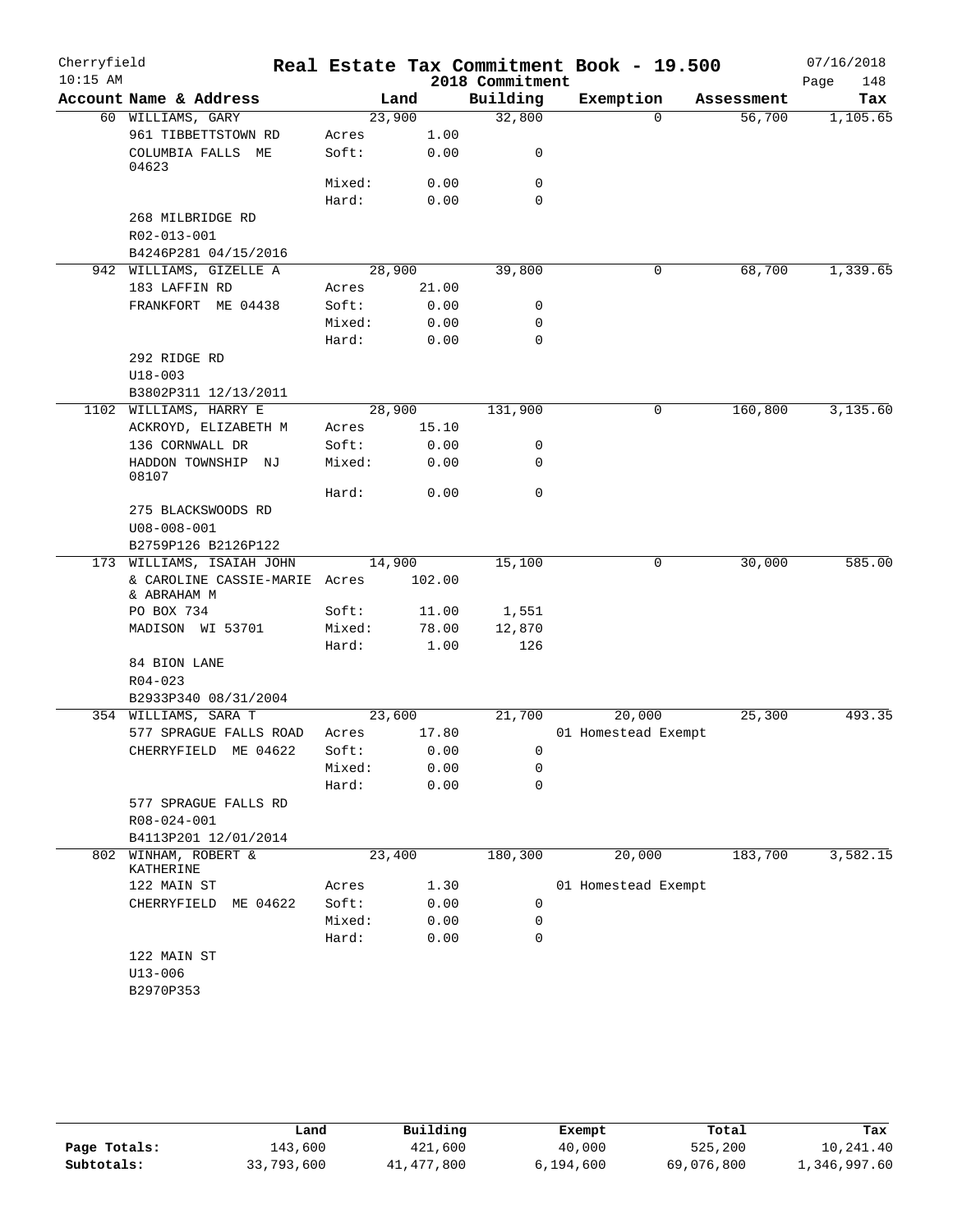| Cherryfield  |                              |            |        |            |                             |           | Real Estate Tax Commitment Book - 19.500 |              | 07/16/2018         |
|--------------|------------------------------|------------|--------|------------|-----------------------------|-----------|------------------------------------------|--------------|--------------------|
| $10:15$ AM   | Account Name & Address       |            | Land   |            | 2018 Commitment<br>Building |           | Exemption                                | Assessment   | 149<br>Page<br>Tax |
|              | 910 WOODWARD JR, HOMER W     |            | 17,500 |            | 44,800                      |           | 20,000                                   | 42,300       | 824.85             |
|              | 9 SMITH LANE                 | Acres      |        | 1.27       |                             |           | 01 Homestead Exempt                      |              |                    |
|              | CHERRYFIELD ME 04622         | Soft:      |        | 0.00       | 0                           |           |                                          |              |                    |
|              |                              |            |        |            |                             |           |                                          |              |                    |
|              |                              | Mixed:     |        | 0.00       | 0                           |           |                                          |              |                    |
|              |                              | Hard:      |        | 0.00       | 0                           |           |                                          |              |                    |
|              | 9 SMITH LANE                 |            |        |            |                             |           |                                          |              |                    |
|              | $U16 - 012$                  |            |        |            |                             |           |                                          |              |                    |
|              | B1296P81                     |            |        |            |                             |           |                                          |              |                    |
|              | 316 WOODWARD, ANDREW L       |            | 46,500 |            | 1,000                       |           | 0                                        | 47,500       | 926.25             |
|              | 9 SMITH LN                   | Acres      |        | 71.00      |                             |           |                                          |              |                    |
|              | CHERRYFIELD ME 04622         | Soft:      |        | 0.00       | 0                           |           |                                          |              |                    |
|              |                              | Mixed:     |        | 0.00       | 0                           |           |                                          |              |                    |
|              |                              | Hard:      |        | 0.00       | 0                           |           |                                          |              |                    |
|              | NORTH MAIN ST                |            |        |            |                             |           |                                          |              |                    |
|              | R07-010                      |            |        |            |                             |           |                                          |              |                    |
|              | B3926P157 01/30/2013         |            |        |            |                             |           |                                          |              |                    |
|              | 1100 WOODWARD, LLOYD & ALICE |            | 17,600 |            | 72,400                      |           | 26,000                                   | 64,000       | 1,248.00           |
|              | P.O. BOX 454                 | Acres      |        | 1.46       |                             |           | 01 Homestead Exempt                      |              |                    |
|              | CHERRYFIELD ME 04622         | Soft:      |        | 0.00       |                             |           | 0 12 WW2 Veteran Res                     |              |                    |
|              |                              | Mixed:     |        | 0.00       | 0                           |           |                                          |              |                    |
|              |                              | Hard:      |        | 0.00       | $\mathbf 0$                 |           |                                          |              |                    |
|              | 33 NETTIE LANE               |            |        |            |                             |           |                                          |              |                    |
|              | $U16 - 017 - 005$            |            |        |            |                             |           |                                          |              |                    |
|              |                              |            |        |            |                             |           |                                          |              |                    |
|              | B3705P190 01/05/2011         |            | 17,700 |            |                             |           |                                          | 43,800       | 854.10             |
|              | 917 WOODWARD, LLOYD & ALICE  |            |        |            | 26,100                      |           | 0                                        |              |                    |
|              | P O BOX 454                  | Acres      |        | 1.61       |                             |           |                                          |              |                    |
|              | CHERRYFIELD ME 04622         | Soft:      |        | 0.00       | 0                           |           |                                          |              |                    |
|              |                              | Mixed:     |        | 0.00       | 0                           |           |                                          |              |                    |
|              |                              | Hard:      |        | 0.00       | $\Omega$                    |           |                                          |              |                    |
|              | 34 NETTIE LN                 |            |        |            |                             |           |                                          |              |                    |
|              | $U16 - 018$                  |            |        |            |                             |           |                                          |              |                    |
|              | B4270P296 07/11/2016         |            |        |            |                             |           |                                          |              |                    |
| 1042         | WORCESTER HOLDINGS LLC       |            | 50,600 |            | 0                           |           | 0                                        | 50,600       | 986.70             |
|              | P O BOX 214                  | Acres      |        | 320.00     |                             |           |                                          |              |                    |
|              | HARRINGTON ME 04643          | Soft:      |        | 38.00      | 5,358                       |           |                                          |              |                    |
|              |                              | Mixed:     |        | 253.00     | 41,745                      |           |                                          |              |                    |
|              |                              | Hard:      |        | 27.00      | 3,402                       |           |                                          |              |                    |
|              | ROUTE 1 (OFF)                |            |        |            |                             |           |                                          |              |                    |
|              | R01-002-001                  |            |        |            |                             |           |                                          |              |                    |
|              | B2557P252                    |            |        |            |                             |           |                                          |              |                    |
|              | 832 WYMAN & SON, JASPER      |            | 7,300  |            | 700                         |           | 0                                        | 8,000        | 156.00             |
|              | P O BOX 100                  | Acres      |        | 0.10       |                             |           |                                          |              |                    |
|              | MILBRIDGE ME 04658           | Soft:      |        | 0.00       | 0                           |           |                                          |              |                    |
|              |                              | Mixed:     |        | 0.00       | 0                           |           |                                          |              |                    |
|              |                              | Hard:      |        | 0.00       | 0                           |           |                                          |              |                    |
|              | STILLWATER RD                |            |        |            |                             |           |                                          |              |                    |
|              | $U14 - 004$                  |            |        |            |                             |           |                                          |              |                    |
| 840          | WYMAN & SON, JASPER          |            | 16,100 |            | 65,100                      |           | 0                                        | 81,200       | 1,583.40           |
|              | PO BOX 100                   | Acres      |        | 0.80       |                             |           |                                          |              |                    |
|              |                              |            |        |            |                             |           |                                          |              |                    |
|              | MILBRIDGE ME 04658           | Soft:      |        | 0.00       | 0                           |           |                                          |              |                    |
|              |                              | Mixed:     |        | 0.00       | 0                           |           |                                          |              |                    |
|              |                              | Hard:      |        | 0.00       | 0                           |           |                                          |              |                    |
|              | 170 MAIN ST                  |            |        |            |                             |           |                                          |              |                    |
|              | $U14 - 013$                  |            |        |            |                             |           |                                          |              |                    |
|              | B3996P42 09/18/2013          |            |        |            |                             |           |                                          |              |                    |
|              |                              |            |        |            |                             |           |                                          |              |                    |
|              |                              | Land       |        | Building   |                             | Exempt    |                                          | Total        | Tax                |
| Page Totals: |                              | 173,300    |        | 210,100    |                             | 46,000    |                                          | 337,400      | 6,579.30           |
| Subtotals:   |                              | 33,966,900 |        | 41,687,900 |                             | 6,240,600 |                                          | 69, 414, 200 | 1,353,576.90       |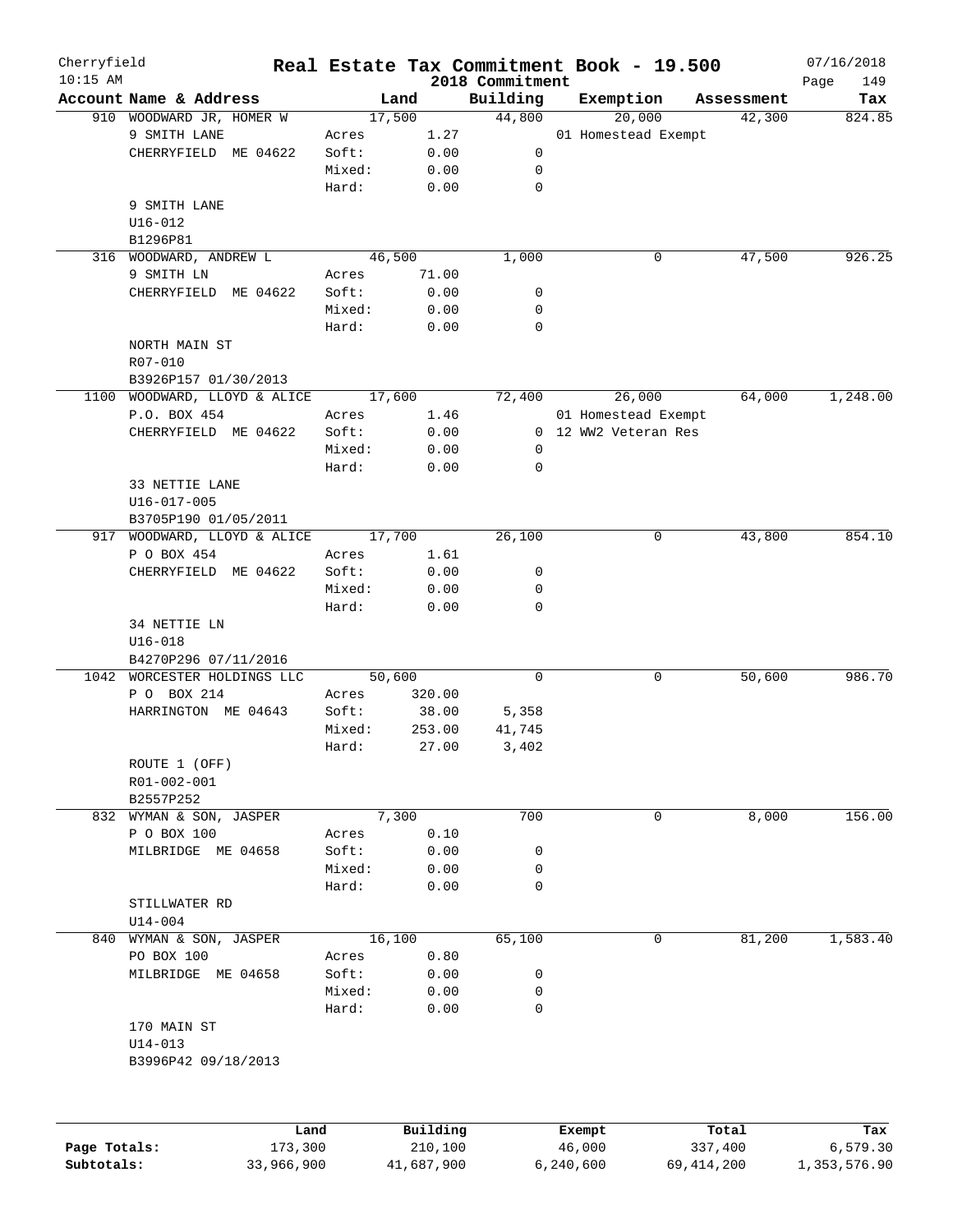| Cherryfield<br>$10:15$ AM |                                          |        |                | 2018 Commitment   | Real Estate Tax Commitment Book - 19.500 |            | 07/16/2018         |
|---------------------------|------------------------------------------|--------|----------------|-------------------|------------------------------------------|------------|--------------------|
|                           | Account Name & Address                   |        | Land           | Building          | Exemption                                | Assessment | 150<br>Page<br>Tax |
|                           | 178 WYMAN & SON, JASPER                  |        | 8,700          | 12,000            | $\Omega$                                 | 20,700     | 403.65             |
|                           | P O BOX 100                              | Acres  | 1.03           |                   |                                          |            |                    |
|                           | MILBRIDGE ME 04658                       | Soft:  | 0.00           | 0                 |                                          |            |                    |
|                           |                                          | Mixed: | 0.00           | 0                 |                                          |            |                    |
|                           |                                          | Hard:  | 0.00           | $\mathbf 0$       |                                          |            |                    |
|                           | 67 NORTH MAIN ST                         |        |                |                   |                                          |            |                    |
|                           | $R04 - 026$                              |        |                |                   |                                          |            |                    |
|                           | 290 WYMAN & SON, JASPER                  |        | 14,200         | $\mathbf 0$       | 0                                        | 14,200     | 276.90             |
|                           | P O BOX 100                              | Acres  | 20.00          |                   |                                          |            |                    |
|                           | MILBRIDGE ME 04658                       | Soft:  | 0.00           | 0                 |                                          |            |                    |
|                           |                                          | Mixed: | 0.00           | 0                 |                                          |            |                    |
|                           |                                          | Hard:  | 0.00           | $\mathbf 0$       |                                          |            |                    |
|                           | PARKER HILL RD                           |        |                |                   |                                          |            |                    |
|                           | R06-001                                  |        |                |                   |                                          |            |                    |
|                           | 841 WYMAN & SON, JASPER                  |        |                | 135,700 1,785,800 | 0                                        | 1,921,500  | 37,469.25          |
|                           | P O BOX 100                              | Acres  | 5.00           |                   |                                          |            |                    |
|                           | MILBRIDGE ME 04658                       | Soft:  | 0.00           | 0                 |                                          |            |                    |
|                           |                                          | Mixed: | 0.00           | 0                 |                                          |            |                    |
|                           |                                          | Hard:  | 0.00           | 0                 |                                          |            |                    |
|                           | 178 MAIN ST                              |        |                |                   |                                          |            |                    |
|                           | $U14 - 014$                              |        |                |                   |                                          |            |                    |
|                           | 837 WYMAN & SON, JASPER                  |        | $\overline{0}$ | 700               | 0                                        | 700        | 13.65              |
|                           | P O BOX 100                              | Acres  | 0.43           |                   |                                          |            |                    |
|                           | MILBRIDGE ME 04658                       | Soft:  | 0.00           | 0                 |                                          |            |                    |
|                           |                                          | Mixed: | 0.00           | 0                 |                                          |            |                    |
|                           |                                          | Hard:  | 0.00           | $\mathbf 0$       |                                          |            |                    |
|                           | STILLWATER RD                            |        |                |                   |                                          |            |                    |
|                           | U14-009&010                              |        |                |                   |                                          |            |                    |
|                           | 844 WYMAN AND SON INC,                   |        | 27,000         | 80,200            | 0                                        | 107,200    | 2,090.40           |
|                           | JASPER                                   |        |                |                   |                                          |            |                    |
|                           | PO BOX 100                               | Acres  | 17.80          |                   |                                          |            |                    |
|                           | MILBRIDGE ME 04658                       | Soft:  | 0.00           | 0                 |                                          |            |                    |
|                           |                                          | Mixed: | 0.00           | 0                 |                                          |            |                    |
|                           |                                          | Hard:  | 0.00           | 0                 |                                          |            |                    |
|                           | 28 TUCKER LANE                           |        |                |                   |                                          |            |                    |
|                           | U14-017                                  |        |                |                   |                                          |            |                    |
|                           | B3910P169 12/12/2012                     |        |                |                   |                                          |            |                    |
|                           | 852 WYMAN, JASPER & SONS                 |        | 6,500          | 0                 | 0                                        | 6,500      | 126.75             |
|                           | P O BOX 100                              | Acres  | 0.32           |                   |                                          |            |                    |
|                           | MILBRIDGE ME 04658                       | Soft:  | 0.00           | 0                 |                                          |            |                    |
|                           |                                          | Mixed: | 0.00           | 0                 |                                          |            |                    |
|                           |                                          | Hard:  | 0.00           | 0                 |                                          |            |                    |
|                           | MAIN ST                                  |        |                |                   |                                          |            |                    |
|                           | $U14 - 024$<br>B2056P42 B1939P344        |        |                |                   |                                          |            |                    |
|                           |                                          |        |                | $\mathbf 0$       | 0                                        |            | 247.65             |
|                           | 843 WYMAN, JASPER AND SON<br>P O BOX 100 | Acres  | 12,700<br>1.96 |                   |                                          | 12,700     |                    |
|                           | MILBRIDGE ME 04658                       | Soft:  | 0.00           | 0                 |                                          |            |                    |
|                           |                                          | Mixed: | 0.00           | 0                 |                                          |            |                    |
|                           |                                          | Hard:  | 0.00           | $\mathbf 0$       |                                          |            |                    |
|                           | 192 MAIN ST                              |        |                |                   |                                          |            |                    |
|                           | $U14 - 016$                              |        |                |                   |                                          |            |                    |
|                           | B2180P292                                |        |                |                   |                                          |            |                    |
|                           |                                          |        |                |                   |                                          |            |                    |

|              | Land         | Building   | Exempt    | Total     | Tax          |
|--------------|--------------|------------|-----------|-----------|--------------|
| Page Totals: | 204,800      | L,878,700  |           | 2,083,500 | 40,628.25    |
| Subtotals:   | 34, 171, 700 | 43,566,600 | 6,240,600 | 1,497,700 | 1,394,205.15 |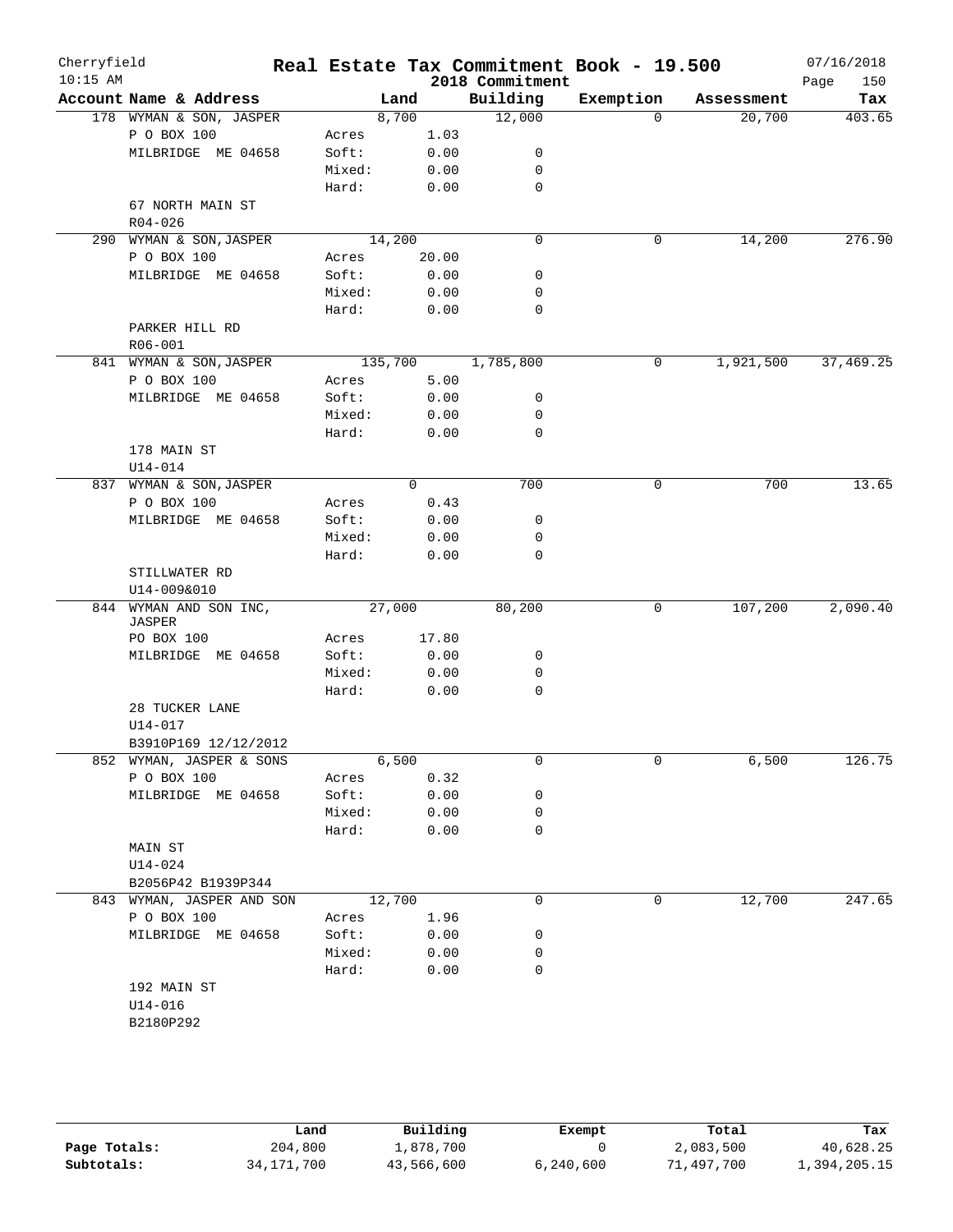| Cherryfield<br>$10:15$ AM |                            |        |            | 2018 Commitment | Real Estate Tax Commitment Book - 19.500 |   |            | 07/16/2018         |
|---------------------------|----------------------------|--------|------------|-----------------|------------------------------------------|---|------------|--------------------|
|                           | Account Name & Address     |        | Land       | Building        | Exemption                                |   | Assessment | Page<br>151<br>Tax |
|                           | 867 YATES, ERIKA R         |        | 17,300     | 46,400          | 20,000                                   |   | 43,700     | 852.15             |
|                           | P O BOX 334                | Acres  | 1.00       |                 | 01 Homestead Exempt                      |   |            |                    |
|                           | CHERRYFIELD<br>ME 04662    | Soft:  | 0.00       | 0               |                                          |   |            |                    |
|                           |                            |        |            |                 |                                          |   |            |                    |
|                           |                            | Mixed: | 0.00       | 0               |                                          |   |            |                    |
|                           |                            | Hard:  | 0.00       | $\mathbf 0$     |                                          |   |            |                    |
|                           | 46 WILLEY DISTRICT RD      |        |            |                 |                                          |   |            |                    |
|                           | $U14 - 038 - 001$          |        |            |                 |                                          |   |            |                    |
|                           | B3527P149 05/15/2009       |        |            |                 |                                          |   |            |                    |
|                           | 344 YATES, PETER M         |        | 52,600     | $\mathbf 0$     |                                          | 0 | 52,600     | 1,025.70           |
|                           | 174 Mandela Rd             | Acres  | 108.00     |                 |                                          |   |            |                    |
|                           | Shepherdtown WV 25443      | Soft:  | 0.00       | 0               |                                          |   |            |                    |
|                           |                            | Mixed: | 0.00       | 0               |                                          |   |            |                    |
|                           |                            | Hard:  | 0.00       | $\mathbf 0$     |                                          |   |            |                    |
|                           | SPRAGUE FALLS RD           |        |            |                 |                                          |   |            |                    |
|                           | R08-015-003                |        |            |                 |                                          |   |            |                    |
|                           | B2728P333                  |        |            |                 |                                          |   |            |                    |
|                           | 85 YEAGER, ROBERT J &      |        | 3,600      | $\mathbf 0$     |                                          | 0 | 3,600      | 70.20              |
|                           | MARGRET                    |        |            |                 |                                          |   |            |                    |
|                           | 273 KYSERIKE RD            | Acres  | 1.60       |                 |                                          |   |            |                    |
|                           | HIGH FALLS NY 12440        | Soft:  | 0.00       | 0               |                                          |   |            |                    |
|                           |                            | Mixed: | 0.00       | 0               |                                          |   |            |                    |
|                           |                            | Hard:  | 0.00       | 0               |                                          |   |            |                    |
|                           | UNIONVILLE RD              |        |            |                 |                                          |   |            |                    |
|                           | R03-010                    |        |            |                 |                                          |   |            |                    |
|                           | B716P54                    |        |            |                 |                                          |   |            |                    |
|                           | 162 YEATON, KELCY & STARR  |        | 17,800     | 81,000          | 20,000                                   |   | 78,800     | 1,536.60           |
|                           | 103 STILLWATER RD          | Acres  | 1.84       |                 | 01 Homestead Exempt                      |   |            |                    |
|                           | CHERRYFIELD ME 04622       | Soft:  | 0.00       | $\mathbf 0$     |                                          |   |            |                    |
|                           |                            | Mixed: | 0.00       | $\mathbf 0$     |                                          |   |            |                    |
|                           |                            | Hard:  | 0.00       | 0               |                                          |   |            |                    |
|                           | 103 STILLWATER RD          |        |            |                 |                                          |   |            |                    |
|                           | R04-014                    |        |            |                 |                                          |   |            |                    |
|                           | B1012P29                   |        |            |                 |                                          |   |            |                    |
|                           | 112 YORK, BENJAMIN & JOAN  |        | 18,300     | 62,300          | 20,000                                   |   | 60,600     | 1,181.70           |
|                           | P.O. BOX 335               | Acres  | 2.73       |                 | 01 Homestead Exempt                      |   |            |                    |
|                           | CHERRYFIELD ME 04622       | Soft:  | 0.00       | 0               |                                          |   |            |                    |
|                           |                            | Mixed: | 0.00       | 0               |                                          |   |            |                    |
|                           |                            |        |            |                 |                                          |   |            |                    |
|                           |                            | Hard:  | 0.00       | 0               |                                          |   |            |                    |
|                           | 675 BLACKSWOODS RD         |        |            |                 |                                          |   |            |                    |
|                           | R03-036                    |        |            |                 |                                          |   |            |                    |
|                           | 1045 YORK, BENJAMIN & JOAN |        | 8,700      | 0               |                                          | 0 | 8,700      | 169.65             |
|                           | P. O. BOX 335              | Acres  | 1.00       |                 |                                          |   |            |                    |
|                           | CHERRYFIELD ME 04622       | Soft:  | 0.00       | 0               |                                          |   |            |                    |
|                           |                            | Mixed: | 0.00       | 0               |                                          |   |            |                    |
|                           |                            | Hard:  | 0.00       | 0               |                                          |   |            |                    |
|                           | BLACKSWOODS RD             |        |            |                 |                                          |   |            |                    |
|                           | R03-034-001                |        |            |                 |                                          |   |            |                    |
|                           | B3464P2 10/23/2008         |        |            |                 |                                          |   |            |                    |
|                           | 339 YORK, KEITH & DENISE   |        | 17,800     | 57,800          |                                          | 0 | 75,600     | 1,474.20           |
|                           | 213 TWO LAKES DR           | Acres  | 1.84       |                 |                                          |   |            |                    |
|                           | NORTHFIELD ME 04654        | Soft:  | 0.00       | 0               |                                          |   |            |                    |
|                           |                            | Mixed: | 0.00       | 0               |                                          |   |            |                    |
|                           |                            | Hard:  | 0.00       | 0               |                                          |   |            |                    |
|                           | 363 SPRAGUE FALLS RD       |        |            |                 |                                          |   |            |                    |
|                           | R08-012                    |        |            |                 |                                          |   |            |                    |
|                           | B2110P251                  |        |            |                 |                                          |   |            |                    |
|                           |                            |        |            |                 |                                          |   |            |                    |
|                           |                            |        |            |                 |                                          |   |            |                    |
|                           |                            | Land   | Building   |                 | Exempt                                   |   | Total      | Tax                |
| Page Totals:              | 136,100                    |        | 247,500    |                 | 60,000                                   |   | 323,600    | 6,310.20           |
| Subtotals:                | 34, 307, 800               |        | 43,814,100 |                 | 6,300,600                                |   | 71,821,300 | 1,400,515.35       |
|                           |                            |        |            |                 |                                          |   |            |                    |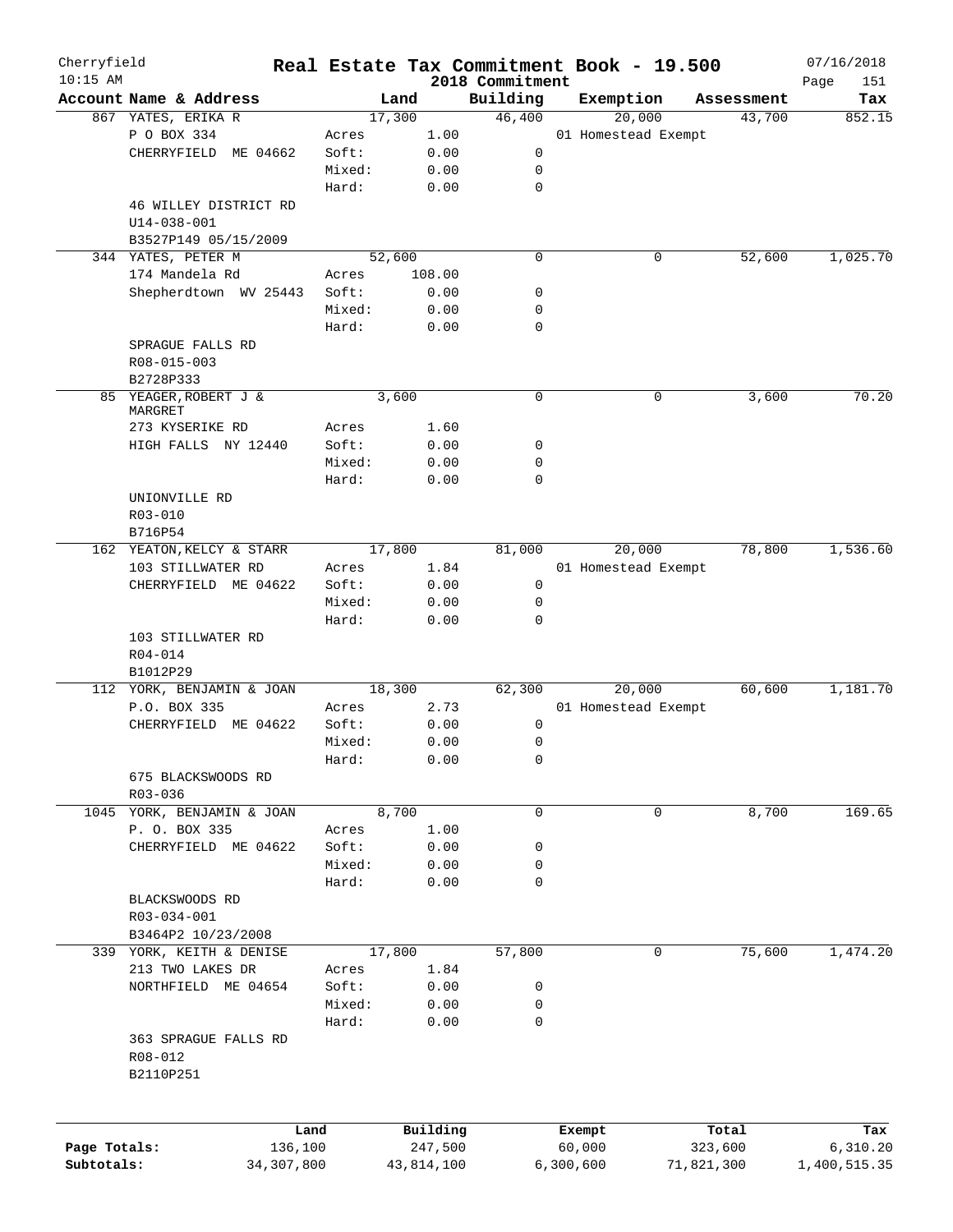| Cherryfield<br>$10:15$ AM |                                             |         |                | Real Estate Tax Commitment Book - 19.500<br>2018 Commitment |                     |             |            | 07/16/2018<br>Page<br>152 |
|---------------------------|---------------------------------------------|---------|----------------|-------------------------------------------------------------|---------------------|-------------|------------|---------------------------|
|                           | Account Name & Address                      |         | Land           | Building                                                    | Exemption           |             | Assessment | Tax                       |
|                           | 182 YOST, ERIN E                            |         | 57,200         | 0                                                           |                     | $\Omega$    | 57,200     | 1,115.40                  |
|                           | 124 SOUTH PETTIGREW<br>STREET               | Acres   | 26.00          |                                                             |                     |             |            |                           |
|                           | RALEIGH NC 27605                            | Soft:   | 0.00           | 0                                                           |                     |             |            |                           |
|                           |                                             | Mixed:  | 0.00           | 0                                                           |                     |             |            |                           |
|                           |                                             | Hard:   | 0.00           | 0                                                           |                     |             |            |                           |
|                           | NORTH MAIN ST                               |         |                |                                                             |                     |             |            |                           |
|                           | $R04 - 030$                                 |         |                |                                                             |                     |             |            |                           |
|                           | B4083P146 08/13/2014                        |         |                |                                                             |                     |             |            |                           |
|                           | 743 YOUNG JR, RAY A                         |         | 3,300          | 0                                                           |                     | 0           | 3,300      | 64.35                     |
|                           | 26 PARK ST                                  | Acres   | 0.08           |                                                             |                     |             |            |                           |
|                           | CHERRYFIELD ME 04622                        | Soft:   | 0.00           | 0                                                           |                     |             |            |                           |
|                           |                                             | Mixed:  | 0.00           | 0                                                           |                     |             |            |                           |
|                           |                                             | Hard:   | 0.00           | 0                                                           |                     |             |            |                           |
|                           | MAIN ST                                     |         |                |                                                             |                     |             |            |                           |
|                           | $U11 - 044$                                 |         |                |                                                             |                     |             |            |                           |
|                           | B4278P127 08/02/2016<br>700 YOUNG JR, RAY A |         |                |                                                             |                     | 0           |            | 2,603.25                  |
|                           | 26 PARK ST                                  | Acres   | 14,700<br>0.15 | 118,800                                                     |                     |             | 133,500    |                           |
|                           | CHERRYFIELD ME 04622                        | Soft:   | 0.00           | 0                                                           |                     |             |            |                           |
|                           |                                             | Mixed:  | 0.00           | 0                                                           |                     |             |            |                           |
|                           |                                             | Hard:   | 0.00           | 0                                                           |                     |             |            |                           |
|                           | 4 PARK ST                                   |         |                |                                                             |                     |             |            |                           |
|                           | $U11 - 002$                                 |         |                |                                                             |                     |             |            |                           |
|                           | B4278P127 08/02/2016                        |         |                |                                                             |                     |             |            |                           |
|                           | 195 YOUNG, DEAN                             |         | 17,600         | 54,100                                                      |                     | 0           | 71,700     | 1,398.15                  |
|                           | 364 EASTBROOK RD                            | Acres   | 1.51           |                                                             |                     |             |            |                           |
|                           | FRANKLIN ME 04634                           | Soft:   | 0.00           | 0                                                           |                     |             |            |                           |
|                           |                                             | Mixed:  | 0.00           | 0                                                           |                     |             |            |                           |
|                           |                                             | Hard:   | 0.00           | $\mathbf 0$                                                 |                     |             |            |                           |
|                           | 225 NORTH MAIN ST                           |         |                |                                                             |                     |             |            |                           |
|                           | $R04 - 041$                                 |         |                |                                                             |                     |             |            |                           |
|                           | B3581P16 10/21/2009                         |         |                |                                                             |                     |             |            |                           |
|                           | 159 YOUNG, KEITH                            |         | 34,500         | 29,100                                                      |                     | 20,000      | 43,600     | 850.20                    |
|                           | 164 WILLEY DISTRICT RD.                     | Acres   | 32.00          |                                                             | 01 Homestead Exempt |             |            |                           |
|                           | CHERRYFIELD ME 04622                        | Soft:   | 0.00           | 0                                                           |                     |             |            |                           |
|                           |                                             | Mixed:  | 0.00           | 0                                                           |                     |             |            |                           |
|                           |                                             | Hard:   | 0.00           | 0                                                           |                     |             |            |                           |
|                           | 164 WILLEY DISTRICT RD                      |         |                |                                                             |                     |             |            |                           |
|                           | R04-011                                     |         |                |                                                             |                     |             |            |                           |
|                           | B2680P90                                    |         |                |                                                             |                     |             |            |                           |
|                           | 259 YOUNG, KEITH & AMANDA                   |         | 32,300         | 0                                                           |                     | 0           | 32,300     | 629.85                    |
|                           | 164 WILLEY DISTRICT RD                      | Acres   | 38.00          |                                                             |                     |             |            |                           |
|                           | CHERRYFIELD ME 04622                        | Soft:   | 0.00           | 0                                                           |                     |             |            |                           |
|                           |                                             | Mixed:  | 0.00           | 0                                                           |                     |             |            |                           |
|                           | 164 WILLEY DISTRICT RD                      | Hard:   | 0.00           | 0                                                           |                     |             |            |                           |
|                           | R05-050                                     |         |                |                                                             |                     |             |            |                           |
|                           | B2386P276                                   |         |                |                                                             |                     |             |            |                           |
|                           | 292 YOUNG, MICHAEL W &                      |         | 25,400         | $\mathbf 0$                                                 |                     | $\mathbf 0$ | 25,400     | 495.30                    |
|                           | MELINDA S                                   |         |                |                                                             |                     |             |            |                           |
|                           | 203 Savannas Drive                          | Acres   | 39.37          |                                                             |                     |             |            |                           |
|                           | Prospect Hill NC 27314 Soft:                |         | 0.00           | 0                                                           |                     |             |            |                           |
|                           |                                             | Mixed:  | 0.00           | 0                                                           |                     |             |            |                           |
|                           |                                             | Hard:   | 0.00           | 0                                                           |                     |             |            |                           |
|                           | PEAKED HILL CIRCLE                          |         |                |                                                             |                     |             |            |                           |
|                           | $R06 - 003$                                 |         |                |                                                             |                     |             |            |                           |
|                           | B2734P157                                   |         |                |                                                             |                     |             |            |                           |
|                           |                                             | Land    | Building       |                                                             | Exempt              |             | Total      | Tax                       |
| Page Totals:              |                                             | 185,000 | 202,000        |                                                             | 20,000              |             | 367,000    | 7,156.50                  |
| Subtotals:                | 34,492,800                                  |         | 44,016,100     |                                                             | 6,320,600           | 72,188,300  |            | 1,407,671.85              |